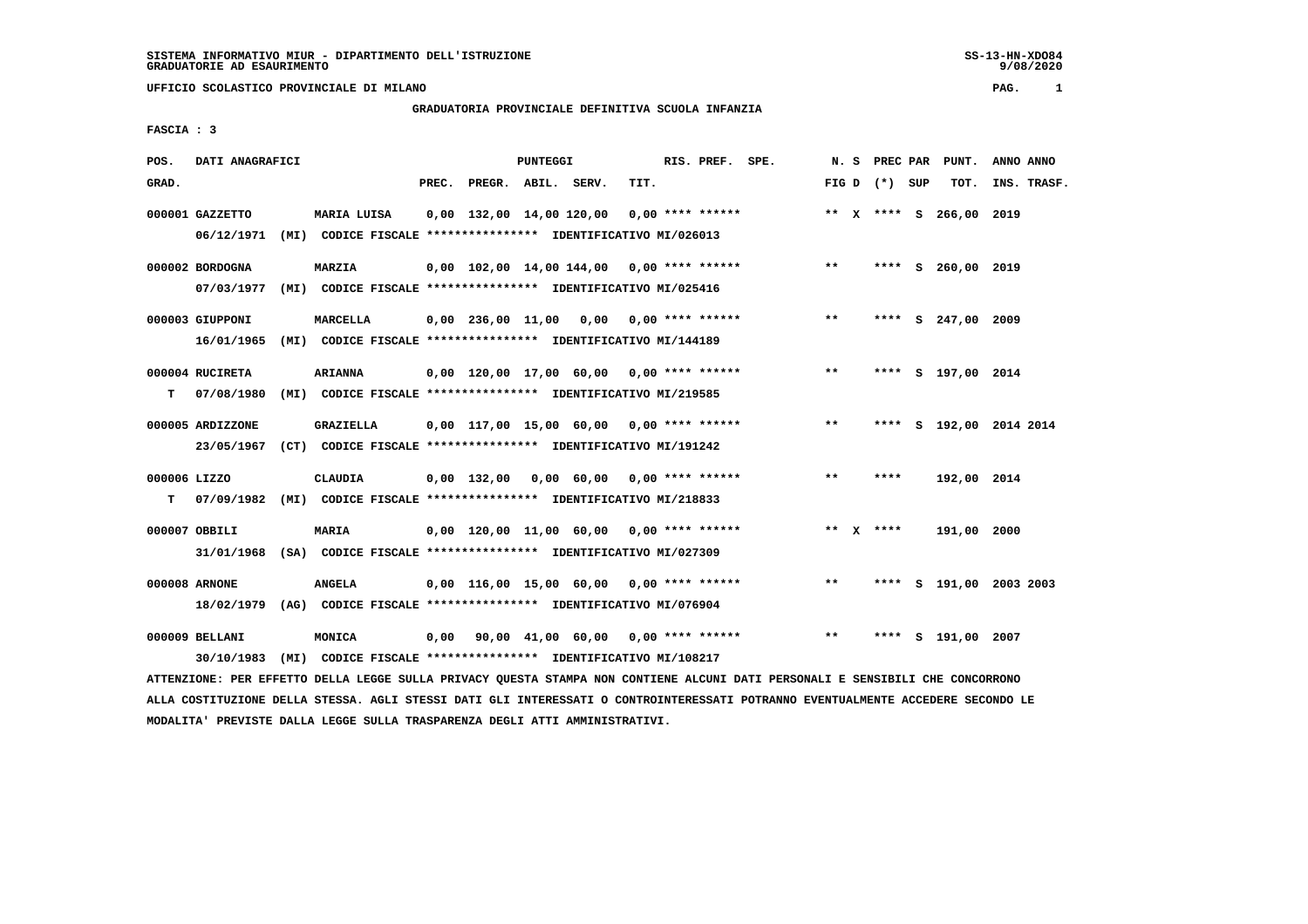#### **GRADUATORIA PROVINCIALE DEFINITIVA SCUOLA INFANZIA**

 **FASCIA : 3**

| POS.        | DATI ANAGRAFICI       |                                                                                                                               |       |                         | PUNTEGGI |                                                         |      | RIS. PREF. SPE.    |                                                 | N. S            |  | PREC PAR | PUNT.                   | ANNO ANNO |             |
|-------------|-----------------------|-------------------------------------------------------------------------------------------------------------------------------|-------|-------------------------|----------|---------------------------------------------------------|------|--------------------|-------------------------------------------------|-----------------|--|----------|-------------------------|-----------|-------------|
| GRAD.       |                       |                                                                                                                               | PREC. | PREGR. ABIL. SERV.      |          |                                                         | TIT. |                    |                                                 | FIG D $(*)$ SUP |  |          | TOT.                    |           | INS. TRASF. |
|             | 000010 FUGAZZOTTO     | ANNA MARIA                                                                                                                    |       | 0,00 116,00 15,00 60,00 |          |                                                         |      | $0.00$ **** ****** |                                                 | $**$            |  |          | **** S 191,00 2014 2014 |           |             |
|             | 14/04/1976            | (ME) CODICE FISCALE **************** IDENTIFICATIVO MI/191933                                                                 |       |                         |          |                                                         |      |                    |                                                 |                 |  |          |                         |           |             |
|             | 000011 TIRLONI        | <b>PAOLA</b>                                                                                                                  |       |                         |          | $0,00$ 131,00 0,00 60,00 0,00 **** ******               |      |                    |                                                 | $***$           |  |          | **** S 191,00 2019 2019 |           |             |
| т           | 25/02/1983            | (MI) CODICE FISCALE **************** IDENTIFICATIVO MI/285301                                                                 |       |                         |          |                                                         |      |                    |                                                 |                 |  |          |                         |           |             |
|             | 000012 BUONAMASSA     | <b>GRAZIA</b>                                                                                                                 |       |                         |          | 0,00 117,00 13,00 60,00 0,00 **** ******                |      |                    |                                                 | $* *$           |  |          | **** S 190,00 2002      |           |             |
|             |                       | 01/03/1961 (BA) CODICE FISCALE *************** IDENTIFICATIVO MI/064802                                                       |       |                         |          |                                                         |      |                    |                                                 |                 |  |          |                         |           |             |
|             | 000013 VALDEM         | <b>GIORGIA</b>                                                                                                                |       |                         |          | $0,00$ 120,00 10,00 60,00 0,00 **** ******              |      |                    |                                                 | ** $X$ ****     |  |          | 190,00 2002             |           |             |
|             |                       | 08/03/1971 (MI) CODICE FISCALE *************** IDENTIFICATIVO MI/059004                                                       |       |                         |          |                                                         |      |                    |                                                 |                 |  |          |                         |           |             |
|             | 000014 CARBONE        | <b>CATERINA</b>                                                                                                               |       |                         |          | $0,00$ $90,00$ $40,00$ $60,00$ $0,00$ $***$ **** ****** |      |                    |                                                 | **              |  |          | **** S 190,00 2007      |           |             |
|             |                       | 10/02/1982 (RC) CODICE FISCALE *************** IDENTIFICATIVO MI/109739                                                       |       |                         |          |                                                         |      |                    |                                                 |                 |  |          |                         |           |             |
| 000015 FUSI |                       | SARA                                                                                                                          | 0,00  |                         |          | 90,00 40,00 60,00 0,00 **** ******                      |      |                    |                                                 | $* *$           |  |          | **** S 190,00 2007      |           |             |
|             |                       | 09/06/1980 (MI) CODICE FISCALE *************** IDENTIFICATIVO MI/111329                                                       |       |                         |          |                                                         |      |                    |                                                 |                 |  |          |                         |           |             |
|             | 000016 GELO SIGNORINO | <b>STEFANIA</b>                                                                                                               |       |                         |          | $0,00$ 114,00 16,00 60,00 0,00 **** ******              |      |                    |                                                 | $***$           |  |          | **** S 190,00 2014 2014 |           |             |
|             |                       | 26/11/1970 (CT) CODICE FISCALE *************** IDENTIFICATIVO MI/191409                                                       |       |                         |          |                                                         |      |                    |                                                 |                 |  |          |                         |           |             |
|             | 000017 CAPONE         | <b>GIOVANNA</b>                                                                                                               |       |                         |          | $0.00$ 117.00 12.00 60.00 0.00 **** ******              |      |                    |                                                 | $***$           |  |          | **** S 189,00 2004 2004 |           |             |
|             |                       | 02/02/1971 (SA) CODICE FISCALE *************** IDENTIFICATIVO MI/082624                                                       |       |                         |          |                                                         |      |                    |                                                 |                 |  |          |                         |           |             |
|             | 000018 SORTINO        | <b>ERNESTA</b>                                                                                                                |       |                         |          |                                                         |      |                    | 0,00 113,00 16,00 60,00 0,00 **** ****** *** ** |                 |  |          | **** S 189,00 2005 2005 |           |             |
|             | 13/05/1970            | (AG) CODICE FISCALE **************** IDENTIFICATIVO MI/096113                                                                 |       |                         |          |                                                         |      |                    |                                                 |                 |  |          |                         |           |             |
|             |                       | ATTENZIONE: PER EFFETTO DELLA LEGGE SULLA PRIVACY QUESTA STAMPA NON CONTIENE ALCUNI DATI PERSONALI E SENSIBILI CHE CONCORRONO |       |                         |          |                                                         |      |                    |                                                 |                 |  |          |                         |           |             |

 **ALLA COSTITUZIONE DELLA STESSA. AGLI STESSI DATI GLI INTERESSATI O CONTROINTERESSATI POTRANNO EVENTUALMENTE ACCEDERE SECONDO LE MODALITA' PREVISTE DALLA LEGGE SULLA TRASPARENZA DEGLI ATTI AMMINISTRATIVI.**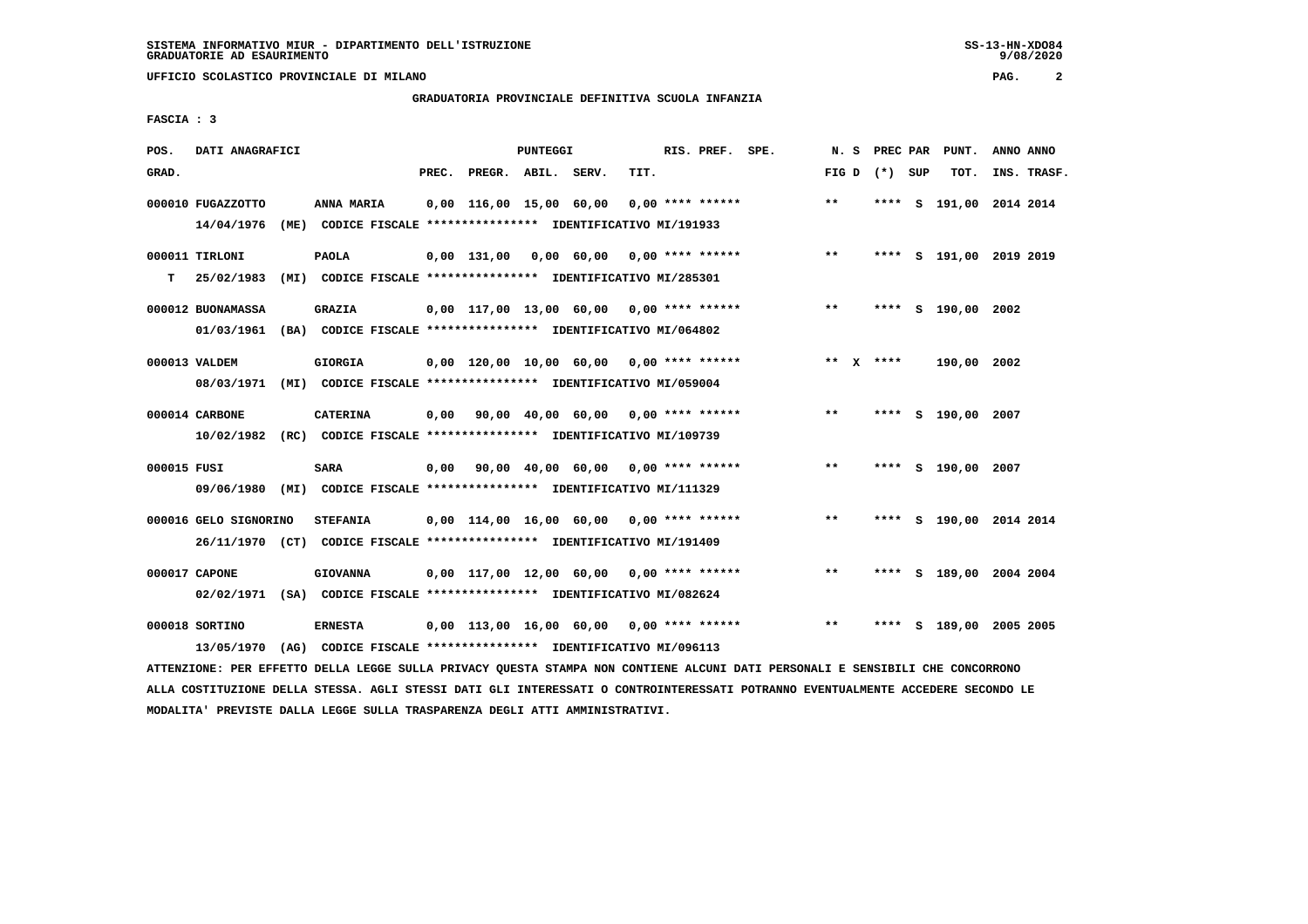**UFFICIO SCOLASTICO PROVINCIALE DI MILANO PAG. 3**

# **GRADUATORIA PROVINCIALE DEFINITIVA SCUOLA INFANZIA**

 **FASCIA : 3**

| POS.         | DATI ANAGRAFICI               |                                                                                              |       |                    | PUNTEGGI |                                            |      | RIS. PREF. SPE. |                                                                            | N. S              |      | PREC PAR PUNT.     | ANNO ANNO               |
|--------------|-------------------------------|----------------------------------------------------------------------------------------------|-------|--------------------|----------|--------------------------------------------|------|-----------------|----------------------------------------------------------------------------|-------------------|------|--------------------|-------------------------|
| GRAD.        |                               |                                                                                              | PREC. | PREGR. ABIL. SERV. |          |                                            | TIT. |                 |                                                                            | FIG $D$ $(*)$ SUP |      | TOT.               | INS. TRASF.             |
| 000019 LEONI |                               | <b>ALESSANDRA</b><br>19/02/1979 (VA) CODICE FISCALE *************** IDENTIFICATIVO MI/096289 | 0,00  |                    |          | 87,00 42,00 60,00 0,00 **** ******         |      |                 |                                                                            | $**$              |      | **** S 189,00 2005 |                         |
| 000020 TORRE | 08/12/1980                    | GIUSI<br>(ME) CODICE FISCALE **************** IDENTIFICATIVO MI/063436                       |       |                    |          | $0,00$ 122,00 0,00 60,00 6,00 **** ******  |      |                 |                                                                            | $***$             |      | **** S 188,00 2002 |                         |
|              | 000021 REALMUTO<br>29/05/1974 | <b>ANTONINA</b><br>(EE) CODICE FISCALE **************** IDENTIFICATIVO MI/063854             |       |                    |          |                                            |      |                 | $0,00$ 114,00 14,00 60,00 0,00 **** ****** **** *** ** **** \$ 188,00 2002 |                   |      |                    |                         |
|              | 000022 DI PIETRO              | <b>SILVANA</b><br>18/04/1974 (SR) CODICE FISCALE *************** IDENTIFICATIVO MI/192005    |       |                    |          | $0.00$ 111,00 15,00 62,00 0,00 **** ****** |      |                 |                                                                            | $***$             |      |                    | **** S 188,00 2014 2014 |
|              | 000023 CASSARO                | <b>GIUSEPPE</b><br>31/05/1974 (CE) CODICE FISCALE *************** IDENTIFICATIVO MI/061997   |       |                    |          | $0.00$ 112.00 15.00 60.00 0.00 **** ****** |      |                 |                                                                            | ** X ****         |      | 187,00 2002        |                         |
| 000024 ADAMO |                               | URANIA<br>16/09/1974 (VA) CODICE FISCALE *************** IDENTIFICATIVO MI/094940            |       |                    |          | 0,00 112,00 15,00 60,00 0,00 **** ******   |      |                 |                                                                            | $***$             |      |                    | **** S 187,00 2005 2005 |
|              | 000025 ARRIGONI<br>05/08/1982 | <b>VALENTINA</b><br>(MI) CODICE FISCALE **************** IDENTIFICATIVO MI/106448            |       |                    |          | $0,00$ 86,00 41,00 60,00 0,00 **** ******  |      |                 |                                                                            | $***$             |      | **** S 187,00 2007 |                         |
|              | 000026 LORENZI<br>21/12/1962  | ANNA MARIA<br>(MI) CODICE FISCALE **************** IDENTIFICATIVO MI/023673                  |       |                    |          | $0,00$ 114,00 12,00 60,00 0,00 **** ****** |      |                 |                                                                            | $* *$             |      | **** S 186,00 2000 |                         |
| 000027 GRECO | 18/12/1976                    | <b>NATALIA</b><br>(CS) CODICE FISCALE **************** IDENTIFICATIVO MI/069568              |       |                    |          | $0,00$ 112,00 14,00 60,00 0,00 **** ****** |      |                 |                                                                            | $***$             | **** | S 186,00 2002      |                         |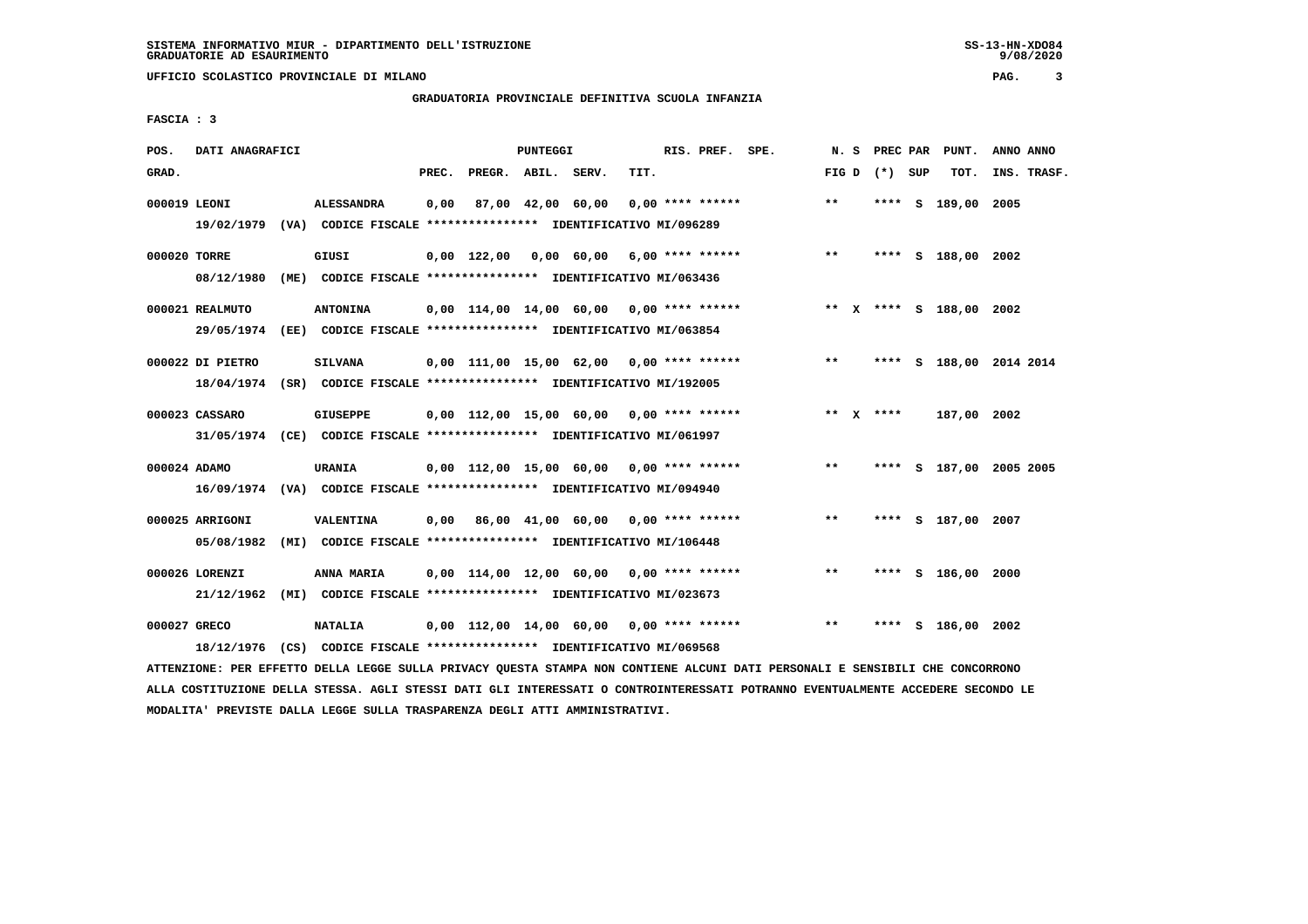# **GRADUATORIA PROVINCIALE DEFINITIVA SCUOLA INFANZIA**

 **FASCIA : 3**

| POS.         | DATI ANAGRAFICI    |                                                                         |      |                          | PUNTEGGI |                                           |      | RIS. PREF. SPE. |                                            |               |                 | N. S PREC PAR PUNT.     | ANNO ANNO   |
|--------------|--------------------|-------------------------------------------------------------------------|------|--------------------------|----------|-------------------------------------------|------|-----------------|--------------------------------------------|---------------|-----------------|-------------------------|-------------|
| GRAD.        |                    |                                                                         |      | PREC. PREGR. ABIL. SERV. |          |                                           | TIT. |                 |                                            |               | FIG D $(*)$ SUP | TOT.                    | INS. TRASF. |
| 000028 TALIA |                    | LUCIA                                                                   |      |                          |          | 0,00 112,00 14,00 60,00                   |      |                 | $0.00$ **** ******                         | $**$          |                 | **** S 186,00 2002      |             |
|              |                    | 25/09/1961 (RC) CODICE FISCALE *************** IDENTIFICATIVO MI/069615 |      |                          |          |                                           |      |                 |                                            |               |                 |                         |             |
|              | 000029 CALDERONE   | <b>CARMELA</b>                                                          |      |                          |          |                                           |      |                 | $0,00$ 108,00 15,00 60,00 3,00 **** ****** | $\star \star$ |                 | **** S 186,00 2005 2005 |             |
|              | 18/04/1973         | (ME) CODICE FISCALE **************** IDENTIFICATIVO MI/095628           |      |                          |          |                                           |      |                 |                                            |               |                 |                         |             |
|              | 000030 CACCIABAUDO | GIUSEPPA                                                                |      |                          |          |                                           |      |                 | 0,00 111,00 15,00 60,00 0,00 **** ******   |               | ** $X$ ****     | 186,00 2005             |             |
|              |                    | 10/10/1966 (EE) CODICE FISCALE *************** IDENTIFICATIVO MI/069523 |      |                          |          |                                           |      |                 |                                            |               |                 |                         |             |
|              | 000031 CURATO      | <b>MARIA ANTONIE</b>                                                    |      |                          |          | $0.00$ 84.00 42.00 60.00 0.00 **** ****** |      |                 |                                            | $***$         |                 | **** S 186,00 2005      |             |
|              |                    | 06/09/1981 (MI) CODICE FISCALE *************** IDENTIFICATIVO MI/096111 |      |                          |          |                                           |      |                 |                                            |               |                 |                         |             |
|              | 000032 CARRARA     | ELENA CESARIN 0,00 114,00 12,00 60,00 0,00 **** ******                  |      |                          |          |                                           |      |                 |                                            | $***$         |                 | **** S 186,00 2007      |             |
|              |                    | 16/11/1974 (LC) CODICE FISCALE *************** IDENTIFICATIVO MI/021536 |      |                          |          |                                           |      |                 |                                            |               |                 |                         |             |
|              | 000033 FINAZZI     | ELISA                                                                   |      |                          |          | $0.00$ 84.00 42.00 60.00 0.00 **** ****** |      |                 |                                            |               | ** $X$ ****     | 186,00 2007             |             |
|              |                    | 05/04/1984 (MI) CODICE FISCALE *************** IDENTIFICATIVO MI/107237 |      |                          |          |                                           |      |                 |                                            |               |                 |                         |             |
|              | 000034 OLDANI      | MARIA GRAZIA                                                            |      |                          |          | $0,00$ 84,00 42,00 60,00 0,00 **** ****** |      |                 |                                            | $* *$         |                 | **** S 186,00 2007      |             |
|              |                    | 02/08/1984 (MI) CODICE FISCALE *************** IDENTIFICATIVO MI/109042 |      |                          |          |                                           |      |                 |                                            |               |                 |                         |             |
|              | 000035 COMPOSTELLA | <b>DANIELA</b>                                                          |      |                          |          | $0,00$ 84,00 42,00 60,00 0,00 **** ****** |      |                 |                                            |               | ** $X$ ****     | 186,00 2007             |             |
|              |                    | 01/05/1984 (MI) CODICE FISCALE *************** IDENTIFICATIVO MI/108733 |      |                          |          |                                           |      |                 |                                            |               |                 |                         |             |
|              |                    |                                                                         |      |                          |          |                                           |      |                 |                                            |               |                 |                         |             |
|              | 000036 ZULIAN      | VIVIANA                                                                 | 0,00 |                          |          | 84,00 42,00 60,00 0,00 **** ******        |      |                 |                                            | $***$         | ****            | 186,00 2007             |             |
|              | 09/01/1984         | (MI) CODICE FISCALE **************** IDENTIFICATIVO MI/143278           |      |                          |          |                                           |      |                 |                                            |               |                 |                         |             |

 **ATTENZIONE: PER EFFETTO DELLA LEGGE SULLA PRIVACY QUESTA STAMPA NON CONTIENE ALCUNI DATI PERSONALI E SENSIBILI CHE CONCORRONO ALLA COSTITUZIONE DELLA STESSA. AGLI STESSI DATI GLI INTERESSATI O CONTROINTERESSATI POTRANNO EVENTUALMENTE ACCEDERE SECONDO LE MODALITA' PREVISTE DALLA LEGGE SULLA TRASPARENZA DEGLI ATTI AMMINISTRATIVI.**

 $9/08/2020$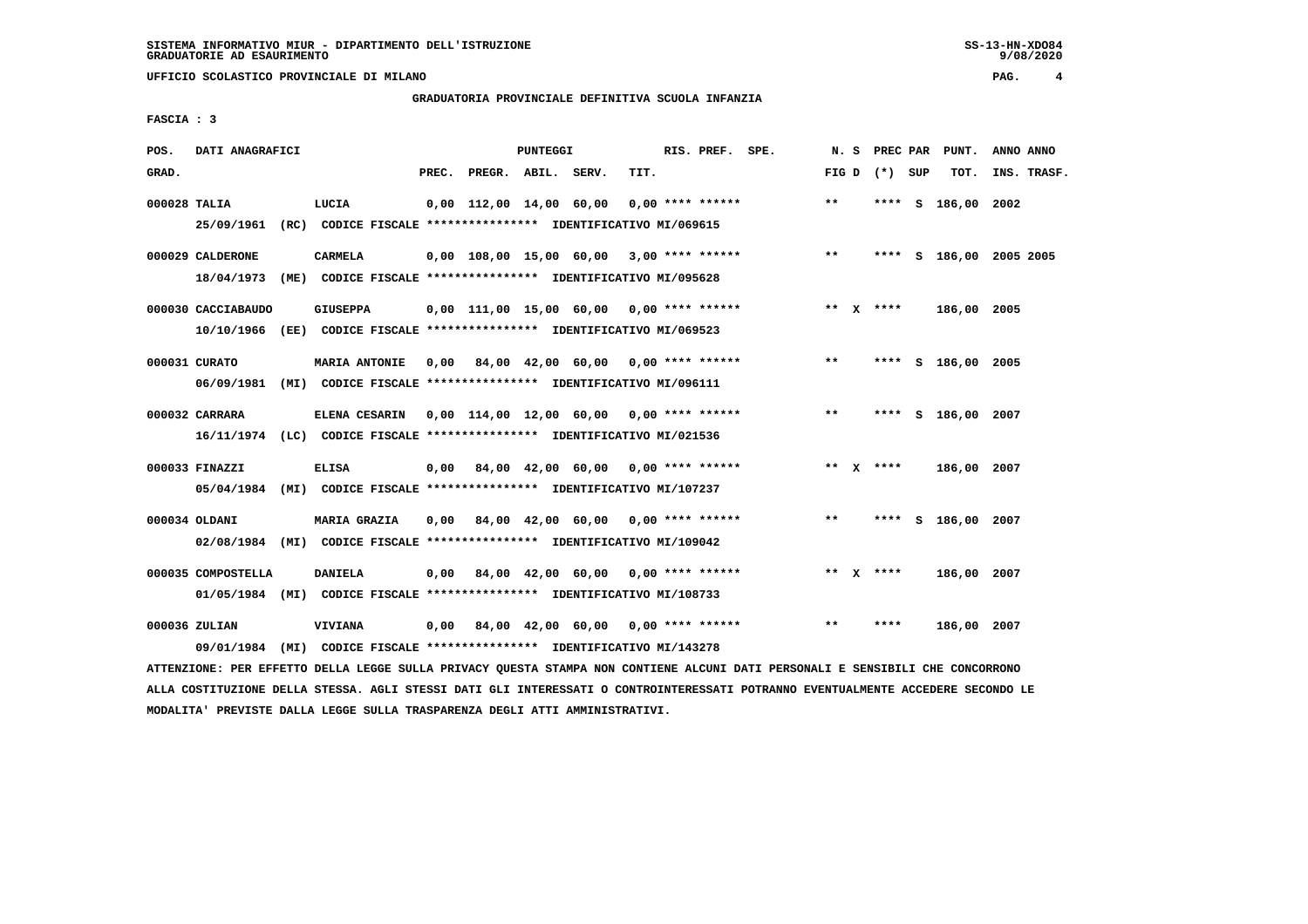# **GRADUATORIA PROVINCIALE DEFINITIVA SCUOLA INFANZIA**

 **FASCIA : 3**

| POS.        | DATI ANAGRAFICI                |                                                                                              |       |                    | PUNTEGGI |                                            |      | RIS. PREF. SPE.    |                                          | N. S  |                 | PREC PAR PUNT.          | ANNO ANNO |             |
|-------------|--------------------------------|----------------------------------------------------------------------------------------------|-------|--------------------|----------|--------------------------------------------|------|--------------------|------------------------------------------|-------|-----------------|-------------------------|-----------|-------------|
| GRAD.       |                                |                                                                                              | PREC. | PREGR. ABIL. SERV. |          |                                            | TIT. |                    |                                          |       | FIG D $(*)$ SUP | тот.                    |           | INS. TRASF. |
|             | 000037 VALAGUSSA<br>25/04/1983 | ANNALISA<br>(MI) CODICE FISCALE **************** IDENTIFICATIVO MI/109199                    | 0,00  |                    |          | 84,00 42,00 60,00                          |      | $0.00$ **** ****** |                                          | $* *$ |                 | **** S 186,00 2007      |           |             |
|             | 000038 CAPPELLO<br>17/01/1983  | <b>GIUSEPPINA</b><br>(MI) CODICE FISCALE **************** IDENTIFICATIVO MI/110869           |       |                    |          |                                            |      |                    | 0,00 84,00 42,00 60,00 0,00 **** ******  | $***$ |                 | **** S 186,00 2007      |           |             |
| т           | 000039 PAGANO                  | <b>EMILIA</b><br>08/06/1974 (CE) CODICE FISCALE *************** IDENTIFICATIVO MI/214358     |       |                    |          | 0,00 109,00 17,00 60,00 0,00 **** ******   |      |                    |                                          | $***$ |                 | **** S 186,00 2014      |           |             |
|             | 000040 TURATI                  | <b>PAMELA</b><br>28/04/1981 (CO) CODICE FISCALE *************** IDENTIFICATIVO MI/285252     |       |                    |          | 0,00 108,00 18,00 60,00 0,00 **** ******   |      |                    |                                          | $***$ |                 | **** S 186,00 2019 2019 |           |             |
|             | 000041 CARRARA<br>04/06/1975   | <b>SILVIA</b><br>(MI) CODICE FISCALE *************** IDENTIFICATIVO MI/023555                |       |                    |          |                                            |      |                    | 0,00 114,00 11,00 60,00 0,00 **** ****** |       | ** $X$ ****     | 185,00 2000             |           |             |
|             | $000042$ COLLOCA               | <b>ROBERTA</b><br>01/11/1979 (ME) CODICE FISCALE *************** IDENTIFICATIVO MI/063967    |       |                    |          | 0,00 109,00 16,00 60,00 0,00 **** ******   |      |                    |                                          |       |                 | ** X **** S 185,00 2002 |           |             |
|             | 000043 RISIGLIONE              | <b>ROSA MARIA</b><br>29/08/1975 (CT) CODICE FISCALE *************** IDENTIFICATIVO MI/111367 |       |                    |          | 0,00 108,00 17,00 60,00 0,00 **** ******   |      |                    |                                          | $* *$ |                 | **** S 185,00 2007      |           |             |
| т           | 000044 SCALZO                  | DINA GIUSEPPA<br>19/03/1980 (CL) CODICE FISCALE *************** IDENTIFICATIVO MI/220194     |       |                    |          | $0.00$ 125,00 0.00 60.00 0.00 **** ******  |      |                    |                                          |       | ** $X$ ****     | 185,00 2014             |           |             |
| 000045 POLO | 14/11/1978                     | <b>MARILISA</b><br>(CL) CODICE FISCALE **************** IDENTIFICATIVO MI/069452             |       |                    |          | $0,00$ 109,00 15,00 60,00 0,00 **** ****** |      |                    |                                          |       |                 | ** X **** S 184,00 2002 |           |             |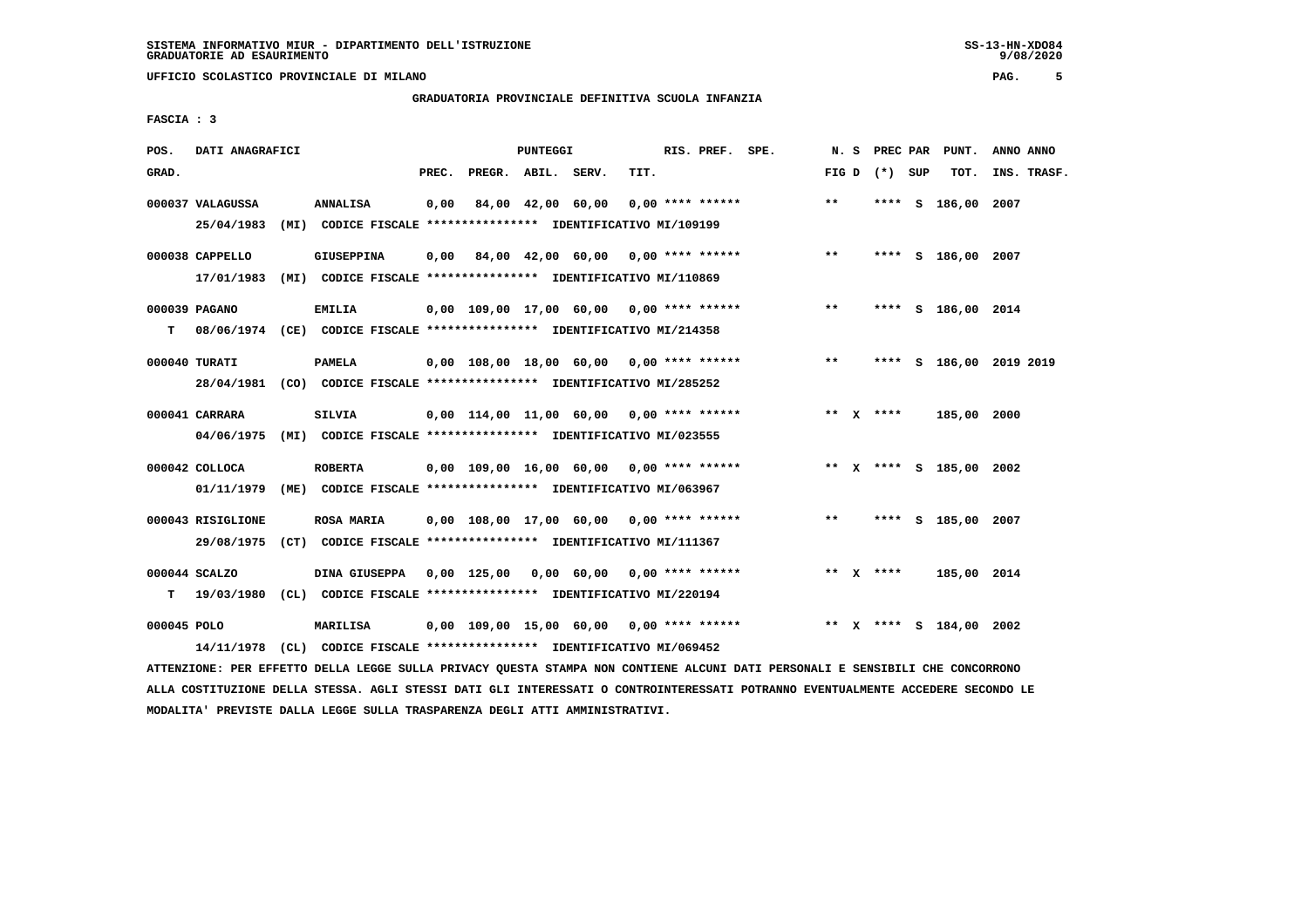**UFFICIO SCOLASTICO PROVINCIALE DI MILANO PAG. 6**

# **GRADUATORIA PROVINCIALE DEFINITIVA SCUOLA INFANZIA**

 **FASCIA : 3**

| POS.         | DATI ANAGRAFICI  |      |                                                                          |       |                                            | <b>PUNTEGGI</b> |                                    |      | RIS. PREF.         | SPE. | N.S   | PREC PAR        |    | PUNT.                        | ANNO ANNO |             |
|--------------|------------------|------|--------------------------------------------------------------------------|-------|--------------------------------------------|-----------------|------------------------------------|------|--------------------|------|-------|-----------------|----|------------------------------|-----------|-------------|
| GRAD.        |                  |      |                                                                          | PREC. |                                            | PREGR. ABIL.    | SERV.                              | TIT. |                    |      |       | FIG D $(*)$ SUP |    | TOT.                         |           | INS. TRASF. |
|              |                  |      |                                                                          |       |                                            |                 |                                    |      |                    |      |       |                 |    |                              |           |             |
|              | 000046 AVARINO   |      | MONICA                                                                   |       | 0,00 108,00 16,00 60,00                    |                 |                                    |      | $0.00$ **** ****** |      | $**$  |                 |    | **** S 184,00 2002           |           |             |
|              | 26/06/1978       |      | (RG) CODICE FISCALE **************** IDENTIFICATIVO MI/069237            |       |                                            |                 |                                    |      |                    |      |       |                 |    |                              |           |             |
|              | 000047 TRUPIA    |      | <b>ROSA MARIA</b>                                                        |       | 0,00 111,00 13,00 60,00                    |                 |                                    |      | $0,00$ **** ****** |      |       |                 |    | ** X **** S 184,00 2003 2003 |           |             |
|              |                  |      |                                                                          |       |                                            |                 |                                    |      |                    |      |       |                 |    |                              |           |             |
|              | 20/03/1967       |      | (CL) CODICE FISCALE **************** IDENTIFICATIVO MI/075778            |       |                                            |                 |                                    |      |                    |      |       |                 |    |                              |           |             |
|              | 000048 FACCIOLI  |      | <b>SILVIA</b>                                                            | 0,00  |                                            |                 | 94,00 42,00 48,00 0,00 **** ****** |      |                    |      | $***$ |                 |    | **** S 184,00 2004           |           |             |
|              | 07/01/1980       |      | (MI) CODICE FISCALE **************** IDENTIFICATIVO MI/082211            |       |                                            |                 |                                    |      |                    |      |       |                 |    |                              |           |             |
|              |                  |      |                                                                          |       |                                            |                 |                                    |      |                    |      |       |                 |    |                              |           |             |
| 000049 RIZZO |                  |      | <b>GIUSEPPA</b>                                                          |       | $0.00$ 108.00 16.00 60.00 0.00 **** ****** |                 |                                    |      |                    |      | $***$ |                 |    | **** S 184,00 2005 2005      |           |             |
|              |                  |      | 22/09/1968 (PA) CODICE FISCALE **************** IDENTIFICATIVO MI/097562 |       |                                            |                 |                                    |      |                    |      |       |                 |    |                              |           |             |
|              |                  |      |                                                                          |       |                                            |                 |                                    |      |                    |      |       |                 |    |                              |           |             |
|              | 000050 ZERBONI   |      | <b>PAMELA</b>                                                            |       | $0,00$ 82,00 42,00 60,00 0,00 **** ******  |                 |                                    |      |                    |      |       | ** $X$ ****     |    | 184,00 2007                  |           |             |
|              | 01/01/1983       |      | (MI) CODICE FISCALE **************** IDENTIFICATIVO MI/107391            |       |                                            |                 |                                    |      |                    |      |       |                 |    |                              |           |             |
|              |                  |      |                                                                          |       |                                            |                 |                                    |      |                    |      |       |                 |    |                              |           |             |
|              | 000051 PROIETTO  |      | CARMELA SANTA 0,00 109,00 15,00 60,00 0,00 **** ******                   |       |                                            |                 |                                    |      |                    |      |       | ** $X$ ****     |    | 184,00 2011 2011             |           |             |
|              | 02/02/1976       |      | (CT) CODICE FISCALE **************** IDENTIFICATIVO MI/166843            |       |                                            |                 |                                    |      |                    |      |       |                 |    |                              |           |             |
|              | 000052 GIORGIO   |      | <b>ORNELLA</b>                                                           |       | 0,00 108,00 15,00 60,00                    |                 |                                    |      | $0.00$ **** ****** |      | $***$ | ****            |    | 183,00 2007                  |           |             |
|              | 12/08/1968       |      | (CZ) CODICE FISCALE **************** IDENTIFICATIVO MI/107108            |       |                                            |                 |                                    |      |                    |      |       |                 |    |                              |           |             |
|              |                  |      |                                                                          |       |                                            |                 |                                    |      |                    |      |       |                 |    |                              |           |             |
|              | 000053 MICELOTTA |      | <b>STEFANIA</b>                                                          |       | $0,00$ 106,00 16,00 60,00 0,00 **** ****** |                 |                                    |      |                    |      | $* *$ | ****            | S. | 182,00 2003                  |           |             |
|              | 06/08/1978       |      | (RC) CODICE FISCALE **************** IDENTIFICATIVO MI/074739            |       |                                            |                 |                                    |      |                    |      |       |                 |    |                              |           |             |
|              |                  |      |                                                                          |       |                                            |                 |                                    |      |                    |      |       |                 |    |                              |           |             |
|              | 000054 VIMERCATI |      | <b>GLORIA</b>                                                            | 0,00  |                                            |                 | 80,00 42,00 60,00 0,00 **** ****** |      |                    |      | $* *$ | ****            | s  | 182,00 2007                  |           |             |
|              | 04/05/1984       | (MI) | CODICE FISCALE **************** IDENTIFICATIVO MI/106605                 |       |                                            |                 |                                    |      |                    |      |       |                 |    |                              |           |             |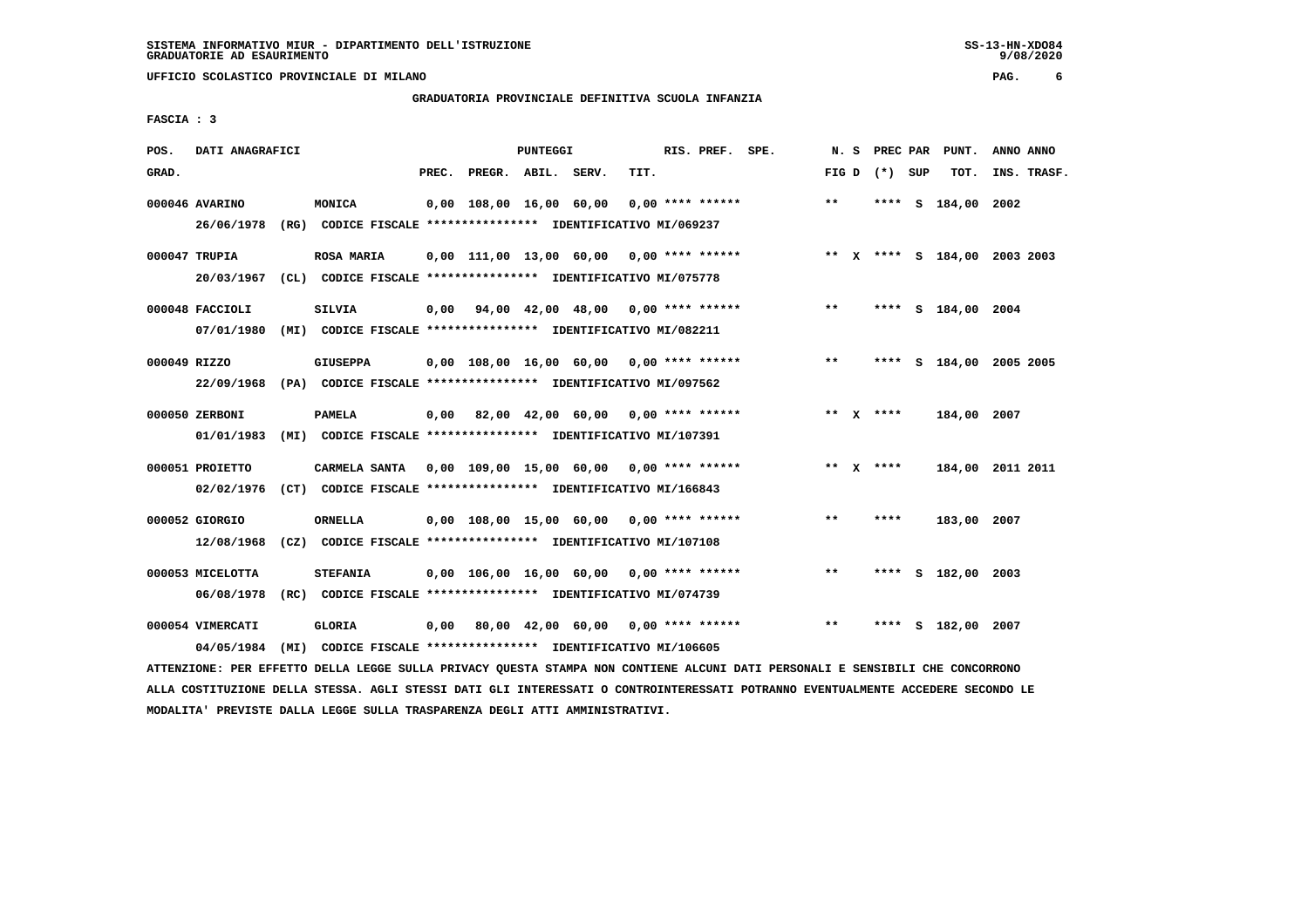# **GRADUATORIA PROVINCIALE DEFINITIVA SCUOLA INFANZIA**

 **FASCIA : 3**

| POS.        | DATI ANAGRAFICI              |                                                                                                                                    |       |                    | PUNTEGGI |                                            |      | RIS. PREF. SPE. |                                           | N.S               |      | PREC PAR PUNT.     | ANNO ANNO               |
|-------------|------------------------------|------------------------------------------------------------------------------------------------------------------------------------|-------|--------------------|----------|--------------------------------------------|------|-----------------|-------------------------------------------|-------------------|------|--------------------|-------------------------|
| GRAD.       |                              |                                                                                                                                    | PREC. | PREGR. ABIL. SERV. |          |                                            | TIT. |                 |                                           | FIG $D$ $(*)$ SUP |      | TOT.               | INS. TRASF.             |
|             | 000055 GIUNTA<br>05/09/1982  | DIANA DANIELA<br>(MI) CODICE FISCALE **************** IDENTIFICATIVO MI/107986                                                     | 0,00  |                    |          | 84,00 42,00 56,00 0,00 **** ******         |      |                 |                                           | $***$             |      | **** S 182,00 2007 |                         |
|             | 000056 MAMMINO               | <b>MARINELLA</b><br>08/02/1978 (CT) CODICE FISCALE **************** IDENTIFICATIVO MI/192178                                       |       |                    |          |                                            |      |                 | 0,00 97,00 16,00 60,00 9,00 **** ******   | $* *$             |      |                    | **** S 182,00 2014 2014 |
| T.          | 000057 MARRARA               | MARIA CATERIN 0,00 111,00 11,00 60,00 0,00 **** ******<br>22/05/1964 (RC) CODICE FISCALE **************** IDENTIFICATIVO MI/206444 |       |                    |          |                                            |      |                 |                                           | $***$             |      | **** S 182,00 2014 |                         |
| 000058 PINA |                              | <b>FRANCESCA</b><br>26/07/1983 (LC) CODICE FISCALE *************** IDENTIFICATIVO MI/285484                                        |       |                    |          |                                            |      |                 | 0,00 108,00 14,00 60,00 0,00 **** ******  | $***$             |      |                    | **** S 182,00 2019 2019 |
|             | 000059 FIORAVANTI            | <b>ILARIA</b><br>11/09/1981 (AP) CODICE FISCALE *************** IDENTIFICATIVO MI/107104                                           |       |                    |          | 0,00 80,00 41,00 60,00 0,00 **** ******    |      |                 |                                           | $* *$             |      | **** S 181,00 2007 |                         |
|             | 000060 TIRANA                | <b>ROZINE</b><br>28/07/1982 (EE) CODICE FISCALE *************** IDENTIFICATIVO MI/108312                                           |       |                    |          |                                            |      |                 | $0,00$ 82,00 39,00 60,00 0,00 **** ****** | $\star\star$      |      | **** S 181,00 2007 |                         |
|             | 000061 CAIMMI                | 14/07/1976 (CR) CODICE FISCALE *************** IDENTIFICATIVO MI/111287                                                            |       |                    |          |                                            |      |                 |                                           | $***$             |      | **** S 181,00 2007 |                         |
|             | 000062 VILLANI               | <b>ROSA</b><br>19/10/1965 (FG) CODICE FISCALE *************** IDENTIFICATIVO MI/063239                                             |       |                    |          | $0,00$ 104,00 16,00 60,00 0,00 **** ****** |      |                 |                                           | ** $X$ ****       |      | 180,00 2002        |                         |
|             | 000063 MUNAFO'<br>25/07/1982 | <b>ANNA</b><br>(MI) CODICE FISCALE **************** IDENTIFICATIVO MI/112289                                                       |       |                    |          | 0,00 82,00 42,00 56,00 0,00 **** ******    |      |                 |                                           | $**$              | **** | S 180,00 2007      |                         |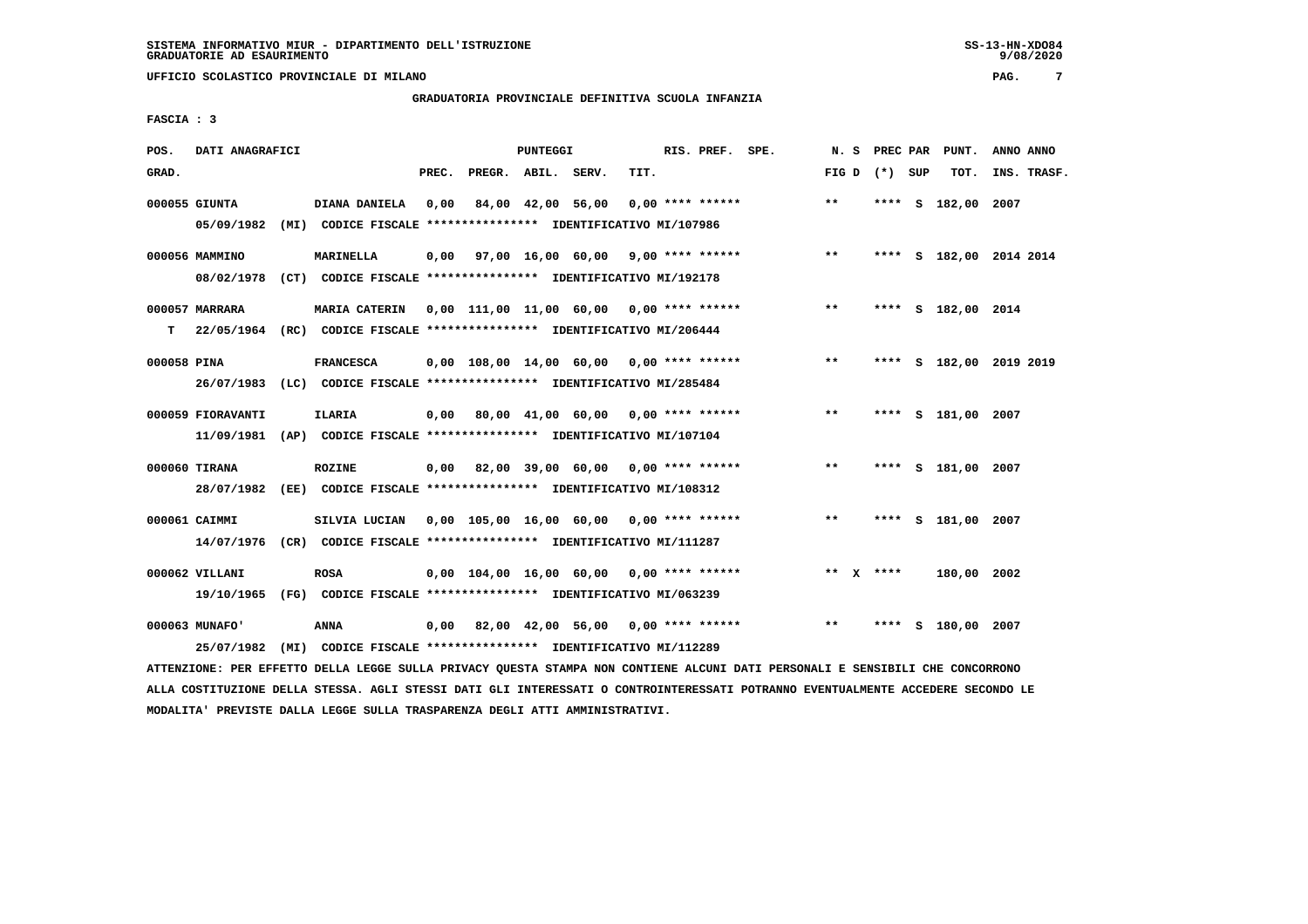**UFFICIO SCOLASTICO PROVINCIALE DI MILANO PAG. 8**

# **GRADUATORIA PROVINCIALE DEFINITIVA SCUOLA INFANZIA**

 **FASCIA : 3**

| POS.  | DATI ANAGRAFICI    |                                                                          |       |                         | PUNTEGGI |                                            |      | RIS. PREF. SPE.    | N.S   |                 | PREC PAR PUNT.               | ANNO ANNO   |  |
|-------|--------------------|--------------------------------------------------------------------------|-------|-------------------------|----------|--------------------------------------------|------|--------------------|-------|-----------------|------------------------------|-------------|--|
| GRAD. |                    |                                                                          | PREC. | PREGR. ABIL. SERV.      |          |                                            | TIT. |                    |       | FIG D $(*)$ SUP | TOT.                         | INS. TRASF. |  |
|       | 000064 BECCALLI    | <b>ELISA</b>                                                             |       | 0,00 108,00 12,00 60,00 |          |                                            |      | $0.00$ **** ****** | $**$  |                 | **** S 180,00 2014           |             |  |
| т     | 16/10/1982         | (MI) CODICE FISCALE **************** IDENTIFICATIVO MI/232012            |       |                         |          |                                            |      |                    |       |                 |                              |             |  |
|       | 000065 CAMPENNI'   | <b>MARIA</b>                                                             |       |                         |          | $0.00$ 106.00 13,00 60,00 0,00 **** ****** |      |                    | $***$ |                 | **** S 179,00 2002           |             |  |
|       | 27/07/1973         | (VV) CODICE FISCALE **************** IDENTIFICATIVO MI/064623            |       |                         |          |                                            |      |                    |       |                 |                              |             |  |
|       | 000066 PUGLIA      | LAURA EGIZIA                                                             | 0,00  |                         |          | 78,00 41,00 60,00 0,00 **** ******         |      |                    | $***$ | ****            | 179,00 2007                  |             |  |
|       | 03/12/1983         | (MI) CODICE FISCALE **************** IDENTIFICATIVO MI/109798            |       |                         |          |                                            |      |                    |       |                 |                              |             |  |
|       | 000067 SPAGNUOLO   | GIUSEPPINA                                                               |       |                         |          | $0,00$ 105,00 14,00 60,00 0,00 **** ****** |      |                    | $**$  | ****            | S 179,00 2011 2011           |             |  |
|       | 02/01/1976         | (PA) CODICE FISCALE *************** IDENTIFICATIVO MI/167699             |       |                         |          |                                            |      |                    |       |                 |                              |             |  |
|       | 000068 BARRECA     | <b>ANTONELLA</b>                                                         |       |                         |          | $0.00$ 119.00 0.00 60.00 0.00 **** ******  |      |                    | $***$ | ****            | 179,00 2014                  |             |  |
| т     |                    | 10/11/1978 (CO) CODICE FISCALE *************** IDENTIFICATIVO MI/218789  |       |                         |          |                                            |      |                    |       |                 |                              |             |  |
|       | 000069 PICCAPIETRA | <b>LAURA</b>                                                             |       |                         |          | $0,00$ 77,00 42,00 60,00 0,00 **** ******  |      |                    |       | ** $X$ ****     | 179,00 2019 2019             |             |  |
|       |                    | 02/06/1981 (SO) CODICE FISCALE **************** IDENTIFICATIVO MI/285482 |       |                         |          |                                            |      |                    |       |                 |                              |             |  |
|       | 000070 ORLANDO     | MARIA ROSARIA                                                            |       | 0,00 136,00             |          | $0,00$ 42,00 0,00 **** ******              |      |                    | $***$ |                 | **** S 178,00 2002           |             |  |
|       | 19/06/1975         | (CL) CODICE FISCALE **************** IDENTIFICATIVO MI/065885            |       |                         |          |                                            |      |                    |       |                 |                              |             |  |
|       | 000071 PELLEGRINO  | <b>ANNUNZIATA</b>                                                        |       |                         |          | $0.00$ 104.00 14.00 60.00 0.00 **** ****** |      |                    |       |                 | ** X **** S 178,00 2004 2004 |             |  |
|       |                    | 29/11/1967 (CE) CODICE FISCALE *************** IDENTIFICATIVO MI/082711  |       |                         |          |                                            |      |                    |       |                 |                              |             |  |
|       | 000072 PIAZZA      | <b>PIERA</b>                                                             |       |                         |          | $0.00$ 100.00 17.00 60.00 0.00 **** ****** |      |                    | **    | ****            | S 177,00 2004 2004           |             |  |
|       |                    | 14/05/1972 (PA) CODICE FISCALE *************** IDENTIFICATIVO MI/081534  |       |                         |          |                                            |      |                    |       |                 |                              |             |  |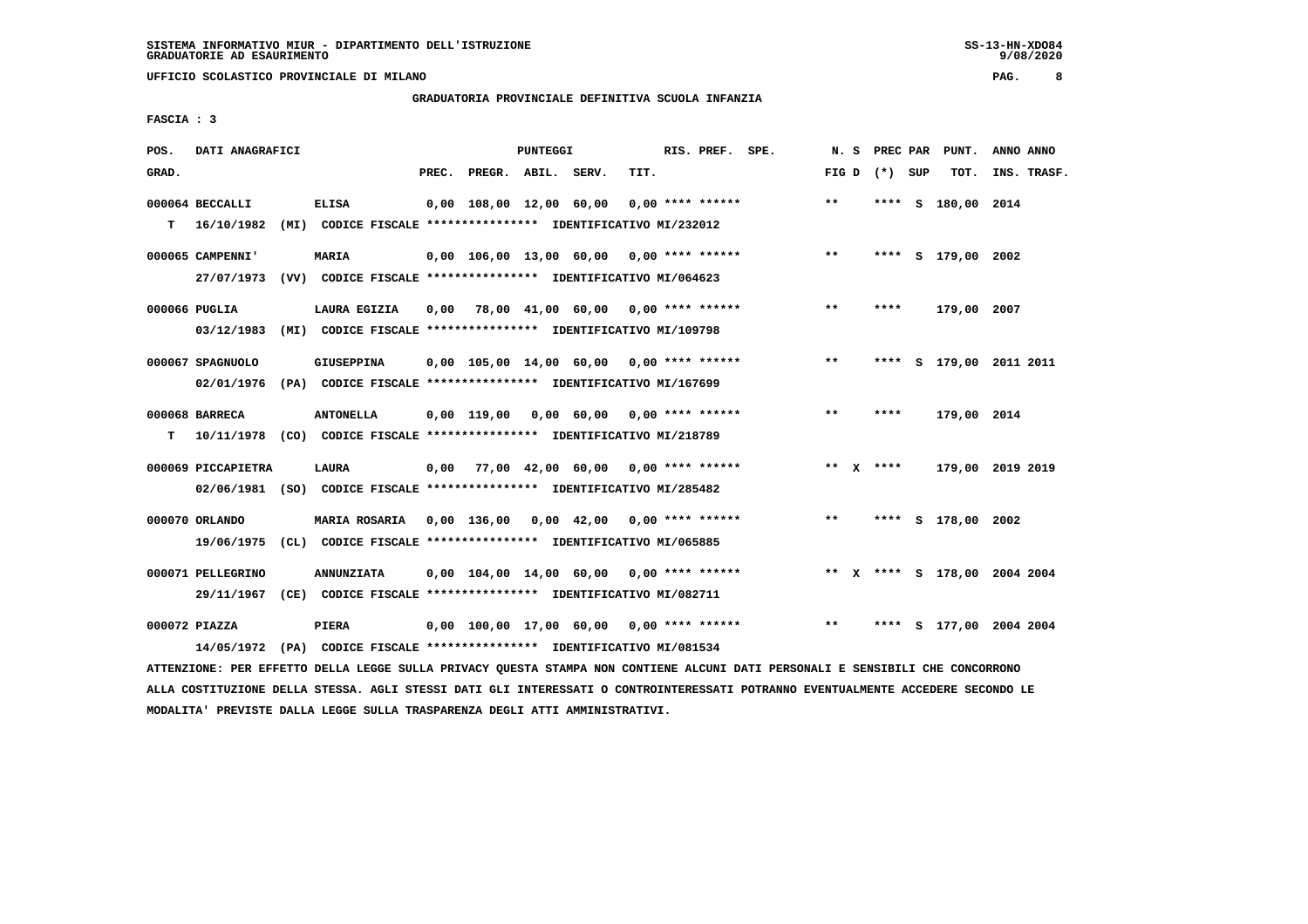# **GRADUATORIA PROVINCIALE DEFINITIVA SCUOLA INFANZIA**

 **FASCIA : 3**

| POS.         | DATI ANAGRAFICI               |                                                                                                  |       |                    | <b>PUNTEGGI</b> |                                            |      | RIS. PREF. SPE.    |                              | N.S   | PREC PAR        | PUNT.                   | ANNO ANNO |             |
|--------------|-------------------------------|--------------------------------------------------------------------------------------------------|-------|--------------------|-----------------|--------------------------------------------|------|--------------------|------------------------------|-------|-----------------|-------------------------|-----------|-------------|
| GRAD.        |                               |                                                                                                  | PREC. | PREGR. ABIL. SERV. |                 |                                            | TIT. |                    |                              |       | FIG D $(*)$ SUP | TOT.                    |           | INS. TRASF. |
|              | 000073 CARUSO                 | <b>CONCETTA</b><br>11/08/1976 (CL) CODICE FISCALE *************** IDENTIFICATIVO MI/096596       | 0,00  |                    |                 | 99,00 15,00 60,00                          |      | $3,00$ **** ****** |                              | $* *$ |                 | **** S 177,00 2005 2005 |           |             |
|              | 000074 MALVASI<br>03/11/1963  | ANNA MARIA DO<br>(MT) CODICE FISCALE **************** IDENTIFICATIVO MI/081504                   |       |                    |                 | $0,00$ 101,00 16,00 60,00 0,00 **** ****** |      |                    | ** X **** S 177,00 2007 2004 |       |                 |                         |           |             |
|              | 000075 VALLONE                | 12/09/1974 (VV) CODICE FISCALE *************** IDENTIFICATIVO MI/110992                          |       |                    |                 |                                            |      |                    |                              |       |                 | ** x **** s 177,00 2007 |           |             |
|              | 000076 SOMMACAMPAGNA          | <b>MARTINA AGNES</b><br>14/08/1979 (PD) CODICE FISCALE **************** IDENTIFICATIVO MI/110093 | 0,00  |                    |                 | 75,00 42,00 60,00 0,00 **** ******         |      |                    |                              | $***$ |                 | **** S 177,00 2007      |           |             |
| 000077 ROSA  |                               | <b>ALESSANDRA</b><br>17/08/1981 (MI) CODICE FISCALE *************** IDENTIFICATIVO MI/107066     |       |                    |                 | $0.00$ 75.00 42.00 60.00 0.00 **** ******  |      |                    |                              | $**$  |                 | **** S 177,00 2007      |           |             |
| 000078 LIBRO | 06/07/1985                    | NOEMI LUCIA<br>(MI) CODICE FISCALE **************** IDENTIFICATIVO MI/107733                     | 0,00  |                    |                 | 75,00 42,00 60,00 0,00 **** ******         |      |                    |                              | $***$ |                 | **** S 177,00 2007      |           |             |
|              | 000079 PONZINI<br>08/11/1979  | <b>ENRICA</b><br>(MI) CODICE FISCALE **************** IDENTIFICATIVO MI/108284                   | 0,00  |                    |                 | 75,00 42,00 60,00 0,00 **** ******         |      |                    |                              | $***$ |                 | **** S 177,00 2007      |           |             |
|              | 000080 BARZAGHI<br>02/06/1977 | <b>ELENA</b><br>(MI) CODICE FISCALE **************** IDENTIFICATIVO MI/108271                    | 0,00  |                    |                 | 75,00 42,00 60,00 0,00 **** ******         |      |                    |                              | $***$ |                 | **** S 177,00 2007      |           |             |
|              | 000081 STASSI<br>06/10/1974   | CLAUDIA<br>(AG) CODICE FISCALE **************** IDENTIFICATIVO MI/167145                         |       |                    |                 | 0,00 95,00 16,00 66,00 0,00 **** ******    |      |                    |                              | $***$ |                 | **** S 177,00 2011 2011 |           |             |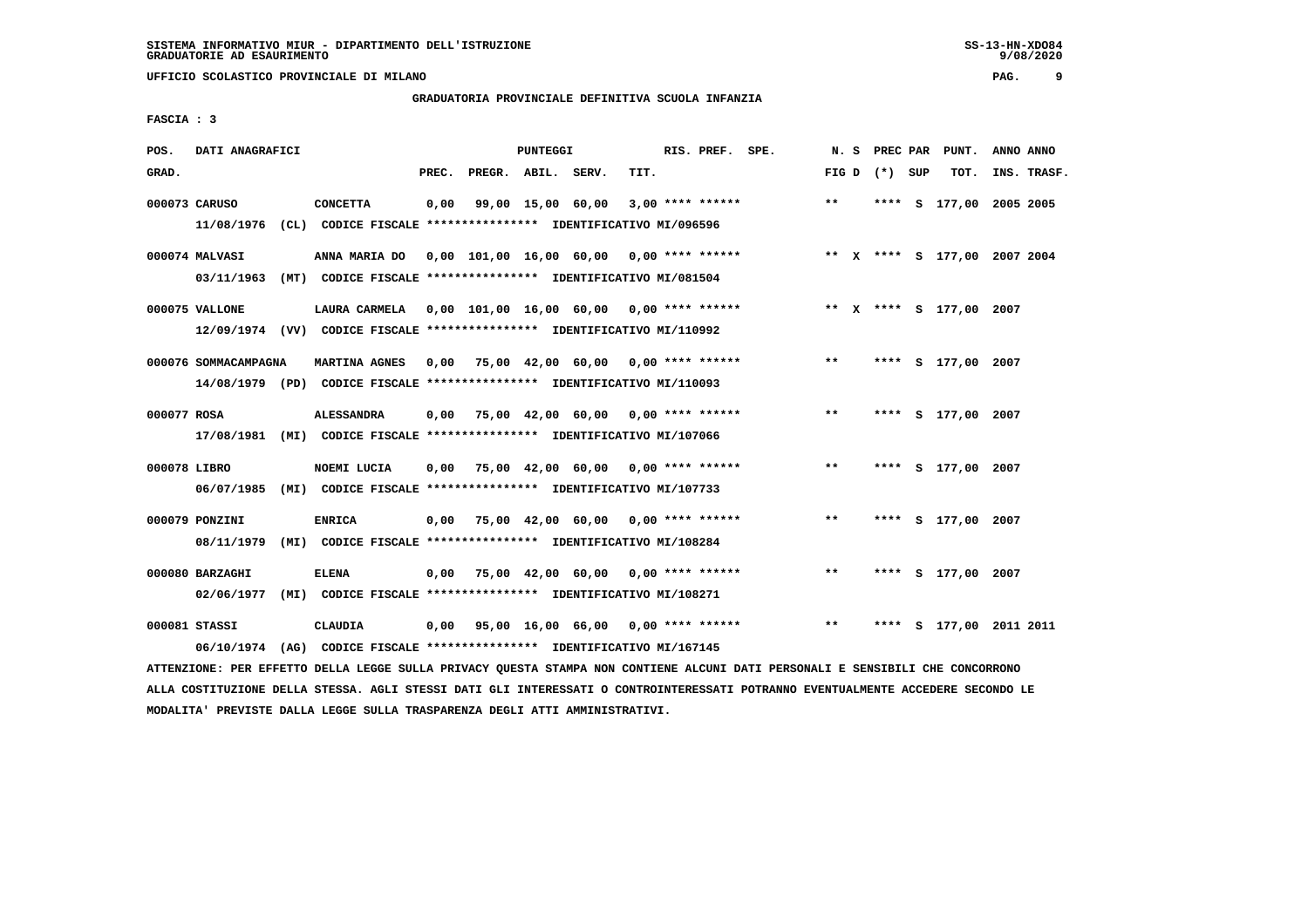**UFFICIO SCOLASTICO PROVINCIALE DI MILANO PAG. 10**

# **GRADUATORIA PROVINCIALE DEFINITIVA SCUOLA INFANZIA**

 **FASCIA : 3**

| POS.         | DATI ANAGRAFICI               |                                                                                                                         |       |                                                         | PUNTEGGI |      | RIS. PREF. SPE.    |                                                  | N. S  |                 | PREC PAR PUNT.          | ANNO ANNO |             |
|--------------|-------------------------------|-------------------------------------------------------------------------------------------------------------------------|-------|---------------------------------------------------------|----------|------|--------------------|--------------------------------------------------|-------|-----------------|-------------------------|-----------|-------------|
| GRAD.        |                               |                                                                                                                         | PREC. | PREGR. ABIL. SERV.                                      |          | TIT. |                    |                                                  |       | FIG D $(*)$ SUP | TOT.                    |           | INS. TRASF. |
| T.           | 000082 LONETTO<br>10/02/1965  | <b>TERESA</b><br>(KR) CODICE FISCALE **************** IDENTIFICATIVO MI/211540                                          |       | 0,00 103,00 14,00 60,00                                 |          |      | $0.00$ **** ****** |                                                  | $***$ |                 | **** S 177,00 2014      |           |             |
|              | 000083 ORTOLEVA<br>12/06/1979 | <b>MARIA IVANA</b><br>(PA) CODICE FISCALE **************** IDENTIFICATIVO MI/285536                                     |       |                                                         |          |      |                    | $0,00$ 111,00 0,00 60,00 6,00 **** ****** *** ** |       |                 | **** S 177,00 2019 2019 |           |             |
|              | 000084 LARAIA                 | <b>ALESSANDRA</b><br>26/08/1979 (NA) CODICE FISCALE *************** IDENTIFICATIVO MI/107322                            |       |                                                         |          |      |                    | $0,00$ 100,00 16,00 60,00 0,00 **** ******       |       | ** $X$ ****     | 176,00 2007 2007        |           |             |
|              | 000085 PESSINA<br>28/09/1985  | ROBERTA NOEMI<br>(MI) CODICE FISCALE **************** IDENTIFICATIVO MI/110166                                          |       | $0,00$ $74,00$ $42,00$ $60,00$ $0,00$ $***$ **** ****** |          |      |                    |                                                  | $* *$ |                 | **** S 176,00 2007      |           |             |
|              | 000086 DE LUCCI               | <b>FEDERICA</b><br>11/12/1984 (MI) CODICE FISCALE *************** IDENTIFICATIVO MI/112738                              |       | $0,00$ $74,00$ $42,00$ $60,00$ $0,00$ $***$ **** ****** |          |      |                    |                                                  | $**$  |                 | **** S 176,00 2007      |           |             |
|              | 000087 LETIZIA<br>04/03/1978  | CONCETTA ROSA 0,00 112,00 16,00 48,00 0,00 **** ******<br>(MI) CODICE FISCALE **************** IDENTIFICATIVO MI/107473 |       |                                                         |          |      |                    |                                                  |       |                 | ** X **** S 176,00 2007 |           |             |
| 000088 ROCCA |                               | PATRIZIA<br>15/05/1968 (CZ) CODICE FISCALE *************** IDENTIFICATIVO MI/033236                                     |       | $0,00$ 100,00 15,00 60,00 0,00 **** ******              |          |      |                    |                                                  | $***$ |                 | **** S 175,00 2000      |           |             |
|              | 000089 MARINO                 | <b>EMILIA</b><br>18/02/1971 (NA) CODICE FISCALE *************** IDENTIFICATIVO MI/106353                                | 0,00  | 73,00 42,00 60,00 0,00 **** ******                      |          |      |                    |                                                  | **    |                 | **** S 175,00 2007      |           |             |
|              | 000090 LA GUARDIA             | <b>FILOMENA</b><br>15/03/1980 (SA) CODICE FISCALE *************** IDENTIFICATIVO MI/108028                              |       | $0,00$ $94,00$ $15,00$ $60,00$ $6,00$ **** ******       |          |      |                    |                                                  | $**$  | ****            | S 175,00 2009 2007      |           |             |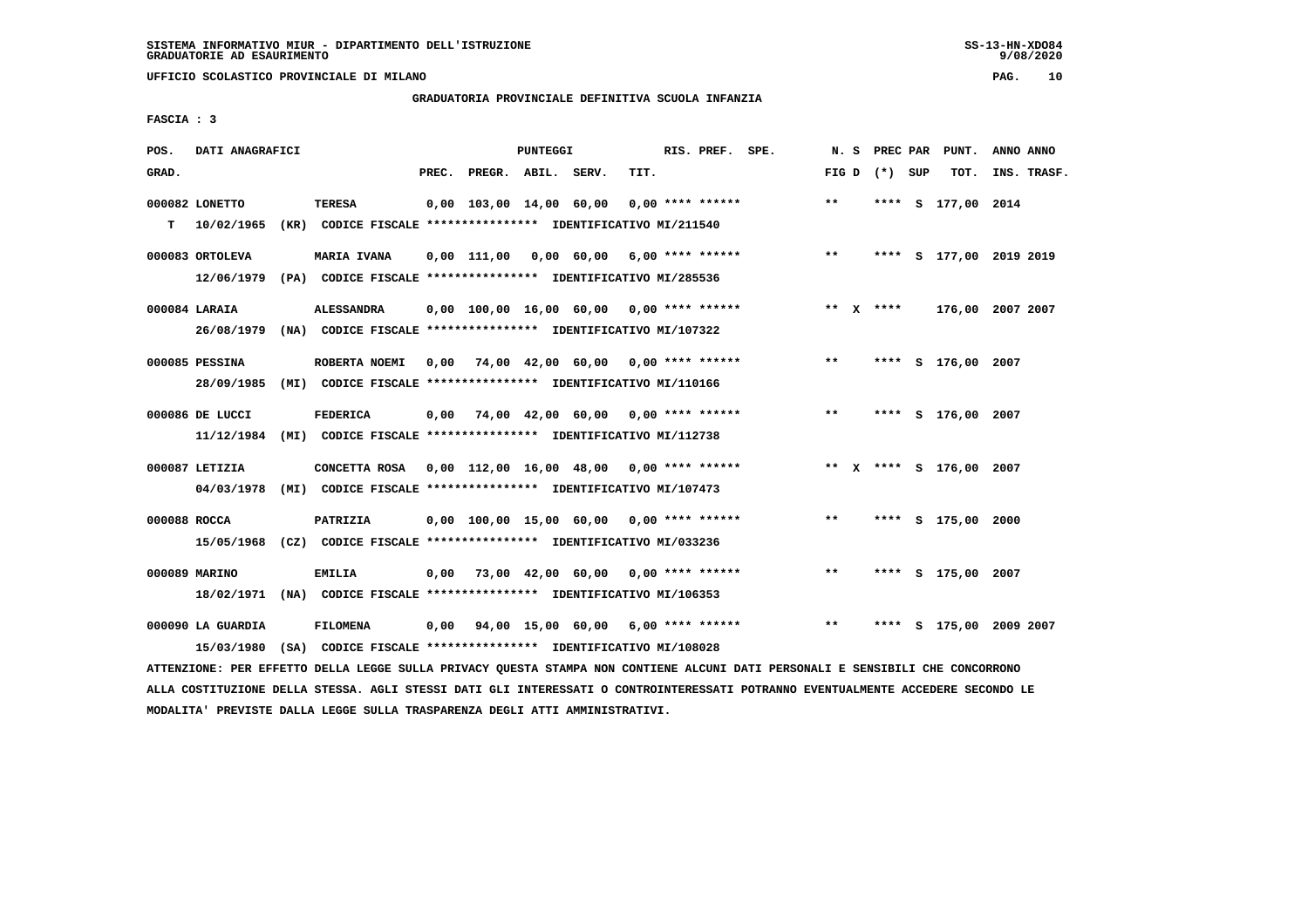#### **GRADUATORIA PROVINCIALE DEFINITIVA SCUOLA INFANZIA**

 **FASCIA : 3**

| POS.         | DATI ANAGRAFICI                                                          |                  |       |                    | <b>PUNTEGGI</b> |                                                               |      | RIS. PREF. | SPE. | N. S  | PREC PAR        | PUNT.                   | ANNO ANNO |             |
|--------------|--------------------------------------------------------------------------|------------------|-------|--------------------|-----------------|---------------------------------------------------------------|------|------------|------|-------|-----------------|-------------------------|-----------|-------------|
| GRAD.        |                                                                          |                  | PREC. | PREGR. ABIL. SERV. |                 |                                                               | TIT. |            |      |       | FIG D $(*)$ SUP | TOT.                    |           | INS. TRASF. |
|              |                                                                          |                  |       |                    |                 |                                                               |      |            |      |       |                 |                         |           |             |
|              | 000091 RIGGIO                                                            | <b>VIVIANA</b>   |       |                    |                 | 0,00 104,00 11,00 60,00 0,00 **** ******                      |      |            |      | $* *$ |                 | **** S 175,00 2014      |           |             |
| т            | 24/09/1982 (MI) CODICE FISCALE **************** IDENTIFICATIVO MI/209550 |                  |       |                    |                 |                                                               |      |            |      |       |                 |                         |           |             |
|              | 000092 SAQUELLA                                                          | <b>ANNA</b>      |       |                    |                 | 0,00 98,00 16,00 60,00 0,00 **** ****** E                     |      |            |      |       | ** $X$ ****     | 174,00 2002             |           |             |
|              | 26/07/1963 (SA) CODICE FISCALE *************** IDENTIFICATIVO MI/063894  |                  |       |                    |                 |                                                               |      |            |      |       |                 |                         |           |             |
|              |                                                                          |                  |       |                    |                 |                                                               |      |            |      |       |                 |                         |           |             |
| 000093 GATTI |                                                                          | <b>SILVIA</b>    |       |                    |                 | $0,00$ 72,00 42,00 60,00 0,00 **** ******                     |      |            |      |       |                 | ** X **** S 174,00 2007 |           |             |
|              | 28/09/1985 (MI) CODICE FISCALE *************** IDENTIFICATIVO MI/108226  |                  |       |                    |                 |                                                               |      |            |      |       |                 |                         |           |             |
|              | 000094 D'ARMA                                                            | <b>MIRELLA</b>   |       |                    |                 | $0,00$ $72,00$ $42,00$ $60,00$ $0,00$ $***$ **** *****        |      |            |      |       |                 | ** x **** s 174,00 2007 |           |             |
|              |                                                                          |                  |       |                    |                 |                                                               |      |            |      |       |                 |                         |           |             |
|              | 20/04/1982 (MI) CODICE FISCALE *************** IDENTIFICATIVO MI/112468  |                  |       |                    |                 |                                                               |      |            |      |       |                 |                         |           |             |
|              | 000095 GIORIO                                                            | <b>ELISA</b>     |       |                    |                 | $0,00$ 72,00 42,00 60,00 0,00 **** ******                     |      |            |      | $***$ | ****            | 174,00 2007             |           |             |
|              | 13/07/1985 (MI) CODICE FISCALE *************** IDENTIFICATIVO MI/108658  |                  |       |                    |                 |                                                               |      |            |      |       |                 |                         |           |             |
|              |                                                                          |                  |       |                    |                 |                                                               |      |            |      |       |                 |                         |           |             |
| 000096 PIVA  |                                                                          | LETIZIA          |       |                    |                 | $0,00$ $72,00$ $42,00$ $60,00$ $0,00$ $***$ **** ******       |      |            |      | $* *$ |                 | **** S 174,00 2007      |           |             |
|              | 25/03/1984 (MI) CODICE FISCALE *************** IDENTIFICATIVO MI/107261  |                  |       |                    |                 |                                                               |      |            |      |       |                 |                         |           |             |
| 000097 VILLA |                                                                          | <b>VALENTINA</b> |       |                    |                 | $0,00$ $96,00$ $42,00$ $36,00$ $0,00$ $***$ **** ******       |      |            |      | $***$ | ****            | 174,00 2007             |           |             |
|              | 21/07/1983 (MI) CODICE FISCALE *************** IDENTIFICATIVO MI/107003  |                  |       |                    |                 |                                                               |      |            |      |       |                 |                         |           |             |
|              |                                                                          |                  |       |                    |                 |                                                               |      |            |      |       |                 |                         |           |             |
|              | 000098 ORIFICI                                                           | <b>DANIELA</b>   |       |                    |                 | $0,00$ 72,00 42,00 60,00 0,00 **** ******                     |      |            |      | $* *$ | ****            | 174,00 2007             |           |             |
|              | 20/05/1983                                                               |                  |       |                    |                 | (MI) CODICE FISCALE **************** IDENTIFICATIVO MI/107025 |      |            |      |       |                 |                         |           |             |
|              |                                                                          |                  |       |                    |                 |                                                               |      |            |      |       |                 |                         |           |             |
|              | 000099 SCARCELLA                                                         |                  |       |                    |                 | MARIA GIUSEPP 0,00 102,00 12,00 60,00 0,00 **** ******        |      |            |      | $* *$ | ****            | S 174,00 2014           |           |             |
| т            | 10/02/1966                                                               |                  |       |                    |                 | (BA) CODICE FISCALE **************** IDENTIFICATIVO MI/210253 |      |            |      |       |                 |                         |           |             |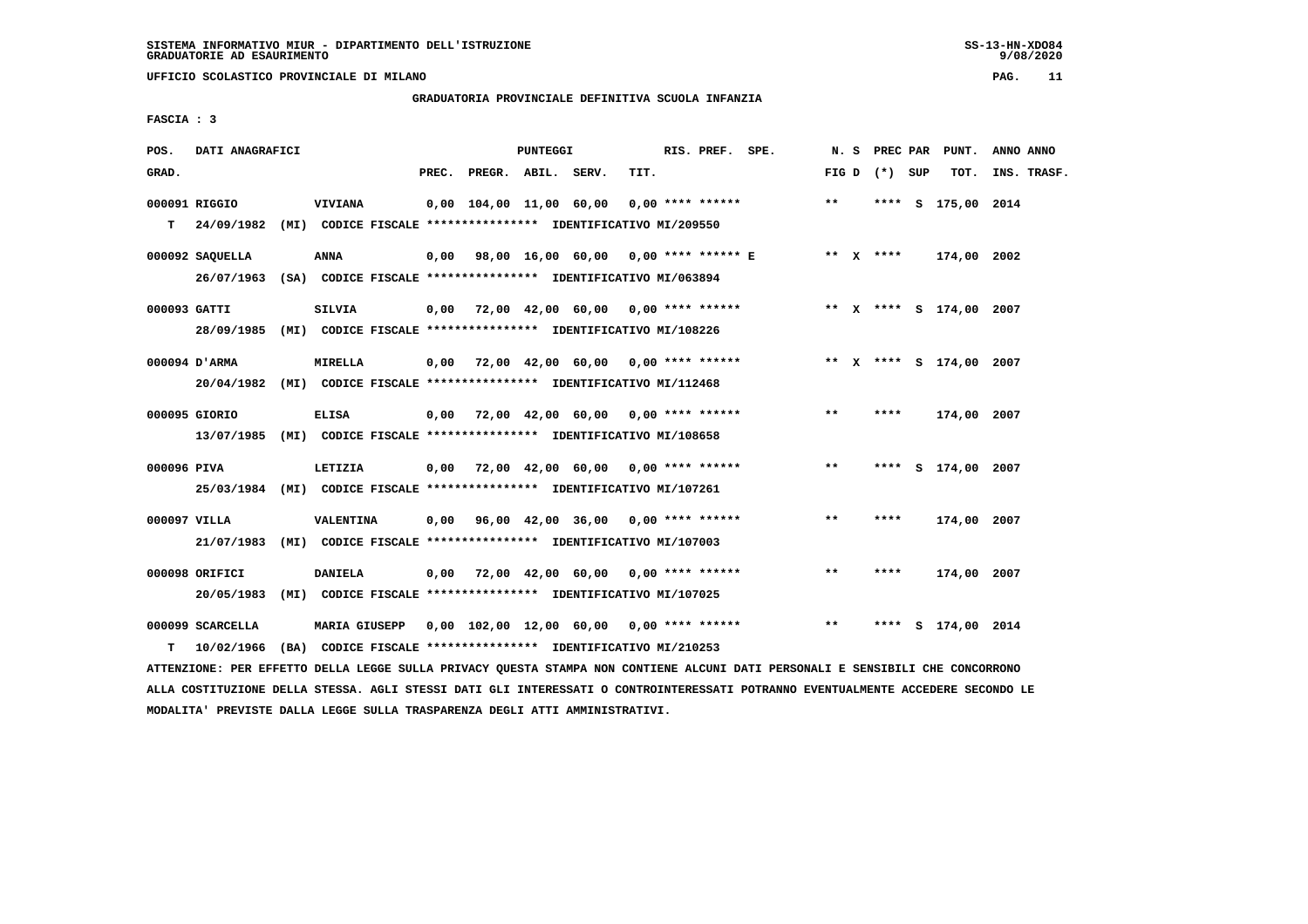**UFFICIO SCOLASTICO PROVINCIALE DI MILANO PAG. 12**

# **GRADUATORIA PROVINCIALE DEFINITIVA SCUOLA INFANZIA**

 **FASCIA : 3**

| POS.               | DATI ANAGRAFICI                |                                                                                            |       |                    | PUNTEGGI |                                                         |      | RIS. PREF. SPE. |                                           |              |                 | N. S PREC PAR PUNT.          | ANNO ANNO |             |
|--------------------|--------------------------------|--------------------------------------------------------------------------------------------|-------|--------------------|----------|---------------------------------------------------------|------|-----------------|-------------------------------------------|--------------|-----------------|------------------------------|-----------|-------------|
| GRAD.              |                                |                                                                                            | PREC. | PREGR. ABIL. SERV. |          |                                                         | TIT. |                 |                                           |              | FIG D $(*)$ SUP | тот.                         |           | INS. TRASF. |
|                    | 000100 SCALEA                  | <b>MARIA</b><br>27/10/1963 (RC) CODICE FISCALE **************** IDENTIFICATIVO MI/285239   | 0,00  |                    |          | $96,00$ 13,00 64,00 1,00 **** ******                    |      |                 |                                           |              |                 | ** X **** S 174,00 2019 2019 |           |             |
|                    | 000101 PELLEGRINO              | <b>ANTONINA</b><br>29/09/1972 (TP) CODICE FISCALE *************** IDENTIFICATIVO MI/074852 |       |                    |          | 0,00 99,00 14,00 60,00 0,00 **** ******                 |      |                 |                                           | $\star\star$ |                 | **** S 173,00 2003 2003      |           |             |
|                    | 000102 AMOROSO                 | <b>MARIANNA</b><br>06/02/1971 (CT) CODICE FISCALE *************** IDENTIFICATIVO MI/081445 |       |                    |          | 0,00 98,00 15,00 60,00 0,00 **** ******                 |      |                 |                                           |              |                 | ** X **** S 173,00 2004 2004 |           |             |
|                    | 000103 ROGANO                  | VENERANDA<br>23/10/1962 (KR) CODICE FISCALE *************** IDENTIFICATIVO MI/097561       |       |                    |          | 0,00 98,00 15,00 60,00 0,00 **** ******                 |      |                 |                                           | $***$        |                 | **** S 173,00 2005 2005      |           |             |
|                    | 000104 BUZZINI                 | <b>PATRIZIA</b><br>09/05/1984 (MI) CODICE FISCALE *************** IDENTIFICATIVO MI/106309 |       |                    |          | $0,00$ $72,00$ $41,00$ $60,00$ $0,00$ $***$ **** ****** |      |                 |                                           |              |                 | ** X **** S 173,00 2007      |           |             |
|                    | 000105 CHIARELLI<br>23/12/1980 | <b>NOVELLA</b><br>(SA) CODICE FISCALE **************** IDENTIFICATIVO MI/110943            |       |                    |          | $0,00$ 96,00 16,00 60,00 0,00 **** ******               |      |                 |                                           | $***$        |                 | **** S 172,00 2007 2007      |           |             |
|                    | 000106 CORBETTA<br>13/11/1985  | <b>ELISA</b><br>(MI) CODICE FISCALE **************** IDENTIFICATIVO MI/108613              |       |                    |          | $0,00$ 70,00 42,00 60,00 0,00 **** ******               |      |                 |                                           | $***$        |                 | **** S 172,00 2007           |           |             |
|                    | 000107 PERRELLA                | <b>GIANNA</b><br>10/05/1984 (VA) CODICE FISCALE *************** IDENTIFICATIVO MI/166452   |       |                    |          |                                                         |      |                 | $0,00$ 67,00 42,00 60,00 3,00 **** ****** |              |                 | ** X **** S 172,00 2011 2011 |           |             |
| 000108 SPINA<br>T. |                                | ALESSANDRAFIL<br>30/10/1976 (CT) CODICE FISCALE **************** IDENTIFICATIVO MI/232025  |       |                    |          | 0,00 96,00 16,00 60,00 0,00 **** ******                 |      |                 |                                           | $***$        |                 | **** S 172,00 2014           |           |             |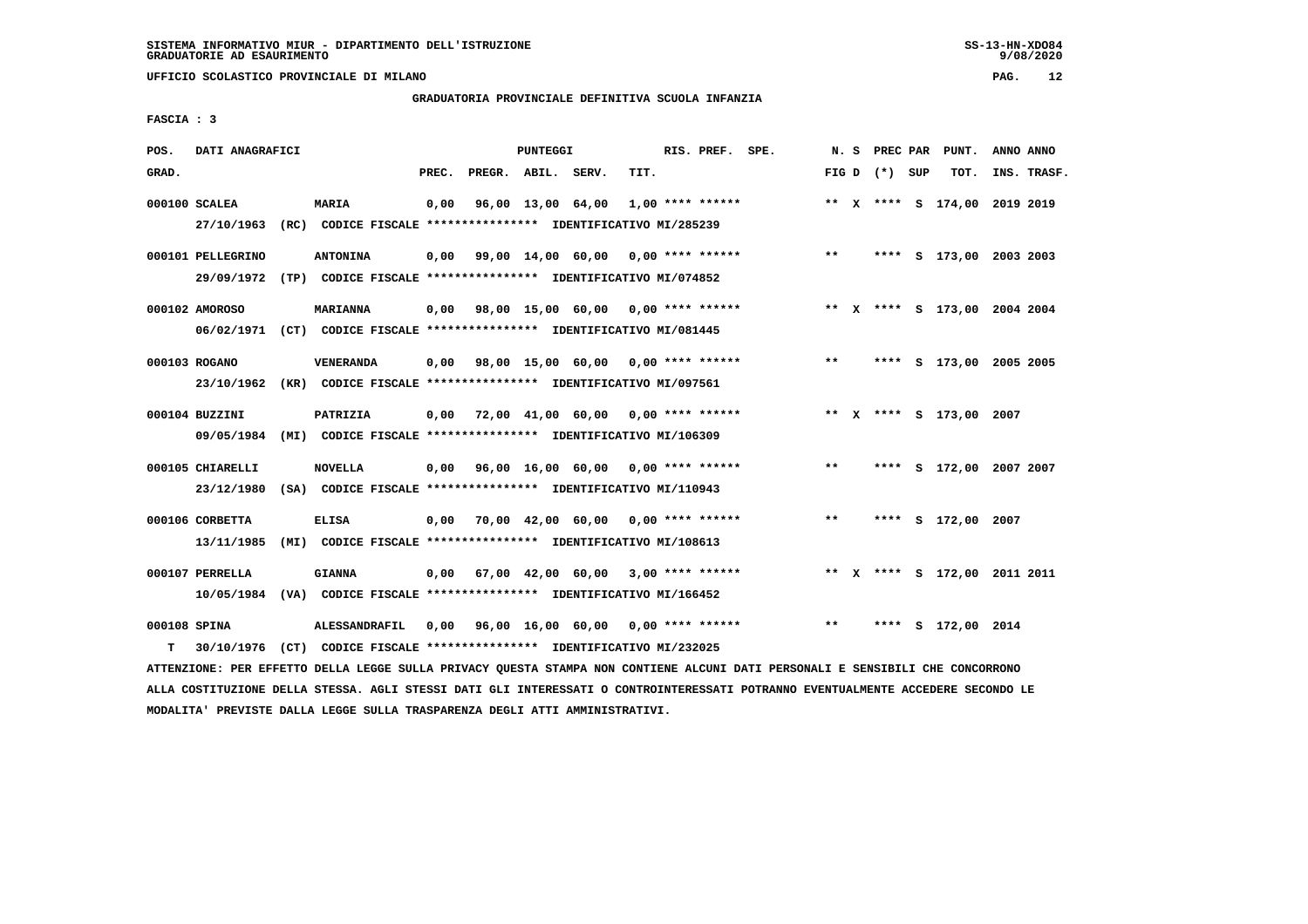# **GRADUATORIA PROVINCIALE DEFINITIVA SCUOLA INFANZIA**

 **FASCIA : 3**

| POS.         | DATI ANAGRAFICI   |                                                                         |       |                    | PUNTEGGI |                                                         |      | RIS. PREF. SPE.    |                                              |       |                 | N. S PREC PAR PUNT.          | ANNO ANNO |             |
|--------------|-------------------|-------------------------------------------------------------------------|-------|--------------------|----------|---------------------------------------------------------|------|--------------------|----------------------------------------------|-------|-----------------|------------------------------|-----------|-------------|
| GRAD.        |                   |                                                                         | PREC. | PREGR. ABIL. SERV. |          |                                                         | TIT. |                    |                                              |       | FIG D $(*)$ SUP | TOT.                         |           | INS. TRASF. |
|              | 000109 FALZONE    | <b>MARIA ROSA</b>                                                       | 0,00  |                    |          | 96,00 15,00 60,00                                       |      | $0.00$ **** ****** |                                              |       |                 | ** X **** S 171,00 2004 2004 |           |             |
|              |                   | 10/03/1974 (RC) CODICE FISCALE *************** IDENTIFICATIVO MI/082145 |       |                    |          |                                                         |      |                    |                                              |       |                 |                              |           |             |
|              | 000110 SIMONE     | <b>ROSA</b>                                                             | 0,00  |                    |          |                                                         |      |                    | 96,00 15,00 60,00 0,00 **** ****** *** **    |       |                 | **** S 171,00 2004           |           |             |
|              |                   | 06/11/1956 (CT) CODICE FISCALE *************** IDENTIFICATIVO MI/082473 |       |                    |          |                                                         |      |                    |                                              |       |                 |                              |           |             |
|              | 000111 LEVATO     | <b>SERAFINA</b>                                                         |       |                    |          |                                                         |      |                    | $0,00$ 88,00 14,00 60,00 9,00 **** ******    | $***$ |                 | **** S 171,00 2007 2007      |           |             |
|              |                   | 18/05/1962 (CZ) CODICE FISCALE *************** IDENTIFICATIVO MI/110466 |       |                    |          |                                                         |      |                    |                                              |       |                 |                              |           |             |
| 000112 RUSSO |                   | CONCETTA YLEN                                                           |       |                    |          | 0,00 95,00 16,00 60,00 0,00 **** ******                 |      |                    |                                              | $***$ |                 | **** S 171,00 2007           |           |             |
|              |                   | 19/06/1978 (BA) CODICE FISCALE *************** IDENTIFICATIVO MI/107619 |       |                    |          |                                                         |      |                    |                                              |       |                 |                              |           |             |
|              | 000113 MARANO     | <b>STEFANIA</b>                                                         |       |                    |          | 0,00 96,00 15,00 60,00 0,00 **** ******                 |      |                    |                                              | $***$ |                 | **** S 171,00 2014 2014      |           |             |
|              |                   | 23/09/1972 (NA) CODICE FISCALE *************** IDENTIFICATIVO MI/192411 |       |                    |          |                                                         |      |                    |                                              |       |                 |                              |           |             |
|              | 000114 ANDREOTTI  | <b>CHIARA</b>                                                           |       |                    |          | $0,00$ 98,00 13,00 60,00 0,00 **** ******               |      |                    |                                              | $***$ |                 | **** S 171,00 2014           |           |             |
| т            | 07/01/1976        | (MI) CODICE FISCALE **************** IDENTIFICATIVO MI/210931           |       |                    |          |                                                         |      |                    |                                              |       |                 |                              |           |             |
|              | 000115 GUARINO    | GIUSEPPINA                                                              |       |                    |          | $0,00$ 100,00 11,00 60,00 0,00 **** ******              |      |                    |                                              | $***$ |                 | **** S 171,00 2014           |           |             |
| т            | 28/01/1967        | (NA) CODICE FISCALE **************** IDENTIFICATIVO MI/217065           |       |                    |          |                                                         |      |                    |                                              |       |                 |                              |           |             |
|              | 000116 PALAMARA   | <b>GIOVANNA</b>                                                         |       |                    |          |                                                         |      |                    | 0,00 95,00 15,00 60,00 0,00 **** ****** F ** |       |                 | **** S 170,00 2011 2011      |           |             |
|              | 19/06/1969        | (RC) CODICE FISCALE **************** IDENTIFICATIVO MI/166334           |       |                    |          |                                                         |      |                    |                                              |       |                 |                              |           |             |
|              | 000117 DEAMBROGIO | <b>RAFFAELLA</b>                                                        |       |                    |          | $0,00$ $96,00$ $14,00$ $60,00$ $0.00$ $***$ **** ****** |      |                    |                                              | $***$ | ****            | s 170,00 2014                |           |             |
| т            |                   | 25/02/1979 (MI) CODICE FISCALE *************** IDENTIFICATIVO MI/194026 |       |                    |          |                                                         |      |                    |                                              |       |                 |                              |           |             |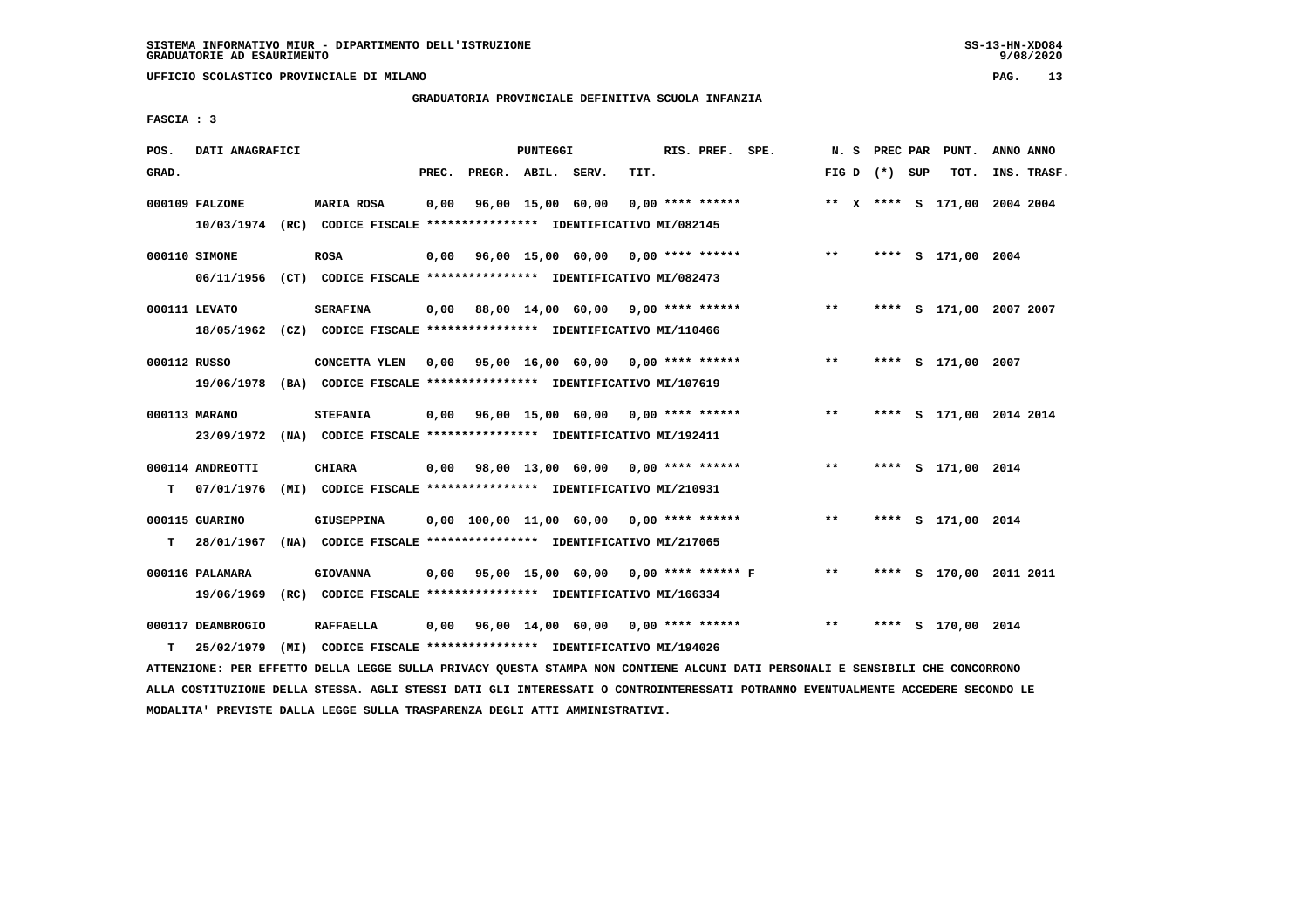**UFFICIO SCOLASTICO PROVINCIALE DI MILANO PAG. 14**

# **GRADUATORIA PROVINCIALE DEFINITIVA SCUOLA INFANZIA**

 **FASCIA : 3**

| POS.               | DATI ANAGRAFICI   |                                                                                          |       |                                                         | <b>PUNTEGGI</b> |      | RIS. PREF. SPE.    |                                           |                 |  | N. S PREC PAR PUNT. | ANNO ANNO               |
|--------------------|-------------------|------------------------------------------------------------------------------------------|-------|---------------------------------------------------------|-----------------|------|--------------------|-------------------------------------------|-----------------|--|---------------------|-------------------------|
| GRAD.              |                   |                                                                                          | PREC. | PREGR. ABIL. SERV.                                      |                 | TIT. |                    |                                           | FIG D $(*)$ SUP |  | TOT.                | INS. TRASF.             |
| 000118 ROMEO<br>T. |                   | <b>SIMONA</b><br>25/06/1979 (MI) CODICE FISCALE *************** IDENTIFICATIVO MI/241658 | 0,00  | 96,00 11,00 60,00                                       |                 |      | $3,00$ **** ****** |                                           | $**$            |  | **** S 170,00 2014  |                         |
|                    |                   |                                                                                          |       |                                                         |                 |      |                    |                                           |                 |  |                     |                         |
|                    | 000119 TRIONFANTE | LUCIA                                                                                    |       |                                                         |                 |      |                    | 0,00 114,00 15,00 40,00 0,00 **** ******  | $* *$           |  | **** S 169,00 2002  |                         |
|                    |                   | 17/05/1973 (SR) CODICE FISCALE *************** IDENTIFICATIVO MI/059436                  |       |                                                         |                 |      |                    |                                           |                 |  |                     |                         |
|                    | 000120 DE CARO    | <b>CHIARA</b>                                                                            |       | $0,00$ $70,00$ $39,00$ $60,00$ $0,00$ $***$ **** ****** |                 |      |                    |                                           | $***$           |  | **** S 169,00 2007  |                         |
|                    |                   | 27/08/1982 (MI) CODICE FISCALE *************** IDENTIFICATIVO MI/112328                  |       |                                                         |                 |      |                    |                                           |                 |  |                     |                         |
|                    | 000121 ALVARO     |                                                                                          |       | 0,00 96,00 13,00 60,00 0,00 **** ******                 |                 |      |                    |                                           | $**$            |  | **** S 169,00 2014  |                         |
| т                  |                   | <b>DENISE</b><br>28/08/1982 (MI) CODICE FISCALE *************** IDENTIFICATIVO MI/194824 |       |                                                         |                 |      |                    |                                           |                 |  |                     |                         |
|                    |                   |                                                                                          |       |                                                         |                 |      |                    |                                           |                 |  |                     |                         |
|                    | 000122 CHIAROLLA  | <b>TERESA</b>                                                                            |       | 0,00 98,00 11,00 60,00 0,00 **** ******                 |                 |      |                    |                                           | $***$           |  | **** S 169,00 2014  |                         |
| T.                 |                   | 01/01/1968 (MI) CODICE FISCALE **************** IDENTIFICATIVO MI/192728                 |       |                                                         |                 |      |                    |                                           |                 |  |                     |                         |
| 000123 GALLI       |                   | <b>MARTA</b>                                                                             |       |                                                         |                 |      |                    | $0,00$ 109,00 0,00 60,00 0,00 **** ****** | $***$           |  | **** S 169,00 2014  |                         |
| T.                 | 06/04/1981        | (MI) CODICE FISCALE **************** IDENTIFICATIVO MI/232887                            |       |                                                         |                 |      |                    |                                           |                 |  |                     |                         |
|                    | 000124 VIGGIANO   | CLARA FILOMEN                                                                            |       | $0.00$ 98.00 11.00 60.00 0.00 **** ******               |                 |      |                    |                                           | $***$           |  | **** S 169,00 2014  |                         |
|                    | $T = 18/11/1969$  | (MI) CODICE FISCALE **************** IDENTIFICATIVO MI/223101                            |       |                                                         |                 |      |                    |                                           |                 |  |                     |                         |
|                    |                   |                                                                                          |       |                                                         |                 |      |                    |                                           |                 |  |                     |                         |
|                    | 000125 SCHIPANI   | <b>GIUSEPPA</b>                                                                          |       | $0,00$ 96,00 12,00 60,00 0,00 **** ******               |                 |      |                    |                                           | $* *$           |  |                     | **** S 168,00 2007 2007 |
|                    | 20/03/1960        | (KR) CODICE FISCALE **************** IDENTIFICATIVO MI/110209                            |       |                                                         |                 |      |                    |                                           |                 |  |                     |                         |
| 000126 STASI       |                   | <b>ELEONORA</b>                                                                          |       | 0,00 66,00 42,00 60,00 0,00 **** ******                 |                 |      |                    |                                           | $* *$           |  | **** S 168,00 2007  |                         |
|                    |                   | 18/02/1975 (MI) CODICE FISCALE *************** IDENTIFICATIVO MI/110653                  |       |                                                         |                 |      |                    |                                           |                 |  |                     |                         |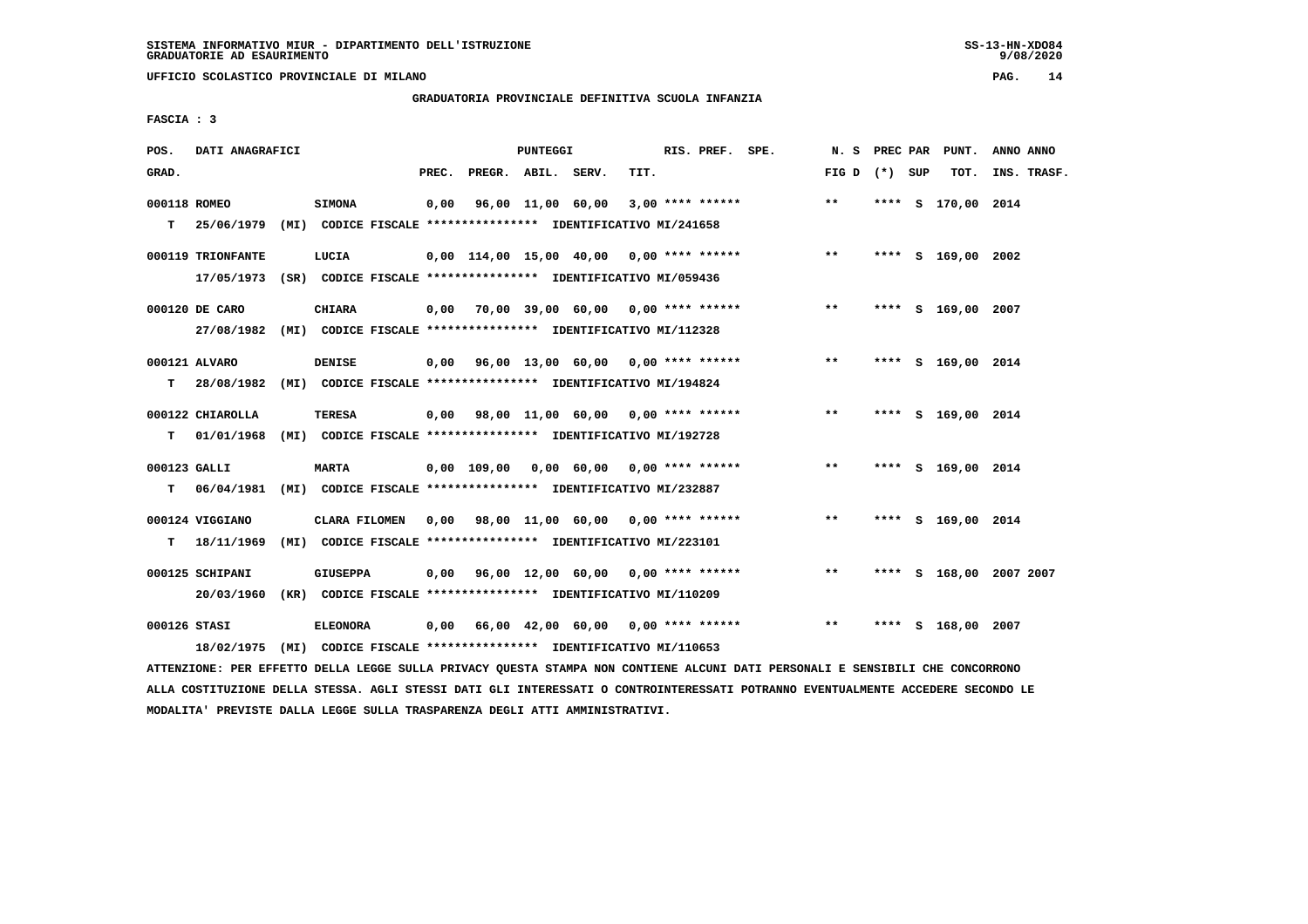**UFFICIO SCOLASTICO PROVINCIALE DI MILANO PAG. 15**

#### **GRADUATORIA PROVINCIALE DEFINITIVA SCUOLA INFANZIA**

 **FASCIA : 3**

| POS.         | DATI ANAGRAFICI                 |                                                                                             |       |                    | <b>PUNTEGGI</b> |                                                         |      | RIS. PREF. SPE.    |       |                 | N. S PREC PAR PUNT.     | ANNO ANNO |             |
|--------------|---------------------------------|---------------------------------------------------------------------------------------------|-------|--------------------|-----------------|---------------------------------------------------------|------|--------------------|-------|-----------------|-------------------------|-----------|-------------|
| GRAD.        |                                 |                                                                                             | PREC. | PREGR. ABIL. SERV. |                 |                                                         | TIT. |                    |       | FIG D $(*)$ SUP | тот.                    |           | INS. TRASF. |
|              | 000127 CAVALLONE                | MARIA GINA<br>03/10/1972 (MI) CODICE FISCALE *************** IDENTIFICATIVO MI/197531       | 0,00  |                    |                 | 96,00 12,00 60,00                                       |      | $0.00$ **** ****** | $**$  |                 | **** S 168,00 2014      |           |             |
|              | 000128 BRAZZO                   | <b>CARMEN</b><br>23/08/1975 (CS) CODICE FISCALE *************** IDENTIFICATIVO MI/285386    |       |                    |                 | $0,00$ 84,00 15,00 68,00 0,00 **** ******               |      |                    | $***$ |                 | **** S 167,00 2019 2019 |           |             |
| 000129 LUCIA |                                 | <b>DANIELA</b><br>12/06/1977 (PZ) CODICE FISCALE *************** IDENTIFICATIVO MI/065223   |       |                    |                 | $0.00$ $91.00$ $15.00$ $60.00$ $0.00$ $***$ **** ****** |      |                    | $***$ |                 | **** S 166,00 2002      |           |             |
| 000130 ROSSI |                                 | <b>FRANCESCA</b><br>29/11/1981 (MI) CODICE FISCALE *************** IDENTIFICATIVO MI/108575 |       |                    |                 | $0.00$ 64.00 42.00 60.00 0.00 **** ******               |      |                    | $***$ |                 | **** S 166,00 2007      |           |             |
|              | 000131 CASTIGLIONE              | <b>ANGELA</b><br>25/05/1959 (TP) CODICE FISCALE **************** IDENTIFICATIVO MI/191107   |       |                    |                 | 0,00 89,00 15,00 62,00 0,00 **** ****** EF              |      |                    | $***$ | ****            | S 166,00 2014 2014      |           |             |
|              | 000132 RADOVAN                  | <b>MARTA</b><br>10/09/1981 (MI) CODICE FISCALE **************** IDENTIFICATIVO MI/107270    |       |                    |                 | $0,00$ 63,00 42,00 60,00 0,00 **** ******               |      |                    | $* *$ | ****            | 165,00 2007             |           |             |
| 000133 CORTI |                                 | <b>MARINA</b><br>16/01/1977 (MI) CODICE FISCALE *************** IDENTIFICATIVO MI/144652    |       |                    |                 | $0,00$ 63,00 42,00 60,00 0,00 **** ******               |      |                    |       |                 | ** X **** S 165,00 2009 |           |             |
| 000134 SATTA |                                 | PATRIZIA NADI<br>07/06/1964 (MI) CODICE FISCALE *************** IDENTIFICATIVO MI/068955    | 0,00  |                    |                 | 94,00 11,00 60,00 0,00 **** ******                      |      |                    | $**$  | ****            | 165,00 2019             |           |             |
|              | 000135 IMBROINISE<br>04/08/1978 | <b>FRANCESCA</b><br>(CS) CODICE FISCALE **************** IDENTIFICATIVO MI/065902           | 0,00  |                    |                 | 90,00 14,00 60,00 0,00 **** ******                      |      |                    |       | ** $X$ ****     | 164,00 2002             |           |             |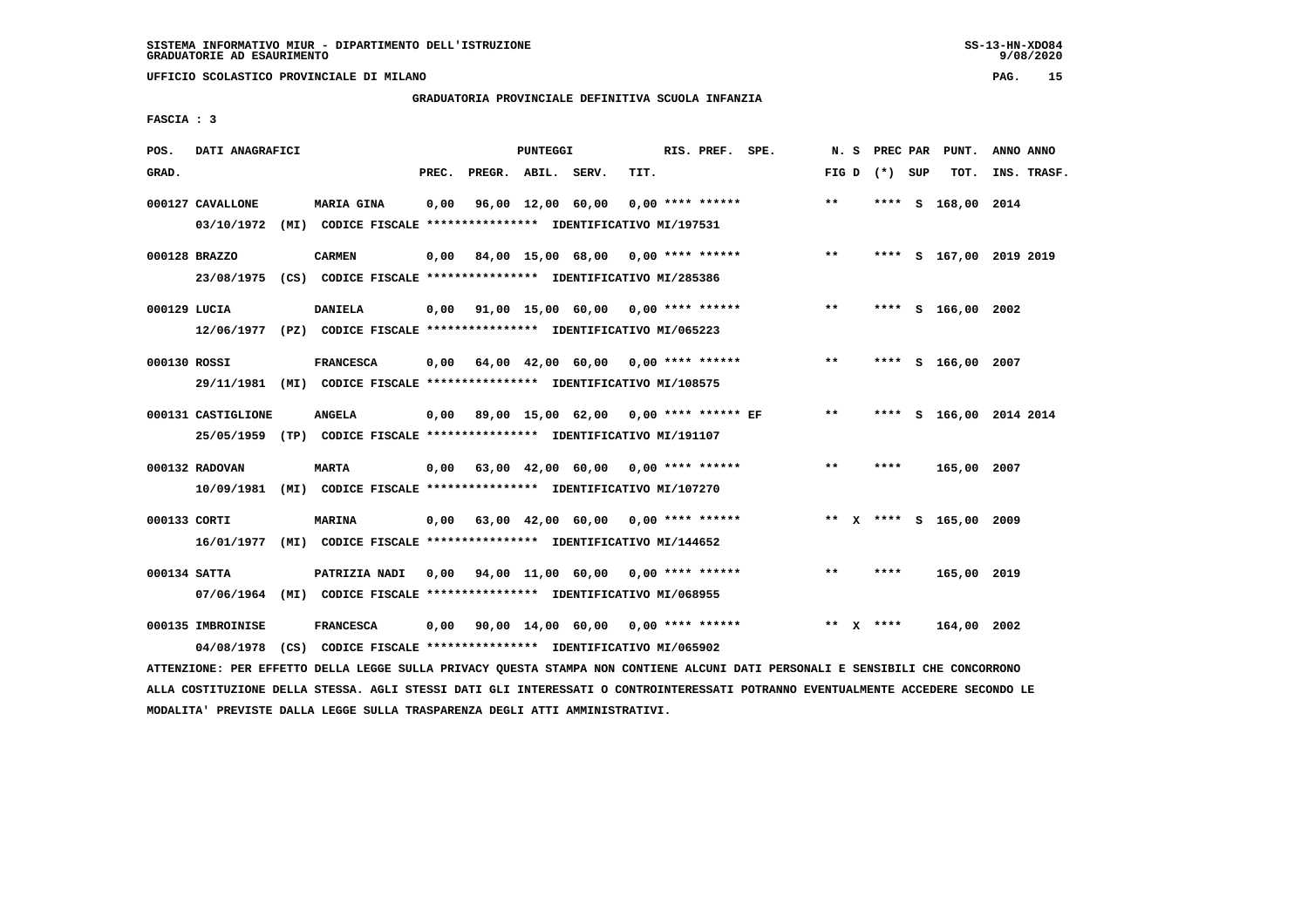**UFFICIO SCOLASTICO PROVINCIALE DI MILANO PAG. 16**

# **GRADUATORIA PROVINCIALE DEFINITIVA SCUOLA INFANZIA**

 **FASCIA : 3**

| POS.  | DATI ANAGRAFICI                 |      |                                                                                       |       |                    | PUNTEGGI |                                            |      | RIS. PREF. SPE.    |       |                 | N. S PREC PAR PUNT.          | ANNO ANNO |             |
|-------|---------------------------------|------|---------------------------------------------------------------------------------------|-------|--------------------|----------|--------------------------------------------|------|--------------------|-------|-----------------|------------------------------|-----------|-------------|
| GRAD. |                                 |      |                                                                                       | PREC. | PREGR. ABIL. SERV. |          |                                            | TIT. |                    |       | FIG D $(*)$ SUP | тот.                         |           | INS. TRASF. |
|       | 000136 INGAGLIA<br>28/03/1978   |      | LEA<br>(AG) CODICE FISCALE **************** IDENTIFICATIVO MI/097599                  | 0,00  |                    |          | 89,00 14,00 60,00                          |      | $0.00$ **** ****** |       |                 | ** X **** S 163,00 2005 2005 |           |             |
|       | 000137 BASILE<br>12/11/1979     |      | SOFIA<br>(MT) CODICE FISCALE **************** IDENTIFICATIVO MI/106566                |       |                    |          | $0,00$ 96,00 15,00 52,00 0,00 **** ******  |      |                    | $***$ |                 | **** S 163,00 2007           |           |             |
|       | 000138 GARIPOLI<br>12/08/1976   |      | <b>FRANCESCA</b><br>(MI) CODICE FISCALE **************** IDENTIFICATIVO MI/108486     |       |                    |          | $0,00$ 110,00 17,00 36,00 0,00 **** ****** |      |                    |       | ** $X$ ****     | 163,00 2007                  |           |             |
|       | 000139 GANGEMI<br>03/03/1977    |      | VALENTINA LUC<br>(CT) CODICE FISCALE **************** IDENTIFICATIVO MI/106459        | 0.00  |                    |          | 96,00 15,00 48,00 3,00 **** ******         |      |                    |       |                 | ** X **** S 162,00 2007 2007 |           |             |
|       | 000140 MESSIRONI<br>09/06/1979  |      | MARA<br>(MI) CODICE FISCALE **************** IDENTIFICATIVO MI/112125                 | 0,00  |                    |          | 60,00 42,00 60,00 0,00 **** ******         |      |                    |       | ** $X$ ****     | 162,00 2007                  |           |             |
|       | 000141 GIOVANNONI<br>28/09/1978 |      | <b>VALENTINA</b><br>(MI) CODICE FISCALE **************** IDENTIFICATIVO MI/109326     |       |                    |          | $0,00$ 60,00 42,00 60,00 0,00 **** ******  |      |                    |       | ** $X$ ****     | 162,00 2007                  |           |             |
|       | 000142 ORRICO                   |      | LUCIANA<br>07/05/1981 (CS) CODICE FISCALE *************** IDENTIFICATIVO MI/110802    |       |                    |          | $0,00$ 60,00 42,00 60,00 0,00 **** ******  |      |                    |       | ** $X$ ****     | 162,00 2007                  |           |             |
|       | 000143 FERRACIN<br>08/12/1986   |      | <b>MARIA ELISABE</b><br>(MI) CODICE FISCALE **************** IDENTIFICATIVO MI/107945 | 0,00  |                    |          | 60,00 42,00 60,00 0,00 **** ******         |      |                    | $***$ |                 | **** S 162,00 2007           |           |             |
|       | $000144$ RAPILLO<br>11/06/1986  | (MI) | <b>SIMONA</b><br>CODICE FISCALE **************** IDENTIFICATIVO MI/107580             | 0,00  |                    |          | 60,00 42,00 60,00 0,00 **** ******         |      |                    | $**$  |                 | **** S 162,00 2007           |           |             |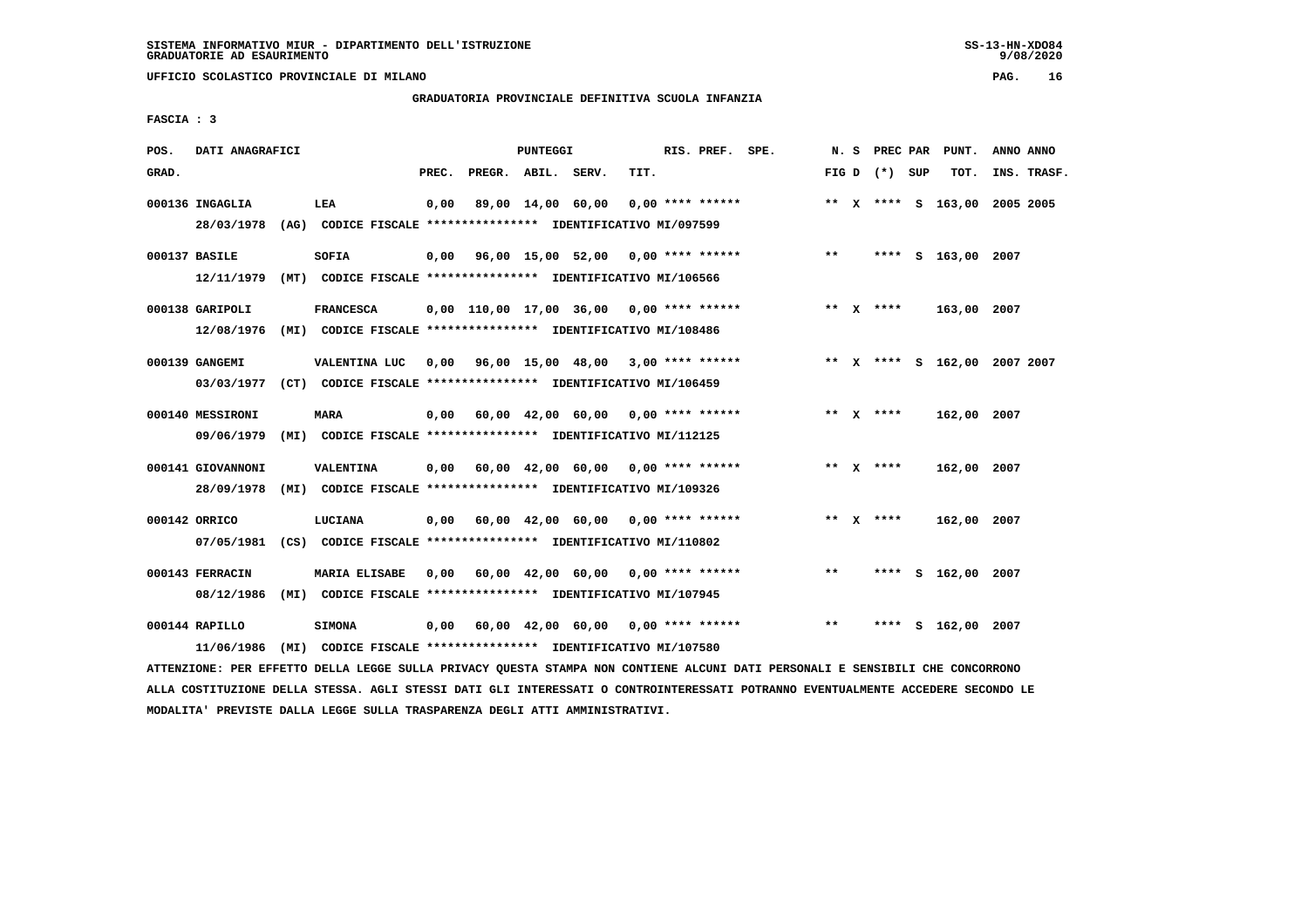**UFFICIO SCOLASTICO PROVINCIALE DI MILANO PAG. 17**

# **GRADUATORIA PROVINCIALE DEFINITIVA SCUOLA INFANZIA**

 **FASCIA : 3**

| POS.  | DATI ANAGRAFICI                |                                                                                                                                  |       |                                           | PUNTEGGI |                   |      | RIS. PREF. SPE.    |                                           |                 |      | N. S PREC PAR PUNT. | ANNO ANNO               |
|-------|--------------------------------|----------------------------------------------------------------------------------------------------------------------------------|-------|-------------------------------------------|----------|-------------------|------|--------------------|-------------------------------------------|-----------------|------|---------------------|-------------------------|
| GRAD. |                                |                                                                                                                                  | PREC. | PREGR. ABIL. SERV.                        |          |                   | TIT. |                    |                                           | FIG D $(*)$ SUP |      | TOT.                | INS. TRASF.             |
|       | 000145 BARILE                  | <b>ELENA</b><br>16/07/1985 (MI) CODICE FISCALE *************** IDENTIFICATIVO MI/106915                                          | 0,00  |                                           |          | 60,00 42,00 60,00 |      | $0.00$ **** ****** |                                           | $***$           | **** | 162,00 2007         |                         |
| т     | 000146 BOCCUZZI                | <b>STELLA</b><br>30/05/1981 (TA) CODICE FISCALE *************** IDENTIFICATIVO MI/210388                                         |       |                                           |          |                   |      |                    | $0,00$ 90,00 12,00 60,00 0,00 **** ****** | $***$           |      | **** S 162,00 2014  |                         |
|       | 000147 GERVASI                 | GRAZIELLA<br>06/11/1975 (EN) CODICE FISCALE *************** IDENTIFICATIVO MI/066822                                             |       | 0,00 110,00 15,00 36,00 0,00 **** ******  |          |                   |      |                    |                                           | $***$           | **** | 161,00 2002         |                         |
|       | 000148 BELOTTI                 | <b>GIULIA</b><br>05/05/1985 (MI) CODICE FISCALE *************** IDENTIFICATIVO MI/108935                                         |       | 0,00 60,00 41,00 60,00 0,00 **** ******   |          |                   |      |                    |                                           | $* *$           |      | **** S 161,00 2007  |                         |
|       | 000149 BELLA                   | <b>ELISABETTA</b><br>07/06/1985 (MI) CODICE FISCALE *************** IDENTIFICATIVO MI/106914                                     |       | $0.00$ 60.00 41.00 60.00 0.00 **** ****** |          |                   |      |                    |                                           | $***$           |      | **** S 161,00 2007  |                         |
|       | 000150 BIAGGI                  | <b>CHIARA</b><br>23/04/1985 (MI) CODICE FISCALE *************** IDENTIFICATIVO MI/106883                                         |       |                                           |          |                   |      |                    | $0,00$ 60,00 41,00 60,00 0,00 **** ****** | $***$           |      | **** S 161,00 2007  |                         |
|       | 000151 CONTI<br>27/11/1983     | <b>CHIARA</b><br>(MI) CODICE FISCALE **************** IDENTIFICATIVO MI/110873                                                   |       | $0,00$ 60,00 41,00 60,00 0,00 **** ****** |          |                   |      |                    |                                           | $***$           |      | **** S 161,00 2007  |                         |
|       | 000152 MALUSARDI<br>18/06/1980 | <b>VIVIANA</b><br>(BG) CODICE FISCALE **************** IDENTIFICATIVO MI/192137                                                  |       | 0,00 114,00 17,00 30,00 0,00 **** ******  |          |                   |      |                    |                                           | $***$           |      |                     | **** S 161,00 2014 2014 |
|       | 000153 DE SANTIS               | EDDA MARIA GI 0,00 86,00 11,00 60,00 3,00 **** ******<br>07/11/1964 (MI) CODICE FISCALE *************** IDENTIFICATIVO MI/106858 |       |                                           |          |                   |      |                    |                                           | $***$           |      |                     | **** S 160,00 2007 2007 |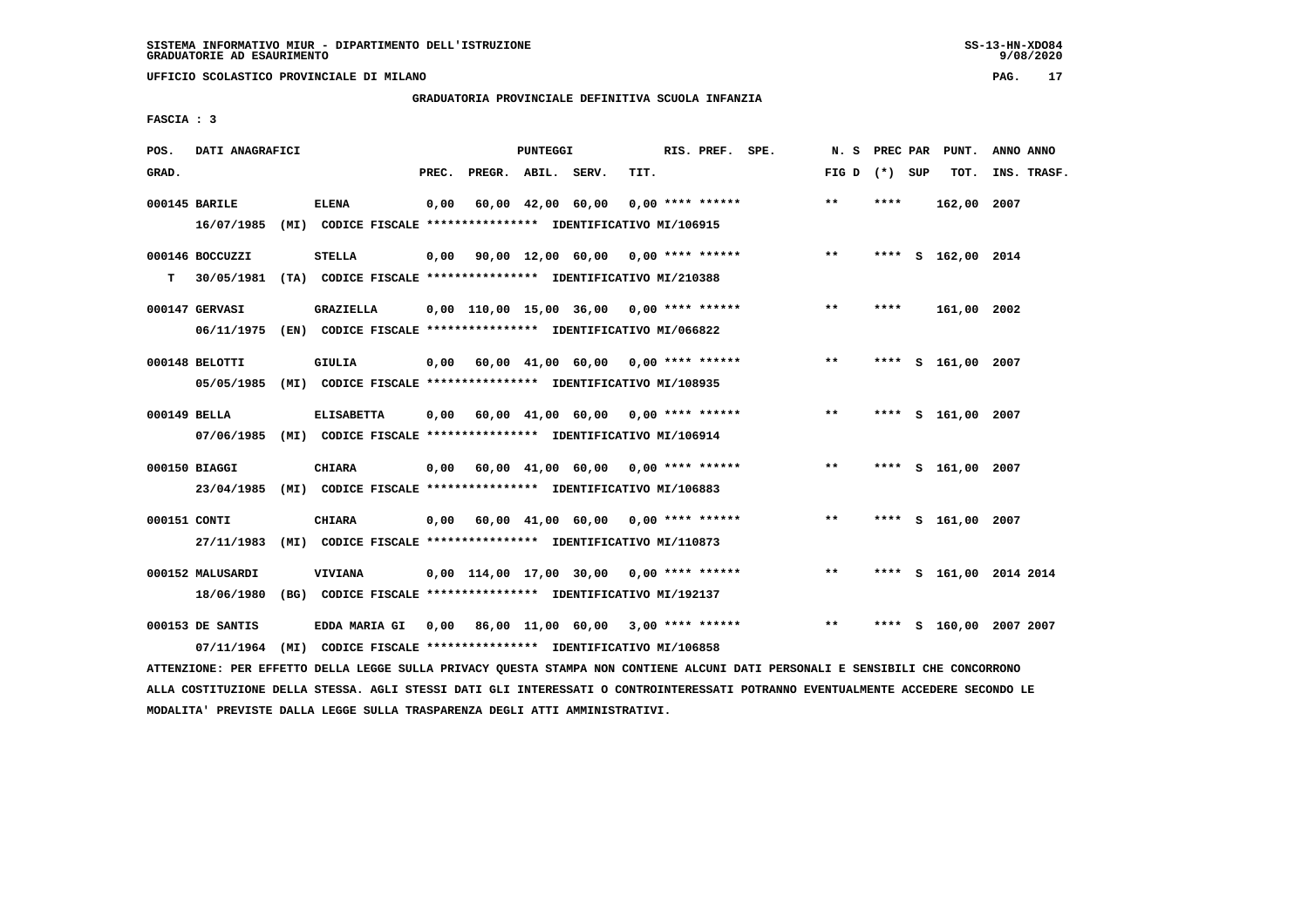**UFFICIO SCOLASTICO PROVINCIALE DI MILANO PAG. 18**

#### **GRADUATORIA PROVINCIALE DEFINITIVA SCUOLA INFANZIA**

 **FASCIA : 3**

| POS.        | DATI ANAGRAFICI                |                                                                                          |       |                    | PUNTEGGI |                                         |      | RIS. PREF. SPE.    | N.S   |                 | PREC PAR PUNT.          | ANNO ANNO          |
|-------------|--------------------------------|------------------------------------------------------------------------------------------|-------|--------------------|----------|-----------------------------------------|------|--------------------|-------|-----------------|-------------------------|--------------------|
| GRAD.       |                                |                                                                                          | PREC. | PREGR. ABIL. SERV. |          |                                         | TIT. |                    |       | FIG D $(*)$ SUP | TOT.                    | INS. TRASF.        |
|             | 000154 BONETTI<br>12/03/1963   | PAOLA GIOVANN<br>(BG) CODICE FISCALE **************** IDENTIFICATIVO MI/106171           | 0.00  |                    |          | 86,00 14,00 60,00                       |      | $0.00$ **** ****** |       |                 | ** X **** S 160,00 2007 |                    |
| 000155 LICO | 24/07/1984                     | SILVIA<br>(MI) CODICE FISCALE **************** IDENTIFICATIVO MI/107338                  | 0.00  |                    |          | 60,00 40,00 60,00 0,00 **** ******      |      |                    |       | ** $X$ ****     | 160,00 2007             |                    |
|             | 000156 GUERRA<br>16/11/1985    | <b>LAURA</b><br>(MI) CODICE FISCALE **************** IDENTIFICATIVO MI/108854            | 0,00  |                    |          | 60,00 40,00 60,00 0,00 **** ******      |      |                    | $***$ | ****            | 160,00 2007             |                    |
|             | 000157 BALLABIO<br>05/10/1984  | <b>DANIELA</b><br>(MI) CODICE FISCALE **************** IDENTIFICATIVO MI/106919          | 0,00  |                    |          | 60,00 40,00 60,00 0,00 **** ******      |      |                    | $**$  |                 | **** S 160,00 2007      |                    |
|             | 000158 FARGNOLI                | <b>SERENA</b><br>02/06/1984 (MI) CODICE FISCALE *************** IDENTIFICATIVO MI/106650 | 0,00  |                    |          | 62,00 38,00 60,00 0,00 **** ******      |      |                    | $***$ | ****            | S 160,00 2007           |                    |
| т           | 000159 MANGANO<br>20/09/1970   | <b>CARMELASIMONA</b><br>(MI) CODICE FISCALE **************** IDENTIFICATIVO MI/214218    |       |                    |          | 0,00 89,00 11,00 60,00 0,00 **** ****** |      |                    | $* *$ |                 | **** S 160,00 2012      |                    |
|             | 000160 MORABITO<br>14/05/1977  | <b>DOMENICA</b><br>(RC) CODICE FISCALE **************** IDENTIFICATIVO MI/285194         |       |                    |          | 0,00 98,00 16,00 46,00 0,00 **** ****** |      |                    | $* *$ | ****            |                         | S 160,00 2019 2019 |
|             | 000161 CHIARELLO<br>20/09/1963 | CATERINA<br>(VV) CODICE FISCALE **************** IDENTIFICATIVO MI/027951                | 0,00  |                    |          | 84,00 15,00 60,00                       |      | $0.00$ **** ****** | **    |                 | **** S 159,00 2007      |                    |
|             | 000162 MUNTONI<br>29/02/1976   | <b>MIRIAM</b><br>(CA) CODICE FISCALE **************** IDENTIFICATIVO MI/111050           | 0,00  |                    |          | 49,00 42,00 68,00 0,00 **** ******      |      |                    |       | ** $X$ ****     | 159,00 2007             |                    |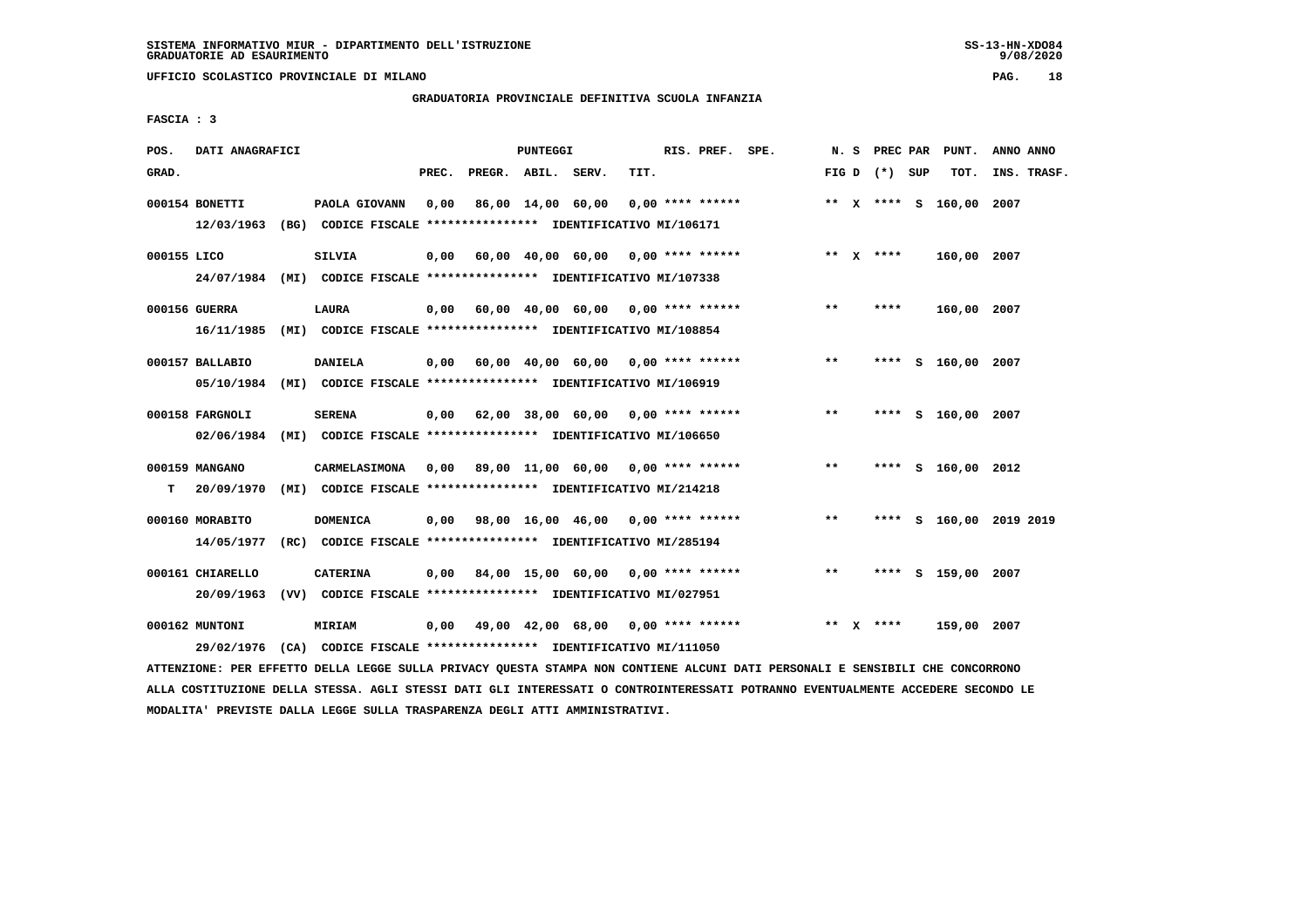**UFFICIO SCOLASTICO PROVINCIALE DI MILANO PAG. 19**

# **GRADUATORIA PROVINCIALE DEFINITIVA SCUOLA INFANZIA**

 **FASCIA : 3**

| POS.         | DATI ANAGRAFICI                                                         |                      |       |                    | PUNTEGGI |                                                               |      | RIS. PREF. SPE. |                                    |       |                   | N. S PREC PAR PUNT.     | ANNO ANNO   |  |
|--------------|-------------------------------------------------------------------------|----------------------|-------|--------------------|----------|---------------------------------------------------------------|------|-----------------|------------------------------------|-------|-------------------|-------------------------|-------------|--|
| GRAD.        |                                                                         |                      | PREC. | PREGR. ABIL. SERV. |          |                                                               | TIT. |                 |                                    |       | FIG $D$ $(*)$ SUP | TOT.                    | INS. TRASF. |  |
| 000163 RANGO |                                                                         | <b>SIMONA</b>        | 0,00  |                    |          | 88,00 11,00 60,00                                             |      |                 | $0.00$ **** ****** E               |       |                   | ** X **** S 159,00 2007 |             |  |
|              | 02/01/1970 (BR) CODICE FISCALE *************** IDENTIFICATIVO MI/028982 |                      |       |                    |          |                                                               |      |                 |                                    |       |                   |                         |             |  |
|              | 000164 MANZONI                                                          | <b>STELLA</b>        | 0,00  |                    |          | 60,00 39,00 60,00 0,00 **** ******                            |      |                 |                                    | $* *$ |                   | **** S 159,00 2007      |             |  |
|              | 26/10/1982                                                              |                      |       |                    |          | (MI) CODICE FISCALE **************** IDENTIFICATIVO MI/111690 |      |                 |                                    |       |                   |                         |             |  |
|              | 000165 NEGRIZZOLO                                                       | ANNA                 |       |                    |          | $0.00$ 57,00 42,00 60,00 0,00 **** ******                     |      |                 |                                    | $***$ |                   | **** S 159,00 2007      |             |  |
|              | 16/03/1976                                                              |                      |       |                    |          | (MI) CODICE FISCALE **************** IDENTIFICATIVO MI/107899 |      |                 |                                    |       |                   |                         |             |  |
|              | 000166 TRETTER                                                          | <b>CLAUDIA</b>       | 0,00  |                    |          |                                                               |      |                 | 58,00 41,00 60,00 0,00 **** ****** |       | ** $X$ ****       | 159,00 2009             |             |  |
|              | 26/08/1983                                                              |                      |       |                    |          | (MI) CODICE FISCALE **************** IDENTIFICATIVO MI/143575 |      |                 |                                    |       |                   |                         |             |  |
|              | 000167 CICCONE                                                          | <b>TERESA PATRIZ</b> |       |                    |          | 0,00 87,00 16,00 56,00 0,00 **** ******                       |      |                 |                                    | $***$ |                   | **** S 159,00 2019 2019 |             |  |
|              | 12/01/1970                                                              |                      |       |                    |          | (RC) CODICE FISCALE **************** IDENTIFICATIVO MI/285360 |      |                 |                                    |       |                   |                         |             |  |
|              | 000168 MORELLO                                                          | MIRIAM               |       |                    |          | $0,00$ 60,00 39,00 60,00 0,00 **** ******                     |      |                 |                                    | $***$ |                   | **** S 159,00 2019 2019 |             |  |
|              | 11/06/1982                                                              |                      |       |                    |          | (MI) CODICE FISCALE **************** IDENTIFICATIVO MI/285198 |      |                 |                                    |       |                   |                         |             |  |
|              | 000169 PIPITONE                                                         | <b>BRIGIDA</b>       | 0,00  |                    |          | 82,00 16,00 60,00 0,00 **** ******                            |      |                 |                                    | $***$ |                   | **** S 158,00 2005 2005 |             |  |
|              | 13/01/1981 (TP) CODICE FISCALE *************** IDENTIFICATIVO MI/095575 |                      |       |                    |          |                                                               |      |                 |                                    |       |                   |                         |             |  |
| 000170 SALA  |                                                                         | LUISA PAOLA          | 0.00  |                    |          | 82,00 12,00 64,00 0,00 **** ******                            |      |                 |                                    | $***$ |                   | **** S 158,00 2014      |             |  |
|              | T 14/03/1966                                                            |                      |       |                    |          | (MI) CODICE FISCALE **************** IDENTIFICATIVO MI/217234 |      |                 |                                    |       |                   |                         |             |  |
|              | 000171 SCORPINITI                                                       | <b>ROSANNA</b>       | 0,00  |                    |          | 56,00 41,00 60,00 0,00 **** ******                            |      |                 |                                    | $***$ |                   | **** S 157,00 2007      |             |  |
|              | 13/02/1976 (CS) CODICE FISCALE *************** IDENTIFICATIVO MI/109872 |                      |       |                    |          |                                                               |      |                 |                                    |       |                   |                         |             |  |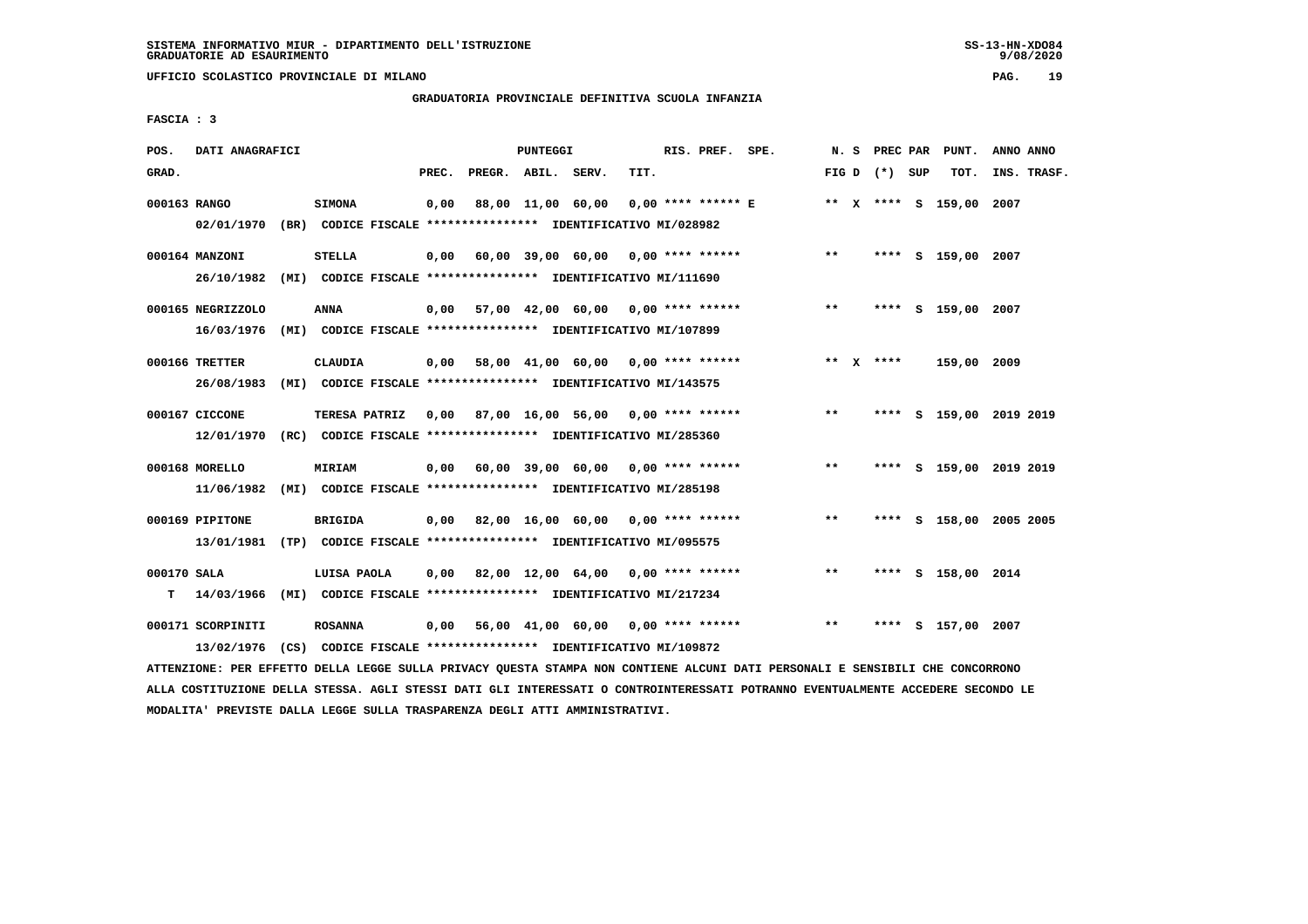**UFFICIO SCOLASTICO PROVINCIALE DI MILANO PAG. 20**

# **GRADUATORIA PROVINCIALE DEFINITIVA SCUOLA INFANZIA**

 **FASCIA : 3**

| POS.         | DATI ANAGRAFICI                                                                              |                                                                                   |       |                    | PUNTEGGI |                                           |      | RIS. PREF. SPE.    |                                                  |                 |      | N. S PREC PAR PUNT.     | ANNO ANNO |             |
|--------------|----------------------------------------------------------------------------------------------|-----------------------------------------------------------------------------------|-------|--------------------|----------|-------------------------------------------|------|--------------------|--------------------------------------------------|-----------------|------|-------------------------|-----------|-------------|
| GRAD.        |                                                                                              |                                                                                   | PREC. | PREGR. ABIL. SERV. |          |                                           | TIT. |                    |                                                  | FIG D $(*)$ SUP |      | TOT.                    |           | INS. TRASF. |
| 000172 MAURO | 16/08/1955                                                                                   | <b>CESIRA</b><br>(MT) CODICE FISCALE **************** IDENTIFICATIVO MI/020321    | 0,00  |                    |          | 84,00 13,00 60,00                         |      | $0.00$ **** ****** |                                                  | $***$           |      | **** S 157,00 2007      |           |             |
| т            | 000173 SIMONETTI<br>09/07/1977                                                               | <b>ANGELA</b><br>(NA) CODICE FISCALE **************** IDENTIFICATIVO MI/194278    |       |                    |          |                                           |      |                    | $0,00$ 86,00 11,00 60,00 0,00 **** ****** *** ** |                 |      | **** S 157,00 2014      |           |             |
|              | 000174 CANINO                                                                                | <b>ROSSANA</b>                                                                    |       |                    |          | $0,00$ 84,00 13,00 60,00 0,00 **** ****** |      |                    |                                                  | $\star\star$    |      | **** S 157,00 2014      |           |             |
| т            | 23/02/1981 (CZ) CODICE FISCALE *************** IDENTIFICATIVO MI/204100<br>000175 PIEMONTESE | <b>ANNALISA</b>                                                                   |       |                    |          | 0,00 121,00 0,00 36,00 0,00 **** ******   |      |                    |                                                  | $***$           |      | **** S 157,00 2014      |           |             |
| т            | 15/01/1975 (FG) CODICE FISCALE **************** IDENTIFICATIVO MI/232946<br>000176 LIBRIZZI  | LUCIA                                                                             |       | 0,00 96,00         |          | 0,00 60,00 0,00 **** ******               |      |                    |                                                  | $***$           |      | **** S 156,00 2007 2007 |           |             |
|              | 11/06/1970<br>000177 GRANIERI                                                                | (PA) CODICE FISCALE **************** IDENTIFICATIVO MI/108459<br><b>MINA</b>      |       |                    |          |                                           |      |                    | $0,00$ 84,00 42,00 30,00 0,00 **** ******        | ** $X$ ****     |      | 156,00 2007             |           |             |
|              | 20/03/1980<br>000178 DEL MONTE                                                               | (MI) CODICE FISCALE **************** IDENTIFICATIVO MI/110014<br><b>ILARIA</b>    |       |                    |          | $0,00$ 56,00 40,00 60,00 0,00 **** ****** |      |                    |                                                  | $***$           |      | **** S 156,00 2007      |           |             |
|              | 20/12/1985<br>000179 GAGLIANO                                                                | (MI) CODICE FISCALE **************** IDENTIFICATIVO MI/113022<br><b>FRANCESCA</b> |       |                    |          | $0,00$ 73,00 17,00 60,00 6,00 **** ****** |      |                    |                                                  | $***$           |      | **** S 156,00 2014      |           |             |
|              | $T = 28/08/1983$<br>000180 FIORINI                                                           | (CT) CODICE FISCALE **************** IDENTIFICATIVO MI/202333<br>MANUELA          |       | 0,00 96,00         |          | 0,00 60,00 0,00 **** ******               |      |                    |                                                  | $* *$           | **** | 156,00 2014             |           |             |
| т            | 27/08/1980                                                                                   | (MI) CODICE FISCALE **************** IDENTIFICATIVO MI/195786                     |       |                    |          |                                           |      |                    |                                                  |                 |      |                         |           |             |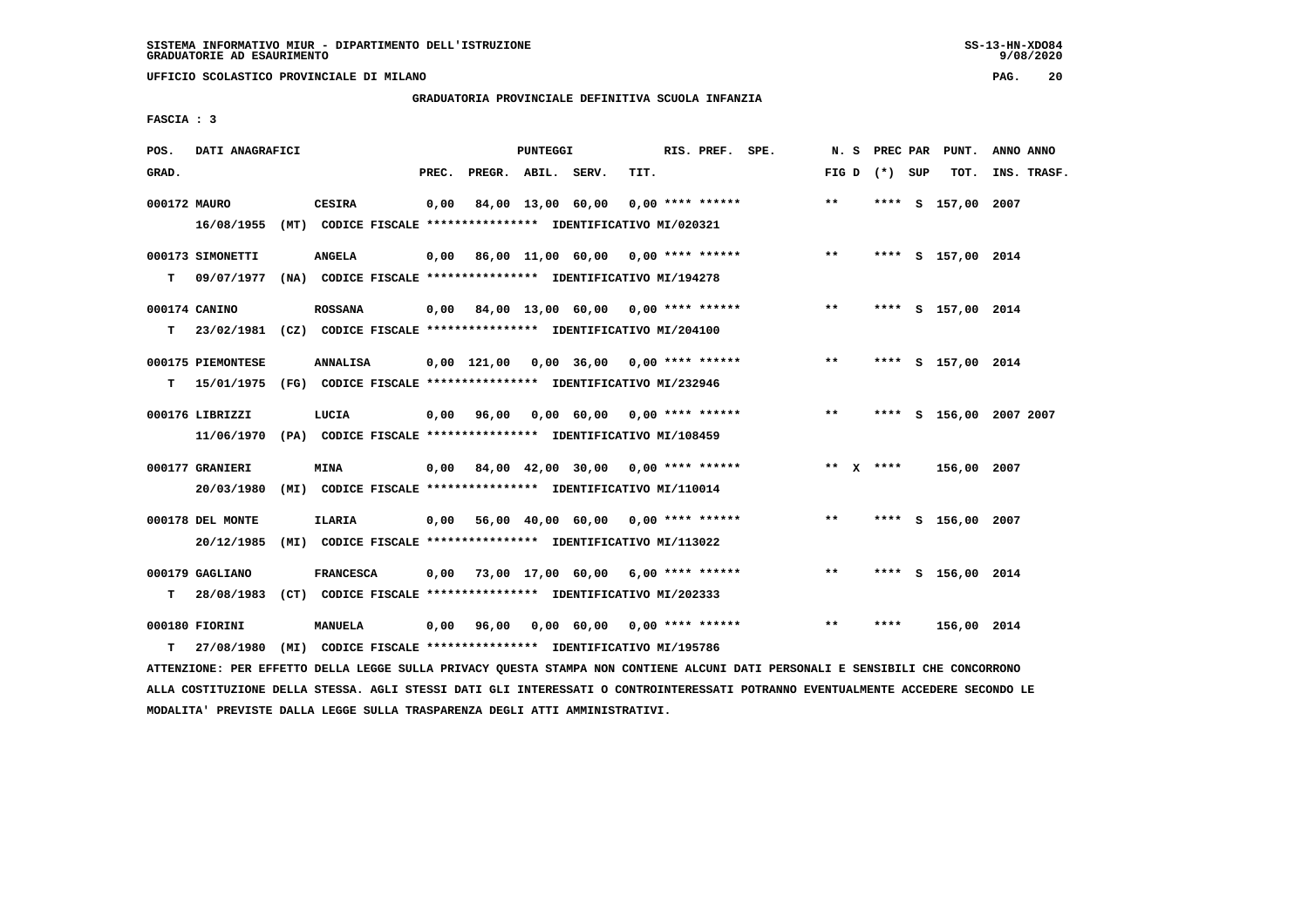**UFFICIO SCOLASTICO PROVINCIALE DI MILANO PAG. 21**

#### **GRADUATORIA PROVINCIALE DEFINITIVA SCUOLA INFANZIA**

 **FASCIA : 3**

| POS.             | DATI ANAGRAFICI                |                                                                                             |       |                    | PUNTEGGI |                                           |      | RIS. PREF. SPE.    | N.S   | PREC PAR | PUNT.                   | ANNO ANNO |             |
|------------------|--------------------------------|---------------------------------------------------------------------------------------------|-------|--------------------|----------|-------------------------------------------|------|--------------------|-------|----------|-------------------------|-----------|-------------|
| GRAD.            |                                |                                                                                             | PREC. | PREGR. ABIL. SERV. |          |                                           | TIT. |                    | FIG D | (*) SUP  | TOT.                    |           | INS. TRASF. |
| T.               | 000181 CIARALDO<br>12/06/1979  | <b>ANTONELLA</b><br>(CE) CODICE FISCALE **************** IDENTIFICATIVO MI/201918           | 0,00  | 96,00              |          | 0,00 60,00                                |      | $0.00$ **** ****** | $* *$ |          | **** S 156,00 2014      |           |             |
|                  | 000182 FALZONE<br>06/01/1978   | <b>ROSELYN</b><br>(EE) CODICE FISCALE *************** IDENTIFICATIVO MI/285336              | 0,00  |                    |          | 81,00 15,00 60,00 0,00 **** ******        |      |                    | $***$ |          | **** S 156,00 2019 2019 |           |             |
| 000183 AZZO      |                                | <b>GIOVANNI</b><br>06/12/1980 (AG) CODICE FISCALE **************** IDENTIFICATIVO MI/109650 | 0,00  |                    |          | 98,00 17,00 40,00 0,00 **** ******        |      |                    | $* *$ |          | **** S 155,00 2007      |           |             |
|                  | 000184 BRETONI<br>17/07/1985   | <b>JLENIA</b><br>(MI) CODICE FISCALE *************** IDENTIFICATIVO MI/106308               | 0,00  |                    |          | 60,00 39,00 56,00 0,00 **** ******        |      |                    | $***$ |          | **** S 155,00 2007      |           |             |
|                  | 000185 COLOMBO<br>22/07/1980   | ILARIA<br>(MI) CODICE FISCALE **************** IDENTIFICATIVO MI/204740                     |       |                    |          | $0,00$ 75,00 14,00 60,00 6,00 **** ****** |      |                    | $***$ | ****     | S 155,00 2014           |           |             |
| 000186 ANIA<br>т | 04/12/1975                     | VANESSA DANIA<br>(MI) CODICE FISCALE **************** IDENTIFICATIVO MI/213768              | 0,00  |                    |          | 84,00 11,00 60,00 0,00 **** ******        |      |                    | $***$ | ****     | 155,00 2014             |           |             |
|                  | 000187 VACCARO<br>26/06/1965   | LUIGIA<br>(AG) CODICE FISCALE **************** IDENTIFICATIVO MI/108645                     | 0,00  |                    |          | 78,00 16,00 60,00 0,00 **** ******        |      |                    | $***$ |          | **** S 154,00 2007 2007 |           |             |
|                  | 000188 CASTIGLIA<br>23/11/1960 | MARIA CATENA<br>(CL) CODICE FISCALE **************** IDENTIFICATIVO MI/106295               | 0,00  | 94,00              |          | $0,00$ 60,00 0,00 **** ******             |      |                    | $***$ | ****     | S 154,00 2007 2007      |           |             |
|                  | 000189 ALIPRANDI<br>27/11/1982 | PAOLA<br>(MI) CODICE FISCALE **************** IDENTIFICATIVO MI/108629                      | 0,00  |                    |          | 76,00 42,00 36,00 0,00 **** ******        |      |                    | $***$ | ****     | 154,00 2007             |           |             |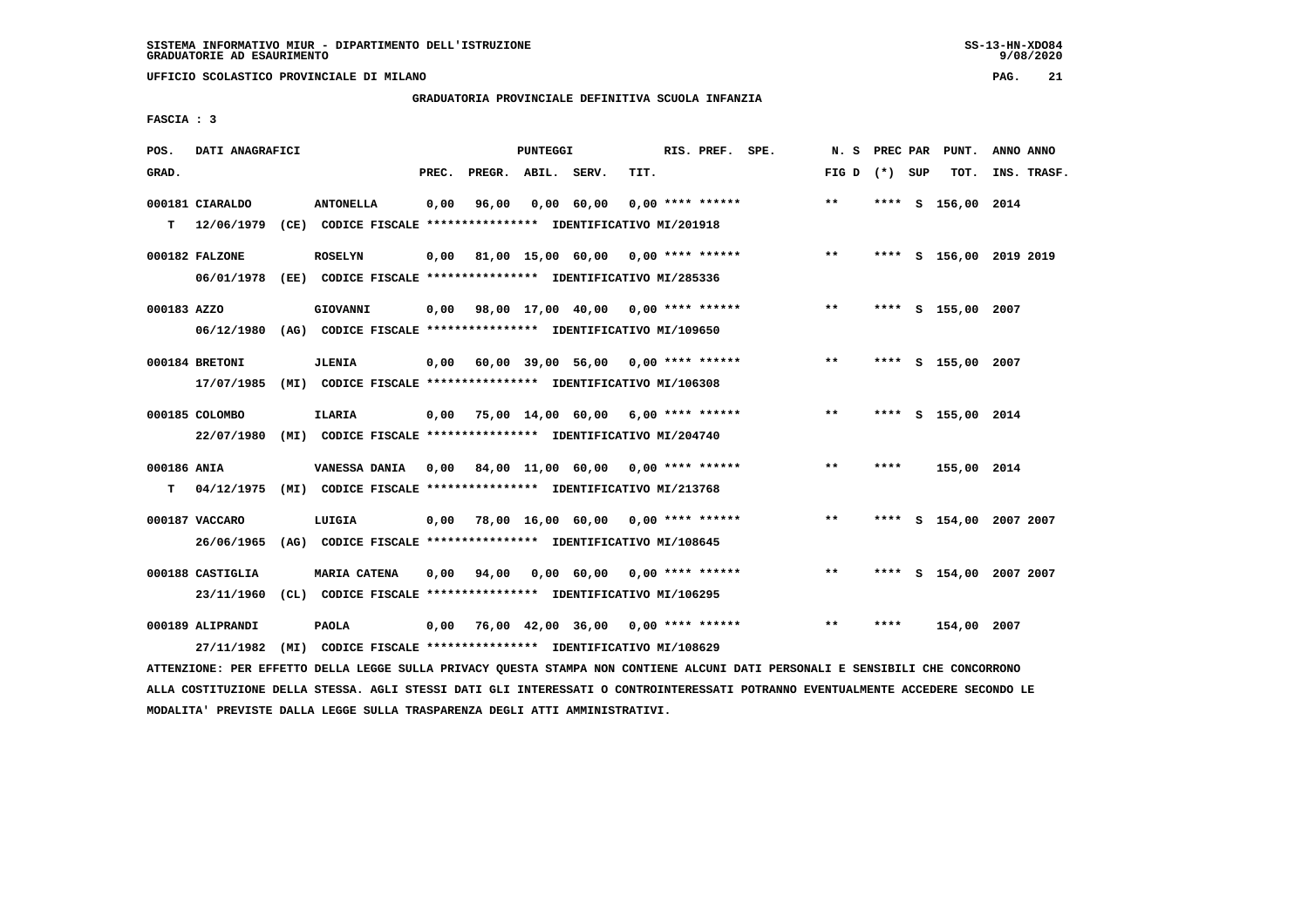**UFFICIO SCOLASTICO PROVINCIALE DI MILANO PAG. 22**

#### **GRADUATORIA PROVINCIALE DEFINITIVA SCUOLA INFANZIA**

 **FASCIA : 3**

| POS.         | DATI ANAGRAFICI   |                                                                                                                               |       |                    | PUNTEGGI |                                                        |      | RIS. PREF. SPE. |                                                                        |       |                 | N. S PREC PAR PUNT.     | ANNO ANNO |                  |
|--------------|-------------------|-------------------------------------------------------------------------------------------------------------------------------|-------|--------------------|----------|--------------------------------------------------------|------|-----------------|------------------------------------------------------------------------|-------|-----------------|-------------------------|-----------|------------------|
| GRAD.        |                   |                                                                                                                               | PREC. | PREGR. ABIL. SERV. |          |                                                        | TIT. |                 |                                                                        |       | FIG D $(*)$ SUP |                         |           | TOT. INS. TRASF. |
|              | 000190 MUZZI'     | <b>MARIA</b>                                                                                                                  | 0,00  |                    |          |                                                        |      |                 | 78,00 16,00 60,00 0,00 **** ******             ** x **** s 154,00 2014 |       |                 |                         |           |                  |
|              | $T = 04/10/1981$  | (KR) CODICE FISCALE **************** IDENTIFICATIVO MI/216528                                                                 |       |                    |          |                                                        |      |                 |                                                                        |       |                 |                         |           |                  |
|              | 000191 FACENTE    | ANGELA FRANCA 0,00 114,00 0,00 39,00 0,00 **** ******                                                                         |       |                    |          |                                                        |      |                 |                                                                        | $***$ |                 | **** S 153,00 2005      |           |                  |
|              |                   | 06/11/1964 (KR) CODICE FISCALE *************** IDENTIFICATIVO MI/097284                                                       |       |                    |          |                                                        |      |                 |                                                                        |       |                 |                         |           |                  |
| 000192 GUIDA |                   | VINCENZA VITA 0,00 76,00 17,00 60,00 0,00 **** ******                                                                         |       |                    |          |                                                        |      |                 |                                                                        | $***$ |                 | **** S 153,00 2007 2007 |           |                  |
|              |                   | 27/12/1970 (TP) CODICE FISCALE *************** IDENTIFICATIVO MI/106370                                                       |       |                    |          |                                                        |      |                 |                                                                        |       |                 |                         |           |                  |
|              | 000193 GARAVAGLIA | CLAUDIA                                                                                                                       |       |                    |          | $0,00$ 75,00 42,00 36,00 0,00 **** ******              |      |                 |                                                                        | $***$ | ****            | 153,00 2007             |           |                  |
|              |                   | 21/09/1979 (VA) CODICE FISCALE *************** IDENTIFICATIVO MI/110060                                                       |       |                    |          |                                                        |      |                 |                                                                        |       |                 |                         |           |                  |
|              | 000194 ANDRIOLI   | ANNA CHIARA                                                                                                                   |       |                    |          | $0,00$ 78,00 14,00 60,00 0,00 **** ******              |      |                 |                                                                        | $***$ |                 | **** S 152,00 2002      |           |                  |
|              |                   | 25/08/1979 (LE) CODICE FISCALE *************** IDENTIFICATIVO MI/060622                                                       |       |                    |          |                                                        |      |                 |                                                                        |       |                 |                         |           |                  |
|              | 000195 CASELLA    | <b>GIACOMA</b>                                                                                                                |       |                    |          |                                                        |      |                 | 0,00 79,00 13,00 60,00 0,00 **** ******                                |       |                 | ** X **** S 152,00 2003 |           |                  |
|              |                   | 30/12/1961 (CT) CODICE FISCALE *************** IDENTIFICATIVO MI/076102                                                       |       |                    |          |                                                        |      |                 |                                                                        |       |                 |                         |           |                  |
| 000196 FONTE |                   | <b>ANTONELLA</b>                                                                                                              |       |                    |          |                                                        |      |                 | $0,00$ 77,00 15,00 60,00 0,00 **** ******                              | $***$ |                 | **** S 152,00 2014 2014 |           |                  |
|              |                   | 24/09/1980 (TP) CODICE FISCALE *************** IDENTIFICATIVO MI/192015                                                       |       |                    |          |                                                        |      |                 |                                                                        |       |                 |                         |           |                  |
|              | 000197 CHIOFRO    | GIUSEPPINA                                                                                                                    |       |                    |          | $0,00$ $92,00$ $0,00$ $60,00$ $0,00$ $***$ **** ****** |      |                 |                                                                        |       |                 | ** X **** S 152,00 2014 |           |                  |
|              |                   | T 19/12/1970 (TV) CODICE FISCALE *************** IDENTIFICATIVO MI/199172                                                     |       |                    |          |                                                        |      |                 |                                                                        |       |                 |                         |           |                  |
|              | 000198 MARINO     | <b>MARILENA</b>                                                                                                               |       |                    |          |                                                        |      |                 | $0,00$ $91,00$ $15,00$ $46,00$ $0,00$ $***$ $***$ $***$                |       |                 | **** S 152,00 2019 2019 |           |                  |
|              | 24/03/1967        | (AG) CODICE FISCALE **************** IDENTIFICATIVO MI/285310                                                                 |       |                    |          |                                                        |      |                 |                                                                        |       |                 |                         |           |                  |
|              |                   | ATTENZIONE: PER EFFETTO DELLA LEGGE SULLA PRIVACY QUESTA STAMPA NON CONTIENE ALCUNI DATI PERSONALI E SENSIBILI CHE CONCORRONO |       |                    |          |                                                        |      |                 |                                                                        |       |                 |                         |           |                  |

 **ALLA COSTITUZIONE DELLA STESSA. AGLI STESSI DATI GLI INTERESSATI O CONTROINTERESSATI POTRANNO EVENTUALMENTE ACCEDERE SECONDO LE MODALITA' PREVISTE DALLA LEGGE SULLA TRASPARENZA DEGLI ATTI AMMINISTRATIVI.**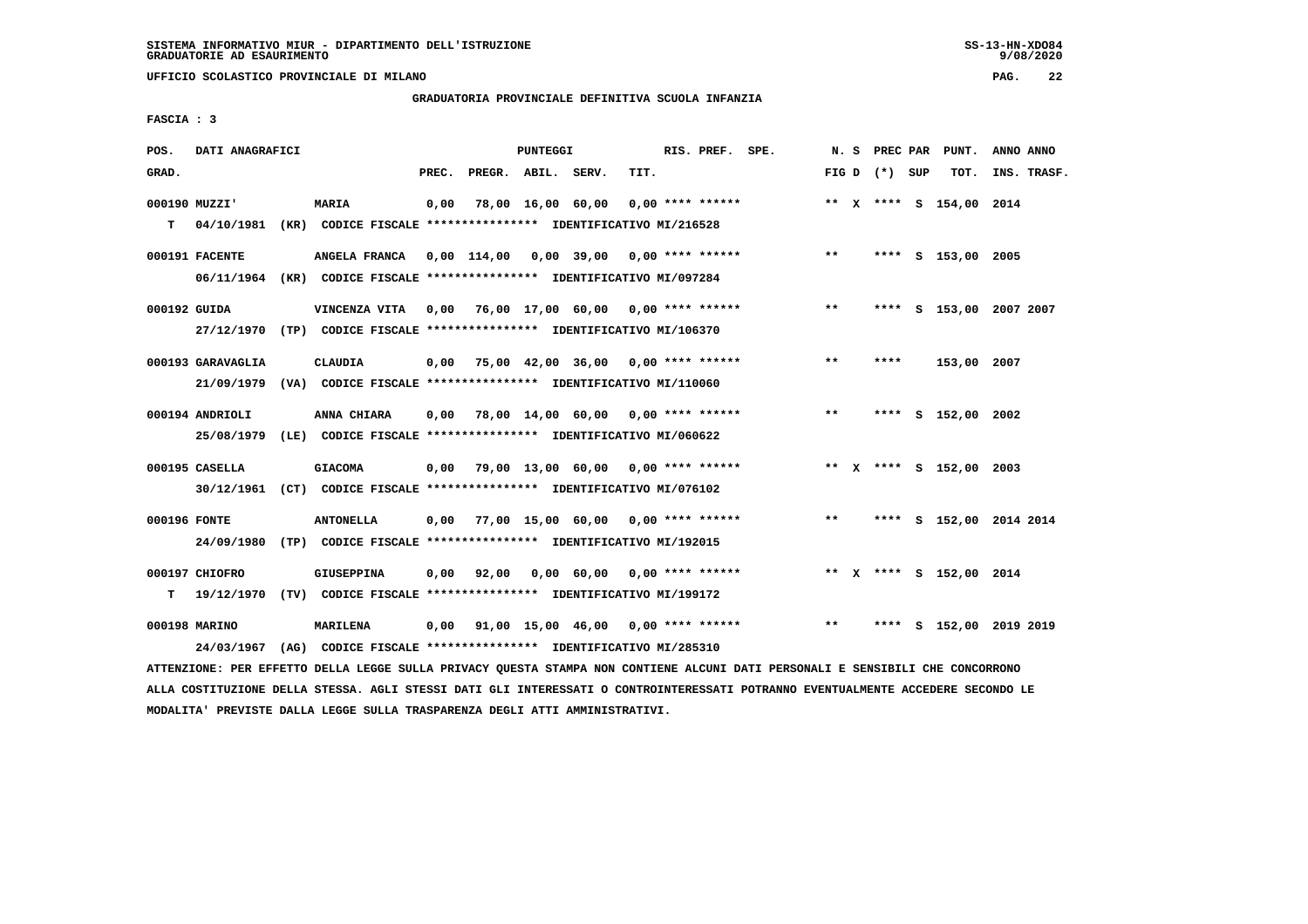**UFFICIO SCOLASTICO PROVINCIALE DI MILANO PAG. 23**

# **GRADUATORIA PROVINCIALE DEFINITIVA SCUOLA INFANZIA**

 **FASCIA : 3**

| POS.         | DATI ANAGRAFICI                                                          |                                                                                       |       |                   | PUNTEGGI |                                                  |      | RIS. PREF. SPE.    | N.S   |                 | PREC PAR PUNT.          | ANNO ANNO |             |
|--------------|--------------------------------------------------------------------------|---------------------------------------------------------------------------------------|-------|-------------------|----------|--------------------------------------------------|------|--------------------|-------|-----------------|-------------------------|-----------|-------------|
| GRAD.        |                                                                          |                                                                                       | PREC. | PREGR. ABIL.      |          | SERV.                                            | TIT. |                    |       | FIG D $(*)$ SUP | TOT.                    |           | INS. TRASF. |
|              | 000199 BERTOLDO<br>12/12/1960                                            | <b>MARIA ANTONIE</b><br>(MT) CODICE FISCALE **************** IDENTIFICATIVO MI/107377 | 0.00  | 77,00 14,00 60,00 |          |                                                  |      | $0.00$ **** ****** | $***$ |                 | **** S 151,00 2007 2007 |           |             |
|              |                                                                          |                                                                                       |       |                   |          |                                                  |      |                    |       |                 |                         |           |             |
|              | 000200 MARTIGNONI                                                        | FRANCA MARIST                                                                         |       |                   |          | 0,00 107,00 15,00 29,00 0,00 **** ******         |      |                    | $**$  | ****            | 151,00 2007             |           |             |
|              | 20/01/1967                                                               | (MI) CODICE FISCALE **************** IDENTIFICATIVO MI/023675                         |       |                   |          |                                                  |      |                    |       |                 |                         |           |             |
|              | 000201 PISANA                                                            | <b>CHIARA</b>                                                                         |       |                   |          | $0,00$ 51,00 40,00 60,00 0,00 **** ******        |      |                    | $***$ |                 | **** S 151,00 2009      |           |             |
|              | 19/04/1983 (MI) CODICE FISCALE *************** IDENTIFICATIVO MI/143774  |                                                                                       |       |                   |          |                                                  |      |                    |       |                 |                         |           |             |
|              | 000202 STURSI                                                            | <b>LAURA</b>                                                                          |       |                   |          | $0.00$ 114.00 0.00 36.00 0.00 **** ******        |      |                    | $***$ |                 | **** S 150,00 2003      |           |             |
|              | 25/12/1962 (LE) CODICE FISCALE *************** IDENTIFICATIVO MI/075854  |                                                                                       |       |                   |          |                                                  |      |                    |       |                 |                         |           |             |
|              | 000203 TORINO                                                            | <b>ASSUNTA</b>                                                                        |       |                   |          | 0,00 78,00 12,00 60,00 0,00 **** ******          |      |                    | $***$ |                 | **** S 150,00 2007 2007 |           |             |
|              | 15/06/1976 (NA) CODICE FISCALE **************** IDENTIFICATIVO MI/107813 |                                                                                       |       |                   |          |                                                  |      |                    |       |                 |                         |           |             |
|              |                                                                          |                                                                                       |       |                   |          |                                                  |      |                    |       |                 |                         |           |             |
|              | 000204 BARANI                                                            | <b>PAOLA</b>                                                                          |       |                   |          | $0.00$ 48.00 42.00 60.00 0.00 **** ******        |      |                    |       |                 | ** X **** S 150,00 2007 |           |             |
|              | 04/01/1980 (MI) CODICE FISCALE *************** IDENTIFICATIVO MI/107250  |                                                                                       |       |                   |          |                                                  |      |                    |       |                 |                         |           |             |
|              | 000205 RUGGINI                                                           | ERICA SARA                                                                            | 0,00  |                   |          | 72,00 18,00 60,00 0,00 **** ******               |      |                    |       | ** $X$ ****     | 150,00 2007             |           |             |
|              | 30/12/1977 (MI) CODICE FISCALE *************** IDENTIFICATIVO MI/107543  |                                                                                       |       |                   |          |                                                  |      |                    |       |                 |                         |           |             |
|              | 000206 ALAGIO                                                            | <b>SERENA</b>                                                                         |       |                   |          | $0,00$ 48,00 42,00 60,00 0,00 **** ******        |      |                    | $**$  | ****            | s 150,00 2007           |           |             |
|              | 16/12/1983 (VA) CODICE FISCALE *************** IDENTIFICATIVO MI/107628  |                                                                                       |       |                   |          |                                                  |      |                    |       |                 |                         |           |             |
| 000207 BOSCO |                                                                          | <b>ALESSANDRA</b>                                                                     | 0.00  |                   |          | $60,00$ $42,00$ $48,00$ $0,00$ $***$ **** ****** |      |                    | $**$  | ****            | s 150,00 2007           |           |             |
|              | 02/01/1966                                                               | (MI) CODICE FISCALE **************** IDENTIFICATIVO MI/106310                         |       |                   |          |                                                  |      |                    |       |                 |                         |           |             |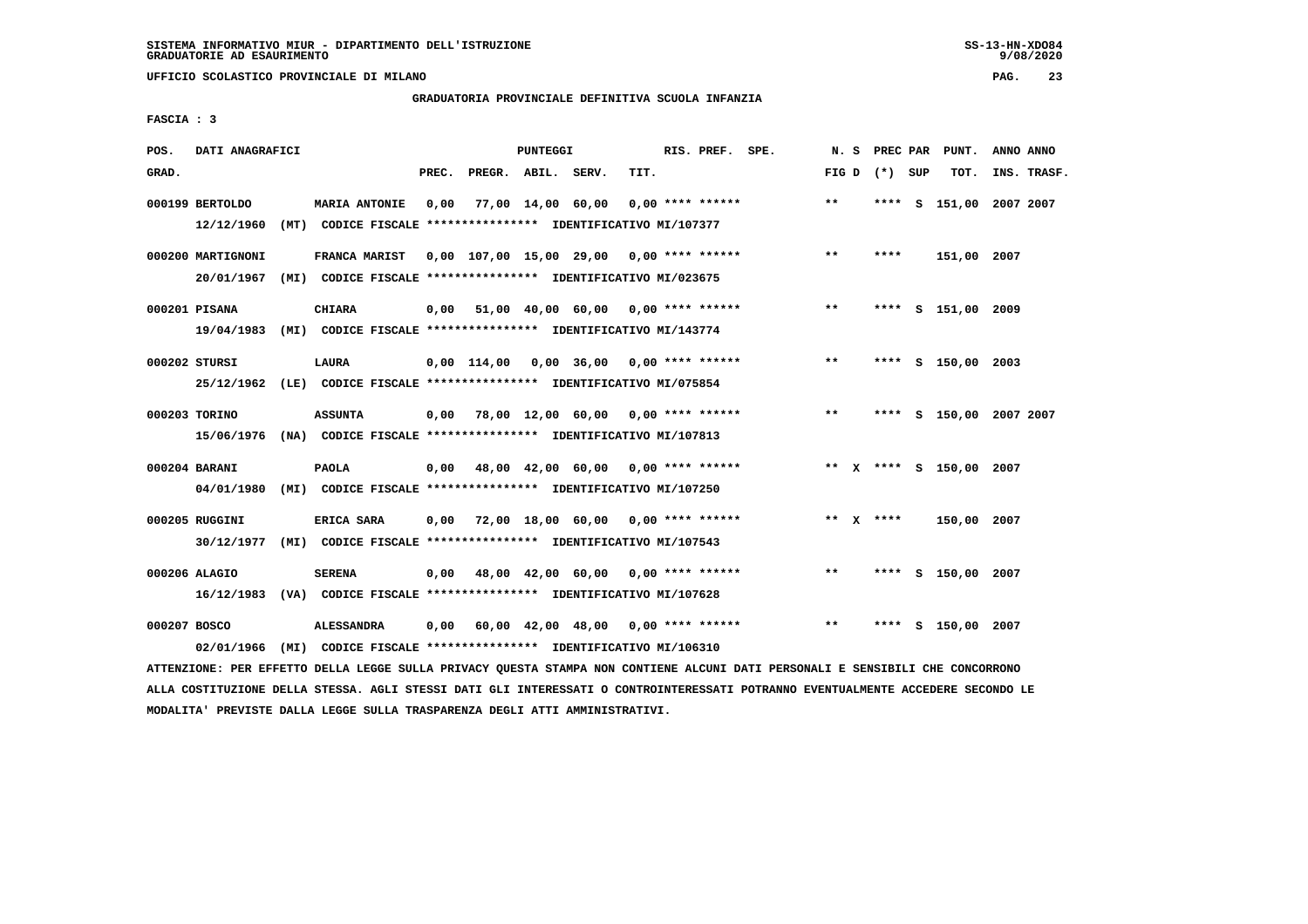**UFFICIO SCOLASTICO PROVINCIALE DI MILANO PAG. 24**

# **GRADUATORIA PROVINCIALE DEFINITIVA SCUOLA INFANZIA**

 **FASCIA : 3**

| POS.  | DATI ANAGRAFICI                                                         |      |                 |       |                   | PUNTEGGI |                                                               |      | RIS. PREF.         | SPE.                                      | N. S  | PREC PAR        | PUNT.                   | ANNO ANNO |             |
|-------|-------------------------------------------------------------------------|------|-----------------|-------|-------------------|----------|---------------------------------------------------------------|------|--------------------|-------------------------------------------|-------|-----------------|-------------------------|-----------|-------------|
| GRAD. |                                                                         |      |                 | PREC. | PREGR. ABIL.      |          | SERV.                                                         | TIT. |                    |                                           |       | FIG D $(*)$ SUP | TOT.                    |           | INS. TRASF. |
|       |                                                                         |      |                 |       |                   |          |                                                               |      |                    |                                           |       |                 |                         |           |             |
|       | 000208 RUSTIONI                                                         |      | <b>CRISTINA</b> | 0,00  | 48,00 42,00 60,00 |          |                                                               |      | $0.00$ **** ****** |                                           | $***$ |                 | **** S 150,00 2009      |           |             |
|       | 26/11/1987                                                              |      |                 |       |                   |          | (MI) CODICE FISCALE **************** IDENTIFICATIVO MI/112671 |      |                    |                                           |       |                 |                         |           |             |
|       | 000209 TORNITORE                                                        |      | SARA            |       |                   |          |                                                               |      |                    | 0,00 48,00 42,00 60,00 0,00 **** ****** D |       |                 | ** X **** S 150,00 2009 |           |             |
|       | 16/05/1986                                                              |      |                 |       |                   |          | (MI) CODICE FISCALE **************** IDENTIFICATIVO MI/143352 |      |                    |                                           |       |                 |                         |           |             |
|       |                                                                         |      |                 |       |                   |          |                                                               |      |                    |                                           |       |                 |                         |           |             |
|       | 000210 BARBIERI                                                         |      | MONICA          |       |                   |          | $0,00$ 48,00 42,00 60,00 0,00 **** ******                     |      |                    |                                           | $***$ |                 | **** S 150,00 2009      |           |             |
|       | 23/08/1984                                                              |      |                 |       |                   |          | (MI) CODICE FISCALE **************** IDENTIFICATIVO MI/143320 |      |                    |                                           |       |                 |                         |           |             |
|       |                                                                         |      |                 |       |                   |          |                                                               |      |                    |                                           |       |                 |                         |           |             |
|       | 000211 PECORARO                                                         |      | <b>GIOVANNA</b> | 0,00  |                   |          | 78,00 15,00 54,00 3,00 **** ******                            |      |                    |                                           | $***$ |                 | **** S 150,00 2019 2019 |           |             |
|       | 26/05/1972 (PA) CODICE FISCALE *************** IDENTIFICATIVO MI/285450 |      |                 |       |                   |          |                                                               |      |                    |                                           |       |                 |                         |           |             |
|       |                                                                         |      |                 |       |                   |          |                                                               |      |                    |                                           |       |                 |                         |           |             |
|       | 000212 BOIOCCHI                                                         |      | LAURA           |       |                   |          | $0,00$ 48,00 41,00 60,00 0,00 **** ******                     |      |                    |                                           |       |                 | ** X **** S 149,00 2007 |           |             |
|       | 15/06/1986                                                              |      |                 |       |                   |          | (MI) CODICE FISCALE **************** IDENTIFICATIVO MI/106169 |      |                    |                                           |       |                 |                         |           |             |
|       |                                                                         |      |                 |       |                   |          |                                                               |      |                    |                                           |       |                 |                         |           |             |
|       | 000213 BUONANNO                                                         |      | MICHELA         |       |                   |          | $0,00$ 48,00 41,00 60,00 0,00 **** ******                     |      |                    |                                           | $***$ |                 | **** S 149,00 2007      |           |             |
|       | 11/02/1986                                                              |      |                 |       |                   |          | (MI) CODICE FISCALE **************** IDENTIFICATIVO MI/106891 |      |                    |                                           |       |                 |                         |           |             |
|       |                                                                         |      |                 |       |                   |          |                                                               |      |                    |                                           |       |                 |                         |           |             |
|       | 000214 MARONI                                                           |      | <b>FEDERICA</b> |       |                   |          | 0,00 48,00 41,00 60,00                                        |      | $0.00$ **** ****** |                                           | **    | ****            | 149,00                  | 2007      |             |
|       | 07/01/1986 (MI) CODICE FISCALE *************** IDENTIFICATIVO MI/106387 |      |                 |       |                   |          |                                                               |      |                    |                                           |       |                 |                         |           |             |
|       |                                                                         |      |                 |       |                   |          |                                                               |      |                    |                                           |       |                 |                         |           |             |
|       | 000215 MARTELLO                                                         |      | VIVIANA         | 0,00  |                   |          | 84,00 40,00 25,00 0,00 **** ******                            |      |                    |                                           | $* *$ | ****            | S 149,00 2007           |           |             |
|       | 05/11/1983                                                              |      |                 |       |                   |          | (MI) CODICE FISCALE **************** IDENTIFICATIVO MI/112280 |      |                    |                                           |       |                 |                         |           |             |
|       | 000216 CARDIA                                                           |      | <b>SILVANA</b>  |       |                   |          | $0,00$ 82,00 11,00 56,00 0,00 **** ******                     |      |                    |                                           | $* *$ | ****            | S 149,00 2014           |           |             |
|       |                                                                         |      |                 |       |                   |          |                                                               |      |                    |                                           |       |                 |                         |           |             |
| т     | 13/05/1970                                                              | (ME) |                 |       |                   |          | CODICE FISCALE **************** IDENTIFICATIVO MI/225310      |      |                    |                                           |       |                 |                         |           |             |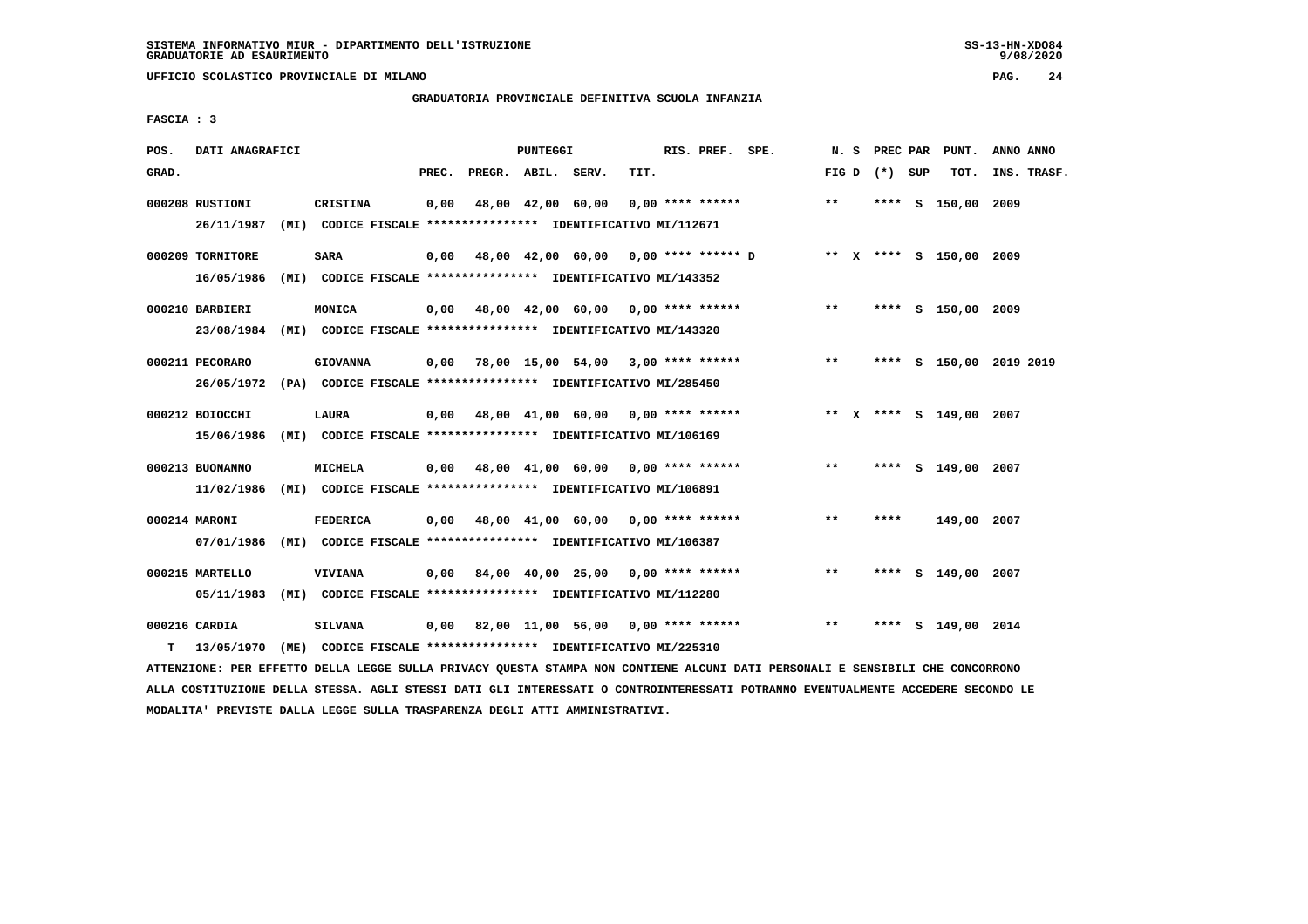**UFFICIO SCOLASTICO PROVINCIALE DI MILANO PAG. 25**

# **GRADUATORIA PROVINCIALE DEFINITIVA SCUOLA INFANZIA**

 **FASCIA : 3**

| POS.  | DATI ANAGRAFICI    |                                                                          |       |                    | PUNTEGGI |                                            |      | RIS. PREF. SPE.    |       | N. S PREC PAR   | PUNT.                   | ANNO ANNO |             |
|-------|--------------------|--------------------------------------------------------------------------|-------|--------------------|----------|--------------------------------------------|------|--------------------|-------|-----------------|-------------------------|-----------|-------------|
| GRAD. |                    |                                                                          | PREC. | PREGR. ABIL. SERV. |          |                                            | TIT. |                    |       | FIG D $(*)$ SUP | TOT.                    |           | INS. TRASF. |
|       | 000217 CHIARAMONTE | <b>MARIA GRAZIA</b>                                                      | 0,00  |                    |          | 73,00 15,00 60,00                          |      | $0.00$ **** ****** |       |                 | ** X **** S 148,00      | 2002      |             |
|       |                    | 13/04/1978 (KR) CODICE FISCALE **************** IDENTIFICATIVO MI/064012 |       |                    |          |                                            |      |                    |       |                 |                         |           |             |
|       | 000218 PORAZZI     | <b>DARIA</b>                                                             | 0,00  |                    |          | 46,00 42,00 54,00 6,00 **** ******         |      |                    | $***$ |                 | **** S 148,00 2007      |           |             |
|       | 12/03/1986         | (MI) CODICE FISCALE **************** IDENTIFICATIVO MI/109126            |       |                    |          |                                            |      |                    |       |                 |                         |           |             |
|       | 000219 LABRICCIOSA | MONICA                                                                   | 0,00  |                    |          | $0,00$ 40,00 108,00 0,00 **** ******       |      |                    | $***$ |                 | **** S 148,00 2007      |           |             |
|       |                    | 13/12/1985 (MI) CODICE FISCALE *************** IDENTIFICATIVO MI/107534  |       |                    |          |                                            |      |                    |       |                 |                         |           |             |
|       | 000220 TANCREDI    | <b>CATERINA</b>                                                          | 0,00  |                    |          | 48,00 40,00 60,00 0,00 **** ******         |      |                    | $* *$ | ****            | 148,00 2007             |           |             |
|       | 09/10/1983         | (MI) CODICE FISCALE **************** IDENTIFICATIVO MI/108031            |       |                    |          |                                            |      |                    |       |                 |                         |           |             |
|       | 000221 LATTUADA    | MARIA MICHELA 0,00 70,00 16,00 62,00 0,00 **** ******                    |       |                    |          |                                            |      |                    | $***$ |                 | **** S 148,00 2014 2014 |           |             |
|       | 18/09/1976         | (MI) CODICE FISCALE **************** IDENTIFICATIVO MI/192253            |       |                    |          |                                            |      |                    |       |                 |                         |           |             |
|       | 000222 DE SIMONE   | ANNA                                                                     | 0,00  |                    |          | 46,00 41,00 60,00 0,00 **** ******         |      |                    | $* *$ | ****            | S 147,00 2014 2014      |           |             |
|       | 14/01/1986         | (CS) CODICE FISCALE **************** IDENTIFICATIVO MI/192011            |       |                    |          |                                            |      |                    |       |                 |                         |           |             |
|       | 000223 DILIBERTO   | <b>SIMONA</b>                                                            |       |                    |          | $0,00$ 63,00 18,00 66,00 0,00 **** ******  |      |                    |       | ** Y ****       | 147,00 2014             |           |             |
| т     | 08/05/1981         | (PA) CODICE FISCALE **************** IDENTIFICATIVO MI/200674            |       |                    |          |                                            |      |                    |       |                 |                         |           |             |
|       | 000224 FRANCHETTI  | LIVIANA                                                                  |       |                    |          | $0,00$ 102,00 15,00 30,00 0,00 **** ****** |      |                    |       | ** $X$ ****     | 147,00 2019             |           |             |
|       | 18/05/1969         | (MI) CODICE FISCALE **************** IDENTIFICATIVO MI/026105            |       |                    |          |                                            |      |                    |       |                 |                         |           |             |
|       | 000225 ALPARONE    | <b>CATERINA</b>                                                          | 0,00  |                    |          | 66,00 16,00 60,00 3,00 **** ******         |      |                    | $* *$ | ****            | S 145,00 2014 2014      |           |             |
|       | 01/02/1966         | (RC) CODICE FISCALE **************** IDENTIFICATIVO MI/190930            |       |                    |          |                                            |      |                    |       |                 |                         |           |             |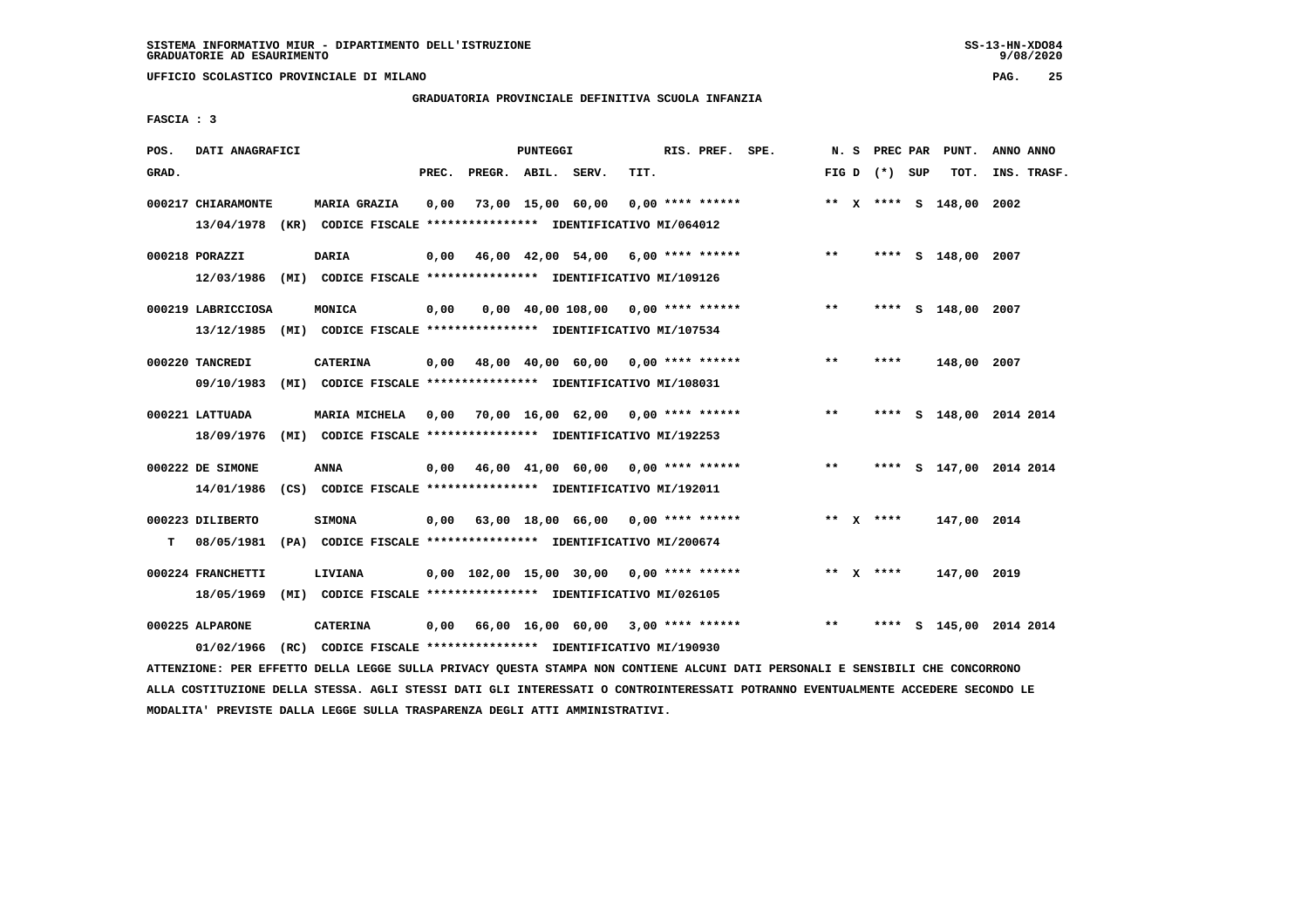**UFFICIO SCOLASTICO PROVINCIALE DI MILANO PAG. 26**

# **GRADUATORIA PROVINCIALE DEFINITIVA SCUOLA INFANZIA**

 **FASCIA : 3**

| POS.         | DATI ANAGRAFICI     |                                                                         |       |                    | PUNTEGGI |                                                        |      | RIS. PREF. SPE.    |                                           | N.S             |      | PREC PAR PUNT.     | ANNO ANNO               |  |
|--------------|---------------------|-------------------------------------------------------------------------|-------|--------------------|----------|--------------------------------------------------------|------|--------------------|-------------------------------------------|-----------------|------|--------------------|-------------------------|--|
| GRAD.        |                     |                                                                         | PREC. | PREGR. ABIL. SERV. |          |                                                        | TIT. |                    |                                           | FIG D $(*)$ SUP |      | TOT.               | INS. TRASF.             |  |
|              | 000226 BERNAZZANI   | <b>FRANCESCA</b>                                                        | 0,00  |                    |          | 72,00 13,00 60,00                                      |      | $0.00$ **** ****** |                                           | $***$           | **** | 145,00 2014        |                         |  |
| т            |                     | 13/11/1977 (PC) CODICE FISCALE *************** IDENTIFICATIVO MI/225152 |       |                    |          |                                                        |      |                    |                                           |                 |      |                    |                         |  |
|              | 000227 MIRISCIOTTI  | <b>ADELE</b>                                                            | 0.00  |                    |          | 70,00 14,00 60,00 0,00 **** ******                     |      |                    |                                           | $***$           |      | **** S 144,00 2004 |                         |  |
|              |                     | 30/03/1976 (EN) CODICE FISCALE *************** IDENTIFICATIVO MI/082798 |       |                    |          |                                                        |      |                    |                                           |                 |      |                    |                         |  |
| 000228 PUNZI |                     | ANIO MARCELLO                                                           |       |                    |          |                                                        |      |                    | 0,00 66,00 15,00 60,00 3,00 **** ******   | $***$           |      |                    | **** S 144,00 2005 2005 |  |
|              | 14/07/1968          | (MT) CODICE FISCALE *************** IDENTIFICATIVO MI/096544            |       |                    |          |                                                        |      |                    |                                           |                 |      |                    |                         |  |
|              | 000229 CAMPAGNOLI   | <b>VALENTINA</b>                                                        |       |                    |          | $0,00$ $44,00$ $40,00$ $60,00$ $0,00$ $***$ **** ***** |      |                    |                                           | $***$           |      | **** S 144,00 2007 |                         |  |
|              |                     | 28/11/1983 (MI) CODICE FISCALE *************** IDENTIFICATIVO MI/109851 |       |                    |          |                                                        |      |                    |                                           |                 |      |                    |                         |  |
|              | 000230 PORROVECCHIO | <b>GIUSEPPA IREN</b>                                                    |       |                    |          |                                                        |      |                    | 0,00 69,00 15,00 60,00 0,00 **** ****** F | $***$           |      |                    | **** S 144,00 2011 2011 |  |
|              |                     | 07/02/1969 (CL) CODICE FISCALE *************** IDENTIFICATIVO MI/166304 |       |                    |          |                                                        |      |                    |                                           |                 |      |                    |                         |  |
|              |                     |                                                                         |       |                    |          |                                                        |      |                    |                                           |                 |      |                    |                         |  |
|              | 000231 BARBIERE     | <b>MARIANNA</b>                                                         | 0.00  | 84,00              |          | 0,00 60,00 0,00 **** ****** E                          |      |                    |                                           | $***$           |      | **** S 144,00 2014 |                         |  |
| т            | 07/01/1970          | (MI) CODICE FISCALE **************** IDENTIFICATIVO MI/221376           |       |                    |          |                                                        |      |                    |                                           |                 |      |                    |                         |  |
|              | 000232 PELUCCHI     | <b>MARINA</b>                                                           |       |                    |          | 0,00 42,00 41,00 60,00 0,00 **** ******                |      |                    |                                           | $* *$           | **** | 143,00 2007        |                         |  |
|              | 18/12/1983          | (MI) CODICE FISCALE **************** IDENTIFICATIVO MI/109794           |       |                    |          |                                                        |      |                    |                                           |                 |      |                    |                         |  |
| 000233 ALEO  |                     | GISELLA                                                                 |       |                    |          | $0,00$ 75,00 14,00 54,00 0,00 **** ******              |      |                    |                                           | $* *$           | **** |                    | S 143,00 2011 2011      |  |
|              |                     | 29/01/1978 (EE) CODICE FISCALE *************** IDENTIFICATIVO MI/166080 |       |                    |          |                                                        |      |                    |                                           |                 |      |                    |                         |  |
|              | 000234 CASTAGNA     | VINCENZA                                                                |       |                    |          | 68,00 11,00 64,00 0,00 **** ******                     |      |                    |                                           | $***$           | **** | S 143,00 2014      |                         |  |
| т            | 04/02/1966          | (EE) CODICE FISCALE **************** IDENTIFICATIVO MI/202013           | 0,00  |                    |          |                                                        |      |                    |                                           |                 |      |                    |                         |  |
|              |                     |                                                                         |       |                    |          |                                                        |      |                    |                                           |                 |      |                    |                         |  |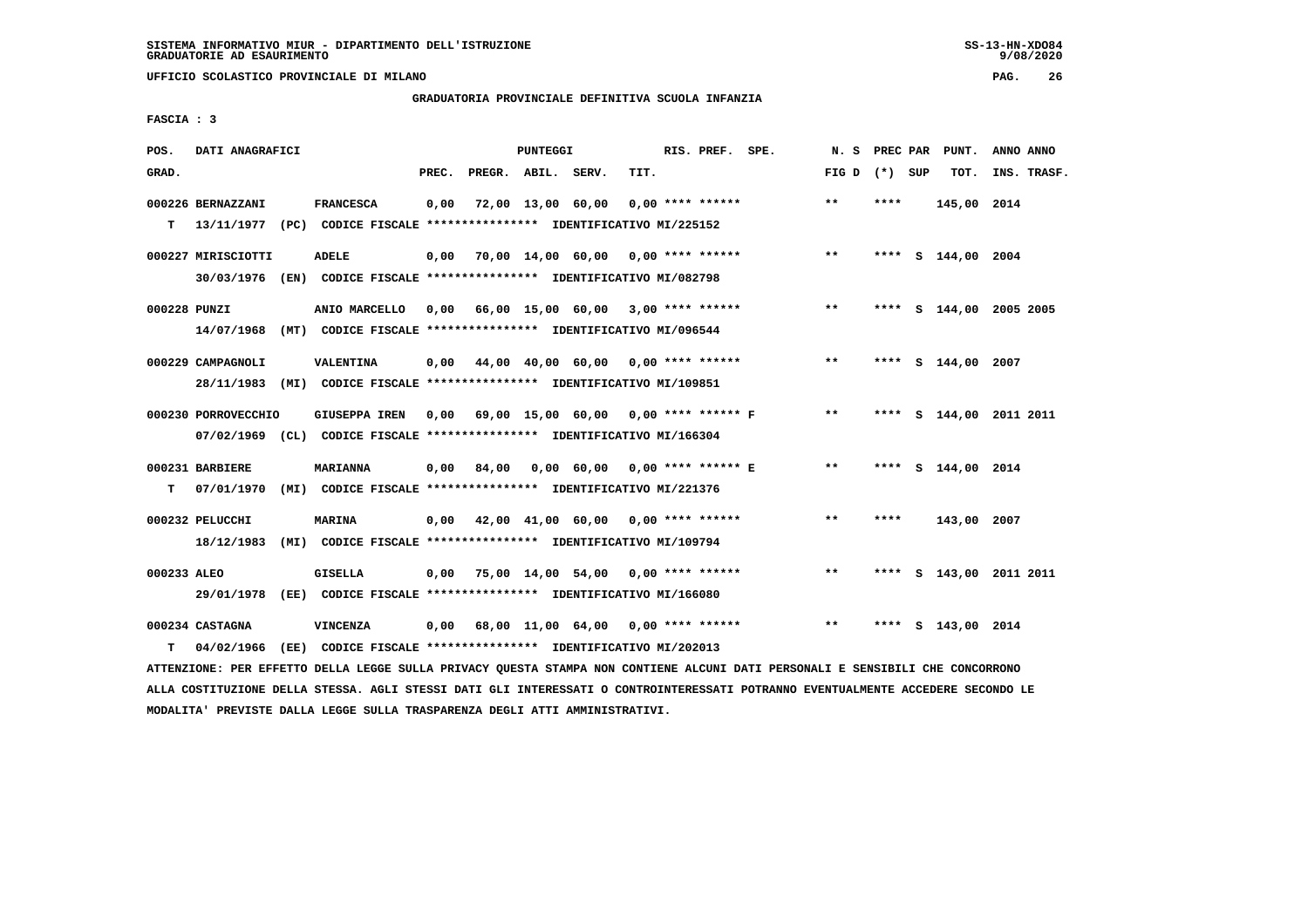**UFFICIO SCOLASTICO PROVINCIALE DI MILANO PAG. 27**

# **GRADUATORIA PROVINCIALE DEFINITIVA SCUOLA INFANZIA**

 **FASCIA : 3**

| POS.              | DATI ANAGRAFICI                                                                             |                 |       |                    | PUNTEGGI |                                                                                                            |      | RIS. PREF. SPE.    |                                                                     |       |                 | N. S PREC PAR PUNT.          | ANNO ANNO   |  |
|-------------------|---------------------------------------------------------------------------------------------|-----------------|-------|--------------------|----------|------------------------------------------------------------------------------------------------------------|------|--------------------|---------------------------------------------------------------------|-------|-----------------|------------------------------|-------------|--|
| GRAD.             |                                                                                             |                 | PREC. | PREGR. ABIL. SERV. |          |                                                                                                            | TIT. |                    |                                                                     |       | FIG D $(*)$ SUP | TOT.                         | INS. TRASF. |  |
| T.                | 000235 MANGIONE<br>03/03/1978 (MI) CODICE FISCALE **************** IDENTIFICATIVO MI/223557 | <b>ANNA</b>     | 0,00  | 95,00              |          | 0,00 48,00                                                                                                 |      | $0.00$ **** ****** |                                                                     |       | ** $X$ ****     | 143,00 2014                  |             |  |
| т                 | 000236 SORRENTINO<br>22/05/1963                                                             | <b>CARMELA</b>  |       |                    |          | (LT) CODICE FISCALE *************** IDENTIFICATIVO MI/225146                                               |      |                    | 0,00 72,00 11,00 60,00 0,00 **** ****** **** ** **** \$ 143,00 2014 |       |                 |                              |             |  |
| 000237 MOTTA<br>т | 22/08/1977 (BG) CODICE FISCALE **************** IDENTIFICATIVO MI/285202                    | <b>CRISTINA</b> |       |                    |          | $0,00$ 72,00 11,00 60,00 0,00 **** ******                                                                  |      |                    |                                                                     | $***$ |                 | **** S 143,00 2019 2019      |             |  |
| 000238 LEONE      | 05/06/1978 (FG) CODICE FISCALE *************** IDENTIFICATIVO MI/075234                     | <b>ROSSANA</b>  |       |                    |          |                                                                                                            |      |                    | 0,00 68,00 14,00 60,00 0,00 **** ******                             |       |                 | ** X **** S 142,00 2003 2003 |             |  |
| т                 | 000239 BONETTI<br>01/05/1960 (MI) CODICE FISCALE **************** IDENTIFICATIVO MI/205783  | SILVIA FLAMIN   |       |                    |          | 0,00 81,00 13,00 48,00 0,00 **** ******                                                                    |      |                    |                                                                     | $* *$ |                 | **** S 142,00 2014           |             |  |
|                   | 000240 ABRESCIA<br>18/05/1983 (MI) CODICE FISCALE **************** IDENTIFICATIVO MI/108152 | <b>ROSANNA</b>  |       |                    |          | $0,00$ 38,00 40,00 60,00 3,00 **** ******                                                                  |      |                    |                                                                     | $* *$ |                 | **** S 141,00 2007           |             |  |
|                   | 000241 MARTORELLI<br>04/07/1987                                                             | <b>MARINA</b>   |       |                    |          | 0,00 40,00 41,00 60,00 0,00 **** ******<br>(MI) CODICE FISCALE **************** IDENTIFICATIVO MI/112733   |      |                    |                                                                     | $* *$ |                 | **** S 141,00 2007           |             |  |
|                   | 000242 LATTUADA<br>16/09/1981                                                               | SILVIA          |       |                    |          | $0,00$ 39,00 42,00 60,00 0,00 **** ******<br>(MI) CODICE FISCALE **************** IDENTIFICATIVO MI/143438 |      |                    |                                                                     | $***$ |                 | **** S 141,00 2009           |             |  |
| T.                | 000243 ROTTURA<br>28/05/1969                                                                | <b>ROSA</b>     |       |                    |          | $0,00$ 66,00 11,00 64,00 0,00 **** ******<br>(RC) CODICE FISCALE **************** IDENTIFICATIVO MI/222676 |      |                    |                                                                     |       | ** $X$ ****     | 141,00 2014                  |             |  |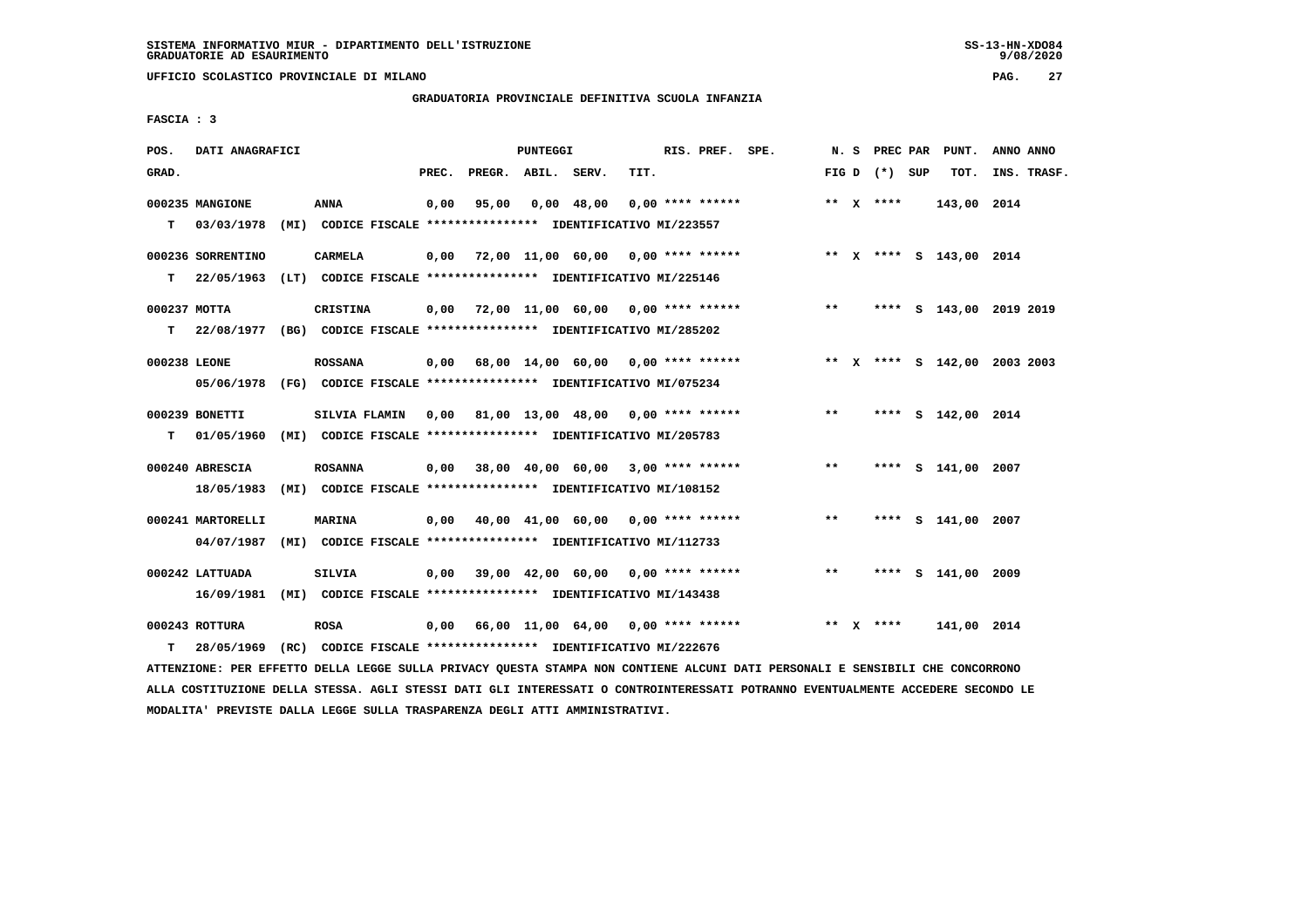**UFFICIO SCOLASTICO PROVINCIALE DI MILANO PAG. 28**

# **GRADUATORIA PROVINCIALE DEFINITIVA SCUOLA INFANZIA**

 **FASCIA : 3**

| POS.         | DATI ANAGRAFICI                 |      |                                                                                            |       |                    | PUNTEGGI |                                           |      | RIS. PREF. SPE.    |                                            | N. S            |      | PREC PAR PUNT.          | ANNO ANNO |             |
|--------------|---------------------------------|------|--------------------------------------------------------------------------------------------|-------|--------------------|----------|-------------------------------------------|------|--------------------|--------------------------------------------|-----------------|------|-------------------------|-----------|-------------|
| GRAD.        |                                 |      |                                                                                            | PREC. | PREGR. ABIL. SERV. |          |                                           | TIT. |                    |                                            | FIG D $(*)$ SUP |      | TOT.                    |           | INS. TRASF. |
|              | 000244 FACCHINI<br>22/11/1988   |      | <b>DANIELA</b><br>(MI) CODICE FISCALE **************** IDENTIFICATIVO MI/143498            | 0,00  |                    |          | 38,00 42,00 60,00                         |      | $0.00$ **** ****** |                                            | $***$           |      | **** S 140,00 2009      |           |             |
|              | 000245 DI CARO<br>23/01/1981    |      | MARGHERITA<br>(AG) CODICE FISCALE **************** IDENTIFICATIVO MI/167335                |       |                    |          |                                           |      |                    | $0,00$ 110,00 12,00 18,00 0,00 **** ****** | $***$           | **** | S 140,00 2011 2011      |           |             |
|              | 000246 LA ROSA                  |      | <b>VALERIA</b><br>01/02/1978 (RG) CODICE FISCALE *************** IDENTIFICATIVO MI/192054  |       |                    |          | $0,00$ 77,00 15,00 48,00 0,00 **** ****** |      |                    |                                            | ** $X$ ****     |      | 140,00 2014 2014        |           |             |
| 000247 LIVIO |                                 |      | TIZIANA<br>26/04/1974 (RC) CODICE FISCALE **************** IDENTIFICATIVO MI/067628        |       |                    |          | $0.00$ 64.00 15.00 60.00 0.00 **** ****** |      |                    |                                            | $***$           |      | **** S 139,00 2002      |           |             |
|              | 000248 NICASTRO                 |      | <b>DOMENICA</b><br>14/10/1972 (CL) CODICE FISCALE *************** IDENTIFICATIVO MI/081487 | 0,00  |                    |          | 66,00 13,00 60,00 0,00 **** ******        |      |                    |                                            | $* *$           |      | **** S 139,00 2004 2004 |           |             |
|              | 000249 BALZAROTTI<br>07/03/1987 |      | <b>FRANCESCA</b><br>(MI) CODICE FISCALE **************** IDENTIFICATIVO MI/107131          |       |                    |          | $0,00$ 38,00 40,00 60,00 0,00 **** ****** |      |                    |                                            | $***$           |      | **** S 138,00 2007      |           |             |
|              | 000250 BORRONI<br>16/09/1988    |      | <b>ERIKA</b><br>(MI) CODICE FISCALE **************** IDENTIFICATIVO MI/143582              |       |                    |          | 0,00 36,00 42,00 60,00                    |      | $0.00$ **** ****** |                                            | $\star\star$    |      | **** S 138,00 2009      |           |             |
|              | 000251 SCHIAVO<br>13/11/1988    | (MI) | <b>ELEONORA</b><br>CODICE FISCALE **************** IDENTIFICATIVO MI/144445                | 0.00  |                    |          | 36,00 42,00 60,00 0,00 **** ******        |      |                    |                                            | $***$           |      | **** S 138,00 2009      |           |             |
|              | 000252 MANTOVANI<br>19/05/1988  | (MI) | <b>ARIANNA</b><br>CODICE FISCALE **************** IDENTIFICATIVO MI/144255                 | 0.00  |                    |          | 36,00 42,00 60,00 0,00 **** ******        |      |                    |                                            | $* *$           | **** | S 138,00 2009           |           |             |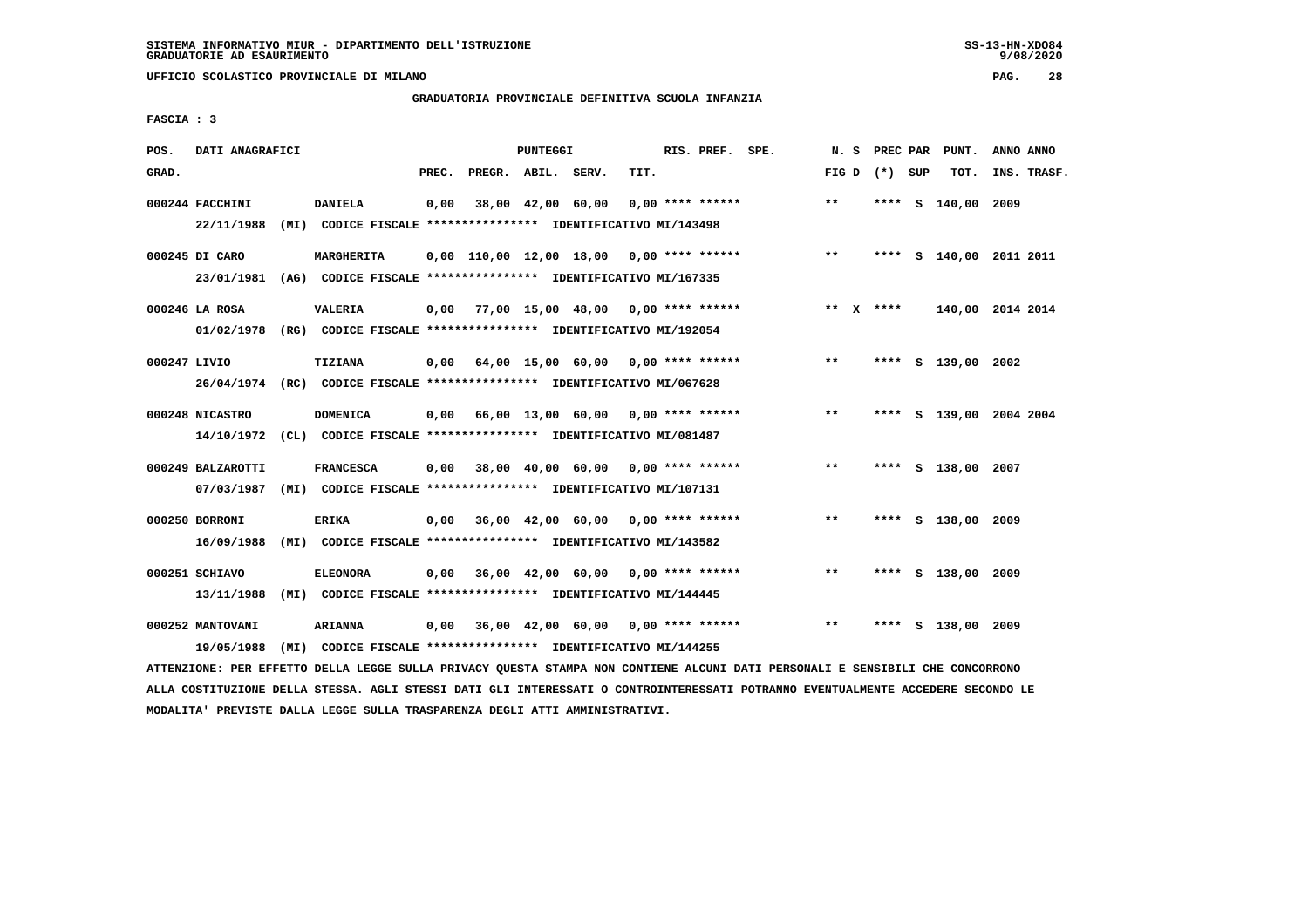**UFFICIO SCOLASTICO PROVINCIALE DI MILANO PAG. 29**

# **GRADUATORIA PROVINCIALE DEFINITIVA SCUOLA INFANZIA**

 **FASCIA : 3**

| POS.         | DATI ANAGRAFICI                |                                                                                              |       |                    | PUNTEGGI |                                           |      | RIS. PREF. SPE.    |       |                 | N. S PREC PAR PUNT.     | ANNO ANNO |             |
|--------------|--------------------------------|----------------------------------------------------------------------------------------------|-------|--------------------|----------|-------------------------------------------|------|--------------------|-------|-----------------|-------------------------|-----------|-------------|
| GRAD.        |                                |                                                                                              | PREC. | PREGR. ABIL. SERV. |          |                                           | TIT. |                    |       | FIG D $(*)$ SUP | тот.                    |           | INS. TRASF. |
| 000253 CUCCO |                                | <b>CHIARA</b><br>22/12/1987 (MI) CODICE FISCALE *************** IDENTIFICATIVO MI/143413     | 0,00  |                    |          | 36,00 42,00 60,00                         |      | $0.00$ **** ****** | $***$ |                 | **** S 138,00 2009      |           |             |
| 000254 SARDI | 27/05/1984                     | <b>SERENA</b><br>(MI) CODICE FISCALE **************** IDENTIFICATIVO MI/144005               |       |                    |          | $0,00$ 36,00 42,00 60,00 0,00 **** ****** |      |                    | $***$ |                 | **** S 138,00 2009      |           |             |
|              | 000255 MISURELLI<br>22/12/1963 | CAROLINA<br>(MI) CODICE FISCALE **************** IDENTIFICATIVO MI/024467                    | 0,00  |                    |          | 67,00 11,00 60,00 0,00 **** ******        |      |                    | $***$ | ****            | 138,00 2019             |           |             |
|              | 000256 MERCURI<br>13/08/1985   | <b>SARA</b><br>(MI) CODICE FISCALE **************** IDENTIFICATIVO MI/111048                 | 0,00  |                    |          | 36,00 41,00 60,00 0,00 **** ******        |      |                    | $***$ |                 | **** S 137,00 2007      |           |             |
|              | 000257 DZHOHA                  | OLHA<br>25/08/1977 (EE) CODICE FISCALE *************** IDENTIFICATIVO MI/167161              |       |                    |          | $0.00$ 35.00 42.00 60.00 0.00 **** ****** |      |                    | $***$ |                 | **** S 137,00 2011 2011 |           |             |
|              | 000258 PENNINO                 | <b>CARLOTTA</b><br>14/04/1985 (SV) CODICE FISCALE *************** IDENTIFICATIVO MI/285465   | 0,00  |                    |          | 0,00 41,00 96,00 0,00 **** ******         |      |                    | $* *$ |                 | **** S 137,00 2019 2019 |           |             |
|              | 000259 TILOTTA                 | <b>CHIARA</b><br>06/08/1981 (RC) CODICE FISCALE *************** IDENTIFICATIVO MI/096270     |       |                    |          | $0.00$ 96.00 40.00 0.00 0.00 **** ******  |      |                    |       |                 | ** X **** S 136,00 2005 |           |             |
|              | 000260 RAGUSA                  | <b>GIUSEPPINA</b><br>01/05/1968 (AG) CODICE FISCALE *************** IDENTIFICATIVO MI/109919 | 0.00  |                    |          | 91,00 15,00 30,00 0,00 **** ******        |      |                    |       |                 | ** X **** S 136,00 2007 |           |             |
| т            | 000261 SURIANO<br>13/04/1975   | GIULIA<br>(FG) CODICE FISCALE **************** IDENTIFICATIVO MI/208880                      |       |                    |          | $0,00$ 60,00 16,00 60,00 0,00 **** ****** |      |                    | $**$  |                 | **** S 136,00 2014      |           |             |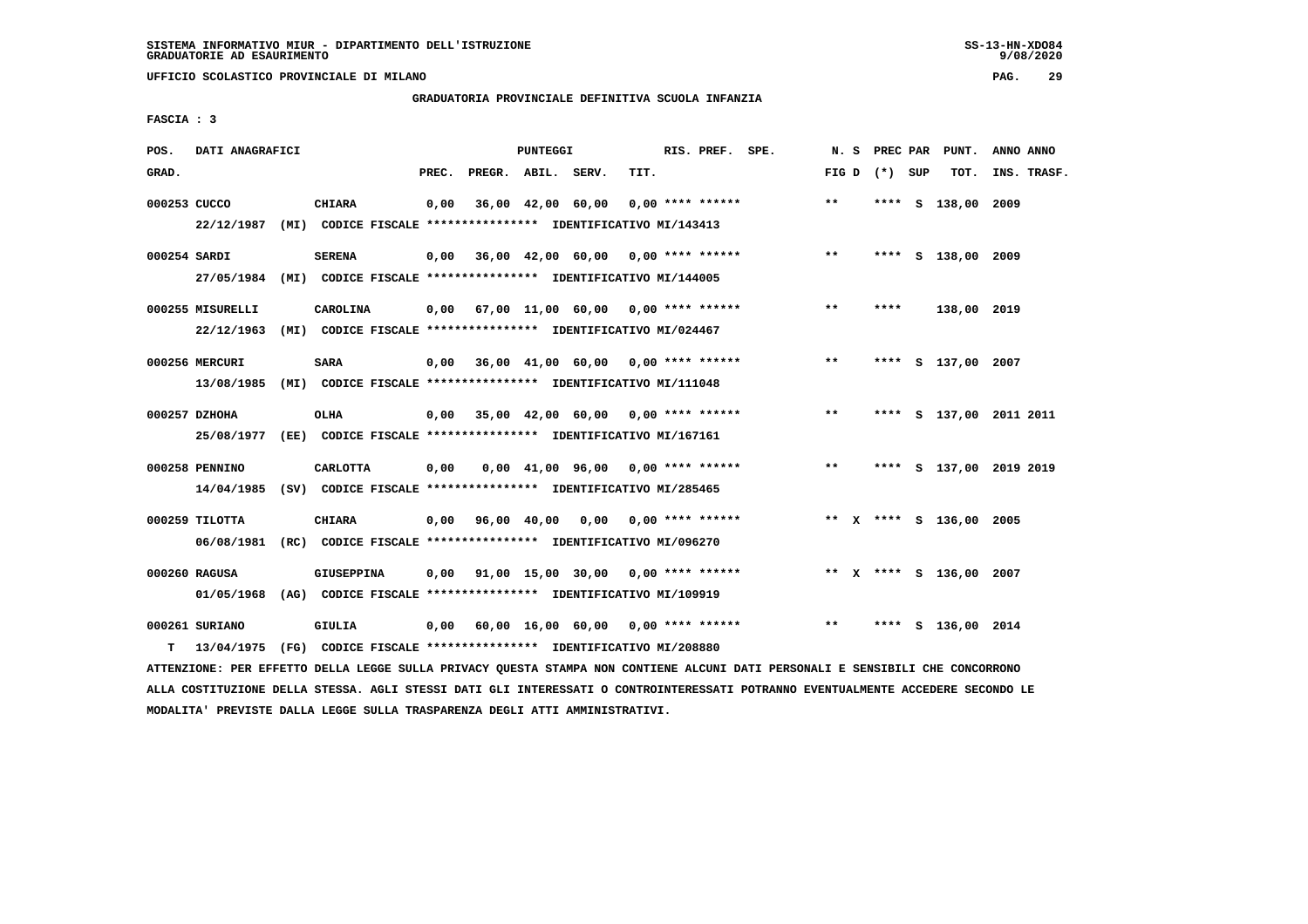**UFFICIO SCOLASTICO PROVINCIALE DI MILANO PAG. 30**

# **GRADUATORIA PROVINCIALE DEFINITIVA SCUOLA INFANZIA**

 **FASCIA : 3**

| POS.         | DATI ANAGRAFICI    |                                                                          |       |                    | PUNTEGGI |                                           |      | RIS. PREF. SPE.    |                                                                          |               |                 | N. S PREC PAR PUNT. | ANNO ANNO               |
|--------------|--------------------|--------------------------------------------------------------------------|-------|--------------------|----------|-------------------------------------------|------|--------------------|--------------------------------------------------------------------------|---------------|-----------------|---------------------|-------------------------|
| GRAD.        |                    |                                                                          | PREC. | PREGR. ABIL. SERV. |          |                                           | TIT. |                    |                                                                          |               | FIG D $(*)$ SUP | TOT.                | INS. TRASF.             |
|              | 000262 SALMOIRAGHI | VALENTINA                                                                | 0,00  |                    |          | 36,00 39,00 60,00                         |      | $0.00$ **** ****** |                                                                          | $**$          |                 | **** S 135,00 2007  |                         |
|              |                    | 10/03/1984 (MI) CODICE FISCALE *************** IDENTIFICATIVO MI/110122  |       |                    |          |                                           |      |                    |                                                                          |               |                 |                     |                         |
|              | 000263 PEREGO      | VIRGINIA                                                                 |       |                    |          |                                           |      |                    | $0,00$ 36,00 41,00 58,00 0,00 **** ****** *** **                         |               |                 | **** S 135,00 2007  |                         |
|              |                    | 24/01/1984 (MI) CODICE FISCALE *************** IDENTIFICATIVO MI/108093  |       |                    |          |                                           |      |                    |                                                                          |               |                 |                     |                         |
|              | 000264 TADDEI      | ELENA BARBARA 0,00 39,00 12,00 84,00 0,00 **** ******                    |       |                    |          |                                           |      |                    |                                                                          | $\star \star$ |                 | **** S 135,00 2014  |                         |
| T.           |                    | 19/09/1974 (MI) CODICE FISCALE **************** IDENTIFICATIVO MI/205969 |       |                    |          |                                           |      |                    |                                                                          |               |                 |                     |                         |
|              | 000265 TURATI      | MICAELA ALICE                                                            |       |                    |          | 0,00 86,00 13,00 36,00 0,00 **** ******   |      |                    |                                                                          | $***$         |                 | **** S 135,00 2014  |                         |
| т            |                    | 14/08/1981 (MI) CODICE FISCALE **************** IDENTIFICATIVO MI/217107 |       |                    |          |                                           |      |                    |                                                                          |               |                 |                     |                         |
|              | 000266 PELLINO     | ANNA                                                                     |       |                    |          | 0,00 60,00 14,00 60,00 0,00 **** ******   |      |                    |                                                                          | $***$         |                 | **** S 134,00 2014  |                         |
| T.           |                    | 27/07/1970 (CE) CODICE FISCALE **************** IDENTIFICATIVO MI/219142 |       |                    |          |                                           |      |                    |                                                                          |               |                 |                     |                         |
|              | 000267 MARGIO      | RITA                                                                     |       |                    |          |                                           |      |                    | 0,00 59,00 15,00 60,00 0,00 **** ****** * *** * **** \$ 134,00 2019 2019 |               |                 |                     |                         |
|              |                    | 04/03/1962 (CZ) CODICE FISCALE *************** IDENTIFICATIVO MI/285267  |       |                    |          |                                           |      |                    |                                                                          |               |                 |                     |                         |
|              |                    |                                                                          |       |                    |          |                                           |      |                    |                                                                          |               |                 |                     |                         |
|              | 000268 RESINI      | <b>ALICE</b>                                                             |       |                    |          | $0,00$ 32,00 41,00 60,00 0,00 **** ****** |      |                    |                                                                          | $* *$         |                 | **** S 133,00 2009  |                         |
|              |                    | 29/04/1988 (MI) CODICE FISCALE *************** IDENTIFICATIVO MI/144012  |       |                    |          |                                           |      |                    |                                                                          |               |                 |                     |                         |
|              | 000269 SILIPRANDI  | <b>LAURA</b>                                                             |       |                    |          | $0,00$ 63,00 42,00 28,00 0,00 **** ****** |      |                    |                                                                          | $***$         |                 |                     | **** S 133,00 2011 2011 |
|              |                    | 28/03/1981 (MI) CODICE FISCALE *************** IDENTIFICATIVO MI/167569  |       |                    |          |                                           |      |                    |                                                                          |               |                 |                     |                         |
| 000270 RIZZO |                    | <b>MAFALDA</b>                                                           |       | 0,00 73,00         |          |                                           |      |                    | $0.00 \quad 60.00 \quad 0.00$ **** ******                                |               | ** $X$ ****     | 133,00 2014         |                         |
| т            |                    | 31/03/1970 (AV) CODICE FISCALE **************** IDENTIFICATIVO MI/226903 |       |                    |          |                                           |      |                    |                                                                          |               |                 |                     |                         |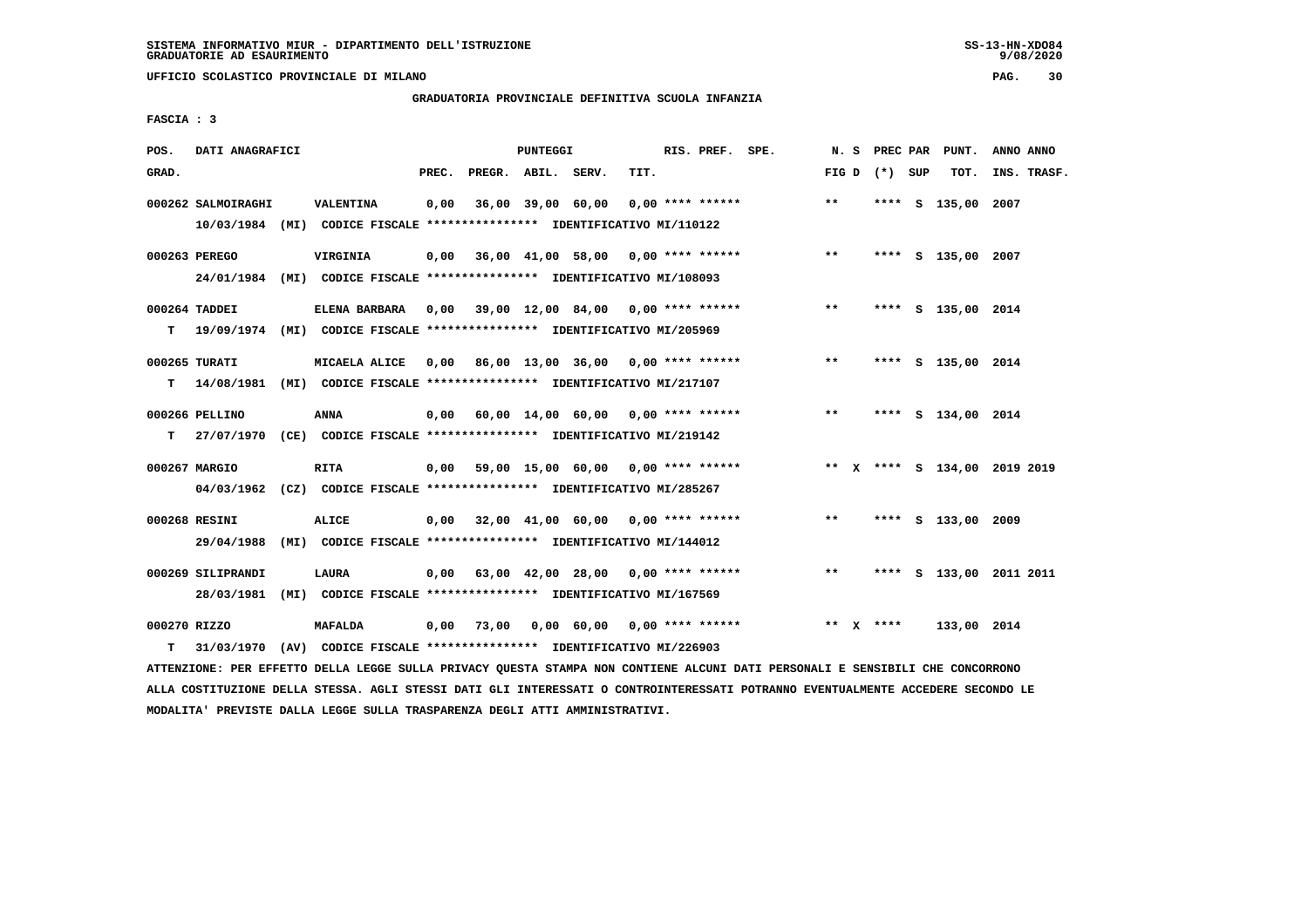**UFFICIO SCOLASTICO PROVINCIALE DI MILANO PAG. 31**

# **GRADUATORIA PROVINCIALE DEFINITIVA SCUOLA INFANZIA**

 **FASCIA : 3**

| POS.         | DATI ANAGRAFICI       |                                                                                   |       |                    | PUNTEGGI |                                              |      | RIS. PREF. SPE. |                                                        |       | N. S |                   | PREC PAR PUNT.          | ANNO ANNO   |  |
|--------------|-----------------------|-----------------------------------------------------------------------------------|-------|--------------------|----------|----------------------------------------------|------|-----------------|--------------------------------------------------------|-------|------|-------------------|-------------------------|-------------|--|
| GRAD.        |                       |                                                                                   | PREC. | PREGR. ABIL. SERV. |          |                                              | TIT. |                 |                                                        |       |      | FIG $D$ $(*)$ SUP | тот.                    | INS. TRASF. |  |
|              | 000271 DELL'ACCANTERA | LUCIA<br>05/01/1980 (LE) CODICE FISCALE **************** IDENTIFICATIVO MI/203578 | 0,00  | 73,00              |          | 0,00 60,00 0,00 **** ******                  |      |                 |                                                        |       |      | ** $X$ ****       | 133,00 2014             |             |  |
| т            |                       |                                                                                   |       |                    |          |                                              |      |                 |                                                        |       |      |                   |                         |             |  |
|              | 000272 MAPELLI        | <b>ELISABETTA</b>                                                                 |       |                    |          |                                              |      |                 | $0,00$ 32,00 40,00 60,00 0,00 **** ******              | $***$ |      |                   | **** S 132,00 2007      |             |  |
|              | 22/05/1986            | (MI) CODICE FISCALE **************** IDENTIFICATIVO MI/113077                     |       |                    |          |                                              |      |                 |                                                        |       |      |                   |                         |             |  |
|              | 000273 MARINONI       | <b>SILVIA</b>                                                                     |       |                    |          | $0,00$ 30,00 42,00 60,00 0,00 **** ******    |      |                 |                                                        | $***$ |      |                   | **** S 132,00 2007      |             |  |
|              |                       | 25/12/1984 (MI) CODICE FISCALE *************** IDENTIFICATIVO MI/111832           |       |                    |          |                                              |      |                 |                                                        |       |      |                   |                         |             |  |
|              | 000274 ALIBERTI       | MARIALUISA                                                                        |       |                    |          |                                              |      |                 | 0,00 61,00 11,00 60,00 0,00 **** ******                |       |      | ** X ****         | 132,00 2014             |             |  |
| т            |                       | 12/11/1979 (ME) CODICE FISCALE *************** IDENTIFICATIVO MI/227962           |       |                    |          |                                              |      |                 |                                                        |       |      |                   |                         |             |  |
|              | 000275 ITALIANO       | <b>GAETANA</b>                                                                    |       |                    |          | $0,00$ 77,00 $0,00$ 54,00 $0,00$ **** ****** |      |                 |                                                        | $***$ |      | ****              | S 131,00 2003 2003      |             |  |
|              |                       | 03/12/1972 (CL) CODICE FISCALE *************** IDENTIFICATIVO MI/076461           |       |                    |          |                                              |      |                 |                                                        |       |      |                   |                         |             |  |
| 000276 MAFFI |                       | <b>ELISA</b>                                                                      |       |                    |          |                                              |      |                 | $0,00$ $44,00$ $41,00$ $46,00$ $0,00$ $***$ **** ***** | $***$ |      | ****              | S 131,00 2007           |             |  |
|              | 07/11/1981            | (MI) CODICE FISCALE **************** IDENTIFICATIVO MI/112112                     |       |                    |          |                                              |      |                 |                                                        |       |      |                   |                         |             |  |
|              | 000277 FAVASULI       | <b>MARIANNA</b>                                                                   | 0,00  |                    |          | 77,00 11,00 43,00 0,00 **** ******           |      |                 |                                                        |       |      |                   | ** X **** S 131,00 2014 |             |  |
| т            | 19/08/1970            | (RC) CODICE FISCALE **************** IDENTIFICATIVO MI/224941                     |       |                    |          |                                              |      |                 |                                                        |       |      |                   |                         |             |  |
|              |                       |                                                                                   |       |                    |          |                                              |      |                 |                                                        |       |      |                   |                         |             |  |
|              | 000278 DORTENZI       | <b>DANIELA</b>                                                                    |       | $0,00$ 71,00       |          | 0,00 60,00 0,00 **** ******                  |      |                 |                                                        | $***$ |      | ****              | 131,00 2014             |             |  |
| T.           | 21/01/1962            | (RM) CODICE FISCALE **************** IDENTIFICATIVO MI/232765                     |       |                    |          |                                              |      |                 |                                                        |       |      |                   |                         |             |  |
| 000279 IELO  |                       | <b>ANTONIA ROSAN</b>                                                              |       |                    |          |                                              |      |                 | 0,00 92,00 14,00 24,00 0,00 **** ******                |       |      | ** $X$ ****       | 130,00 2004 2004        |             |  |
|              |                       | 20/08/1977 (RC) CODICE FISCALE *************** IDENTIFICATIVO MI/081673           |       |                    |          |                                              |      |                 |                                                        |       |      |                   |                         |             |  |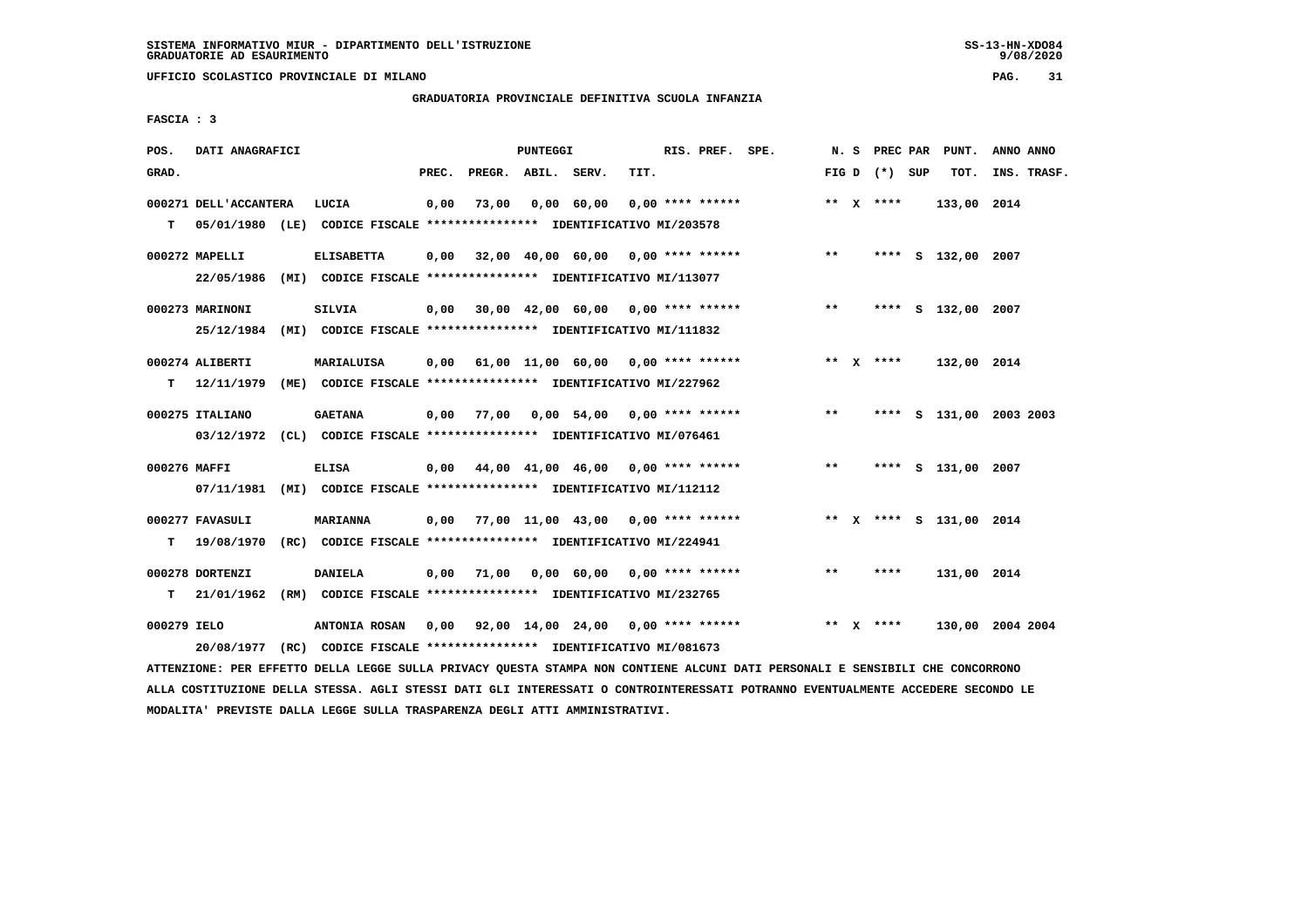**UFFICIO SCOLASTICO PROVINCIALE DI MILANO PAG. 32**

# **GRADUATORIA PROVINCIALE DEFINITIVA SCUOLA INFANZIA**

 **FASCIA : 3**

| POS.               | DATI ANAGRAFICI                   |      |                                                                                                |       |                    | PUNTEGGI |                                           |      | RIS. PREF. SPE. |                                                                           | N.S   |                 | PREC PAR PUNT.          | ANNO ANNO                    |
|--------------------|-----------------------------------|------|------------------------------------------------------------------------------------------------|-------|--------------------|----------|-------------------------------------------|------|-----------------|---------------------------------------------------------------------------|-------|-----------------|-------------------------|------------------------------|
| GRAD.              |                                   |      |                                                                                                | PREC. | PREGR. ABIL. SERV. |          |                                           | TIT. |                 |                                                                           |       | FIG D $(*)$ SUP | TOT.                    | INS. TRASF.                  |
|                    | 000280 SPELTA<br>$S = 03/04/1981$ |      | <b>FEDERICA</b><br>(MI) CODICE FISCALE **************** IDENTIFICATIVO MI/111806               | 0,00  | 64,00              |          | 6,00 60,00 0,00 **** ******               |      |                 |                                                                           | $* *$ |                 | **** S 130,00 2007      |                              |
|                    | 000281 BARBERA<br>09/08/1988      |      | <b>ANTONINA</b><br>(ME) CODICE FISCALE **************** IDENTIFICATIVO MI/143312               |       |                    |          |                                           |      |                 | $0,00$ 26,00 41,00 60,00 3,00 **** ******                                 | $***$ |                 | **** S 130,00 2009      |                              |
| 000282 PERNA       |                                   |      | GIUSEPPA SARA<br>31/03/1979 (PA) CODICE FISCALE *************** IDENTIFICATIVO MI/192407       |       |                    |          |                                           |      |                 | 0,00 54,00 16,00 60,00 0,00 **** ******      ** x **** s 130,00 2014 2014 |       |                 |                         |                              |
|                    | 000283 STREIT<br>17/03/1973       |      | <b>RAFFAELLA</b><br>(MI) CODICE FISCALE **************** IDENTIFICATIVO MI/111621              |       |                    |          | $0,00$ 63,00 18,00 48,00 0,00 **** ****** |      |                 |                                                                           |       | ** x ****       | 129,00 2007             |                              |
|                    | 000284 DORDONI<br>03/08/1986      |      | CRISTINA ELEN<br>(MI) CODICE FISCALE **************** IDENTIFICATIVO MI/112721                 |       |                    |          |                                           |      |                 | 0,00 28,00 41,00 60,00 0,00 **** ******                                   |       |                 | ** X **** S 129,00 2007 |                              |
|                    | 000285 MANCUSO                    |      | <b>MARIA TERESA</b><br>29/01/1983 (VV) CODICE FISCALE *************** IDENTIFICATIVO MI/167264 |       |                    |          | 0,00 129,00 0,00 0,00 0,00 **** ******    |      |                 |                                                                           |       |                 |                         | ** X **** S 129,00 2011 2011 |
| 000286 ALOIA<br>T. |                                   |      | <b>ROSELLA</b><br>23/05/1963 (CS) CODICE FISCALE **************** IDENTIFICATIVO MI/200695     |       |                    |          |                                           |      |                 | 0,00 58,00 11,00 60,00 0,00 **** ******                                   | $***$ |                 | **** S 129,00 2014      |                              |
| 000287 BERRA       |                                   |      | <b>ELENA</b><br>27/06/1974 (MI) CODICE FISCALE *************** IDENTIFICATIVO MI/023810        |       |                    |          |                                           |      |                 | 0,00 117,00 12,00 0,00 0,00 **** ****** E                                 | $***$ |                 | **** S 129,00 2019      |                              |
|                    | 000288 LAVECCHIA<br>12/05/1975    | (MT) | <b>FILOMENA</b><br>CODICE FISCALE **************** IDENTIFICATIVO MI/075221                    |       | 0,00 128,00        |          | $0,00$ $0,00$ $0,00$ $***$ **** ******    |      |                 |                                                                           |       |                 |                         | ** X **** S 128,00 2003 2003 |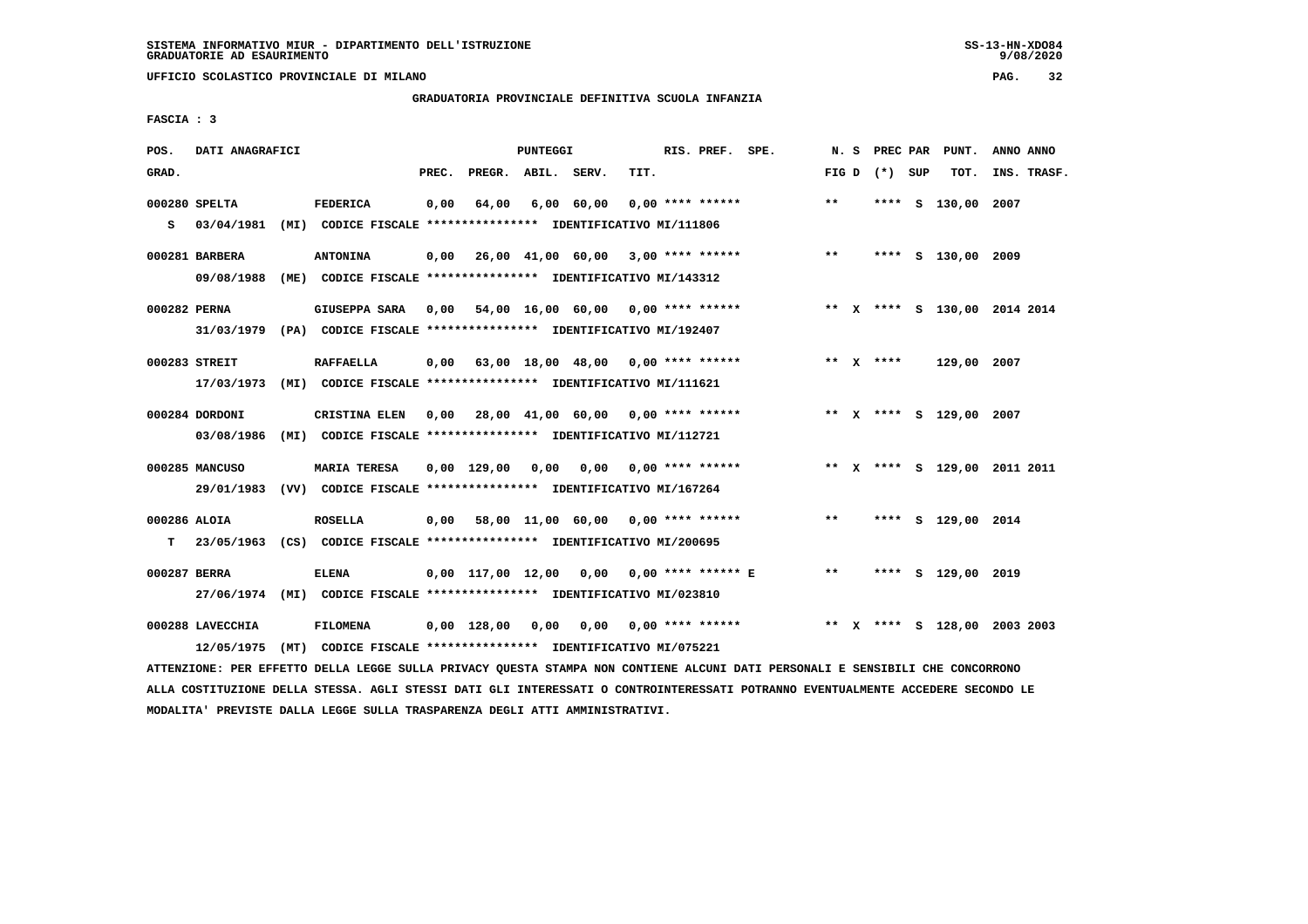**UFFICIO SCOLASTICO PROVINCIALE DI MILANO PAG. 33**

# **GRADUATORIA PROVINCIALE DEFINITIVA SCUOLA INFANZIA**

 **FASCIA : 3**

| POS.  | DATI ANAGRAFICI                |                                                                                            |       |                                           | PUNTEGGI |                               |      | RIS. PREF. SPE.           | N. S  | PREC PAR        | PUNT.              | ANNO ANNO |             |
|-------|--------------------------------|--------------------------------------------------------------------------------------------|-------|-------------------------------------------|----------|-------------------------------|------|---------------------------|-------|-----------------|--------------------|-----------|-------------|
| GRAD. |                                |                                                                                            | PREC. | PREGR. ABIL. SERV.                        |          |                               | TIT. |                           |       | FIG D $(*)$ SUP | TOT.               |           | INS. TRASF. |
|       | 000289 DI SALVO<br>13/08/1967  | MARIA<br>(CT) CODICE FISCALE **************** IDENTIFICATIVO MI/167343                     | 0.00  |                                           |          | 57,00 14,00 54,00             |      | $3.00*********$           | $***$ | ****            | S 128,00 2011 2011 |           |             |
| т     | 000290 VENTURA<br>29/07/1983   | <b>VALERIA</b><br>(CT) CODICE FISCALE **************** IDENTIFICATIVO MI/204536            | 0.00  | 68,00                                     |          | 0,00 60,00                    |      | $0.00$ **** ******        | $***$ |                 | **** S 128,00 2014 |           |             |
|       | 000291 VANZULLI<br>29/08/1978  | <b>SIMONA</b><br>(VA) CODICE FISCALE **************** IDENTIFICATIVO MI/167560             |       | $0,00$ 112,00 16,00 0,00 0,00 **** ****** |          |                               |      |                           | $***$ | ****            | s 128,00 2019 2011 |           |             |
| т     | 000292 GIBILISCO               | <b>FILOMENA</b><br>01/06/1972 (SR) CODICE FISCALE *************** IDENTIFICATIVO MI/285207 |       | $0.00$ 67.00 12.00 48.00 1.00 **** ****** |          |                               |      |                           | $***$ | ****            | 128,00 2019 2019   |           |             |
|       | 000293 FALLETTA                | MARIA PIA<br>05/12/1973 (PA) CODICE FISCALE **************** IDENTIFICATIVO MI/082032      | 0,00  | 89,00                                     |          | $0.00$ 38,00 0.00 **** ****** |      |                           | $**$  | ****            | S 127,00 2004      |           |             |
|       | 000294 COZZUTO<br>01/03/1985   | GIULIA<br>(MI) CODICE FISCALE **************** IDENTIFICATIVO MI/110867                    |       | $0,00$ 36,00 40,00 48,00 3,00 **** ****** |          |                               |      |                           | $**$  | ****            | S 127,00 2007      |           |             |
|       | 000295 PIROLA<br>12/07/1986    | <b>VALENTINA</b><br>(MI) CODICE FISCALE **************** IDENTIFICATIVO MI/107245          |       | 0,00 30,00 41,00 56,00                    |          |                               |      | $0.00$ **** ******        | $**$  | ****            | S 127,00 2007      |           |             |
| т     | 000296 GAGLIARDI<br>01/04/1983 | <b>FRANCESCALUCI</b><br>(CS) CODICE FISCALE **************** IDENTIFICATIVO MI/208306      | 0.00  |                                           |          | 60,00 16,00 48,00             |      | $3,00$ **** ******        | $***$ | ****            | S 127,00 2014      |           |             |
| s     | 000297 SURACE<br>12/08/1982    | <b>SILVIA</b><br>(NO) CODICE FISCALE **************** IDENTIFICATIVO MI/109241             |       | $0.00$ 120.00                             | 6,00     |                               |      | $0,00$ $0,00$ **** ****** |       | ** $X$ ****     | 126,00 2007        |           |             |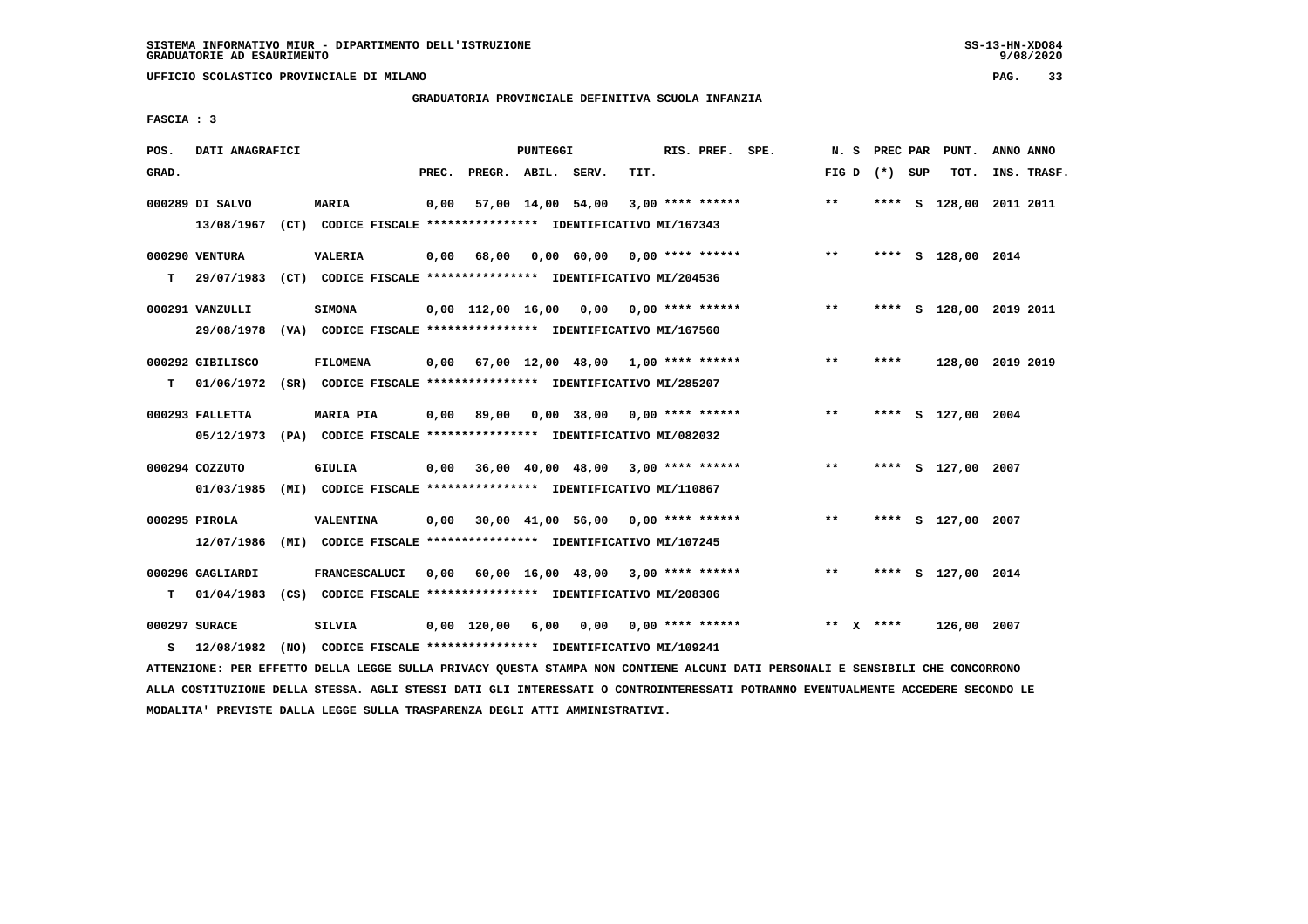**UFFICIO SCOLASTICO PROVINCIALE DI MILANO PAG. 34**

# **GRADUATORIA PROVINCIALE DEFINITIVA SCUOLA INFANZIA**

 **FASCIA : 3**

| POS.        | DATI ANAGRAFICI                 |                                                                                         |       |                    | PUNTEGGI |                                           |      | RIS. PREF. SPE. |                                    |               |                 | N. S PREC PAR PUNT.     | ANNO ANNO               |
|-------------|---------------------------------|-----------------------------------------------------------------------------------------|-------|--------------------|----------|-------------------------------------------|------|-----------------|------------------------------------|---------------|-----------------|-------------------------|-------------------------|
| GRAD.       |                                 |                                                                                         | PREC. | PREGR. ABIL. SERV. |          |                                           | TIT. |                 |                                    |               | FIG D $(*)$ SUP | TOT.                    | INS. TRASF.             |
|             | 000298 VITALINI<br>14/07/1988   | <b>SERENA</b><br>(MI) CODICE FISCALE **************** IDENTIFICATIVO MI/143501          | 0,00  |                    |          | 12,00 42,00 72,00                         |      |                 | $0.00$ **** ******                 |               |                 | ** X **** S 126,00 2009 |                         |
|             | 000299 PEREGO<br>14/01/1988     | <b>CHIARA</b><br>(MI) CODICE FISCALE **************** IDENTIFICATIVO MI/143866          | 0,00  |                    |          |                                           |      |                 | 24,00 42,00 60,00 0,00 **** ****** | $\star \star$ |                 | **** S 126,00 2009      |                         |
| т           | 000300 MURATORE<br>06/05/1982   | LUCIA<br>(EN) CODICE FISCALE **************** IDENTIFICATIVO MI/209190                  |       |                    |          | 0,00 48,00 18,00 60,00 0,00 **** ******   |      |                 |                                    | $***$         |                 | **** S 126,00 2014      |                         |
|             | 000301 RICCOBONO<br>29/05/1983  | <b>VALENTINA</b><br>(MI) CODICE FISCALE **************** IDENTIFICATIVO MI/112106       | 0,00  |                    |          | 38,00 40,00 48,00 0,00 **** ******        |      |                 |                                    | $***$         |                 | **** S 126,00 2019      |                         |
|             | 000302 CALCATERRA<br>25/09/1987 | PAOLA<br>(MI) CODICE FISCALE **************** IDENTIFICATIVO MI/108857                  |       |                    |          | 0,00 36,00 41,00 48,00 0,00 **** ******   |      |                 |                                    | $***$         |                 | **** S 125,00 2007      |                         |
|             | 000303 ANCONA<br>09/08/1986     | <b>ELISA</b><br>(MI) CODICE FISCALE **************** IDENTIFICATIVO MI/107910           |       |                    |          | $0,00$ 48,00 41,00 36,00 0,00 **** ****** |      |                 |                                    | $***$         |                 | **** S 125,00 2007      |                         |
|             | 000304 TREVISAN                 | PAOLA MARIA<br>04/07/1977 (VA) CODICE FISCALE *************** IDENTIFICATIVO MI/109039  |       |                    |          | $0,00$ 86,00 15,00 24,00 0,00 **** ****** |      |                 |                                    | $***$         |                 | **** S 125,00 2007      |                         |
|             | 000305 POERIO                   | TERRY<br>19/05/1988 (MI) CODICE FISCALE *************** IDENTIFICATIVO MI/144517        |       |                    |          | 0,00 24,00 41,00 60,00 0,00 **** ******   |      |                 |                                    | $* *$         |                 | **** S 125,00 2009      |                         |
| 000306 PIRO |                                 | <b>IVANO</b><br>15/12/1967 (CS) CODICE FISCALE *************** IDENTIFICATIVO MI/166222 |       |                    |          | 0,00 50,00 15,00 60,00 0,00 **** ******   |      |                 |                                    | $* *$         |                 |                         | **** S 125,00 2011 2011 |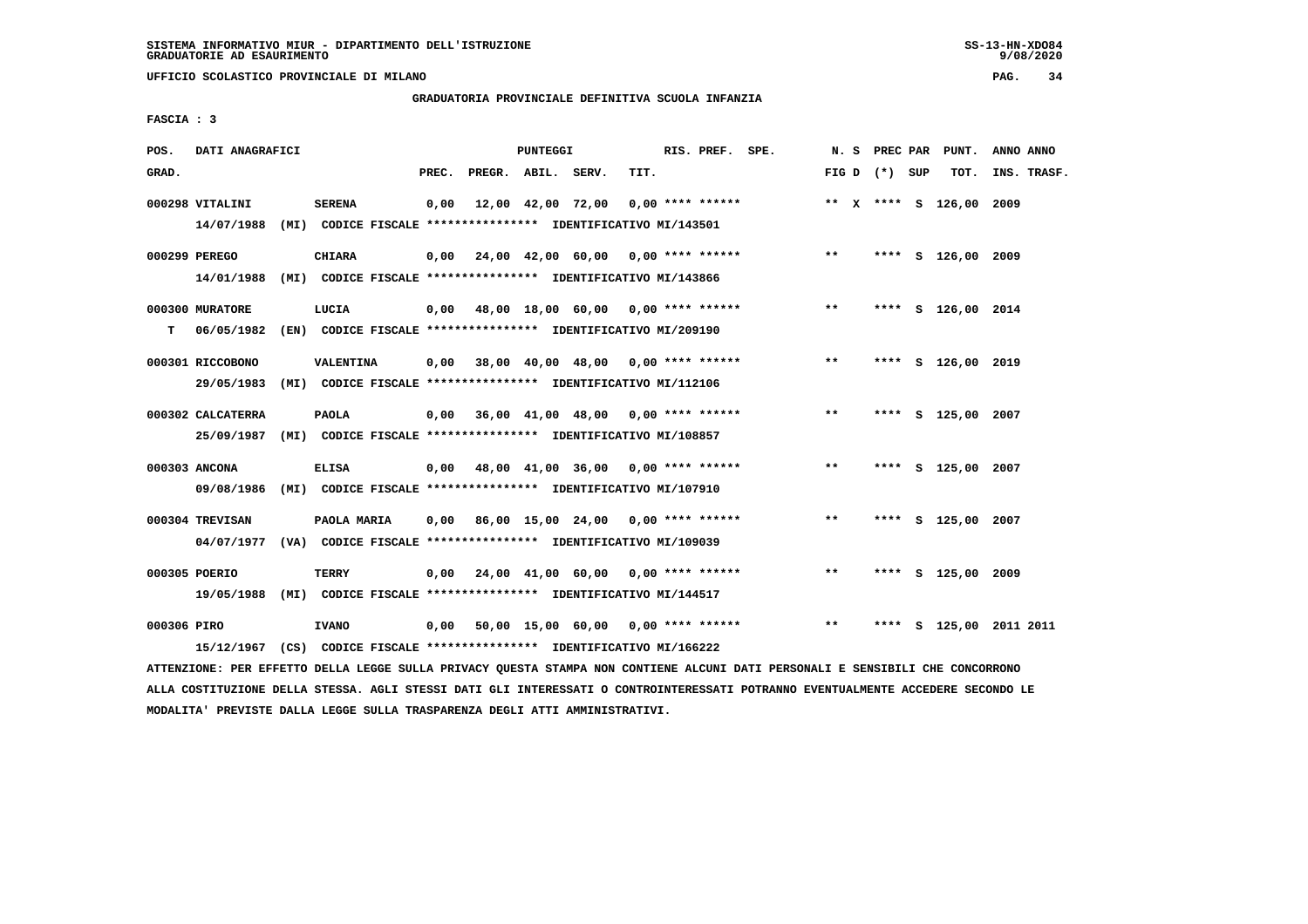**UFFICIO SCOLASTICO PROVINCIALE DI MILANO PAG. 35**

# **GRADUATORIA PROVINCIALE DEFINITIVA SCUOLA INFANZIA**

 **FASCIA : 3**

| POS.              | DATI ANAGRAFICI                 |                                                                                             |       |                    | PUNTEGGI |                                                         |      | RIS. PREF. SPE. |                                                                        |       |                 | N. S PREC PAR PUNT.     | ANNO ANNO                    |
|-------------------|---------------------------------|---------------------------------------------------------------------------------------------|-------|--------------------|----------|---------------------------------------------------------|------|-----------------|------------------------------------------------------------------------|-------|-----------------|-------------------------|------------------------------|
| GRAD.             |                                 |                                                                                             | PREC. | PREGR. ABIL. SERV. |          |                                                         | TIT. |                 |                                                                        |       | FIG D $(*)$ SUP | тот.                    | INS. TRASF.                  |
| T.                | 000307 MACCAGNI<br>30/03/1981   | <b>PAOLA</b><br>(MI) CODICE FISCALE **************** IDENTIFICATIVO MI/204888               |       |                    |          | $0,00$ 57,00 14,00 54,00 0,00 **** ******               |      |                 |                                                                        |       | ** $X$ ****     | 125,00 2014             |                              |
| т                 | 000308 INVERNIZZI<br>06/03/1978 | <b>RENATA</b><br>(MI) CODICE FISCALE **************** IDENTIFICATIVO MI/215457              |       |                    |          |                                                         |      |                 | 0,00 110,00 15,00 0,00 0,00 **** ******                                | $* *$ |                 | **** S 125,00 2014      |                              |
|                   | 000309 DI LIBERTO               | <b>FRANCESCA</b><br>29/03/1978 (PA) CODICE FISCALE *************** IDENTIFICATIVO MI/285250 |       |                    |          | $0.00$ 70.00 17.00 38.00 0.00 **** ******               |      |                 |                                                                        | $***$ |                 |                         | **** S 125,00 2019 2019      |
|                   | 000310 CAVARRETTA<br>14/07/1967 | <b>ROSANNA</b><br>(KR) CODICE FISCALE **************** IDENTIFICATIVO MI/063127             |       |                    |          | 0,00 48,00 16,00 60,00 0,00 **** ******                 |      |                 |                                                                        | $***$ |                 | **** S 124,00 2002      |                              |
|                   | 000311 VIGLIUCCI                | MADDALENA<br>31/08/1957 (CE) CODICE FISCALE *************** IDENTIFICATIVO MI/095434        |       |                    |          | $0.00$ $44.00$ $16.00$ $64.00$ $0.00$ $***$ **** ****** |      |                 |                                                                        |       |                 |                         | ** X **** S 124,00 2005 2005 |
| 000312 LIETO<br>т | 14/06/1968                      | STEFANIA ROSA<br>(MI) CODICE FISCALE **************** IDENTIFICATIVO MI/223482              |       |                    |          |                                                         |      |                 | 0,00 52,00 11,00 60,00 0,00 **** ****** *** ** ** * *** \$ 123,00 2014 |       |                 |                         |                              |
| т                 | 000313 FUMAGALLI<br>27/09/1966  | <b>STEFANIA</b><br>(MI) CODICE FISCALE **************** IDENTIFICATIVO MI/200717            |       |                    |          | $0,00$ 52,00 11,00 60,00 0,00 **** ******               |      |                 |                                                                        |       |                 | ** x **** s 123,00 2014 |                              |
|                   | 000314 MANIACI                  | <b>ERICA</b><br>T 24/09/1981 (PA) CODICE FISCALE *************** IDENTIFICATIVO MI/229953   |       |                    |          | $0,00$ 60,00 14,00 48,00 0,00 **** ******               |      |                 |                                                                        | $***$ |                 | **** S 122,00 2014      |                              |
| т                 | 000315 DEREDITA<br>07/05/1976   | CARMELA<br>(TA) CODICE FISCALE **************** IDENTIFICATIVO MI/232876                    |       |                    |          | $0,00$ 48,00 14,00 60,00 0,00 **** ******               |      |                 |                                                                        | $***$ | ****            | 122,00 2014             |                              |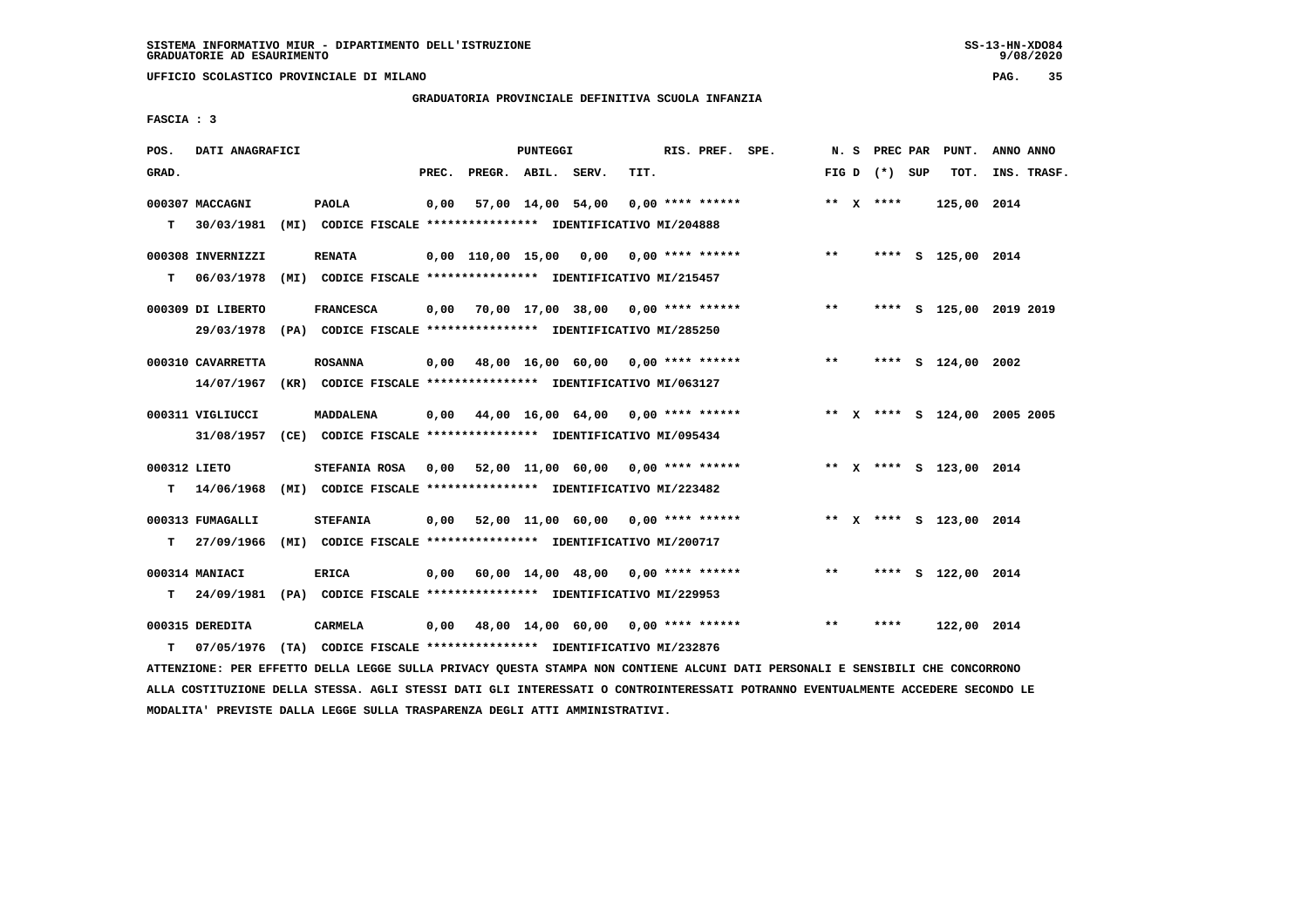**UFFICIO SCOLASTICO PROVINCIALE DI MILANO PAG. 36**

# **GRADUATORIA PROVINCIALE DEFINITIVA SCUOLA INFANZIA**

 **FASCIA : 3**

| POS.         | DATI ANAGRAFICI                                                          |      |                                                          |       |                                           | PUNTEGGI |                   |      | RIS. PREF.         | SPE.                                                                         |       | N.S | PREC PAR        | PUNT.                        | ANNO ANNO   |  |
|--------------|--------------------------------------------------------------------------|------|----------------------------------------------------------|-------|-------------------------------------------|----------|-------------------|------|--------------------|------------------------------------------------------------------------------|-------|-----|-----------------|------------------------------|-------------|--|
| GRAD.        |                                                                          |      |                                                          | PREC. | PREGR. ABIL. SERV.                        |          |                   | TIT. |                    |                                                                              |       |     | FIG D $(*)$ SUP | TOT.                         | INS. TRASF. |  |
|              | 000316 FAVATA                                                            |      | ROSSELLA MARI                                            | 0,00  | 45,00 16,00 60,00                         |          |                   |      | 0,00 **** ******   |                                                                              | $***$ |     |                 | **** S 121,00 2011 2011      |             |  |
|              |                                                                          |      |                                                          |       |                                           |          |                   |      |                    |                                                                              |       |     |                 |                              |             |  |
|              | 06/09/1978 (CL) CODICE FISCALE *************** IDENTIFICATIVO MI/166674  |      |                                                          |       |                                           |          |                   |      |                    |                                                                              |       |     |                 |                              |             |  |
|              | 000317 CASTRO                                                            |      | <b>MARIA CARMELA</b>                                     |       |                                           |          |                   |      |                    | 0,00 46,00 15,00 60,00 0,00 **** ****** **** *** ** **** \$ 121,00 2014 2014 |       |     |                 |                              |             |  |
|              | 04/05/1977 (CT) CODICE FISCALE *************** IDENTIFICATIVO MI/191123  |      |                                                          |       |                                           |          |                   |      |                    |                                                                              |       |     |                 |                              |             |  |
| 000318 VILLA |                                                                          |      | <b>ROBERTA</b>                                           |       |                                           |          |                   |      |                    | 0,00 108,00 13,00 0,00 0,00 **** ******                                      | $***$ |     |                 | **** S 121,00 2014           |             |  |
|              |                                                                          |      |                                                          |       |                                           |          |                   |      |                    |                                                                              |       |     |                 |                              |             |  |
| т            | 24/01/1983                                                               | (MI) | CODICE FISCALE **************** IDENTIFICATIVO MI/194221 |       |                                           |          |                   |      |                    |                                                                              |       |     |                 |                              |             |  |
|              | 000319 TAGLIABUE                                                         |      | <b>ELEONORA</b>                                          |       | $0,00$ $106,00$ $15,00$ $0,00$            |          |                   |      | 0,00 **** ******   |                                                                              | $***$ |     |                 | **** S 121,00 2014           |             |  |
| т            | 01/09/1975 (MI) CODICE FISCALE *************** IDENTIFICATIVO MI/193947  |      |                                                          |       |                                           |          |                   |      |                    |                                                                              |       |     |                 |                              |             |  |
|              | 000320 CALTABELLOTTA                                                     |      | VINCENZA BIAN                                            |       | $0.00$ 80.00 15.00 26.00 0.00 **** ****** |          |                   |      |                    |                                                                              | $* *$ |     | ****            | S 121,00 2019 2019           |             |  |
|              |                                                                          |      |                                                          |       |                                           |          |                   |      |                    |                                                                              |       |     |                 |                              |             |  |
|              | 01/04/1970 (PA) CODICE FISCALE *************** IDENTIFICATIVO MI/285078  |      |                                                          |       |                                           |          |                   |      |                    |                                                                              |       |     |                 |                              |             |  |
|              | 000321 PEDRAZZOLI                                                        |      | <b>ROBERTA</b>                                           |       | $0,00$ 48,00 12,00 60,00 0,00 **** ****** |          |                   |      |                    |                                                                              | $***$ |     |                 | **** S 120,00 2002           |             |  |
|              | 04/07/1977 (PV) CODICE FISCALE *************** IDENTIFICATIVO MI/067137  |      |                                                          |       |                                           |          |                   |      |                    |                                                                              |       |     |                 |                              |             |  |
|              | 000322 RUSCICA                                                           |      | LUISA                                                    |       | $0,00$ 57,00 17,00 46,00 0,00 **** ****** |          |                   |      |                    |                                                                              | **    |     | ****            | S 120,00 2014 2014           |             |  |
|              | 21/11/1967 (SR) CODICE FISCALE *************** IDENTIFICATIVO MI/190950  |      |                                                          |       |                                           |          |                   |      |                    |                                                                              |       |     |                 |                              |             |  |
|              |                                                                          |      |                                                          |       |                                           |          |                   |      |                    |                                                                              |       |     |                 |                              |             |  |
|              | 000323 SCHITTONE GUARIN CALOGERA                                         |      |                                                          | 0.00  |                                           |          | 62,00 15,00 42,00 |      | $0.00$ **** ****** |                                                                              |       |     |                 | ** X **** S 119,00 2007 2007 |             |  |
|              | 11/10/1963 (AG) CODICE FISCALE **************** IDENTIFICATIVO MI/112440 |      |                                                          |       |                                           |          |                   |      |                    |                                                                              |       |     |                 |                              |             |  |
| 000324 RIVA  |                                                                          |      | ANNA LISA                                                |       | $0.00$ 66.00 11.00 42.00 0.00 **** ****** |          |                   |      |                    |                                                                              | $***$ |     | ****            | S 119,00 2007                |             |  |
|              | 21/12/1963                                                               | (MI) | CODICE FISCALE **************** IDENTIFICATIVO MI/111823 |       |                                           |          |                   |      |                    |                                                                              |       |     |                 |                              |             |  |
|              |                                                                          |      |                                                          |       |                                           |          |                   |      |                    |                                                                              |       |     |                 |                              |             |  |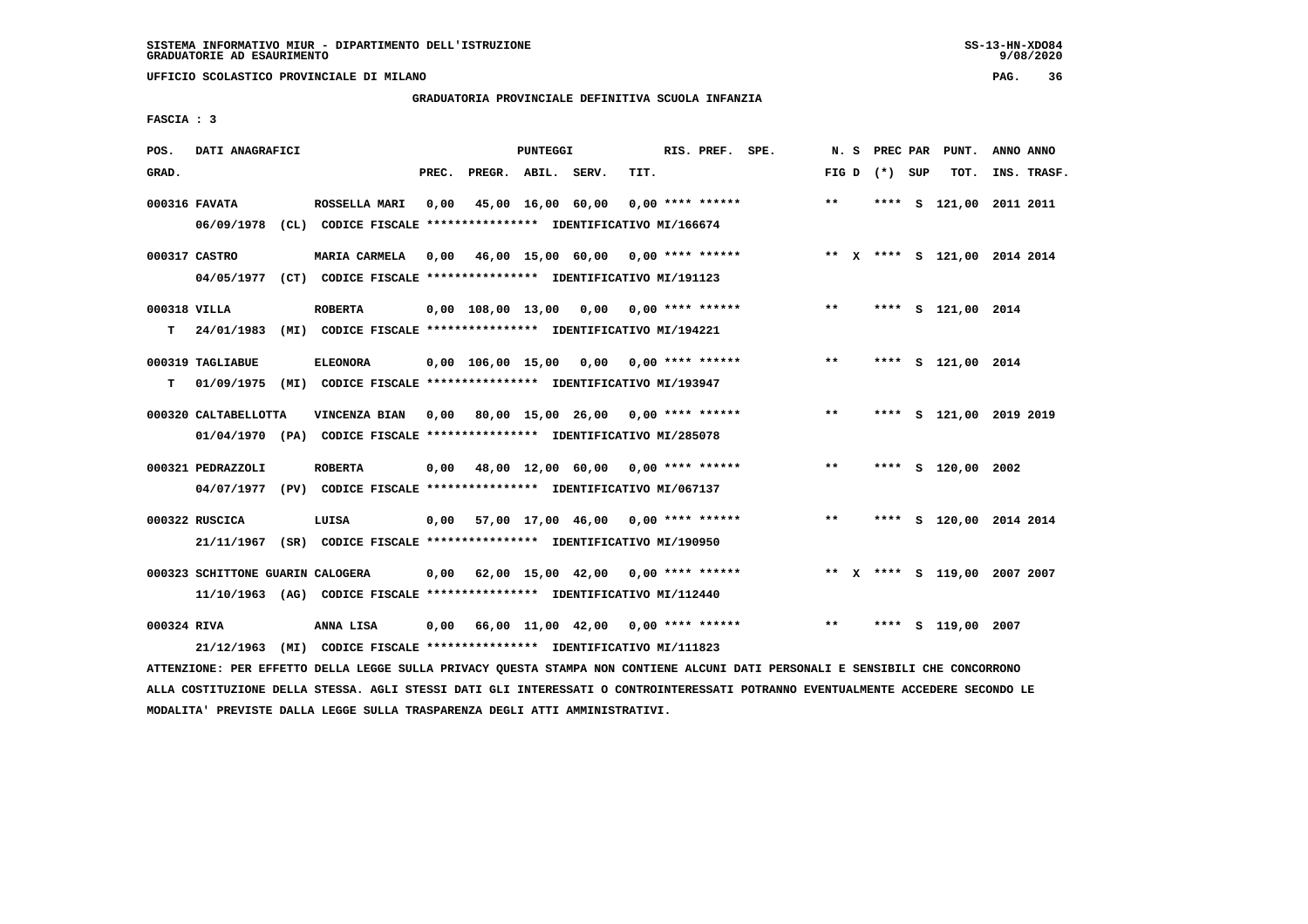**UFFICIO SCOLASTICO PROVINCIALE DI MILANO PAG. 37**

# **GRADUATORIA PROVINCIALE DEFINITIVA SCUOLA INFANZIA**

 **FASCIA : 3**

| POS.         | DATI ANAGRAFICI                                                                               |                |       |                    | PUNTEGGI |                                                                                                       |      | RIS. PREF. SPE. |                                                                                      | N. S  |                 | PREC PAR PUNT.               | ANNO ANNO |             |
|--------------|-----------------------------------------------------------------------------------------------|----------------|-------|--------------------|----------|-------------------------------------------------------------------------------------------------------|------|-----------------|--------------------------------------------------------------------------------------|-------|-----------------|------------------------------|-----------|-------------|
| GRAD.        |                                                                                               |                | PREC. | PREGR. ABIL. SERV. |          |                                                                                                       | TIT. |                 |                                                                                      |       | FIG D $(*)$ SUP | TOT.                         |           | INS. TRASF. |
|              | 000325 FALCONE<br>04/09/1975 (RC) CODICE FISCALE *************** IDENTIFICATIVO MI/167139     | ANGELA         | 0,00  |                    |          | 52,00 15,00 52,00 0,00 **** ******                                                                    |      |                 |                                                                                      | $***$ |                 | **** S 119,00 2011 2011      |           |             |
| т            | 000326 TONIZZO<br>14/06/1976 (MI) CODICE FISCALE *************** IDENTIFICATIVO MI/193992     | <b>BARBARA</b> |       |                    |          |                                                                                                       |      |                 | $0,00$ $108,00$ $11,00$ $0,00$ $0,00$ $***$ **** ****** *** **                       |       |                 | **** S 119,00 2014           |           |             |
| 000327 TUSA  | 15/07/1966 (CL) CODICE FISCALE *************** IDENTIFICATIVO MI/065240                       |                |       |                    |          |                                                                                                       |      |                 | SUSANNA MARIA 0,00 78,00 16,00 24,00 0,00 **** ****** **** *** ** **** S 118,00 2002 |       |                 |                              |           |             |
|              | 000328 CRISAFI<br>28/03/1971 (PA) CODICE FISCALE *************** IDENTIFICATIVO MI/110029     | <b>MARIA</b>   | 0,00  | 70,00              |          | $0,00$ 48,00 0,00 **** ******                                                                         |      |                 |                                                                                      | $* *$ |                 | **** S 118,00 2007 2007      |           |             |
|              | 000329 VIADANA<br>22/08/1981 (MI) CODICE FISCALE *************** IDENTIFICATIVO MI/107023     | <b>SIMONA</b>  |       |                    |          | 0,00 17,00 41,00 60,00 0,00 **** ******                                                               |      |                 |                                                                                      | $* *$ |                 | **** S 118,00 2007           |           |             |
|              | 000330 OLIVIERI<br>03/10/1988                                                                 | VALENTINA      |       |                    |          | (MI) CODICE FISCALE **************** IDENTIFICATIVO MI/143822                                         |      |                 | $0,00$ 18,00 40,00 60,00 0,00 **** ******                                            | $* *$ |                 | **** S 118,00 2009           |           |             |
|              | 000331 CAVALLARO<br>25/09/1968                                                                | GRAZIELLA      |       |                    |          | $0.00 101.00 17.00 0.00 0.00 ******$<br>(CT) CODICE FISCALE **************** IDENTIFICATIVO MI/191209 |      |                 |                                                                                      | $**$  | ****            | 118,00 2014 2014             |           |             |
| 000332 MAURO | T 24/09/1964 (KR) CODICE FISCALE *************** IDENTIFICATIVO MI/194029                     | GIUSEPPINA     | 0,00  |                    |          | 46,00 11,00 60,00 0,00 **** ******                                                                    |      |                 |                                                                                      | $* *$ |                 | **** S 117,00 2014           |           |             |
|              | 000333 ERRICHIELLO<br>19/05/1973 (NA) CODICE FISCALE *************** IDENTIFICATIVO MI/075064 | VALERIA        |       |                    |          |                                                                                                       |      |                 | 0,00 71,00 15,00 30,00 0,00 **** ****** EF                                           |       |                 | ** X **** S 116,00 2003 2003 |           |             |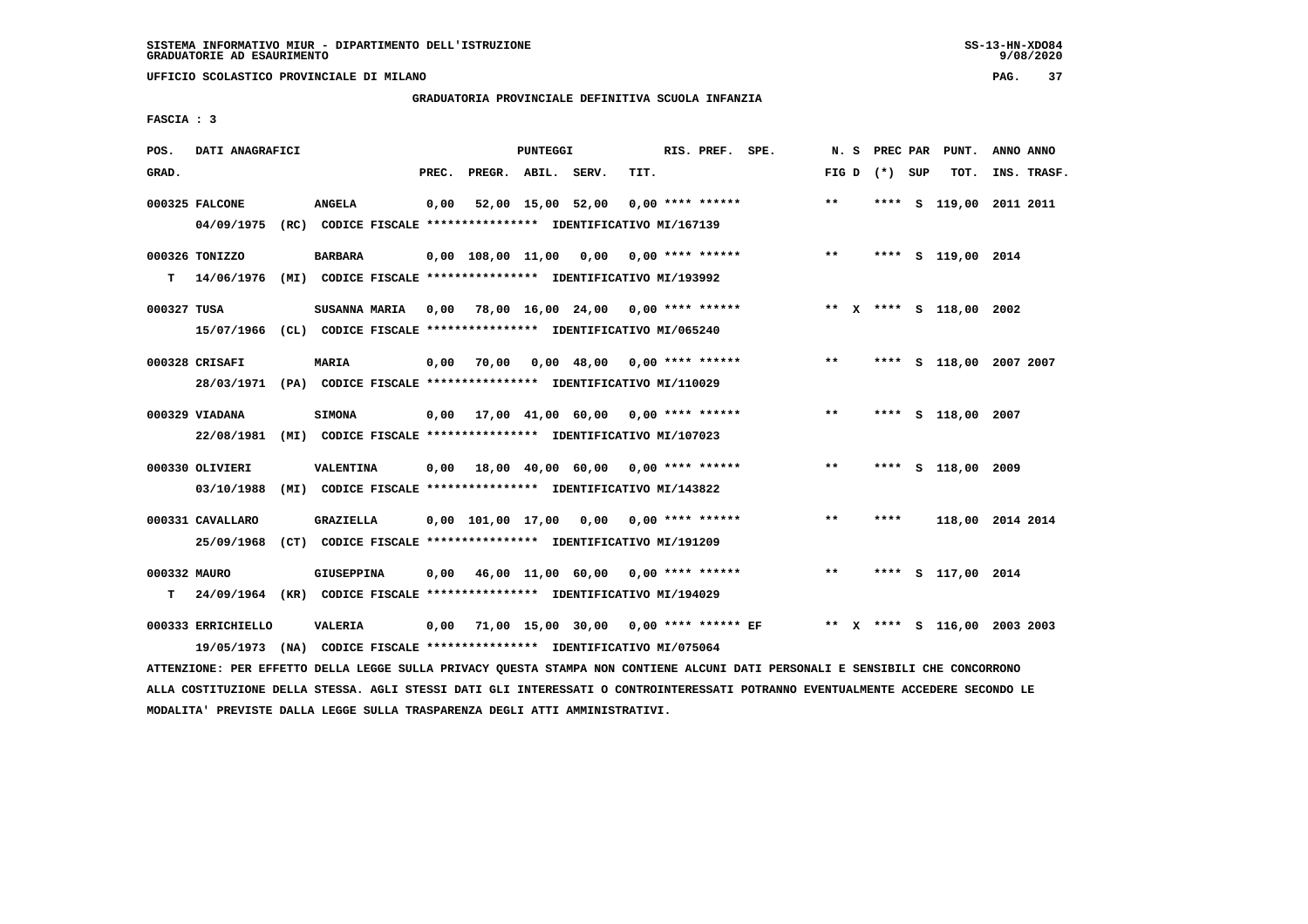**UFFICIO SCOLASTICO PROVINCIALE DI MILANO PAG. 38**

# **GRADUATORIA PROVINCIALE DEFINITIVA SCUOLA INFANZIA**

 **FASCIA : 3**

| POS.         | DATI ANAGRAFICI                                                            |                  |       |                    | PUNTEGGI |                                                               |      | RIS. PREF. SPE. |                                                           |              |                 | N. S PREC PAR PUNT.     | ANNO ANNO |             |
|--------------|----------------------------------------------------------------------------|------------------|-------|--------------------|----------|---------------------------------------------------------------|------|-----------------|-----------------------------------------------------------|--------------|-----------------|-------------------------|-----------|-------------|
| GRAD.        |                                                                            |                  | PREC. | PREGR. ABIL. SERV. |          |                                                               | TIT. |                 |                                                           |              | FIG D $(*)$ SUP | тот.                    |           | INS. TRASF. |
| 000334 NIGRO |                                                                            | CLAUDIA VITTO    | 0,00  |                    |          | 16,00 12,00 88,00 0,00 **** ******                            |      |                 |                                                           |              |                 | ** X **** S 116,00 2019 |           |             |
|              | 30/03/1974 (TA) CODICE FISCALE *************** IDENTIFICATIVO MI/069592    |                  |       |                    |          |                                                               |      |                 |                                                           |              |                 |                         |           |             |
|              | 000335 FIORINO                                                             | PATRIZIA PERN    |       |                    |          |                                                               |      |                 | 0,00    66,00    14,00    36,00    0,00    ****    ****** |              | ** $X$ ****     | 116,00 2019             |           |             |
|              | 23/07/1973 (MI) CODICE FISCALE *************** IDENTIFICATIVO MI/020534    |                  |       |                    |          |                                                               |      |                 |                                                           |              |                 |                         |           |             |
|              | 000336 PAPPALARDO                                                          | <b>MILENA</b>    |       |                    |          | $0,00$ $104,00$ $11,00$ $0,00$ $0,00$ **** ******             |      |                 |                                                           |              |                 | ** x **** s 115,00 2014 |           |             |
| T.           | 10/04/1979 (CT) CODICE FISCALE *************** IDENTIFICATIVO MI/222467    |                  |       |                    |          |                                                               |      |                 |                                                           |              |                 |                         |           |             |
|              | 000337 CANNITO                                                             | LUCIA            |       |                    |          |                                                               |      |                 | 0,00 56,00 11,00 48,00 0,00 **** ******                   | $\star\star$ |                 | **** S 115,00 2014      |           |             |
|              | T 15/02/1969 (FG) CODICE FISCALE **************** IDENTIFICATIVO MI/196015 |                  |       |                    |          |                                                               |      |                 |                                                           |              |                 |                         |           |             |
|              | 000338 INGUAGGIATO                                                         |                  |       |                    |          | ANTONELLA ANN 0,00 67,00 17,00 30,00 0,00 **** ******         |      |                 |                                                           | $**$         |                 | **** S 114,00 2007 2007 |           |             |
|              | 27/04/1979 (PA) CODICE FISCALE *************** IDENTIFICATIVO MI/112014    |                  |       |                    |          |                                                               |      |                 |                                                           |              |                 |                         |           |             |
|              | 000339 FOSSATI                                                             | ERICA            |       |                    |          | $0,00$ $72,00$ $42,00$ $0,00$ $0,00$ $***$ **** ******        |      |                 |                                                           | $* *$        |                 | **** S 114,00 2007      |           |             |
|              | 26/06/1985 (MI) CODICE FISCALE *************** IDENTIFICATIVO MI/107055    |                  |       |                    |          |                                                               |      |                 |                                                           |              |                 |                         |           |             |
|              | 000340 TOMASONI                                                            | <b>ERIKA</b>     |       |                    |          | $0,00$ $24,00$ $41,00$ $48,00$ $0,00$ **** ******             |      |                 |                                                           | $***$        |                 | **** S 113,00 2007      |           |             |
|              | 28/06/1987                                                                 |                  |       |                    |          | (MI) CODICE FISCALE **************** IDENTIFICATIVO MI/108573 |      |                 |                                                           |              |                 |                         |           |             |
|              | 000341 FERRARI                                                             | GIULIA           |       |                    |          | $0.00$ 10.00 41.00 62.00 0.00 **** ******                     |      |                 |                                                           | $* *$        |                 | **** S 113,00 2007      |           |             |
|              | 05/06/1983 (MI) CODICE FISCALE *************** IDENTIFICATIVO MI/107235    |                  |       |                    |          |                                                               |      |                 |                                                           |              |                 |                         |           |             |
|              | 000342 PACETTO                                                             | <b>FRANCESCA</b> |       | $0,00$ 48,00       |          | 0,00 65,00 0,00 **** ******                                   |      |                 |                                                           | $***$        |                 | **** S 113,00 2014      |           |             |
| т            | 20/03/1976                                                                 |                  |       |                    |          | (RG) CODICE FISCALE **************** IDENTIFICATIVO MI/233178 |      |                 |                                                           |              |                 |                         |           |             |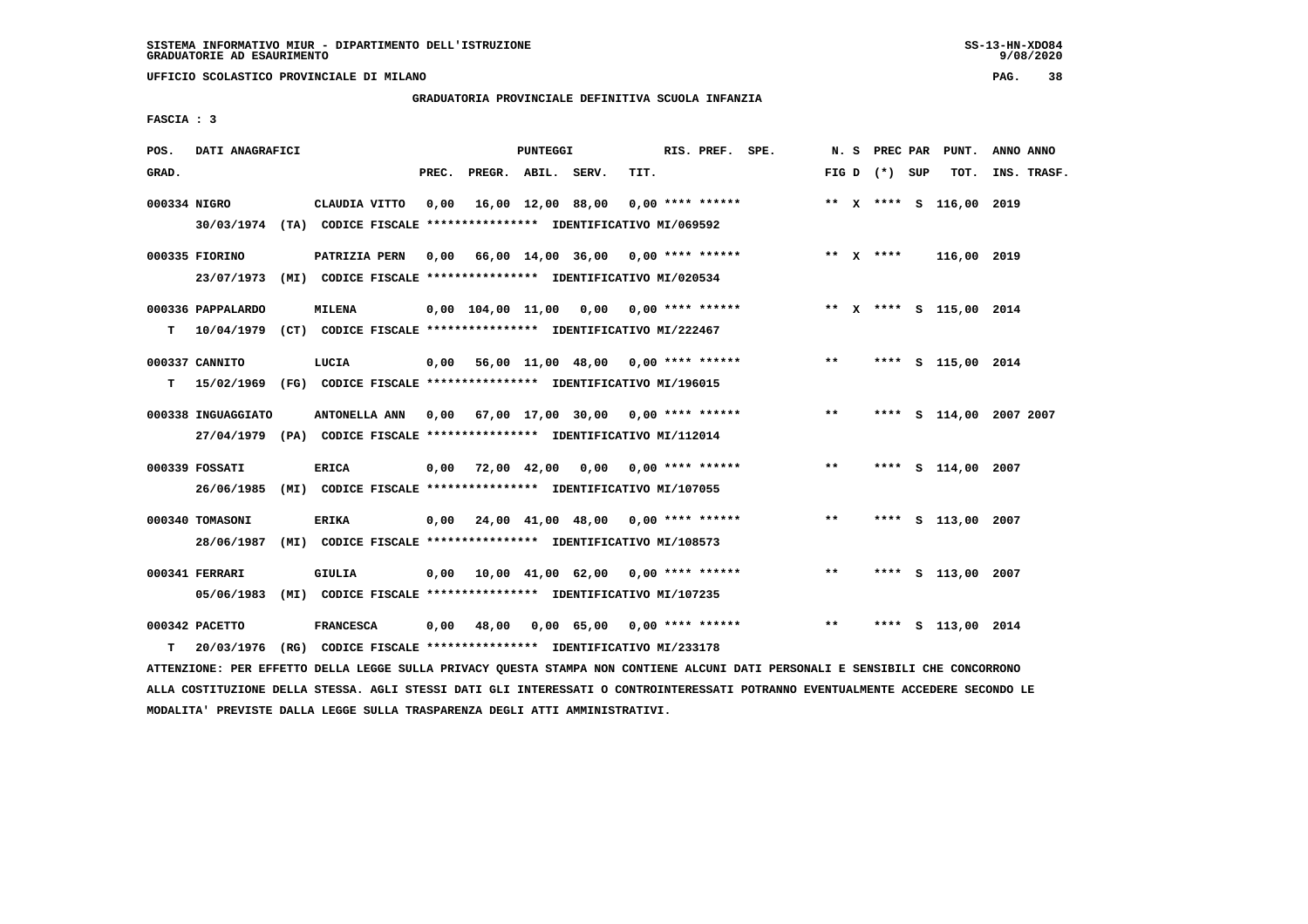**UFFICIO SCOLASTICO PROVINCIALE DI MILANO PAG. 39**

# **GRADUATORIA PROVINCIALE DEFINITIVA SCUOLA INFANZIA**

 **FASCIA : 3**

| POS.         | DATI ANAGRAFICI                                                          |                                                               |       |                    | PUNTEGGI |                                                   |      | RIS. PREF. SPE.    |                                           |       |                 | N. S PREC PAR PUNT.     | ANNO ANNO |             |
|--------------|--------------------------------------------------------------------------|---------------------------------------------------------------|-------|--------------------|----------|---------------------------------------------------|------|--------------------|-------------------------------------------|-------|-----------------|-------------------------|-----------|-------------|
| GRAD.        |                                                                          |                                                               | PREC. | PREGR. ABIL. SERV. |          |                                                   | TIT. |                    |                                           |       | FIG D $(*)$ SUP | тот.                    |           | INS. TRASF. |
|              |                                                                          |                                                               |       |                    |          |                                                   |      |                    |                                           |       |                 |                         |           |             |
| 000343 BRUNO |                                                                          | <b>SABRINA</b>                                                | 0,00  |                    |          | 45,00 12,00 56,00                                 |      | $0.00$ **** ****** |                                           | $***$ |                 | **** S 113,00 2014      |           |             |
| T.           | 28/05/1975 (BR) CODICE FISCALE *************** IDENTIFICATIVO MI/195526  |                                                               |       |                    |          |                                                   |      |                    |                                           |       |                 |                         |           |             |
|              |                                                                          |                                                               |       |                    |          |                                                   |      |                    |                                           | $***$ |                 |                         |           |             |
| 000344 RALLO |                                                                          | <b>MARIA</b>                                                  |       |                    |          |                                                   |      |                    | $0,00$ 71,00 16,00 23,00 3,00 **** ****** |       |                 | **** S 113,00 2019 2019 |           |             |
| T.           | 08/10/1970 (AG) CODICE FISCALE **************** IDENTIFICATIVO MI/285100 |                                                               |       |                    |          |                                                   |      |                    |                                           |       |                 |                         |           |             |
|              | 000345 MEMELLI                                                           | <b>MARZIA</b>                                                 |       |                    |          |                                                   |      |                    | $0,00$ 96,00 17,00 0,00 0,00 **** ******  | $***$ |                 | **** S 113,00 2019      |           |             |
|              | 18/04/1974 (MI) CODICE FISCALE *************** IDENTIFICATIVO MI/111596  |                                                               |       |                    |          |                                                   |      |                    |                                           |       |                 |                         |           |             |
|              |                                                                          |                                                               |       |                    |          |                                                   |      |                    |                                           |       |                 |                         |           |             |
|              | 000346 SCAGLIONE                                                         | LUCIA                                                         |       |                    |          | $0,00$ $40,00$ $14,00$ $58,00$ $0,00$ **** ****** |      |                    |                                           | $***$ |                 | **** S 112,00 2007 2007 |           |             |
|              | 11/11/1971 (CS) CODICE FISCALE *************** IDENTIFICATIVO MI/113056  |                                                               |       |                    |          |                                                   |      |                    |                                           |       |                 |                         |           |             |
| 000347 MACRI |                                                                          | MARIA                                                         | 0,00  | 60,00              |          | $0.00$ 52.00 0.00 **** ******                     |      |                    |                                           | $***$ |                 | **** S 112,00 2014      |           |             |
| T.           | 26/05/1972 (KR) CODICE FISCALE *************** IDENTIFICATIVO MI/196363  |                                                               |       |                    |          |                                                   |      |                    |                                           |       |                 |                         |           |             |
|              |                                                                          |                                                               |       |                    |          |                                                   |      |                    |                                           |       |                 |                         |           |             |
|              | 000348 POZZETTI                                                          | <b>BARBARASARA</b>                                            |       |                    |          | 0,00 98,00 14,00 0,00 0,00 **** ******            |      |                    |                                           | $***$ |                 | **** S 112,00 2014      |           |             |
| T.           | 15/06/1981 (MI) CODICE FISCALE **************** IDENTIFICATIVO MI/216991 |                                                               |       |                    |          |                                                   |      |                    |                                           |       |                 |                         |           |             |
|              | 000349 MASELLA                                                           | <b>SABRINA</b>                                                |       |                    |          | $0,00$ 18,00 10,00 84,00 0,00 **** ******         |      |                    |                                           |       | ** $X$ ****     | 112,00 2019             |           |             |
|              |                                                                          |                                                               |       |                    |          |                                                   |      |                    |                                           |       |                 |                         |           |             |
|              | 21/05/1973 (MI) CODICE FISCALE *************** IDENTIFICATIVO MI/060185  |                                                               |       |                    |          |                                                   |      |                    |                                           |       |                 |                         |           |             |
|              | 000350 GRAZIANO                                                          | <b>ANGELA</b>                                                 |       |                    |          | $0.00$ 12.00 40.00 60.00 0.00 **** ******         |      |                    |                                           | $***$ | ****            | 112,00 2019             |           |             |
|              | 23/01/1979                                                               | (MI) CODICE FISCALE **************** IDENTIFICATIVO MI/111712 |       |                    |          |                                                   |      |                    |                                           |       |                 |                         |           |             |
|              |                                                                          |                                                               |       |                    |          |                                                   |      |                    |                                           |       |                 |                         |           |             |
|              | 000351 CALZARETTI                                                        | MICHELA                                                       |       |                    |          | $0.00$ 24,00 39,00 48,00 0,00 **** ******         |      |                    |                                           | $**$  | ****            | S 111,00 2007           |           |             |
|              | 02/01/1985                                                               | (MI) CODICE FISCALE **************** IDENTIFICATIVO MI/109846 |       |                    |          |                                                   |      |                    |                                           |       |                 |                         |           |             |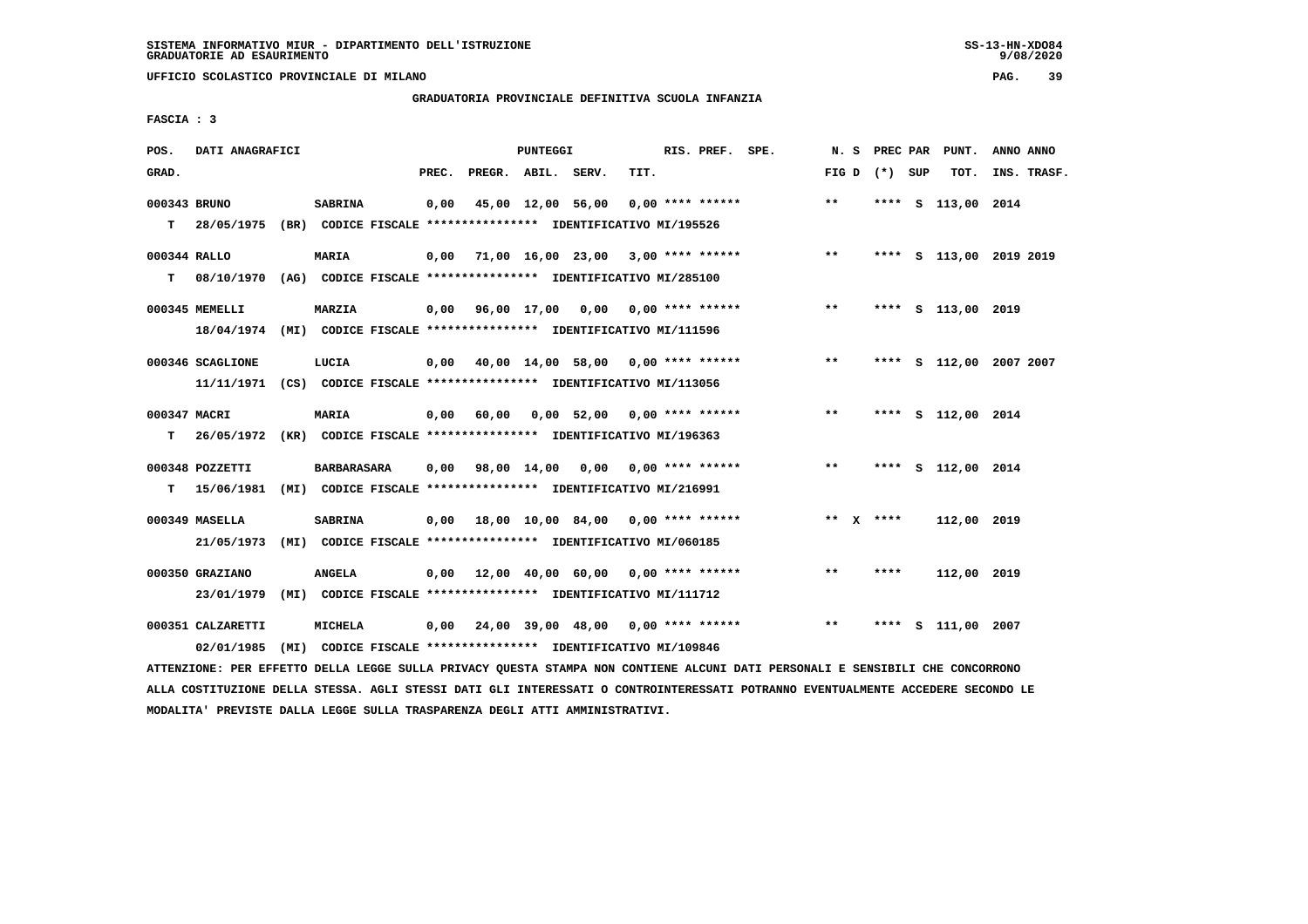**UFFICIO SCOLASTICO PROVINCIALE DI MILANO PAG. 40**

# **GRADUATORIA PROVINCIALE DEFINITIVA SCUOLA INFANZIA**

 **FASCIA : 3**

| POS.  | DATI ANAGRAFICI    |                                                                                                                                                                                           |       |                    | PUNTEGGI |                                           |      | RIS. PREF. SPE.    |                                                                        |               |                 | N. S PREC PAR PUNT.     | ANNO ANNO                    |
|-------|--------------------|-------------------------------------------------------------------------------------------------------------------------------------------------------------------------------------------|-------|--------------------|----------|-------------------------------------------|------|--------------------|------------------------------------------------------------------------|---------------|-----------------|-------------------------|------------------------------|
| GRAD. |                    |                                                                                                                                                                                           | PREC. | PREGR. ABIL. SERV. |          |                                           | TIT. |                    |                                                                        |               | FIG D $(*)$ SUP | тот.                    | INS. TRASF.                  |
|       | 000352 ROMANELLO   | <b>MARISA</b>                                                                                                                                                                             | 0,00  |                    |          | 8,00 40,00 60,00                          |      | $3,00$ **** ****** |                                                                        |               |                 | ** X **** S 111,00 2009 |                              |
|       | 01/08/1988         | (MI) CODICE FISCALE **************** IDENTIFICATIVO MI/143919                                                                                                                             |       |                    |          |                                           |      |                    |                                                                        |               |                 |                         |                              |
|       | 000353 VINCI       | LUANAIOLE                                                                                                                                                                                 |       | $0,00$ 81,00       |          | 0,00 30,00 0,00 **** ******               |      |                    |                                                                        |               |                 | ** X **** S 111,00 2014 |                              |
| т     |                    | 25/04/1982 (RC) CODICE FISCALE **************** IDENTIFICATIVO MI/194132                                                                                                                  |       |                    |          |                                           |      |                    |                                                                        |               |                 |                         |                              |
|       | 000354 CASCONE     | MADDALENA                                                                                                                                                                                 |       |                    |          |                                           |      |                    | 0,00 38,00 13,00 60,00 0,00 **** ****** **** *** ** *** \$ 111,00 2014 |               |                 |                         |                              |
| т     |                    | 17/11/1972 (NA) CODICE FISCALE **************** IDENTIFICATIVO MI/215421                                                                                                                  |       |                    |          |                                           |      |                    |                                                                        |               |                 |                         |                              |
|       | 000355 FOLCETTONI  | CHIARA                                                                                                                                                                                    |       |                    |          | $0,00$ 63,00 11,00 36,00 0,00 **** ****** |      |                    |                                                                        |               | ** $X$ ****     | 110,00 2002             |                              |
|       |                    | 01/04/1979 (MI) CODICE FISCALE *************** IDENTIFICATIVO MI/058644                                                                                                                   |       |                    |          |                                           |      |                    |                                                                        |               |                 |                         |                              |
|       | 000356 MONTALBANO  | LETIZIA                                                                                                                                                                                   |       |                    |          | $0,00$ 42,00 17,00 48,00 3,00 **** ****** |      |                    |                                                                        |               |                 |                         | ** X **** S 110,00 2003 2003 |
|       |                    | 19/12/1973 (AG) CODICE FISCALE **************** IDENTIFICATIVO MI/075745                                                                                                                  |       |                    |          |                                           |      |                    |                                                                        |               |                 |                         |                              |
|       | 000357 SCIPPO      | MARIKA                                                                                                                                                                                    |       |                    |          | $0,00$ 11,00 39,00 60,00 0,00 **** ****** |      |                    |                                                                        | $***$         |                 | **** S 110,00 2007      |                              |
|       |                    | 01/05/1986 (MI) CODICE FISCALE *************** IDENTIFICATIVO MI/109536                                                                                                                   |       |                    |          |                                           |      |                    |                                                                        |               |                 |                         |                              |
|       | 000358 BRUNO GALLO | VINCENZA DANI 0,00 62,00                                                                                                                                                                  |       |                    |          |                                           |      |                    | 0,00 48,00 0,00 **** ******                                            | $\star \star$ |                 |                         | **** S 110,00 2011 2011      |
|       |                    | 08/06/1980 (AG) CODICE FISCALE *************** IDENTIFICATIVO MI/166074                                                                                                                   |       |                    |          |                                           |      |                    |                                                                        |               |                 |                         |                              |
|       | 000359 FACCONI     | <b>GRAZIELLA</b>                                                                                                                                                                          |       |                    |          | $0,00$ 34,00 15,00 60,00 0,00 **** ****** |      |                    |                                                                        |               | ** $X$ ****     | 109,00 2007             |                              |
|       |                    | 13/09/1963 (MI) CODICE FISCALE **************** IDENTIFICATIVO MI/021910                                                                                                                  |       |                    |          |                                           |      |                    |                                                                        |               |                 |                         |                              |
|       | 000360 D'AVINO     | CARMELA                                                                                                                                                                                   | 0,00  | 85,00              |          | 0,00 24,00 0,00 **** ******               |      |                    |                                                                        | $\star \star$ |                 |                         | **** S 109,00 2011 2011      |
|       |                    | 11/10/1965 (NA) CODICE FISCALE *************** IDENTIFICATIVO MI/167123<br>RESERVED ARTIS IRAAN AUIIS BARULAU AURANS AMSUBS UAU AAUWINUM SIAUSI BAWI BEBAAUSIF M AMUAFRIIF AUM AAUAABBAUA |       |                    |          |                                           |      |                    |                                                                        |               |                 |                         |                              |

 **ATTENZIONE: PER EFFETTO DELLA LEGGE SULLA PRIVACY QUESTA STAMPA NON CONTIENE ALCUNI DATI PERSONALI E SENSIBILI CHE CONCORRONO ALLA COSTITUZIONE DELLA STESSA. AGLI STESSI DATI GLI INTERESSATI O CONTROINTERESSATI POTRANNO EVENTUALMENTE ACCEDERE SECONDO LE MODALITA' PREVISTE DALLA LEGGE SULLA TRASPARENZA DEGLI ATTI AMMINISTRATIVI.**

 $9/08/2020$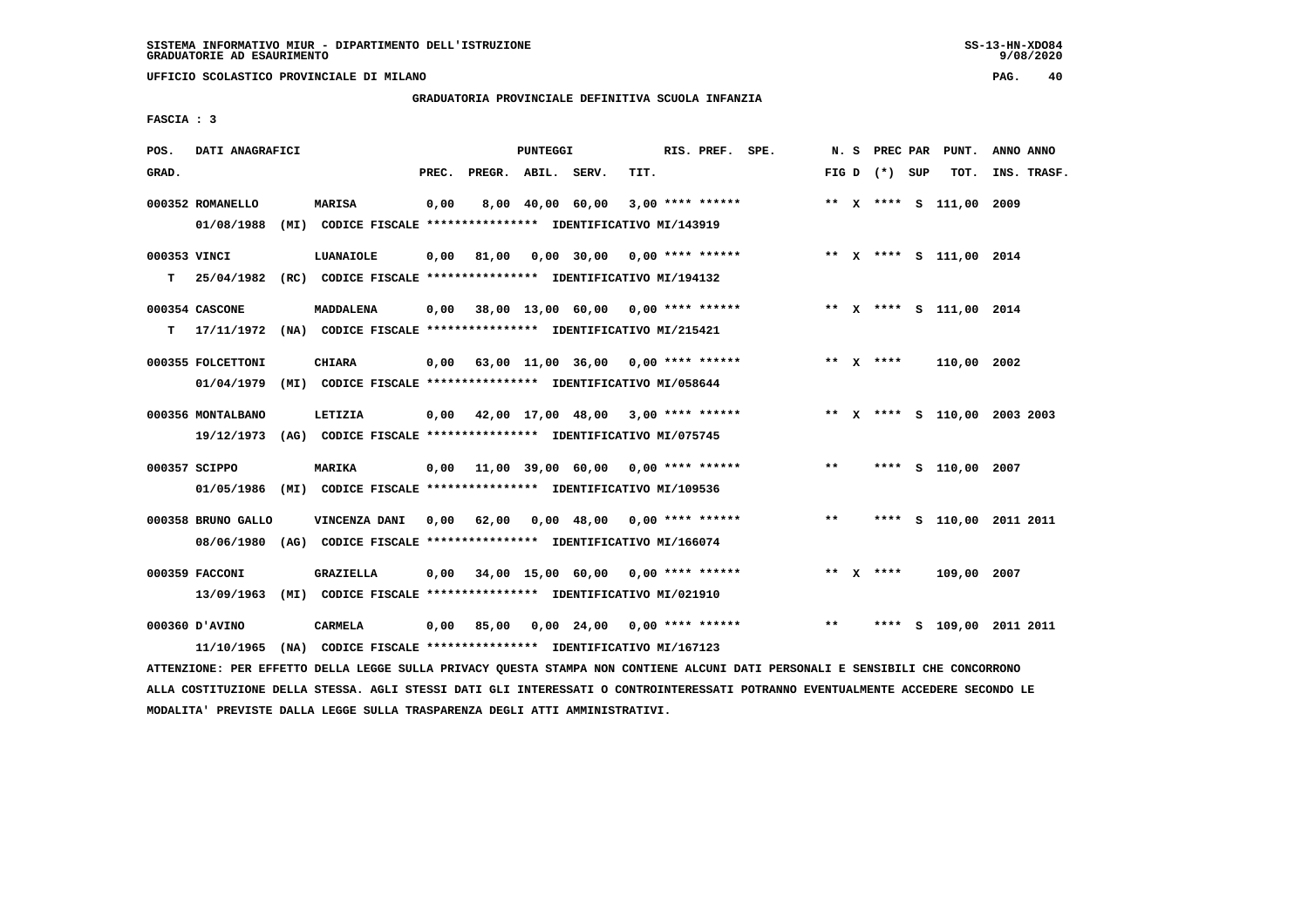**UFFICIO SCOLASTICO PROVINCIALE DI MILANO PAG. 41**

# **GRADUATORIA PROVINCIALE DEFINITIVA SCUOLA INFANZIA**

 **FASCIA : 3**

| POS.              | DATI ANAGRAFICI                                                                                 |                      |                                                               |       |                        | <b>PUNTEGGI</b> |                                           |      | RIS. PREF. SPE.    |                         |       | N. S PREC PAR   | PUNT.                   | ANNO ANNO |             |
|-------------------|-------------------------------------------------------------------------------------------------|----------------------|---------------------------------------------------------------|-------|------------------------|-----------------|-------------------------------------------|------|--------------------|-------------------------|-------|-----------------|-------------------------|-----------|-------------|
| GRAD.             |                                                                                                 |                      |                                                               | PREC. | PREGR. ABIL. SERV.     |                 |                                           | TIT. |                    |                         |       | FIG D $(*)$ SUP | TOT.                    |           | INS. TRASF. |
|                   | 000361 MOLLICA<br>17/12/1975 (ME) CODICE FISCALE *************** IDENTIFICATIVO MI/191345       | <b>GERMANA</b>       |                                                               | 0,00  |                        |                 | 33,00 16,00 60,00                         |      | $0.00$ **** ****** |                         |       | ** $X$ ****     | 109,00 2014 2014        |           |             |
| T.                | 000362 GEBBIA<br>07/08/1979 (MI) CODICE FISCALE *************** IDENTIFICATIVO MI/209093        | <b>EMANUELAANGEL</b> |                                                               | 0,00  | 49,00                  |                 | $0,00$ 60,00 0,00 **** ******             |      |                    |                         |       | ** $X$ ****     | 109,00 2014             |           |             |
|                   | 000363 DI PASQUALE<br>T 12/06/1978 (CE) CODICE FISCALE *************** IDENTIFICATIVO MI/199049 | ANNABELLA            |                                                               |       |                        |                 | $0,00$ 36,00 13,00 60,00 0,00 **** ****** |      |                    |                         |       |                 | ** X **** S 109,00 2014 |           |             |
|                   | 000364 ROSATO<br>25/11/1970 (MI) CODICE FISCALE *************** IDENTIFICATIVO MI/107723        | <b>FRANCESCA</b>     |                                                               |       |                        |                 | $0,00$ 40,00 12,00 56,00 0,00 **** ****** |      |                    |                         | $***$ |                 | **** S 108,00 2007 2007 |           |             |
|                   | 000365 MASCOLO<br>18/10/1987                                                                    | <b>IRENE</b>         | (MI) CODICE FISCALE **************** IDENTIFICATIVO MI/144756 | 0,00  |                        |                 | 8,00 40,00 60,00 0,00 **** ******         |      |                    |                         | **    |                 | **** S 108,00 2009      |           |             |
|                   | 000366 SFERLAZZA<br>02/06/1977 (AG) CODICE FISCALE **************** IDENTIFICATIVO MI/285331    | LAURA                |                                                               |       |                        |                 | $0.00$ 82.00 14.00 12.00 0.00 **** ****** |      |                    |                         | $***$ |                 | **** S 108,00 2019 2019 |           |             |
| 000367 CONTE<br>s | 19/04/1980                                                                                      | <b>ELIGIO</b>        | (BA) CODICE FISCALE **************** IDENTIFICATIVO MI/285400 |       | $0,00$ $102,00$ $6,00$ |                 |                                           |      |                    | 0,00 0,00 **** ****** E |       | ** $X$ ****     | 108,00 2019 2019        |           |             |
|                   | 000368 AURILIA<br>20/09/1986                                                                    | <b>ELENA</b>         | (MI) CODICE FISCALE **************** IDENTIFICATIVO MI/106749 |       |                        |                 | $0,00$ 46,00 41,00 20,00 0,00 **** ****** |      |                    |                         | $***$ |                 | **** S 107,00 2007      |           |             |
|                   | 000369 CARPINONE<br>28/12/1988                                                                  | <b>ROBERTA</b>       | (MI) CODICE FISCALE **************** IDENTIFICATIVO MI/144649 | 0,00  |                        |                 | 5,00 41,00 61,00                          |      | $0.00$ **** ****** |                         | $* *$ | ****            | S 107,00 2009           |           |             |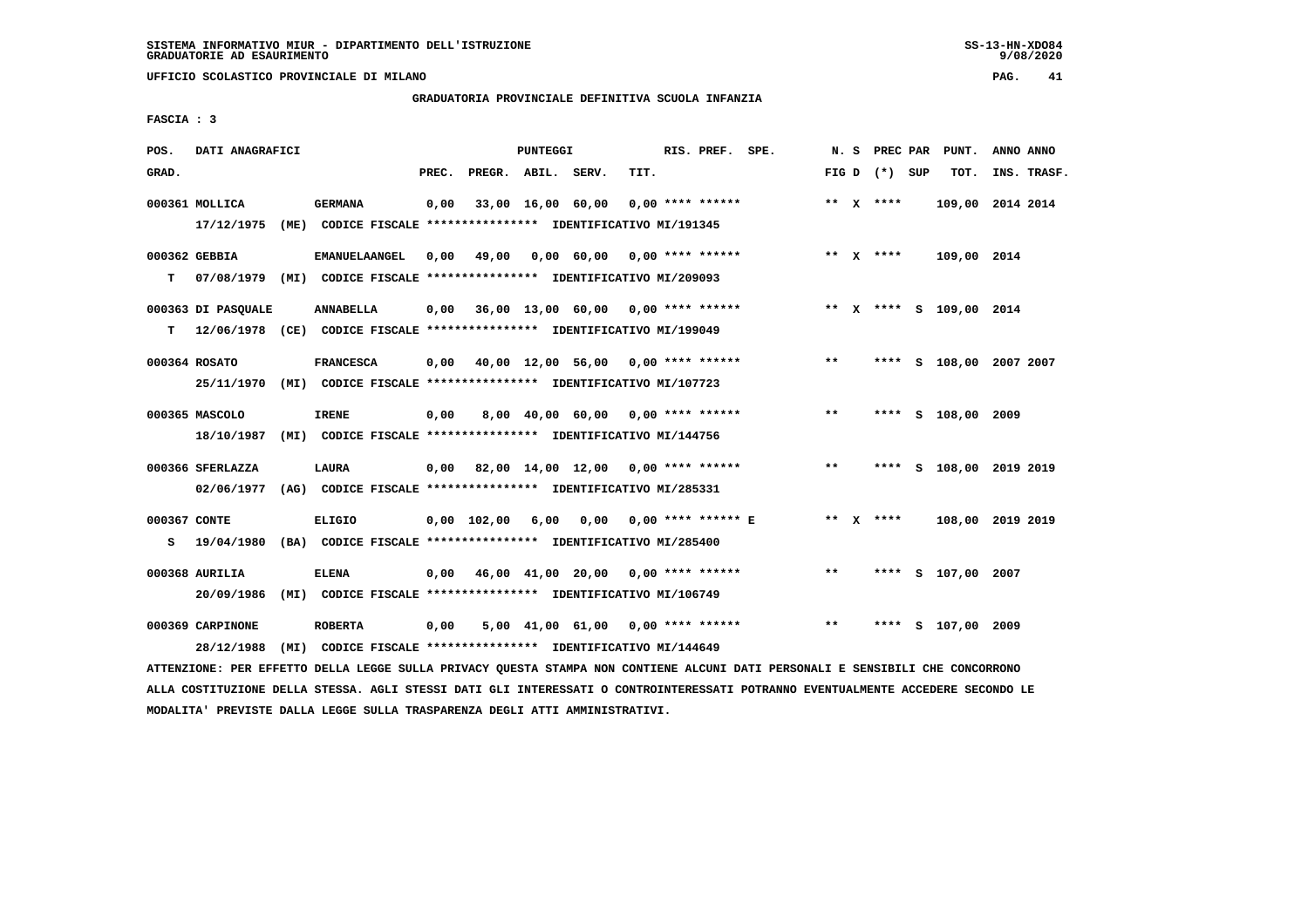**UFFICIO SCOLASTICO PROVINCIALE DI MILANO PAG. 42**

#### **GRADUATORIA PROVINCIALE DEFINITIVA SCUOLA INFANZIA**

 **FASCIA : 3**

| POS.         | DATI ANAGRAFICI   |                                                                                                                               |       |                    | PUNTEGGI |                                           |      | RIS. PREF. SPE. |                                           | N. S  |                 | PREC PAR PUNT.          | ANNO ANNO |             |
|--------------|-------------------|-------------------------------------------------------------------------------------------------------------------------------|-------|--------------------|----------|-------------------------------------------|------|-----------------|-------------------------------------------|-------|-----------------|-------------------------|-----------|-------------|
| GRAD.        |                   |                                                                                                                               | PREC. | PREGR. ABIL. SERV. |          |                                           | TIT. |                 |                                           |       | FIG D $(*)$ SUP | тот.                    |           | INS. TRASF. |
|              | 000370 SCIARAFFA  | ANTONIETTA PA                                                                                                                 | 0,00  |                    |          | 36,00 11,00 60,00 0,00 **** ******        |      |                 |                                           | $***$ |                 | **** S 107,00 2014      |           |             |
| T.           |                   | 29/03/1970 (PZ) CODICE FISCALE *************** IDENTIFICATIVO MI/201617                                                       |       |                    |          |                                           |      |                 |                                           |       |                 |                         |           |             |
| 000371 MUZZI |                   | <b>MARIA</b>                                                                                                                  |       |                    |          | $0,00$ 106,00 0,00 0,00 0,00 **** ******  |      |                 |                                           | $***$ |                 | **** S 106,00 2002      |           |             |
|              |                   | 31/10/1967 (CZ) CODICE FISCALE *************** IDENTIFICATIVO MI/060233                                                       |       |                    |          |                                           |      |                 |                                           |       |                 |                         |           |             |
| 000372 IROSA |                   | <b>ANTONINA</b>                                                                                                               |       |                    |          | 0,00 30,00 16,00 60,00 0,00 **** ******   |      |                 |                                           |       | ** X ****       | 106,00 2019 2019        |           |             |
|              |                   | 18/11/1966 (PA) CODICE FISCALE *************** IDENTIFICATIVO MI/285397                                                       |       |                    |          |                                           |      |                 |                                           |       |                 |                         |           |             |
| 000373 VILLA |                   | <b>ROSSELLA</b>                                                                                                               |       |                    |          |                                           |      |                 | $0,00$ 28,00 42,00 36,00 0,00 **** ****** | $***$ |                 | **** S 106,00 2019      |           |             |
|              |                   | 07/10/1975 (MI) CODICE FISCALE **************** IDENTIFICATIVO MI/107407                                                      |       |                    |          |                                           |      |                 |                                           |       |                 |                         |           |             |
|              | 000374 MEZZASALMA | TOMMASO                                                                                                                       |       |                    |          | 0,00 105,00 0,00 0,00 0,00 **** ******    |      |                 |                                           |       |                 | ** X **** S 105,00 2002 |           |             |
|              |                   | 24/04/1978 (RG) CODICE FISCALE *************** IDENTIFICATIVO MI/067714                                                       |       |                    |          |                                           |      |                 |                                           |       |                 |                         |           |             |
|              | 000375 SCONTRINO  | <b>ANTONINA</b>                                                                                                               |       |                    |          | $0,00$ 36,00 16,00 53,00 0,00 **** ****** |      |                 |                                           | $***$ |                 | **** S 105,00 2007 2007 |           |             |
|              | 05/09/1968        | (TP) CODICE FISCALE *************** IDENTIFICATIVO MI/109057                                                                  |       |                    |          |                                           |      |                 |                                           |       |                 |                         |           |             |
|              | 000376 TRECARICHI | <b>GIUSEPPA</b>                                                                                                               |       |                    |          | $0,00$ 76,00 17,00 12,00 0,00 **** ****** |      |                 |                                           |       |                 | ** X **** S 105,00 2007 |           |             |
|              | 29/02/1964        | (ME) CODICE FISCALE **************** IDENTIFICATIVO MI/109040                                                                 |       |                    |          |                                           |      |                 |                                           |       |                 |                         |           |             |
|              | 000377 FIANDACA   | <b>VINCENZA</b>                                                                                                               |       |                    |          | $0,00$ 41,00 16,00 48,00 0,00 **** ****** |      |                 | ** X **** S 105,00 2011 2011              |       |                 |                         |           |             |
|              |                   | 01/12/1968 (CT) CODICE FISCALE *************** IDENTIFICATIVO MI/166704                                                       |       |                    |          |                                           |      |                 |                                           |       |                 |                         |           |             |
|              | 000378 GALIMBERTI | <b>FRANCESCA</b>                                                                                                              |       |                    |          |                                           |      |                 | 0,00 64,00 41,00 0,00 0,00 **** ******    | $***$ | ****            | 105,00 2011 2011        |           |             |
|              | 13/05/1977        | (MI) CODICE FISCALE **************** IDENTIFICATIVO MI/167352                                                                 |       |                    |          |                                           |      |                 |                                           |       |                 |                         |           |             |
|              |                   | ATTENZIONE: PER EFFETTO DELLA LEGGE SULLA PRIVACY QUESTA STAMPA NON CONTIENE ALCUNI DATI PERSONALI E SENSIBILI CHE CONCORRONO |       |                    |          |                                           |      |                 |                                           |       |                 |                         |           |             |

 **ALLA COSTITUZIONE DELLA STESSA. AGLI STESSI DATI GLI INTERESSATI O CONTROINTERESSATI POTRANNO EVENTUALMENTE ACCEDERE SECONDO LE MODALITA' PREVISTE DALLA LEGGE SULLA TRASPARENZA DEGLI ATTI AMMINISTRATIVI.**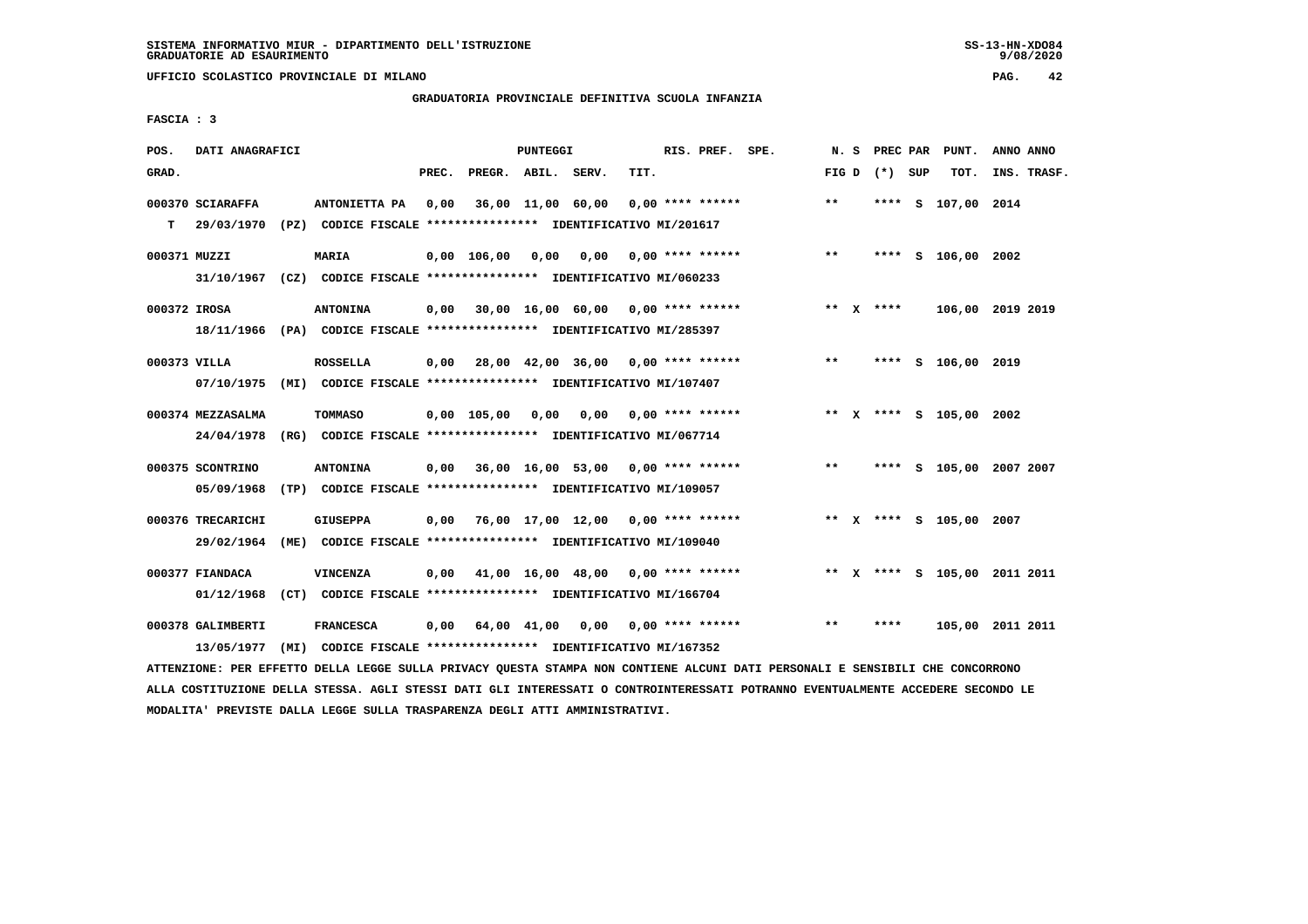**UFFICIO SCOLASTICO PROVINCIALE DI MILANO PAG. 43**

# **GRADUATORIA PROVINCIALE DEFINITIVA SCUOLA INFANZIA**

 **FASCIA : 3**

| POS.               | DATI ANAGRAFICI                     |                                                                                                  |       |                                   | PUNTEGGI |                                     |      | RIS. PREF. SPE.    |                                                           | N.S   |                 | PREC PAR PUNT.               | ANNO ANNO |             |
|--------------------|-------------------------------------|--------------------------------------------------------------------------------------------------|-------|-----------------------------------|----------|-------------------------------------|------|--------------------|-----------------------------------------------------------|-------|-----------------|------------------------------|-----------|-------------|
| GRAD.              |                                     |                                                                                                  | PREC. | PREGR. ABIL. SERV.                |          |                                     | TIT. |                    |                                                           |       | FIG D $(*)$ SUP | TOT.                         |           | INS. TRASF. |
| 000379 ROMEO       |                                     | SONIA<br>05/03/1975 (AL) CODICE FISCALE *************** IDENTIFICATIVO MI/167702                 |       | 0,00 104,00                       | 0,00     | 0,00                                |      | $0.00$ **** ****** |                                                           | $**$  |                 | **** S 104,00 2011 2011      |           |             |
| т                  | 000380 MISSERI                      | <b>MARIA</b><br>14/05/1981 (PA) CODICE FISCALE **************** IDENTIFICATIVO MI/107351         | 0,00  | 68,00                             |          |                                     |      |                    | 0,00 36,00 0,00 **** ****** **** *** X **** S 104,00 2014 |       |                 |                              |           |             |
|                    | 000381 MEZZATESTA                   | MARIA ANTONIA 0,00<br>T  25/11/1964 (RC) CODICE FISCALE *************** IDENTIFICATIVO MI/197967 |       | 56,00                             |          | 0,00 48,00 0,00 **** ******         |      |                    |                                                           | $***$ |                 | **** S 104,00 2014           |           |             |
|                    | 000382 MILIDONI                     | <b>CONCETTA</b><br>01/04/1974 (VV) CODICE FISCALE *************** IDENTIFICATIVO MI/022597       | 0,00  |                                   |          |                                     |      |                    | 34,00 13,00 56,00 0,00 **** ******                        | $***$ |                 | **** S 103,00 2000           |           |             |
|                    | 000383 DOSSENA                      | <b>MARTINA</b><br>06/02/1987 (MI) CODICE FISCALE *************** IDENTIFICATIVO MI/112717        | 0,00  |                                   |          | 9,00 $40,00$ 54,00 0,00 **** ****** |      |                    |                                                           | $* *$ |                 | **** S 103,00 2007           |           |             |
| 000384 LASCO<br>T. |                                     | <b>TIZIANA</b><br>07/10/1977 (CE) CODICE FISCALE **************** IDENTIFICATIVO MI/211621       |       |                                   |          |                                     |      |                    | $0,00$ 26,00 14,00 60,00 3,00 **** ******                 | $***$ |                 | **** S 103,00 2014           |           |             |
|                    | 000385 CRUGNOLA<br>$T = 22/06/1975$ | <b>MARIA ANTONIE</b><br>(VA) CODICE FISCALE *************** IDENTIFICATIVO MI/224477             | 0,00  | 43,00 0,00 60,00 0,00 **** ****** |          |                                     |      |                    |                                                           | $* *$ |                 | **** S 103,00 2014           |           |             |
|                    | 000386 DE ROSA<br>T 21/12/1977      | <b>RITA</b><br>(NA) CODICE FISCALE **************** IDENTIFICATIVO MI/205505                     |       |                                   |          |                                     |      |                    | $0,00$ $44,00$ $11,00$ $48,00$ $0,00$ $***$ **** ******   |       |                 | ** X **** S 103,00 2014      |           |             |
|                    | 000387 CANTISANI<br>31/03/1972      | <b>GAETANO</b><br>(PZ) CODICE FISCALE **************** IDENTIFICATIVO MI/166625                  |       | $0.00\quad 102.00$                |          |                                     |      |                    | $0,00$ $0,00$ $0,00$ $***$ **** ******                    |       |                 | ** X **** S 102,00 2011 2011 |           |             |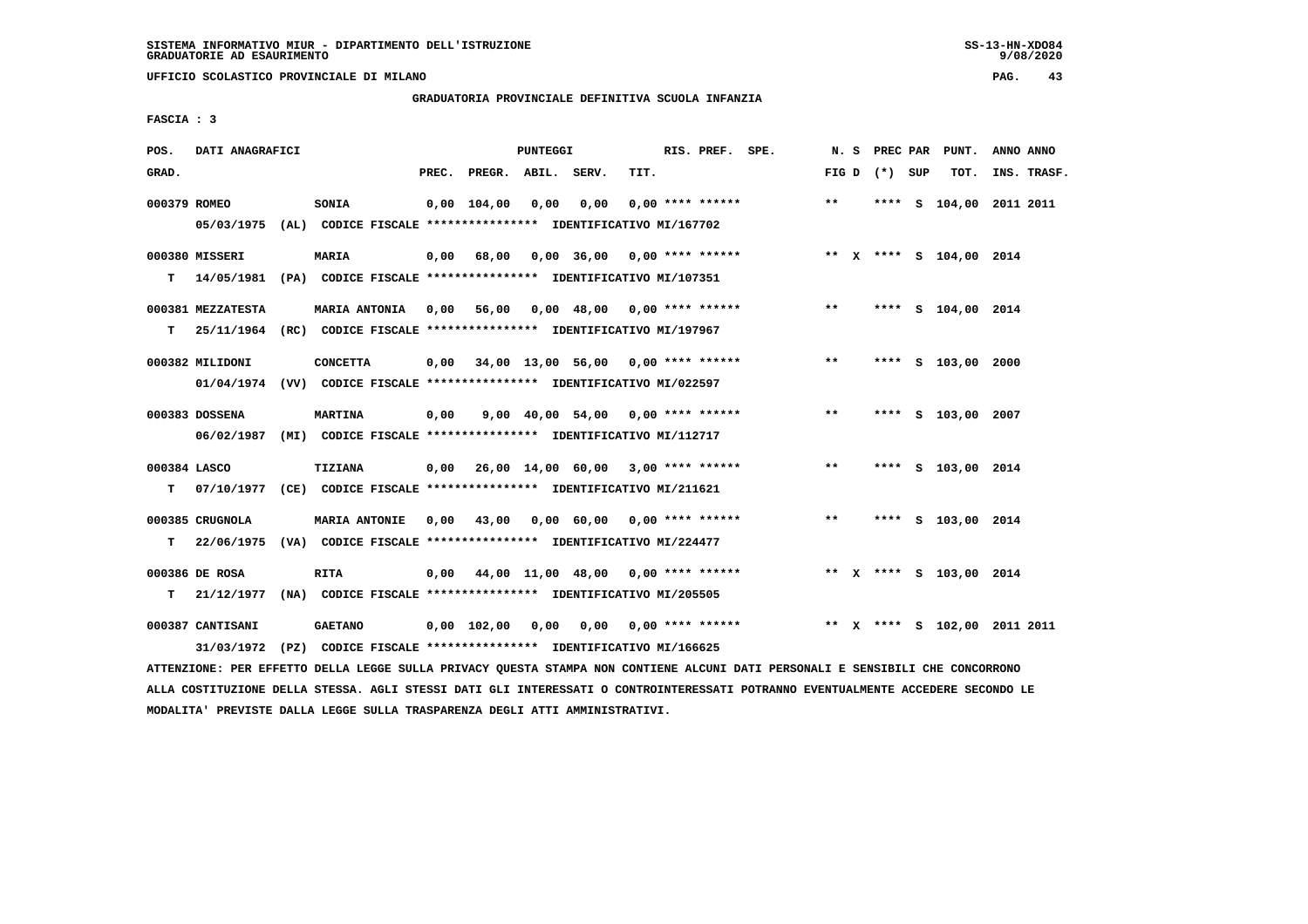**UFFICIO SCOLASTICO PROVINCIALE DI MILANO PAG. 44**

### **GRADUATORIA PROVINCIALE DEFINITIVA SCUOLA INFANZIA**

 **FASCIA : 3**

| POS.         | DATI ANAGRAFICI    |                                                                           |       |                    | PUNTEGGI |                                         |      | RIS. PREF. SPE.    |                                                                   | N. S         |                 |     | PREC PAR PUNT.          | ANNO ANNO   |  |
|--------------|--------------------|---------------------------------------------------------------------------|-------|--------------------|----------|-----------------------------------------|------|--------------------|-------------------------------------------------------------------|--------------|-----------------|-----|-------------------------|-------------|--|
| GRAD.        |                    |                                                                           | PREC. | PREGR. ABIL. SERV. |          |                                         | TIT. |                    |                                                                   |              | FIG D $(*)$ SUP |     | тот.                    | INS. TRASF. |  |
|              | 000388 AIEVOLA     | <b>ROSANNA</b>                                                            | 0,00  |                    |          | 32,00 16,00 54,00                       |      | $0.00$ **** ****** |                                                                   | $**$         |                 |     | **** S 102,00 2014      |             |  |
|              |                    | T 24/11/1977 (SA) CODICE FISCALE *************** IDENTIFICATIVO MI/201703 |       |                    |          |                                         |      |                    |                                                                   |              |                 |     |                         |             |  |
| 000389 RENZI |                    | <b>MARIA GRAZIA</b>                                                       | 0,00  |                    |          |                                         |      |                    | 30,00 12,00 60,00  0,00 **** ******       ** x **** s 102,00 2014 |              |                 |     |                         |             |  |
|              |                    | T 16/07/1963 (MI) CODICE FISCALE *************** IDENTIFICATIVO MI/219079 |       |                    |          |                                         |      |                    |                                                                   |              |                 |     |                         |             |  |
| 000390 OSMAN |                    | <b>SALUA</b>                                                              | 0,00  |                    |          |                                         |      |                    | $0,00$ 41,00 60,00 0,00 **** ******                               |              | ** X ****       |     | 101,00 2007             |             |  |
|              | 12/06/1983         | (MI) CODICE FISCALE **************** IDENTIFICATIVO MI/108478             |       |                    |          |                                         |      |                    |                                                                   |              |                 |     |                         |             |  |
|              | 000391 GALLIANO    | <b>MARTA</b>                                                              | 0,00  |                    |          |                                         |      |                    | $0,00$ 40,00 60,00 0,00 **** ****** E **                          |              |                 |     | **** S 100,00 2007      |             |  |
|              |                    | 14/08/1985 (VA) CODICE FISCALE *************** IDENTIFICATIVO MI/108053   |       |                    |          |                                         |      |                    |                                                                   |              |                 |     |                         |             |  |
|              | 000392 ZAGARIA     | RICCARDINA                                                                | 0,00  |                    |          | 88,00 12,00 0,00                        |      |                    | $0.00$ **** ******                                                | $***$        |                 |     | **** S 100,00 2014      |             |  |
| т            |                    | 20/09/1978 (BA) CODICE FISCALE **************** IDENTIFICATIVO MI/224352  |       |                    |          |                                         |      |                    |                                                                   |              |                 |     |                         |             |  |
|              | 000393 VERNACCHIA  | <b>ANNAGINA</b>                                                           | 0,00  |                    |          | $3,00$ 40,00 54,00 3,00 **** ******     |      |                    |                                                                   | $***$        |                 |     | **** S 100,00 2019 2019 |             |  |
|              |                    | 14/04/1986 (CB) CODICE FISCALE *************** IDENTIFICATIVO MI/285517   |       |                    |          |                                         |      |                    |                                                                   |              |                 |     |                         |             |  |
|              | 000394 DI GIROLAMO | <b>DANIELA</b>                                                            |       | 0,00 87,00         |          | 0,00 12,00 0,00 **** ******             |      |                    |                                                                   | $* *$        | ****            | - S | 99,00 2002              |             |  |
|              |                    | 29/04/1975 (CL) CODICE FISCALE **************** IDENTIFICATIVO MI/061491  |       |                    |          |                                         |      |                    |                                                                   |              |                 |     |                         |             |  |
|              | 000395 VITRONE     | <b>MARIA</b>                                                              |       |                    |          | 0,00 19,00 14,00 66,00 0,00 **** ****** |      |                    |                                                                   | $\star\star$ | **** S          |     | 99,00 2011 2011         |             |  |
|              |                    | 01/04/1959 (NA) CODICE FISCALE **************** IDENTIFICATIVO MI/167608  |       |                    |          |                                         |      |                    |                                                                   |              |                 |     |                         |             |  |
|              | 000396 FURFARO     | <b>ROSALIA</b>                                                            |       |                    |          |                                         |      |                    | $0,00$ 24,00 15,00 60,00 0,00 **** ******                         | $***$        | **** S          |     | 99,00 2011 2011         |             |  |
|              |                    | 09/08/1958 (TO) CODICE FISCALE *************** IDENTIFICATIVO MI/167091   |       |                    |          |                                         |      |                    |                                                                   |              |                 |     |                         |             |  |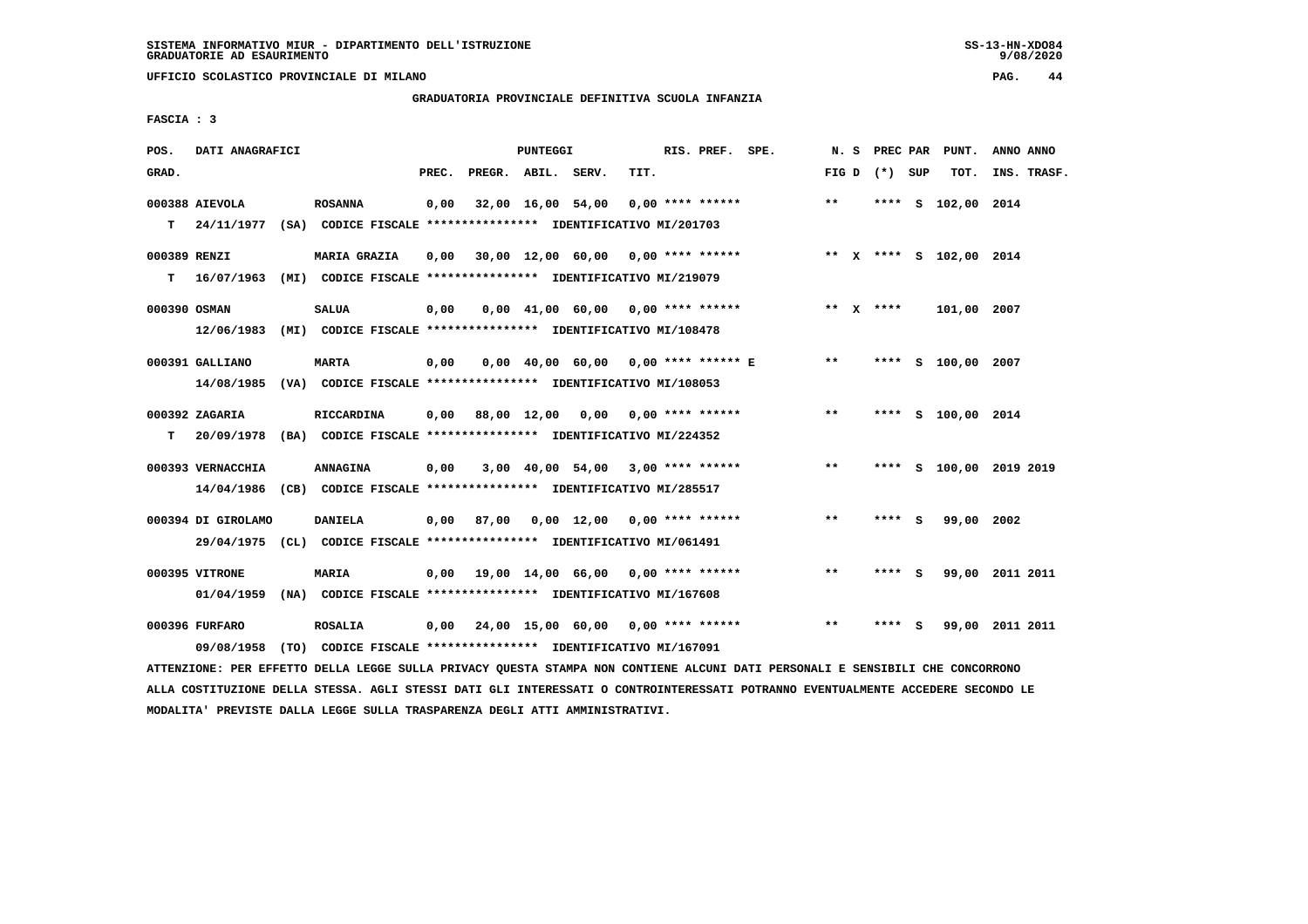**UFFICIO SCOLASTICO PROVINCIALE DI MILANO PAG. 45**

# **GRADUATORIA PROVINCIALE DEFINITIVA SCUOLA INFANZIA**

 **FASCIA : 3**

| POS.         | DATI ANAGRAFICI   |                                                                          |       |                    | <b>PUNTEGGI</b> |                                     |      | RIS. PREF. SPE.    | N.S   |              | PREC PAR        |     | PUNT.      | ANNO ANNO       |
|--------------|-------------------|--------------------------------------------------------------------------|-------|--------------------|-----------------|-------------------------------------|------|--------------------|-------|--------------|-----------------|-----|------------|-----------------|
| GRAD.        |                   |                                                                          | PREC. | PREGR. ABIL. SERV. |                 |                                     | TIT. |                    |       |              | FIG D $(*)$ SUP |     | TOT.       | INS. TRASF.     |
|              | 000397 URGESI     | <b>BARBARA</b>                                                           | 0,00  | 39,00              |                 | 0,00 60,00                          |      | $0,00$ **** ****** | $***$ |              | ****            | - S |            | 99,00 2011 2011 |
|              | 04/12/1978        | (TA) CODICE FISCALE **************** IDENTIFICATIVO MI/166586            |       |                    |                 |                                     |      |                    |       |              |                 |     |            |                 |
|              | 000398 ROGLIANO   | <b>ANNACHIARA</b>                                                        | 0,00  | 39,00              |                 | $0.00 \t 60.00 \t 0.00$ **** ****** |      |                    | $* *$ |              | ****            |     | 99,00 2014 |                 |
| т            | 19/09/1980        | (MI) CODICE FISCALE **************** IDENTIFICATIVO MI/232959            |       |                    |                 |                                     |      |                    |       |              |                 |     |            |                 |
|              | 000399 LAURICELLA | LAVINIA                                                                  | 0,00  |                    |                 | 74,00 13,00 12,00 0,00 **** ******  |      |                    | $* *$ |              | ****            | - S |            | 99,00 2019 2019 |
| т            | 12/12/1980        | (CL) CODICE FISCALE **************** IDENTIFICATIVO MI/285344            |       |                    |                 |                                     |      |                    |       |              |                 |     |            |                 |
|              | 000400 PELLICANO  | MARIA CONCETT                                                            | 0.00  |                    |                 | 24,00 15,00 60,00 0,00 **** ******  |      |                    | $* *$ |              | **** S          |     |            | 99,00 2019 2019 |
|              | 11/10/1971        | (RC) CODICE FISCALE **************** IDENTIFICATIVO MI/285463            |       |                    |                 |                                     |      |                    |       |              |                 |     |            |                 |
| 000401 CERON |                   | <b>GABRIELLA</b>                                                         | 0,00  |                    |                 | 12,00 34,00 52,00 0,00 **** ******  |      |                    | $* *$ |              | ****            | - 5 | 98,00 2007 |                 |
|              | 14/02/1984        | (VA) CODICE FISCALE **************** IDENTIFICATIVO MI/110872            |       |                    |                 |                                     |      |                    |       |              |                 |     |            |                 |
|              | 000402 LUCENTE    | ANNA MARGHERI                                                            | 0.00  |                    |                 | 26,00 12,00 60,00 0,00 **** ******  |      |                    |       |              | ** x **** S     |     | 98,00 2014 |                 |
| т            | 18/09/1971        | (MI) CODICE FISCALE **************** IDENTIFICATIVO MI/219555            |       |                    |                 |                                     |      |                    |       |              |                 |     |            |                 |
|              | 000403 SABATINO   | <b>GIUSEPPINA</b>                                                        | 0.00  | 97,00              | 0.00            | 0.00                                |      | $0.00$ **** ****** | $* *$ |              | ****            | - S | 97,00 2002 |                 |
|              | 18/12/1965        | (CS) CODICE FISCALE *************** IDENTIFICATIVO MI/061787             |       |                    |                 |                                     |      |                    |       |              |                 |     |            |                 |
|              | 000404 ALONGI     | <b>GRAZIA</b>                                                            | 0,00  |                    |                 | 63,00 12,00 22,00 0,00 **** ******  |      |                    | $***$ | $\mathbf{x}$ | **** S          |     |            | 97,00 2003 2003 |
|              |                   | 12/07/1954 (AG) CODICE FISCALE **************** IDENTIFICATIVO MI/074370 |       |                    |                 |                                     |      |                    |       |              |                 |     |            |                 |
|              | 000405 DI MARTINO | <b>FILOMENA</b>                                                          | 0,00  |                    |                 | 21,00 16,00 60,00 0,00 **** ******  |      |                    | $***$ |              | ****            | - S |            | 97,00 2014 2014 |
|              |                   | 31/10/1972 (SA) CODICE FISCALE *************** IDENTIFICATIVO MI/191813  |       |                    |                 |                                     |      |                    |       |              |                 |     |            |                 |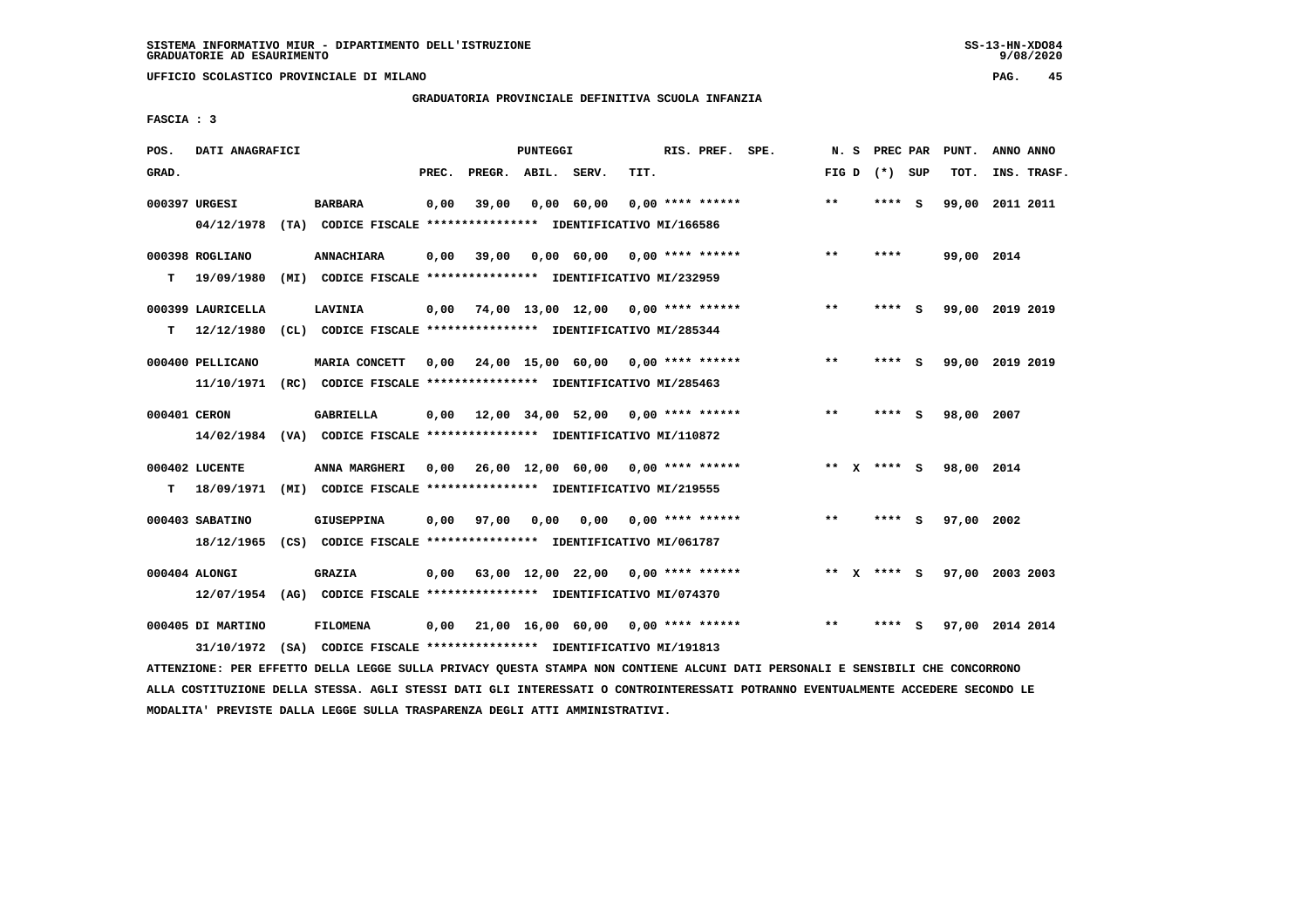**UFFICIO SCOLASTICO PROVINCIALE DI MILANO PAG. 46**

# **GRADUATORIA PROVINCIALE DEFINITIVA SCUOLA INFANZIA**

 **FASCIA : 3**

| POS.         | DATI ANAGRAFICI  |                                                                          |       |                    | PUNTEGGI |                                             |      | RIS. PREF. SPE.    | N.S   | PREC PAR        | PUNT.      | ANNO ANNO       |
|--------------|------------------|--------------------------------------------------------------------------|-------|--------------------|----------|---------------------------------------------|------|--------------------|-------|-----------------|------------|-----------------|
| GRAD.        |                  |                                                                          | PREC. | PREGR. ABIL. SERV. |          |                                             | TIT. |                    |       | FIG D $(*)$ SUP | TOT.       | INS. TRASF.     |
|              | 000406 TESORO    | <b>ANGELA</b>                                                            | 0,00  | 37,00              |          | 0,00 60,00                                  |      | $0.00$ **** ****** | **    | **** S          | 97,00 2014 |                 |
| T.           |                  | 30/04/1974 (BA) CODICE FISCALE **************** IDENTIFICATIVO MI/211227 |       |                    |          |                                             |      |                    |       |                 |            |                 |
|              | 000407 CATANIA   | <b>SIMONA</b>                                                            | 0,00  |                    |          | 55,00 11,00 27,00 3,00 **** ******          |      |                    | $***$ | **** S          |            | 96,00 2005 2005 |
|              | 12/09/1975       | (RG) CODICE FISCALE **************** IDENTIFICATIVO MI/095106            |       |                    |          |                                             |      |                    |       |                 |            |                 |
|              | 000408 DE MIGLIO | <b>ANGELITA</b>                                                          |       |                    |          | $0,00$ 81,00 15,00 0,00 0,00 **** ****** EF |      |                    | $***$ | **** S          |            | 96,00 2014 2014 |
|              | 25/11/1966       | (KR) CODICE FISCALE **************** IDENTIFICATIVO MI/191996            |       |                    |          |                                             |      |                    |       |                 |            |                 |
|              | 000409 MARTINI   | <b>MILENA</b>                                                            |       |                    |          | $0,00$ 24,00 12,00 60,00 0,00 **** ******   |      |                    | $* *$ | **** S          | 96,00 2014 |                 |
| т            | 24/05/1971       | (MI) CODICE FISCALE **************** IDENTIFICATIVO MI/194767            |       |                    |          |                                             |      |                    |       |                 |            |                 |
|              |                  |                                                                          |       |                    |          |                                             |      |                    |       |                 |            |                 |
|              | 000410 BEDONI    | LAURAFEDERICA                                                            |       |                    |          | $0.00$ 84.00 12.00 0.00 0.00 **** ******    |      |                    | $* *$ | **** S          | 96,00 2014 |                 |
| т            | 05/03/1975       | (MI) CODICE FISCALE **************** IDENTIFICATIVO MI/202356            |       |                    |          |                                             |      |                    |       |                 |            |                 |
|              | 000411 STANIZZI  | <b>ELENA</b>                                                             | 0.00  |                    |          | 35,00 12,00 48,00 0,00 **** ******          |      |                    |       | ** x **** s     |            | 95,00 2007 2007 |
|              | 28/01/1979       | (CZ) CODICE FISCALE **************** IDENTIFICATIVO MI/108659            |       |                    |          |                                             |      |                    |       |                 |            |                 |
|              | 000412 GRAZIANO  | PIETRONILLA                                                              | 0,00  | 35,00              |          | $0,00$ 60,00 0,00 **** ******               |      |                    | $***$ | **** S          | 95,00 2014 |                 |
| т            | 18/04/1962       | (CS) CODICE FISCALE **************** IDENTIFICATIVO MI/194262            |       |                    |          |                                             |      |                    |       |                 |            |                 |
|              |                  |                                                                          |       |                    |          |                                             |      |                    |       |                 |            |                 |
| 000413 GRECO |                  | <b>CATERINA</b>                                                          | 0,00  | 47,00              |          | $0,00$ 48,00 0,00 **** ******               |      |                    |       | ** $X$ **** S   | 95,00 2014 |                 |
| т            |                  | 18/10/1973 (MI) CODICE FISCALE **************** IDENTIFICATIVO MI/222769 |       |                    |          |                                             |      |                    |       |                 |            |                 |
| 000414 BORZA |                  | TIZIANA                                                                  | 0,00  |                    |          | 50,00 15,00 30,00 0,00 **** ******          |      |                    | $**$  | **** S          | 95,00 2014 |                 |
| т            |                  | 22/02/1972 (NA) CODICE FISCALE **************** IDENTIFICATIVO MI/231843 |       |                    |          |                                             |      |                    |       |                 |            |                 |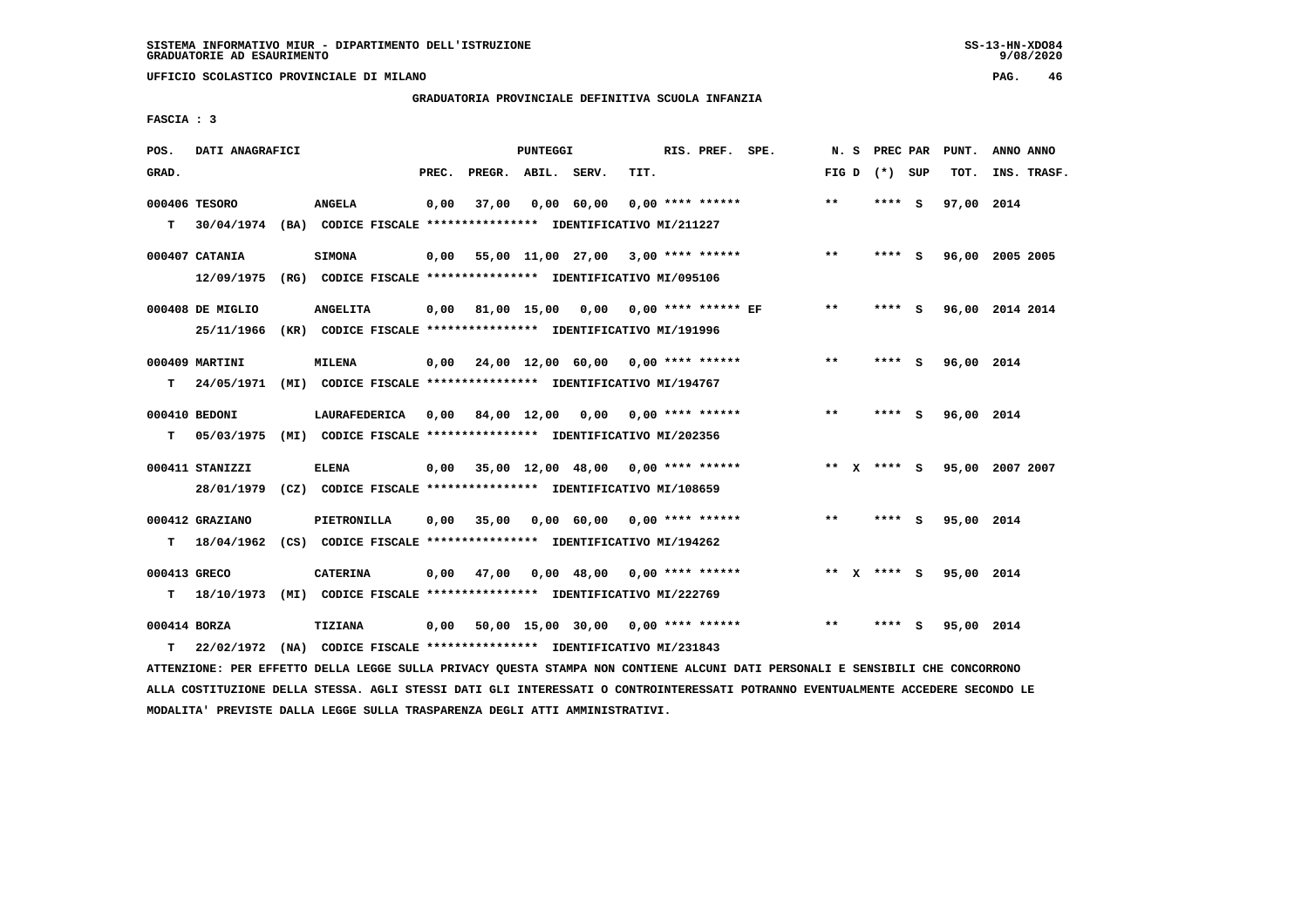**UFFICIO SCOLASTICO PROVINCIALE DI MILANO PAG. 47**

### **GRADUATORIA PROVINCIALE DEFINITIVA SCUOLA INFANZIA**

 **FASCIA : 3**

| POS.         | DATI ANAGRAFICI        |                                                                         |       |                    | PUNTEGGI |                                    |      | RIS. PREF. SPE.    | N.S   | PREC PAR    |     | PUNT.           | ANNO ANNO |             |
|--------------|------------------------|-------------------------------------------------------------------------|-------|--------------------|----------|------------------------------------|------|--------------------|-------|-------------|-----|-----------------|-----------|-------------|
| GRAD.        |                        |                                                                         | PREC. | PREGR. ABIL. SERV. |          |                                    | TIT. |                    | FIG D | (*) SUP     |     | TOT.            |           | INS. TRASF. |
| 000415 SEGRE |                        | <b>DIANA ESTHER</b>                                                     | 0,00  | 3,00 14,00 72,00   |          |                                    |      | $6,00$ **** ****** | $***$ | **** S      |     | 95,00           | 2019      |             |
|              | 02/11/1965             | (MI) CODICE FISCALE **************** IDENTIFICATIVO MI/024367           |       |                    |          |                                    |      |                    |       |             |     |                 |           |             |
|              | 000416 CICIRELLA       | CATERINA                                                                | 0,00  |                    |          | 42,00 16,00 36,00 0,00 **** ****** |      |                    | $***$ | **** S      |     | 94,00 2007 2007 |           |             |
|              | 14/04/1968             | (ME) CODICE FISCALE **************** IDENTIFICATIVO MI/108375           |       |                    |          |                                    |      |                    |       |             |     |                 |           |             |
|              | 000417 SAVATTERI       | <b>MARIA</b>                                                            | 0,00  |                    |          | 48,00 16,00 30,00 0,00 **** ****** |      |                    | $**$  | **** S      |     | 94,00 2011 2011 |           |             |
|              | 18/07/1970             | (MI) CODICE FISCALE **************** IDENTIFICATIVO MI/167732           |       |                    |          |                                    |      |                    |       |             |     |                 |           |             |
|              | 000418 GENOVESE        | <b>ELENA</b>                                                            | 0,00  |                    |          | 44,00 16,00 34,00 0,00 **** ****** |      |                    | $* *$ | ****        | - 5 | 94,00 2019 2019 |           |             |
|              | 19/10/1976             | (SR) CODICE FISCALE **************** IDENTIFICATIVO MI/285124           |       |                    |          |                                    |      |                    |       |             |     |                 |           |             |
|              | 000419 LANCELLOTTI     | <b>ANNALISA</b>                                                         | 0,00  | 93,00              | 0.00     | 0.00                               |      | $0.00$ **** ****** | $**$  | ****        | - S | 93,00           | 2002      |             |
|              | 23/06/1979             | (EE) CODICE FISCALE **************** IDENTIFICATIVO MI/061523           |       |                    |          |                                    |      |                    |       |             |     |                 |           |             |
|              | 000420 DI GRAZIA       | <b>DANIELA</b>                                                          | 0,00  |                    |          | 80,00 13,00 0,00 0,00 **** ******  |      |                    |       | ** X **** S |     | 93,00 2007 2007 |           |             |
|              | 20/03/1975             | (EN) CODICE FISCALE *************** IDENTIFICATIVO MI/112297            |       |                    |          |                                    |      |                    |       |             |     |                 |           |             |
|              | 000421 DI PIERDOMENICO | FLAVIA LETIZI                                                           | 0,00  | 36,00 42,00        |          | $9,00$ 6,00 **** ******            |      |                    | **    | **** S      |     | 93,00 2009      |           |             |
|              |                        | 07/11/1983 (MI) CODICE FISCALE *************** IDENTIFICATIVO MI/144365 |       |                    |          |                                    |      |                    |       |             |     |                 |           |             |
| 000422 ROCCO |                        | <b>ERIKA</b>                                                            | 0,00  | 21,00              |          | $0,00$ 72,00 0,00 **** ******      |      |                    | $**$  | ****        | - S | 93,00 2014      |           |             |
| т            | 04/06/1983             | (MI) CODICE FISCALE **************** IDENTIFICATIVO MI/209777           |       |                    |          |                                    |      |                    |       |             |     |                 |           |             |
|              | 000423 DILIBERTO       | TERESA                                                                  | 0,00  | 48,00 11,00 34,00  |          |                                    |      | $0.00$ **** ****** | $* *$ | ****        | - S | 93,00 2014      |           |             |
| т            | 10/11/1972             | (MI) CODICE FISCALE **************** IDENTIFICATIVO MI/232186           |       |                    |          |                                    |      |                    |       |             |     |                 |           |             |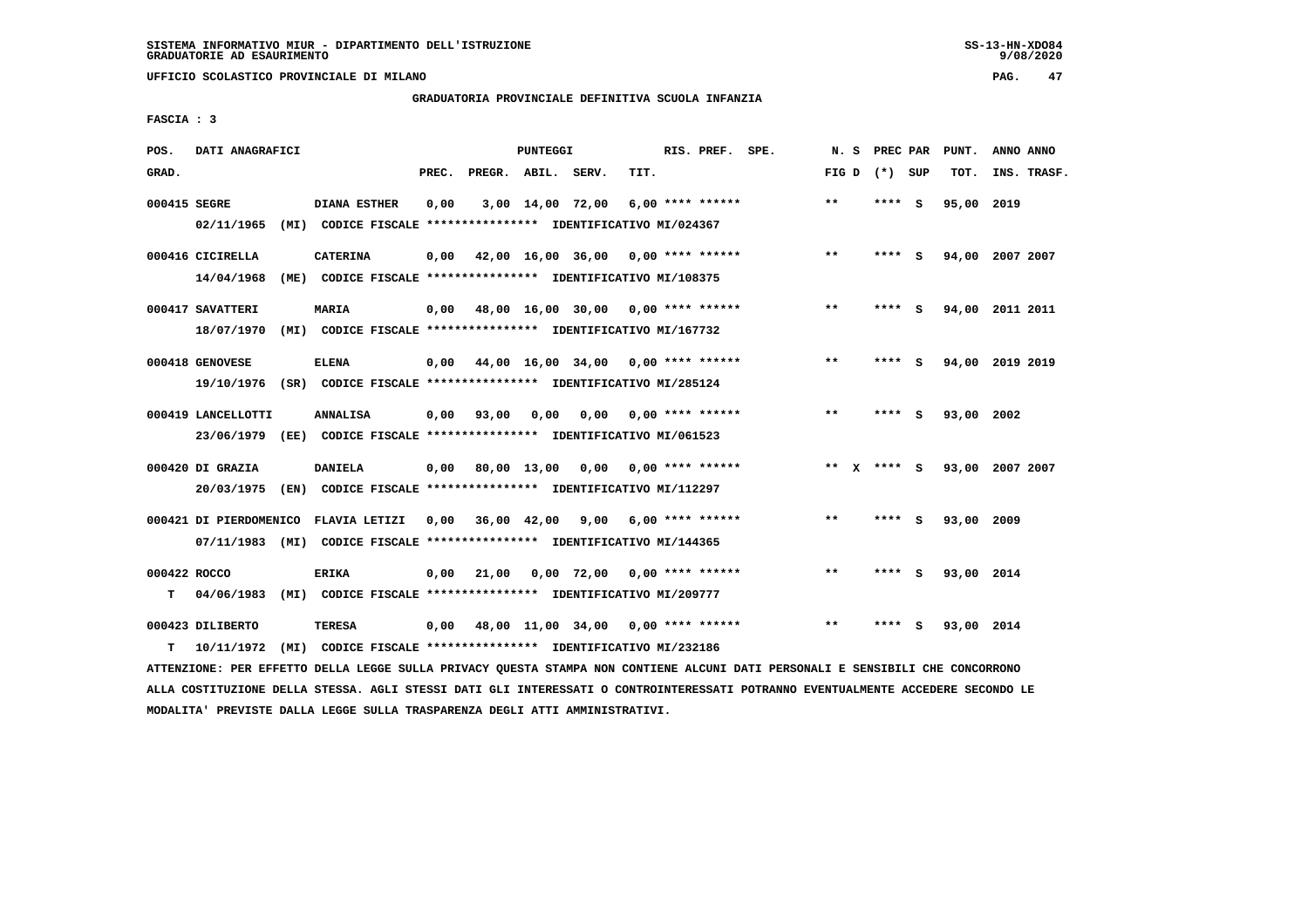**UFFICIO SCOLASTICO PROVINCIALE DI MILANO PAG. 48**

# **GRADUATORIA PROVINCIALE DEFINITIVA SCUOLA INFANZIA**

 **FASCIA : 3**

| POS.         | DATI ANAGRAFICI                 |      |                                                                                       |       |                    | <b>PUNTEGGI</b>   |                                            |      | RIS. PREF. SPE.    | N.S                   | PREC PAR |          | PUNT. | ANNO ANNO       |  |
|--------------|---------------------------------|------|---------------------------------------------------------------------------------------|-------|--------------------|-------------------|--------------------------------------------|------|--------------------|-----------------------|----------|----------|-------|-----------------|--|
| GRAD.        |                                 |      |                                                                                       | PREC. | PREGR. ABIL. SERV. |                   |                                            | TIT. |                    | FIG D                 | (*) SUP  |          | TOT.  | INS. TRASF.     |  |
| T.           | 000424 SIRONI<br>01/02/1983     |      | <b>MARTA</b><br>(MI) CODICE FISCALE **************** IDENTIFICATIVO MI/210347         | 0,00  |                    | 20,00 12,00 60,00 |                                            |      | $0.00$ **** ****** | $***$                 | ****     | <b>S</b> | 92,00 | 2014            |  |
|              | 000425 GIOCONDO<br>13/01/1961   | (ME) | CARLA<br>CODICE FISCALE **************** IDENTIFICATIVO MI/106947                     | 0,00  |                    |                   | 44,00 14,00 34,00                          |      | $0.00$ **** ****** | $***$                 | ****     | <b>S</b> |       | 92,00 2019 2007 |  |
|              | 000426 LOMBARDO<br>12/12/1977   |      | <b>GIOVANNA</b><br>(TP) CODICE FISCALE **************** IDENTIFICATIVO MI/191756      | 0,00  | 31,00              |                   | 0,00 60,00                                 |      | 0,00 **** ******   | $* *$<br>$\mathbf{x}$ | $***$ S  |          |       | 91,00 2014 2014 |  |
|              | 000427 MONTINARO<br>27/01/1963  |      | MARIA LUISA<br>(LE) CODICE FISCALE **************** IDENTIFICATIVO MI/285193          | 0,00  |                    |                   | $17,00$ $14,00$ $60,00$ $0,00$ **** ****** |      |                    | $* *$                 | ****     | - 5      |       | 91,00 2019 2019 |  |
|              | 000428 COLLODORO<br>16/10/1968  |      | <b>AGATA</b><br>(CL) CODICE FISCALE **************** IDENTIFICATIVO MI/106691         | 0,00  | 14,00 15,00 60,00  |                   |                                            |      | 0,00 **** ******   | $* *$                 | ****     | - S      | 89,00 | 2007 2007       |  |
|              | 000429 SCILINGO<br>17/07/1972   |      | <b>ROSSELLA</b><br>(CS) CODICE FISCALE **************** IDENTIFICATIVO MI/167651      | 0,00  | 35,00              |                   | $0,00$ 54,00                               |      | 0,00 **** ******   | $***$                 | ****     | - S      |       | 89,00 2011 2011 |  |
|              | 000430 CUCINIELLO<br>14/12/1966 | (NA) | <b>TERESA</b><br>CODICE FISCALE **************** IDENTIFICATIVO MI/285422             | 0,00  |                    | 64,00 16,00       | 8,00                                       |      | 0,00 **** ******   | $***$                 | ****     | - S      |       | 88,00 2019 2019 |  |
| 000431 TUNNO | 26/05/1964                      |      | <b>ANTONIA</b><br>(LE) CODICE FISCALE **************** IDENTIFICATIVO MI/109988       | 0,00  |                    | 72,00 15,00       | 0,00                                       |      | $0.00$ **** ****** | $**$                  | ****     | - S      | 87,00 | 2007 2007       |  |
|              | 000432 COSENTINO<br>08/06/1975  |      | <b>MARIA ANTONIE</b><br>(PZ) CODICE FISCALE **************** IDENTIFICATIVO MI/191620 | 0,00  |                    |                   | 50,00 13,00 24,00                          |      | $0.00$ **** ****** | $***$                 | ****     | s        |       | 87,00 2014 2014 |  |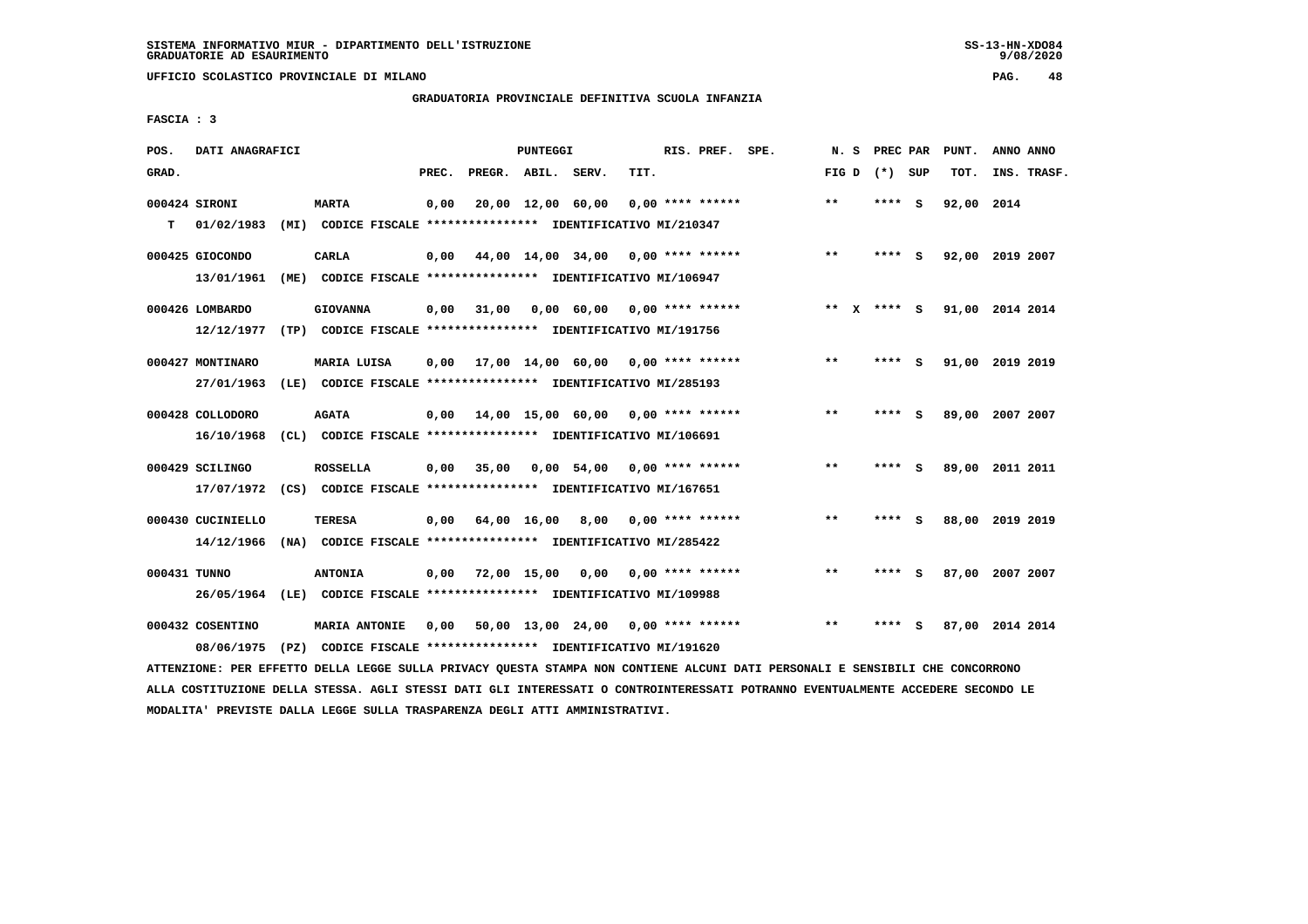**UFFICIO SCOLASTICO PROVINCIALE DI MILANO PAG. 49**

# **GRADUATORIA PROVINCIALE DEFINITIVA SCUOLA INFANZIA**

 **FASCIA : 3**

| POS.  | DATI ANAGRAFICI                |      |                                                                                   |       |                    | PUNTEGGI |                                                         |      | RIS. PREF. SPE.    | N.S   |              | PREC PAR        |     | PUNT.      | ANNO ANNO       |
|-------|--------------------------------|------|-----------------------------------------------------------------------------------|-------|--------------------|----------|---------------------------------------------------------|------|--------------------|-------|--------------|-----------------|-----|------------|-----------------|
| GRAD. |                                |      |                                                                                   | PREC. | PREGR. ABIL. SERV. |          |                                                         | TIT. |                    |       |              | FIG D $(*)$ SUP |     | TOT.       | INS. TRASF.     |
| т     | 000433 OTTAVIANO<br>27/02/1978 |      | ADELAIDE<br>(CH) CODICE FISCALE **************** IDENTIFICATIVO MI/208832         | 0,00  | 27,00              |          | 0,00 60,00                                              |      | $0.00$ **** ****** | $* *$ |              | ****            |     | 87,00 2014 |                 |
| т     | 000434 GIULIANO<br>22/11/1975  | (BA) | <b>ISABELLA</b><br>CODICE FISCALE **************** IDENTIFICATIVO MI/285225       | 0,00  |                    |          | 13,00 14,00 60,00 0,00 **** ******                      |      |                    |       |              | ** $X$ **** S   |     |            | 87,00 2019 2019 |
|       | 000435 MARCIANTE<br>23/02/1968 |      | CATERINA RITA<br>(AG) CODICE FISCALE **************** IDENTIFICATIVO MI/192144    | 0,00  |                    |          | 11,00 15,00 60,00 0,00 **** ******                      |      |                    | $***$ |              | **** S          |     |            | 86,00 2014 2014 |
|       | 000436 RADAELLI<br>24/07/1986  |      | LISA<br>(CO) CODICE FISCALE **************** IDENTIFICATIVO MI/112670             | 0.00  |                    |          | $12,00$ $41,00$ $32,00$ $0,00$ **** ******              |      |                    | **    |              | ****            | - S | 85,00      | 2007            |
|       | 000437 D'ANGELO<br>09/05/1978  |      | <b>ROSALIA</b><br>(AG) CODICE FISCALE **************** IDENTIFICATIVO MI/167788   | 0,00  | 85,00              | 0,00     | 0,00                                                    |      | $0,00$ **** ****** | $***$ | $\mathbf{x}$ | **** S          |     |            | 85,00 2011 2011 |
| T.    | 000438 PANNONE<br>05/11/1961   |      | <b>ROSA</b><br>(NA) CODICE FISCALE **************** IDENTIFICATIVO MI/222023      |       |                    |          | $0,00$ $34,00$ $12,00$ $36,00$ $3,00$ $***$ **** ****** |      |                    | $* *$ |              | ****            | - S | 85,00 2014 |                 |
|       | 000439 BENNARDO<br>25/06/1968  |      | ROSALIA ANTON<br>(PA) CODICE FISCALE **************** IDENTIFICATIVO MI/285166    | 0,00  |                    |          | 31,00 16,00 38,00 0,00 **** ******                      |      |                    | $* *$ |              | ****            |     |            | 85,00 2019 2019 |
|       | 000440 ALLIEVI<br>27/03/1975   |      | <b>FRANCESCA</b><br>(MI) CODICE FISCALE **************** IDENTIFICATIVO MI/032792 | 0,00  |                    |          | $60,00$ 13,00 12,00 0,00 **** ******                    |      |                    |       |              | ** $X$ ****     |     | 85,00 2019 |                 |
| т     | 000441 PARRONE<br>05/06/1976   |      | <b>MARIA</b><br>(RC) CODICE FISCALE **************** IDENTIFICATIVO MI/206432     | 0,00  |                    |          | 10,00 14,00 60,00 0,00 **** ******                      |      |                    | $***$ |              | ****            | - S | 84,00 2014 |                 |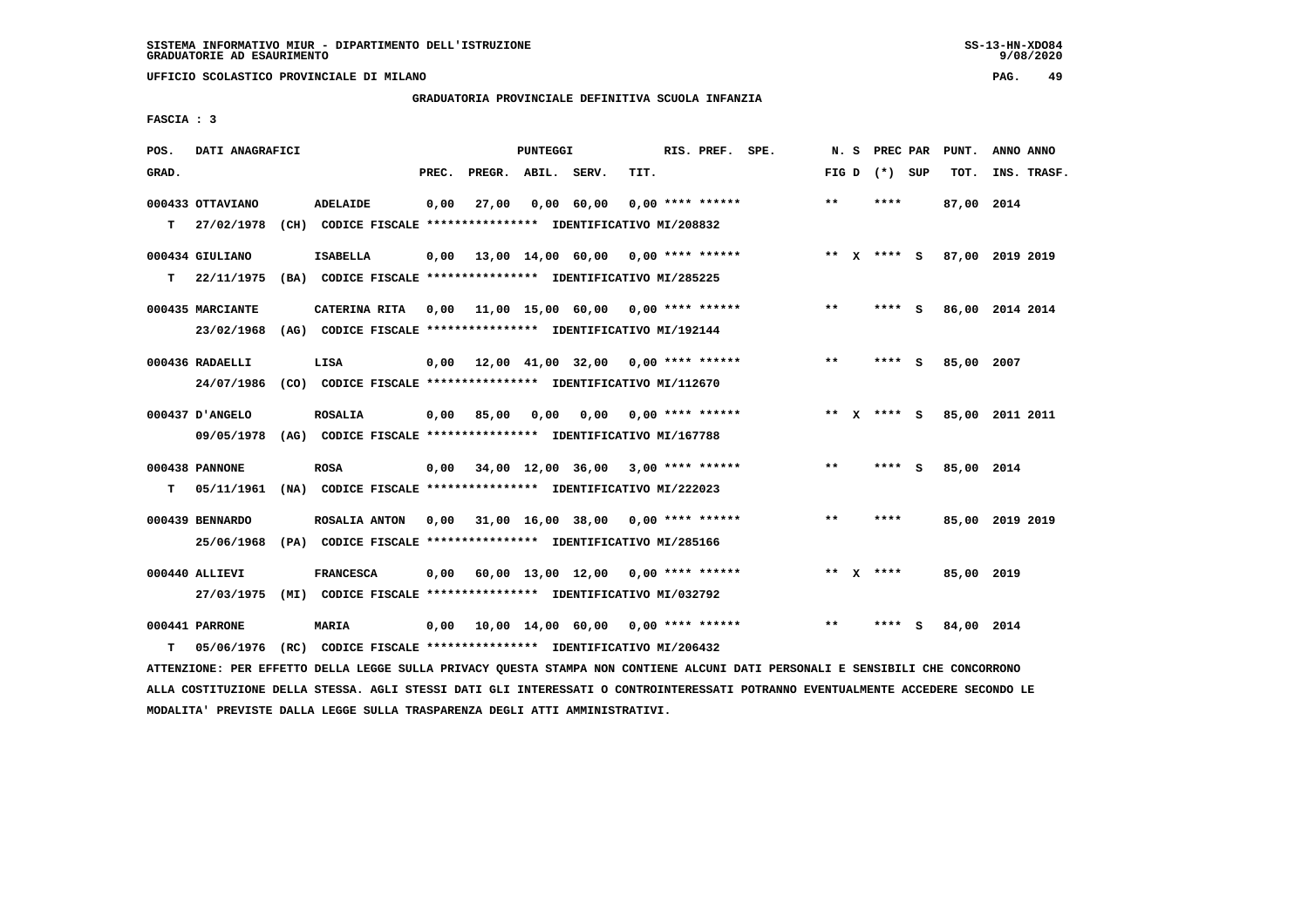**UFFICIO SCOLASTICO PROVINCIALE DI MILANO PAG. 50**

## **GRADUATORIA PROVINCIALE DEFINITIVA SCUOLA INFANZIA**

 **FASCIA : 3**

| POS.        | DATI ANAGRAFICI              |                                                                                                                                                                                                |       |                    | PUNTEGGI |                                           |      | RIS. PREF. SPE.           |                                             | N. S  | PREC PAR        | PUNT.      | ANNO ANNO                   |
|-------------|------------------------------|------------------------------------------------------------------------------------------------------------------------------------------------------------------------------------------------|-------|--------------------|----------|-------------------------------------------|------|---------------------------|---------------------------------------------|-------|-----------------|------------|-----------------------------|
| GRAD.       |                              |                                                                                                                                                                                                | PREC. | PREGR. ABIL. SERV. |          |                                           | TIT. |                           |                                             |       | FIG D $(*)$ SUP | TOT.       | INS. TRASF.                 |
|             | 000442 IANNI'                | MARIA LETIZIA                                                                                                                                                                                  | 0,00  | 83,00              | 0,00     | 0,00                                      |      | $0.00$ **** ******        |                                             | $***$ | **** S          | 83,00 2014 |                             |
| T.          | 17/08/1979                   | (RC) CODICE FISCALE **************** IDENTIFICATIVO MI/217774                                                                                                                                  |       |                    |          |                                           |      |                           |                                             |       |                 |            |                             |
|             | 000443 DEL BENE              | <b>NADIA</b>                                                                                                                                                                                   | 0.00  | 82,00              | 0.00     |                                           |      | $0.00$ $0.00$ **** ****** |                                             | $***$ | **** S          | 82,00 2002 |                             |
|             |                              | 20/11/1972 (KR) CODICE FISCALE *************** IDENTIFICATIVO MI/067458                                                                                                                        |       |                    |          |                                           |      |                           |                                             |       |                 |            |                             |
| 000444 MELI |                              | <b>ROSANGELA</b>                                                                                                                                                                               | 0,00  |                    |          | $3,00$ 16,00 60,00 3,00 **** ******       |      |                           |                                             | $**$  | **** S          | 82,00 2003 |                             |
|             | 14/03/1977                   | (RG) CODICE FISCALE **************** IDENTIFICATIVO MI/074760                                                                                                                                  |       |                    |          |                                           |      |                           |                                             |       |                 |            |                             |
|             | 000445 MIGNATTI              | MONICA                                                                                                                                                                                         | 0,00  |                    |          | 36,00 34,00 12,00 0,00 **** ******        |      |                           |                                             |       |                 |            | ** X **** S 82,00 2014 2014 |
|             | 23/04/1979                   | (BO) CODICE FISCALE **************** IDENTIFICATIVO MI/192399                                                                                                                                  |       |                    |          |                                           |      |                           |                                             |       |                 |            |                             |
|             |                              |                                                                                                                                                                                                |       |                    |          |                                           |      |                           |                                             | $***$ |                 |            |                             |
| т           | 000446 DALCERE<br>02/03/1975 | LORENA<br>(MI) CODICE FISCALE **************** IDENTIFICATIVO MI/203688                                                                                                                        | 0,00  |                    |          | 6,00 13,00 60,00 3,00 **** ******         |      |                           |                                             |       | **** S          | 82,00 2014 |                             |
|             |                              |                                                                                                                                                                                                |       |                    |          |                                           |      |                           |                                             |       |                 |            |                             |
|             | 000447 ROMANO                | <b>SANDRO</b>                                                                                                                                                                                  |       | 0.00 81.00         |          | $0,00$ $0,00$ $0,00$ $***$ **** ******    |      |                           |                                             | $**$  | **** S          |            | 81,00 2005 2005             |
|             |                              | 14/10/1971 (LE) CODICE FISCALE *************** IDENTIFICATIVO MI/096436                                                                                                                        |       |                    |          |                                           |      |                           |                                             |       |                 |            |                             |
|             | 000448 RIONE                 | <b>RITA</b>                                                                                                                                                                                    |       |                    |          |                                           |      |                           | $0,00$ 24,00 15,00 42,00 0,00 **** ****** B | $* *$ | $***$ S         |            | 81,00 2014 2014             |
|             |                              | 13/03/1979 (FG) CODICE FISCALE **************** IDENTIFICATIVO MI/192090                                                                                                                       |       |                    |          |                                           |      |                           |                                             |       |                 |            |                             |
|             | 000449 LONGO                 | <b>ANTONELLA</b>                                                                                                                                                                               |       |                    |          | $0,00$ 12,00 13,00 56,00 0,00 **** ****** |      |                           |                                             |       | ** $x$ **** S   | 81,00 2014 |                             |
| т           | 20/04/1981                   | (MI) CODICE FISCALE **************** IDENTIFICATIVO MI/203345                                                                                                                                  |       |                    |          |                                           |      |                           |                                             |       |                 |            |                             |
|             |                              |                                                                                                                                                                                                |       |                    |          |                                           |      |                           |                                             |       |                 |            |                             |
|             | 000450 DARIOS                | MADDALENACATE                                                                                                                                                                                  | 0,00  |                    |          | 10,00 11,00 60,00 0,00 **** ******        |      |                           |                                             | $***$ | **** S          | 81,00 2014 |                             |
| т           | 09/11/1973                   | (MI) CODICE FISCALE *************** IDENTIFICATIVO MI/221203<br>ARENISTOVE, ARA PREDENC ARIIA IROGE GUIIA ARIULOU OURGEA GEAVAA VON GOVETENT ALGUII AARI ARAGONAIII H-GENSIAIII GUI GOVGAAROVO |       |                    |          |                                           |      |                           |                                             |       |                 |            |                             |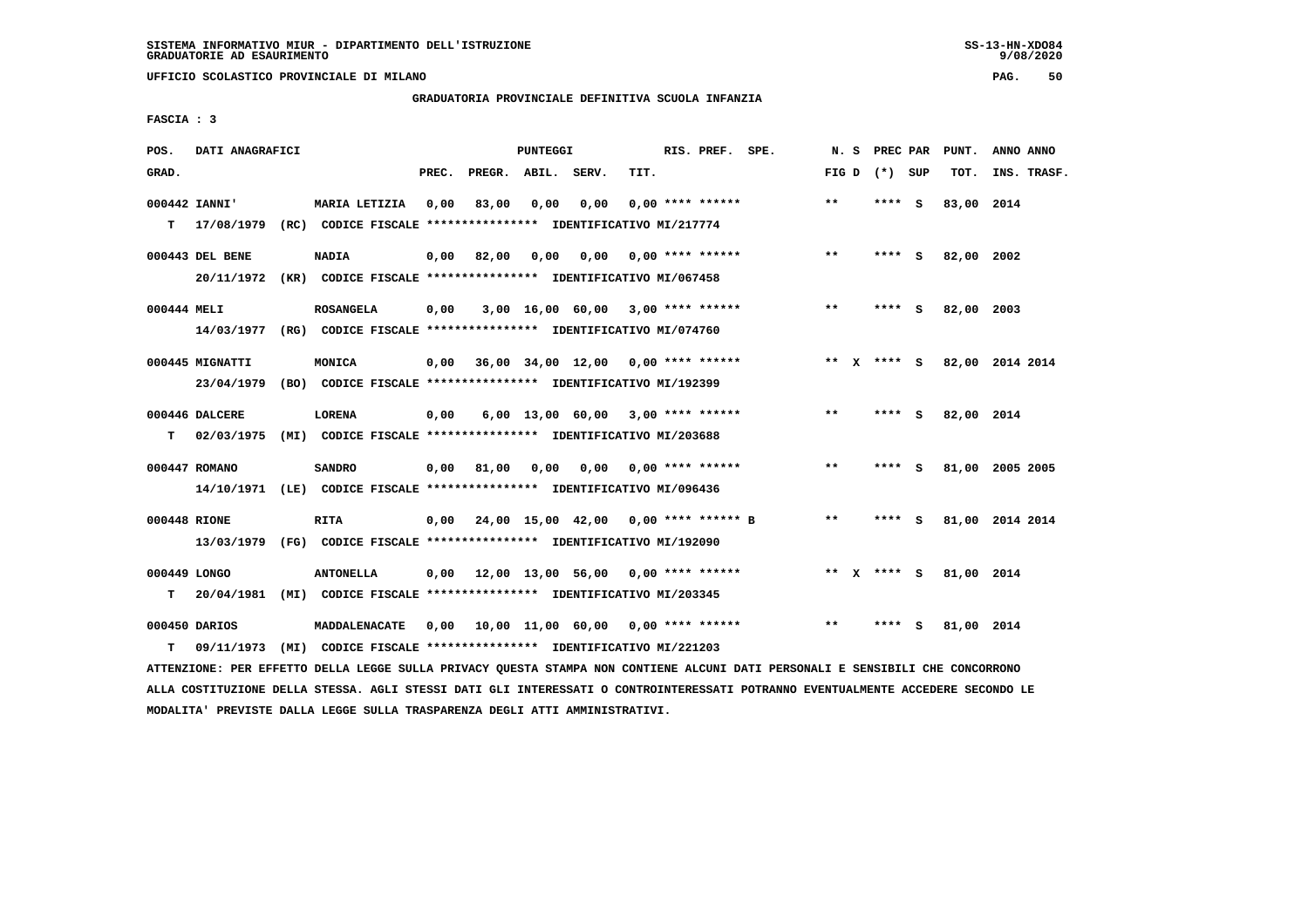**UFFICIO SCOLASTICO PROVINCIALE DI MILANO PAG. 51**

# **GRADUATORIA PROVINCIALE DEFINITIVA SCUOLA INFANZIA**

 **FASCIA : 3**

| POS.         | DATI ANAGRAFICI                |                                                                                           |       |                    | PUNTEGGI    |                                              |      | RIS. PREF. SPE.         |       | N. S PREC PAR |     | PUNT.      | ANNO ANNO       |
|--------------|--------------------------------|-------------------------------------------------------------------------------------------|-------|--------------------|-------------|----------------------------------------------|------|-------------------------|-------|---------------|-----|------------|-----------------|
| GRAD.        |                                |                                                                                           | PREC. | PREGR. ABIL. SERV. |             |                                              | TIT. |                         | FIG D | (*) SUP       |     | TOT.       | INS. TRASF.     |
|              | 000451 VITELLARO<br>27/03/1975 | <b>MARIA STEFANI</b><br>(PA) CODICE FISCALE *************** IDENTIFICATIVO MI/192150      | 0,00  |                    |             | 3,00 14,00 60,00                             |      | $3,00$ **** ******      | $***$ | **** S        |     |            | 80,00 2014 2014 |
|              |                                |                                                                                           |       |                    |             |                                              |      |                         |       |               |     |            |                 |
|              | 000452 OLIVA                   | <b>SANTINA</b>                                                                            | 0,00  |                    |             | $0,00$ 16,00 64,00 0,00 **** ******          |      |                         | $***$ | ****          | - S |            | 80,00 2019 2019 |
|              |                                | 17/02/1976 (KR) CODICE FISCALE *************** IDENTIFICATIVO MI/285530                   |       |                    |             |                                              |      |                         |       |               |     |            |                 |
| 000453 PAONE |                                | <b>BIANCAMARIA</b>                                                                        | 0,00  |                    |             | $0,00$ 14,00 60,00 6,00 **** ******          |      |                         | $**$  | ****          | - S |            | 80,00 2019 2019 |
|              |                                | 10/12/1975 (NA) CODICE FISCALE *************** IDENTIFICATIVO MI/285520                   |       |                    |             |                                              |      |                         |       |               |     |            |                 |
|              | 000454 DONNEMMA                | <b>MARIA PIA</b>                                                                          |       |                    |             | $0,00$ 12,00 15,00 52,00 0,00 **** ****** EF |      |                         |       | ** x **** S   |     |            | 79,00 2011 2011 |
|              |                                | 09/10/1955 (CZ) CODICE FISCALE *************** IDENTIFICATIVO MI/167327                   |       |                    |             |                                              |      |                         |       |               |     |            |                 |
|              |                                |                                                                                           |       |                    |             |                                              |      |                         |       |               |     |            |                 |
|              | 000455 DE MARCO                | ANNA                                                                                      |       |                    |             | 0,00 10,00 15,00 54,00                       |      | 0,00 **** ******        | $***$ | **** S        |     |            | 79,00 2014 2014 |
|              | 19/12/1961                     | (CS) CODICE FISCALE *************** IDENTIFICATIVO MI/191210                              |       |                    |             |                                              |      |                         |       |               |     |            |                 |
|              | 000456 CARLANA                 | VALERIA                                                                                   | 0,00  | 79,00              | 0,00        | 0.00                                         |      | $0.00$ **** ******      | $**$  | **** S        |     | 79,00 2014 |                 |
| T.           | 14/08/1980                     | (NA) CODICE FISCALE **************** IDENTIFICATIVO MI/216146                             |       |                    |             |                                              |      |                         |       |               |     |            |                 |
|              | 000457 BORRIELLO               | <b>CARLA</b>                                                                              | 0,00  |                    |             | $0.00$ 13.00 60.00 6.00 **** ******          |      |                         | $**$  | **** S        |     | 79,00 2014 |                 |
| т            | 01/11/1969                     | (MI) CODICE FISCALE **************** IDENTIFICATIVO MI/233787                             |       |                    |             |                                              |      |                         |       |               |     |            |                 |
|              |                                |                                                                                           |       |                    |             |                                              |      |                         |       |               |     |            |                 |
| 000458 LONGO |                                | <b>MARICA</b><br>13/11/1977 (CT) CODICE FISCALE **************** IDENTIFICATIVO MI/167386 | 0,00  |                    |             | $51,00$ 15,00 12,00 0,00 **** ******         |      |                         |       | ** x **** S   |     |            | 78,00 2011 2011 |
|              |                                |                                                                                           |       |                    |             |                                              |      |                         |       |               |     |            |                 |
|              | 000459 CAPONE                  | SIMONA LINA                                                                               | 0,00  |                    | 64,00 14,00 |                                              |      | $0,00$ 0,00 **** ****** | $***$ | ****          | - S | 78,00 2014 |                 |
| т            | 06/01/1983                     | (CT) CODICE FISCALE **************** IDENTIFICATIVO MI/193749                             |       |                    |             |                                              |      |                         |       |               |     |            |                 |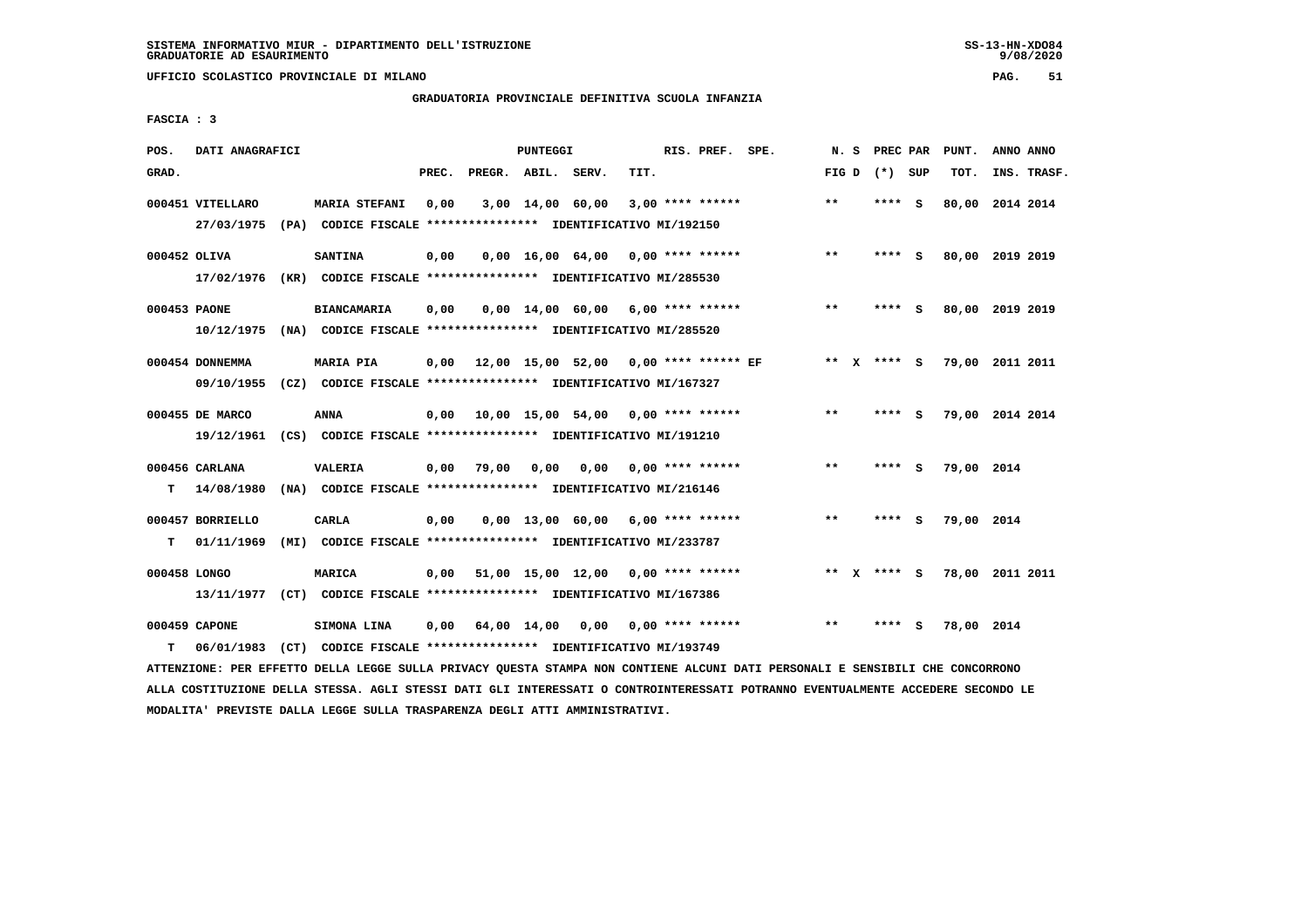**UFFICIO SCOLASTICO PROVINCIALE DI MILANO PAG. 52**

# **GRADUATORIA PROVINCIALE DEFINITIVA SCUOLA INFANZIA**

 **FASCIA : 3**

| POS.  | DATI ANAGRAFICI               |                                                                                             |       |                    | PUNTEGGI |                                                               |      | RIS. PREF. SPE.    | N. S  | PREC PAR        |     | PUNT.      | ANNO ANNO       |  |
|-------|-------------------------------|---------------------------------------------------------------------------------------------|-------|--------------------|----------|---------------------------------------------------------------|------|--------------------|-------|-----------------|-----|------------|-----------------|--|
| GRAD. |                               |                                                                                             | PREC. | PREGR. ABIL. SERV. |          |                                                               | TIT. |                    |       | FIG D $(*)$ SUP |     | тот.       | INS. TRASF.     |  |
|       | 000460 MATERA                 | <b>CHERUBINA</b><br>23/03/1964 (CS) CODICE FISCALE *************** IDENTIFICATIVO MI/066795 | 0,00  | 77,00              | 0.00     | 0.00                                                          |      | $0.00$ **** ****** | $***$ | **** S          |     | 77,00 2002 |                 |  |
|       |                               |                                                                                             |       |                    |          |                                                               |      |                    |       |                 |     |            |                 |  |
|       | 000461 BARONCELLI             | MONICA                                                                                      |       |                    |          | $0,00$ 58,00 16,00 0,00 3,00 **** ******                      |      |                    |       | ** $X$ **** S   |     | 77,00 2005 |                 |  |
|       |                               | 21/04/1964 (MI) CODICE FISCALE *************** IDENTIFICATIVO MI/095297                     |       |                    |          |                                                               |      |                    |       |                 |     |            |                 |  |
|       | 000462 LIUZZI                 | <b>ERIKA</b>                                                                                | 0,00  |                    |          | $0,00$ 41,00 36,00 0,00 **** ******                           |      |                    | $***$ | **** S          |     | 77,00 2009 |                 |  |
|       | 21/08/1986                    | (MI) CODICE FISCALE **************** IDENTIFICATIVO MI/143398                               |       |                    |          |                                                               |      |                    |       |                 |     |            |                 |  |
|       |                               |                                                                                             |       |                    |          |                                                               |      |                    | $***$ |                 |     |            |                 |  |
|       | 000463 FRIGERIO<br>01/06/1988 | <b>MARTINA</b><br>(MI) CODICE FISCALE **************** IDENTIFICATIVO MI/143882             |       |                    |          | $0.00$ 12.00 41.00 24.00 0.00 **** ******                     |      |                    |       | **** S          |     | 77,00 2009 |                 |  |
|       |                               |                                                                                             |       |                    |          |                                                               |      |                    |       |                 |     |            |                 |  |
|       | 000464 SALADINO               | <b>SERAFINA</b>                                                                             | 0,00  |                    |          | $0.00 \quad 41.00 \quad 36.00 \quad 0.00 \quad *** \quad ***$ |      |                    | $* *$ | ****            | - S | 77,00 2009 |                 |  |
|       | 31/01/1986                    | (VV) CODICE FISCALE *************** IDENTIFICATIVO MI/143996                                |       |                    |          |                                                               |      |                    |       |                 |     |            |                 |  |
|       | 000465 CORIGLIANO             | <b>GIANFRANCA</b>                                                                           | 0,00  |                    |          | 2,00 15,00 60,00 0,00 **** ******                             |      |                    | $***$ | $***$ S         |     |            | 77,00 2014 2014 |  |
|       |                               | 30/05/1964 (CS) CODICE FISCALE *************** IDENTIFICATIVO MI/191536                     |       |                    |          |                                                               |      |                    |       |                 |     |            |                 |  |
|       |                               |                                                                                             |       |                    |          |                                                               |      |                    |       |                 |     |            |                 |  |
|       | 000466 TRIOLO                 | MADDALENA                                                                                   |       |                    |          | $0,00$ 14,00 12,00 42,00 9,00 **** ******                     |      |                    |       | ** $X$ **** S   |     | 77,00 2014 |                 |  |
| т     | 02/08/1982                    | (ME) CODICE FISCALE **************** IDENTIFICATIVO MI/224652                               |       |                    |          |                                                               |      |                    |       |                 |     |            |                 |  |
|       | 000467 ACCADIA                | <b>ANGELA</b>                                                                               | 0,00  | 39,00              |          | $0.00$ 38,00 0.00 **** ******                                 |      |                    | $***$ | ****            | - S | 77,00 2014 |                 |  |
| т     | 30/11/1976                    | (FG) CODICE FISCALE **************** IDENTIFICATIVO MI/206676                               |       |                    |          |                                                               |      |                    |       |                 |     |            |                 |  |
|       | 000468 BRITTELLI              | MARIA FRANCA                                                                                | 0.00  |                    |          | 24,00 13,00 40,00 0,00 **** ******                            |      |                    | $* *$ | ****            | - S | 77,00 2014 |                 |  |
| т     | 26/11/1966                    | (KR) CODICE FISCALE **************** IDENTIFICATIVO MI/238586                               |       |                    |          |                                                               |      |                    |       |                 |     |            |                 |  |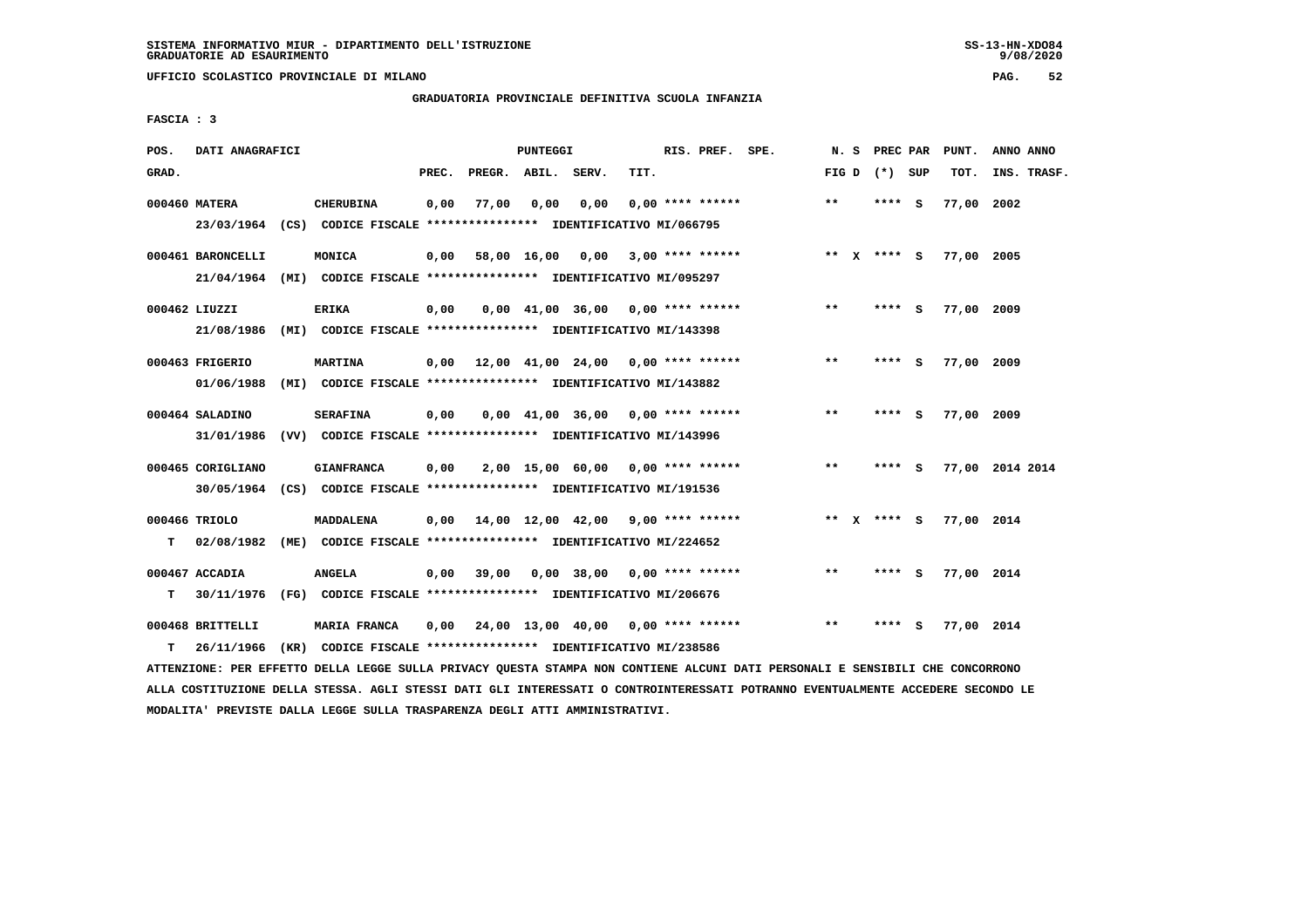**UFFICIO SCOLASTICO PROVINCIALE DI MILANO PAG. 53**

# **GRADUATORIA PROVINCIALE DEFINITIVA SCUOLA INFANZIA**

 **FASCIA : 3**

| POS.         | DATI ANAGRAFICI |                                                                          |       |                    | PUNTEGGI |                                     |      | RIS. PREF. SPE. | N. S    | <b>PREC PAR</b> |     | PUNT.      | ANNO ANNO       |
|--------------|-----------------|--------------------------------------------------------------------------|-------|--------------------|----------|-------------------------------------|------|-----------------|---------|-----------------|-----|------------|-----------------|
| GRAD.        |                 |                                                                          | PREC. | PREGR. ABIL. SERV. |          |                                     | TIT. |                 |         | FIG D $(*)$ SUP |     | TOT.       | INS. TRASF.     |
|              | 000469 CALONI   | <b>SILVIA</b>                                                            | 0,00  |                    |          | $0,00$ 17,00 60,00 0,00 **** ****** |      |                 | $***$   | $***$ S         |     | 77,00 2014 |                 |
| T.           |                 | 30/03/1979 (MI) CODICE FISCALE **************** IDENTIFICATIVO MI/233986 |       |                    |          |                                     |      |                 |         |                 |     |            |                 |
| 000470 MARRO |                 | <b>VERONICA</b>                                                          | 0,00  |                    |          | 8,00 11,00 58,00 0,00 **** ******   |      |                 | $***$   | $***$ S         |     | 77,00 2014 |                 |
| т            |                 | 13/01/1980 (AV) CODICE FISCALE *************** IDENTIFICATIVO MI/192893  |       |                    |          |                                     |      |                 |         |                 |     |            |                 |
|              | 000471 BUTERA   | VALERIA                                                                  | 0,00  |                    |          | $0.00$ 11.00 66.00 0.00 **** ****** |      |                 | $***$   | **** S          |     | 77,00 2014 |                 |
|              |                 | 09/01/1968 (CL) CODICE FISCALE *************** IDENTIFICATIVO MI/205311  |       |                    |          |                                     |      |                 |         |                 |     |            |                 |
|              | 000472 CELESTE  | <b>DOMENICA</b>                                                          | 0.00  | 18,00              |          | 0,00 58,00 0,00 **** ******         |      |                 | $* *$   | ****            | - S | 76,00 2007 |                 |
|              |                 | 29/02/1980 (RC) CODICE FISCALE *************** IDENTIFICATIVO MI/065111  |       |                    |          |                                     |      |                 |         |                 |     |            |                 |
|              | 000473 CACCAMO  | <b>STEFANIA</b>                                                          | 0,00  |                    |          | $0.00$ 16.00 60.00 0.00 **** ****** |      |                 | $***$   | **** S          |     |            | 76,00 2014 2014 |
|              |                 | 18/03/1974 (SR) CODICE FISCALE *************** IDENTIFICATIVO MI/191220  |       |                    |          |                                     |      |                 |         |                 |     |            |                 |
| 000474 VASTA |                 | <b>ALESSANDRA</b>                                                        | 0,00  |                    |          | $0,00$ 13,00 60,00 3,00 **** ****** |      |                 | $***$   | **** S          |     | 76,00 2014 |                 |
|              |                 | 03/07/1974 (SR) CODICE FISCALE *************** IDENTIFICATIVO MI/229920  |       |                    |          |                                     |      |                 |         |                 |     |            |                 |
|              | 000475 SEVERINO | <b>MANUELA</b>                                                           | 0,00  |                    |          | $3,00$ 13,00 60,00 0,00 **** ****** |      |                 | $***$   | **** S          |     | 76,00 2014 |                 |
| т            | 18/07/1981      | (GE) CODICE FISCALE **************** IDENTIFICATIVO MI/201309            |       |                    |          |                                     |      |                 |         |                 |     |            |                 |
|              | 000476 SCALISE  | <b>STELLA</b>                                                            | 0,00  |                    |          | 8,00 16,00 52,00 0,00 **** ******   |      |                 | $***$   | **** S          |     | 76,00 2019 |                 |
|              |                 | 17/06/1961 (CZ) CODICE FISCALE *************** IDENTIFICATIVO MI/028258  |       |                    |          |                                     |      |                 |         |                 |     |            |                 |
|              | 000477 TOMASI   | <b>ALESSANDRA</b>                                                        | 0,00  |                    |          | 59,00 16,00 0,00 0,00 **** ******   |      |                 | $***$ X | **** S          |     |            | 75,00 2003 2003 |
|              | 04/07/1975      | (SR) CODICE FISCALE **************** IDENTIFICATIVO MI/076628            |       |                    |          |                                     |      |                 |         |                 |     |            |                 |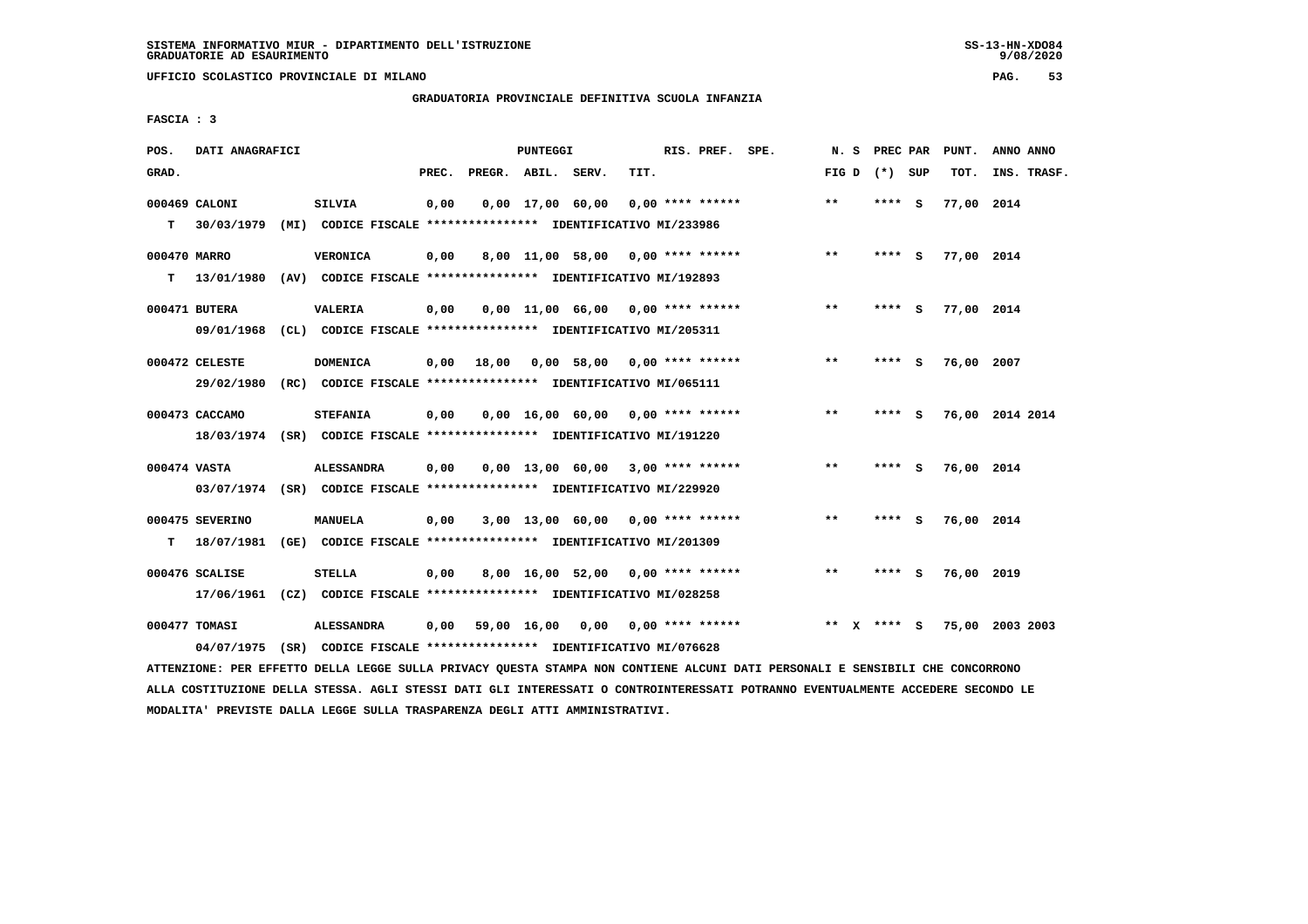**UFFICIO SCOLASTICO PROVINCIALE DI MILANO PAG. 54**

# **GRADUATORIA PROVINCIALE DEFINITIVA SCUOLA INFANZIA**

 **FASCIA : 3**

| POS.         | DATI ANAGRAFICI    |                                                                                                                               |       |                    | PUNTEGGI |                                          |      | RIS. PREF. SPE.    |                                         |       |                 | N. S PREC PAR PUNT.    | ANNO ANNO |             |
|--------------|--------------------|-------------------------------------------------------------------------------------------------------------------------------|-------|--------------------|----------|------------------------------------------|------|--------------------|-----------------------------------------|-------|-----------------|------------------------|-----------|-------------|
| GRAD.        |                    |                                                                                                                               | PREC. | PREGR. ABIL. SERV. |          |                                          | TIT. |                    |                                         |       | FIG D $(*)$ SUP | TOT.                   |           | INS. TRASF. |
|              | 000478 INGALLINERA | CARMELA                                                                                                                       | 0,00  | 15,00              |          | 0,00 60,00                               |      | $0,00$ **** ****** |                                         | $***$ | **** S          | 75,00 2014 2014        |           |             |
|              |                    | 17/10/1977 (RG) CODICE FISCALE *************** IDENTIFICATIVO MI/191895                                                       |       |                    |          |                                          |      |                    |                                         |       |                 |                        |           |             |
| 000479 RUSSO |                    | <b>MARIA ALEJAND</b>                                                                                                          | 0,00  |                    |          | 2,00 11,00 62,00 0,00 **** ******        |      |                    |                                         |       |                 | ** x **** s 75,00 2014 |           |             |
| т            |                    | 02/04/1970 (EE) CODICE FISCALE *************** IDENTIFICATIVO MI/217162                                                       |       |                    |          |                                          |      |                    |                                         |       |                 |                        |           |             |
|              | 000480 COMBERIATI  | VITTORIA                                                                                                                      |       |                    |          | $0,00$ 27,00 0,00 48,00 0,00 **** ****** |      |                    |                                         | $* *$ | $***$ S         | 75,00 2019             |           |             |
| т            | 01/05/1973         | (RC) CODICE FISCALE **************** IDENTIFICATIVO MI/200431                                                                 |       |                    |          |                                          |      |                    |                                         |       |                 |                        |           |             |
|              | 000481 SCASSILLO   | <b>MARIA ROSARIA</b>                                                                                                          |       |                    |          |                                          |      |                    |                                         | $***$ | **** S          | 74,00 2014 2014        |           |             |
|              | 15/02/1967         | (NA) CODICE FISCALE **************** IDENTIFICATIVO MI/192100                                                                 |       |                    |          |                                          |      |                    |                                         |       |                 |                        |           |             |
|              | 000482 SICARI      | ANGELICA                                                                                                                      |       |                    |          | $0,00$ 58,00 13,00 0,00 3,00 **** ****** |      |                    |                                         | $***$ | **** S          | 74,00 2014             |           |             |
|              |                    | T  10/10/1976 (RC) CODICE FISCALE **************** IDENTIFICATIVO MI/212959                                                   |       |                    |          |                                          |      |                    |                                         |       |                 |                        |           |             |
| 000483 DONGO |                    | <b>VERONICA</b>                                                                                                               | 0,00  | 14,00              |          | 0,00 60,00 0,00 **** ******              |      |                    |                                         |       | ** x **** S     | 74,00 2014             |           |             |
|              |                    | T 23/08/1977 (MI) CODICE FISCALE *************** IDENTIFICATIVO MI/232766                                                     |       |                    |          |                                          |      |                    |                                         |       |                 |                        |           |             |
|              | 000484 FORESTA     | <b>ANTONIO</b>                                                                                                                | 0,00  |                    |          | 2,00 12,00 60,00 0,00 **** ******        |      |                    |                                         | $**$  | **** S          | 74,00 2014             |           |             |
| т            | 14/07/1976         | (KR) CODICE FISCALE **************** IDENTIFICATIVO MI/196705                                                                 |       |                    |          |                                          |      |                    |                                         |       |                 |                        |           |             |
|              | 000485 PINNELLI    | <b>CONCETTA</b>                                                                                                               | 0,00  |                    |          | $0,00$ 14,00 60,00 0,00 **** ****** D    |      |                    |                                         | $***$ | $***$ S         | 74,00 2014             |           |             |
| т            |                    | 28/01/1969 (FG) CODICE FISCALE *************** IDENTIFICATIVO MI/203514                                                       |       |                    |          |                                          |      |                    |                                         |       |                 |                        |           |             |
|              | 000486 NATALE      | ELISA                                                                                                                         | 0,00  |                    |          |                                          |      |                    | 35,00 15,00 24,00 0,00 **** ****** D ** |       | **** S          | 74,00 2019 2019        |           |             |
|              | 20/05/1971         | (NA) CODICE FISCALE **************** IDENTIFICATIVO MI/285393                                                                 |       |                    |          |                                          |      |                    |                                         |       |                 |                        |           |             |
|              |                    | ATTENZIONE: PER EFFETTO DELLA LEGGE SULLA PRIVACY QUESTA STAMPA NON CONTIENE ALCUNI DATI PERSONALI E SENSIBILI CHE CONCORRONO |       |                    |          |                                          |      |                    |                                         |       |                 |                        |           |             |

 **ALLA COSTITUZIONE DELLA STESSA. AGLI STESSI DATI GLI INTERESSATI O CONTROINTERESSATI POTRANNO EVENTUALMENTE ACCEDERE SECONDO LE MODALITA' PREVISTE DALLA LEGGE SULLA TRASPARENZA DEGLI ATTI AMMINISTRATIVI.**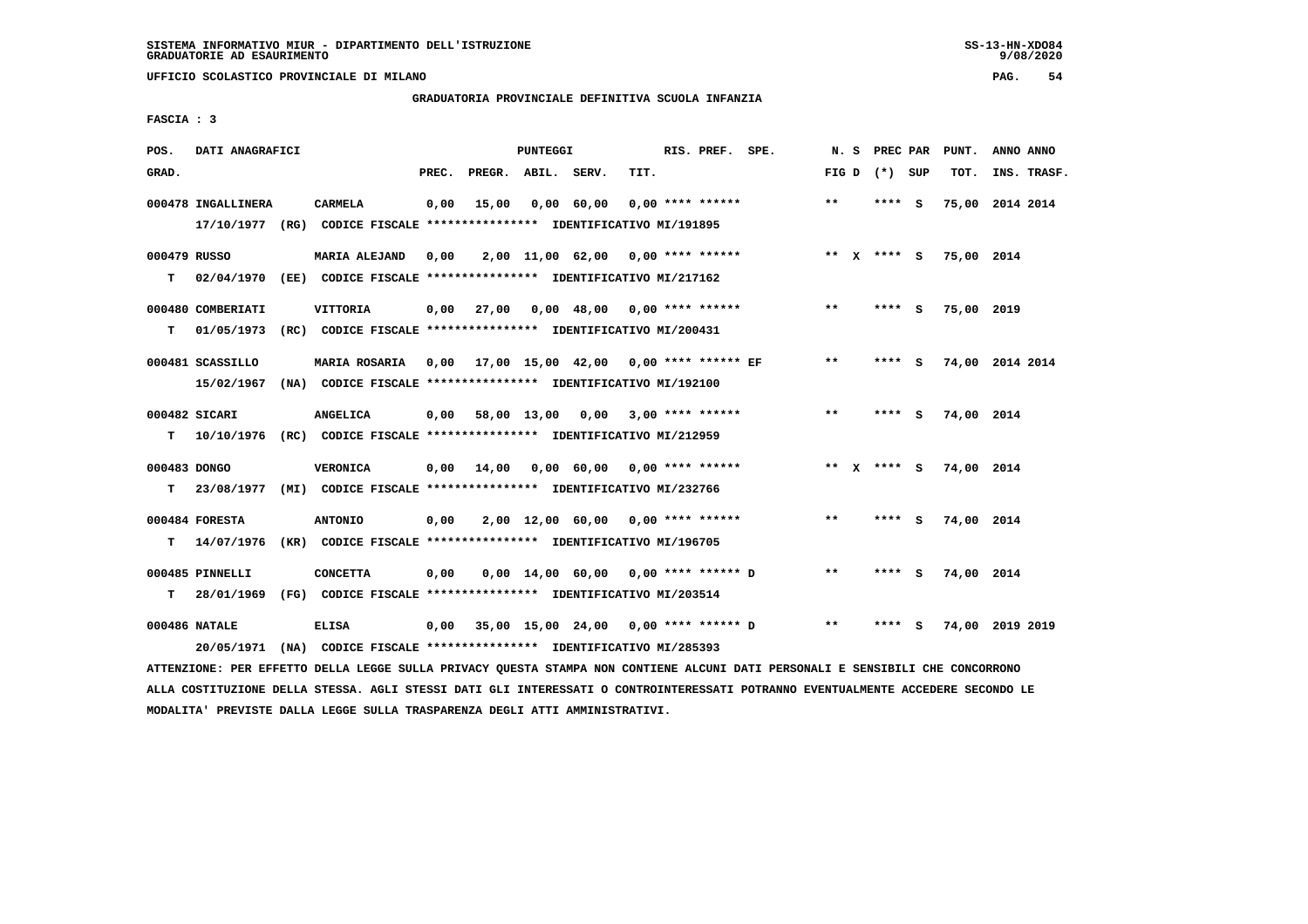**UFFICIO SCOLASTICO PROVINCIALE DI MILANO PAG. 55**

# **GRADUATORIA PROVINCIALE DEFINITIVA SCUOLA INFANZIA**

 **FASCIA : 3**

| POS.  | DATI ANAGRAFICI                  |      |                                                                                  |       |                    | PUNTEGGI |                                          |      | RIS. PREF. SPE.    |                      |       | N.S      | PREC PAR        |     | PUNT.      | ANNO ANNO       |
|-------|----------------------------------|------|----------------------------------------------------------------------------------|-------|--------------------|----------|------------------------------------------|------|--------------------|----------------------|-------|----------|-----------------|-----|------------|-----------------|
| GRAD. |                                  |      |                                                                                  | PREC. | PREGR. ABIL. SERV. |          |                                          | TIT. |                    |                      |       |          | FIG D $(*)$ SUP |     | TOT.       | INS. TRASF.     |
|       | 000487 CAMPOCHIARO<br>04/07/1974 |      | CRISTINA MARI<br>(MI) CODICE FISCALE **************** IDENTIFICATIVO MI/068978   | 0,00  |                    |          | 48,00 13,00 12,00                        |      | $0.00$ **** ****** |                      |       |          | ** $X$ ****     |     | 73,00 2002 |                 |
|       | 000488 MARTINO<br>03/04/1965     |      | <b>MARIA</b><br>(KR) CODICE FISCALE **************** IDENTIFICATIVO MI/075848    | 0,00  | 73,00              | 0,00     | 0,00                                     |      |                    | $0.00$ **** ****** F | $***$ |          | $***$ S         |     |            | 73,00 2003 2003 |
|       | 000489 CENNAMO<br>24/07/1981     |      | <b>ROSARIA</b><br>(NA) CODICE FISCALE **************** IDENTIFICATIVO MI/166478  | 0,00  |                    |          | 4,00 15,00 54,00 0,00 **** ******        |      |                    |                      | $***$ |          | **** S          |     |            | 73,00 2011 2011 |
| т     | 000490 CALIFANO<br>08/03/1973    |      | <b>GIOVANNA</b><br>(NA) CODICE FISCALE **************** IDENTIFICATIVO MI/285076 | 0,00  |                    |          | $7,00$ 12,00 54,00 0,00 **** ******      |      |                    |                      | $* *$ |          | ****            | - S |            | 73,00 2019 2019 |
|       | 000491 ILARIO<br>13/08/1973      |      | <b>PAOLA</b><br>(NA) CODICE FISCALE **************** IDENTIFICATIVO MI/285388    | 0.00  |                    |          | 56,00 17,00 0,00 0,00 **** ******        |      |                    |                      | $* *$ |          | ****            | - S |            | 73,00 2019 2019 |
|       | 000492 MORETTI<br>14/09/1981     |      | <b>SABINA</b><br>(MI) CODICE FISCALE **************** IDENTIFICATIVO MI/112120   | 0,00  |                    |          | $0,00$ 40,00 32,00 0,00 **** ******      |      |                    |                      | $* *$ |          | ****            | - S | 72,00 2007 |                 |
| т     | 000493 PIAZZOLLA<br>24/06/1965   |      | ANNAGIOVANNA<br>(FG) CODICE FISCALE **************** IDENTIFICATIVO MI/232101    | 0,00  |                    |          | $0,00$ 12,00 60,00 0,00 **** ******      |      |                    |                      | $* *$ |          | ****            |     | 72,00 2014 |                 |
| т     | 000494 LA CAVA<br>16/09/1979     | (RC) | IOLANDA<br>CODICE FISCALE **************** IDENTIFICATIVO MI/219540              | 0.00  | 12,00              |          | $0.00 \t 60.00 \t 0.00 \t *** \t *** \t$ |      |                    |                      |       |          | ** x **** S     |     | 72,00 2014 |                 |
|       | 000495 BASILE<br>27/10/1967      |      | VINCENZINA<br>(CS) CODICE FISCALE **************** IDENTIFICATIVO MI/032900      | 0.00  |                    |          | 19,00 16,00 36,00 0,00 **** ******       |      |                    |                      | $* *$ | <b>X</b> | **** S          |     | 71,00 2000 |                 |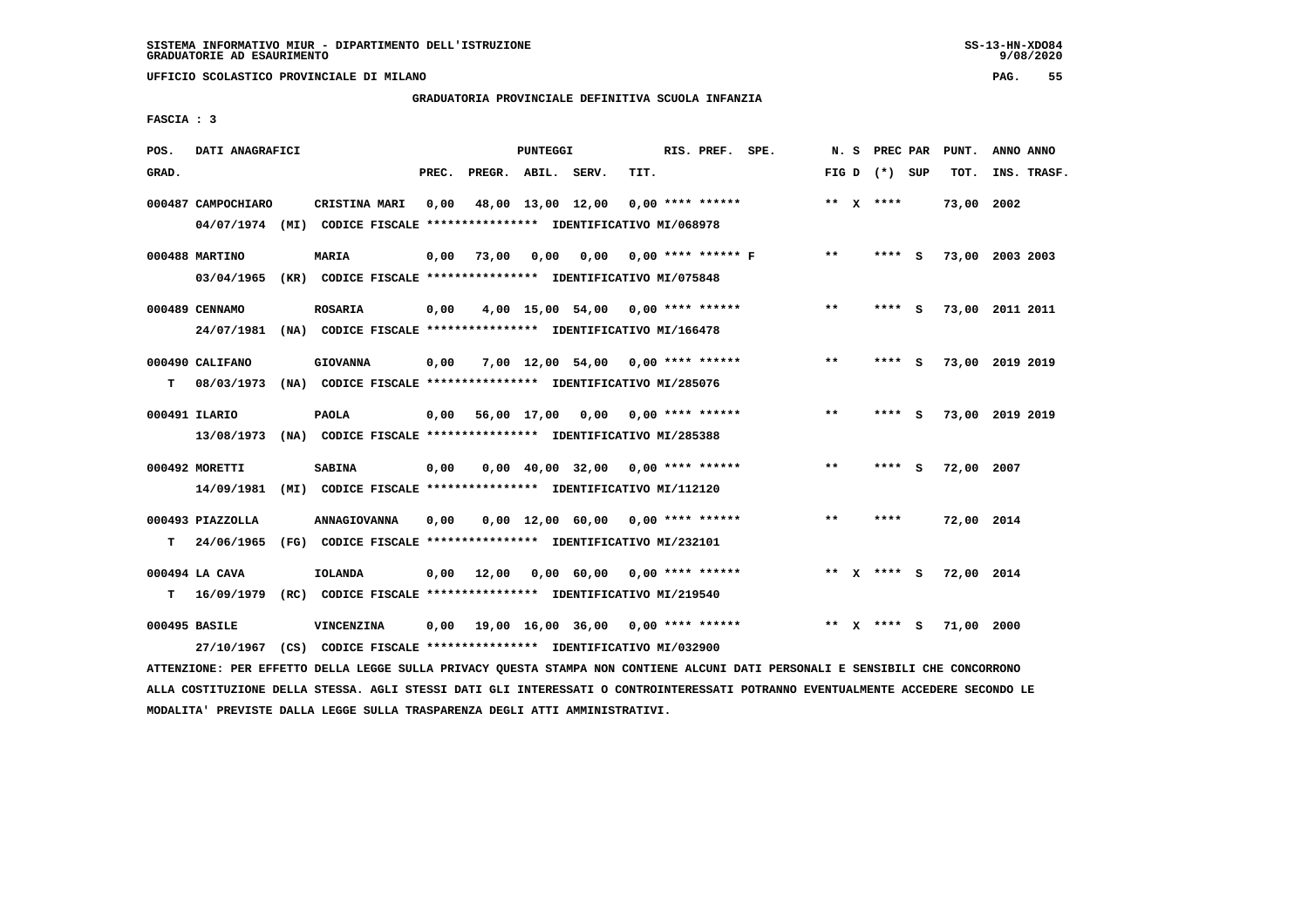**UFFICIO SCOLASTICO PROVINCIALE DI MILANO PAG. 56**

# **GRADUATORIA PROVINCIALE DEFINITIVA SCUOLA INFANZIA**

 **FASCIA : 3**

| POS.              | DATI ANAGRAFICI                |                                                                                      |       |                    | PUNTEGGI    |                                      |      | RIS. PREF. SPE.    | N.S         | PREC PAR |     | PUNT.      | ANNO ANNO       |
|-------------------|--------------------------------|--------------------------------------------------------------------------------------|-------|--------------------|-------------|--------------------------------------|------|--------------------|-------------|----------|-----|------------|-----------------|
| GRAD.             |                                |                                                                                      | PREC. | PREGR. ABIL. SERV. |             |                                      | TIT. |                    | FIG D       | (*) SUP  |     | TOT.       | INS. TRASF.     |
|                   | 000496 MAGISANO<br>11/02/1978  | <b>CATERINA</b><br>(CZ) CODICE FISCALE **************** IDENTIFICATIVO MI/082554     | 0,00  |                    | 56,00 15,00 | 0,00                                 |      | $0.00$ **** ****** | $***$       | **** S   |     |            | 71,00 2004 2004 |
|                   | 000497 BAGNATO<br>28/03/1978   | <b>MARIA TERESA</b><br>(RC) CODICE FISCALE **************** IDENTIFICATIVO MI/095342 | 0,00  |                    |             | 50,00 15,00 0,00                     |      | $6,00$ **** ****** | $**$        | ****     | - S |            | 71,00 2005 2005 |
|                   | 000498 VITALIANO<br>01/10/1968 | <b>GIUSEPPINA</b><br>(CZ) CODICE FISCALE **************** IDENTIFICATIVO MI/094737   | 0,00  | 67,00              | 0,00        | 4,00                                 |      | 0,00 **** ******   | $**$        | ****     | - S |            | 71,00 2005 2005 |
|                   | 000499 CAMPANA<br>26/08/1978   | VITTORIA<br>(NA) CODICE FISCALE **************** IDENTIFICATIVO MI/106962            | 0,00  |                    | 57,00 14,00 | 0,00                                 |      | $0.00$ **** ****** | $* *$       |          | - S |            | 71,00 2007 2007 |
| 000500 ZOGNA<br>т | 18/09/1977                     | CRISTINA<br>(MI) CODICE FISCALE **************** IDENTIFICATIVO MI/205786            | 0,00  |                    |             | $0.00$ 11.00 60.00 0.00 **** ******  |      |                    | ** X **** S |          |     | 71,00 2014 |                 |
|                   | 000501 CASSARINO<br>03/12/1974 | <b>MARGARETH</b><br>(SR) CODICE FISCALE **************** IDENTIFICATIVO MI/285276    | 0,00  |                    |             | $9,00$ 15,00 44,00 3,00 **** ******  |      |                    | $***$       | ****     | - S |            | 71,00 2019 2019 |
|                   | 000502 SOLARINO<br>17/03/1975  | LOREDANA<br>(RG) CODICE FISCALE **************** IDENTIFICATIVO MI/285413            | 0.00  |                    |             | 24,00 11,00 36,00 0,00 **** ******   |      |                    | $***$       | ****     | - S |            | 71,00 2019 2019 |
|                   | 000503 MANGONE<br>09/06/1963   | LUCIA<br>(CZ) CODICE FISCALE **************** IDENTIFICATIVO MI/075629               | 0,00  |                    |             | $27,00$ 16,00 24,00 0,00 **** ****** |      |                    | ** x **** s |          |     |            | 67,00 2003 2003 |
| т                 | 000504 MARINO<br>02/02/1980    | <b>FLAVIA</b><br>(MI) CODICE FISCALE **************** IDENTIFICATIVO MI/205522       | 0,00  | 31,00              |             | $0,00$ 36,00 0,00 **** ******        |      |                    | $* *$       |          | s   | 67,00 2014 |                 |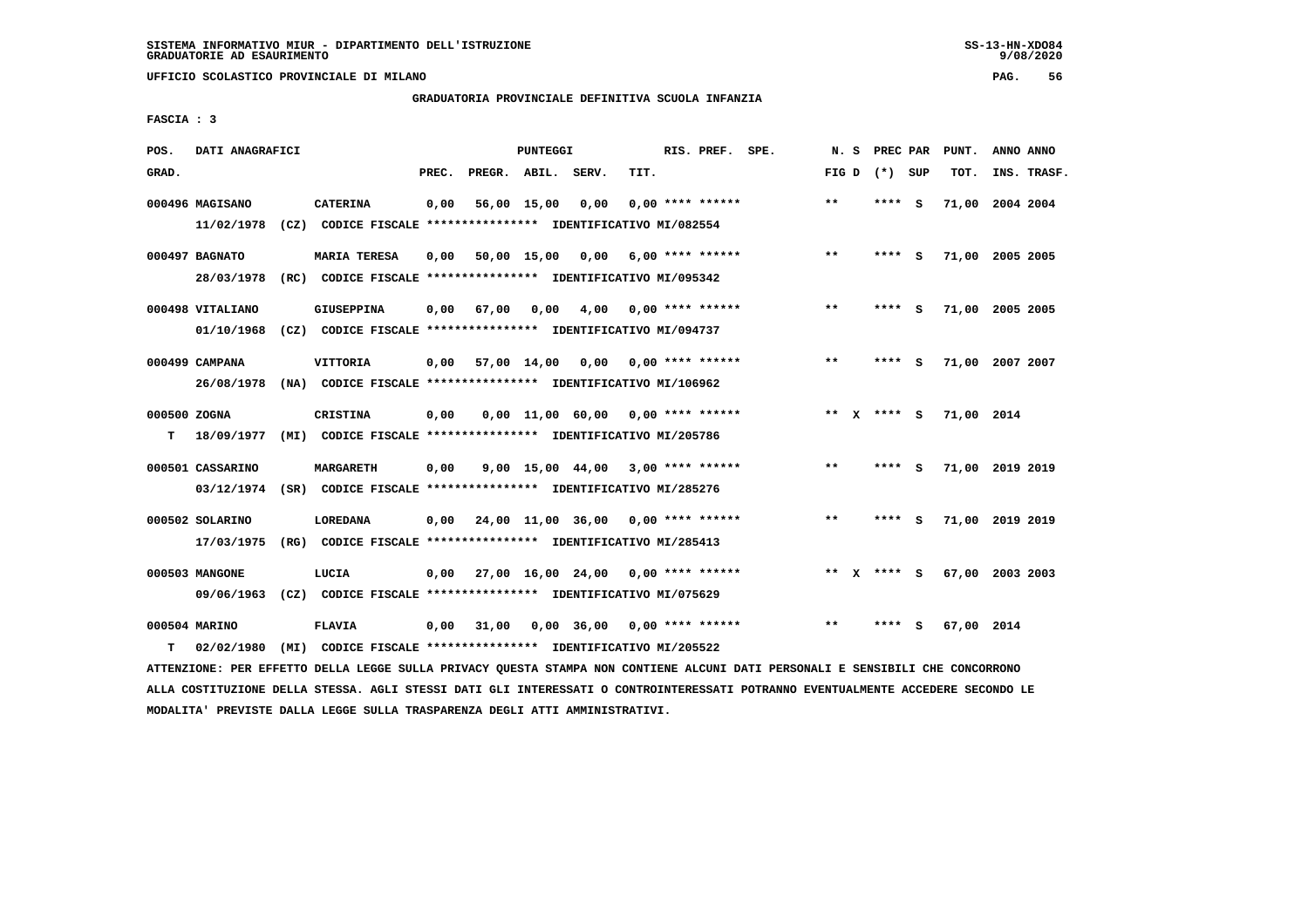**UFFICIO SCOLASTICO PROVINCIALE DI MILANO PAG. 57**

# **GRADUATORIA PROVINCIALE DEFINITIVA SCUOLA INFANZIA**

 **FASCIA : 3**

| POS.              | DATI ANAGRAFICI                     |                                                                                                  |       |                    | PUNTEGGI |                                          |      | RIS. PREF. SPE.    | N. S  | <b>PREC PAR</b> |     | PUNT.      | ANNO ANNO       |
|-------------------|-------------------------------------|--------------------------------------------------------------------------------------------------|-------|--------------------|----------|------------------------------------------|------|--------------------|-------|-----------------|-----|------------|-----------------|
| GRAD.             |                                     |                                                                                                  | PREC. | PREGR. ABIL. SERV. |          |                                          | TIT. |                    |       | FIG D $(*)$ SUP |     | TOT.       | INS. TRASF.     |
|                   | 000505 MURATORI<br>$T = 08/12/1981$ | PATRIZIA<br>(GE) CODICE FISCALE **************** IDENTIFICATIVO MI/207101                        | 0,00  | 17,00              |          | 0,00 50,00                               |      | $0.00$ **** ****** |       | ** x **** S     |     | 67,00 2014 |                 |
| 000506 ZITO<br>T. |                                     | GIUSEPPINA<br>09/09/1967 (PA) CODICE FISCALE **************** IDENTIFICATIVO MI/199967           | 0,00  | 18,00              |          | 0,00 49,00 0,00 **** ******              |      |                    | $***$ | **** S          |     | 67,00 2014 |                 |
|                   | 000507 SIGNORETTA                   | <b>MARIA IMMACOL</b><br>09/04/1963 (VV) CODICE FISCALE *************** IDENTIFICATIVO MI/061126  |       |                    |          | 0,00 48,00 18,00 0,00 0,00 **** ******   |      |                    | $***$ | **** S          |     | 66,00 2002 |                 |
| 000508 ROCCA      |                                     | <b>SILVANA</b><br>10/03/1964 (CZ) CODICE FISCALE *************** IDENTIFICATIVO MI/191456        | 0,00  |                    |          | 8,00 14,00 44,00 0,00 **** ******        |      |                    | ** X  | **** S          |     |            | 66,00 2014 2014 |
| 000509 PAPA<br>т  |                                     | <b>ALESSANDRAMAR</b><br>16/07/1980 (NA) CODICE FISCALE **************** IDENTIFICATIVO MI/202028 | 0,00  |                    |          | $3,00$ 13,00 50,00 0,00 **** ******      |      |                    | $* *$ | **** S          |     | 66,00 2014 |                 |
| т                 | 000510 PULERA                       | <b>ANGELA</b><br>24/09/1972 (KR) CODICE FISCALE *************** IDENTIFICATIVO MI/233928         | 0,00  |                    |          | 31,00 11,00 24,00 0,00 **** ******       |      |                    | $***$ | **** S          |     | 66,00 2014 |                 |
|                   | 000511 SPAMPINATO<br>17/07/1968     | <b>VINCENZO</b><br>(EN) CODICE FISCALE *************** IDENTIFICATIVO MI/285410                  |       |                    |          | 0,00 49,00 17,00 0,00 0,00 **** ****** F |      |                    | $***$ | **** S          |     |            | 66,00 2019 2019 |
| т                 | 000512 MANISCALCO                   | ANNA ROSA<br>09/12/1966 (MI) CODICE FISCALE *************** IDENTIFICATIVO MI/225969             | 0,00  | 20,00              |          | $0,00$ 36,00 9,00 **** ******            |      |                    | $* *$ | **** S          |     | 65,00 2014 |                 |
| т                 | 000513 TARABORRELLI                 | <b>GIANNA</b><br>19/05/1975 (CH) CODICE FISCALE **************** IDENTIFICATIVO MI/231587        | 0,00  |                    |          | $0,00$ 14,00 48,00 3,00 **** ******      |      |                    | $**$  | ****            | - S | 65,00 2014 |                 |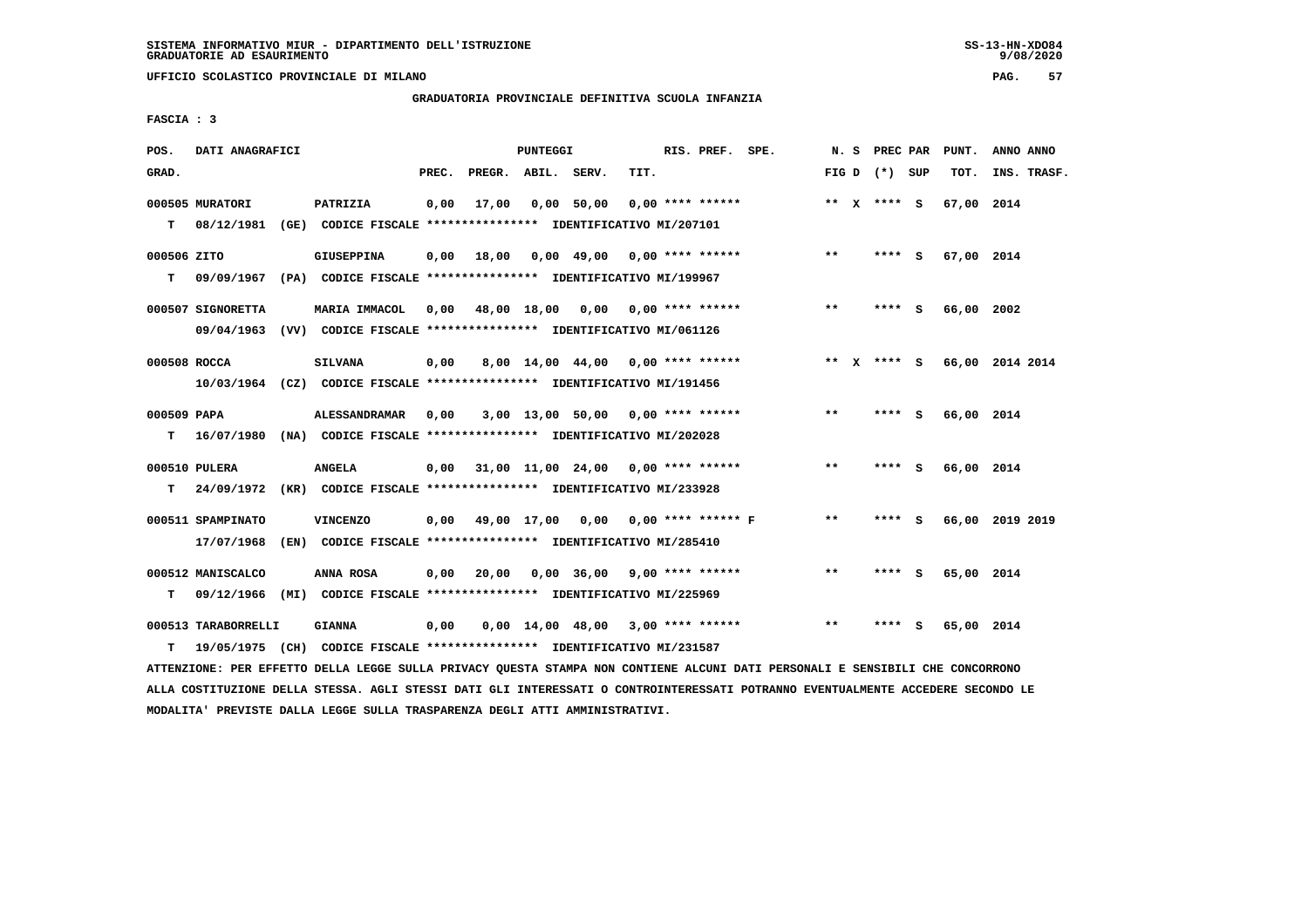**UFFICIO SCOLASTICO PROVINCIALE DI MILANO PAG. 58**

# **GRADUATORIA PROVINCIALE DEFINITIVA SCUOLA INFANZIA**

 **FASCIA : 3**

| POS.         | DATI ANAGRAFICI   |                                                                         |       |                    | PUNTEGGI |                                                               |      | RIS. PREF. SPE.         | N.S          | PREC PAR        |     | PUNT.           | ANNO ANNO       |  |
|--------------|-------------------|-------------------------------------------------------------------------|-------|--------------------|----------|---------------------------------------------------------------|------|-------------------------|--------------|-----------------|-----|-----------------|-----------------|--|
| GRAD.        |                   |                                                                         | PREC. | PREGR. ABIL. SERV. |          |                                                               | TIT. |                         |              | FIG D $(*)$ SUP |     | TOT.            | INS. TRASF.     |  |
|              | 000514 AUTIERO    | <b>STEFANIA</b>                                                         | 0,00  |                    |          | $0,00 \quad 14,00 \quad 48,00$                                |      | $3,00$ **** ******      | **           | **** S          |     | 65,00           | 2019 2019       |  |
|              |                   | 07/08/1974 (NA) CODICE FISCALE *************** IDENTIFICATIVO MI/285181 |       |                    |          |                                                               |      |                         |              |                 |     |                 |                 |  |
| 000515 IUNTI |                   | <b>STEFANIA</b>                                                         | 0,00  |                    |          | 48,00 16,00 0,00                                              |      | $0.00$ **** ******      | $**$         | $***$ S         |     | 64,00 2003      |                 |  |
|              |                   | 29/12/1980 (CS) CODICE FISCALE *************** IDENTIFICATIVO MI/208117 |       |                    |          |                                                               |      |                         |              |                 |     |                 |                 |  |
|              | 000516 VAIANA     | <b>AGNESE</b>                                                           | 0,00  | 64,00              | 0,00     |                                                               |      | $0,00$ 0,00 **** ****** | $***$        | **** S          |     | 64,00 2005 2005 |                 |  |
|              | 26/03/1979        | (CL) CODICE FISCALE **************** IDENTIFICATIVO MI/095432           |       |                    |          |                                                               |      |                         |              |                 |     |                 |                 |  |
|              | 000517 GIUNTONI   | IRENE ANDREA                                                            | 0.00  |                    |          | $0.00 \quad 40.00 \quad 24.00 \quad 0.00 \quad *** \quad ***$ |      |                         | $**$         | ****            | - S | 64,00 2009      |                 |  |
|              | 09/02/1988        | (MI) CODICE FISCALE **************** IDENTIFICATIVO MI/144182           |       |                    |          |                                                               |      |                         |              |                 |     |                 |                 |  |
|              | 000518 LA SPADA   | <b>CARMEN MARIA</b>                                                     | 0,00  | 63,00              | 0,00     | 0,00                                                          |      | $0.00$ **** ******      | $***$        | **** S          |     | 63,00 2002      |                 |  |
|              | 16/05/1980        | (ME) CODICE FISCALE **************** IDENTIFICATIVO MI/061673           |       |                    |          |                                                               |      |                         |              |                 |     |                 |                 |  |
| 000519 REINA |                   | CANDIDA ROSAL                                                           | 0,00  |                    |          | 48,00 15,00 0,00                                              |      | $0.00$ **** ******      | $\star\star$ | ****            | - 5 |                 | 63,00 2004 2004 |  |
|              |                   | 30/09/1964 (CT) CODICE FISCALE *************** IDENTIFICATIVO MI/082845 |       |                    |          |                                                               |      |                         |              |                 |     |                 |                 |  |
| 000520 MASI  |                   | <b>ANTONELLA</b>                                                        | 0.00  | 39,00              |          | $0.00 \quad 24.00 \quad 0.00 \quad *** \quad ***$             |      |                         | ** $X$       | **** S          |     | 63,00 2011 2011 |                 |  |
|              |                   | 18/07/1965 (SR) CODICE FISCALE *************** IDENTIFICATIVO MI/167271 |       |                    |          |                                                               |      |                         |              |                 |     |                 |                 |  |
|              | 000521 SORRENTINO | <b>ROSARIA</b>                                                          | 0,00  |                    |          | $2,00$ 15,00 46,00 0,00 **** ******                           |      |                         | $* *$        | **** S          |     |                 | 63,00 2014 2014 |  |
|              | 04/12/1958        | (TP) CODICE FISCALE **************** IDENTIFICATIVO MI/191512           |       |                    |          |                                                               |      |                         |              |                 |     |                 |                 |  |
|              | 000522 LOCANTO    | AMELIA                                                                  | 0,00  |                    |          | $0,00$ 11,00 52,00 0,00 **** ******                           |      |                         | $* *$        | ****            | - 5 | 63,00 2014      |                 |  |
| т            | 16/05/1974        | (KR) CODICE FISCALE **************** IDENTIFICATIVO MI/221911           |       |                    |          |                                                               |      |                         |              |                 |     |                 |                 |  |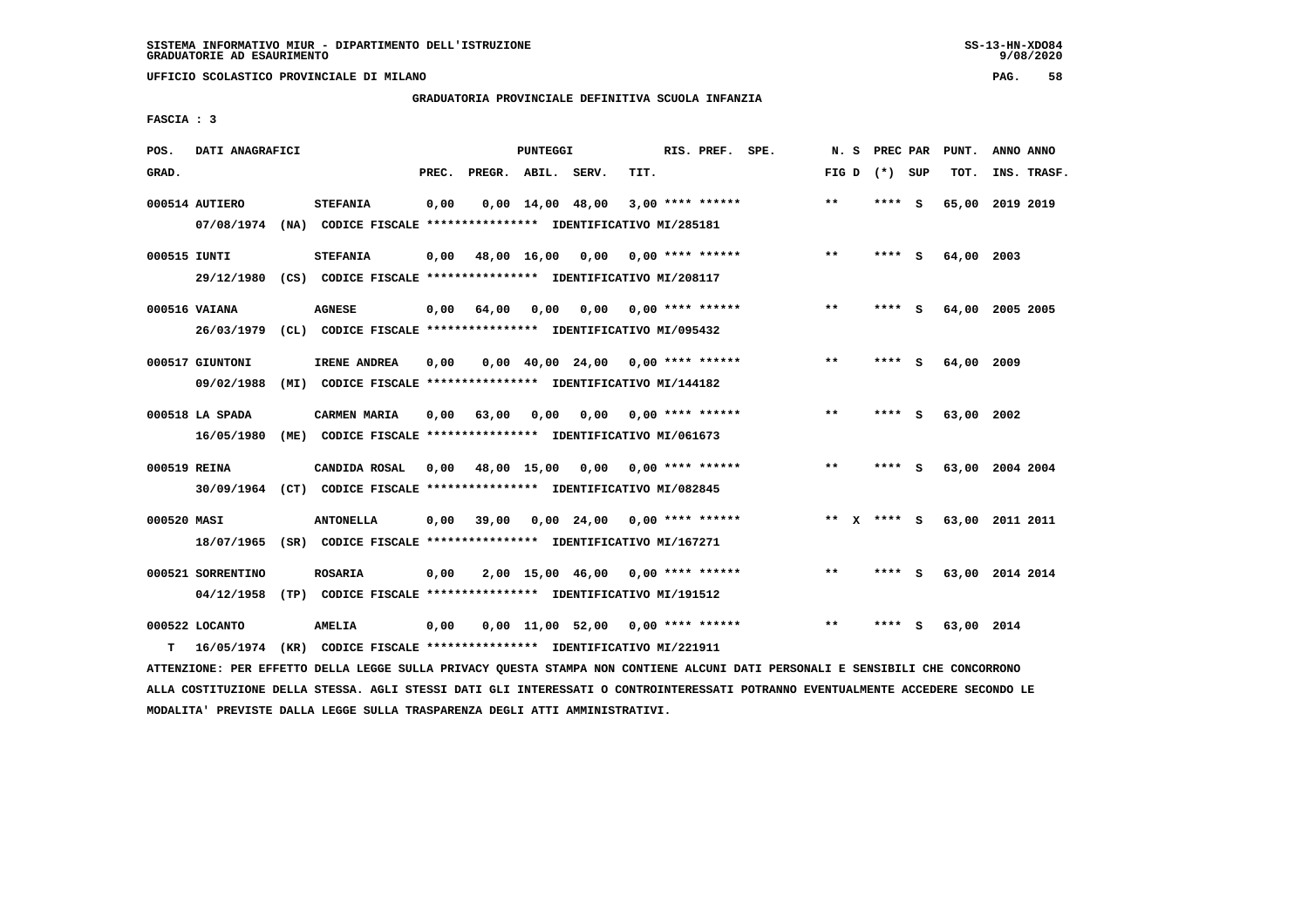**UFFICIO SCOLASTICO PROVINCIALE DI MILANO PAG. 59**

# **GRADUATORIA PROVINCIALE DEFINITIVA SCUOLA INFANZIA**

 **FASCIA : 3**

| POS.         | DATI ANAGRAFICI  |                                                                         |       |                    | PUNTEGGI           |                                     |      | RIS. PREF. SPE.    | N.S   | PREC PAR        |     | PUNT.      | ANNO ANNO       |
|--------------|------------------|-------------------------------------------------------------------------|-------|--------------------|--------------------|-------------------------------------|------|--------------------|-------|-----------------|-----|------------|-----------------|
| GRAD.        |                  |                                                                         | PREC. | PREGR. ABIL. SERV. |                    |                                     | TIT. |                    |       | FIG D $(*)$ SUP |     | TOT.       | INS. TRASF.     |
|              | 000523 ZIMBELLO  | LETIZIA                                                                 | 0,00  |                    | $0.00$ 15.00 48.00 |                                     |      | $0.00$ **** ****** | $* *$ | ****            |     | 63,00 2014 |                 |
| т            | 17/02/1984       | (RC) CODICE FISCALE **************** IDENTIFICATIVO MI/276483           |       |                    |                    |                                     |      |                    |       |                 |     |            |                 |
|              | 000524 MURDACA   | <b>ANTONIA</b>                                                          | 0,00  | 13,00              |                    | $0.00$ 50.00 0.00 **** ******       |      |                    | $***$ | ****            |     | 63,00 2014 |                 |
| т            | 08/08/1973       | (RC) CODICE FISCALE **************** IDENTIFICATIVO MI/212859           |       |                    |                    |                                     |      |                    |       |                 |     |            |                 |
|              | 000525 D'ALESSIO | ANNA ROSA                                                               | 0.00  |                    |                    | 16,00 16,00 30,00 0,00 **** ******  |      |                    | **    | **** S          |     |            | 62,00 2011 2011 |
|              |                  | 02/04/1964 (SA) CODICE FISCALE *************** IDENTIFICATIVO MI/167360 |       |                    |                    |                                     |      |                    |       |                 |     |            |                 |
|              | 000526 GAMBINO   | <b>FRANCESCA</b>                                                        | 0,00  | 26,00              |                    | $0.00$ 36.00 0.00 **** ******       |      |                    |       | ** x **** s     |     |            | 62,00 2014 2014 |
|              | 09/02/1980       | (CT) CODICE FISCALE **************** IDENTIFICATIVO MI/191388           |       |                    |                    |                                     |      |                    |       |                 |     |            |                 |
| 000527 CILIO |                  | CARMELA                                                                 | 0,00  |                    |                    | $0.00$ 14.00 48.00 0.00 **** ****** |      |                    | **    | **** S          |     | 62,00 2014 |                 |
| т            | 12/01/1966       | (NA) CODICE FISCALE **************** IDENTIFICATIVO MI/235189           |       |                    |                    |                                     |      |                    |       |                 |     |            |                 |
|              | 000528 CANNULI   | <b>IVANA</b>                                                            | 0,00  | 12,00              |                    | $0,00$ 50,00 0,00 **** ******       |      |                    | $***$ | **** S          |     | 62,00 2014 |                 |
| т            | 19/01/1977       | (ME) CODICE FISCALE **************** IDENTIFICATIVO MI/232039           |       |                    |                    |                                     |      |                    |       |                 |     |            |                 |
|              | 000529 CASSINARI | <b>ANGELA</b>                                                           | 0.00  | 10,00              |                    | $0,00$ 52,00 0,00 **** ******       |      |                    |       | ** X **** S     |     |            | 62,00 2019 2019 |
| т            | 20/02/1963       | (MI) CODICE FISCALE **************** IDENTIFICATIVO MI/285281           |       |                    |                    |                                     |      |                    |       |                 |     |            |                 |
|              | 000530 MARCIANTE | <b>SILVANA</b>                                                          | 0,00  |                    |                    | $3,00$ 12,00 46,00 0,00 **** ****** |      |                    | $* *$ | ****            | - S | 61,00 2014 |                 |
| т            | 05/09/1979       | (AG) CODICE FISCALE **************** IDENTIFICATIVO MI/232980           |       |                    |                    |                                     |      |                    |       |                 |     |            |                 |
|              | 000531 PARISI    | <b>CLEONICE</b>                                                         | 0,00  |                    |                    | $0,00$ 13,00 48,00 0,00 **** ****** |      |                    | $* *$ | ****            |     | 61,00 2014 |                 |
| T.           | 17/04/1969       | (NA) CODICE FISCALE **************** IDENTIFICATIVO MI/231265           |       |                    |                    |                                     |      |                    |       |                 |     |            |                 |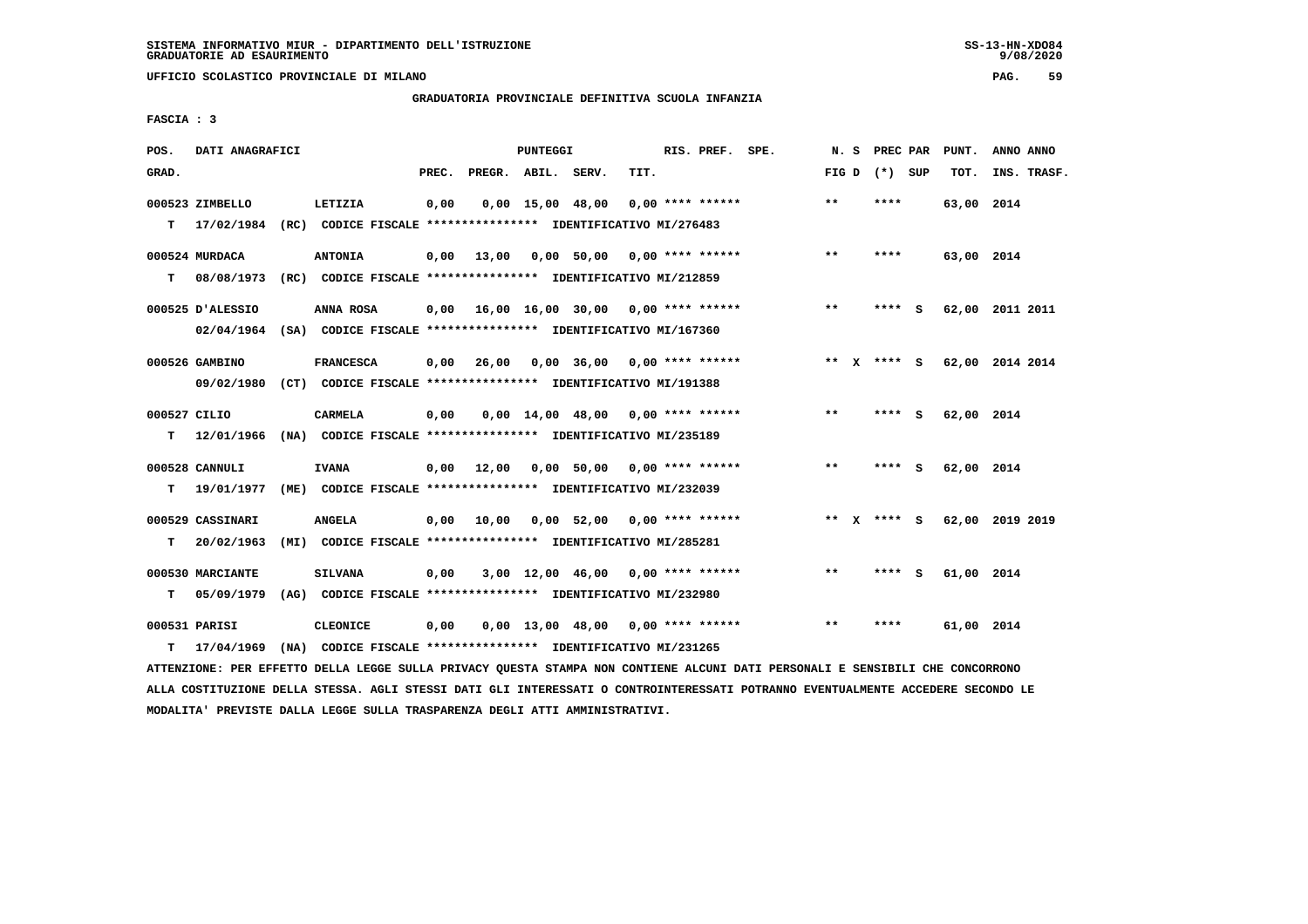**UFFICIO SCOLASTICO PROVINCIALE DI MILANO PAG. 60**

# **GRADUATORIA PROVINCIALE DEFINITIVA SCUOLA INFANZIA**

 **FASCIA : 3**

| POS.              | DATI ANAGRAFICI                                                                          |                                                                                       |       |                          | <b>PUNTEGGI</b> |                                     |      | RIS. PREF. SPE.    | N. S            | PREC PAR |     | PUNT.      | ANNO ANNO       |
|-------------------|------------------------------------------------------------------------------------------|---------------------------------------------------------------------------------------|-------|--------------------------|-----------------|-------------------------------------|------|--------------------|-----------------|----------|-----|------------|-----------------|
| GRAD.             |                                                                                          |                                                                                       | PREC. | PREGR. ABIL.             |                 | SERV.                               | TIT. |                    | FIG D $(*)$ SUP |          |     | TOT.       | INS. TRASF.     |
|                   | 000532 ALOISI<br>29/07/1976 (EE) CODICE FISCALE *************** IDENTIFICATIVO MI/065590 | <b>MANUELA</b>                                                                        | 0,00  | 42,00 15,00              |                 | 0,00                                |      | $3,00$ **** ****** | $***$           | ****     |     | 60,00 2002 |                 |
| т                 | 000533 COSIMATO<br>11/11/1981                                                            | <b>SABINA</b><br>(SA) CODICE FISCALE **************** IDENTIFICATIVO MI/211797        | 0,00  | 48,00 12,00              |                 | 0,00                                |      | $0,00$ **** ****** | $***$           | **** S   |     | 60,00 2014 |                 |
| т                 | 000534 SEMINARA<br>27/06/1981                                                            | <b>ROSARIA ANTON</b><br>(PV) CODICE FISCALE **************** IDENTIFICATIVO MI/198413 | 0,00  |                          |                 | 49,00 11,00 0,00 0,00 **** ******   |      |                    | $* *$           | **** S   |     | 60,00 2014 |                 |
| т                 | 000535 POSTERARO<br>11/07/1978                                                           | <b>MARIA</b><br>(KR) CODICE FISCALE **************** IDENTIFICATIVO MI/210996         | 0,00  |                          |                 | $0.00$ 14.00 46.00 0.00 **** ****** |      |                    | **              | ****     | - S | 60,00 2014 |                 |
| т                 | 000536 CAVALERI<br>24/12/1977                                                            | <b>VALERIA</b><br>(AG) CODICE FISCALE **************** IDENTIFICATIVO MI/193887       | 0,00  | 28,00                    |                 | $0.00$ 32.00 0.00 **** ******       |      |                    | $***$ X         | **** S   |     | 60,00 2014 |                 |
| т                 | 000537 AMBROSIO<br>11/05/1983                                                            | <b>ALESSANDRA</b><br>(MI) CODICE FISCALE **************** IDENTIFICATIVO MI/193366    | 0,00  | 14,00                    |                 | $0,00$ 46,00 0,00 **** ******       |      |                    | $***$           | **** S   |     | 60,00 2014 |                 |
| т                 | 000538 DIRUOCCO<br>03/05/1983                                                            | LUANA<br>(NA) CODICE FISCALE **************** IDENTIFICATIVO MI/231478                |       | $0.00 \t 48.00 \t 12.00$ |                 | 0,00                                |      | $0.00$ **** ****** | **              | **** S   |     | 60,00 2014 |                 |
| 000539 FERRI<br>т | 11/04/1981 (MT) CODICE FISCALE **************** IDENTIFICATIVO MI/230486                 | <b>RUBINA</b>                                                                         | 0,00  |                          |                 | $0.00$ 12.00 48.00 0.00 **** ****** |      |                    | $* *$           | **** S   |     | 60,00 2014 |                 |
|                   | 000540 ALESSANDRELLO<br>05/05/1980 (EE)                                                  | PATRIZIA<br>CODICE FISCALE **************** IDENTIFICATIVO MI/285071                  | 0,00  |                          |                 | $0,00$ 12,00 48,00 0,00 **** ****** |      |                    | $* *$           | **** S   |     |            | 60,00 2019 2019 |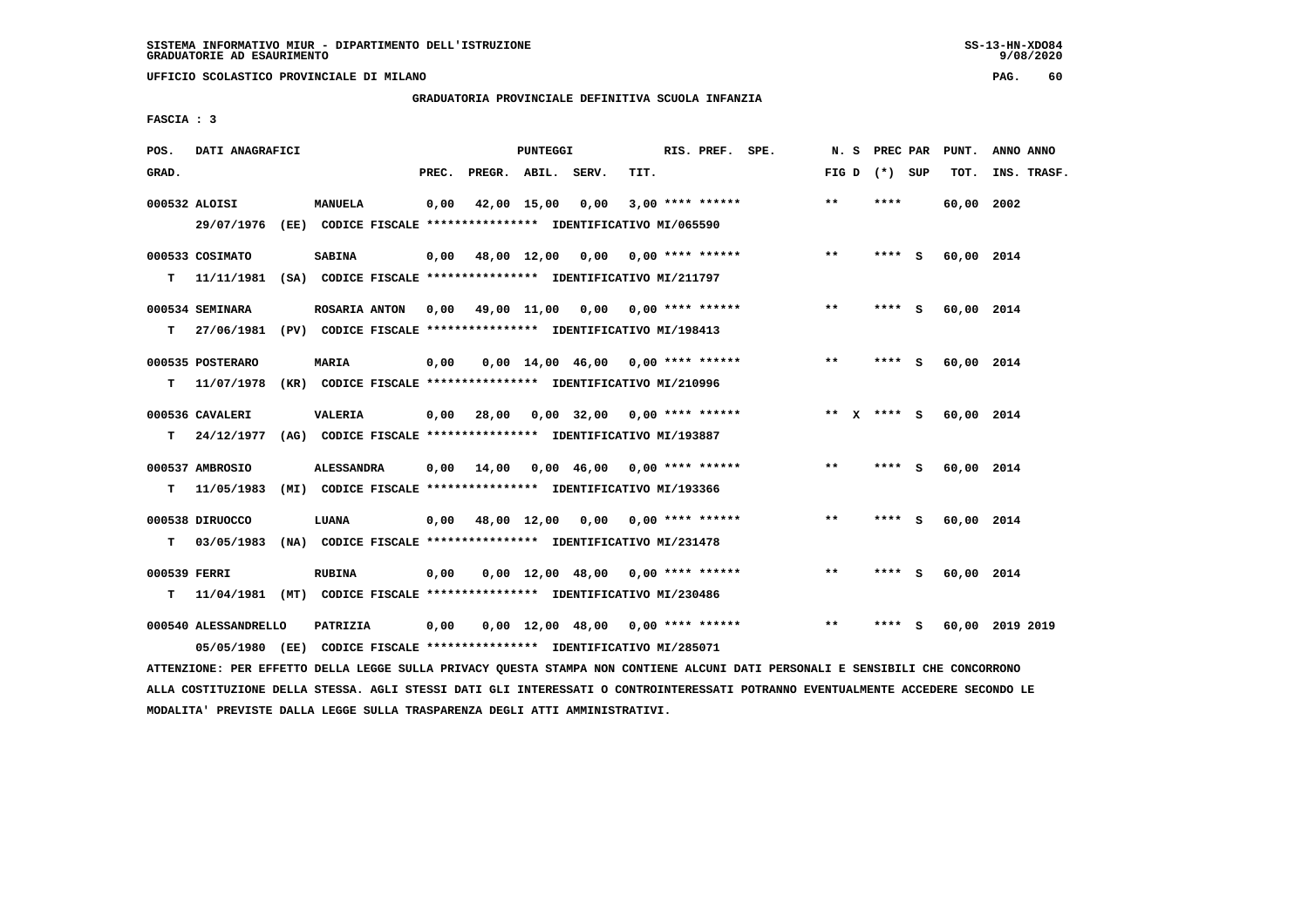**UFFICIO SCOLASTICO PROVINCIALE DI MILANO PAG. 61**

# **GRADUATORIA PROVINCIALE DEFINITIVA SCUOLA INFANZIA**

 **FASCIA : 3**

| POS.  | DATI ANAGRAFICI   |                                                                         |       |                    | PUNTEGGI |                                     |      | RIS. PREF.           | SPE. | N.S             | PREC PAR |          | PUNT.      | ANNO ANNO       |  |
|-------|-------------------|-------------------------------------------------------------------------|-------|--------------------|----------|-------------------------------------|------|----------------------|------|-----------------|----------|----------|------------|-----------------|--|
| GRAD. |                   |                                                                         | PREC. | PREGR. ABIL. SERV. |          |                                     | TIT. |                      |      | FIG D $(*)$ SUP |          |          | TOT.       | INS. TRASF.     |  |
|       | 000541 RAIMONDI   | MARIA DOMENIC                                                           | 0,00  |                    |          | $0,00$ 13,00 46,00                  |      | $0.00$ **** ****** F |      | $**$            | ****     | <b>S</b> | 59,00      | 2007 2007       |  |
|       | 17/01/1965        | (PZ) CODICE FISCALE **************** IDENTIFICATIVO MI/112259           |       |                    |          |                                     |      |                      |      |                 |          |          |            |                 |  |
|       | 000542 NOBILE     | <b>TERESA</b>                                                           | 0,00  |                    |          | 12,00 15,00 32,00                   |      | $0.00$ **** ******   |      | **              | **** S   |          |            | 59,00 2014 2014 |  |
|       | 21/06/1977        | (CZ) CODICE FISCALE **************** IDENTIFICATIVO MI/191921           |       |                    |          |                                     |      |                      |      |                 |          |          |            |                 |  |
|       | 000543 BIANCO     | <b>SESTO</b>                                                            | 0,00  | 13,00              |          | 0,00 46,00                          |      | $0.00$ **** ******   |      | **              | ****     | - S      | 59,00 2014 |                 |  |
| т     |                   | 01/05/1964 (KR) CODICE FISCALE *************** IDENTIFICATIVO MI/219774 |       |                    |          |                                     |      |                      |      |                 |          |          |            |                 |  |
|       | 000544 ROTTURA    | <b>MARIA TERESA</b>                                                     | 0,00  |                    |          | $3,00$ 17,00 36,00 3,00 **** ****** |      |                      |      | $***$           | ****     | <b>S</b> |            | 59,00 2019 2019 |  |
|       | 15/11/1971        | (RC) CODICE FISCALE **************** IDENTIFICATIVO MI/285452           |       |                    |          |                                     |      |                      |      |                 |          |          |            |                 |  |
|       | 000545 PETTINATO  | ROSALIA ROSAL                                                           | 0,00  |                    |          | 19,00 16,00 24,00                   |      | $0.00$ **** ******   |      | $\star\star$    | ****     | - S      |            | 59,00 2019 2019 |  |
|       | 26/02/1975        | (EE) CODICE FISCALE **************** IDENTIFICATIVO MI/285477           |       |                    |          |                                     |      |                      |      |                 |          |          |            |                 |  |
|       | 000546 GIUNTA     | MARIA RITA                                                              | 0,00  |                    |          | 22,00 15,00 12,00 9,00 **** ******  |      |                      |      | **              | ****     | - S      |            | 58,00 2005 2005 |  |
|       | 06/09/1968        | (PA) CODICE FISCALE **************** IDENTIFICATIVO MI/096481           |       |                    |          |                                     |      |                      |      |                 |          |          |            |                 |  |
|       | 000547 CASAGRANDE | <b>RITA</b>                                                             | 0.00  | 15,00 42,00        |          | 0.00                                |      | $0.00$ **** ******   |      | $* *$           | ****     | - S      | 57,00 2007 |                 |  |
|       | 07/08/1981        | (MI) CODICE FISCALE **************** IDENTIFICATIVO MI/110286           |       |                    |          |                                     |      |                      |      |                 |          |          |            |                 |  |
|       | 000548 ANGELLOTTI | LUISA                                                                   | 0,00  | 57,00              | 0,00     | 0.00                                |      | $0.00$ **** ******   |      | $**$            |          | - S      |            | 57,00 2011 2011 |  |
|       | 01/05/1976        | (NA) CODICE FISCALE **************** IDENTIFICATIVO MI/166247           |       |                    |          |                                     |      |                      |      |                 |          |          |            |                 |  |
|       | 000549 IANNONE    | <b>GRAZIA</b>                                                           | 0,00  | 57,00              | 0,00     | 0,00                                |      | $0.00$ **** ******   |      | $* *$           |          | s        |            | 57,00 2011 2011 |  |
|       | 09/05/1980        | (SA) CODICE FISCALE **************** IDENTIFICATIVO MI/167142           |       |                    |          |                                     |      |                      |      |                 |          |          |            |                 |  |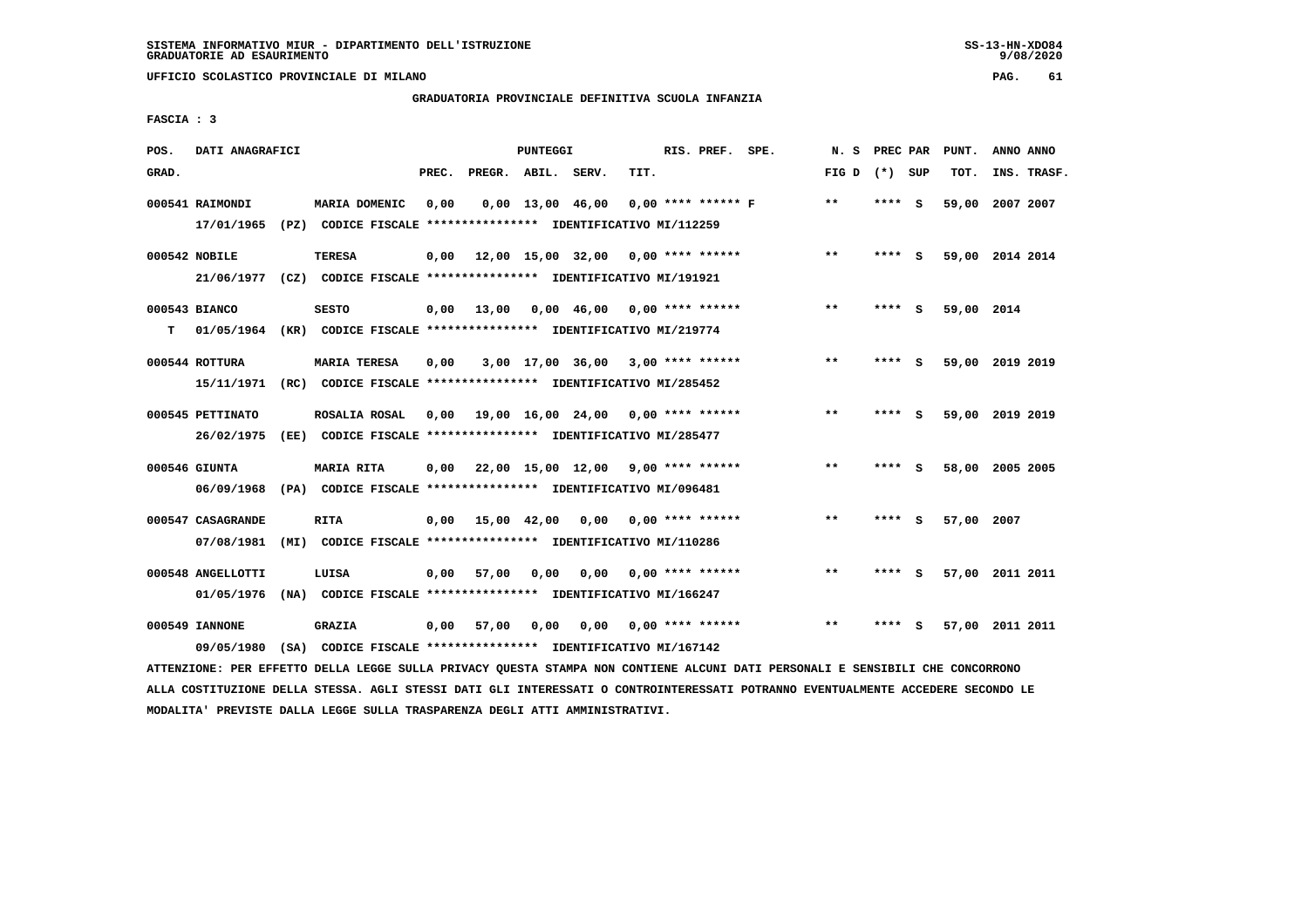**UFFICIO SCOLASTICO PROVINCIALE DI MILANO PAG. 62**

## **GRADUATORIA PROVINCIALE DEFINITIVA SCUOLA INFANZIA**

 **FASCIA : 3**

| POS.              | DATI ANAGRAFICI               |                                                                                                                                  |       |                    | PUNTEGGI |                                           |      | RIS. PREF. SPE.    | N. S            | <b>PREC PAR</b> |     | PUNT.      | ANNO ANNO       |
|-------------------|-------------------------------|----------------------------------------------------------------------------------------------------------------------------------|-------|--------------------|----------|-------------------------------------------|------|--------------------|-----------------|-----------------|-----|------------|-----------------|
| GRAD.             |                               |                                                                                                                                  | PREC. | PREGR. ABIL. SERV. |          |                                           | TIT. |                    | FIG D $(*)$ SUP |                 |     | TOT.       | INS. TRASF.     |
| т                 | 000550 IMBURGIA<br>13/06/1978 | ANNA<br>(PA) CODICE FISCALE **************** IDENTIFICATIVO MI/225908                                                            | 0,00  |                    |          | 10,00 11,00 36,00                         |      | $0.00$ **** ****** | $***$           | **** S          |     | 57,00 2014 |                 |
| т                 | 000551 IULIANI<br>05/09/1970  | TIZIANA<br>(NA) CODICE FISCALE **************** IDENTIFICATIVO MI/197098                                                         | 0,00  | 15,00              |          | 0,00 42,00 0,00 **** ******               |      |                    | $* *$           | $***$ S         |     | 57,00 2014 |                 |
| т                 | 000552 TORTORA                | MARIA ROSARIA 0,00 14,00 11,00 32,00 0,00 **** ******<br>21/12/1959 (SA) CODICE FISCALE *************** IDENTIFICATIVO MI/219176 |       |                    |          |                                           |      |                    | $***$           | **** S          |     | 57,00 2014 |                 |
| т                 | 000553 TRAINITO<br>28/04/1983 | PAMELA<br>(MI) CODICE FISCALE **************** IDENTIFICATIVO MI/233021                                                          |       |                    |          | 0,00 12,00 15,00 30,00 0,00 **** ******   |      |                    | $* *$           | ****            | - S | 57,00 2014 |                 |
| т                 | 000554 IACCARINO              | ANNA<br>19/04/1974 (NA) CODICE FISCALE **************** IDENTIFICATIVO MI/285368                                                 |       |                    |          | $0,00$ 33,00 12,00 12,00 0,00 **** ****** |      |                    | ** $X$ ****     |                 |     |            | 57,00 2019 2019 |
| 000555 ROMEO<br>т |                               | <b>MARIA ANTONIA</b><br>01/10/1979 (RC) CODICE FISCALE *************** IDENTIFICATIVO MI/285168                                  |       |                    |          | $0,00$ 45,00 11,00 1,00 0,00 **** ******  |      |                    | $\star\star$    | **** S          |     |            | 57,00 2019 2019 |
|                   | 000556 CIRULLI<br>11/08/1975  | <b>SERENA</b><br>(MI) CODICE FISCALE *************** IDENTIFICATIVO MI/109225                                                    |       |                    |          | $0.00$ 14.00 41.00 0.00 0.00 **** ******  |      |                    | ** X **** S     |                 |     | 55,00 2007 |                 |
| 000557 MOLON<br>т | 15/08/1981                    | <b>SIMONA</b><br>(MI) CODICE FISCALE **************** IDENTIFICATIVO MI/197313                                                   | 0,00  | 16,00              |          | $0,00$ 36,00 3,00 **** ******             |      |                    | ** x **** S     |                 |     | 55,00 2014 |                 |
| т                 | 000558 SILENZI<br>09/06/1979  | <b>RENATA</b><br>(OR) CODICE FISCALE **************** IDENTIFICATIVO MI/198459                                                   | 0,00  |                    |          | 4,00 15,00 36,00 0,00 **** ******         |      |                    | $***$           | ****            |     | 55,00 2014 |                 |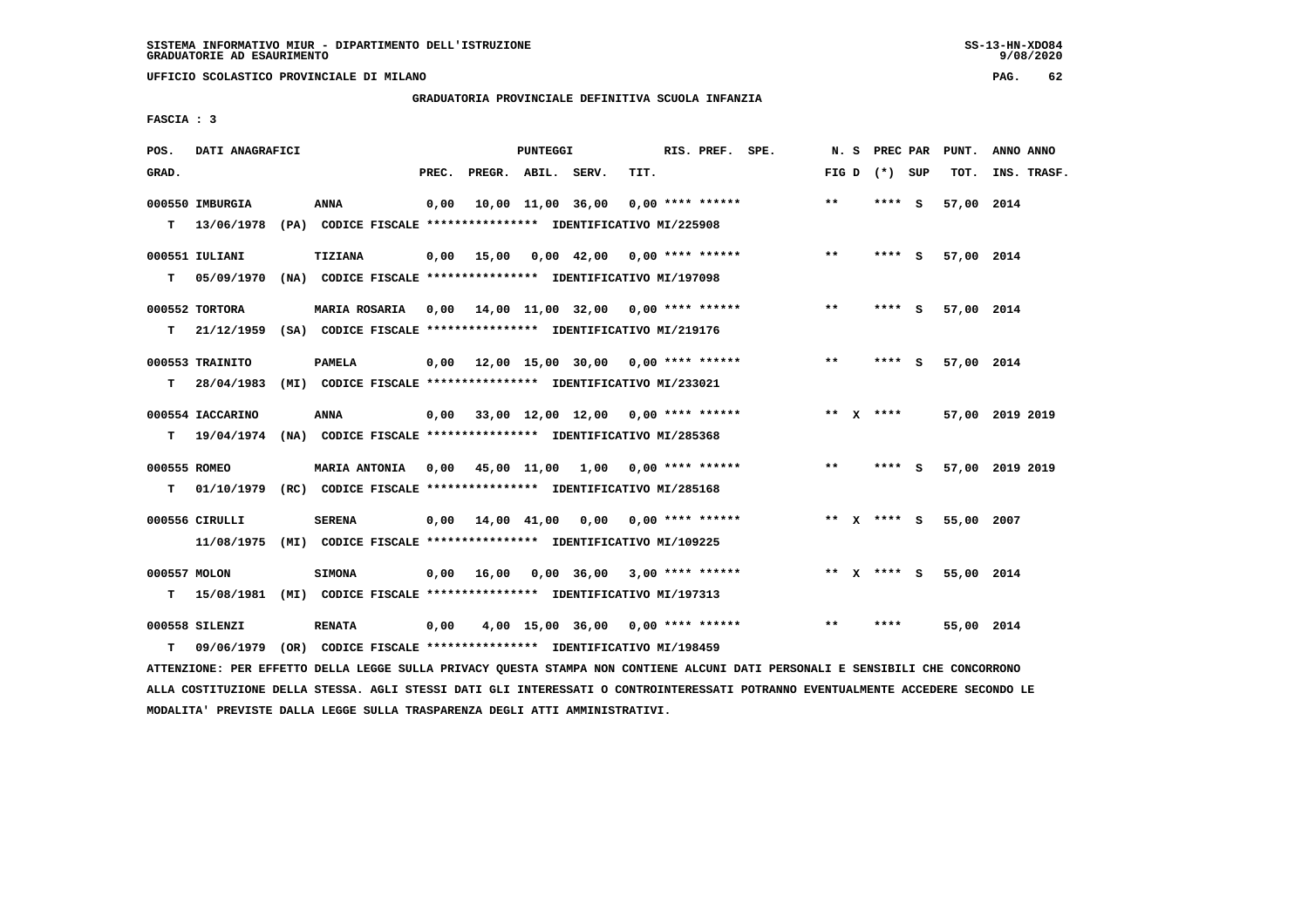**UFFICIO SCOLASTICO PROVINCIALE DI MILANO PAG. 63**

# **GRADUATORIA PROVINCIALE DEFINITIVA SCUOLA INFANZIA**

 **FASCIA : 3**

| POS.  | DATI ANAGRAFICI    |                                                                                           |       |                    | PUNTEGGI |                                     |      | RIS. PREF. SPE.    | N. S  | PREC PAR |     | PUNT.      | ANNO ANNO       |  |
|-------|--------------------|-------------------------------------------------------------------------------------------|-------|--------------------|----------|-------------------------------------|------|--------------------|-------|----------|-----|------------|-----------------|--|
| GRAD. |                    |                                                                                           | PREC. | PREGR. ABIL. SERV. |          |                                     | TIT. |                    | FIG D | (*) SUP  |     | TOT.       | INS. TRASF.     |  |
|       | 000559 SCHIERA     | <b>VANESSA</b><br>14/05/1974 (PA) CODICE FISCALE *************** IDENTIFICATIVO MI/285430 | 0,00  |                    |          | 14,00 14,00 24,00                   |      | $3,00$ **** ****** | **    | **** S   |     |            | 55,00 2019 2019 |  |
|       |                    |                                                                                           |       |                    |          |                                     |      |                    |       |          |     |            |                 |  |
|       | 000560 COSTARELLA  | <b>FRANCESCA</b>                                                                          | 0,00  |                    |          | 18,00 16,00 20,00 0,00 **** ******  |      |                    | $* *$ | ****     | - S | 54,00 2005 |                 |  |
|       | 07/01/1980         | (RC) CODICE FISCALE **************** IDENTIFICATIVO MI/096815                             |       |                    |          |                                     |      |                    |       |          |     |            |                 |  |
|       | 000561 SORRENTINO  | <b>CINZIA</b>                                                                             | 0,00  |                    |          | $6,00$ 14,00 34,00 0,00 **** ****** |      |                    | $* *$ | ****     | - S |            | 54,00 2007 2007 |  |
|       | 01/05/1969         | (SA) CODICE FISCALE *************** IDENTIFICATIVO MI/108766                              |       |                    |          |                                     |      |                    |       |          |     |            |                 |  |
|       | 000562 DINGHILE    | <b>GIUSEPPE</b>                                                                           | 0,00  |                    |          | $6,00$ 16,00 32,00 0,00 **** ****** |      |                    | $* *$ | ****     | - 5 |            | 54,00 2014 2014 |  |
|       |                    | 04/03/1974 (AG) CODICE FISCALE *************** IDENTIFICATIVO MI/192044                   |       |                    |          |                                     |      |                    |       |          |     |            |                 |  |
|       | 000563 GIORDANO    | STELLA                                                                                    | 0,00  |                    |          | $0.00$ 12.00 42.00 0.00 **** ****** |      |                    | **    | **** S   |     | 54,00 2014 |                 |  |
| т     | 29/10/1966         | (NA) CODICE FISCALE **************** IDENTIFICATIVO MI/218941                             |       |                    |          |                                     |      |                    |       |          |     |            |                 |  |
|       |                    |                                                                                           |       |                    |          |                                     |      |                    |       |          |     |            |                 |  |
|       | 000564 SURACE      | LUCIA<br>07/07/1964 (RC) CODICE FISCALE *************** IDENTIFICATIVO MI/285390          | 0,00  |                    |          | 2,00 16,00 36,00                    |      | $0.00$ **** ****** | **    | ****     | - S |            | 54,00 2019 2019 |  |
|       |                    |                                                                                           |       |                    |          |                                     |      |                    |       |          |     |            |                 |  |
|       | 000565 ZACCARIELLO | YLENIA ITALIA                                                                             | 0,00  | 16,00              |          | 0,00 38,00                          |      | 0,00 **** ******   | $* *$ | **** S   |     |            | 54,00 2019 2019 |  |
| т     |                    | 18/02/1977 (TO) CODICE FISCALE **************** IDENTIFICATIVO MI/285220                  |       |                    |          |                                     |      |                    |       |          |     |            |                 |  |
|       | 000566 PADUANO     | <b>AGNESE</b>                                                                             | 0,00  | 37,00 14,00        |          | 0,00                                |      | $3.00$ **** ****** | **    | **** S   |     |            | 54,00 2019 2019 |  |
|       | 07/11/1970         | (NA) CODICE FISCALE **************** IDENTIFICATIVO MI/326694                             |       |                    |          |                                     |      |                    |       |          |     |            |                 |  |
|       | 000567 ANDREOLI    | <b>ELISABETTA</b>                                                                         | 0,00  | 12,00 42,00        |          | 0,00                                |      | $0.00$ **** ****** | $* *$ | ****     | s   | 54,00 2019 |                 |  |
|       | 06/07/1983         | (KR) CODICE FISCALE **************** IDENTIFICATIVO MI/107472                             |       |                    |          |                                     |      |                    |       |          |     |            |                 |  |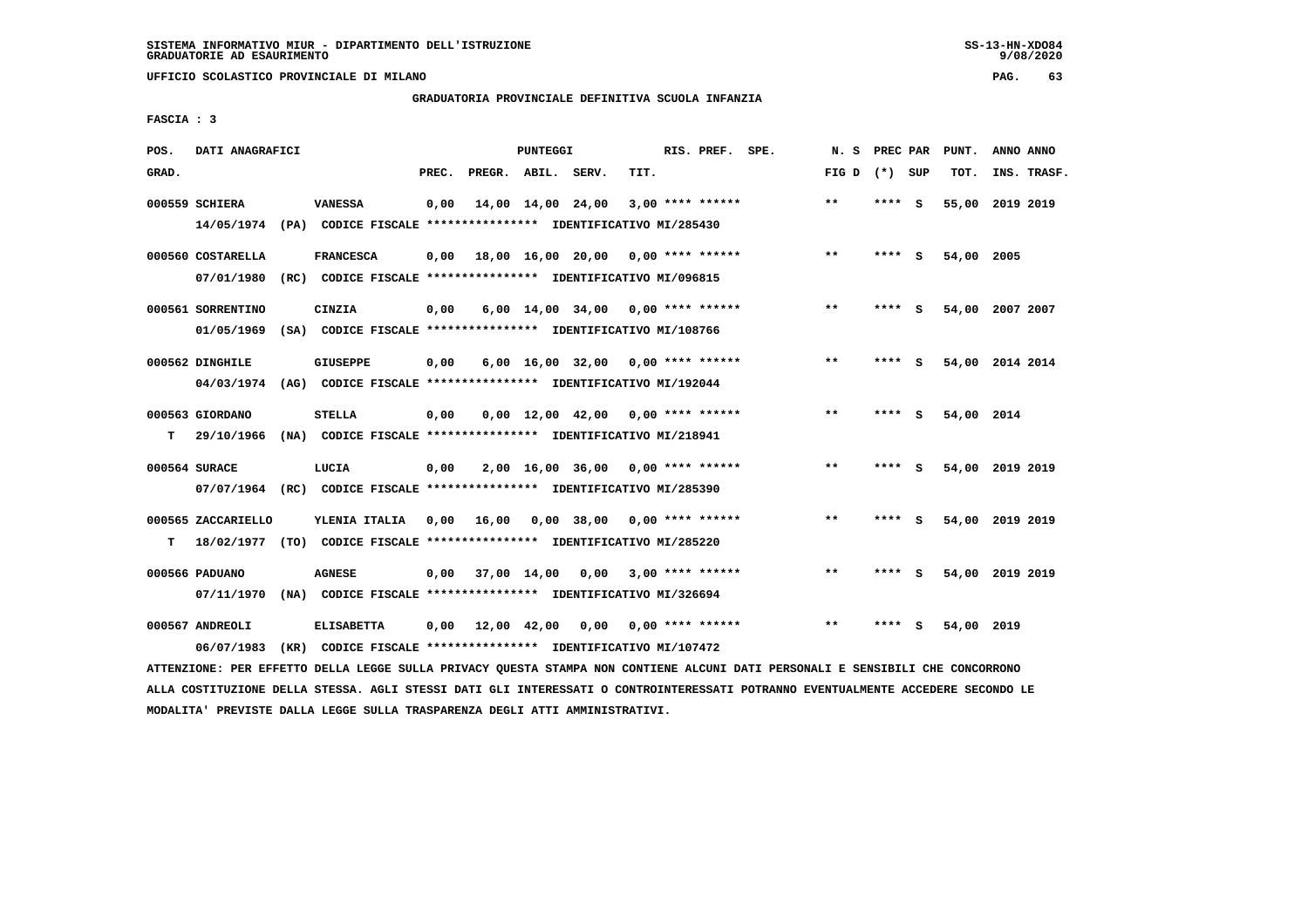**UFFICIO SCOLASTICO PROVINCIALE DI MILANO PAG. 64**

# **GRADUATORIA PROVINCIALE DEFINITIVA SCUOLA INFANZIA**

 **FASCIA : 3**

| POS.         | DATI ANAGRAFICI  |                                                               |       |                    | PUNTEGGI          |                                     |      | RIS. PREF. SPE.    | N. S         | PREC PAR        |     | PUNT.           | ANNO ANNO |             |
|--------------|------------------|---------------------------------------------------------------|-------|--------------------|-------------------|-------------------------------------|------|--------------------|--------------|-----------------|-----|-----------------|-----------|-------------|
| GRAD.        |                  |                                                               | PREC. | PREGR. ABIL. SERV. |                   |                                     | TIT. |                    |              | FIG D $(*)$ SUP |     | TOT.            |           | INS. TRASF. |
| 000568 SARDO |                  | GRAZIELLA                                                     | 0,00  |                    | 14,00 15,00 24,00 |                                     |      | $0.00$ **** ****** | $\star\star$ | **** S          |     | 53,00 2014 2014 |           |             |
|              | 22/11/1972       | (EE) CODICE FISCALE **************** IDENTIFICATIVO MI/191819 |       |                    |                   |                                     |      |                    |              |                 |     |                 |           |             |
|              | 000569 VIRONE    | <b>CARMEN</b>                                                 | 0,00  | 50,00              | 0,00              | 0.00                                |      | $3.00$ **** ****** | $**$         | **** S          |     | 53,00 2014 2014 |           |             |
|              | 21/12/1978       | (AG) CODICE FISCALE **************** IDENTIFICATIVO MI/192384 |       |                    |                   |                                     |      |                    |              |                 |     |                 |           |             |
|              | 000570 MARINELLO | <b>VINCENZA</b>                                               | 0,00  |                    |                   | $0,00$ 11,00 42,00 0,00 **** ****** |      |                    | $***$        | **** S          |     | 53,00 2014      |           |             |
| т            | 18/05/1964       | (EE) CODICE FISCALE **************** IDENTIFICATIVO MI/222744 |       |                    |                   |                                     |      |                    |              |                 |     |                 |           |             |
|              | 000571 ANCONA    | <b>GIUSEPPAFIORE</b>                                          | 0.00  |                    |                   | $3,00$ 11,00 36,00 3,00 **** ****** |      |                    | $**$         | ****            | - S | 53,00 2014      |           |             |
| т            | 10/08/1982       | (MI) CODICE FISCALE **************** IDENTIFICATIVO MI/233208 |       |                    |                   |                                     |      |                    |              |                 |     |                 |           |             |
|              | 000572 CAMMARANO | MARIAROSARIA                                                  | 0.00  |                    |                   | $0.00$ 11.00 42.00 0.00 **** ****** |      |                    | $**$         | ****            | - S | 53,00 2014      |           |             |
| т            | 28/09/1980       | (LC) CODICE FISCALE **************** IDENTIFICATIVO MI/225176 |       |                    |                   |                                     |      |                    |              |                 |     |                 |           |             |
|              | 000573 CIRASA    | MARIANGELA                                                    | 0,00  |                    |                   | 36,00 17,00 0,00 0,00 **** ******   |      |                    | $**$         | **** S          |     | 53,00 2019 2019 |           |             |
|              | 18/01/1980       | (AG) CODICE FISCALE **************** IDENTIFICATIVO MI/285375 |       |                    |                   |                                     |      |                    |              |                 |     |                 |           |             |
|              | 000574 CINARDI   | <b>SANTA</b>                                                  | 0,00  |                    |                   | $3,00$ 15,00 32,00 3,00 **** ****** |      |                    | ** $X$       | **** S          |     | 53,00 2019 2019 |           |             |
|              | 10/05/1978       | (EE) CODICE FISCALE **************** IDENTIFICATIVO MI/285363 |       |                    |                   |                                     |      |                    |              |                 |     |                 |           |             |
|              | 000575 RUGGIERO  | <b>MARINA GERARD</b>                                          | 0,00  |                    |                   | $0,00$ 15,00 29,00 9,00 **** ****** |      |                    | $* *$        | **** S          |     | 53,00 2019 2019 |           |             |
|              | 25/10/1966       | (AV) CODICE FISCALE **************** IDENTIFICATIVO MI/285097 |       |                    |                   |                                     |      |                    |              |                 |     |                 |           |             |
|              | 000576 MAMERTINO | <b>ANTONELLA</b>                                              | 0,00  |                    |                   | 9,00 13,00 30,00                    |      | $0.00$ **** ****** | $**$         | ****            | S   | 52,00 2014 2019 |           |             |
|              | 09/03/1973       | (CZ) CODICE FISCALE **************** IDENTIFICATIVO MI/285322 |       |                    |                   |                                     |      |                    |              |                 |     |                 |           |             |
|              |                  |                                                               |       |                    |                   |                                     |      |                    |              |                 |     |                 |           |             |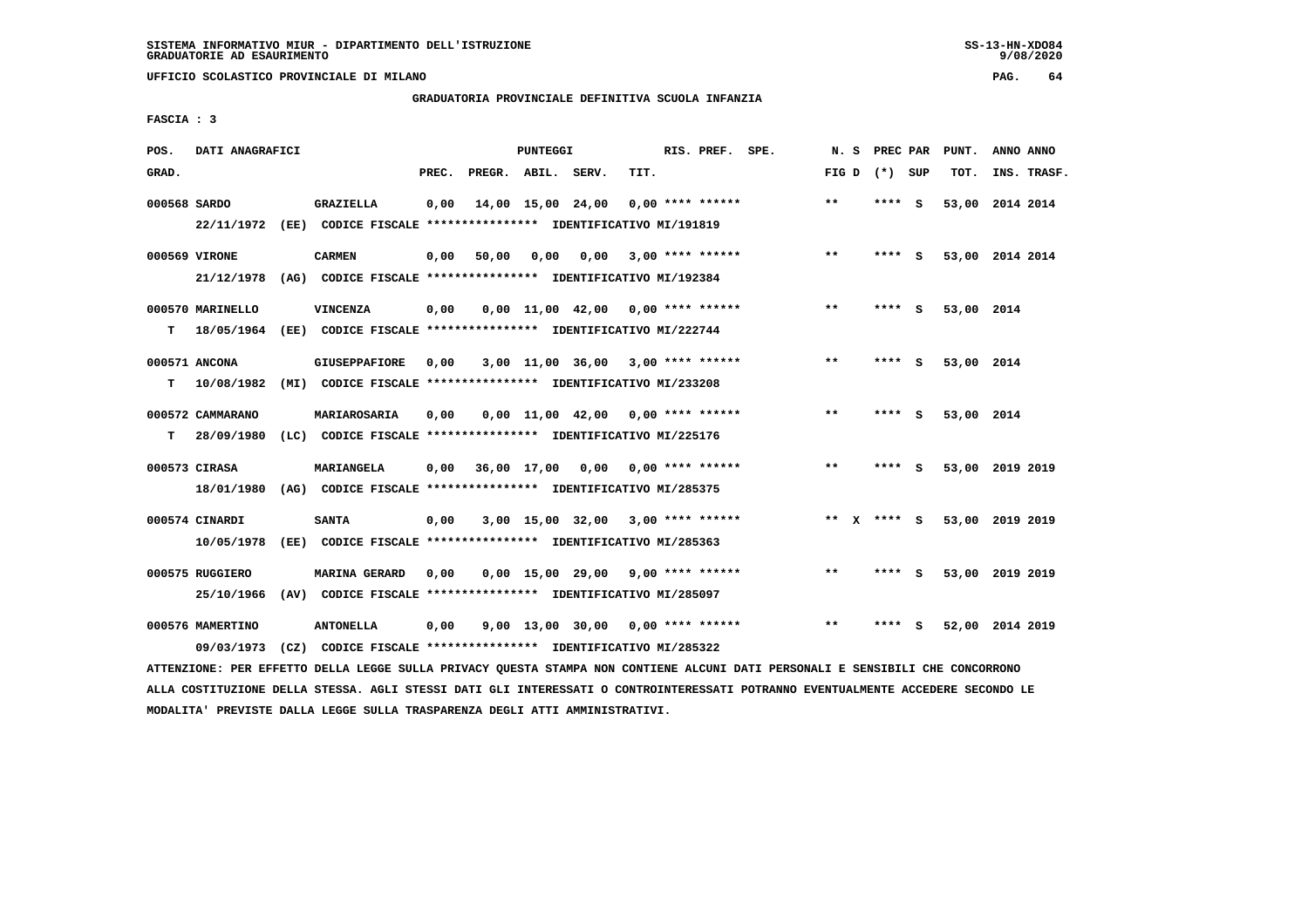**UFFICIO SCOLASTICO PROVINCIALE DI MILANO PAG. 65**

#### **GRADUATORIA PROVINCIALE DEFINITIVA SCUOLA INFANZIA**

 **FASCIA : 3**

| POS.            | DATI ANAGRAFICI                |      |                                                                                          |       |                    | PUNTEGGI |                                     |      | RIS. PREF. SPE.           | N.S   | PREC PAR        |     | PUNT.      | ANNO ANNO       |
|-----------------|--------------------------------|------|------------------------------------------------------------------------------------------|-------|--------------------|----------|-------------------------------------|------|---------------------------|-------|-----------------|-----|------------|-----------------|
| GRAD.           |                                |      |                                                                                          | PREC. | PREGR. ABIL. SERV. |          |                                     | TIT. |                           |       | FIG D $(*)$ SUP |     | TOT.       | INS. TRASF.     |
| т               | 000577 ANGELO<br>08/08/1979    |      | <b>MARINA</b><br>(TP) CODICE FISCALE **************** IDENTIFICATIVO MI/201058           | 0,00  |                    |          | $0,00 \quad 16,00 \quad 36,00$      |      | $0.00$ **** ******        |       | ** $X$ **** S   |     | 52,00 2014 |                 |
|                 | 000578 BARDARO<br>11/12/1986   |      | <b>ANGELA</b><br>(AV) CODICE FISCALE **************** IDENTIFICATIVO MI/285064           | 0,00  |                    |          | $0,00$ 40,00 12,00 0,00 **** ****** |      |                           | $***$ | **** S          |     |            | 52,00 2019 2019 |
| 000579 NOLA     | 18/02/1973                     |      | <b>EMANUELA</b><br>(CL) CODICE FISCALE **************** IDENTIFICATIVO MI/074121         | 0,00  |                    |          | $3,00$ 12,00 36,00 0,00 **** ****** |      |                           | $***$ | **** S          |     | 51,00 2003 |                 |
|                 | 000580 IUCOLANO<br>19/12/1973  |      | <b>CLAUDIA</b><br>(RG) CODICE FISCALE **************** IDENTIFICATIVO MI/069108          | 0,00  | 35,00 16,00        |          |                                     |      | $0,00$ $0,00$ **** ****** | $* *$ | ****            | s   | 51,00 2007 |                 |
| 000581 NAVA     | 14/07/1969                     |      | LAURA PAOLA<br>(MI) CODICE FISCALE **************** IDENTIFICATIVO MI/144860             | 0.00  |                    |          | $3,00$ 18,00 24,00 6,00 **** ****** |      |                           | $* *$ | ****            | - S | 51,00 2009 |                 |
| 000582 LANZA    |                                |      | PATRIZIA CONC<br>01/12/1974 (EN) CODICE FISCALE *************** IDENTIFICATIVO MI/192201 | 0,00  |                    |          | $0,00$ 13,00 38,00 0,00 **** ****** |      |                           | $***$ | ****            | - S |            | 51,00 2014 2014 |
| 000583 LEO<br>т | 01/05/1978                     |      | ANNA RITA<br>(SA) CODICE FISCALE **************** IDENTIFICATIVO MI/210495               | 0,00  |                    |          | $3,00$ 12,00 36,00 0,00 **** ****** |      |                           |       | ** $X$ ****     |     | 51,00 2014 |                 |
| т               | 000584 MISTRETTA<br>16/02/1983 |      | <b>CALOGERO</b><br>(TP) CODICE FISCALE **************** IDENTIFICATIVO MI/217165         | 0.00  |                    |          | $0.00$ 15.00 36.00 0.00 **** ****** |      |                           | $***$ | ****            | - S | 51,00 2014 |                 |
| т               | 000585 DI BIASO<br>13/05/1978  | (MI) | <b>IOLANDA</b><br>CODICE FISCALE **************** IDENTIFICATIVO MI/213020               | 0.00  |                    |          | 36,00 15,00 0,00 0,00 **** ******   |      |                           | $* *$ | ****            | - S | 51,00 2014 |                 |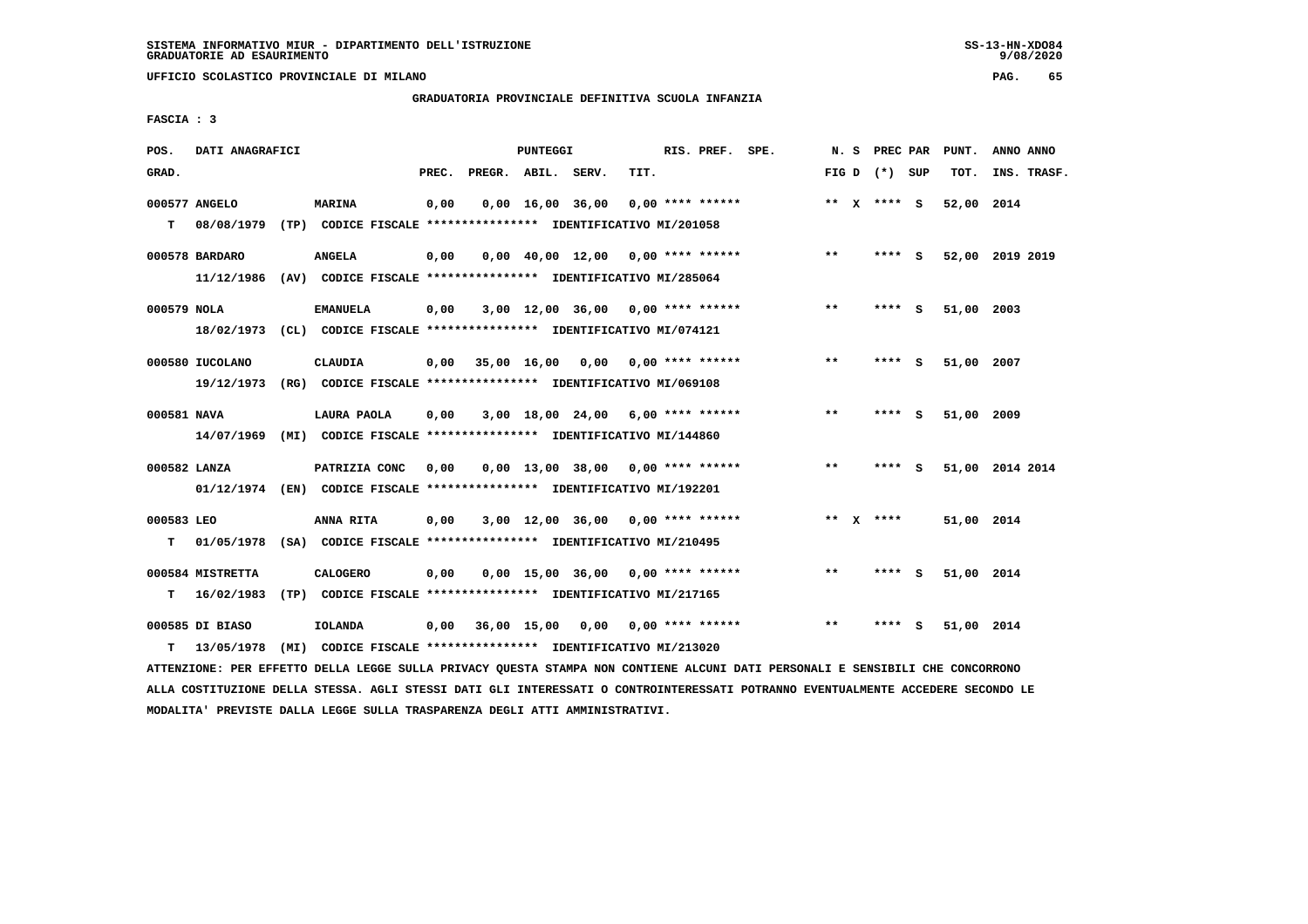**UFFICIO SCOLASTICO PROVINCIALE DI MILANO PAG. 66**

### **GRADUATORIA PROVINCIALE DEFINITIVA SCUOLA INFANZIA**

 **FASCIA : 3**

| POS.         | DATI ANAGRAFICI  |                                                               |       |                    | <b>PUNTEGGI</b> |                                     |      | RIS. PREF. SPE.    | N.S             | PREC PAR |     | PUNT.      | ANNO ANNO       |
|--------------|------------------|---------------------------------------------------------------|-------|--------------------|-----------------|-------------------------------------|------|--------------------|-----------------|----------|-----|------------|-----------------|
| GRAD.        |                  |                                                               | PREC. | PREGR. ABIL. SERV. |                 |                                     | TIT. |                    | FIG D $(*)$ SUP |          |     | TOT.       | INS. TRASF.     |
| 000586 VALVO |                  | CARLA                                                         | 0,00  | 28,00              |                 | $0,00$ 23,00                        |      | $0.00$ **** ****** | $**$            | ****     |     | 51,00 2014 |                 |
| т            | 15/01/1980       | (CT) CODICE FISCALE **************** IDENTIFICATIVO MI/204452 |       |                    |                 |                                     |      |                    |                 |          |     |            |                 |
|              | 000587 MAZZOLENI | <b>ANTONELLA</b>                                              | 0,00  |                    |                 | $0,00$ 15,00 36,00 0,00 **** ****** |      |                    | $***$           | $***$ S  |     | 51,00 2014 |                 |
| т            | 05/06/1965       | (BG) CODICE FISCALE **************** IDENTIFICATIVO MI/232378 |       |                    |                 |                                     |      |                    |                 |          |     |            |                 |
|              | 000588 CAMARDA   | <b>MARIA</b>                                                  | 0,00  |                    |                 | $0,00$ 15,00 36,00 0,00 **** ****** |      |                    | $**$            | ****     | - S |            | 51,00 2019 2019 |
|              | 15/01/1978       | (ME) CODICE FISCALE **************** IDENTIFICATIVO MI/326513 |       |                    |                 |                                     |      |                    |                 |          |     |            |                 |
|              | 000589 ZURZOLO   | <b>MARIA GRAZIA</b>                                           | 0,00  |                    |                 | $0,00$ 15,00 36,00 0,00 **** ****** |      |                    | $***$           | ****     | S.  |            | 51,00 2019 2019 |
|              | 06/06/1964       | (RC) CODICE FISCALE **************** IDENTIFICATIVO MI/285085 |       |                    |                 |                                     |      |                    |                 |          |     |            |                 |
|              | 000590 CHIARULLO | LAURA                                                         | 0,00  | 36,00 14,00        |                 | $0.00$ $0.00$ **** ******           |      |                    | $***$           | ****     |     | 50,00 2002 |                 |
|              | 26/06/1970       | (MI) CODICE FISCALE **************** IDENTIFICATIVO MI/059289 |       |                    |                 |                                     |      |                    |                 |          |     |            |                 |
|              | 000591 SECRETO   | <b>GIULIANA</b>                                               |       |                    |                 | 0,00 18,00 14,00 18,00              |      | $0.00$ **** ****** | $\star\star$    | ****     | - S | 50,00      | 2003            |
|              | 04/12/1967       | (KR) CODICE FISCALE **************** IDENTIFICATIVO MI/075936 |       |                    |                 |                                     |      |                    |                 |          |     |            |                 |
|              |                  |                                                               |       |                    |                 |                                     |      |                    |                 |          |     |            |                 |
|              | 000592 ARONICA   | LILIANA                                                       | 0,00  |                    |                 | 14,00 18,00 18,00 0,00 **** ******  |      |                    | $***$           | **** S   |     |            | 50,00 2007 2007 |
|              | 10/04/1967       | (AG) CODICE FISCALE **************** IDENTIFICATIVO MI/107725 |       |                    |                 |                                     |      |                    |                 |          |     |            |                 |
|              | 000593 GIUSTO    | <b>FRANCESCA</b>                                              | 0.00  | 44,00              | 6,00            | 0,00                                |      | 0,00 **** ******   | $**$            | **** S   |     | 50,00 2007 |                 |
| s            | 08/11/1983       | (MI) CODICE FISCALE **************** IDENTIFICATIVO MI/108793 |       |                    |                 |                                     |      |                    |                 |          |     |            |                 |
|              | 000594 DAIDONE   | <b>MARIA</b>                                                  | 0,00  |                    |                 | 12,00 16,00 22,00 0,00 **** ******  |      |                    | $* *$           |          | s   |            | 50,00 2014 2014 |
|              | 18/01/1971       | (TP) CODICE FISCALE **************** IDENTIFICATIVO MI/191806 |       |                    |                 |                                     |      |                    |                 |          |     |            |                 |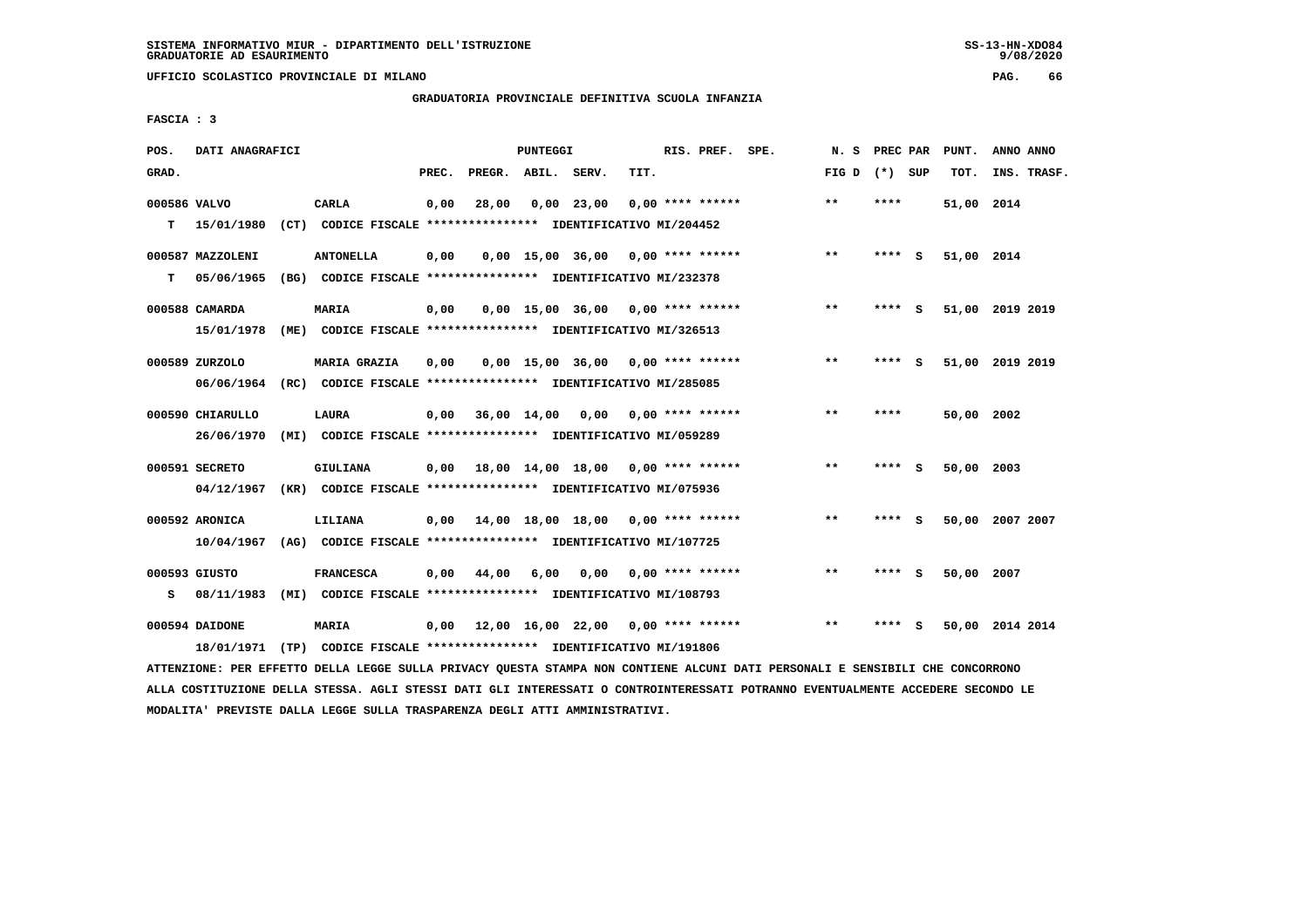**UFFICIO SCOLASTICO PROVINCIALE DI MILANO PAG. 67**

# **GRADUATORIA PROVINCIALE DEFINITIVA SCUOLA INFANZIA**

 **FASCIA : 3**

| POS.         | DATI ANAGRAFICI  |                                                                                                                               |       |                    | PUNTEGGI |                                                 |      | RIS. PREF. SPE.  |       | N. S |                 | PREC PAR PUNT. | ANNO ANNO                   |
|--------------|------------------|-------------------------------------------------------------------------------------------------------------------------------|-------|--------------------|----------|-------------------------------------------------|------|------------------|-------|------|-----------------|----------------|-----------------------------|
| GRAD.        |                  |                                                                                                                               | PREC. | PREGR. ABIL. SERV. |          |                                                 | TIT. |                  |       |      | FIG D $(*)$ SUP | TOT.           | INS. TRASF.                 |
|              | 000595 GIARDINA  | <b>ROBERTA</b>                                                                                                                | 0,00  |                    |          | 0,00 16,00 34,00                                |      | 0,00 **** ****** | $***$ |      | **** S          |                | 50,00 2014 2014             |
|              | 29/05/1965       | (PA) CODICE FISCALE **************** IDENTIFICATIVO MI/191722                                                                 |       |                    |          |                                                 |      |                  |       |      |                 |                |                             |
|              | 000596 FONTANA   | <b>GIORGIA</b>                                                                                                                | 0,00  |                    |          | $0.00$ 14.00 36.00 0.00 **** ******             |      |                  | **    |      | **** S          | 50,00 2014     |                             |
| т            |                  | 16/11/1972 (MI) CODICE FISCALE *************** IDENTIFICATIVO MI/232162                                                       |       |                    |          |                                                 |      |                  |       |      |                 |                |                             |
|              |                  |                                                                                                                               |       |                    |          |                                                 |      |                  |       |      |                 |                |                             |
|              | 000597 MACRINA   | MARIAELISABET                                                                                                                 |       |                    |          | $0,00$ 13,00 13,00 24,00 0,00 **** ******       |      |                  | $***$ |      | **** S          | 50,00 2014     |                             |
| т            |                  | 27/09/1965 (CZ) CODICE FISCALE **************** IDENTIFICATIVO MI/200381                                                      |       |                    |          |                                                 |      |                  |       |      |                 |                |                             |
|              | 000598 FRACASSO  | <b>SERENA</b>                                                                                                                 | 0,00  |                    |          | $0,00$ 13,00 37,00 0,00 **** ******             |      |                  | $***$ |      | **** S          | 50,00 2014     |                             |
| т            | 31/08/1982       | (LE) CODICE FISCALE **************** IDENTIFICATIVO MI/232362                                                                 |       |                    |          |                                                 |      |                  |       |      |                 |                |                             |
| 000599 SANNA |                  | PATRIZIA                                                                                                                      | 0,00  |                    |          | $0.00$ 14.00 36.00 0.00 **** ******             |      |                  | $**$  |      | **** S          | 50,00 2014     |                             |
|              |                  | 19/12/1980 (OR) CODICE FISCALE *************** IDENTIFICATIVO MI/224306                                                       |       |                    |          |                                                 |      |                  |       |      |                 |                |                             |
|              |                  |                                                                                                                               |       |                    |          |                                                 |      |                  |       |      |                 |                |                             |
| 000600 BRUNO |                  | <b>ANNA</b>                                                                                                                   | 0,00  |                    |          | 0,00 13,00 36,00 0,00 **** ****** D             |      |                  | $* *$ |      | $***$ S         | 49,00 2014     |                             |
| т            | 27/04/1982       | (CN) CODICE FISCALE **************** IDENTIFICATIVO MI/246730                                                                 |       |                    |          |                                                 |      |                  |       |      |                 |                |                             |
|              | 000601 MARRAPODI | <b>CECILIA</b>                                                                                                                |       |                    |          | $0,00$ 33,00 15,00 0,00 0,00 **** ******        |      |                  | $***$ |      | **** S          |                | 48,00 2007 2007             |
|              | 29/07/1966       | (RC) CODICE FISCALE **************** IDENTIFICATIVO MI/108599                                                                 |       |                    |          |                                                 |      |                  |       |      |                 |                |                             |
|              |                  |                                                                                                                               |       |                    |          |                                                 |      |                  |       |      |                 |                |                             |
|              | 000602 MOSCHELLA | <b>ENZA</b>                                                                                                                   | 0,00  |                    |          | $21,00$ $15,00$ $12,00$ $0,00$ $***$ **** ***** |      |                  |       |      |                 |                | ** X **** S 48,00 2019 2019 |
|              |                  | 27/01/1979 (VV) CODICE FISCALE *************** IDENTIFICATIVO MI/285201                                                       |       |                    |          |                                                 |      |                  |       |      |                 |                |                             |
|              | 000603 CARUSO    | <b>ROSETTA</b>                                                                                                                | 0,00  |                    |          | $0,00$ 11,00 34,00 3,00 **** ******             |      |                  | $***$ |      | **** S          |                | 48,00 2019 2019             |
| т            | 07/04/1971       | (CT) CODICE FISCALE **************** IDENTIFICATIVO MI/285186                                                                 |       |                    |          |                                                 |      |                  |       |      |                 |                |                             |
|              |                  | ATTENZIONE: PER EFFETTO DELLA LEGGE SULLA PRIVACY QUESTA STAMPA NON CONTIENE ALCUNI DATI PERSONALI E SENSIBILI CHE CONCORRONO |       |                    |          |                                                 |      |                  |       |      |                 |                |                             |

 **ALLA COSTITUZIONE DELLA STESSA. AGLI STESSI DATI GLI INTERESSATI O CONTROINTERESSATI POTRANNO EVENTUALMENTE ACCEDERE SECONDO LE MODALITA' PREVISTE DALLA LEGGE SULLA TRASPARENZA DEGLI ATTI AMMINISTRATIVI.**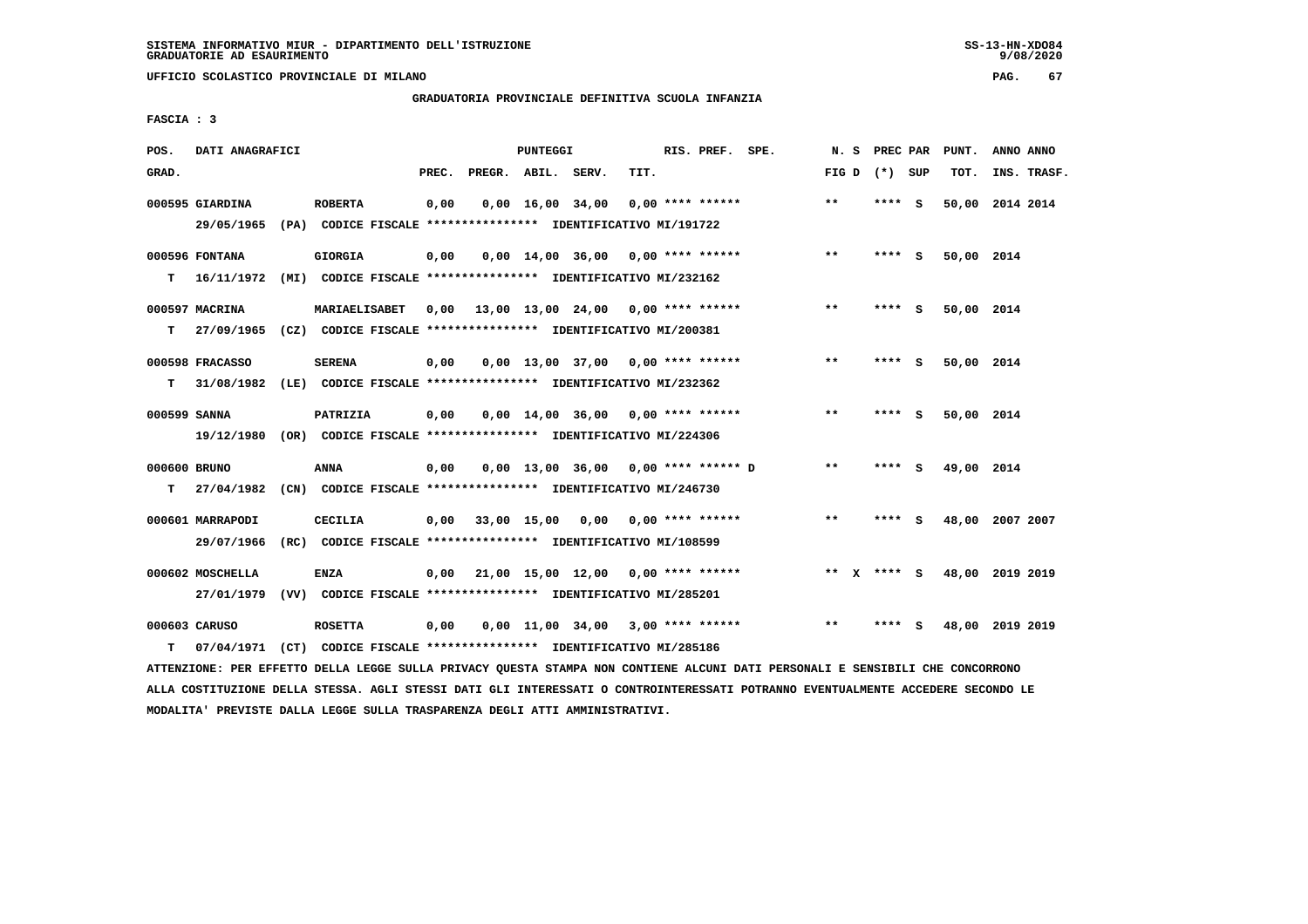**UFFICIO SCOLASTICO PROVINCIALE DI MILANO PAG. 68**

# **GRADUATORIA PROVINCIALE DEFINITIVA SCUOLA INFANZIA**

 **FASCIA : 3**

| POS.         | DATI ANAGRAFICI     |                                                                          |       |                    | <b>PUNTEGGI</b> |           |                                       | RIS. PREF. SPE. |       | N. S PREC PAR   |     | PUNT.      | ANNO ANNO       |
|--------------|---------------------|--------------------------------------------------------------------------|-------|--------------------|-----------------|-----------|---------------------------------------|-----------------|-------|-----------------|-----|------------|-----------------|
| GRAD.        |                     |                                                                          | PREC. | PREGR. ABIL. SERV. |                 |           | TIT.                                  |                 |       | FIG D $(*)$ SUP |     | TOT.       | INS. TRASF.     |
|              | 000604 BARONI       | <b>MICHELA</b>                                                           | 0,00  |                    | $5,00$ 42,00    | 0,00      | $0.00$ **** ******                    |                 |       | ** X **** S     |     | 47,00 2007 |                 |
|              | 31/07/1976          | (MI) CODICE FISCALE **************** IDENTIFICATIVO MI/106289            |       |                    |                 |           |                                       |                 |       |                 |     |            |                 |
| 000605 RUSSO |                     | <b>PALMA</b>                                                             | 0,00  | 17,00              |                 |           | 0,00 30,00 0,00 **** ******           |                 | $* *$ | **** S          |     | 47,00 2014 |                 |
| т            |                     | 15/07/1980 (VV) CODICE FISCALE *************** IDENTIFICATIVO MI/228256  |       |                    |                 |           |                                       |                 |       |                 |     |            |                 |
|              | 000606 OCCHIOGROSSO | MARILENABARBA                                                            | 0,00  |                    |                 |           | $0,00$ 11,00 36,00 0,00 **** ******   |                 | ** X  | **** S          |     | 47,00 2014 |                 |
| т            |                     | 15/12/1975 (TO) CODICE FISCALE **************** IDENTIFICATIVO MI/194890 |       |                    |                 |           |                                       |                 |       |                 |     |            |                 |
|              | 000607 MIGNOSI      | <b>BENEDETTA</b>                                                         | 0,00  | 11,00              |                 |           | $0,00$ 36,00 0,00 **** ******         |                 | $***$ | **** S          |     | 47,00 2014 |                 |
| т            |                     | 03/09/1965 (PA) CODICE FISCALE **************** IDENTIFICATIVO MI/197371 |       |                    |                 |           |                                       |                 |       |                 |     |            |                 |
|              | 000608 CUSCHERA     | LIDIA                                                                    | 0,00  | 47,00              |                 | 0,00 0,00 | $0,00$ **** ******                    |                 | $* *$ | **** S          |     | 47,00 2014 |                 |
| т            | 05/06/1969          | (AG) CODICE FISCALE **************** IDENTIFICATIVO MI/232711            |       |                    |                 |           |                                       |                 |       |                 |     |            |                 |
|              | 000609 ZAMPINO      | PATRIZIAROSA                                                             | 0,00  | 11,00              |                 |           | $0,00$ 24,00 12,00 **** ******        |                 | $* *$ | **** S          |     |            | 47,00 2019 2019 |
|              |                     | 18/03/1969 (CT) CODICE FISCALE *************** IDENTIFICATIVO MI/285160  |       |                    |                 |           |                                       |                 |       |                 |     |            |                 |
|              | 000610 CIRILLI      | <b>GIOVANNA</b>                                                          | 0,00  | 11,00              |                 |           | $0.00$ 36,00 0,00 **** ******         |                 | ** X  | **** S          |     |            | 47,00 2019 2019 |
| т            | 11/04/1969          | (AQ) CODICE FISCALE **************** IDENTIFICATIVO MI/285379            |       |                    |                 |           |                                       |                 |       |                 |     |            |                 |
|              | 000611 VACCARO      | <b>MARIA</b>                                                             | 0,00  |                    |                 |           | 24,00 11,00 12,00 0,00 **** ****** EF |                 | $***$ | **** S          |     | 47,00 2019 |                 |
|              |                     | 14/08/1963 (TA) CODICE FISCALE *************** IDENTIFICATIVO MI/059984  |       |                    |                 |           |                                       |                 |       |                 |     |            |                 |
|              |                     |                                                                          |       |                    |                 |           |                                       |                 |       |                 |     |            |                 |
|              | 000612 D'AMBROSIO   | <b>DONATELLA</b>                                                         | 0,00  |                    |                 |           | $0.00$ 14.00 32.00 0.00 **** ******   |                 | $* *$ | ****            | - S |            | 46,00 2011 2011 |
|              |                     | 28/11/1972 (CS) CODICE FISCALE *************** IDENTIFICATIVO MI/167745  |       |                    |                 |           |                                       |                 |       |                 |     |            |                 |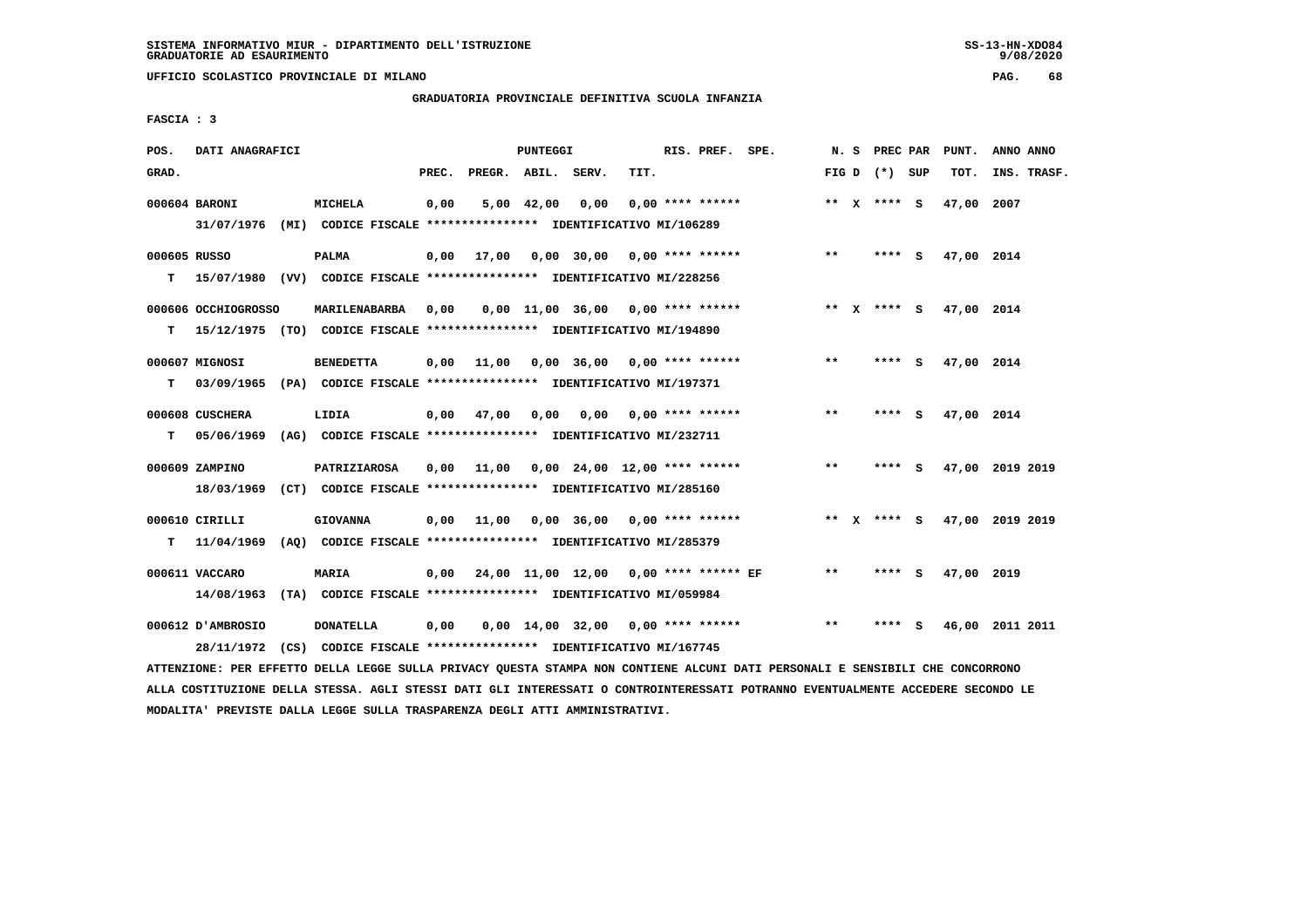**UFFICIO SCOLASTICO PROVINCIALE DI MILANO PAG. 69**

## **GRADUATORIA PROVINCIALE DEFINITIVA SCUOLA INFANZIA**

 **FASCIA : 3**

| POS.        | DATI ANAGRAFICI                |      |                                                                                       |       |                    | PUNTEGGI    |                                            |      | RIS. PREF. SPE.    | N.S         | PREC PAR |     | PUNT.      | ANNO ANNO       |
|-------------|--------------------------------|------|---------------------------------------------------------------------------------------|-------|--------------------|-------------|--------------------------------------------|------|--------------------|-------------|----------|-----|------------|-----------------|
| GRAD.       |                                |      |                                                                                       | PREC. | PREGR. ABIL. SERV. |             |                                            | TIT. |                    | FIG D       | (*) SUP  |     | TOT.       | INS. TRASF.     |
| T.          | 000613 LAUDICINA<br>27/07/1982 |      | <b>MARIA PATRIZI</b><br>(TP) CODICE FISCALE **************** IDENTIFICATIVO MI/209080 | 0,00  | 14,00              |             | $0,00$ 32,00                               |      | $0.00$ **** ****** | $* *$       | ****     | - S | 46,00      | 2014            |
|             |                                |      |                                                                                       |       |                    |             |                                            |      |                    |             |          |     |            |                 |
| 000614 LEVA |                                |      | RITA IMMACOLA                                                                         | 0,00  |                    |             | $0,00$ 16,00 30,00 0,00 **** ******        |      |                    | $***$       | ****     | - S |            | 46,00 2019 2019 |
|             | 07/12/1967                     |      | (LE) CODICE FISCALE **************** IDENTIFICATIVO MI/285146                         |       |                    |             |                                            |      |                    |             |          |     |            |                 |
|             | 000615 LENTINI                 |      | <b>MARISA</b>                                                                         | 0,00  | 27,00              |             | $0,00$ 18,00                               |      | 0,00 **** ******   | $***$       | ****     | - S |            | 45,00 2011 2011 |
|             | 28/05/1968                     | (EE) | CODICE FISCALE **************** IDENTIFICATIVO MI/167433                              |       |                    |             |                                            |      |                    |             |          |     |            |                 |
|             |                                |      |                                                                                       |       |                    |             |                                            |      |                    | $* *$       |          |     |            |                 |
|             | 000616 ROCCELLA<br>21/07/1967  |      | <b>SUSANNA</b><br>(EN) CODICE FISCALE **************** IDENTIFICATIVO MI/191845       | 0.00  |                    |             | $17,00$ $16,00$ $12,00$ $0,00$ **** ****** |      |                    |             |          | - S |            | 45,00 2014 2014 |
|             |                                |      |                                                                                       |       |                    |             |                                            |      |                    |             |          |     |            |                 |
|             | 000617 POLITI                  |      | <b>FILOMENA</b>                                                                       | 0,00  |                    |             | $4,00$ 11,00 30,00 0,00 **** ******        |      |                    | ** x **** s |          |     | 45,00 2014 |                 |
| т           | 11/07/1966                     |      | (CT) CODICE FISCALE **************** IDENTIFICATIVO MI/208569                         |       |                    |             |                                            |      |                    |             |          |     |            |                 |
|             | 000618 LANZILLOTTA             |      | <b>FRANCESCHINA</b>                                                                   | 0,00  | 13,00              |             | $0,00$ 32,00 0,00 **** ******              |      |                    | $***$       | ****     | - S | 45,00 2014 |                 |
| T.          |                                |      | 29/12/1965 (CS) CODICE FISCALE **************** IDENTIFICATIVO MI/198116              |       |                    |             |                                            |      |                    |             |          |     |            |                 |
|             |                                |      |                                                                                       |       |                    |             |                                            |      |                    |             |          |     |            |                 |
|             | 000619 MARTONE                 |      | <b>CARMELA</b>                                                                        | 0,00  |                    |             | $0.00$ 11.00 34.00 0.00 **** ******        |      |                    | $* *$       | ****     | - S |            | 45,00 2019 2019 |
| т           | 26/11/1978                     | (CE) | CODICE FISCALE **************** IDENTIFICATIVO MI/285224                              |       |                    |             |                                            |      |                    |             |          |     |            |                 |
|             | 000620 FERRARO                 |      | <b>ROSEMARIE</b>                                                                      | 0,00  |                    | 30,00 15,00 | 0,00                                       |      | $0.00$ **** ****** | $**$        | ****     | - S |            | 45,00 2019 2019 |
|             | 02/08/1971                     |      | (CE) CODICE FISCALE **************** IDENTIFICATIVO MI/285423                         |       |                    |             |                                            |      |                    |             |          |     |            |                 |
|             | 000621 D'ANGELO                |      | <b>ANGELA</b>                                                                         | 0,00  |                    | 28,00 16,00 | 0,00                                       |      | 0,00 **** ******   | $* *$       | ****     | s   | 44,00      | 2007 2007       |
|             | 26/06/1974                     | (TP) | CODICE FISCALE **************** IDENTIFICATIVO MI/106671                              |       |                    |             |                                            |      |                    |             |          |     |            |                 |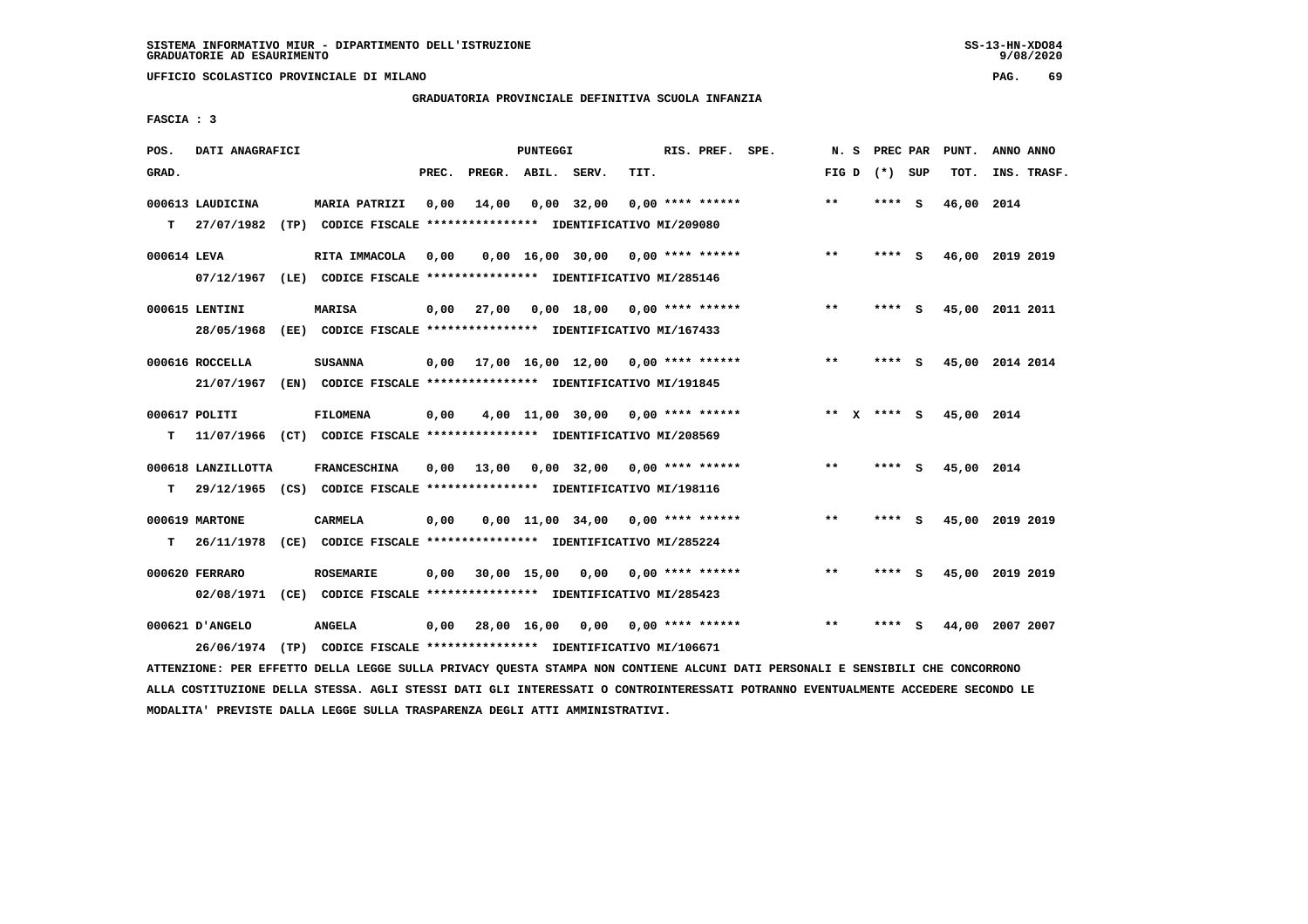**UFFICIO SCOLASTICO PROVINCIALE DI MILANO PAG. 70**

#### **GRADUATORIA PROVINCIALE DEFINITIVA SCUOLA INFANZIA**

 **FASCIA : 3**

| POS.  | DATI ANAGRAFICI   |                                                                          |       |                    | PUNTEGGI         |                                          |                    | RIS. PREF. SPE. | N.S   | <b>PREC PAR</b> |     | PUNT.      | ANNO ANNO       |
|-------|-------------------|--------------------------------------------------------------------------|-------|--------------------|------------------|------------------------------------------|--------------------|-----------------|-------|-----------------|-----|------------|-----------------|
| GRAD. |                   |                                                                          | PREC. | PREGR. ABIL. SERV. |                  |                                          | TIT.               |                 |       | FIG D $(*)$ SUP |     | TOT.       | INS. TRASF.     |
|       | 000622 FERRAZZO   | <b>ROSANGELA</b>                                                         | 0,00  |                    | 30,00 14,00 0,00 |                                          | $0.00$ **** ****** |                 |       | ** x **** S     |     | 44,00 2014 |                 |
| T.    | 28/12/1977        | (KR) CODICE FISCALE **************** IDENTIFICATIVO MI/230216            |       |                    |                  |                                          |                    |                 |       |                 |     |            |                 |
|       | 000623 MORABITO   | VITTORIA NATA                                                            | 0,00  |                    |                  | $0,00$ 15,00 26,00 3,00 **** ******      |                    |                 | $***$ | **** S          |     | 44,00 2014 |                 |
| т     | 17/04/1970        | (RC) CODICE FISCALE **************** IDENTIFICATIVO MI/200511            |       |                    |                  |                                          |                    |                 |       |                 |     |            |                 |
|       | 000624 MARRAZZO   | GIUSEPPINA                                                               |       |                    |                  | $0.00$ 27,00 16,00 0,00 0,00 **** ****** |                    |                 |       | ** X **** S     |     | 43,00 2014 |                 |
| T.    |                   | 19/10/1969 (CZ) CODICE FISCALE **************** IDENTIFICATIVO MI/222885 |       |                    |                  |                                          |                    |                 |       |                 |     |            |                 |
|       | 000625 BORRELLO   | <b>MARIA</b>                                                             |       |                    |                  | $0,00$ 27,00 16,00 0,00 0,00 **** ****** |                    |                 |       | ** x **** S     |     | 43,00 2014 |                 |
| т     | 23/01/1983        |                                                                          |       |                    |                  |                                          |                    |                 |       |                 |     |            |                 |
|       | 000626 LOMBARDO   | <b>ARMANDA</b>                                                           |       |                    |                  | $0,00$ 12,00 0,00 28,00 3,00 **** ****** |                    |                 | $***$ | **** S          |     | 43,00 2014 |                 |
| т     | 19/02/1979        | (CT) CODICE FISCALE **************** IDENTIFICATIVO MI/233581            |       |                    |                  |                                          |                    |                 |       |                 |     |            |                 |
|       | 000627 GARAVAGLIA | <b>LAURA</b>                                                             | 0,00  |                    |                  | $0,00$ 42,00 0,00 0,00 **** ******       |                    |                 | $* *$ | **** S          |     | 42,00 2007 |                 |
|       | 03/10/1987        | (MI) CODICE FISCALE **************** IDENTIFICATIVO MI/108803            |       |                    |                  |                                          |                    |                 |       |                 |     |            |                 |
|       | 000628 STALLONE   | <b>CRISTINA</b>                                                          | 0,00  |                    |                  | $0.00$ 14.00 28.00 0.00 **** ******      |                    |                 | **    | **** S          |     | 42,00 2014 |                 |
| т     | 09/05/1978        | (MI) CODICE FISCALE **************** IDENTIFICATIVO MI/232592            |       |                    |                  |                                          |                    |                 |       |                 |     |            |                 |
|       | 000629 GABRIELE   | VENERINACECIL                                                            |       |                    |                  | $0.00$ 16.00 0.00 26.00 0.00 **** ****** |                    |                 | $* *$ | ****            | - S | 42,00 2014 |                 |
| т     | 22/02/1957        | (TP) CODICE FISCALE **************** IDENTIFICATIVO MI/199936            |       |                    |                  |                                          |                    |                 |       |                 |     |            |                 |
|       | 000630 NAPOLITANO | LUISA                                                                    | 0,00  |                    |                  | $6,00$ 15,00 18,00 3,00 **** ******      |                    |                 | $* *$ | ****            | - S |            | 42,00 2019 2019 |
|       |                   | 16/11/1969 (NA) CODICE FISCALE *************** IDENTIFICATIVO MI/285389  |       |                    |                  |                                          |                    |                 |       |                 |     |            |                 |

 **ATTENZIONE: PER EFFETTO DELLA LEGGE SULLA PRIVACY QUESTA STAMPA NON CONTIENE ALCUNI DATI PERSONALI E SENSIBILI CHE CONCORRONO ALLA COSTITUZIONE DELLA STESSA. AGLI STESSI DATI GLI INTERESSATI O CONTROINTERESSATI POTRANNO EVENTUALMENTE ACCEDERE SECONDO LE MODALITA' PREVISTE DALLA LEGGE SULLA TRASPARENZA DEGLI ATTI AMMINISTRATIVI.**

 $9/08/2020$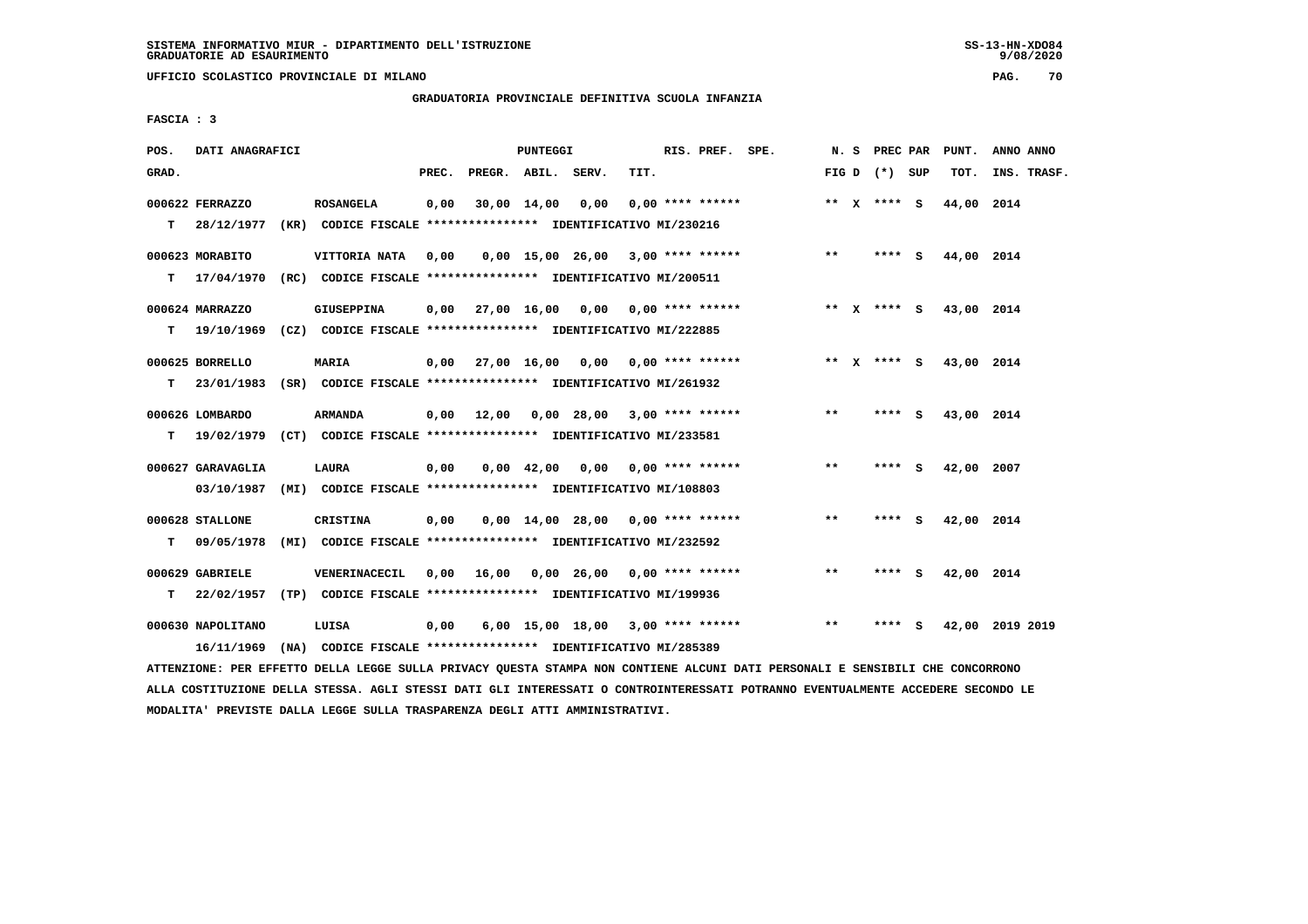**UFFICIO SCOLASTICO PROVINCIALE DI MILANO PAG. 71**

# **GRADUATORIA PROVINCIALE DEFINITIVA SCUOLA INFANZIA**

 **FASCIA : 3**

| POS.         | DATI ANAGRAFICI  |                                                                         |       |                    | PUNTEGGI           |                                     |      | RIS. PREF. SPE.           | N.S             | PREC PAR |          | PUNT.      | ANNO ANNO       |
|--------------|------------------|-------------------------------------------------------------------------|-------|--------------------|--------------------|-------------------------------------|------|---------------------------|-----------------|----------|----------|------------|-----------------|
| GRAD.        |                  |                                                                         | PREC. | PREGR. ABIL. SERV. |                    |                                     | TIT. |                           | FIG D $(*)$ SUP |          |          | TOT.       | INS. TRASF.     |
| 000631 LOCCO |                  | MARIA CARMELA                                                           | 0,00  |                    | $0,00 \quad 42,00$ | 0.00                                |      | $0.00$ **** ******        | $* *$           | ****     | <b>S</b> | 42,00      | 2019 2019       |
|              | 21/04/1985       | (CS) CODICE FISCALE **************** IDENTIFICATIVO MI/285286           |       |                    |                    |                                     |      |                           |                 |          |          |            |                 |
|              | 000632 RUBBINO   | <b>ROSANNA</b>                                                          | 0.00  | 21,00 15,00 0,00   |                    |                                     |      | 6,00 **** ******          | $***$           | $***$ S  |          |            | 42,00 2019 2019 |
|              | 30/11/1973       | (CT) CODICE FISCALE **************** IDENTIFICATIVO MI/285214           |       |                    |                    |                                     |      |                           |                 |          |          |            |                 |
| 000633 LODI  |                  | <b>ALESSIA</b>                                                          | 0,00  |                    | 0,00 41,00         |                                     |      | $0,00$ $0,00$ **** ****** | $***$           | ****     | - 5      | 41,00 2007 |                 |
|              | 21/11/1985       | (MI) CODICE FISCALE **************** IDENTIFICATIVO MI/106799           |       |                    |                    |                                     |      |                           |                 |          |          |            |                 |
|              | 000634 GAZZANO   | <b>SALVATRICE</b>                                                       | 0,00  |                    |                    | $0,00$ 17,00 24,00 0,00 **** ****** |      |                           | $***$           | **** S   |          |            | 41,00 2014 2014 |
|              |                  | 22/11/1960 (CT) CODICE FISCALE *************** IDENTIFICATIVO MI/191390 |       |                    |                    |                                     |      |                           |                 |          |          |            |                 |
| 000635 MARTA |                  | <b>ANTONELLA</b>                                                        | 0,00  | 41,00              | 0,00               | 0,00                                |      | $0.00$ **** ******        | $***$           | **** S   |          | 41,00 2014 |                 |
| т            | 25/08/1981       | (RC) CODICE FISCALE **************** IDENTIFICATIVO MI/233039           |       |                    |                    |                                     |      |                           |                 |          |          |            |                 |
|              | 000636 BAGAROTTO | <b>VERONICA</b>                                                         | 0.00  | 11,00              |                    | $0.00$ 30.00 0.00 **** ******       |      |                           | **              | **** S   |          | 41,00 2014 |                 |
| т            | 11/10/1977       | (PV) CODICE FISCALE **************** IDENTIFICATIVO MI/231964           |       |                    |                    |                                     |      |                           |                 |          |          |            |                 |
|              |                  |                                                                         |       |                    |                    |                                     |      |                           |                 |          |          |            |                 |
|              | 000637 CARLINO   | <b>ANTONELLA</b>                                                        | 0,00  |                    |                    | $0,00$ 11,00 30,00 0,00 **** ****** |      |                           | $* *$           |          | - S      | 41,00 2014 |                 |
| т            | 30/11/1977       | (AG) CODICE FISCALE *************** IDENTIFICATIVO MI/198184            |       |                    |                    |                                     |      |                           |                 |          |          |            |                 |
|              | 000638 PANTANO   | LINDA                                                                   | 0,00  |                    |                    | $3,00$ 12,00 20,00 6,00 **** ****** |      |                           | $* *$           | ****     | - S      | 41,00 2014 |                 |
| т            | 23/08/1977       | (ME) CODICE FISCALE *************** IDENTIFICATIVO MI/205579            |       |                    |                    |                                     |      |                           |                 |          |          |            |                 |
|              | 000639 BERTUCCI  | <b>LOREDANA</b>                                                         | 0,00  |                    |                    | $0,00$ 11,00 24,00 6,00 **** ****** |      |                           | $***$           | ****     | s        |            | 41,00 2019 2019 |
| т            |                  | 08/10/1974 (CZ) CODICE FISCALE *************** IDENTIFICATIVO MI/285176 |       |                    |                    |                                     |      |                           |                 |          |          |            |                 |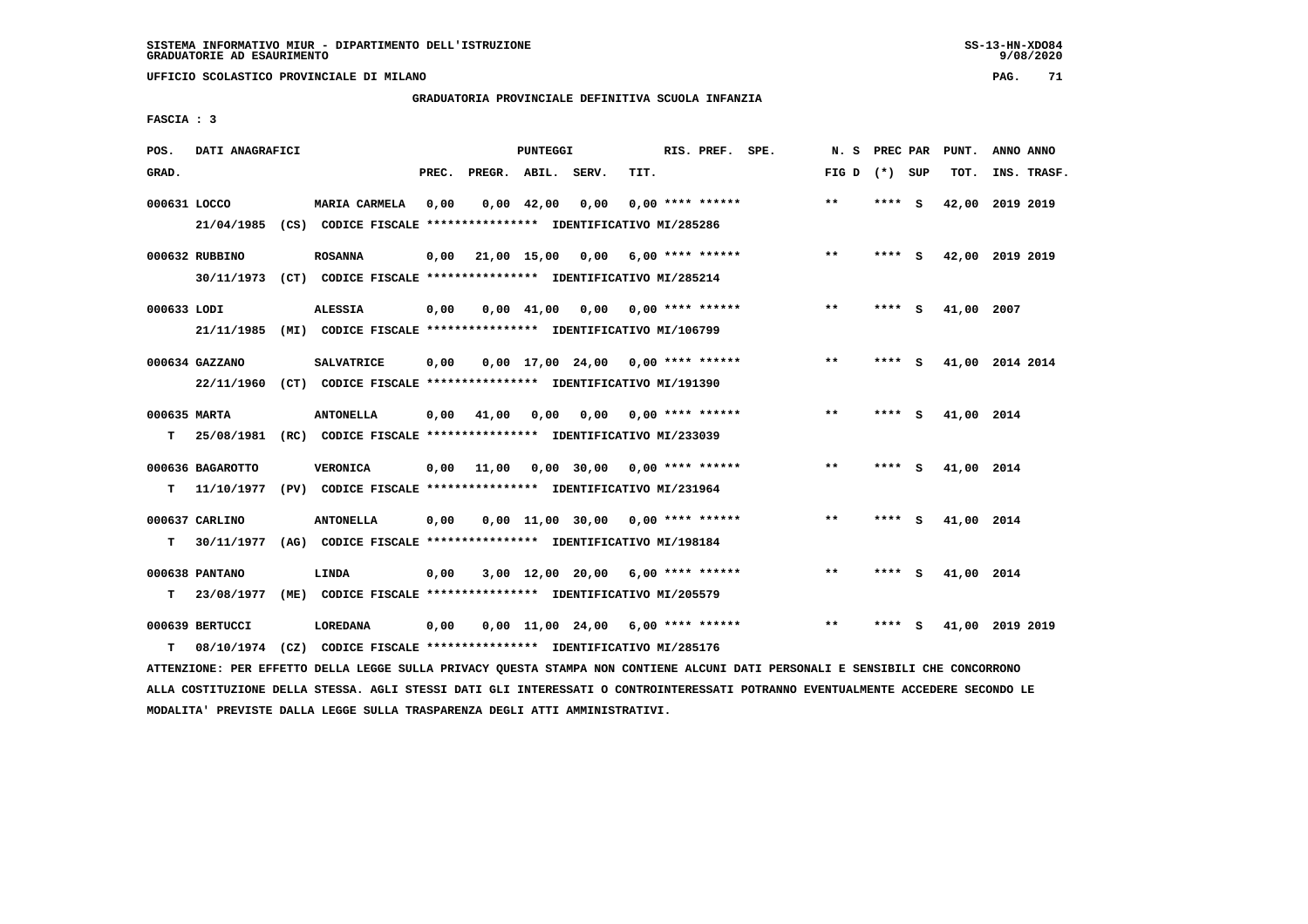**UFFICIO SCOLASTICO PROVINCIALE DI MILANO PAG. 72**

# **GRADUATORIA PROVINCIALE DEFINITIVA SCUOLA INFANZIA**

 **FASCIA : 3**

| POS.         | DATI ANAGRAFICI    |                                                                                                                               |       |                    | PUNTEGGI |                                     |      | RIS. PREF. SPE.            | N. S  |                 |     | PREC PAR PUNT.         | ANNO ANNO       |
|--------------|--------------------|-------------------------------------------------------------------------------------------------------------------------------|-------|--------------------|----------|-------------------------------------|------|----------------------------|-------|-----------------|-----|------------------------|-----------------|
| GRAD.        |                    |                                                                                                                               | PREC. | PREGR. ABIL. SERV. |          |                                     | TIT. |                            |       | FIG D $(*)$ SUP |     | TOT.                   | INS. TRASF.     |
|              | 000640 GIORDANI    | <b>NICOLETTA</b>                                                                                                              | 0,00  | 16,00              |          | $0,00$ 24,00                        |      | $0.00$ **** ******         | $* *$ | ****            |     | 40,00 2014             |                 |
| т            | 21/08/1969         | (PD) CODICE FISCALE **************** IDENTIFICATIVO MI/233484                                                                 |       |                    |          |                                     |      |                            |       |                 |     |                        |                 |
|              | 000641 CALPICCHI   | <b>VALENTINA</b>                                                                                                              | 0,00  |                    |          | 24,00 16,00 0,00 0,00 **** ******   |      |                            |       |                 |     | ** X **** S 40,00 2014 |                 |
| т            | 18/03/1981         | (MI) CODICE FISCALE **************** IDENTIFICATIVO MI/209085                                                                 |       |                    |          |                                     |      |                            |       |                 |     |                        |                 |
|              | 000642 RUSSOMADONE | <b>ROSAVALENTINA</b>                                                                                                          | 0,00  | 15,00              |          | $0.00$ 22.00 3.00 **** ******       |      |                            | $**$  | $***$ S         |     | 40,00 2014             |                 |
| T.           |                    | 29/12/1981 (MI) CODICE FISCALE **************** IDENTIFICATIVO MI/196811                                                      |       |                    |          |                                     |      |                            |       |                 |     |                        |                 |
|              | 000643 TORNESI     | <b>MARIA</b>                                                                                                                  | 0,00  |                    |          | $0.00$ 16.00 24.00 0.00 **** ****** |      |                            | $***$ | **** S          |     |                        | 40,00 2019 2019 |
|              |                    | 08/02/1974 (RC) CODICE FISCALE *************** IDENTIFICATIVO MI/285547                                                       |       |                    |          |                                     |      |                            |       |                 |     |                        |                 |
|              | 000644 ROMANO      | <b>PASQUALINA</b>                                                                                                             | 0,00  |                    |          | 24,00 14,00 2,00 0,00 **** ******   |      |                            | $***$ | **** S          |     |                        | 40,00 2019 2019 |
|              |                    | 27/03/1977 (CB) CODICE FISCALE *************** IDENTIFICATIVO MI/285164                                                       |       |                    |          |                                     |      |                            |       |                 |     |                        |                 |
| 000645 LANDI |                    | <b>FILOMENA</b>                                                                                                               | 0,00  |                    |          | $0,00$ 10,00 24,00 6,00 **** ****** |      |                            | $* *$ | **** S          |     |                        | 40,00 2019 2019 |
|              | 29/12/1970         | (NA) CODICE FISCALE **************** IDENTIFICATIVO MI/285087                                                                 |       |                    |          |                                     |      |                            |       |                 |     |                        |                 |
|              | 000646 MONACA      | <b>CONCITA</b>                                                                                                                | 0,00  |                    |          | $0,00$ 15,00 24,00 0,00 **** ****** |      |                            | **    | **** S          |     | 39,00                  | 2002            |
|              |                    | 21/07/1972 (RG) CODICE FISCALE *************** IDENTIFICATIVO MI/067637                                                       |       |                    |          |                                     |      |                            |       |                 |     |                        |                 |
|              | 000647 MENNITI     | <b>ROSA</b>                                                                                                                   | 0,00  |                    |          | 24,00 15,00 0,00 0,00 **** ******   |      |                            |       | ** X **** S     |     |                        | 39,00 2011 2011 |
|              | 18/11/1958         | (CZ) CODICE FISCALE *************** IDENTIFICATIVO MI/166962                                                                  |       |                    |          |                                     |      |                            |       |                 |     |                        |                 |
|              | 000648 TAMBURRINO  | LUCIA                                                                                                                         | 0,00  | 24,00 15,00        |          |                                     |      | $0,00$ 0,00 **** ****** EF | $***$ | ****            | - S |                        | 39,00 2011 2011 |
|              | 17/11/1967         | (NA) CODICE FISCALE **************** IDENTIFICATIVO MI/167612                                                                 |       |                    |          |                                     |      |                            |       |                 |     |                        |                 |
|              |                    | ATTENZIONE: PER EFFETTO DELLA LEGGE SULLA PRIVACY QUESTA STAMPA NON CONTIENE ALCUNI DATI PERSONALI E SENSIBILI CHE CONCORRONO |       |                    |          |                                     |      |                            |       |                 |     |                        |                 |

 **ALLA COSTITUZIONE DELLA STESSA. AGLI STESSI DATI GLI INTERESSATI O CONTROINTERESSATI POTRANNO EVENTUALMENTE ACCEDERE SECONDO LE MODALITA' PREVISTE DALLA LEGGE SULLA TRASPARENZA DEGLI ATTI AMMINISTRATIVI.**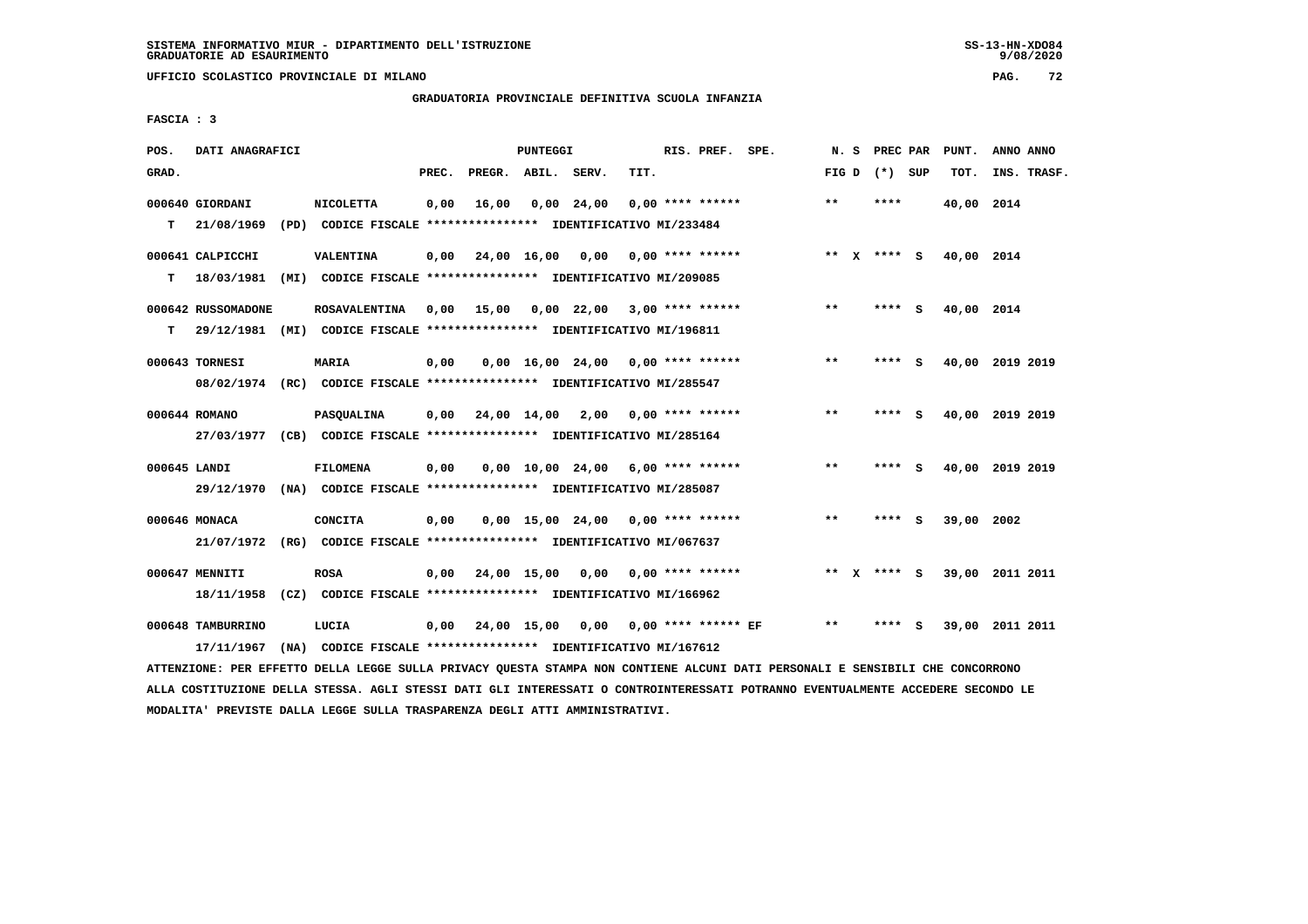**UFFICIO SCOLASTICO PROVINCIALE DI MILANO PAG. 73**

# **GRADUATORIA PROVINCIALE DEFINITIVA SCUOLA INFANZIA**

 **FASCIA : 3**

| POS.         | DATI ANAGRAFICI  |                                                                                                                               |       |                    | PUNTEGGI |                                          |      | RIS. PREF. SPE. |              |                   | N. S PREC PAR PUNT. | ANNO ANNO       |
|--------------|------------------|-------------------------------------------------------------------------------------------------------------------------------|-------|--------------------|----------|------------------------------------------|------|-----------------|--------------|-------------------|---------------------|-----------------|
| GRAD.        |                  |                                                                                                                               | PREC. | PREGR. ABIL. SERV. |          |                                          | TIT. |                 |              | FIG $D$ $(*)$ SUP | TOT.                | INS. TRASF.     |
|              | 000649 PROFETA   | <b>CONCETTA</b>                                                                                                               | 0,00  |                    |          | $0,00$ 15,00 24,00 0,00 **** ******      |      |                 |              | ** $X$ **** S     | 39,00 2014          |                 |
|              | $T = 28/12/1981$ | (EN) CODICE FISCALE **************** IDENTIFICATIVO MI/202072                                                                 |       |                    |          |                                          |      |                 |              |                   |                     |                 |
|              | 000650 FANCELLO  | <b>MARIA ANANIA</b>                                                                                                           | 0,00  |                    |          | $4,00$ 11,00 24,00 0,00 **** ******      |      |                 | $***$        | **** S            | 39,00 2014          |                 |
| т            | 07/05/1962       | (NU) CODICE FISCALE **************** IDENTIFICATIVO MI/209422                                                                 |       |                    |          |                                          |      |                 |              |                   |                     |                 |
|              |                  |                                                                                                                               |       |                    |          |                                          |      |                 |              |                   |                     |                 |
|              | 000651 CERESANI  | LUCIANA                                                                                                                       | 0,00  |                    |          | 28,00 11,00 0,00 0,00 **** ******        |      |                 | $***$        | **** S            | 39,00 2014          |                 |
| T.           | 25/11/1971       | (RM) CODICE FISCALE *************** IDENTIFICATIVO MI/210088                                                                  |       |                    |          |                                          |      |                 |              |                   |                     |                 |
|              | 000652 GHIGLIONE | <b>LAURA</b>                                                                                                                  | 0,00  |                    |          | $0,00$ 11,00 28,00 0,00 **** ******      |      |                 | $**$         | $***$ S           | 39,00 2014          |                 |
|              | $T = 13/04/1968$ | (AL) CODICE FISCALE **************** IDENTIFICATIVO MI/233094                                                                 |       |                    |          |                                          |      |                 |              |                   |                     |                 |
|              | 000653 LIOTTA    | <b>GIOVANNA VALE</b>                                                                                                          | 0,00  |                    |          | $0,00$ 15,00 24,00 0,00 **** ******      |      |                 | $* *$        | **** S            |                     | 39,00 2019 2019 |
|              | 28/09/1968       | (TP) CODICE FISCALE **************** IDENTIFICATIVO MI/285154                                                                 |       |                    |          |                                          |      |                 |              |                   |                     |                 |
|              |                  |                                                                                                                               |       |                    |          |                                          |      |                 |              |                   |                     |                 |
|              | 000654 CRAVOTTA  | <b>ELISABETTA</b>                                                                                                             | 0,00  |                    |          | $0,00$ 15,00 24,00 0,00 **** ******      |      |                 | $\star\star$ | **** S            |                     | 39,00 2019 2019 |
|              |                  | 09/02/1971 (EN) CODICE FISCALE *************** IDENTIFICATIVO MI/285416                                                       |       |                    |          |                                          |      |                 |              |                   |                     |                 |
| 000655 RIZZI |                  | LETIZIA                                                                                                                       | 0,00  |                    |          | $0,00$ 15,00 24,00 0,00 **** ******      |      |                 |              | ** $X$ **** S     |                     | 39,00 2019 2019 |
|              |                  | 01/06/1974 (TA) CODICE FISCALE **************** IDENTIFICATIVO MI/285148                                                      |       |                    |          |                                          |      |                 |              |                   |                     |                 |
|              | 000656 SEVERINO  | <b>LOREDANA</b>                                                                                                               |       |                    |          | $0,00$ 24,00 15,00 0,00 0,00 **** ****** |      |                 | $* *$        | $***$ S           | 39,00 2019          |                 |
|              | 20/09/1970       | (NA) CODICE FISCALE **************** IDENTIFICATIVO MI/060554                                                                 |       |                    |          |                                          |      |                 |              |                   |                     |                 |
|              |                  |                                                                                                                               |       |                    |          |                                          |      |                 |              |                   |                     |                 |
|              | 000657 GIARRIZZO | <b>ROSARIA</b>                                                                                                                | 0,00  |                    |          | $0,00$ 14,00 24,00 0,00 **** ******      |      |                 | $***$        | **** S            |                     | 38,00 2007 2007 |
|              | 05/08/1971       | (EN) CODICE FISCALE **************** IDENTIFICATIVO MI/110632                                                                 |       |                    |          |                                          |      |                 |              |                   |                     |                 |
|              |                  | ATTENZIONE: PER EFFETTO DELLA LEGGE SULLA PRIVACY QUESTA STAMPA NON CONTIENE ALCUNI DATI PERSONALI E SENSIBILI CHE CONCORRONO |       |                    |          |                                          |      |                 |              |                   |                     |                 |

 **ALLA COSTITUZIONE DELLA STESSA. AGLI STESSI DATI GLI INTERESSATI O CONTROINTERESSATI POTRANNO EVENTUALMENTE ACCEDERE SECONDO LE MODALITA' PREVISTE DALLA LEGGE SULLA TRASPARENZA DEGLI ATTI AMMINISTRATIVI.**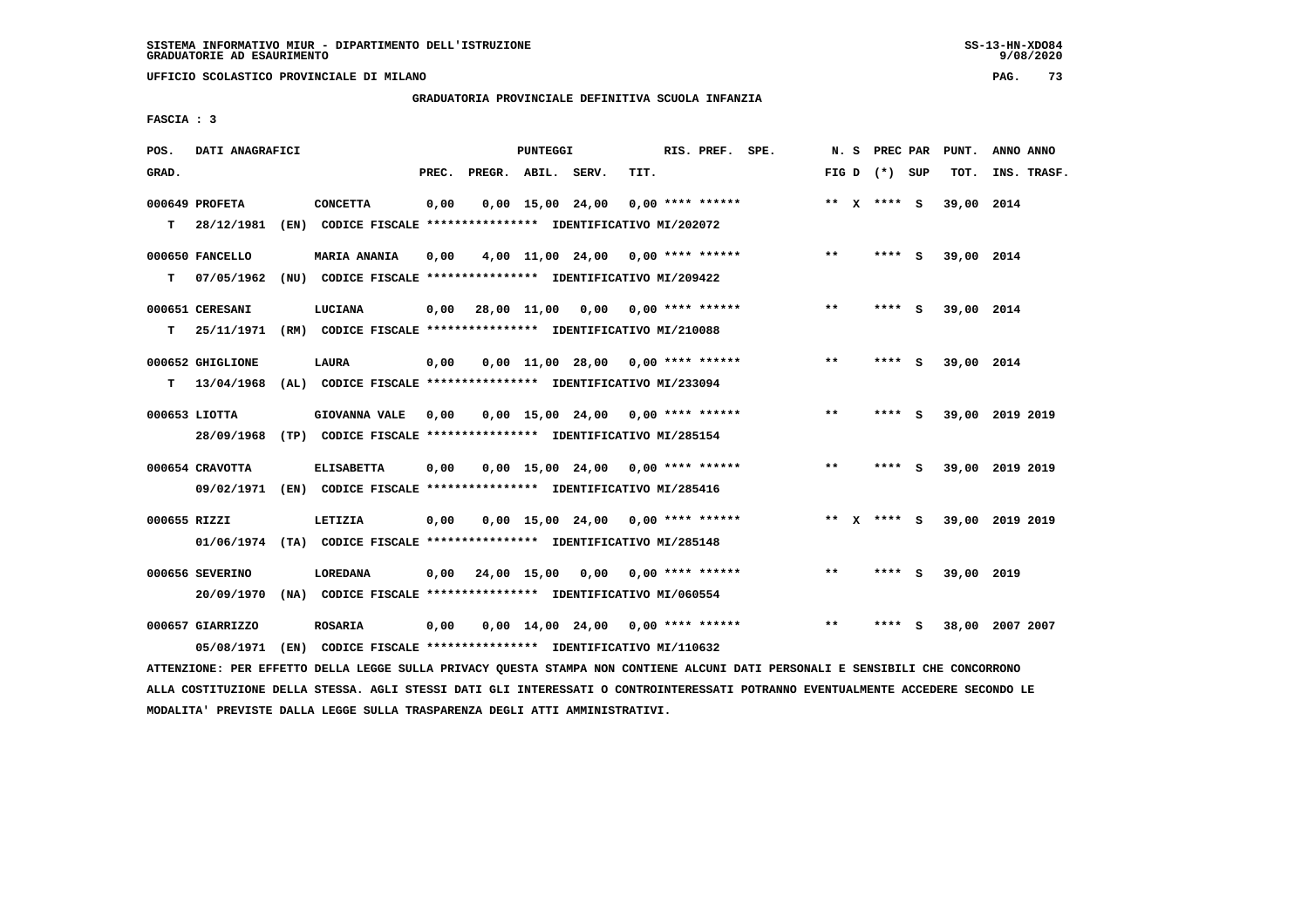**UFFICIO SCOLASTICO PROVINCIALE DI MILANO PAG. 74**

# **GRADUATORIA PROVINCIALE DEFINITIVA SCUOLA INFANZIA**

 **FASCIA : 3**

| POS.  | DATI ANAGRAFICI                |                                                                                                |       |                    | PUNTEGGI |                                           |      | RIS. PREF. SPE.    |       | N. S PREC PAR   |     | PUNT.      | ANNO ANNO       |
|-------|--------------------------------|------------------------------------------------------------------------------------------------|-------|--------------------|----------|-------------------------------------------|------|--------------------|-------|-----------------|-----|------------|-----------------|
| GRAD. |                                |                                                                                                | PREC. | PREGR. ABIL. SERV. |          |                                           | TIT. |                    |       | FIG D $(*)$ SUP |     | TOT.       | INS. TRASF.     |
|       | 000658 SCRIVANO                | <b>MARIA ANGELA</b><br>18/11/1974 (PA) CODICE FISCALE *************** IDENTIFICATIVO MI/167571 | 0,00  |                    |          | 2,00 15,00 20,00                          |      | $0.00$ **** ****** | $***$ | **** S          |     |            | 37,00 2011 2011 |
| T.    | 000659 CACCAVALE<br>16/11/1981 | <b>FILOMENA</b><br>(NA) CODICE FISCALE **************** IDENTIFICATIVO MI/193668               | 0,00  |                    |          | 25,00 12,00 0,00 0,00 **** ******         |      |                    | $***$ | $***$ S         |     | 37,00 2014 |                 |
| T.    | 000660 BERNARDI                | <b>SALVATORE</b><br>09/02/1969 (KR) CODICE FISCALE *************** IDENTIFICATIVO MI/192482    |       |                    |          | $0,00$ 13,00 0,00 24,00 0,00 **** ******  |      |                    |       | ** $X$ **** S   |     | 37,00 2014 |                 |
|       | 000661 SIMBARI                 | <b>DOMENICA</b><br>31/03/1983 (KR) CODICE FISCALE *************** IDENTIFICATIVO MI/209337     | 0,00  |                    |          | $0.00$ 13.00 24.00 0.00 **** ******       |      |                    | **    | **** S          |     | 37,00 2014 |                 |
| T.    | 000662 PANTE'                  | <b>MARIA</b><br>29/05/1973 (ME) CODICE FISCALE **************** IDENTIFICATIVO MI/196598       |       | 0,00 13,00         |          | 0,00 24,00 0,00 **** ******               |      |                    | **    | **** S          |     | 37,00 2014 |                 |
| т     | 000663 DIVITO                  | <b>ANNUNZIATA</b><br>10/12/1959 (VV) CODICE FISCALE *************** IDENTIFICATIVO MI/196924   |       |                    |          | $0,00$ $26,00$ $11,00$ $0,00$             |      | $0.00$ **** ****** | $***$ | **** $S$        |     | 37,00 2014 |                 |
| т     | 000664 EUGENI                  | <b>FEDERICA</b><br>12/11/1982 (MI) CODICE FISCALE **************** IDENTIFICATIVO MI/208754    |       |                    |          | $0,00$ 10,00 15,00 12,00 0,00 **** ****** |      |                    |       | ** $X$ **** $S$ |     | 37,00 2014 |                 |
| T.    | 000665 TOTARO                  | LORELLA<br>25/05/1978 (LE) CODICE FISCALE **************** IDENTIFICATIVO MI/223051            | 0,00  |                    |          | $0,00$ 13,00 24,00 0,00 **** ******       |      |                    | **    | **** S          |     | 37,00 2014 |                 |
| т     | 000666 PETRELLI<br>03/10/1981  | <b>MARIANNA</b><br>(BA) CODICE FISCALE **************** IDENTIFICATIVO MI/198107               |       | $0,00$ 37,00       | 0,00     | 0,00                                      |      | $0.00$ **** ****** | $* *$ | ****            | - 5 | 37,00 2014 |                 |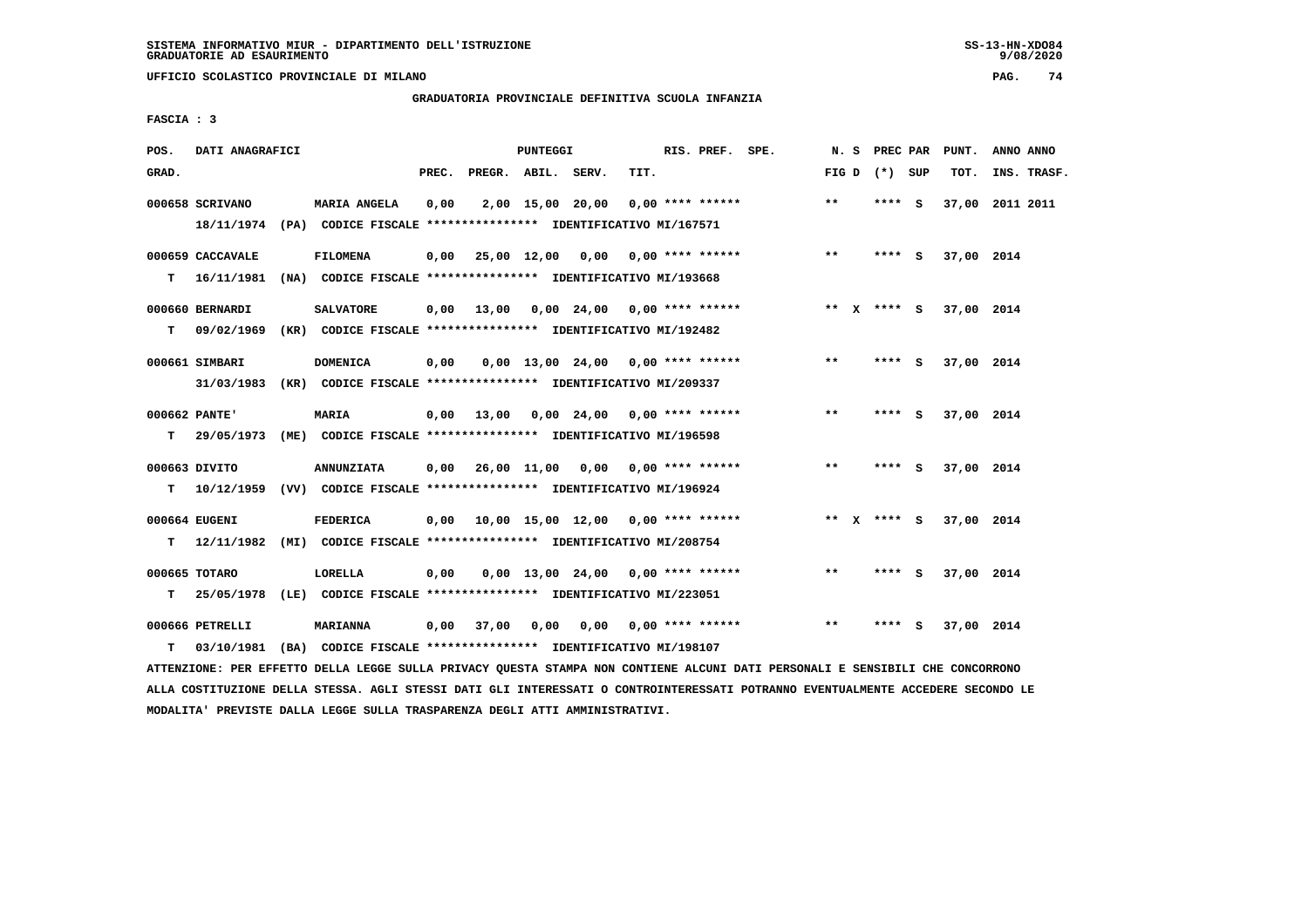**UFFICIO SCOLASTICO PROVINCIALE DI MILANO PAG. 75**

## **GRADUATORIA PROVINCIALE DEFINITIVA SCUOLA INFANZIA**

 **FASCIA : 3**

| POS.         | DATI ANAGRAFICI   |                                                                                                                              |       |                    | PUNTEGGI |                                                   |      | RIS. PREF. SPE.    | N. S  |                 | PREC PAR PUNT. | ANNO ANNO       |
|--------------|-------------------|------------------------------------------------------------------------------------------------------------------------------|-------|--------------------|----------|---------------------------------------------------|------|--------------------|-------|-----------------|----------------|-----------------|
| GRAD.        |                   |                                                                                                                              | PREC. | PREGR. ABIL. SERV. |          |                                                   | TIT. |                    |       | FIG D $(*)$ SUP | TOT.           | INS. TRASF.     |
| 000667 MERLO |                   | <b>ROSANNA</b>                                                                                                               | 0,00  | 13,00              |          | $0,00$ 24,00                                      |      | $0.00$ **** ****** | $***$ | **** S          | 37,00 2014     |                 |
| т            | 21/06/1969        | (MI) CODICE FISCALE **************** IDENTIFICATIVO MI/201809                                                                |       |                    |          |                                                   |      |                    |       |                 |                |                 |
|              | 000668 SANTALUCIA | CONCETTA LUCI                                                                                                                | 0,00  |                    |          | $0.00$ 15.00 19.00 3.00 **** ******               |      |                    |       | ** $X$ ****     |                | 37,00 2019 2019 |
|              | 16/08/1970        | (AG) CODICE FISCALE **************** IDENTIFICATIVO MI/285262                                                                |       |                    |          |                                                   |      |                    |       |                 |                |                 |
|              |                   | <b>ROSA PIA</b>                                                                                                              |       |                    |          | 0,00 10,00 15,00 12,00 0,00 **** ******           |      |                    | $***$ | **** S          |                | 37,00 2019 2019 |
|              | 000669 SARACINO   |                                                                                                                              |       |                    |          |                                                   |      |                    |       |                 |                |                 |
|              | 29/05/1965        | (FG) CODICE FISCALE *************** IDENTIFICATIVO MI/285232                                                                 |       |                    |          |                                                   |      |                    |       |                 |                |                 |
|              | 000670 BAGGIO     | MARIAANNA                                                                                                                    | 0,00  |                    |          | 3,00 18,00 12,00 3,00 **** ******                 |      |                    | $***$ | $***$ S         | 36,00 2014     |                 |
| т            | 10/10/1978        | (NA) CODICE FISCALE **************** IDENTIFICATIVO MI/202971                                                                |       |                    |          |                                                   |      |                    |       |                 |                |                 |
|              | 000671 CRUSCO     | <b>MARIA TERESA</b>                                                                                                          | 0.00  | 12,00              |          | $0.00 \quad 24.00 \quad 0.00 \quad *** \quad ***$ |      |                    |       | ** $X$ **** S   | 36,00 2014     |                 |
| т            | 24/12/1981        | (CO) CODICE FISCALE *************** IDENTIFICATIVO MI/218187                                                                 |       |                    |          |                                                   |      |                    |       |                 |                |                 |
|              | 000672 RATTA'     | <b>ANGELA</b>                                                                                                                | 0,00  |                    |          | $0.00$ 12.00 24.00 0.00 **** ******               |      |                    | $**$  | **** S          | 36,00 2014     |                 |
| т            | 24/10/1965        | (NA) CODICE FISCALE **************** IDENTIFICATIVO MI/207437                                                                |       |                    |          |                                                   |      |                    |       |                 |                |                 |
|              |                   |                                                                                                                              |       |                    |          |                                                   |      |                    |       |                 |                |                 |
|              | 000673 PICCIONI   | IOLANDA RITA                                                                                                                 | 0,00  |                    |          | 0,00 15,00 18,00 3,00 **** ******                 |      |                    |       | ** x **** s     |                | 36,00 2018 2018 |
|              | 24/10/1978        | (CZ) CODICE FISCALE **************** IDENTIFICATIVO MI/285030                                                                |       |                    |          |                                                   |      |                    |       |                 |                |                 |
|              | 000674 RAFFAELE   | <b>ROSARIA</b>                                                                                                               |       |                    |          | $0,00$ 18,00 12,00 6,00 0,00 **** ******          |      |                    |       | ** x **** S     |                | 36,00 2019 2019 |
| т            |                   | 26/09/1978 (VV) CODICE FISCALE *************** IDENTIFICATIVO MI/285094                                                      |       |                    |          |                                                   |      |                    |       |                 |                |                 |
|              | 000675 PEZONE     | <b>GIOVANNA</b>                                                                                                              | 0,00  |                    |          | 24,00 11,00 0,00 0,00 **** ******                 |      |                    | $* *$ | **** S          | 35,00 2014     |                 |
| т            |                   | 03/02/1976 (CE) CODICE FISCALE *************** IDENTIFICATIVO MI/215142                                                      |       |                    |          |                                                   |      |                    |       |                 |                |                 |
|              |                   | LEEDINGSANG ASA SEREELA ASIIL ISAAS AHIIL AASHLAH AHIINA ABINAL UAU AANESHUS ILAHU ALEE ABAAANILE S-ABUASALIS AHI AANAAAAANA |       |                    |          |                                                   |      |                    |       |                 |                |                 |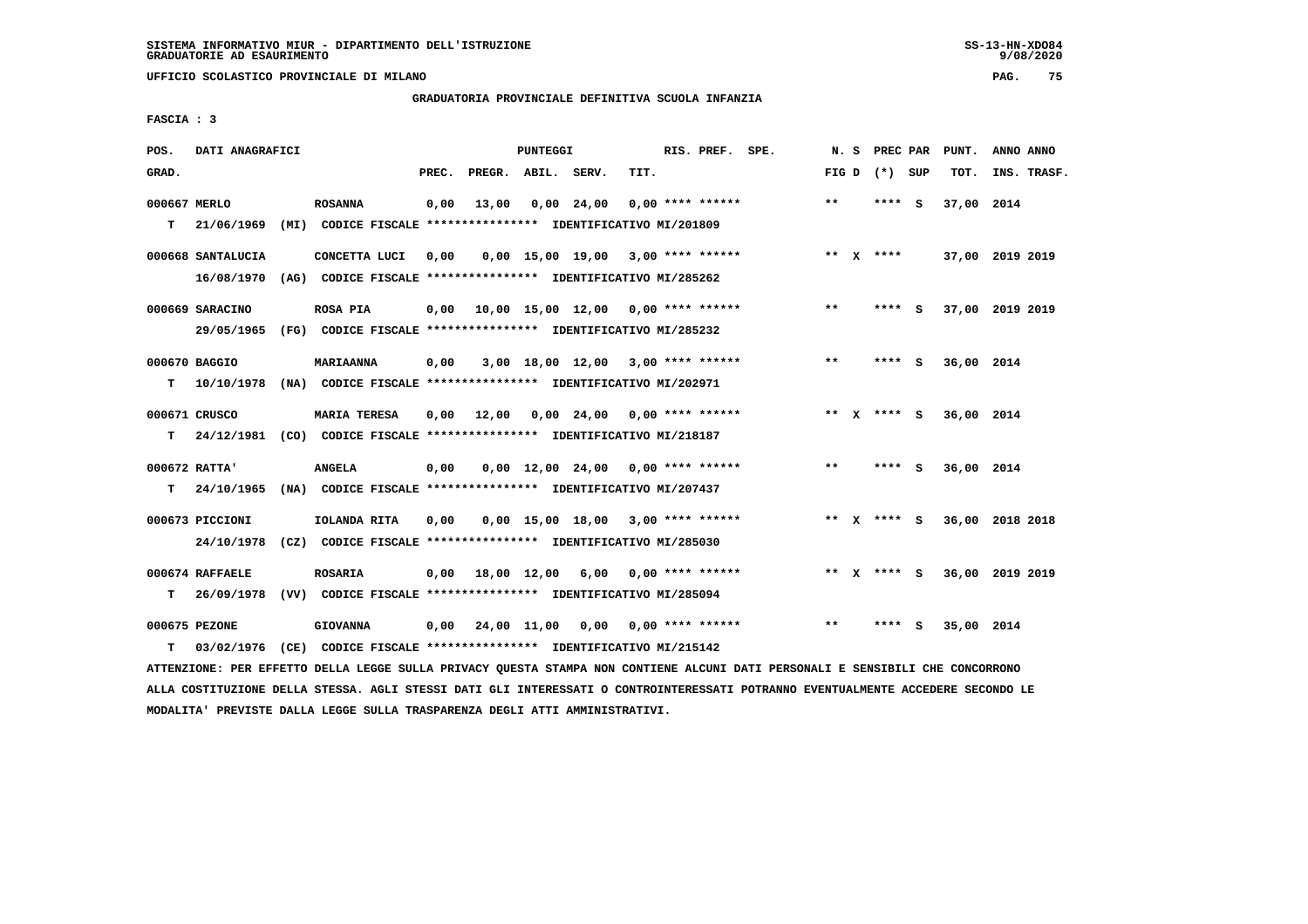**UFFICIO SCOLASTICO PROVINCIALE DI MILANO PAG. 76**

# **GRADUATORIA PROVINCIALE DEFINITIVA SCUOLA INFANZIA**

 **FASCIA : 3**

| POS.         | DATI ANAGRAFICI    |                                                                         |       |                    | PUNTEGGI |                                     |      | RIS. PREF. SPE.    | N.S             | PREC PAR |     | PUNT.      | ANNO ANNO       |
|--------------|--------------------|-------------------------------------------------------------------------|-------|--------------------|----------|-------------------------------------|------|--------------------|-----------------|----------|-----|------------|-----------------|
| GRAD.        |                    |                                                                         | PREC. | PREGR. ABIL. SERV. |          |                                     | TIT. |                    | FIG D $(*)$ SUP |          |     | TOT.       | INS. TRASF.     |
|              | 000676 BIANCACCIO  | <b>ANNA</b>                                                             | 0,00  | 11,00              |          | $0,00$ 24,00                        |      | $0.00$ **** ****** | $* *$           | $***$ S  |     | 35,00 2014 |                 |
| т            | 04/03/1967         | (MT) CODICE FISCALE **************** IDENTIFICATIVO MI/200699           |       |                    |          |                                     |      |                    |                 |          |     |            |                 |
| 000677 ROSSI |                    | <b>DOMENICA</b>                                                         | 0,00  |                    |          | $0.00$ 17.00 18.00 0.00 **** ****** |      |                    | $* *$           | **** S   |     | 35,00 2014 |                 |
| т            | 28/06/1983         | (RC) CODICE FISCALE **************** IDENTIFICATIVO MI/231939           |       |                    |          |                                     |      |                    |                 |          |     |            |                 |
|              | 000678 MANGONE     | <b>ROSA</b>                                                             | 0,00  |                    |          | 18,00 17,00 0,00 0,00 **** ******   |      |                    | $***$           | **** S   |     | 35,00 2014 |                 |
| т            | 13/05/1973         | (NA) CODICE FISCALE **************** IDENTIFICATIVO MI/231365           |       |                    |          |                                     |      |                    |                 |          |     |            |                 |
|              | 000679 PREZZAVENTO | <b>MARIA</b>                                                            | 0,00  |                    |          | $0.00$ 11.00 24.00 0.00 **** ****** |      |                    | $**$            | ****     | - S | 35,00 2014 |                 |
|              |                    | 23/09/1971 (CT) CODICE FISCALE *************** IDENTIFICATIVO MI/230706 |       |                    |          |                                     |      |                    |                 |          |     |            |                 |
|              | 000680 DI PAOLA    | PINA LETIZIA                                                            | 0.00  | 11,00              |          | 0,00 24,00                          |      | $0.00$ **** ****** | $* *$           | ****     | - S |            | 35,00 2019 2019 |
|              | 19/07/1979         | (CT) CODICE FISCALE **************** IDENTIFICATIVO MI/285254           |       |                    |          |                                     |      |                    |                 |          |     |            |                 |
|              | 000681 D'ARRIGO    | <b>CATERINA</b>                                                         | 0,00  |                    |          | $3,00$ 14,00 18,00 0,00 **** ****** |      |                    | **              | **** S   |     |            | 35,00 2019 2019 |
|              | 02/07/1975         | (ME) CODICE FISCALE **************** IDENTIFICATIVO MI/285401           |       |                    |          |                                     |      |                    |                 |          |     |            |                 |
|              | 000682 DI GAETANO  | <b>DOMENICA</b>                                                         | 0,00  |                    |          | $0.00$ 17.00 12.00 6.00 **** ****** |      |                    | $* *$           | ****     | - S |            | 35,00 2019 2019 |
|              | 11/09/1976         | (PA) CODICE FISCALE **************** IDENTIFICATIVO MI/285433           |       |                    |          |                                     |      |                    |                 |          |     |            |                 |
|              | 000683 MARIGLIANO  | <b>VERONICA</b>                                                         | 0,00  | 25,00              | 0,00     | 0,00                                |      | $9,00$ **** ****** | $* *$           | ****     | - 5 | 34,00 2014 |                 |
| т            | 08/06/1981         | (NA) CODICE FISCALE **************** IDENTIFICATIVO MI/233786           |       |                    |          |                                     |      |                    |                 |          |     |            |                 |
|              | 000684 ANNESE      | <b>ANNARITA</b>                                                         | 0,00  |                    |          | 3,00 13,00 18,00                    |      | $0.00$ **** ****** | $**$            | ****     | s   | 34,00      | 2019 2019       |
|              |                    | 29/07/1976 (FG) CODICE FISCALE *************** IDENTIFICATIVO MI/285140 |       |                    |          |                                     |      |                    |                 |          |     |            |                 |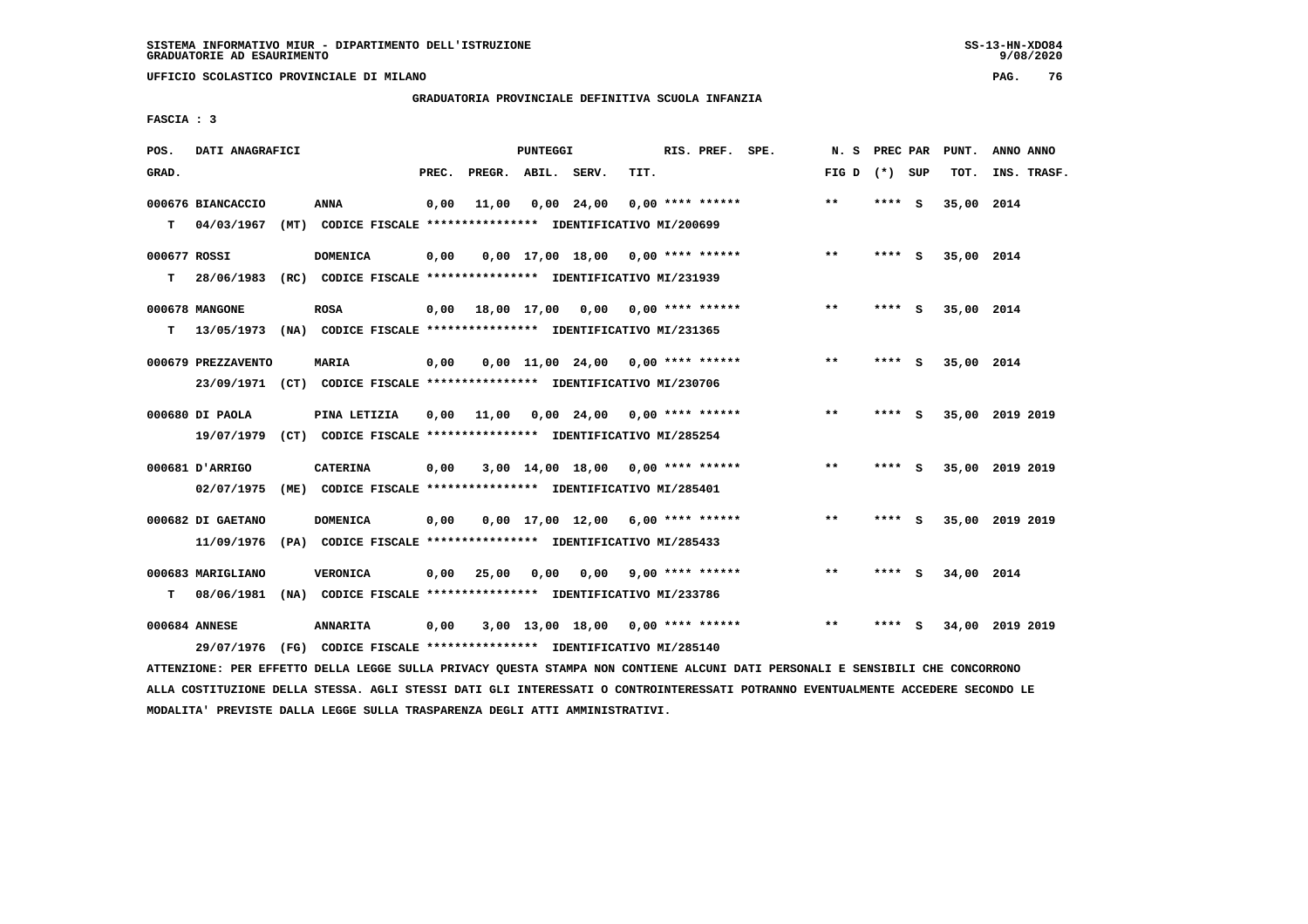**UFFICIO SCOLASTICO PROVINCIALE DI MILANO PAG. 77**

# **GRADUATORIA PROVINCIALE DEFINITIVA SCUOLA INFANZIA**

 **FASCIA : 3**

| POS.  | DATI ANAGRAFICI              |                                                                                             |       |                    | PUNTEGGI           |                                     |      | RIS. PREF. SPE.    | N.S   | PREC PAR    |     | PUNT.      | ANNO ANNO       |
|-------|------------------------------|---------------------------------------------------------------------------------------------|-------|--------------------|--------------------|-------------------------------------|------|--------------------|-------|-------------|-----|------------|-----------------|
| GRAD. |                              |                                                                                             | PREC. | PREGR. ABIL. SERV. |                    |                                     | TIT. |                    | FIG D | (*) SUP     |     | TOT.       | INS. TRASF.     |
|       | 000685 REPACI<br>01/05/1958  | MARIA CLARA<br>(RC) CODICE FISCALE **************** IDENTIFICATIVO MI/166273                | 0,00  |                    |                    | 5,00 16,00 12,00                    |      | $0.00$ **** ****** | $***$ | **** S      |     | 33,00      | 2011 2011       |
|       | 000686 BAVETTA<br>09/06/1969 | <b>CALOGERINA</b><br>(EE) CODICE FISCALE **************** IDENTIFICATIVO MI/191156          | 0,00  |                    |                    | $0.00$ 15.00 12.00 6.00 **** ****** |      |                    | $***$ | **** S      |     |            | 33,00 2014 2014 |
| т     | 000687 CATANIA               | <b>IRENE</b><br>01/11/1961 (CT) CODICE FISCALE *************** IDENTIFICATIVO MI/233575     | 0,00  |                    |                    | $0,00$ 11,00 22,00 0,00 **** ****** |      |                    |       | ** x **** S |     | 33,00 2014 |                 |
|       | 000688 FANELLI               | MARIA<br>25/07/1973 (BR) CODICE FISCALE *************** IDENTIFICATIVO MI/285337            | 0,00  |                    |                    | $0,00$ 15,00 15,00 3,00 **** ****** |      |                    | **    | **** S      |     |            | 33,00 2019 2019 |
| т     | 000689 GLIELMI               | <b>ANNARITA</b><br>14/12/1974 (SA) CODICE FISCALE *************** IDENTIFICATIVO MI/285238  | 0,00  |                    | $9,00 \quad 14,00$ | 0,00 10,00 **** ****** E            |      |                    | $* *$ | ****        | - S |            | 33,00 2019 2019 |
|       | 000690 RIZZA                 | <b>ANTONELLA</b><br>09/11/1979 (KR) CODICE FISCALE *************** IDENTIFICATIVO MI/063376 | 0,00  |                    |                    | $0,00$ 15,00 18,00 0,00 **** ****** |      |                    | $***$ | **** S      |     | 33,00 2019 |                 |
|       | 000691 SORATO                | <b>DEBORAH</b><br>24/04/1975 (CS) CODICE FISCALE **************** IDENTIFICATIVO MI/191662  | 0.00  | 26,00              | 0.00               | 0,00                                |      | 6,00 **** ******   | $***$ | **** S      |     |            | 32,00 2014 2014 |
| т     | 000692 ZUMMO<br>08/04/1981   | <b>ELISABETH</b><br>(PA) CODICE FISCALE **************** IDENTIFICATIVO MI/230383           | 0,00  |                    |                    | $3,00$ 14,00 12,00 3,00 **** ****** |      |                    | $***$ | ****        | - S | 32,00 2014 |                 |
| т     | 000693 CARNOVALE             | <b>CATERINA</b><br>02/01/1984 (VV) CODICE FISCALE *************** IDENTIFICATIVO MI/226209  | 0,00  | 14,00              |                    | 0,00 12,00                          |      | $6,00$ **** ****** | $* *$ | ****        | - S | 32,00 2014 |                 |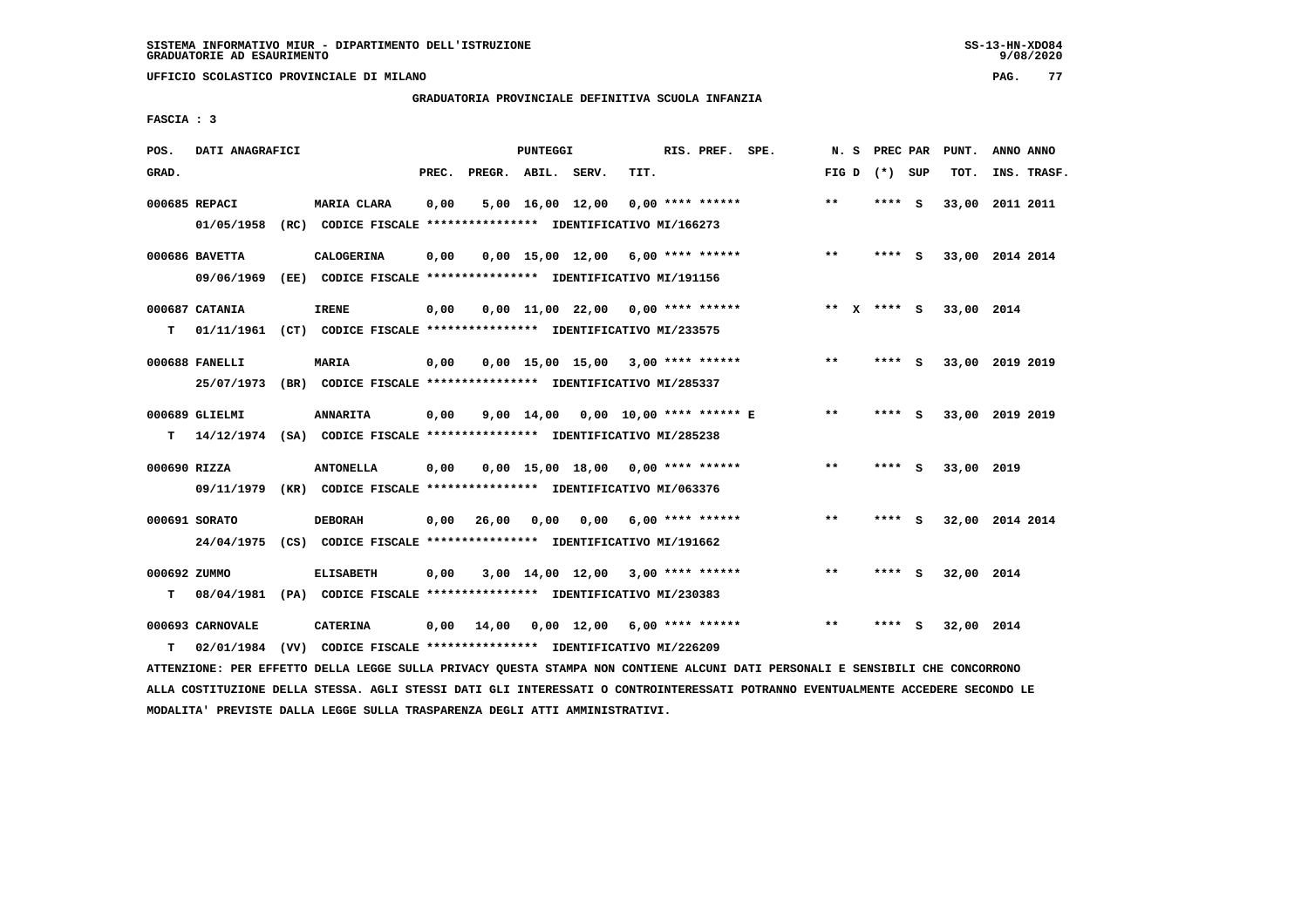**UFFICIO SCOLASTICO PROVINCIALE DI MILANO PAG. 78**

# **GRADUATORIA PROVINCIALE DEFINITIVA SCUOLA INFANZIA**

 **FASCIA : 3**

| POS.         | DATI ANAGRAFICI   |                                                                          |       |                    | PUNTEGGI |                                          |      | RIS. PREF. SPE.         | N.S             | <b>PREC PAR</b> |          | PUNT.      | ANNO ANNO       |
|--------------|-------------------|--------------------------------------------------------------------------|-------|--------------------|----------|------------------------------------------|------|-------------------------|-----------------|-----------------|----------|------------|-----------------|
| GRAD.        |                   |                                                                          | PREC. | PREGR. ABIL. SERV. |          |                                          | TIT. |                         | FIG D $(*)$ SUP |                 |          | TOT.       | INS. TRASF.     |
|              | 000694 MANGONE    | MARILENA                                                                 | 0,00  |                    |          | $3,00$ 15,00 14,00 0,00 **** ******      |      |                         | $***$           | **** S          |          | 32,00 2014 |                 |
| T.           |                   | 31/03/1982 (VV) CODICE FISCALE *************** IDENTIFICATIVO MI/210133  |       |                    |          |                                          |      |                         |                 |                 |          |            |                 |
|              | 000695 DAMATO     | LOREDANA                                                                 | 0,00  |                    |          | $6,00$ 14,00 12,00 0,00 **** ******      |      |                         | $***$           | $***$ S         |          |            | 32,00 2019 2019 |
|              | 17/12/1975        | (RG) CODICE FISCALE **************** IDENTIFICATIVO MI/285334            |       |                    |          |                                          |      |                         |                 |                 |          |            |                 |
|              | 000696 CASSARA'   | <b>ANNALISA</b>                                                          | 0,00  | 17,00              |          | $0.00$ 15.00 0.00 **** ******            |      |                         | $***$           | ****            | <b>S</b> |            | 32,00 2019 2019 |
| т            | 08/05/1981        | (TP) CODICE FISCALE *************** IDENTIFICATIVO MI/285275             |       |                    |          |                                          |      |                         |                 |                 |          |            |                 |
|              | 000697 TROPEANO   | <b>CONCETTA</b>                                                          | 0,00  | 19,00              |          | $0,00$ 12,00 0,00 **** ******            |      |                         | $***$           | **** $S$        |          | 31,00 2014 |                 |
| т            | 24/10/1959        | (RC) CODICE FISCALE **************** IDENTIFICATIVO MI/219250            |       |                    |          |                                          |      |                         |                 |                 |          |            |                 |
|              | 000698 MARIGLIANO | VALENTINA                                                                | 0.00  | 22,00              | 0.00     |                                          |      | $0.00$ 9.00 **** ****** | $* *$           | **** S          |          | 31,00 2014 |                 |
| T.           | 31/12/1983        | (NA) CODICE FISCALE **************** IDENTIFICATIVO MI/195625            |       |                    |          |                                          |      |                         |                 |                 |          |            |                 |
| 000699 RESTA |                   | <b>DONATELLA</b>                                                         |       |                    |          | $0,00$ 15,00 14,00 2,00 0,00 **** ****** |      |                         | $* *$           | **** S          |          | 31,00 2014 |                 |
| т            |                   | 13/10/1974 (SV) CODICE FISCALE **************** IDENTIFICATIVO MI/203164 |       |                    |          |                                          |      |                         |                 |                 |          |            |                 |
|              | 000700 MILAZZOTTO | SERAFINA GRAZ                                                            | 0,00  |                    |          | 15,00 16,00 0,00 0,00 **** ******        |      |                         | $***$           | **** S          |          | 31,00 2014 |                 |
| т            |                   | 07/10/1979 (EN) CODICE FISCALE *************** IDENTIFICATIVO MI/202204  |       |                    |          |                                          |      |                         |                 |                 |          |            |                 |
|              | 000701 DONNARUMMA | <b>MARIA</b>                                                             | 0,00  |                    |          | 8,00 11,00 12,00 0,00 **** ******        |      |                         | $* *$           | ****            | - S      | 31,00 2014 |                 |
| т            |                   | 10/08/1961 (SA) CODICE FISCALE **************** IDENTIFICATIVO MI/214128 |       |                    |          |                                          |      |                         |                 |                 |          |            |                 |
|              | 000702 PREIATA    | <b>MICHELAANGELA</b>                                                     |       | 0,00 13,00         |          | $0.00$ 18,00 0.00 **** ******            |      |                         | $**$            |                 | s        |            | 31,00 2019 2019 |
| т            | 05/09/1976        | (NU) CODICE FISCALE **************** IDENTIFICATIVO MI/285497            |       |                    |          |                                          |      |                         |                 |                 |          |            |                 |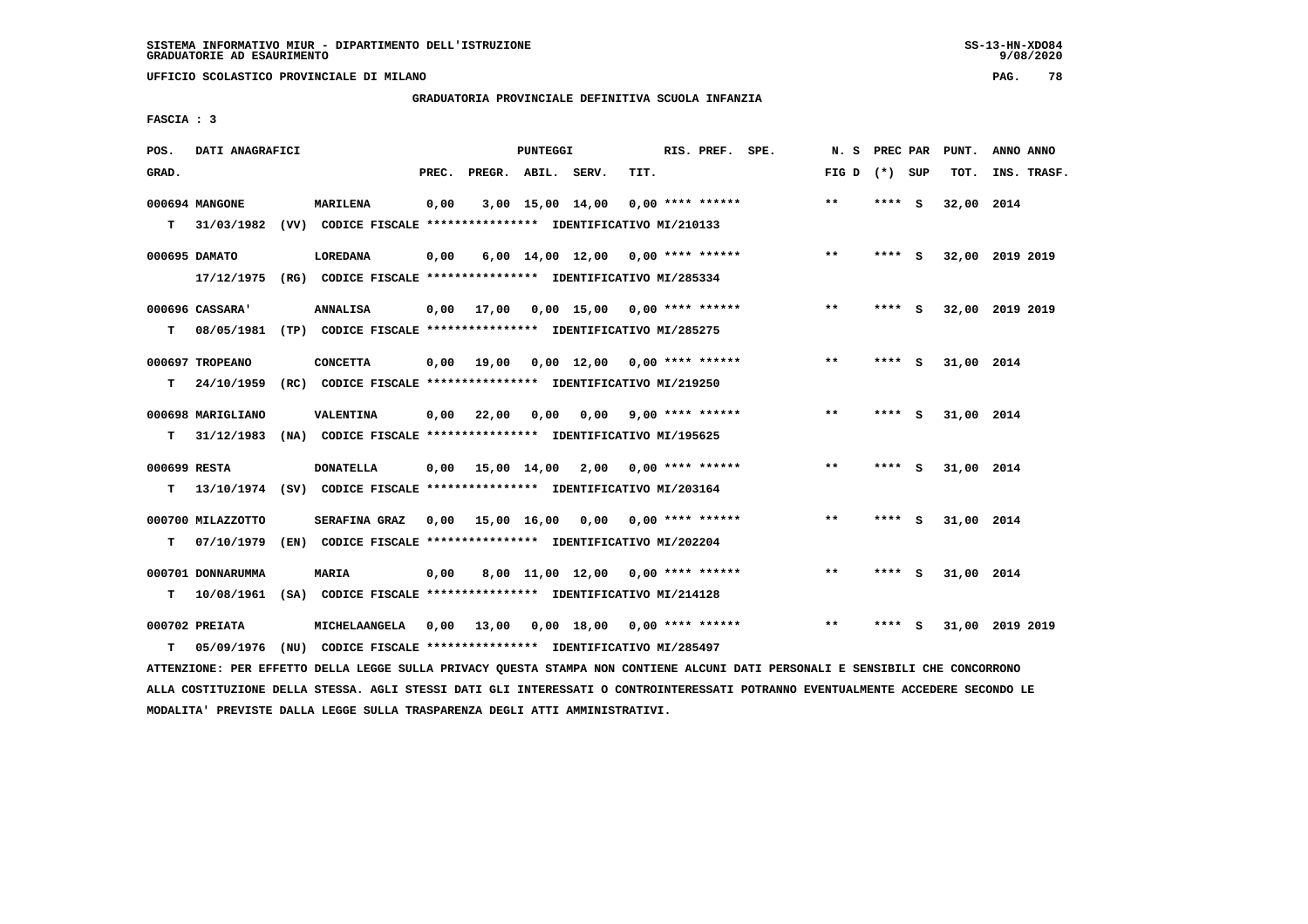**UFFICIO SCOLASTICO PROVINCIALE DI MILANO PAG. 79**

# **GRADUATORIA PROVINCIALE DEFINITIVA SCUOLA INFANZIA**

 **FASCIA : 3**

| POS.         | DATI ANAGRAFICI               |                                                                                                 |       |                    | PUNTEGGI |                                     |      | RIS. PREF. SPE.           | N. S    |              | PREC PAR |     | PUNT.           | ANNO ANNO |             |
|--------------|-------------------------------|-------------------------------------------------------------------------------------------------|-------|--------------------|----------|-------------------------------------|------|---------------------------|---------|--------------|----------|-----|-----------------|-----------|-------------|
| GRAD.        |                               |                                                                                                 | PREC. | PREGR. ABIL. SERV. |          |                                     | TIT. |                           | FIG D   |              | (*) SUP  |     | TOT.            |           | INS. TRASF. |
|              | 000703 MORABITO<br>19/03/1976 | GIUSEPPINA MI<br>(RC) CODICE FISCALE **************** IDENTIFICATIVO MI/285197                  | 0,00  | 15,00              |          | $0,00$ 16,00                        |      | $0.00$ **** ******        | $**$    |              | ****     | - S | 31,00 2019 2019 |           |             |
|              | 000704 CAPUANO<br>24/07/1966  | LAURA<br>(NA) CODICE FISCALE **************** IDENTIFICATIVO MI/285113                          | 0,00  |                    |          | 17,00 14,00 0,00                    |      | $0.00$ **** ****** EF     | $***$ X |              | **** S   |     | 31,00 2019 2019 |           |             |
|              | 000705 PURITA                 | <b>ROSA MARIA AS</b><br>25/02/1969 (VV) CODICE FISCALE *************** IDENTIFICATIVO MI/029015 | 0,00  |                    |          | 15,00 15,00 0,00 0,00 **** ******   |      |                           | $* *$   |              | **** S   |     | 30,00 2000      |           |             |
|              | 000706 TRANFO<br>01/01/1976   | MARIA<br>(RC) CODICE FISCALE *************** IDENTIFICATIVO MI/065437                           | 0,00  |                    |          | 12,00 15,00 0,00 3,00 **** ******   |      |                           | **      |              | ****     | - S | 30,00 2002      |           |             |
|              | 000707 PATARINO<br>19/10/1975 | ALBA<br>(KR) CODICE FISCALE **************** IDENTIFICATIVO MI/067126                           | 0,00  |                    |          | $3,00$ 14,00 10,00 3,00 **** ****** |      |                           | $* *$   |              | ****     | - S | 30,00 2002      |           |             |
|              | 000708 SICILIA                | <b>SERAFINA</b><br>26/10/1976 (AG) CODICE FISCALE *************** IDENTIFICATIVO MI/095987      |       | 0,00 14,00 16,00   |          | 0,00                                |      | $0.00$ **** ******        | $***$   |              | ****     | - S | 30,00 2005 2005 |           |             |
|              | 000709 LATERZA                | LIDIA<br>12/04/1974 (BA) CODICE FISCALE *************** IDENTIFICATIVO MI/192247                | 0,00  | 14,00 16,00 0,00   |          |                                     |      | $0.00$ **** ******        | $***$   |              | **** S   |     | 30,00 2014 2014 |           |             |
| т            | 000710 MARESCA<br>03/02/1967  | <b>LOREDANA</b><br>(MI) CODICE FISCALE **************** IDENTIFICATIVO MI/218762                | 0.00  | 18,00 12,00        |          |                                     |      | $0,00$ $0,00$ **** ****** | $***$   |              | ****     | - S | 30,00 2014      |           |             |
| 000711 FEMIA | 22/04/1965                    | MARIA<br>(RC) CODICE FISCALE **************** IDENTIFICATIVO MI/285384                          | 0,00  |                    |          | $0.00$ 14.00 16.00 0.00 **** ****** |      |                           | $* *$   | $\mathbf{x}$ | **** S   |     | 30,00 2019 2019 |           |             |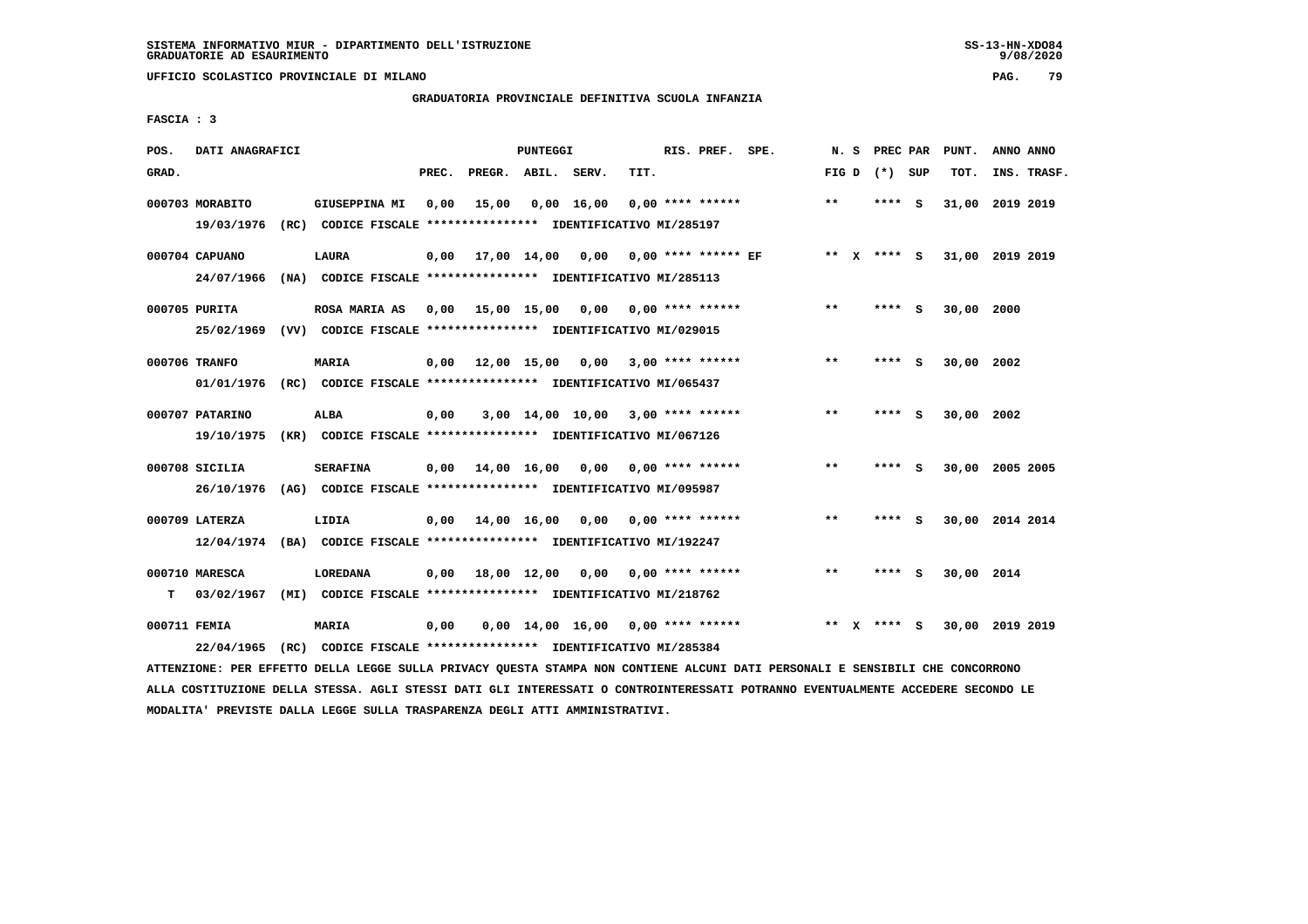**UFFICIO SCOLASTICO PROVINCIALE DI MILANO PAG. 80**

# **GRADUATORIA PROVINCIALE DEFINITIVA SCUOLA INFANZIA**

 **FASCIA : 3**

| POS.         | DATI ANAGRAFICI |                                                                         |       |                    | PUNTEGGI         |                                     |      | RIS. PREF. SPE.           | N.S             | PREC PAR |          | PUNT.           | ANNO ANNO |             |
|--------------|-----------------|-------------------------------------------------------------------------|-------|--------------------|------------------|-------------------------------------|------|---------------------------|-----------------|----------|----------|-----------------|-----------|-------------|
| GRAD.        |                 |                                                                         | PREC. | PREGR. ABIL. SERV. |                  |                                     | TIT. |                           | FIG D $(*)$ SUP |          |          | TOT.            |           | INS. TRASF. |
|              | 000712 BUSCEMI  | <b>MARIA ANTONEL</b>                                                    | 0,00  |                    | 3,00 15,00 12,00 |                                     |      | $0.00$ **** ******        | $* *$           | ****     | <b>S</b> | 30,00 2019 2019 |           |             |
|              | 11/01/1971      | (RG) CODICE FISCALE **************** IDENTIFICATIVO MI/285290           |       |                    |                  |                                     |      |                           |                 |          |          |                 |           |             |
|              | 000713 MURDOCCA | <b>ALESSANDRO</b>                                                       | 0,00  |                    |                  | $0,00$ 15,00 12,00 3,00 **** ****** |      |                           | $***$           | **** S   |          | 30,00 2019 2019 |           |             |
|              | 23/10/1970      | (RC) CODICE FISCALE **************** IDENTIFICATIVO MI/285338           |       |                    |                  |                                     |      |                           |                 |          |          |                 |           |             |
|              | 000714 TRIASSI  | MARIA ELENA G                                                           | 0.00  | 15,00              |                  | $0,00$ 12,00 3,00 **** ******       |      |                           | $* *$           | ****     | - S      | 30,00 2019 2019 |           |             |
|              | 24/06/1976      | (AG) CODICE FISCALE **************** IDENTIFICATIVO MI/285376           |       |                    |                  |                                     |      |                           |                 |          |          |                 |           |             |
| 000715 SPENE |                 | <b>GIUSEPPA</b>                                                         | 0,00  |                    |                  | $0.00$ 11.00 16.00 3.00 **** ****** |      |                           | $* *$           | ****     | - S      | 30,00 2019 2019 |           |             |
| т            | 14/09/1977      | (CL) CODICE FISCALE **************** IDENTIFICATIVO MI/285304           |       |                    |                  |                                     |      |                           |                 |          |          |                 |           |             |
|              | 000716 MONTALTO | <b>ALESSANDRA</b>                                                       | 0.00  | 13,00 16,00        |                  | 0,00                                |      | $0.00$ **** ******        | $* *$           | ****     | - S      | 29,00           | 2002      |             |
|              | 07/09/1968      | (TP) CODICE FISCALE **************** IDENTIFICATIVO MI/221865           |       |                    |                  |                                     |      |                           |                 |          |          |                 |           |             |
|              | 000717 ESPOSITO | MARIA LUISA                                                             | 0,00  | 14,00 15,00        |                  | 0,00                                |      | 0,00 **** ******          | $***$           | ****     | - S      | 29,00 2002      |           |             |
|              | 14/07/1968      | (NA) CODICE FISCALE **************** IDENTIFICATIVO MI/060438           |       |                    |                  |                                     |      |                           |                 |          |          |                 |           |             |
|              | 000718 GALATI   | <b>ROSA</b>                                                             | 0.00  | 29,00              | 0.00             | 0.00                                |      | 0,00 **** ******          | $***$           | ****     | - S      | 29,00 2011 2011 |           |             |
|              | 12/08/1976      | (VV) CODICE FISCALE **************** IDENTIFICATIVO MI/167340           |       |                    |                  |                                     |      |                           |                 |          |          |                 |           |             |
|              | 000719 CIRILLO  | LUCIA                                                                   | 0.00  |                    | 15,00 14,00      |                                     |      | $0,00$ $0,00$ **** ****** | $* *$           |          | - S      | 29,00 2014      |           |             |
| т            | 29/06/1983      | (NA) CODICE FISCALE **************** IDENTIFICATIVO MI/193700           |       |                    |                  |                                     |      |                           |                 |          |          |                 |           |             |
|              | 000720 MACRI'   | <b>GIUSEPPINA</b>                                                       | 0,00  | 29,00              | 0,00             | 0,00                                |      | $0.00$ **** ******        | $* *$           |          | s        | 29,00 2014      |           |             |
| т            |                 | 08/10/1976 (RC) CODICE FISCALE *************** IDENTIFICATIVO MI/195493 |       |                    |                  |                                     |      |                           |                 |          |          |                 |           |             |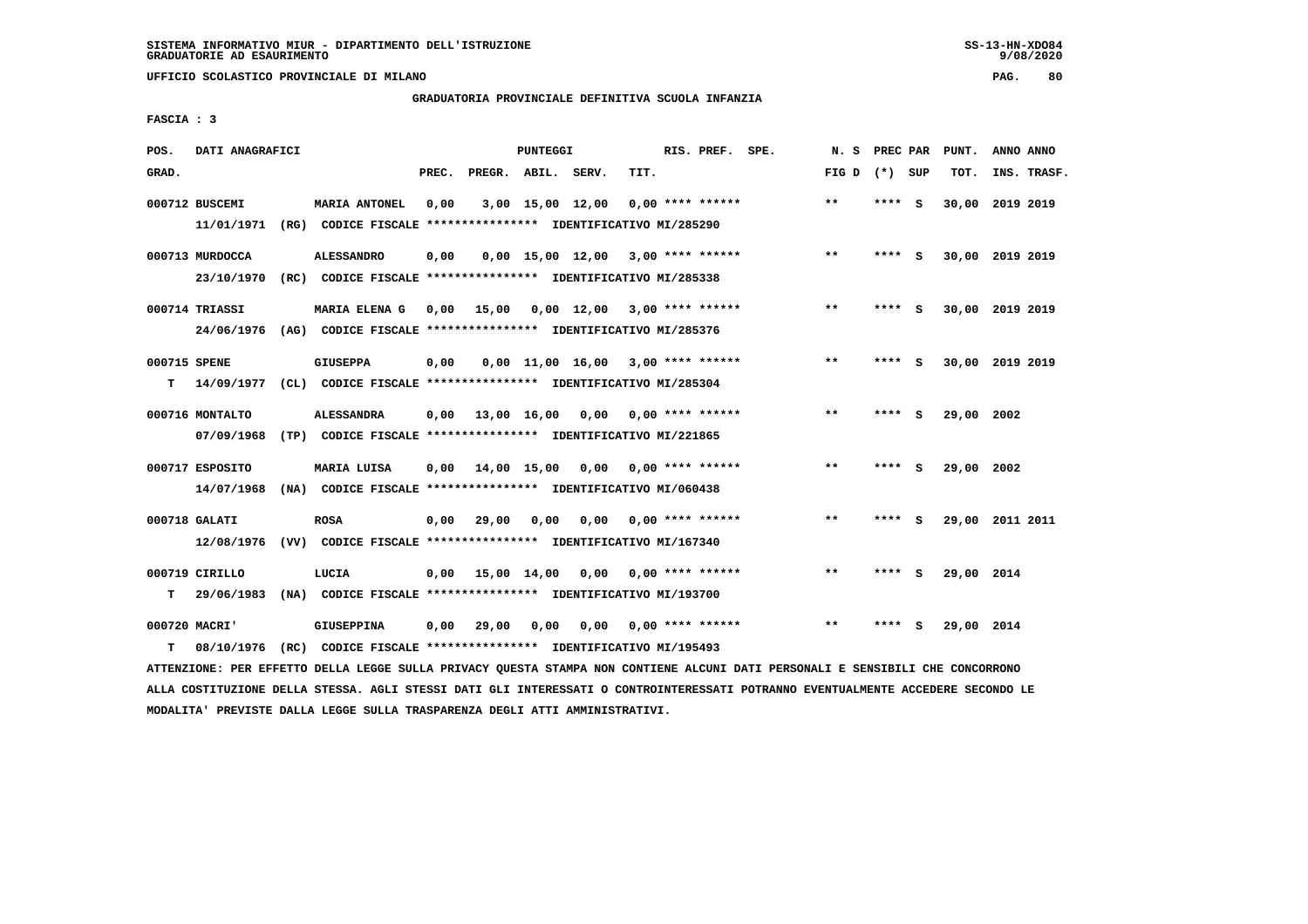**UFFICIO SCOLASTICO PROVINCIALE DI MILANO PAG. 81**

# **GRADUATORIA PROVINCIALE DEFINITIVA SCUOLA INFANZIA**

 **FASCIA : 3**

| POS.         | DATI ANAGRAFICI      |                                                                         |       |                    | PUNTEGGI |                                     |      | RIS. PREF. SPE.          | N.S   |                 |     | PREC PAR PUNT. | ANNO ANNO       |
|--------------|----------------------|-------------------------------------------------------------------------|-------|--------------------|----------|-------------------------------------|------|--------------------------|-------|-----------------|-----|----------------|-----------------|
| GRAD.        |                      |                                                                         | PREC. | PREGR. ABIL. SERV. |          |                                     | TIT. |                          |       | FIG D $(*)$ SUP |     | TOT.           | INS. TRASF.     |
|              | 000721 CUTRI'        | <b>SAMANTA</b>                                                          | 0,00  | 15,00 11,00        |          | 0,00                                |      | $3,00$ **** ******       |       | ** $X$ **** S   |     | 29,00 2014     |                 |
| т            | 07/09/1978           | (RC) CODICE FISCALE **************** IDENTIFICATIVO MI/225129           |       |                    |          |                                     |      |                          |       |                 |     |                |                 |
|              | 000722 FOLINO        | <b>ALESSANDRA</b>                                                       | 0,00  |                    |          | $0,00$ 11,00 18,00 0,00 **** ****** |      |                          | $***$ | **** S          |     |                | 29,00 2019 2019 |
| т            | 01/06/1977           | (VV) CODICE FISCALE **************** IDENTIFICATIVO MI/285462           |       |                    |          |                                     |      |                          |       |                 |     |                |                 |
|              | 000723 FALCONETTI    | <b>MARIAIDA</b>                                                         | 0.00  | 17,00              | 0.00     |                                     |      | $0.00$ 12.00 **** ****** | $* *$ | ****            | - S |                | 29,00 2019 2019 |
|              | 21/11/1983           | (LT) CODICE FISCALE **************** IDENTIFICATIVO MI/285330           |       |                    |          |                                     |      |                          |       |                 |     |                |                 |
|              | 000724 MINACORI      | LUIGI                                                                   | 0.00  | 19,00              | 0.00     | 0.00                                |      | 9,00 **** ******         | $***$ | **** S          |     | 28,00 2014     |                 |
| т            | 09/04/1978           | (AG) CODICE FISCALE **************** IDENTIFICATIVO MI/209352           |       |                    |          |                                     |      |                          |       |                 |     |                |                 |
|              | 000725 AGUANNO       | <b>GIOVANNA</b>                                                         | 0,00  |                    |          | $3,00$ 13,00 12,00 0,00 **** ****** |      |                          |       | ** $X$ **** S   |     | 28,00 2014     |                 |
|              |                      | 14/09/1978 (TP) CODICE FISCALE *************** IDENTIFICATIVO MI/193507 |       |                    |          |                                     |      |                          |       |                 |     |                |                 |
|              | 000726 CHIARAVALLOTI | <b>ROSANNA</b>                                                          | 0,00  |                    |          | $0,00$ 15,00 13,00 0,00 **** ****** |      |                          | $***$ | **** S          |     |                | 28,00 2019 2019 |
|              |                      | 11/09/1968 (CZ) CODICE FISCALE *************** IDENTIFICATIVO MI/285343 |       |                    |          |                                     |      |                          |       |                 |     |                |                 |
| 000727 ZARBO |                      | <b>ROSETTA</b>                                                          | 0,00  | 16,00              |          | $0,00$ 12,00 0,00 **** ******       |      |                          | $* *$ | ****            | - S |                | 28,00 2019 2019 |
| т            | 20/09/1979           | (AG) CODICE FISCALE **************** IDENTIFICATIVO MI/285205           |       |                    |          |                                     |      |                          |       |                 |     |                |                 |
|              | 000728 IACCARINO     | <b>ILARIA</b>                                                           | 0,00  | 15,00 13,00        |          | 0,00                                |      | 0,00 **** ******         | $***$ | ****            |     |                | 28,00 2019 2019 |
| T.           | 03/10/1983           | (NA) CODICE FISCALE **************** IDENTIFICATIVO MI/285371           |       |                    |          |                                     |      |                          |       |                 |     |                |                 |
|              | 000729 GERACI        | <b>CATENA</b>                                                           | 0,00  |                    |          | $3,00$ 15,00 10,00 0,00 **** ****** |      |                          | $* *$ | ****            | s   |                | 28,00 2019 2019 |
|              | 28/04/1972           | (EN) CODICE FISCALE **************** IDENTIFICATIVO MI/285456           |       |                    |          |                                     |      |                          |       |                 |     |                |                 |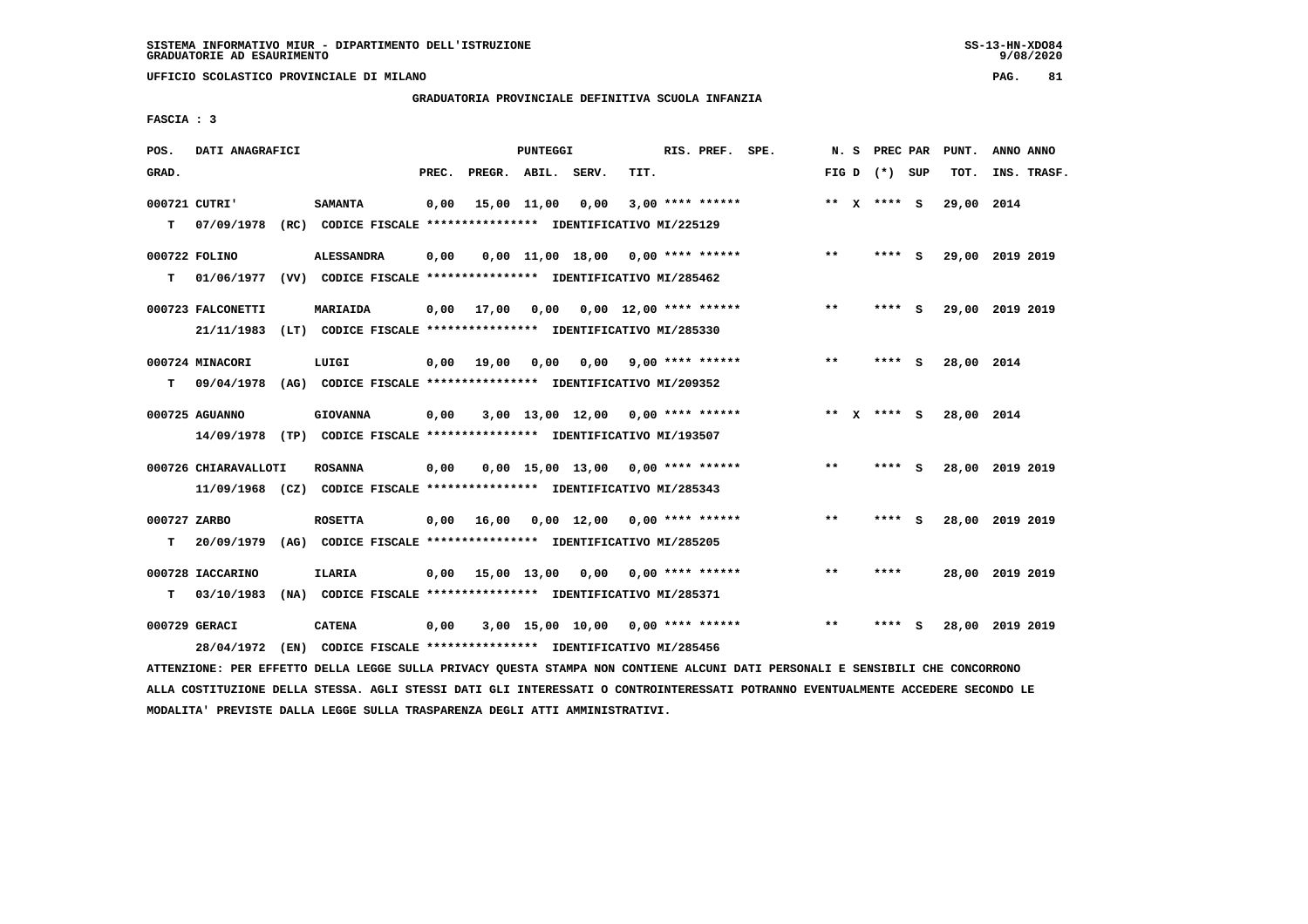**UFFICIO SCOLASTICO PROVINCIALE DI MILANO PAG. 82**

# **GRADUATORIA PROVINCIALE DEFINITIVA SCUOLA INFANZIA**

 **FASCIA : 3**

| POS.         | DATI ANAGRAFICI     |                                                                         |       |                    | <b>PUNTEGGI</b>    |                                     |      | RIS. PREF. SPE.           |              | N.S    | PREC PAR        |     | PUNT.           | ANNO ANNO |             |
|--------------|---------------------|-------------------------------------------------------------------------|-------|--------------------|--------------------|-------------------------------------|------|---------------------------|--------------|--------|-----------------|-----|-----------------|-----------|-------------|
| GRAD.        |                     |                                                                         | PREC. | PREGR. ABIL. SERV. |                    |                                     | TIT. |                           |              |        | FIG D $(*)$ SUP |     | TOT.            |           | INS. TRASF. |
|              | 000730 ACCARDI      | <b>LOREDANA</b>                                                         | 0,00  |                    | 12,00 16,00        | 0,00                                |      | $0.00$ **** ******        | **           |        | **** S          |     | 28,00           | 2019 2019 |             |
|              | 01/01/1969          | (PA) CODICE FISCALE **************** IDENTIFICATIVO MI/285060           |       |                    |                    |                                     |      |                           |              |        |                 |     |                 |           |             |
| 000731 PIRIA |                     | VITTORIA                                                                | 0,00  |                    |                    | 8,00 16,00 0,00                     |      | $3.00$ **** ******        |              |        | ** x **** s     |     | 27,00 2009      |           |             |
|              |                     | 19/11/1974 (RC) CODICE FISCALE *************** IDENTIFICATIVO MI/143699 |       |                    |                    |                                     |      |                           |              |        |                 |     |                 |           |             |
|              | 000732 PUNTRELLO    | <b>SIMONA</b>                                                           | 0,00  |                    | $9,00$ 18,00       |                                     |      | $0,00$ $0,00$ **** ****** | $***$        |        | **** S          |     | 27,00 2014      |           |             |
| т            | 03/03/1982          | (CL) CODICE FISCALE **************** IDENTIFICATIVO MI/205355           |       |                    |                    |                                     |      |                           |              |        |                 |     |                 |           |             |
|              | 000733 DONATACCI    | <b>FILOMENA</b>                                                         | 0,00  | 15,00              |                    | $0,00$ 12,00 0,00 **** ******       |      |                           | $* *$        |        | ****            | - S | 27,00 2014      |           |             |
| т            | 05/04/1969          | (FG) CODICE FISCALE **************** IDENTIFICATIVO MI/216041           |       |                    |                    |                                     |      |                           |              |        |                 |     |                 |           |             |
|              | 000734 SANTORO      | <b>CONCETTINA</b>                                                       | 0,00  |                    | 3,00 16,00         | 8,00                                |      | $0.00$ **** ******        | $* *$        |        | ****            | - S | 27,00 2019 2007 |           |             |
|              | 14/05/1961          | (RC) CODICE FISCALE **************** IDENTIFICATIVO MI/110767           |       |                    |                    |                                     |      |                           |              |        |                 |     |                 |           |             |
|              | 000735 FRANCO       | <b>MARIA GIUSEPP</b>                                                    | 0.00  |                    |                    | $0.00$ 15.00 12.00 0.00 **** ****** |      |                           |              | ** $X$ | **** S          |     | 27,00 2019 2019 |           |             |
|              |                     | 25/10/1964 (RC) CODICE FISCALE *************** IDENTIFICATIVO MI/285470 |       |                    |                    |                                     |      |                           |              |        |                 |     |                 |           |             |
|              | 000736 PIRRONE      | <b>MARIA GRAZIA</b>                                                     | 0,00  |                    |                    | $0,00$ 15,00 12,00 0,00 **** ****** |      |                           | $\star\star$ |        | ****            | - S | 27,00 2019 2019 |           |             |
|              |                     | 11/07/1977 (TP) CODICE FISCALE *************** IDENTIFICATIVO MI/285486 |       |                    |                    |                                     |      |                           |              |        |                 |     |                 |           |             |
|              | 000737 MASTROMATTEO | <b>ANGELA</b>                                                           | 0,00  | 12,00 15,00 0,00   |                    |                                     |      | $0.00$ **** ******        | $***$        |        | ****            | - S | 27,00 2019 2019 |           |             |
|              |                     | 06/10/1970 (FG) CODICE FISCALE *************** IDENTIFICATIVO MI/285513 |       |                    |                    |                                     |      |                           |              |        |                 |     |                 |           |             |
|              | 000738 GORGOGLIONE  | <b>ELISA</b>                                                            | 0,00  |                    | $6,00 \quad 12,00$ |                                     |      | $0.00$ 9.00 **** ******   | **           | x      | **** S          |     | 27,00 2019 2019 |           |             |
| т            |                     | 15/03/1978 (CO) CODICE FISCALE *************** IDENTIFICATIVO MI/285272 |       |                    |                    |                                     |      |                           |              |        |                 |     |                 |           |             |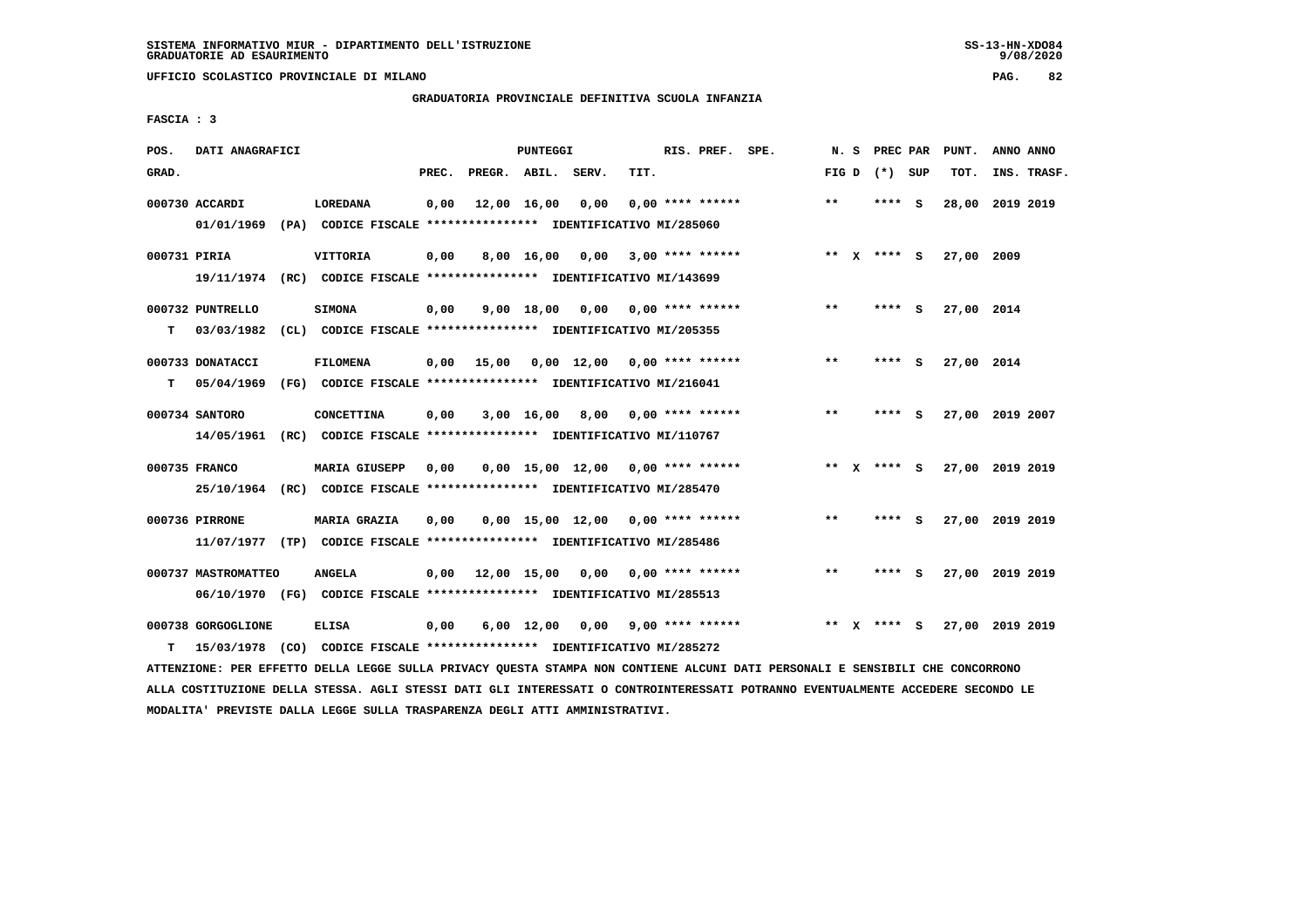**UFFICIO SCOLASTICO PROVINCIALE DI MILANO PAG. 83**

# **GRADUATORIA PROVINCIALE DEFINITIVA SCUOLA INFANZIA**

 **FASCIA : 3**

| POS.         | DATI ANAGRAFICI                 |                                                                                 |       |               | <b>PUNTEGGI</b> |                                     |                         | RIS. PREF. SPE.    | N. S  | PREC PAR        |     | PUNT.      | ANNO ANNO       |  |
|--------------|---------------------------------|---------------------------------------------------------------------------------|-------|---------------|-----------------|-------------------------------------|-------------------------|--------------------|-------|-----------------|-----|------------|-----------------|--|
| GRAD.        |                                 |                                                                                 | PREC. |               | PREGR. ABIL.    | SERV.                               | TIT.                    |                    |       | FIG D $(*)$ SUP |     | TOT.       | INS. TRASF.     |  |
| 000739 NUZZO | 09/07/1965                      | <b>CARMELA</b><br>(NA) CODICE FISCALE **************** IDENTIFICATIVO MI/326515 |       | 0,00          |                 | $0,00$ 13,00 14,00                  |                         | $0.00$ **** ****** | $***$ | **** S          |     | 27,00      | 2019 2019       |  |
|              | 000740 MILETO<br>03/06/1964     | FRANCESCO ANG<br>(RC) CODICE FISCALE **************** IDENTIFICATIVO MI/064065  |       | 0,00          | 9,00 17,00      | 0,00                                |                         | $0.00$ **** ****** |       | ** $X$ ****     |     | 26,00 2002 |                 |  |
| т            | 000741 EMMANUELE<br>16/06/1971  | LUCIA ANNA<br>(CT) CODICE FISCALE **************** IDENTIFICATIVO MI/231988     |       | 17,00<br>0,00 | 0,00            |                                     | $0,00$ 9,00 **** ****** |                    | $* *$ | **** S          |     | 26,00 2014 |                 |  |
| т            | 000742 GUCCIONE<br>22/05/1981   | <b>MARIA</b><br>(RG) CODICE FISCALE **************** IDENTIFICATIVO MI/211070   |       | 0,00          | $3,00$ 14,00    | 0.00                                |                         | $9,00$ **** ****** |       | ** x **** s     |     | 26,00 2014 |                 |  |
| T.           | 000743 LA MELA<br>10/08/1980    | <b>DANIELA</b><br>(CT) CODICE FISCALE **************** IDENTIFICATIVO MI/202111 |       | 0,00          | $6,00$ 11,00    | 0,00                                |                         | $9,00$ **** ****** | $***$ | ****            | - S | 26,00 2014 |                 |  |
| т            | 000744 GUERRERI<br>15/10/1979   | <b>ROBERTO</b><br>(AG) CODICE FISCALE **************** IDENTIFICATIVO MI/196142 |       | 0,00<br>20,00 | 0,00            | 0,00                                |                         | $6.00$ **** ****** | $* *$ | **** S          |     | 26,00 2014 |                 |  |
| т            | 000745 CALABRESE<br>10/03/1975  | GIUSEPPA LEO<br>(EE) CODICE FISCALE **************** IDENTIFICATIVO MI/201929   |       | 0,00          |                 | $3,00$ 11,00 12,00 0,00 **** ****** |                         |                    | $**$  | **** S          |     | 26,00 2014 |                 |  |
|              | 000746 CARAMANNA<br>06/11/1967  | PALMA<br>(EE) CODICE FISCALE **************** IDENTIFICATIVO MI/285134          |       | 0,00          |                 | $0.00$ 14.00 12.00 0.00 **** ****** |                         |                    | $* *$ | **** S          |     |            | 26,00 2019 2019 |  |
|              | 000747 SANTALUCIA<br>13/01/1969 | <b>ANTONIA</b><br>(AG) CODICE FISCALE **************** IDENTIFICATIVO MI/285261 |       | 0,00          |                 | $0,00$ 14,00 12,00 0,00 **** ****** |                         |                    | $* *$ | ****            | - S |            | 26,00 2019 2019 |  |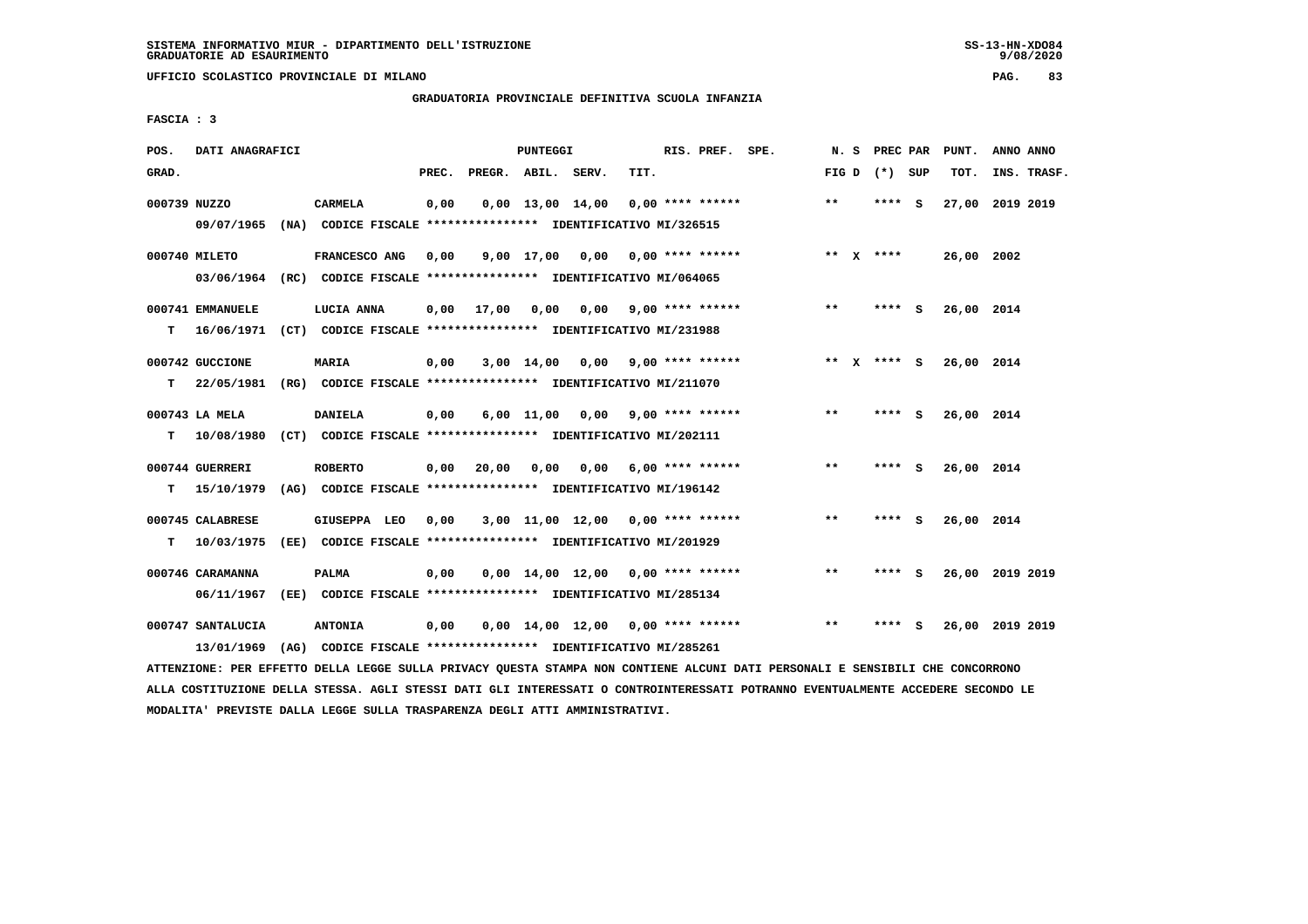**UFFICIO SCOLASTICO PROVINCIALE DI MILANO PAG. 84**

# **GRADUATORIA PROVINCIALE DEFINITIVA SCUOLA INFANZIA**

 **FASCIA : 3**

| POS.  | DATI ANAGRAFICI             |                                                                                 |       |                    | PUNTEGGI   |                                     |      | RIS. PREF. SPE.           | N.S                | <b>PREC PAR</b> |          | PUNT.           | ANNO ANNO |             |
|-------|-----------------------------|---------------------------------------------------------------------------------|-------|--------------------|------------|-------------------------------------|------|---------------------------|--------------------|-----------------|----------|-----------------|-----------|-------------|
| GRAD. |                             |                                                                                 | PREC. | PREGR. ABIL. SERV. |            |                                     | TIT. |                           | FIG D $(*)$ SUP    |                 |          | TOT.            |           | INS. TRASF. |
|       | 000748 CICCONE              | <b>FRANCESCA</b>                                                                | 0,00  | 23,00              | 0,00       | 0,00                                |      | $3,00$ **** ******        | $**$               | **** S          |          | 26,00           | 2019 2019 |             |
| т     | 10/01/1984                  | (AV) CODICE FISCALE **************** IDENTIFICATIVO MI/285357                   |       |                    |            |                                     |      |                           |                    |                 |          |                 |           |             |
|       | 000749 MARGIORE             | <b>FRANCESCA</b>                                                                | 0,00  |                    |            | 6,00 11,00 0,00                     |      | $9,00$ **** ******        | $***$              | ****            | - S      | 26,00 2019 2019 |           |             |
| т     | 11/05/1966                  | (NA) CODICE FISCALE **************** IDENTIFICATIVO MI/285268                   |       |                    |            |                                     |      |                           |                    |                 |          |                 |           |             |
|       | 000750 CAPUOZZO             | <b>MARIA</b>                                                                    | 0,00  |                    |            | $2,00$ 12,00 12,00 0,00 **** ****** |      |                           | $***$              | ****            | - S      | 26,00 2019 2019 |           |             |
| т     | 02/06/1954                  | (NA) CODICE FISCALE **************** IDENTIFICATIVO MI/285123                   |       |                    |            |                                     |      |                           |                    |                 |          |                 |           |             |
|       | 000751 FILECCIA             | STEFANIA MICH                                                                   | 0.00  |                    |            | $0.00$ 14.00 12.00 0.00 **** ****** |      |                           | $***$              | ****            | - S      | 26,00 2019 2019 |           |             |
|       | 29/07/1979                  | (CL) CODICE FISCALE **************** IDENTIFICATIVO MI/285441                   |       |                    |            |                                     |      |                           |                    |                 |          |                 |           |             |
|       | 000752 MALARA               | <b>ANTONELLA</b>                                                                | 0,00  |                    | 9,00 16,00 |                                     |      | $0.00$ $0.00$ **** ****** | **<br>$\mathbf{x}$ | **** S          |          | 25,00 2000      |           |             |
|       | 11/07/1968                  | (RC) CODICE FISCALE **************** IDENTIFICATIVO MI/032881                   |       |                    |            |                                     |      |                           |                    |                 |          |                 |           |             |
|       | 000753 SCIME'               | CINZIA CONCET                                                                   | 0.00  |                    |            | $0,00$ 13,00 12,00 0,00 **** ****** |      |                           | **                 | **** S          |          | 25,00 2007      |           |             |
|       | 22/02/1979                  | (CL) CODICE FISCALE **************** IDENTIFICATIVO MI/076974                   |       |                    |            |                                     |      |                           |                    |                 |          |                 |           |             |
|       | 000754 FERRARA              | MARIA                                                                           | 0,00  |                    | 9,00 16,00 | 0,00                                |      | $0.00$ **** ******        | **                 | ****            | <b>S</b> | 25,00 2014 2014 |           |             |
|       | 18/01/1968                  | (EN) CODICE FISCALE **************** IDENTIFICATIVO MI/191808                   |       |                    |            |                                     |      |                           |                    |                 |          |                 |           |             |
|       |                             |                                                                                 |       |                    |            |                                     |      |                           | $* *$              | **** S          |          |                 |           |             |
| т     | 000755 DELUCA<br>17/03/1983 | <b>DANIELA</b><br>(AV) CODICE FISCALE **************** IDENTIFICATIVO MI/212752 | 0,00  |                    |            | $0,00 \quad 16,00 \quad 0,00$       |      | $9,00$ **** ******        |                    |                 |          | 25,00 2014      |           |             |
|       |                             |                                                                                 |       |                    |            |                                     |      |                           |                    |                 |          |                 |           |             |
|       | 000756 SCATTARELLA          | <b>GIUSEPPINA</b>                                                               | 0,00  |                    |            | $9,00$ 16,00 0,00 0,00 **** ******  |      |                           | $**$               | ****            | - S      | 25,00 2014      |           |             |
| т     | 14/12/1963                  | (KR) CODICE FISCALE **************** IDENTIFICATIVO MI/217567                   |       |                    |            |                                     |      |                           |                    |                 |          |                 |           |             |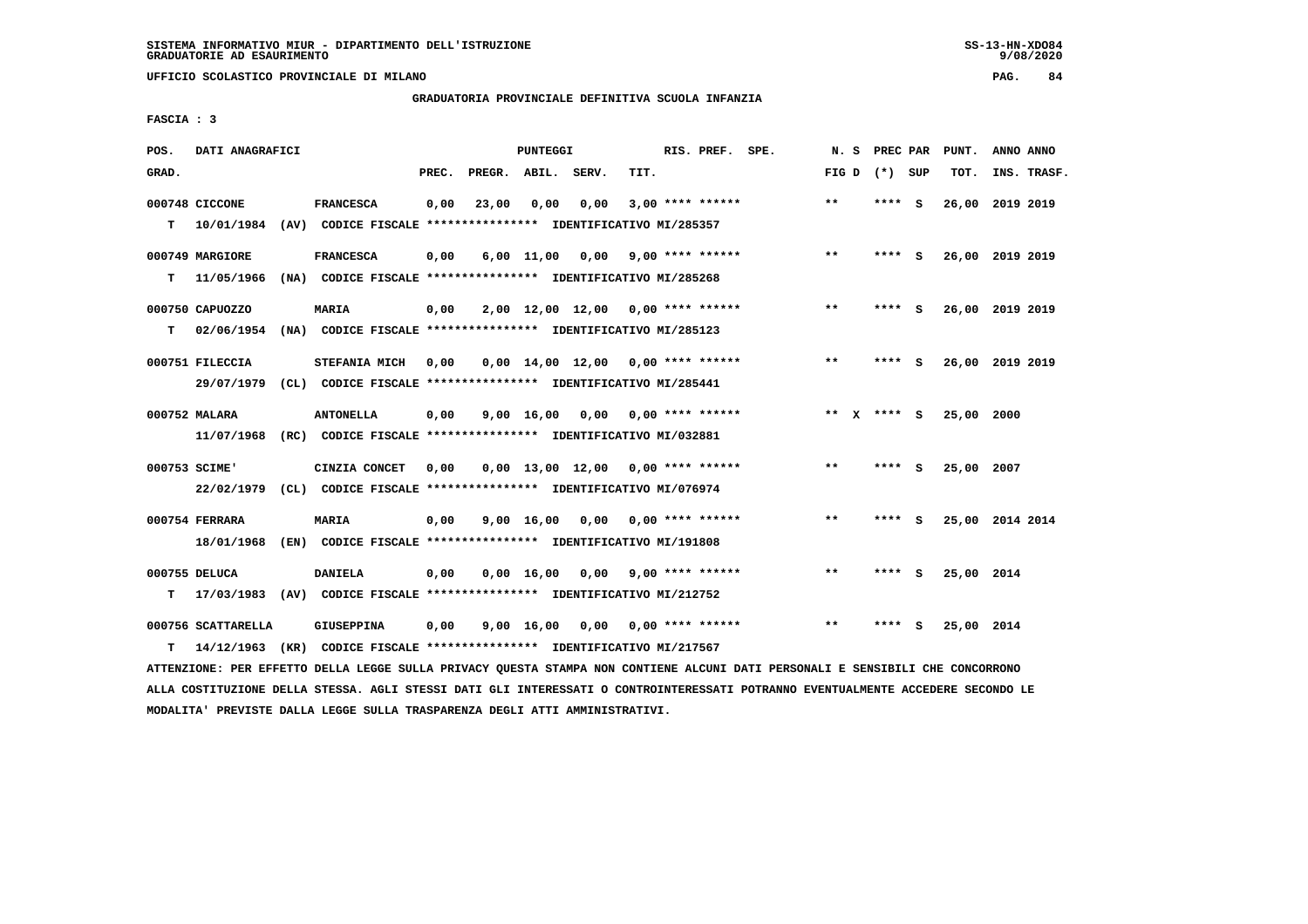**UFFICIO SCOLASTICO PROVINCIALE DI MILANO PAG. 85**

## **GRADUATORIA PROVINCIALE DEFINITIVA SCUOLA INFANZIA**

 **FASCIA : 3**

| POS.         | DATI ANAGRAFICI                |                                                                                     |       |                    | PUNTEGGI           |                                     |      | RIS. PREF. SPE.    | N.S          | PREC PAR      |          | PUNT.      | ANNO ANNO       |
|--------------|--------------------------------|-------------------------------------------------------------------------------------|-------|--------------------|--------------------|-------------------------------------|------|--------------------|--------------|---------------|----------|------------|-----------------|
| GRAD.        |                                |                                                                                     | PREC. | PREGR. ABIL. SERV. |                    |                                     | TIT. |                    | FIG D        | (*) SUP       |          | TOT.       | INS. TRASF.     |
| т            | 000757 PECORELLA<br>29/08/1961 | <b>PASQUALE</b><br>(TP) CODICE FISCALE **************** IDENTIFICATIVO MI/271362    | 0,00  |                    | 3,00 13,00         | 0,00                                |      | $9,00$ **** ****** | $* *$        | ****          | <b>S</b> | 25,00 2014 |                 |
|              | 000758 VALENTI<br>20/09/1981   | <b>ROCCACHIARA</b><br>(RG) CODICE FISCALE **************** IDENTIFICATIVO MI/194979 | 0,00  |                    | 3,00 13,00         | 0,00                                |      | 9,00 **** ******   | $***$        | **** S        |          | 25,00 2014 |                 |
| T.           | 000759 COSENTINO<br>13/06/1981 | <b>ROSARIA</b><br>(FG) CODICE FISCALE **************** IDENTIFICATIVO MI/241707     | 0,00  |                    |                    | $0,00$ 13,00 12,00 0,00 **** ****** |      |                    |              | ** $X$ **** S |          | 25,00 2014 |                 |
| т            | 000760 SCAPOLATELLO            | TERESA<br>31/07/1975 (NA) CODICE FISCALE **************** IDENTIFICATIVO MI/285247  | 0,00  | 19,00              | 0.00               | 0,00                                |      | $6,00$ **** ****** |              | ** x **** s   |          |            | 25,00 2019 2019 |
|              | 000761 GRASSO<br>09/01/1970    | <b>CATERINA</b><br>(ME) CODICE FISCALE **************** IDENTIFICATIVO MI/285279    | 0,00  |                    |                    | $0,00$ 13,00 12,00 0,00 **** ****** |      |                    | $\star\star$ | ****          | - S      |            | 25,00 2019 2019 |
|              | 000762 PIAZZOLLA<br>31/10/1968 | <b>GRAZIA</b><br>(BA) CODICE FISCALE **************** IDENTIFICATIVO MI/285481      | 0,00  |                    |                    | $0.00$ 13.00 12.00 0.00 **** ****** |      |                    | $***$        | ****          | - S      |            | 25,00 2019 2019 |
|              | 000763 COSTANZO<br>25/02/1970  | <b>GRAZIELLA</b><br>(RC) CODICE FISCALE **************** IDENTIFICATIVO MI/285414   | 0,00  |                    | $0,00 \quad 16,00$ | 9,00                                |      | 0,00 **** ******   |              | ** X **** S   |          |            | 25,00 2019 2019 |
|              | 000764 MALVASI<br>07/01/1969   | LUCIA<br>(CS) CODICE FISCALE **************** IDENTIFICATIVO MI/285321              | 0,00  |                    | 9,00 16,00         | 0.00                                |      | $0.00$ **** ****** | $* *$        | ****          | - S      |            | 25,00 2019 2019 |
| 000765 TORRE | 23/12/1968                     | GIUSEPPA IMMA<br>(RG) CODICE FISCALE **************** IDENTIFICATIVO MI/285548      | 0,00  |                    | 9,00 16,00         | 0,00                                |      | $0.00$ **** ****** | $***$        | ****          | s        | 25,00      | 2019 2019       |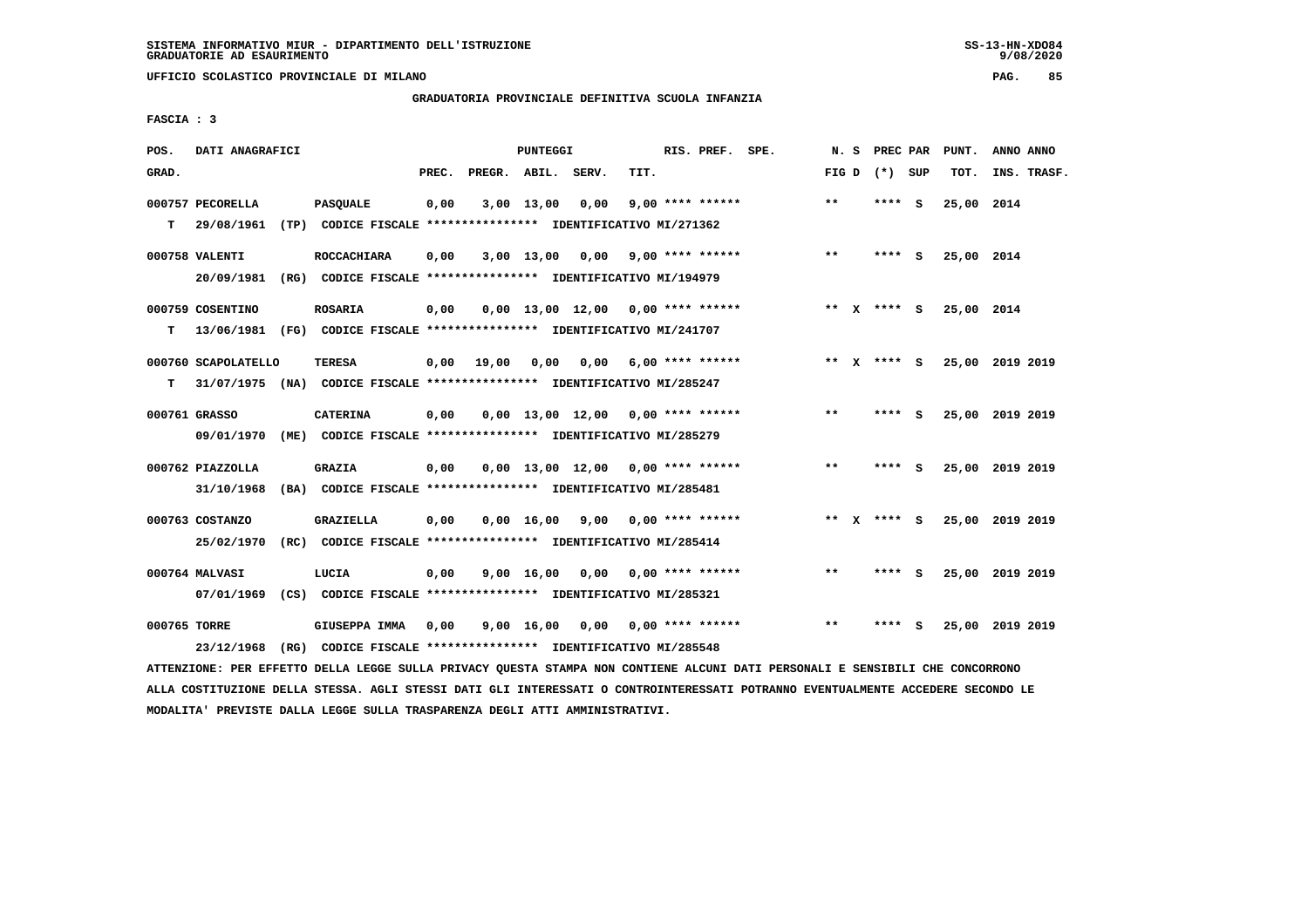**UFFICIO SCOLASTICO PROVINCIALE DI MILANO PAG. 86**

# **GRADUATORIA PROVINCIALE DEFINITIVA SCUOLA INFANZIA**

 **FASCIA : 3**

| POS.  | DATI ANAGRAFICI               |                                                                                              |       |                                        | PUNTEGGI     |                       |      | RIS. PREF. SPE.         |                                  |       |                 |   | N. S PREC PAR PUNT. | ANNO ANNO   |
|-------|-------------------------------|----------------------------------------------------------------------------------------------|-------|----------------------------------------|--------------|-----------------------|------|-------------------------|----------------------------------|-------|-----------------|---|---------------------|-------------|
| GRAD. |                               |                                                                                              | PREC. | PREGR. ABIL. SERV.                     |              |                       | TIT. |                         |                                  |       | FIG D $(*)$ SUP |   | TOT.                | INS. TRASF. |
|       | 000766 LUCIFERO<br>25/09/1966 | <b>MARIA LETTERI</b><br>(VV) CODICE FISCALE **************** IDENTIFICATIVO MI/033011        | 0,00  | 12,00 12,00                            |              | 0,00                  |      | $0.00$ **** ******      |                                  | $***$ | **** S          |   | 24,00               | 2000        |
| T.    | 000767 RANIERI                | <b>FILOMENA</b><br>13/03/1967 (NA) CODICE FISCALE *************** IDENTIFICATIVO MI/234052   | 0,00  |                                        |              |                       |      |                         | 7,00 14,00 0,00 3,00 **** ****** | $***$ | $***$ S         |   | 24,00 2014          |             |
| т     | 000768 SCALA                  | <b>ANTONELLA</b><br>31/05/1982 (NA) CODICE FISCALE **************** IDENTIFICATIVO MI/232912 |       | $0,00$ 15,00                           | 0,00         |                       |      | $0,00$ 9,00 **** ****** |                                  |       | ** x **** S     |   | 24,00 2014          |             |
| т     | 000769 ROSSELLI               | GIUSEPPINA<br>09/08/1983 (AG) CODICE FISCALE **************** IDENTIFICATIVO MI/220700       | 0,00  | 12,00  0,00  12,00  0,00  ****  ****** |              |                       |      |                         |                                  | $***$ | **** $S$        |   | 24,00 2014          |             |
| т     | 000770 DI CORRADO             | LAURA MATTIA<br>26/11/1981 (CL) CODICE FISCALE *************** IDENTIFICATIVO MI/200692      | 0,00  |                                        | 3,00 15,00   |                       |      | $0,00$ 6,00 **** ****** |                                  | $**$  | **** S          |   | 24,00 2014          |             |
| T.    | 000771 DIMONTE                | <b>MARIA</b><br>19/06/1981 (BA) CODICE FISCALE *************** IDENTIFICATIVO MI/206876      | 0,00  | 15,00 0,00                             |              |                       |      | $0,00$ 9,00 **** ****** |                                  | $***$ | **** S          |   | 24,00 2014          |             |
| т     | 000772 SCALIA                 | <b>MANDRA</b><br>24/04/1982 (EE) CODICE FISCALE **************** IDENTIFICATIVO MI/230561    | 0,00  |                                        | $3,00$ 15,00 | 0,00 6,00 **** ****** |      |                         |                                  |       | ** x **** S     |   | 24,00 2014          |             |
| т     | 000773 NASSO                  | MARIA ROSA<br>29/04/1984 (RC) CODICE FISCALE **************** IDENTIFICATIVO MI/201735       |       | 0,00 12,00 12,00 0,00 0,00 **** ****** |              |                       |      |                         |                                  | $***$ | **** S          |   | 24,00 2014          |             |
| т     | 000774 MARINO                 | <b>ANTONELLA</b><br>07/01/1982 (TP) CODICE FISCALE *************** IDENTIFICATIVO MI/224884  | 0,00  |                                        | 3,00 17,00   | 4,00                  |      | $0.00$ **** ******      |                                  | $* *$ | ****            | s | 24,00 2014          |             |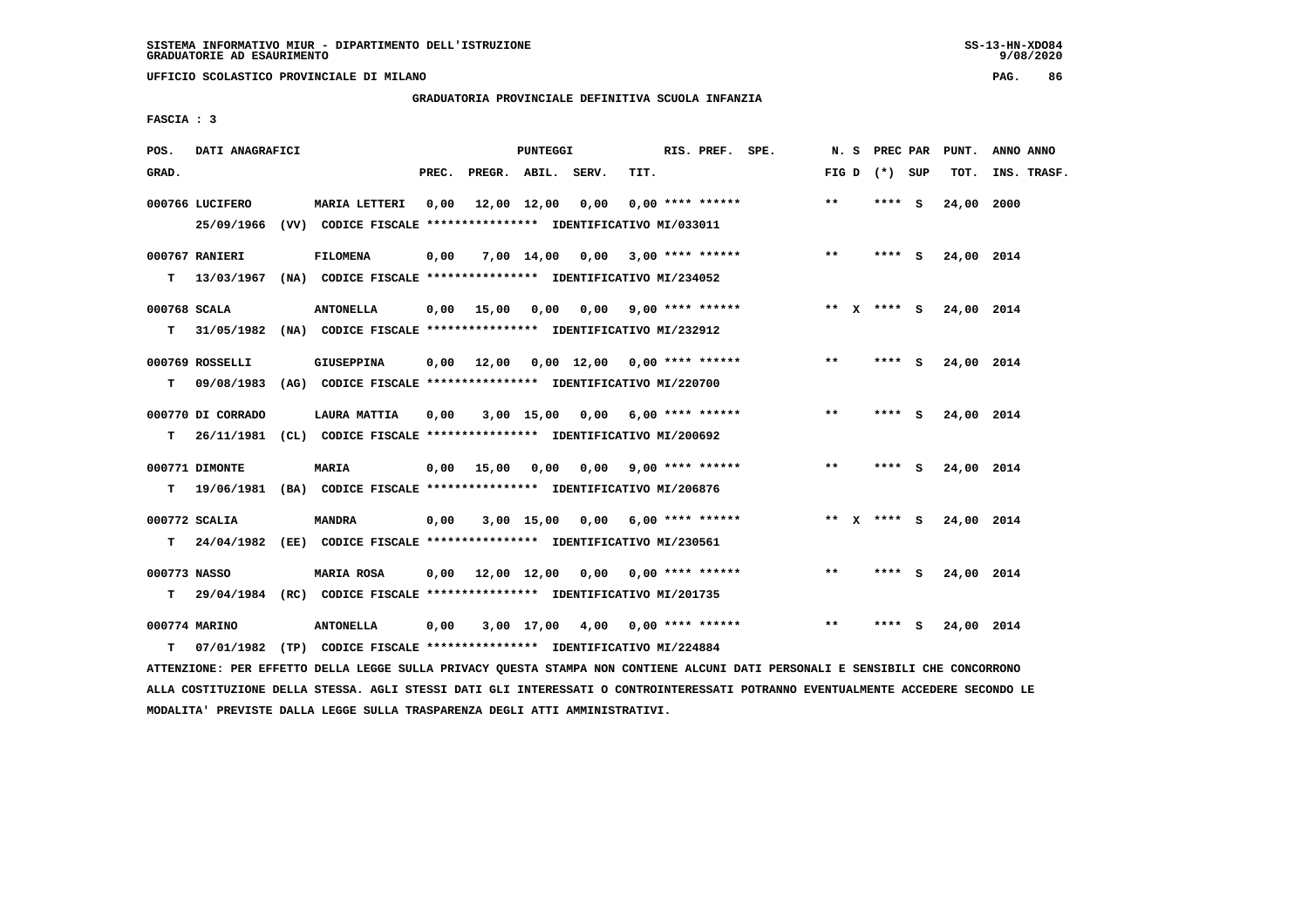**UFFICIO SCOLASTICO PROVINCIALE DI MILANO PAG. 87**

# **GRADUATORIA PROVINCIALE DEFINITIVA SCUOLA INFANZIA**

 **FASCIA : 3**

| POS.         | DATI ANAGRAFICI   |                                                               |       |                    | PUNTEGGI           |                                     |      | RIS. PREF. SPE.    | N.S   |              | PREC PAR        |     | PUNT.           | ANNO ANNO |             |
|--------------|-------------------|---------------------------------------------------------------|-------|--------------------|--------------------|-------------------------------------|------|--------------------|-------|--------------|-----------------|-----|-----------------|-----------|-------------|
| GRAD.        |                   |                                                               | PREC. | PREGR. ABIL. SERV. |                    |                                     | TIT. |                    |       |              | FIG D $(*)$ SUP |     | TOT.            |           | INS. TRASF. |
|              | 000775 SORGONA    | <b>CATERINA</b>                                               | 0,00  | 24,00              | 0,00               | 0,00                                |      | $0.00$ **** ****** | $* *$ |              | ****            | - S | 24,00 2014      |           |             |
| т            | 19/05/1966        | (RC) CODICE FISCALE **************** IDENTIFICATIVO MI/196111 |       |                    |                    |                                     |      |                    |       |              |                 |     |                 |           |             |
|              | 000776 NICOLOSI   | <b>GRAZIA RITA</b>                                            | 0,00  |                    | $6,00$ 12,00       | 0,00                                |      | $6,00$ **** ****** | $***$ |              | **** S          |     | 24,00 2019 2019 |           |             |
|              | 23/03/1968        | (CT) CODICE FISCALE **************** IDENTIFICATIVO MI/285399 |       |                    |                    |                                     |      |                    |       |              |                 |     |                 |           |             |
|              | 000777 TRIPICIANO | <b>AGATA MARIA R</b>                                          | 0,00  |                    |                    | $0,00$ 12,00 12,00 0,00 **** ****** |      |                    | **    | $\mathbf{x}$ | **** S          |     | 24,00 2019 2019 |           |             |
| т            | 24/02/1976        | (CT) CODICE FISCALE **************** IDENTIFICATIVO MI/285445 |       |                    |                    |                                     |      |                    |       |              |                 |     |                 |           |             |
|              | 000778 ZINGARO    | <b>ANTONIETTA</b>                                             | 0,00  |                    | $9,00$ 15,00       | 0,00                                |      | 0,00 **** ******   | $***$ |              | **** S          |     | 24,00 2019 2019 |           |             |
|              | 02/03/1966        | (CB) CODICE FISCALE *************** IDENTIFICATIVO MI/285542  |       |                    |                    |                                     |      |                    |       |              |                 |     |                 |           |             |
| 000779 SIELI |                   | <b>GASPARE</b>                                                | 0,00  |                    | 6,00 18,00         | 0,00                                |      | 0,00 **** ******   | $***$ |              | ****            | - S | 24,00           | 2019 2019 |             |
|              | 16/12/1965        | (TP) CODICE FISCALE **************** IDENTIFICATIVO MI/285454 |       |                    |                    |                                     |      |                    |       |              |                 |     |                 |           |             |
| 000780 PINO  |                   | LUIGIA                                                        | 0,00  |                    |                    | 3,00 15,00 6,00                     |      | 0,00 **** ******   |       |              | ** x **** S     |     | 24,00 2019 2019 |           |             |
|              | 28/04/1967        | (ME) CODICE FISCALE **************** IDENTIFICATIVO MI/285485 |       |                    |                    |                                     |      |                    |       |              |                 |     |                 |           |             |
|              |                   |                                                               |       |                    |                    |                                     |      |                    |       |              |                 |     |                 |           |             |
|              | 000781 PASSANANTE | <b>ANTONINA</b>                                               | 0.00  |                    | 8,00 15,00         | 0.00                                |      | 0,00 **** ******   | $* *$ |              | **** S          |     | 23,00 2004 2004 |           |             |
|              | 29/01/1972        | (TP) CODICE FISCALE **************** IDENTIFICATIVO MI/080929 |       |                    |                    |                                     |      |                    |       |              |                 |     |                 |           |             |
| 000782 PEPI  |                   | <b>GIUSEPPINA</b>                                             | 0,00  |                    | $9,00 \quad 14,00$ | 0,00                                |      | $0.00$ **** ****** | $* *$ |              | **** S          |     | 23,00 2011 2011 |           |             |
|              | 11/07/1971        | (EE) CODICE FISCALE **************** IDENTIFICATIVO MI/166500 |       |                    |                    |                                     |      |                    |       |              |                 |     |                 |           |             |
|              | 000783 CIFERRI    | <b>COSETTA</b>                                                | 0,00  |                    | $0.00$ 17.00       | 0,00                                |      | $6,00$ **** ****** | $**$  |              |                 | s   | 23,00 2014      |           |             |
| т            | 23/10/1982        | (BA) CODICE FISCALE **************** IDENTIFICATIVO MI/230478 |       |                    |                    |                                     |      |                    |       |              |                 |     |                 |           |             |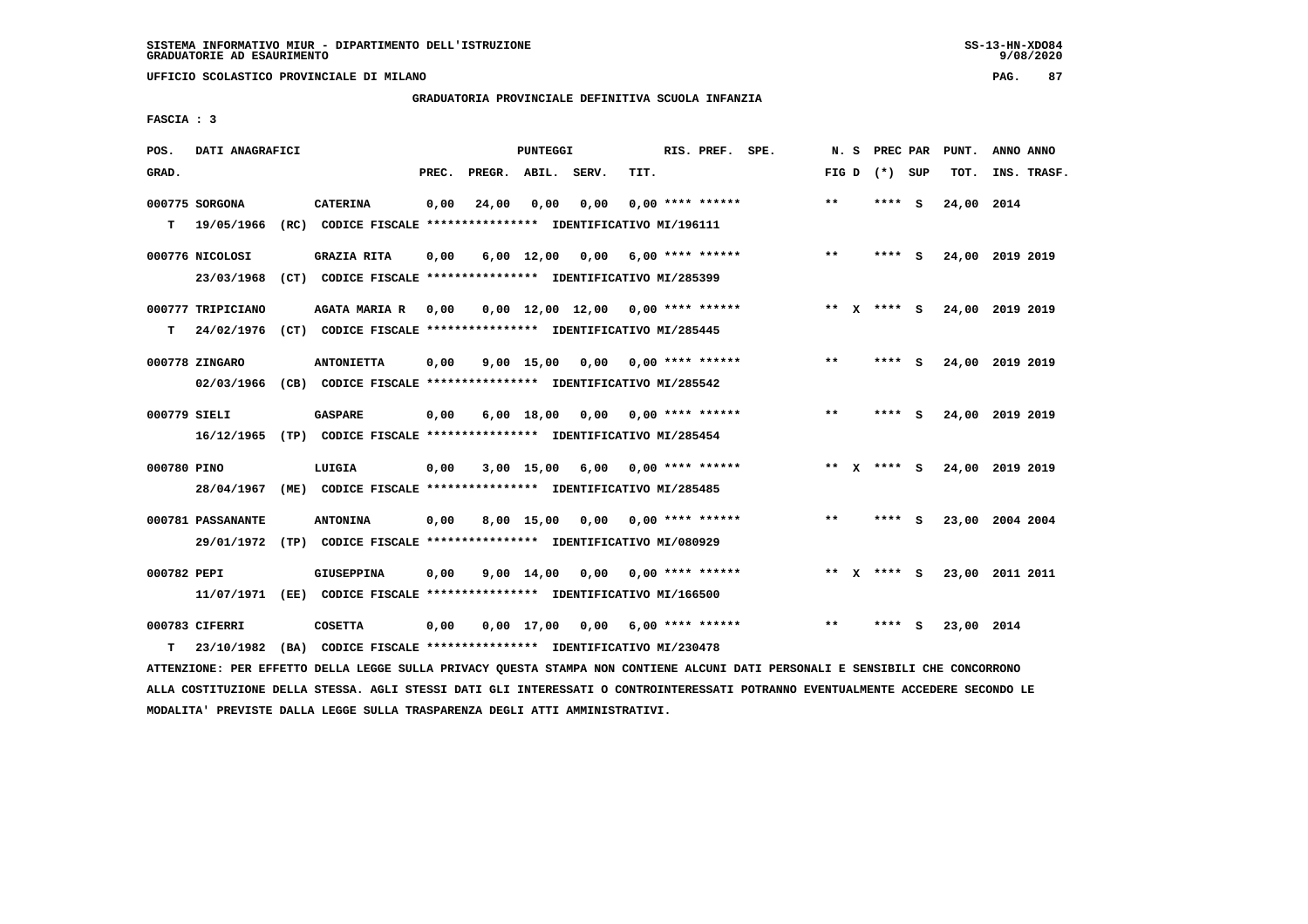**UFFICIO SCOLASTICO PROVINCIALE DI MILANO PAG. 88**

# **GRADUATORIA PROVINCIALE DEFINITIVA SCUOLA INFANZIA**

 **FASCIA : 3**

| POS.  | DATI ANAGRAFICI   |                                                                          |       |                    | PUNTEGGI           |            |                                    | RIS. PREF. SPE. |                       |       |                 | N. S PREC PAR PUNT. | ANNO ANNO       |
|-------|-------------------|--------------------------------------------------------------------------|-------|--------------------|--------------------|------------|------------------------------------|-----------------|-----------------------|-------|-----------------|---------------------|-----------------|
| GRAD. |                   |                                                                          | PREC. | PREGR. ABIL. SERV. |                    |            | TIT.                               |                 |                       |       | FIG D $(*)$ SUP | TOT.                | INS. TRASF.     |
|       | 000784 CARAMAZZA  | <b>ELVIRA</b>                                                            | 0,00  | 11,00              |                    | 0,00 12,00 | $0.00$ **** ******                 |                 |                       | $**$  | **** S          | 23,00 2014          |                 |
| т     | 18/09/1971        | (AG) CODICE FISCALE **************** IDENTIFICATIVO MI/233884            |       |                    |                    |            |                                    |                 |                       |       |                 |                     |                 |
|       | 000785 CACCAVALE  | <b>PALMIRA</b>                                                           | 0,00  |                    |                    |            | 3,00 17,00 0,00 3,00 **** ******   |                 |                       | $***$ | **** S          | 23,00 2014          |                 |
| т     | 08/04/1983        | (NA) CODICE FISCALE **************** IDENTIFICATIVO MI/202322            |       |                    |                    |            |                                    |                 |                       |       |                 |                     |                 |
|       | 000786 SORCE      | <b>FRANCESCA</b>                                                         | 0,00  | 23,00              | 0,00               | 0,00       |                                    |                 | $0.00$ **** ******    | $***$ | **** S          | 23,00 2014          |                 |
| т     | 09/06/1981        | (AG) CODICE FISCALE **************** IDENTIFICATIVO MI/218601            |       |                    |                    |            |                                    |                 |                       |       |                 |                     |                 |
|       | 000787 SPAGNUOLO  | <b>ALESSANDRA</b>                                                        | 0,00  |                    | $0.00 \quad 14.00$ |            | $0,00$ 9,00 **** ******            |                 |                       |       | ** $X$ **** S   | 23,00 2014          |                 |
| т     |                   | 07/12/1980 (EN) CODICE FISCALE **************** IDENTIFICATIVO MI/231111 |       |                    |                    |            |                                    |                 |                       |       |                 |                     |                 |
|       | 000788 MUSSO      | <b>SIMONA</b>                                                            |       | $0,00$ 14,00       | 0,00               |            | $0.00$ 9.00 **** ******            |                 |                       | $***$ | **** S          | 23,00 2014          |                 |
| т     |                   | 14/11/1979 (SR) CODICE FISCALE **************** IDENTIFICATIVO MI/223110 |       |                    |                    |            |                                    |                 |                       |       |                 |                     |                 |
|       | 000789 SIDOTI     | ANGELOCARMELO                                                            |       | 0.00 23.00         | 0.00               |            | $0.00$ $0.00$ **** ******          |                 |                       | $**$  | **** S          | 23,00 2014          |                 |
| т     |                   | 23/02/1971 (ME) CODICE FISCALE *************** IDENTIFICATIVO MI/233880  |       |                    |                    |            |                                    |                 |                       |       |                 |                     |                 |
|       | 000790 RUSSO      | <b>MARIA GIUSEPP</b>                                                     | 0,00  |                    | 3,00 14,00         |            | $0,00$ 6,00 **** ******            |                 |                       | $* *$ | **** S          | 23,00 2014          |                 |
| т     | 23/02/1965        | (MI) CODICE FISCALE **************** IDENTIFICATIVO MI/223559            |       |                    |                    |            |                                    |                 |                       |       |                 |                     |                 |
|       | 000791 SABELLA    | <b>VITA</b>                                                              | 0,00  |                    | 2,00 15,00         | 6,00       |                                    |                 | $0.00$ **** ****** EF | $* *$ | **** S          |                     | 23,00 2019 2007 |
|       |                   | 22/07/1967 (AG) CODICE FISCALE *************** IDENTIFICATIVO MI/108571  |       |                    |                    |            |                                    |                 |                       |       |                 |                     |                 |
|       | 000792 SACCARELLI | <b>ISABELLA</b>                                                          | 0,00  |                    |                    |            | $9,00$ 14,00 0,00 0,00 **** ****** |                 |                       | $* *$ | ****            |                     | 23,00 2019 2007 |
|       | 02/06/1966        | (EE) CODICE FISCALE **************** IDENTIFICATIVO MI/108279            |       |                    |                    |            |                                    |                 |                       |       |                 |                     |                 |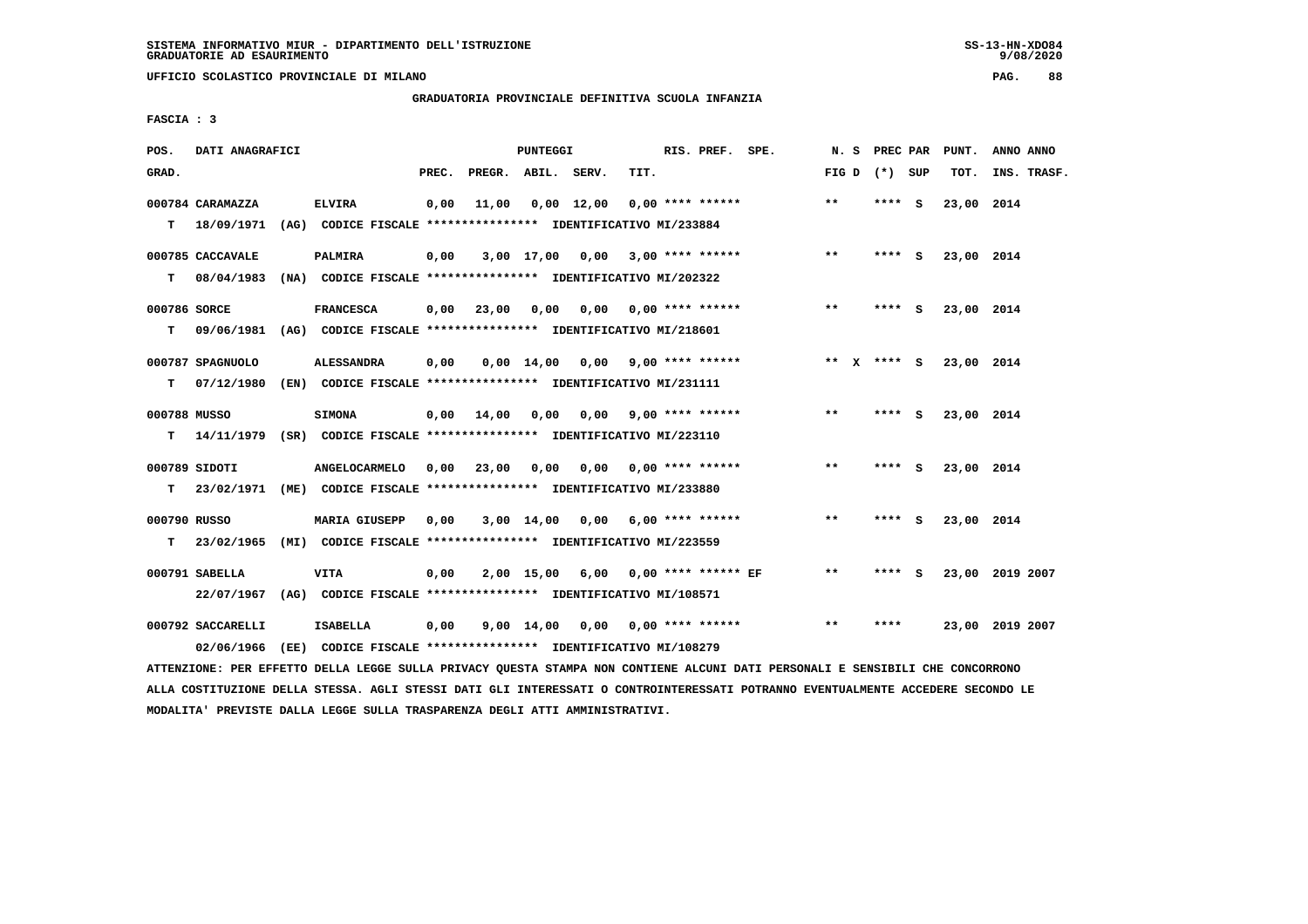**UFFICIO SCOLASTICO PROVINCIALE DI MILANO PAG. 89**

# **GRADUATORIA PROVINCIALE DEFINITIVA SCUOLA INFANZIA**

 **FASCIA : 3**

| POS.              | DATI ANAGRAFICI                 |                                                                                           |       |                    | PUNTEGGI     |                                     |      | RIS. PREF. SPE.           | N.S   | PREC PAR |          | PUNT.      | ANNO ANNO       |
|-------------------|---------------------------------|-------------------------------------------------------------------------------------------|-------|--------------------|--------------|-------------------------------------|------|---------------------------|-------|----------|----------|------------|-----------------|
| GRAD.             |                                 |                                                                                           | PREC. | PREGR. ABIL. SERV. |              |                                     | TIT. |                           | FIG D | (*) SUP  |          | TOT.       | INS. TRASF.     |
| T.                | 000793 GABRIELE<br>03/07/1975   | <b>KATIUSCIA</b><br>(PA) CODICE FISCALE **************** IDENTIFICATIVO MI/285073         | 0,00  |                    | 12,00 11,00  | 0,00                                |      | $0.00$ **** ******        | $* *$ | ****     | <b>S</b> | 23,00      | 2019 2019       |
| 000794 LUMIA      | 11/01/1966                      | MARIA GRAZIA<br>(CL) CODICE FISCALE **************** IDENTIFICATIVO MI/285355             | 0,00  |                    |              | $0,00$ 13,00 10,00 0,00 **** ****** |      |                           | $***$ | ****     | - S      |            | 23,00 2019 2019 |
| 000795 SPANO<br>т |                                 | <b>GRAZIA</b><br>15/12/1976 (PA) CODICE FISCALE **************** IDENTIFICATIVO MI/285299 | 0.00  | 20,00              | 0.00         | 0.00                                |      | 3,00 **** ******          | $* *$ | ****     | - S      |            | 23,00 2019 2019 |
| т                 | 000796 COPPOLA<br>09/08/1966    | <b>CLAUDIA</b><br>(BA) CODICE FISCALE **************** IDENTIFICATIVO MI/285403           | 0,00  |                    | $0.00$ 17.00 | 0.00                                |      | $6,00$ **** ******        | $***$ | ****     | S.       |            | 23,00 2019 2019 |
|                   | 000797 PARRINELLO<br>29/06/1963 | <b>GRAZIA</b><br>(TP) CODICE FISCALE **************** IDENTIFICATIVO MI/285435            | 0,00  |                    | 6,00 17,00   |                                     |      | $0,00$ $0,00$ **** ****** | $***$ | ****     | - 5      |            | 23,00 2019 2019 |
| T.                | 000798 MARSILLO<br>05/01/1961   | WANDISA<br>(IS) CODICE FISCALE **************** IDENTIFICATIVO MI/285210                  |       | $0,00$ 17,00       | 0.00         | 6,00                                |      | $0.00$ **** ******        | $* *$ | ****     | s.       |            | 23,00 2019 2019 |
|                   | 000799 GIUGNO<br>18/07/1956     | MARIA FILIPPA<br>(CL) CODICE FISCALE **************** IDENTIFICATIVO MI/285409            | 0,00  |                    | $8,00$ 15,00 | 0,00                                |      | 0,00 **** ******          | $***$ | ****     | - S      |            | 23,00 2019 2019 |
| 000800 FOTIA      | 22/07/1968                      | MARIA<br>(RC) CODICE FISCALE **************** IDENTIFICATIVO MI/021481                    | 0.00  |                    | 8,00 15,00   | 0,00                                |      | 0,00 **** ******          | $* *$ | ****     | - S      | 23,00 2019 |                 |
|                   | 000801 NUCERA<br>28/12/1976     | <b>ANTONIA</b><br>(RC) CODICE FISCALE **************** IDENTIFICATIVO MI/064488           | 0,00  |                    | 7,00 15,00   |                                     |      | $0,00$ $0,00$ **** ****** | $* *$ |          | S        | 22,00 2002 |                 |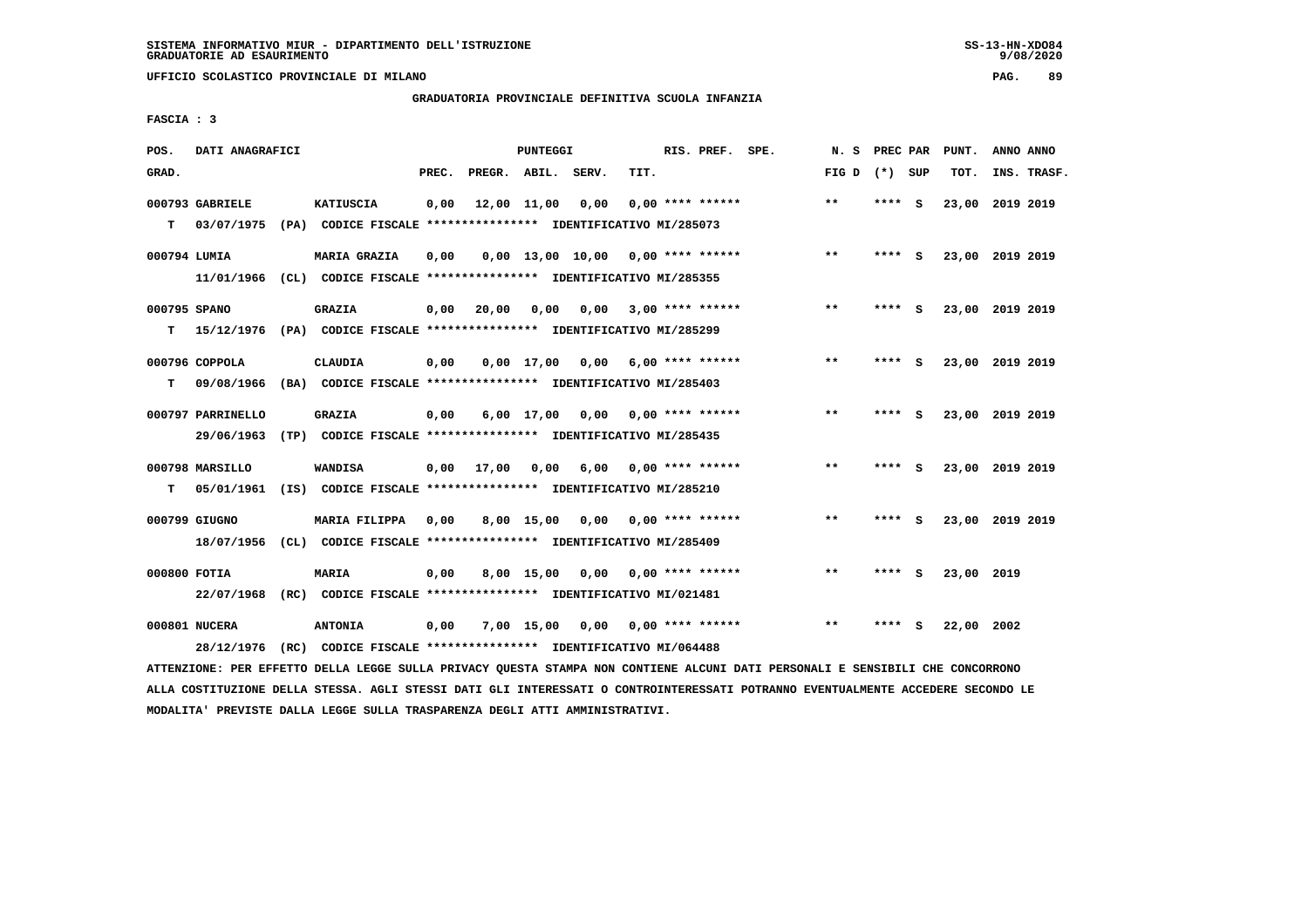**UFFICIO SCOLASTICO PROVINCIALE DI MILANO PAG. 90**

# **GRADUATORIA PROVINCIALE DEFINITIVA SCUOLA INFANZIA**

 **FASCIA : 3**

| POS.  | DATI ANAGRAFICI    |                                                               |       |                    | PUNTEGGI           |                 |      | RIS. PREF. SPE.         |                      | N.S   | PREC PAR        |     | PUNT.      | ANNO ANNO       |
|-------|--------------------|---------------------------------------------------------------|-------|--------------------|--------------------|-----------------|------|-------------------------|----------------------|-------|-----------------|-----|------------|-----------------|
| GRAD. |                    |                                                               | PREC. | PREGR. ABIL. SERV. |                    |                 | TIT. |                         |                      |       | FIG D $(*)$ SUP |     | TOT.       | INS. TRASF.     |
|       | 000802 VICARI      | LOREDANA FULV                                                 | 0,00  |                    | $6,00 \quad 16,00$ | 0,00            |      | $0.00$ **** ******      |                      |       | ** $X$ **** S   |     | 22,00      | 2002            |
|       | 11/02/1969         | (CL) CODICE FISCALE **************** IDENTIFICATIVO MI/025727 |       |                    |                    |                 |      |                         |                      |       |                 |     |            |                 |
|       | 000803 MASTRILLI   | GIOVANNA CARL                                                 | 0,00  |                    |                    | 2,00 15,00 2,00 |      |                         | $3,00$ **** ****** D |       | ** X **** S     |     |            | 22,00 2007 2007 |
|       | 16/08/1975         | (VV) CODICE FISCALE **************** IDENTIFICATIVO MI/110138 |       |                    |                    |                 |      |                         |                      |       |                 |     |            |                 |
|       | 000804 DE PASQUALE | <b>ROSARIA</b>                                                | 0,00  |                    | 2,00 14,00         |                 |      | $6,00$ 0,00 **** ****** |                      | $***$ | **** S          |     |            | 22,00 2007 2007 |
|       | 16/06/1976         | (ME) CODICE FISCALE **************** IDENTIFICATIVO MI/110013 |       |                    |                    |                 |      |                         |                      |       |                 |     |            |                 |
|       | 000805 LENTINI     | <b>GIUSEPPA</b>                                               | 0,00  |                    | $6,00 \quad 16,00$ | 0.00            |      | $0.00$ **** ******      |                      | **    | **** S          |     | 22,00      | 2007 2007       |
|       | 01/01/1963         | (AG) CODICE FISCALE **************** IDENTIFICATIVO MI/106887 |       |                    |                    |                 |      |                         |                      |       |                 |     |            |                 |
|       |                    |                                                               |       |                    |                    |                 |      |                         |                      |       |                 |     |            |                 |
|       | 000806 FEDERICO    | <b>DONATELLA</b>                                              | 0,00  |                    | $6,00 \quad 16,00$ | 0.00            |      | $0.00$ **** ******      |                      | $**$  | ****            | - S |            | 22,00 2014 2019 |
|       | 05/10/1977         | (RC) CODICE FISCALE **************** IDENTIFICATIVO MI/285382 |       |                    |                    |                 |      |                         |                      |       |                 |     |            |                 |
|       | 000807 AQUINO      | <b>ANGELINA</b>                                               | 0,00  |                    | $6,00 \quad 13,00$ |                 |      | $0.00$ 3.00 **** ****** |                      |       | ** x **** S     |     | 22,00 2014 |                 |
| т     | 25/07/1965         | (NA) CODICE FISCALE **************** IDENTIFICATIVO MI/199316 |       |                    |                    |                 |      |                         |                      |       |                 |     |            |                 |
|       | 000808 SERRANO'    | CARMELA MARIA                                                 | 0,00  |                    | 9,00 13,00         | 0,00            |      | $0.00$ **** ******      |                      | **    | ****            |     | 22,00 2014 |                 |
| т     | 21/08/1980         | (RC) CODICE FISCALE **************** IDENTIFICATIVO MI/221754 |       |                    |                    |                 |      |                         |                      |       |                 |     |            |                 |
|       |                    |                                                               |       |                    |                    |                 |      |                         |                      |       |                 |     |            |                 |
|       | 000809 NATALE      | <b>MARA</b>                                                   | 0,00  |                    | 3,00 16,00         | 0,00            |      | $3,00$ **** ******      |                      | $**$  | **** S          |     | 22,00 2014 |                 |
| т     | 02/11/1979         | (MI) CODICE FISCALE **************** IDENTIFICATIVO MI/197620 |       |                    |                    |                 |      |                         |                      |       |                 |     |            |                 |
|       | 000810 GIANOLI     | <b>EVELINAMARIA</b>                                           | 0,00  | 19,00              | 0,00               | 0,00            |      | $3,00$ **** ******      |                      | **    | ****            | - S | 22,00 2014 |                 |
| т     | 01/03/1981         | (CT) CODICE FISCALE **************** IDENTIFICATIVO MI/233476 |       |                    |                    |                 |      |                         |                      |       |                 |     |            |                 |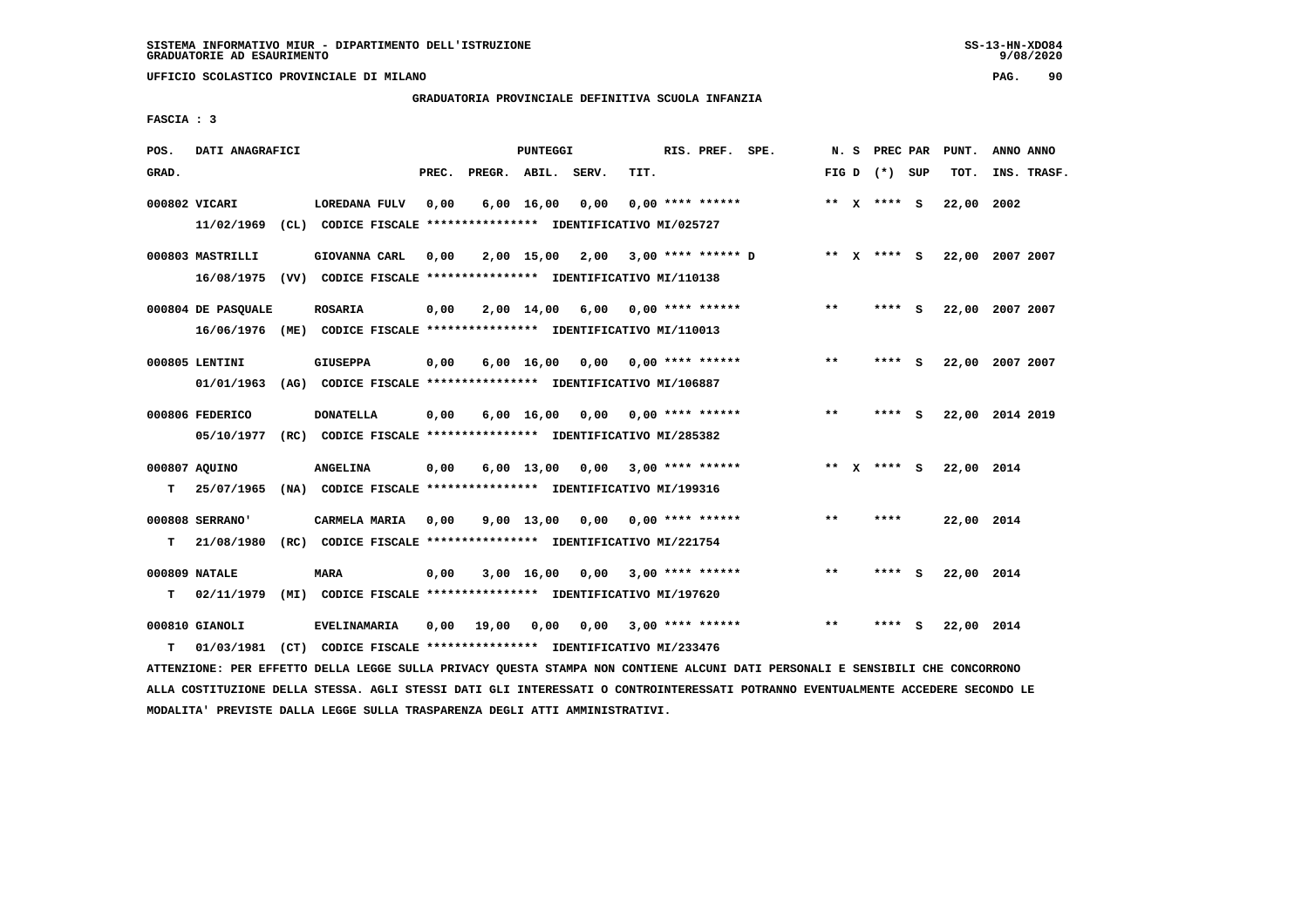**UFFICIO SCOLASTICO PROVINCIALE DI MILANO PAG. 91**

# **GRADUATORIA PROVINCIALE DEFINITIVA SCUOLA INFANZIA**

 **FASCIA : 3**

| POS.             | DATI ANAGRAFICI                 |      |                                                                                       |       |              | <b>PUNTEGGI</b>    |       |      | RIS. PREF. SPE.         | N.S          |   | PREC PAR        |          | PUNT.      | ANNO ANNO       |  |
|------------------|---------------------------------|------|---------------------------------------------------------------------------------------|-------|--------------|--------------------|-------|------|-------------------------|--------------|---|-----------------|----------|------------|-----------------|--|
| GRAD.            |                                 |      |                                                                                       | PREC. | PREGR. ABIL. |                    | SERV. | TIT. |                         |              |   | FIG D $(*)$ SUP |          | TOT.       | INS. TRASF.     |  |
|                  | 000811 CILONA<br>12/05/1970     |      | <b>ENZA</b><br>(RC) CODICE FISCALE **************** IDENTIFICATIVO MI/284677          | 0,00  |              | 8,00 14,00         | 0,00  |      | $0.00$ **** ******      | $**$         |   | **** S          |          | 22,00      | 2018 2018       |  |
| 000812 NAVE<br>т | 05/04/1967                      |      | MARIA<br>(BN) CODICE FISCALE **************** IDENTIFICATIVO MI/285394                | 0,00  |              | 6,00 16,00         | 0,00  |      | $0.00$ **** ******      | $***$ X      |   | **** S          |          |            | 22,00 2019 2019 |  |
| т                | 000813 LENTINI<br>02/05/1980    |      | <b>GIOVANNA</b><br>(AG) CODICE FISCALE **************** IDENTIFICATIVO MI/285129      | 0,00  |              | $6,00$ 16,00       |       |      | $0,00$ 0,00 **** ****** | $***$        |   | **** S          |          |            | 22,00 2019 2019 |  |
|                  | 000814 PICCOLO                  |      | MARIA RITA<br>22/05/1964 (RC) CODICE FISCALE *************** IDENTIFICATIVO MI/285483 | 0,00  |              | $6,00 \quad 16,00$ | 0,00  |      | $0.00$ **** ******      | $* *$        |   | ****            | - 5      |            | 22,00 2019 2019 |  |
| 000815 MANCA     | 24/06/1979                      |      | <b>STEFANIA</b><br>(MI) CODICE FISCALE **************** IDENTIFICATIVO MI/285323      | 0,00  |              | $6,00 \quad 16,00$ | 0.00  |      | $0.00$ **** ******      | $**$         |   | ****            | - S      |            | 22,00 2019 2019 |  |
|                  | 000816 ZAMBITO MARSALA GIOVANNA |      | 26/08/1982 (AG) CODICE FISCALE *************** IDENTIFICATIVO MI/285132               | 0,00  |              | 0.00 16.00         | 0.00  |      | $6,00$ **** ******      | $**$         |   | ****            | - S      |            | 22,00 2019 2019 |  |
| т                | 000817 DI RIENZO<br>18/02/1976  |      | ADA<br>(AO) CODICE FISCALE **************** IDENTIFICATIVO MI/285285                  | 0,00  | 19,00        | 0,00               | 0,00  |      | $3,00$ **** ******      | $\star\star$ |   | ****            | <b>S</b> |            | 22,00 2019 2019 |  |
|                  | 000818 CIRILLO<br>18/12/1959    |      | <b>MARIA</b><br>(KR) CODICE FISCALE **************** IDENTIFICATIVO MI/069140         | 0,00  |              | $6,00$ 15,00       | 0,00  |      | $0.00$ **** ******      |              |   | ** $X$ **** S   |          | 21,00 2002 |                 |  |
|                  | 000819 NASTASI<br>12/05/1976    | (LC) | ROCCO DANIELE<br>CODICE FISCALE **************** IDENTIFICATIVO MI/063172             | 0.00  | 21,00        | 0.00               | 0,00  |      | 0,00 **** ******        | **           | x | **** S          |          | 21,00 2002 |                 |  |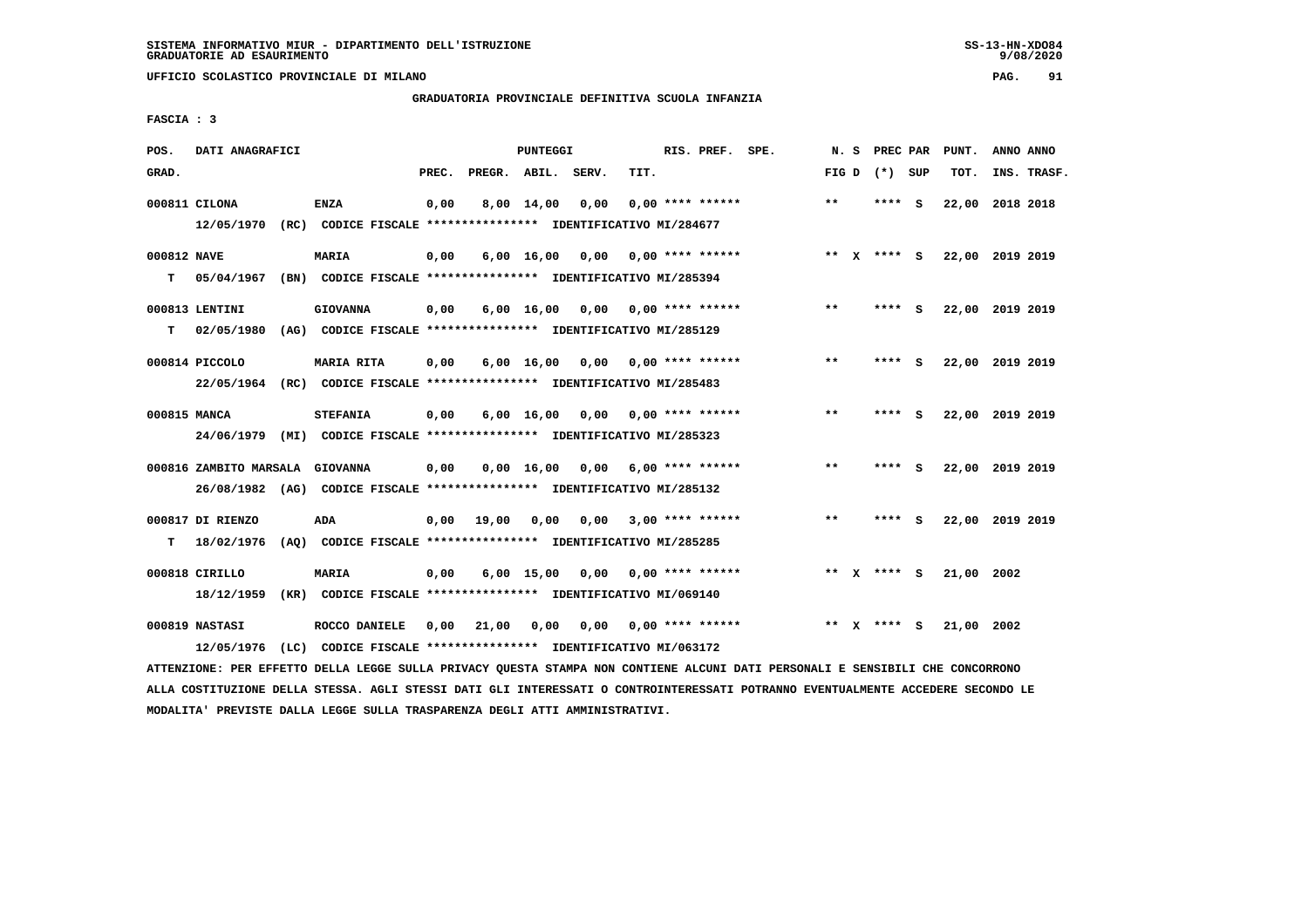**UFFICIO SCOLASTICO PROVINCIALE DI MILANO PAG. 92**

## **GRADUATORIA PROVINCIALE DEFINITIVA SCUOLA INFANZIA**

 **FASCIA : 3**

| POS.         | DATI ANAGRAFICI                |      |                                                                                             |       |              | PUNTEGGI     |            |      | RIS. PREF. SPE.           | N. S  |              | PREC PAR      |     | PUNT.      | ANNO ANNO       |
|--------------|--------------------------------|------|---------------------------------------------------------------------------------------------|-------|--------------|--------------|------------|------|---------------------------|-------|--------------|---------------|-----|------------|-----------------|
| GRAD.        |                                |      |                                                                                             | PREC. | PREGR. ABIL. |              | SERV.      | TIT. |                           | FIG D |              | (*) SUP       |     | TOT.       | INS. TRASF.     |
|              | 000820 CRISETTI<br>05/01/1978  |      | <b>ANGELA</b><br>(FG) CODICE FISCALE **************** IDENTIFICATIVO MI/113118              | 0,00  |              | $3,00$ 12,00 | 6,00       |      | $0.00$ **** ******        | $* *$ |              | **** S        |     | 21,00 2007 |                 |
| s            | 000821 RIGLIETTI<br>14/11/1977 | (BA) | OLGA STEFANIA<br>CODICE FISCALE **************** IDENTIFICATIVO MI/107593                   | 0,00  | 3,00         |              | 6,00 12,00 |      | $0.00$ **** ******        | $***$ |              | ****          | - S | 21,00 2007 |                 |
|              | 000822 CIRLINCIONE             |      | <b>LEONARDO</b><br>08/06/1976 (TP) CODICE FISCALE *************** IDENTIFICATIVO MI/166743  | 0.00  | 15,00        | 0,00         | 6,00       |      | 0,00 **** ******          | $***$ |              | **** S        |     |            | 21,00 2011 2011 |
|              | 000823 VESTUTI                 |      | <b>RAFFAELLA</b><br>30/03/1968 (SA) CODICE FISCALE *************** IDENTIFICATIVO MI/192128 | 0.00  |              | $6,00$ 15,00 |            |      | $0.00$ $0.00$ **** ****** | $***$ |              | **** S        |     |            | 21,00 2014 2014 |
| т            | 000824 IULIANI                 |      | <b>MARIANNA</b><br>29/10/1979 (FG) CODICE FISCALE **************** IDENTIFICATIVO MI/192225 | 0.00  |              | 0.00 18.00   | 0.00       |      | $3,00$ **** ******        | $***$ |              | ****          | - 5 | 21,00 2014 |                 |
| т            | 000825 RAINERI<br>23/08/1980   |      | <b>PAOLA</b><br>(TP) CODICE FISCALE **************** IDENTIFICATIVO MI/197577               | 0,00  | 21,00        | 0,00         |            |      | 0,00 0,00 **** ******     | $***$ |              | **** S        |     | 21,00 2014 |                 |
| 000826 SCALA |                                |      | MARIA LIVIA<br>23/02/1963 (SA) CODICE FISCALE *************** IDENTIFICATIVO MI/202011      | 0,00  |              | 3,00 12,00   | 0,00       |      | $6.00$ **** ******        |       |              | ** $X$ **** S |     | 21,00 2014 |                 |
| т            | 000827 CARBONE<br>28/01/1982   |      | <b>ANGELA</b><br>(NA) CODICE FISCALE **************** IDENTIFICATIVO MI/196059              | 0,00  | 15,00        | 0,00         | 0,00       |      | $6.00$ **** ******        | $**$  |              | **** S        |     | 21,00 2014 |                 |
| т            | 000828 CALVARUSO<br>15/01/1981 |      | VALERIA<br>(TP) CODICE FISCALE **************** IDENTIFICATIVO MI/220507                    | 0,00  | 18,00        | 0,00         |            |      | $0.00$ 3.00 **** ******   | **    | $\mathbf{x}$ | **** S        |     | 21,00 2014 |                 |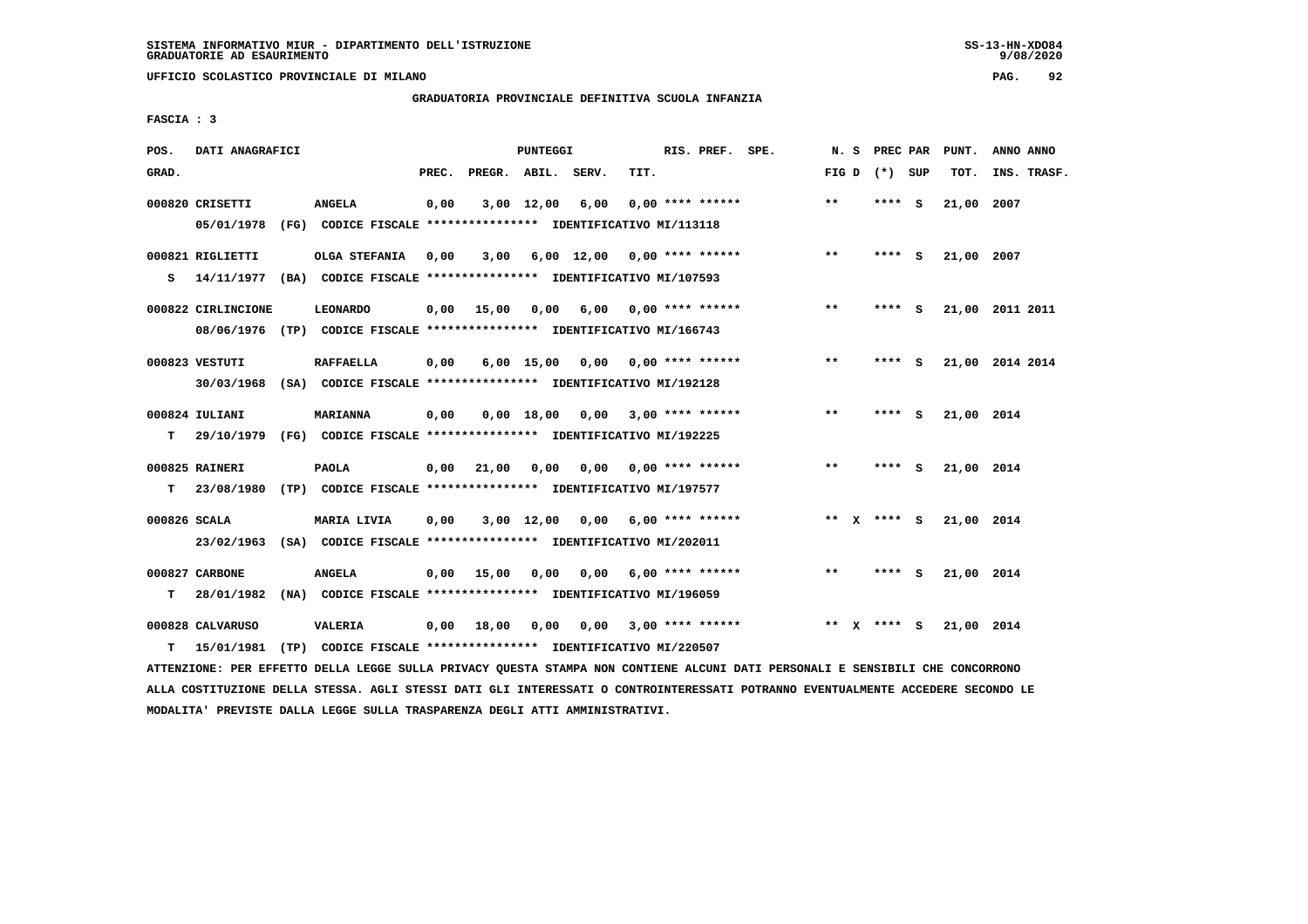**UFFICIO SCOLASTICO PROVINCIALE DI MILANO PAG. 93**

# **GRADUATORIA PROVINCIALE DEFINITIVA SCUOLA INFANZIA**

 **FASCIA : 3**

| POS.         | DATI ANAGRAFICI    |                                                                                   |       |                    | PUNTEGGI     |                                    |      | RIS. PREF. SPE.       |                           | N. S  | <b>PREC PAR</b> | PUNT.      | ANNO ANNO   |
|--------------|--------------------|-----------------------------------------------------------------------------------|-------|--------------------|--------------|------------------------------------|------|-----------------------|---------------------------|-------|-----------------|------------|-------------|
| GRAD.        |                    |                                                                                   | PREC. | PREGR. ABIL. SERV. |              |                                    | TIT. |                       |                           |       | FIG D $(*)$ SUP | TOT.       | INS. TRASF. |
|              | 000829 VECCHIO     | VALENTINA                                                                         | 0,00  |                    | $3,00$ 15,00 | 0,00                               |      | $3,00$ **** ******    |                           | $***$ | **** S          | 21,00 2014 |             |
|              |                    | T 21/01/1982 (CT) CODICE FISCALE *************** IDENTIFICATIVO MI/233590         |       |                    |              |                                    |      |                       |                           |       |                 |            |             |
|              | 000830 CERAUDO     | <b>ORNELLA</b>                                                                    | 0,00  | 21,00              | 0,00         | 0,00 0,00 **** ******              |      |                       |                           | $***$ | **** $S$        | 21,00 2014 |             |
|              |                    | T 25/03/1961 (KR) CODICE FISCALE *************** IDENTIFICATIVO MI/075222         |       |                    |              |                                    |      |                       |                           |       |                 |            |             |
|              | 000831 SANFILIPPO  | <b>RAFFAELLA</b>                                                                  | 0,00  | 21,00              | 0,00         |                                    |      |                       | $0.00$ $0.00$ **** ****** |       | ** x **** S     | 21,00 2014 |             |
| т            |                    | 23/11/1977 (TP) CODICE FISCALE *************** IDENTIFICATIVO MI/211033           |       |                    |              |                                    |      |                       |                           |       |                 |            |             |
| 000832 MAIRA |                    | <b>MARIA</b>                                                                      | 0,00  | 12,00              | 0,00         |                                    |      | 6,00 3,00 **** ****** |                           |       | ** x **** S     | 21,00 2014 |             |
|              |                    | T 12/11/1977 (AG) CODICE FISCALE *************** IDENTIFICATIVO MI/219677         |       |                    |              |                                    |      |                       |                           |       |                 |            |             |
| 000833 RUSSO |                    | ENZA ADRIANA                                                                      | 0,00  |                    |              | 0,00 15,00 0,00                    |      |                       | 6,00 **** ******          | $***$ | **** S          | 21,00 2014 |             |
|              |                    | T 20/08/1976 (TP) CODICE FISCALE *************** IDENTIFICATIVO MI/209066         |       |                    |              |                                    |      |                       |                           |       |                 |            |             |
|              | 000834 RIZZUTO     | <b>ANDREA</b>                                                                     | 0,00  | 18,00              |              | 0,00 0,00 3,00 **** ******         |      |                       |                           | $***$ | $***$ S         | 21,00 2014 |             |
|              |                    | T 23/03/1984 (AG) CODICE FISCALE *************** IDENTIFICATIVO MI/220814         |       |                    |              |                                    |      |                       |                           |       |                 |            |             |
|              | 000835 MARINO      | MARIAFELICIA                                                                      | 0,00  |                    |              | $3,00$ 18,00 0,00 0,00 **** ****** |      |                       |                           | $* *$ | ****            | 21,00 2014 |             |
| т            |                    | 12/10/1983 (CZ) CODICE FISCALE **************** IDENTIFICATIVO MI/251058          |       |                    |              |                                    |      |                       |                           |       |                 |            |             |
|              |                    |                                                                                   |       |                    |              | 3,00 18,00 0,00 0,00 **** ******   |      |                       |                           | $* *$ | **** S          |            |             |
| т            | 000836 DI GIROLAMO | LAURA<br>19/09/1982 (TP) CODICE FISCALE **************** IDENTIFICATIVO MI/230418 | 0,00  |                    |              |                                    |      |                       |                           |       |                 | 21,00 2014 |             |
|              |                    |                                                                                   |       |                    |              |                                    |      |                       |                           |       |                 |            |             |
|              | 000837 TRAVAGLINI  | LAURA                                                                             | 0,00  |                    | 3,00 18,00   | 0,00                               |      | $0.00$ **** ******    |                           | $***$ | ****            | 21,00 2014 |             |
| т            |                    | 08/05/1981 (NA) CODICE FISCALE **************** IDENTIFICATIVO MI/231384          |       |                    |              |                                    |      |                       |                           |       |                 |            |             |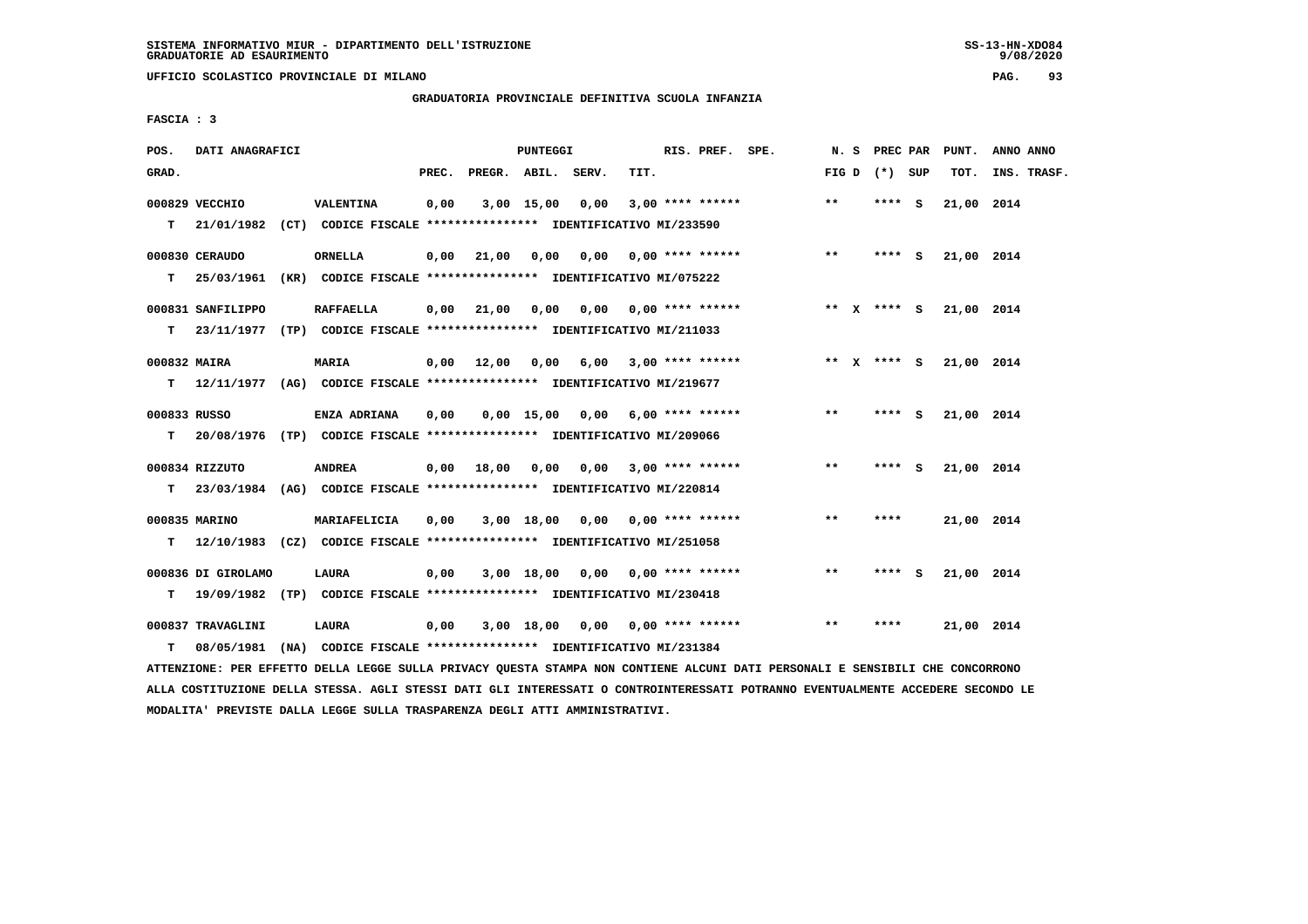**UFFICIO SCOLASTICO PROVINCIALE DI MILANO PAG. 94**

# **GRADUATORIA PROVINCIALE DEFINITIVA SCUOLA INFANZIA**

 **FASCIA : 3**

| POS.        | DATI ANAGRAFICI    |                                                                                                                               |       |                    | PUNTEGGI     |                                    |      | RIS. PREF. SPE.         | N. S  |                 |     | PREC PAR PUNT.  | ANNO ANNO |             |
|-------------|--------------------|-------------------------------------------------------------------------------------------------------------------------------|-------|--------------------|--------------|------------------------------------|------|-------------------------|-------|-----------------|-----|-----------------|-----------|-------------|
| GRAD.       |                    |                                                                                                                               | PREC. | PREGR. ABIL. SERV. |              |                                    | TIT. |                         |       | FIG D $(*)$ SUP |     | TOT.            |           | INS. TRASF. |
|             | 000838 ANNUNZIATA  | PINA                                                                                                                          | 0,00  |                    | $0,00$ 18,00 | 0,00                               |      | $3,00$ **** ******      | $* *$ | **** S          |     | 21,00 2019 2019 |           |             |
| т           | 28/01/1977         | (NA) CODICE FISCALE **************** IDENTIFICATIVO MI/285141                                                                 |       |                    |              |                                    |      |                         |       |                 |     |                 |           |             |
|             | 000839 PENNISI     | <b>DONATELLA</b>                                                                                                              | 0,00  |                    | 3,00 15,00   |                                    |      | $0,00$ 3,00 **** ****** | $* *$ | **** S          |     | 21,00 2019 2019 |           |             |
|             |                    | 30/08/1979 (CT) CODICE FISCALE *************** IDENTIFICATIVO MI/285466                                                       |       |                    |              |                                    |      |                         |       |                 |     |                 |           |             |
| 000840 ZARA |                    | <b>SILVANA</b>                                                                                                                | 0,00  |                    | $6,00$ 15,00 | 0,00                               |      | 0,00 **** ******        | $* *$ | **** S          |     | 21,00 2019 2019 |           |             |
|             | 05/06/1966         | (PA) CODICE FISCALE **************** IDENTIFICATIVO MI/285175                                                                 |       |                    |              |                                    |      |                         |       |                 |     |                 |           |             |
|             | 000841 DISALVIO    | <b>ANNACHIARA</b>                                                                                                             | 0,00  | 18,00              |              | 0,00 0,00                          |      | $3,00$ **** ******      |       | ** X **** S     |     | 21,00 2019 2019 |           |             |
|             | 24/02/1980         | (SA) CODICE FISCALE **************** IDENTIFICATIVO MI/285320                                                                 |       |                    |              |                                    |      |                         |       |                 |     |                 |           |             |
|             | 000842 MARCARELLI  | <b>FELICITA</b>                                                                                                               | 0,00  |                    |              | $0,00$ 12,00 0,00 9,00 **** ****** |      |                         | $***$ | **** S          |     | 21,00 2019 2019 |           |             |
| т           | 20/08/1980         | (BN) CODICE FISCALE **************** IDENTIFICATIVO MI/285245                                                                 |       |                    |              |                                    |      |                         |       |                 |     |                 |           |             |
|             | 000843 PARISE      | <b>ANTONELLA</b>                                                                                                              | 0,00  |                    | 3,00 12,00   |                                    |      | $0,00$ 6,00 **** ****** |       | ** x **** s     |     | 21,00 2019 2019 |           |             |
| т           |                    | 10/12/1967 (KR) CODICE FISCALE **************** IDENTIFICATIVO MI/285240                                                      |       |                    |              |                                    |      |                         |       |                 |     |                 |           |             |
|             | 000844 DEL VISCOVO | MARIA ROSARIA                                                                                                                 | 0,00  |                    |              | $6,00$ 15,00 0,00 0,00 **** ****** |      |                         | **    | ****            | - S | 21,00 2019 2019 |           |             |
|             | 08/08/1968         | (SA) CODICE FISCALE **************** IDENTIFICATIVO MI/285505                                                                 |       |                    |              |                                    |      |                         |       |                 |     |                 |           |             |
|             | 000845 PESCATORE   | <b>MARIA</b>                                                                                                                  | 0,00  |                    |              | $3,00$ 18,00 0,00 0,00 **** ****** |      |                         |       | ** x **** S     |     | 21,00 2019 2019 |           |             |
| т           | 04/02/1969         | (NA) CODICE FISCALE **************** IDENTIFICATIVO MI/285471                                                                 |       |                    |              |                                    |      |                         |       |                 |     |                 |           |             |
|             | 000846 TARALLO     | <b>DOMENICA</b>                                                                                                               | 0,00  |                    | 3,00 12,00   |                                    |      | $0,00$ 6,00 **** ****** | $* *$ | **** S          |     | 21,00 2019 2019 |           |             |
| т           | 04/01/1982         | (CE) CODICE FISCALE **************** IDENTIFICATIVO MI/285088                                                                 |       |                    |              |                                    |      |                         |       |                 |     |                 |           |             |
|             |                    | ATTENZIONE: PER EFFETTO DELLA LEGGE SULLA PRIVACY QUESTA STAMPA NON CONTIENE ALCUNI DATI PERSONALI E SENSIBILI CHE CONCORRONO |       |                    |              |                                    |      |                         |       |                 |     |                 |           |             |

 **ALLA COSTITUZIONE DELLA STESSA. AGLI STESSI DATI GLI INTERESSATI O CONTROINTERESSATI POTRANNO EVENTUALMENTE ACCEDERE SECONDO LE MODALITA' PREVISTE DALLA LEGGE SULLA TRASPARENZA DEGLI ATTI AMMINISTRATIVI.**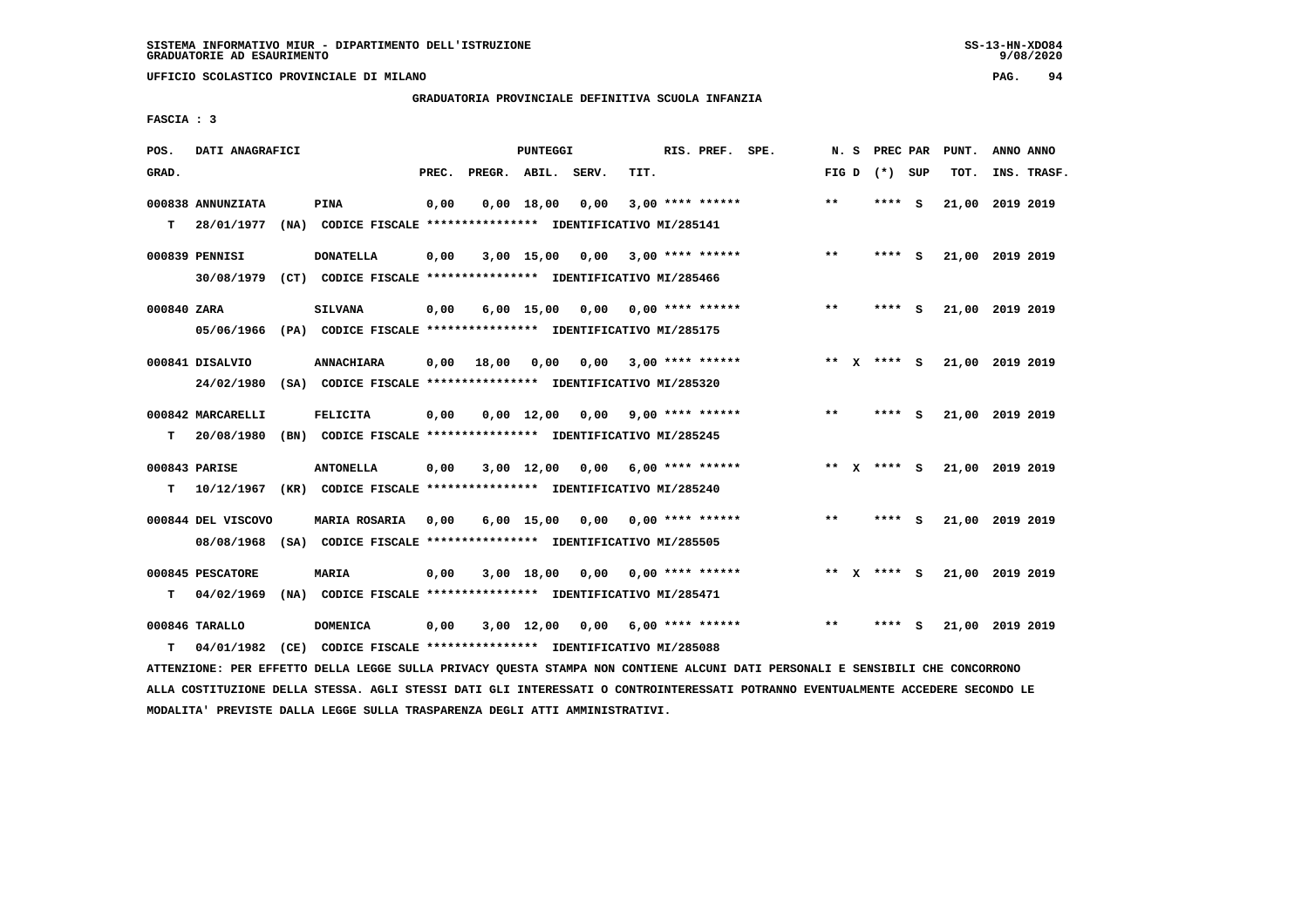**UFFICIO SCOLASTICO PROVINCIALE DI MILANO PAG. 95**

# **GRADUATORIA PROVINCIALE DEFINITIVA SCUOLA INFANZIA**

 **FASCIA : 3**

| POS.         | DATI ANAGRAFICI   |      |                                                               |       |                    | <b>PUNTEGGI</b> |      |      | RIS. PREF. SPE.           | N.S   | PREC PAR |          | PUNT.           | ANNO ANNO |             |
|--------------|-------------------|------|---------------------------------------------------------------|-------|--------------------|-----------------|------|------|---------------------------|-------|----------|----------|-----------------|-----------|-------------|
| GRAD.        |                   |      |                                                               | PREC. | PREGR. ABIL. SERV. |                 |      | TIT. |                           | FIG D | (*) SUP  |          | TOT.            |           | INS. TRASF. |
|              | 000847 MONTESANTI |      | <b>ANNALISA</b>                                               | 0,00  |                    | 3,00 18,00      | 0,00 |      | $0.00$ **** ******        | $* *$ | ****     | <b>S</b> | 21,00           | 2019 2019 |             |
| T.           | 24/08/1978        | (CZ) | CODICE FISCALE **************** IDENTIFICATIVO MI/285190      |       |                    |                 |      |      |                           |       |          |          |                 |           |             |
|              | 000848 DE GRASSI  |      | <b>ANGELA</b>                                                 | 0,00  |                    | 4,00 15,00      | 2,00 |      | 0,00 **** ******          | $***$ | ****     | - S      | 21,00 2019 2019 |           |             |
|              | 18/01/1962        | (RC) | CODICE FISCALE **************** IDENTIFICATIVO MI/285507      |       |                    |                 |      |      |                           |       |          |          |                 |           |             |
| 000849 LEO   |                   |      | <b>GRAZIELLA</b>                                              | 0,00  |                    | 5,00 15,00      |      |      | $0,00$ $0,00$ **** ****** | $**$  | ****     | - S      | 20,00 2007 2007 |           |             |
|              | 27/10/1967        | (ME) | CODICE FISCALE **************** IDENTIFICATIVO MI/106759      |       |                    |                 |      |      |                           |       |          |          |                 |           |             |
| 000850 MUNI' |                   |      | <b>SEBASTIANA</b>                                             | 0,00  |                    | $3,00$ 17,00    |      |      | $0,00$ 0,00 **** ****** E | $* *$ |          | s        | 20,00 2007 2007 |           |             |
|              | 01/01/1966        |      | (CL) CODICE FISCALE **************** IDENTIFICATIVO MI/110119 |       |                    |                 |      |      |                           |       |          |          |                 |           |             |
|              | 000851 MESSINA    |      | <b>SALVATORE</b>                                              | 0.00  |                    | $3,00$ 17,00    |      |      | $0,00$ $0,00$ **** ****** | $***$ | ****     | - S      | 20,00 2007 2007 |           |             |
|              | 17/09/1967        |      | (EN) CODICE FISCALE **************** IDENTIFICATIVO MI/109726 |       |                    |                 |      |      |                           |       |          |          |                 |           |             |
|              | 000852 SIMONARO   |      | MARIA                                                         | 0,00  |                    | $5,00$ 15,00    | 0.00 |      | $0.00$ **** ******        | $***$ | ****     | - 5      | 20,00 2007 2007 |           |             |
|              | 06/04/1971        |      | (PA) CODICE FISCALE **************** IDENTIFICATIVO MI/112295 |       |                    |                 |      |      |                           |       |          |          |                 |           |             |
|              | 000853 PAGLIARO   |      | <b>WANDA</b>                                                  | 0,00  |                    | 3,00 17,00      | 0.00 |      | 0,00 **** ******          | $**$  | $***$ S  |          | 20,00 2007      |           |             |
|              | 01/12/1964        |      | (CZ) CODICE FISCALE **************** IDENTIFICATIVO MI/069319 |       |                    |                 |      |      |                           |       |          |          |                 |           |             |
|              | 000854 GIORDANO   |      | <b>ASSUNTA</b>                                                | 0,00  |                    | 4,00 16,00      | 0,00 |      | 0,00 **** ******          | $* *$ | ****     | - S      | 20,00 2011 2011 |           |             |
|              | 05/05/1964        |      | (CE) CODICE FISCALE **************** IDENTIFICATIVO MI/167263 |       |                    |                 |      |      |                           |       |          |          |                 |           |             |
|              | 000855 MURDACA    |      | <b>TERESA</b>                                                 | 0,00  | 12,00              | 0,00            | 8,00 |      | 0,00 **** ******          | $* *$ | ****     | S        | 20,00 2014      |           |             |
| т            | 07/08/1970        |      | (RC) CODICE FISCALE **************** IDENTIFICATIVO MI/204224 |       |                    |                 |      |      |                           |       |          |          |                 |           |             |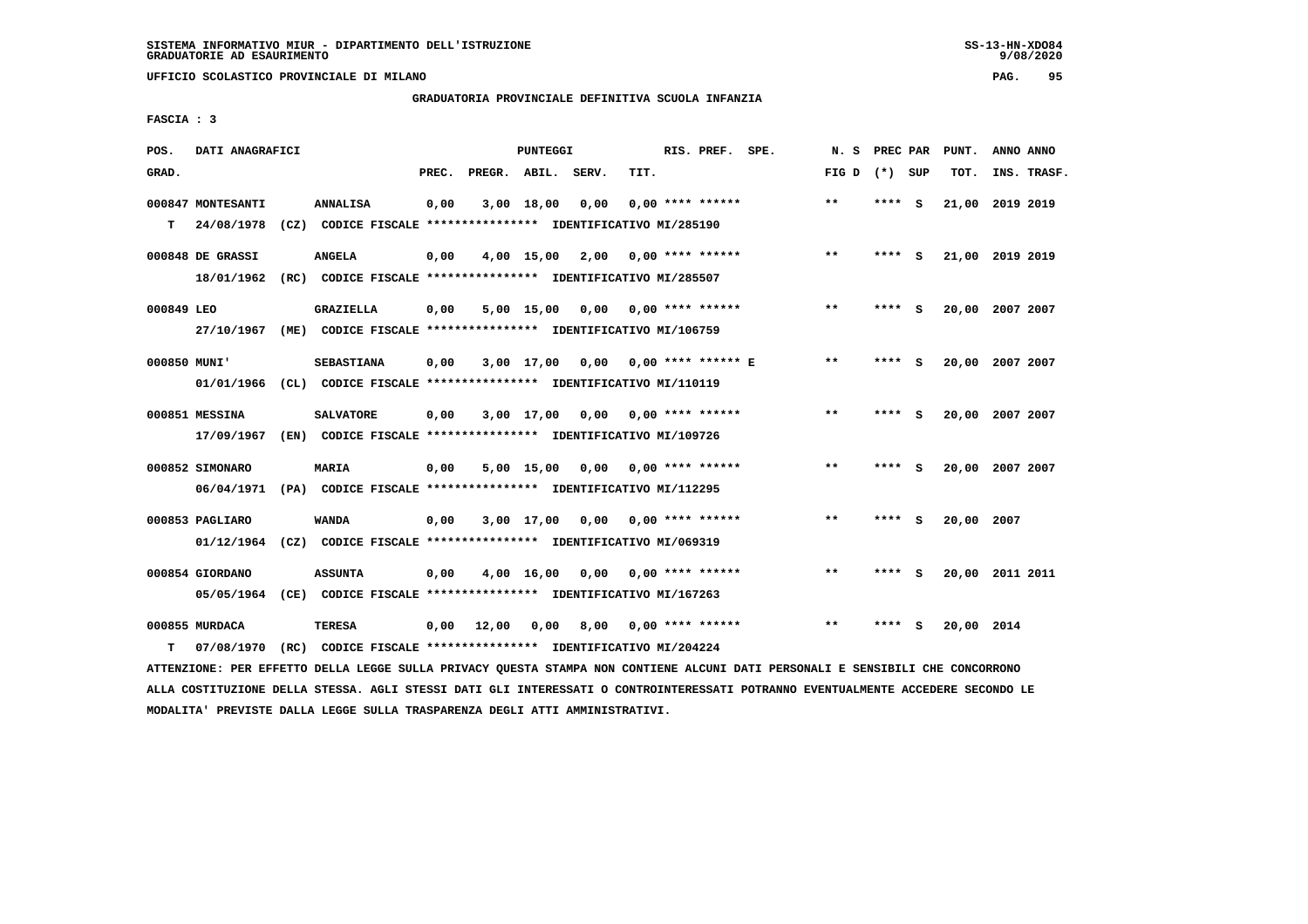**UFFICIO SCOLASTICO PROVINCIALE DI MILANO PAG. 96**

 **GRADUATORIA PROVINCIALE DEFINITIVA SCUOLA INFANZIA**

 **FASCIA : 3**

| POS.        | DATI ANAGRAFICI                |                                                                               |       |                    | <b>PUNTEGGI</b> |                       |      | RIS. PREF. SPE.           | N.S   | PREC PAR        |          | PUNT.      | ANNO ANNO   |
|-------------|--------------------------------|-------------------------------------------------------------------------------|-------|--------------------|-----------------|-----------------------|------|---------------------------|-------|-----------------|----------|------------|-------------|
| GRAD.       |                                |                                                                               | PREC. | PREGR. ABIL. SERV. |                 |                       | TIT. |                           |       | FIG D $(*)$ SUP |          | TOT.       | INS. TRASF. |
| T.          | 000856 MONTANINO<br>23/03/1974 | <b>ANITA</b><br>(NA) CODICE FISCALE **************** IDENTIFICATIVO MI/167016 | 0,00  |                    | $6,00$ 11,00    | 0,00                  |      | $3,00$ **** ******        | **    | **** S          |          | 20,00 2014 |             |
|             |                                |                                                                               |       |                    |                 |                       |      |                           |       |                 |          |            |             |
|             | 000857 INFANTINO               | <b>ILARIA</b>                                                                 | 0,00  |                    |                 | $6,00$ $14,00$ 0,00   |      | 0,00 **** ******          | $***$ | ****            | <b>S</b> | 20,00 2014 |             |
| т           | 17/10/1981                     | (AG) CODICE FISCALE **************** IDENTIFICATIVO MI/246151                 |       |                    |                 |                       |      |                           |       |                 |          |            |             |
|             | 000858 POLICARI                | MARIA CONCETT                                                                 | 0,00  | 20,00              | 0,00            |                       |      | $0,00$ $0,00$ **** ****** | $* *$ | **** S          |          | 20,00 2014 |             |
| т           | 23/06/1981                     | (RC) CODICE FISCALE **************** IDENTIFICATIVO MI/208188                 |       |                    |                 |                       |      |                           |       |                 |          |            |             |
|             | 000859 CALDARARO               | <b>GIULIETTA</b>                                                              | 0.00  | 20,00              | 0,00            |                       |      | $0,00$ $0,00$ **** ****** |       | ** X **** S     |          | 20,00 2014 |             |
| т           | 11/02/1983                     | (CS) CODICE FISCALE **************** IDENTIFICATIVO MI/233270                 |       |                    |                 |                       |      |                           |       |                 |          |            |             |
|             |                                |                                                                               |       |                    |                 |                       |      |                           |       |                 |          |            |             |
| 000860 ALMA |                                | <b>ANGELA</b>                                                                 | 0,00  |                    | 3,00 14,00      |                       |      | $0,00$ 3,00 **** ******   |       | ** x **** s     |          | 20,00 2014 |             |
| т           | 08/10/1980                     | (CL) CODICE FISCALE **************** IDENTIFICATIVO MI/223731                 |       |                    |                 |                       |      |                           |       |                 |          |            |             |
|             | 000861 MADDALENA               | <b>GIOVANNA</b>                                                               | 0,00  | 17,00              | 0,00            | 0,00                  |      | $3,00$ **** ******        | **    | **** S          |          | 20,00 2014 |             |
| т           | 02/12/1982                     | (CE) CODICE FISCALE **************** IDENTIFICATIVO MI/227329                 |       |                    |                 |                       |      |                           |       |                 |          |            |             |
|             | 000862 ABBAGNALE               | CAROLINA                                                                      | 0,00  |                    |                 | $6,00$ $14,00$ $0,00$ |      | 0,00 **** ******          | $* *$ | **** S          |          | 20,00 2014 |             |
| т           | 28/01/1970                     | (NA) CODICE FISCALE **************** IDENTIFICATIVO MI/197725                 |       |                    |                 |                       |      |                           |       |                 |          |            |             |
|             |                                |                                                                               |       |                    |                 |                       |      |                           | $***$ | **** S          |          |            |             |
| т           | 000863 BASILE<br>19/09/1969    | LORENA<br>(MI) CODICE FISCALE **************** IDENTIFICATIVO MI/192850       | 0.00  | 14,00              | 0,00            |                       |      | $0.00$ 6.00 **** ******   |       |                 |          | 20,00 2014 |             |
|             |                                |                                                                               |       |                    |                 |                       |      |                           |       |                 |          |            |             |
|             | 000864 VERDUCI                 | MARIA IMMACOL                                                                 | 0,00  |                    | 3,00 11,00      |                       |      | $0,00$ 6,00 **** ******   |       | ** x **** s     |          | 20,00 2014 |             |
| т           | 02/12/1977                     | (RC) CODICE FISCALE **************** IDENTIFICATIVO MI/108891                 |       |                    |                 |                       |      |                           |       |                 |          |            |             |

 **ATTENZIONE: PER EFFETTO DELLA LEGGE SULLA PRIVACY QUESTA STAMPA NON CONTIENE ALCUNI DATI PERSONALI E SENSIBILI CHE CONCORRONO ALLA COSTITUZIONE DELLA STESSA. AGLI STESSI DATI GLI INTERESSATI O CONTROINTERESSATI POTRANNO EVENTUALMENTE ACCEDERE SECONDO LE MODALITA' PREVISTE DALLA LEGGE SULLA TRASPARENZA DEGLI ATTI AMMINISTRATIVI.**

 $9/08/2020$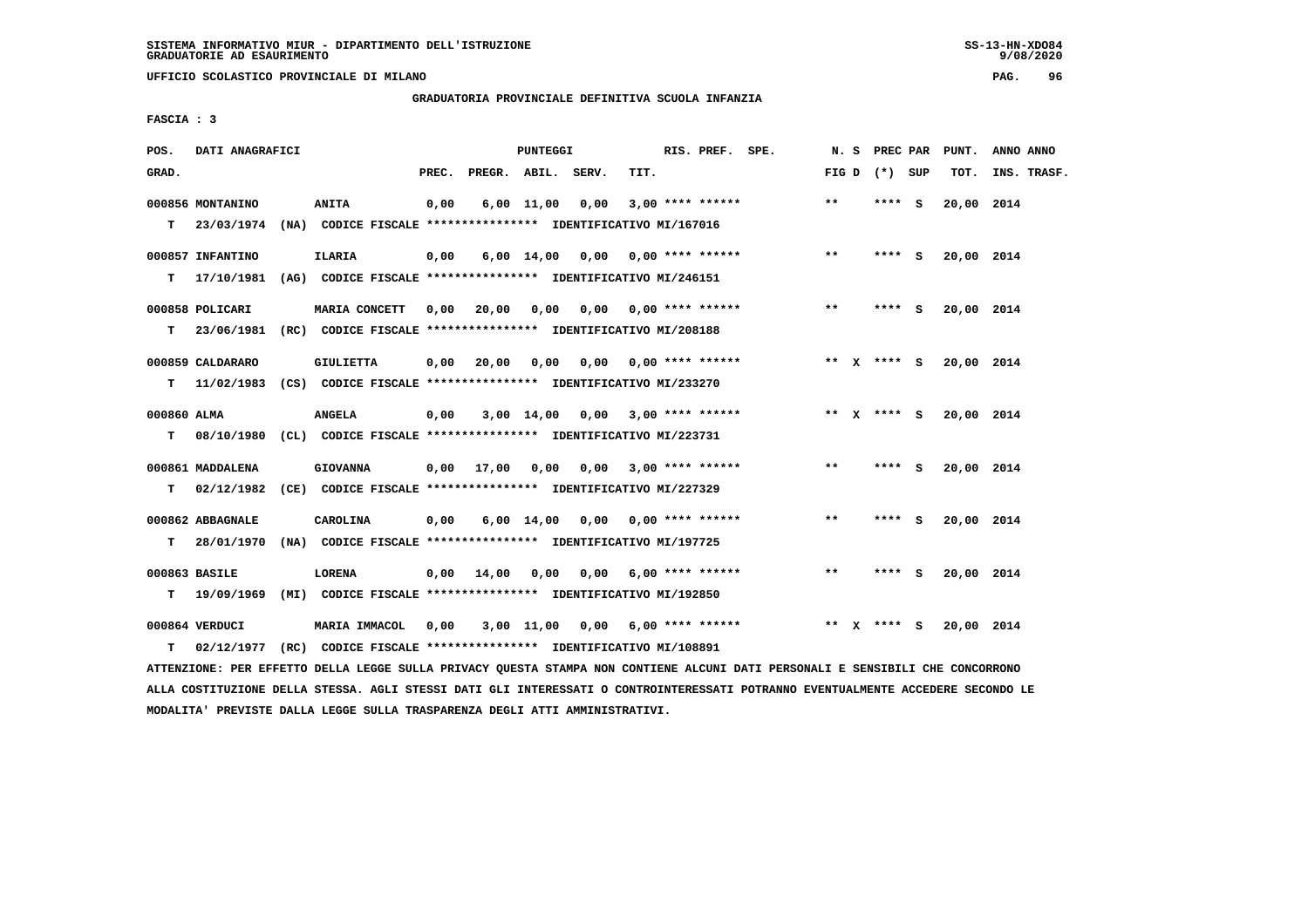**UFFICIO SCOLASTICO PROVINCIALE DI MILANO PAG. 97**

# **GRADUATORIA PROVINCIALE DEFINITIVA SCUOLA INFANZIA**

 **FASCIA : 3**

| POS.  | DATI ANAGRAFICI               |                                                                                     |       |                    | <b>PUNTEGGI</b>    |                                    |      | RIS. PREF. SPE.         | N. S         | PREC PAR        |     | PUNT.      | ANNO ANNO   |
|-------|-------------------------------|-------------------------------------------------------------------------------------|-------|--------------------|--------------------|------------------------------------|------|-------------------------|--------------|-----------------|-----|------------|-------------|
| GRAD. |                               |                                                                                     | PREC. | PREGR. ABIL. SERV. |                    |                                    | TIT. |                         |              | FIG D $(*)$ SUP |     | TOT.       | INS. TRASF. |
| т     | 000865 MICELI                 | DIONISIA<br>04/07/1981 (RC) CODICE FISCALE *************** IDENTIFICATIVO MI/210776 | 0,00  |                    | 1,00 16,00         | 0,00                               |      | $3,00$ **** ******      |              | ** $X$ **** S   |     | 20,00 2014 |             |
|       |                               |                                                                                     |       |                    |                    |                                    |      |                         |              |                 |     |            |             |
|       | 000866 NICOSIA                | <b>SILVANA</b>                                                                      | 0,00  |                    |                    | 0,00 17,00 0,00                    |      | $3,00$ **** ******      | $* *$        | ****            |     | 20,00 2014 |             |
| т     | 16/09/1978                    | (TP) CODICE FISCALE **************** IDENTIFICATIVO MI/229248                       |       |                    |                    |                                    |      |                         |              |                 |     |            |             |
|       | 000867 BERTOLINO              | <b>GIUSEPPINA</b>                                                                   | 0,00  |                    |                    | $0,00$ 11,00 0,00 9,00 **** ****** |      |                         | $* *$        | $***$ S         |     | 20,00 2014 |             |
|       | 24/10/1973                    | (CE) CODICE FISCALE **************** IDENTIFICATIVO MI/230206                       |       |                    |                    |                                    |      |                         |              |                 |     |            |             |
|       | 000868 LAMATINA               | <b>VINCENZO</b>                                                                     | 0,00  | 11,00              | 0,00               |                                    |      | $0,00$ 9,00 **** ****** | ** X         | $***$ S         |     | 20,00 2014 |             |
| т     | 02/10/1982                    | (AG) CODICE FISCALE **************** IDENTIFICATIVO MI/233414                       |       |                    |                    |                                    |      |                         |              |                 |     |            |             |
|       | 000869 PATERNO                | CARMENMONIA                                                                         | 0,00  |                    |                    | $3,00$ 17,00 0,00 0,00 **** ****** |      |                         |              | ** $X$ ****     |     | 20,00 2014 |             |
| т     | 02/04/1979                    | (EN) CODICE FISCALE **************** IDENTIFICATIVO MI/233015                       |       |                    |                    |                                    |      |                         |              |                 |     |            |             |
|       | 000870 BARTOLOTTA             | <b>CARMELA</b>                                                                      | 0,00  |                    | $0,00 \quad 12,00$ | 8,00                               |      | $0.00$ **** ******      | $* *$        | **** S          |     | 20,00 2014 |             |
| т     | 08/06/1983                    | (VV) CODICE FISCALE **************** IDENTIFICATIVO MI/226162                       |       |                    |                    |                                    |      |                         |              |                 |     |            |             |
|       | 000871 BORDENCA               | MARIA CONCETT                                                                       | 0,00  |                    |                    | 3,00 17,00 0,00                    |      | $0.00$ **** ******      | $**$         | **** S          |     | 20,00 2014 |             |
| т     | 05/03/1982                    | (AG) CODICE FISCALE **************** IDENTIFICATIVO MI/227911                       |       |                    |                    |                                    |      |                         |              |                 |     |            |             |
|       |                               |                                                                                     |       |                    |                    |                                    |      |                         |              |                 |     |            |             |
|       | 000872 BERNARDONIMONTIN ELENA |                                                                                     | 0,00  | 20,00              | 0,00               | 0,00                               |      | $0.00$ **** ******      | $\star\star$ | **** S          |     | 20,00 2014 |             |
| т     |                               | 22/09/1973 (PV) CODICE FISCALE **************** IDENTIFICATIVO MI/215684            |       |                    |                    |                                    |      |                         |              |                 |     |            |             |
|       | 000873 BELLOLI                | ANNUNZIATA LU                                                                       | 0,00  |                    |                    | $3,00$ 11,00 0,00 6,00 **** ****** |      |                         | $**$         | ****            | - S | 20,00 2014 |             |
| т     | 18/04/1967                    | (RC) CODICE FISCALE **************** IDENTIFICATIVO MI/197977                       |       |                    |                    |                                    |      |                         |              |                 |     |            |             |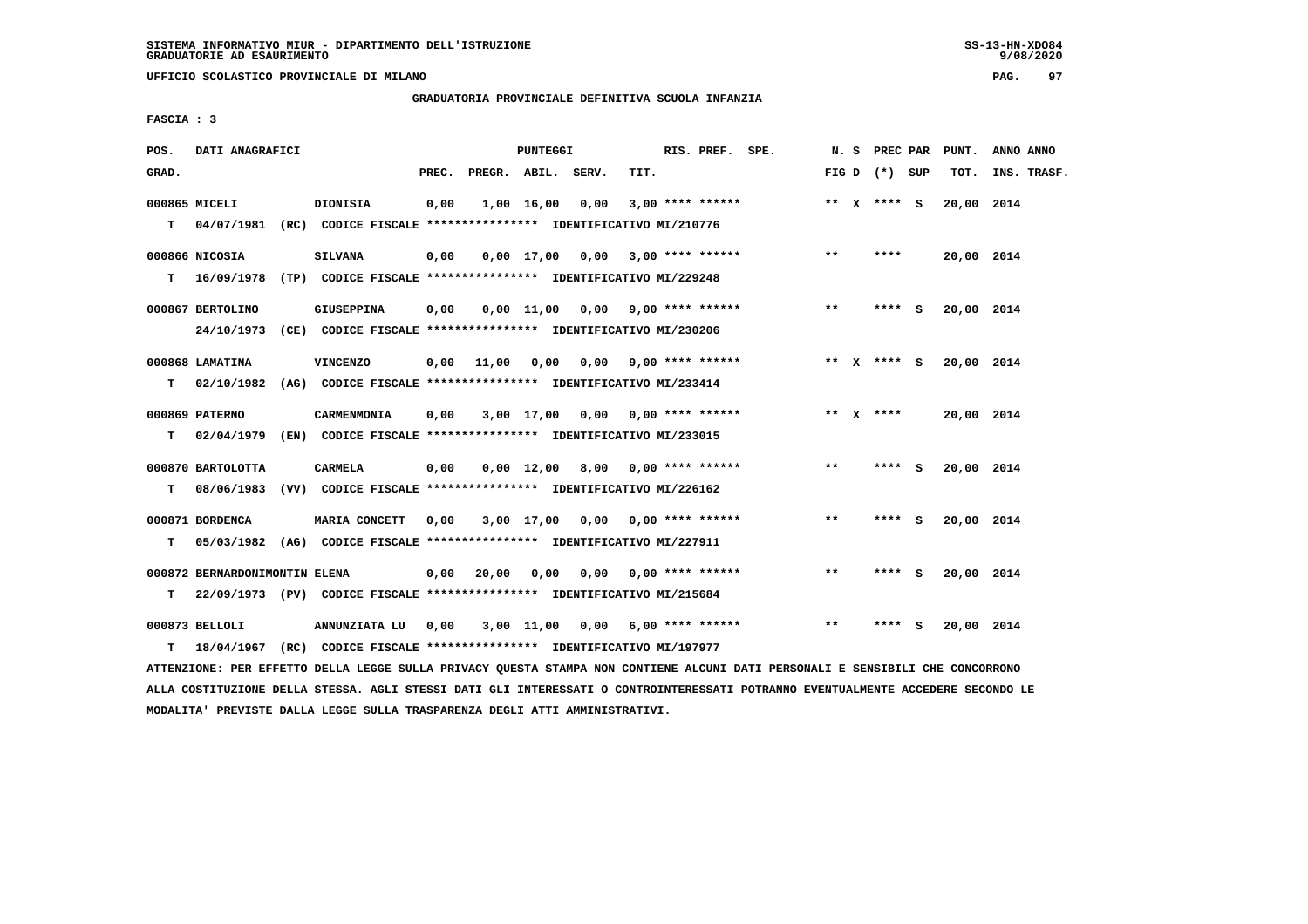**UFFICIO SCOLASTICO PROVINCIALE DI MILANO PAG. 98**

# **GRADUATORIA PROVINCIALE DEFINITIVA SCUOLA INFANZIA**

 **FASCIA : 3**

| POS.  | DATI ANAGRAFICI     |      |                  |       |        | PUNTEGGI           |                                                               |      | RIS. PREF.                | SPE. | N.S   |              | PREC PAR |     | PUNT.           | ANNO ANNO |             |
|-------|---------------------|------|------------------|-------|--------|--------------------|---------------------------------------------------------------|------|---------------------------|------|-------|--------------|----------|-----|-----------------|-----------|-------------|
| GRAD. |                     |      |                  | PREC. | PREGR. | ABIL.              | SERV.                                                         | TIT. |                           |      | FIG D |              | (*) SUP  |     | TOT.            |           | INS. TRASF. |
|       | 000874 MESSANA      |      | <b>ROSALBA</b>   | 0,00  | 18,00  | 0,00               | 2,00                                                          |      | $0.00$ **** ******        |      | $***$ |              | ****     | ్   | 20,00           | 2019 2019 |             |
| т     | 25/05/1982          |      |                  |       |        |                    | (EN) CODICE FISCALE **************** IDENTIFICATIVO MI/285157 |      |                           |      |       |              |          |     |                 |           |             |
|       | 000875 DI BENEDETTO |      | <b>ILENIA</b>    | 0,00  |        | $3,00$ 17,00       | 0,00                                                          |      | $0.00$ **** ******        |      | $**$  |              | **** S   |     | 20,00 2019 2019 |           |             |
|       | 18/06/1980          |      |                  |       |        |                    | (PA) CODICE FISCALE **************** IDENTIFICATIVO MI/285223 |      |                           |      |       |              |          |     |                 |           |             |
|       | 000876 GAMBARDELLA  |      | <b>ELVIRA</b>    | 0,00  | 14,00  | 0.00               | 0.00                                                          |      | $6,00$ **** ******        |      | $* *$ |              | ****     | - S | 20,00 2019 2019 |           |             |
| т     | 23/09/1978          |      |                  |       |        |                    | (AV) CODICE FISCALE **************** IDENTIFICATIVO MI/285192 |      |                           |      |       |              |          |     |                 |           |             |
|       | 000877 CUCINOTTA    |      | LETIZIA          | 0,00  |        | $6,00$ 14,00       | 0.00                                                          |      | $0.00$ **** ******        |      | $***$ |              | ****     | - S | 20,00 2019 2019 |           |             |
| т     | 02/09/1978          |      |                  |       |        |                    | (ME) CODICE FISCALE **************** IDENTIFICATIVO MI/285424 |      |                           |      |       |              |          |     |                 |           |             |
|       | 000878 CHIAVAROLI   |      | <b>SONIA</b>     | 0,00  | 17,00  | 0,00               | 0,00                                                          |      | $3,00$ **** ******        |      | $* *$ |              | ****     | - S | 20,00 2019 2019 |           |             |
| т     | 24/08/1968          |      |                  |       |        |                    | (EE) CODICE FISCALE **************** IDENTIFICATIVO MI/285346 |      |                           |      |       |              |          |     |                 |           |             |
|       | 000879 ROMANO       |      | <b>TERESA</b>    | 0,00  |        | $3,00$ 17,00       |                                                               |      | $0.00$ $0.00$ **** ****** |      | $***$ |              | **** S   |     | 20,00 2019 2019 |           |             |
|       | 23/08/1958          | (NA) |                  |       |        |                    | CODICE FISCALE **************** IDENTIFICATIVO MI/285325      |      |                           |      |       |              |          |     |                 |           |             |
|       | 000880 MAESANO      |      | CARMELA ANNUN    | 0,00  |        | $0,00 \quad 16,00$ | 4,00                                                          |      | $0.00$ **** ******        |      | $* *$ |              | ****     | - S | 20,00 2019 2019 |           |             |
|       | 11/10/1969          |      |                  |       |        |                    | (RC) CODICE FISCALE **************** IDENTIFICATIVO MI/285086 |      |                           |      |       |              |          |     |                 |           |             |
|       | 000881 BRITTELLI    |      | <b>FRANCESCO</b> | 0,00  |        | $6,00 \quad 14,00$ | 0,00                                                          |      | $0.00$ **** ******        |      | $***$ | $\mathbf{x}$ | **** S   |     | 20,00 2019 2019 |           |             |
| т     | 01/04/1975          |      |                  |       |        |                    | (KR) CODICE FISCALE **************** IDENTIFICATIVO MI/285387 |      |                           |      |       |              |          |     |                 |           |             |
|       | 000882 SORRENTINO   |      | <b>VERONICA</b>  | 0,00  |        | $0,00 \quad 14,00$ | 0,00                                                          |      | $6,00$ **** ******        |      | $* *$ |              | ****     | - 5 | 20,00 2019 2019 |           |             |
| т     | 30/05/1981          | (NA) |                  |       |        |                    | CODICE FISCALE **************** IDENTIFICATIVO MI/285408      |      |                           |      |       |              |          |     |                 |           |             |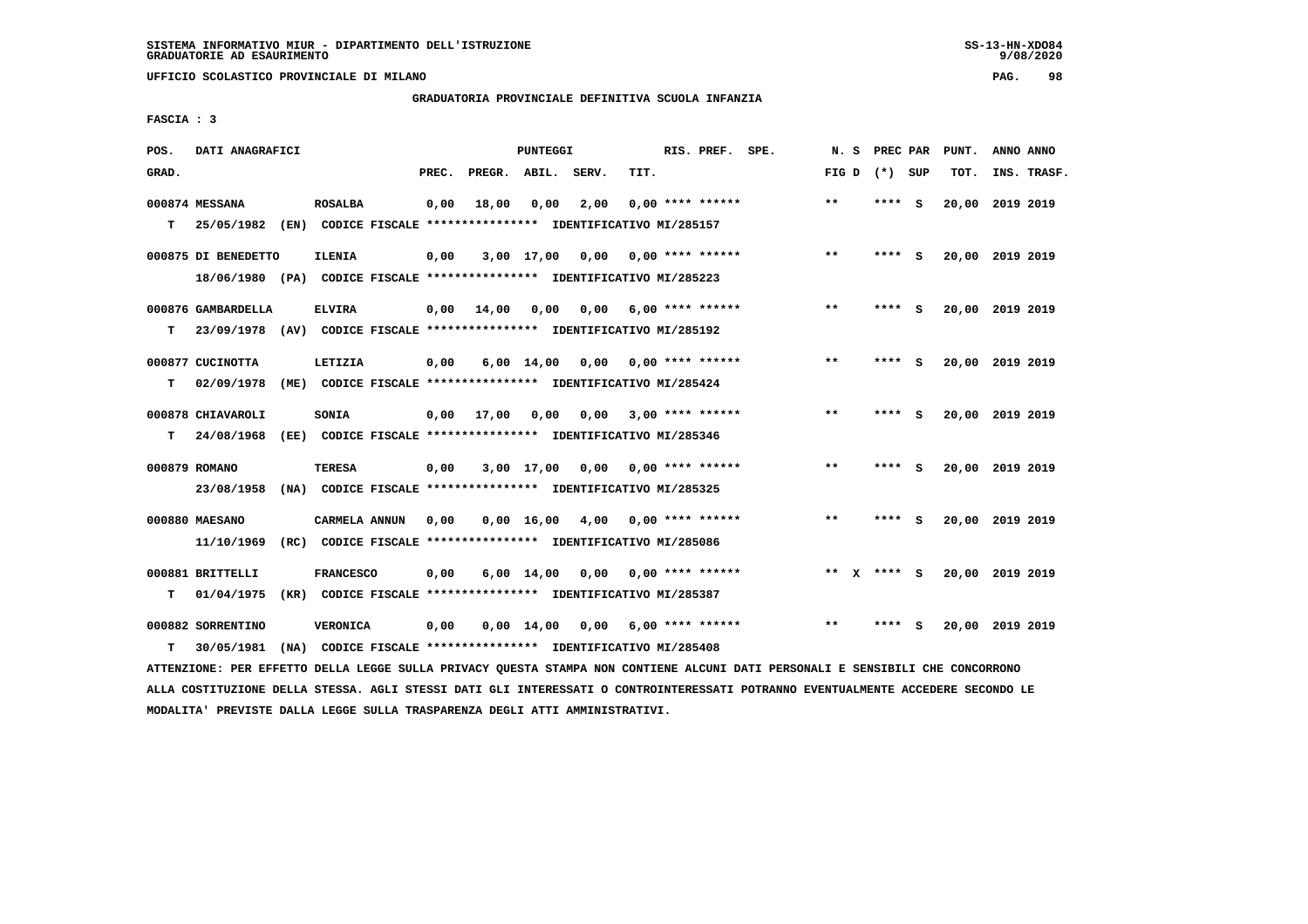**UFFICIO SCOLASTICO PROVINCIALE DI MILANO PAG. 99**

## **GRADUATORIA PROVINCIALE DEFINITIVA SCUOLA INFANZIA**

 **FASCIA : 3**

| POS.             | DATI ANAGRAFICI                 |                                                                                            |       |                    | PUNTEGGI        |                                    |      | RIS. PREF. SPE.           | N.S                   | PREC PAR |     | PUNT.      | ANNO ANNO       |
|------------------|---------------------------------|--------------------------------------------------------------------------------------------|-------|--------------------|-----------------|------------------------------------|------|---------------------------|-----------------------|----------|-----|------------|-----------------|
| GRAD.            |                                 |                                                                                            | PREC. | PREGR. ABIL. SERV. |                 |                                    | TIT. |                           | FIG D                 | (*) SUP  |     | TOT.       | INS. TRASF.     |
|                  | 000883 BATOSI<br>02/09/1966     | CLAUDIA<br>(LT) CODICE FISCALE **************** IDENTIFICATIVO MI/285107                   | 0,00  | 20,00              | 0,00            | 0,00                               |      | $0.00$ **** ******        | $***$                 | ****     | - S | 20,00      | 2019 2019       |
|                  | 000884 VASILE<br>07/09/1965     | INGRID<br>(EE) CODICE FISCALE **************** IDENTIFICATIVO MI/326514                    | 0,00  |                    | 3,00 15,00 2,00 |                                    |      | 0,00 **** ******          | $***$                 | **** S   |     |            | 20,00 2019 2019 |
| 000885 CASA<br>т | 08/07/1961                      | PATRIZIA<br>(ME) CODICE FISCALE **************** IDENTIFICATIVO MI/285546                  | 0,00  |                    |                 | $6,00$ 14,00 0,00 0,00 **** ****** |      |                           | $***$                 | **** S   |     |            | 20,00 2019 2019 |
|                  | 000886 SIMONESCHI<br>25/08/1962 | <b>ANGELA</b><br>(LT) CODICE FISCALE **************** IDENTIFICATIVO MI/032903             | 0,00  |                    | $3,00$ 16,00    |                                    |      | $0,00$ 0,00 **** ******   | $* *$<br>$\mathbf{x}$ | ****     |     | 19,00 2000 |                 |
|                  | 000887 ZILIOLI                  | <b>BEATRICE</b><br>31/10/1957 (VA) CODICE FISCALE *************** IDENTIFICATIVO MI/026395 | 0,00  |                    | $6,00$ 13,00    | 0,00                               |      | 0,00 **** ******          | $* *$                 | ****     |     | 19,00 2000 |                 |
| 000888 GUIDA     | 19/11/1968                      | <b>VITTORIA</b><br>(MT) CODICE FISCALE **************** IDENTIFICATIVO MI/064037           | 0,00  |                    | 3,00 16,00 0,00 |                                    |      | 0,00 **** ******          | $* *$                 | ****     | - S | 19,00 2002 |                 |
|                  | 000889 IOMMELLI<br>17/02/1960   | <b>MARIA</b><br>(NA) CODICE FISCALE **************** IDENTIFICATIVO MI/064963              | 0,00  |                    | $3,00$ 16,00    | 0,00                               |      | 0,00 **** ******          | $***$                 | **** S   |     | 19,00 2002 |                 |
|                  | 000890 SINDONI<br>27/10/1979    | <b>MARISA</b><br>(RC) CODICE FISCALE **************** IDENTIFICATIVO MI/082286             | 0,00  |                    | 5,00 14,00      |                                    |      | $0,00$ 0,00 **** ******   | $* *$                 | **** S   |     |            | 19,00 2007 2004 |
|                  | 000891 CARIGLIA<br>02/01/1978   | TERESA<br>(TP) CODICE FISCALE **************** IDENTIFICATIVO MI/166170                    | 0,00  |                    | 3,00 16,00      |                                    |      | $0,00$ $0,00$ **** ****** | $* *$                 | ****     | - S |            | 19,00 2011 2011 |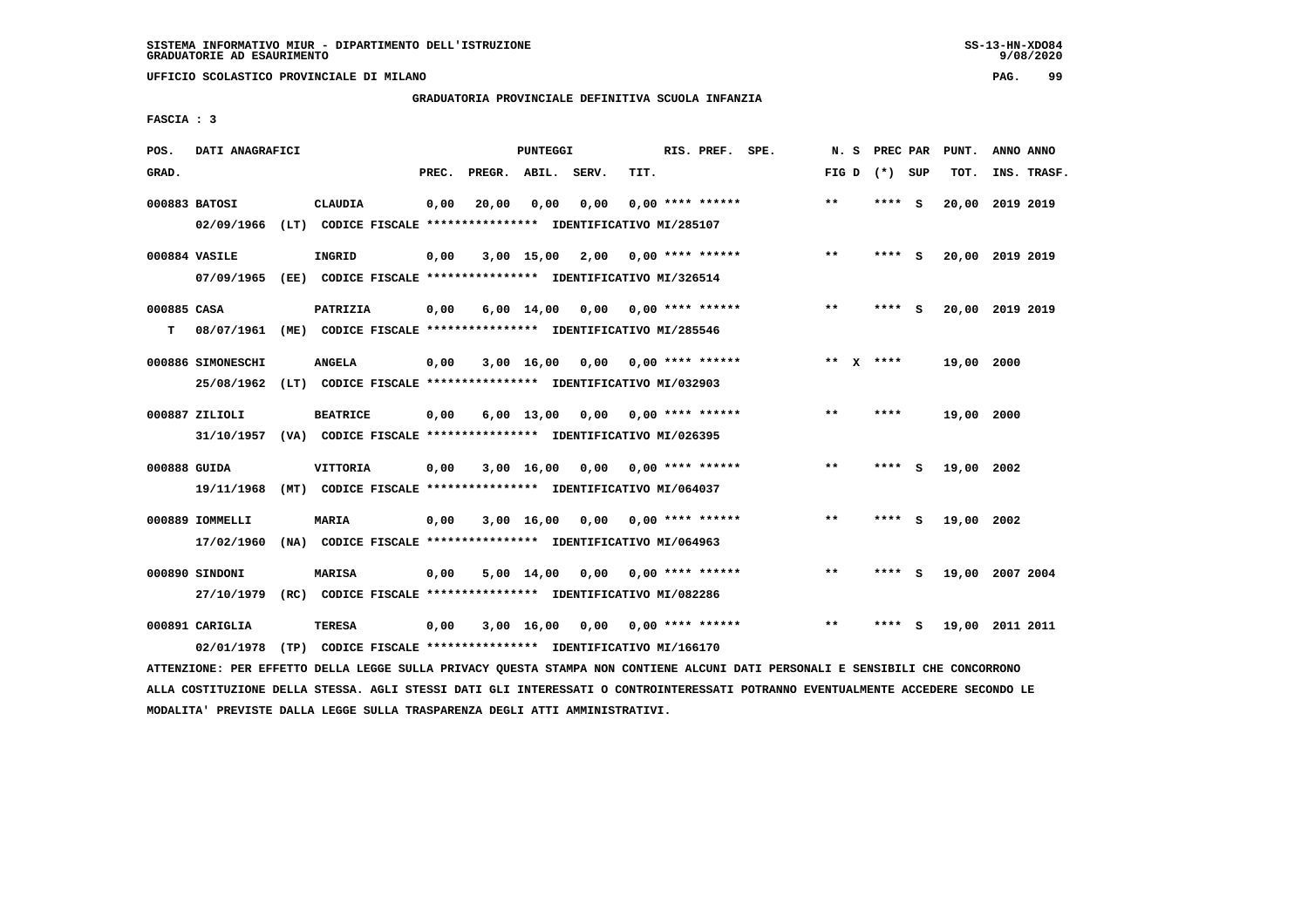**UFFICIO SCOLASTICO PROVINCIALE DI MILANO PAG. 100**

# **GRADUATORIA PROVINCIALE DEFINITIVA SCUOLA INFANZIA**

 **FASCIA : 3**

| POS.               | DATI ANAGRAFICI                |                                                                                             |       |                       | <b>PUNTEGGI</b> |                                    |      | RIS. PREF. SPE.           |        | N. S PREC PAR   | PUNT.      | ANNO ANNO       |
|--------------------|--------------------------------|---------------------------------------------------------------------------------------------|-------|-----------------------|-----------------|------------------------------------|------|---------------------------|--------|-----------------|------------|-----------------|
| GRAD.              |                                |                                                                                             | PREC. | PREGR. ABIL.          |                 | SERV.                              | TIT. |                           |        | FIG D $(*)$ SUP | TOT.       | INS. TRASF.     |
|                    | 000892 DI BLASI                | FATIMA<br>24/01/1972 (ME) CODICE FISCALE *************** IDENTIFICATIVO MI/191371           | 0,00  | 19,00                 | 0,00            | 0,00                               |      | $0.00$ **** ******        | $***$  | **** S          |            | 19,00 2014 2014 |
| т                  | 000893 GRANDINETTI             | LUANA<br>15/05/1975 (CZ) CODICE FISCALE *************** IDENTIFICATIVO MI/231958            | 0,00  |                       |                 | 3,00 16,00 0,00 0,00 **** ******   |      |                           | $***$  | $***$ S         | 19,00 2014 |                 |
| т                  | 000894 CALVANESE               | LAURA<br>09/01/1984 (SA) CODICE FISCALE **************** IDENTIFICATIVO MI/231879           | 0,00  |                       |                 | $3,00$ 13,00 0,00 3,00 **** ****** |      |                           |        | ** X **** S     | 19,00 2014 |                 |
| т                  | 000895 SETTINERI<br>16/10/1969 | <b>CONCETTA</b><br>(ME) CODICE FISCALE **************** IDENTIFICATIVO MI/234064            | 0,00  |                       | $3,00$ 13,00    | 0,00                               |      | $3,00$ **** ******        | $***$  | **** S          | 19,00 2014 |                 |
| 000896 MELLO<br>T. |                                | <b>VERONICA</b><br>11/02/1982 (TP) CODICE FISCALE **************** IDENTIFICATIVO MI/233113 |       | $0,00$ $16,00$ $0,00$ |                 |                                    |      | $0.00$ 3.00 **** ******   | $**$   | **** S          | 19,00 2014 |                 |
| т                  | 000897 GAMBINA                 | <b>MARIARITA</b><br>21/05/1970 (AG) CODICE FISCALE *************** IDENTIFICATIVO MI/234061 | 0,00  |                       |                 | 6,00 13,00 0,00                    |      | $0.00$ **** ******        | $***$  | **** S          | 19,00 2014 |                 |
| т                  | 000898 PALOMBI<br>08/10/1981   | <b>MARIAANTONIET</b><br>(FR) CODICE FISCALE **************** IDENTIFICATIVO MI/194991       | 0.00  |                       |                 | $3,00$ 16,00 0,00 0,00 **** ****** |      |                           | $**$   | **** S          | 19,00 2014 |                 |
| т                  | 000899 DI PIAZZA               | <b>DANIELA</b><br>20/01/1981 (CL) CODICE FISCALE *************** IDENTIFICATIVO MI/215302   | 0,00  |                       | 6,00 13,00      |                                    |      | $0,00$ $0,00$ **** ****** |        | ** $X$ **** S   | 19,00 2014 |                 |
| т                  | 000900 CIRAUDO<br>20/04/1979   | ADA<br>(CZ) CODICE FISCALE **************** IDENTIFICATIVO MI/225455                        | 0,00  |                       | 3,00 16,00      |                                    |      | 0,00 0,00 **** ******     | ** $X$ | **** S          | 19,00 2014 |                 |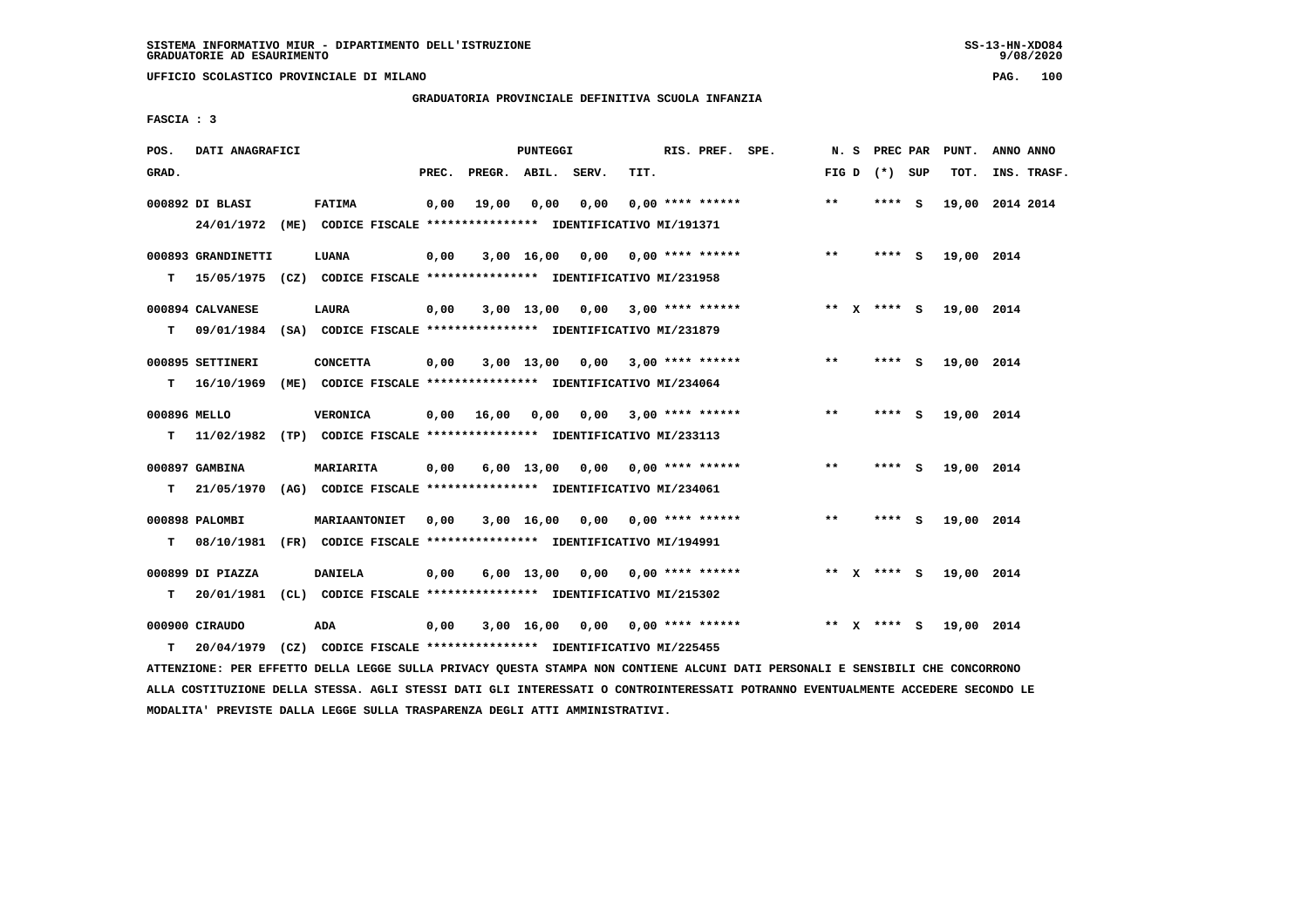**UFFICIO SCOLASTICO PROVINCIALE DI MILANO PAG. 101**

# **GRADUATORIA PROVINCIALE DEFINITIVA SCUOLA INFANZIA**

 **FASCIA : 3**

| POS.         | DATI ANAGRAFICI    |                                                                          |       |                    | <b>PUNTEGGI</b> |                                    |      | RIS. PREF. SPE.    | N. S PREC PAR   |         |     | PUNT.      | ANNO ANNO   |
|--------------|--------------------|--------------------------------------------------------------------------|-------|--------------------|-----------------|------------------------------------|------|--------------------|-----------------|---------|-----|------------|-------------|
| GRAD.        |                    |                                                                          | PREC. | PREGR. ABIL. SERV. |                 |                                    | TIT. |                    | FIG D $(*)$ SUP |         |     | TOT.       | INS. TRASF. |
|              | 000901 FRANTINI    | <b>MICHELA</b>                                                           | 0,00  |                    | 3,00 16,00      | 0,00                               |      | $0.00$ **** ****** | $* *$           | **** S  |     | 19,00 2014 |             |
| T.           | 04/02/1983         | (MI) CODICE FISCALE **************** IDENTIFICATIVO MI/208787            |       |                    |                 |                                    |      |                    |                 |         |     |            |             |
|              | 000902 MAZZOTTA    | <b>REGINA</b>                                                            | 0,00  |                    |                 | $0,00$ 16,00 0,00 3,00 **** ****** |      |                    | $* *$           | $***$ S |     | 19,00 2014 |             |
| т            |                    | 02/08/1982 (SA) CODICE FISCALE *************** IDENTIFICATIVO MI/196833  |       |                    |                 |                                    |      |                    |                 |         |     |            |             |
| 000903 ARENA |                    | GIOVANNA RITA 0,00                                                       |       |                    |                 | $3,00$ 16,00 0,00 0,00 **** ****** |      |                    | $***$           | **** S  |     | 19,00 2014 |             |
| т            |                    | 20/07/1981 (AG) CODICE FISCALE *************** IDENTIFICATIVO MI/227339  |       |                    |                 |                                    |      |                    |                 |         |     |            |             |
|              | 000904 ORSINI      | <b>FRANCA</b>                                                            | 0,00  |                    |                 | $3,00$ 16,00 0,00 0,00 **** ****** |      |                    | $* *$           | **** S  |     | 19,00 2014 |             |
| т            |                    | 02/01/1981 (PS) CODICE FISCALE **************** IDENTIFICATIVO MI/220214 |       |                    |                 |                                    |      |                    |                 |         |     |            |             |
|              | 000905 VITALE      | ADOLFINA LORE                                                            | 0.00  |                    |                 | 3,00 16,00 0,00 0,00 **** ******   |      |                    | $***$           | **** S  |     | 19,00 2014 |             |
| T.           | 21/10/1980         | (AV) CODICE FISCALE **************** IDENTIFICATIVO MI/219630            |       |                    |                 |                                    |      |                    |                 |         |     |            |             |
|              | 000906 BIANCO      | <b>SABRINA</b>                                                           | 0,00  |                    |                 | 3,00 16,00 0,00 0,00 **** ******   |      |                    | $\star\star$    | **** S  |     | 19,00 2014 |             |
|              | $T = 15/06/1980$   | (CS) CODICE FISCALE **************** IDENTIFICATIVO MI/199115            |       |                    |                 |                                    |      |                    |                 |         |     |            |             |
|              | 000907 CATANZARO   | FILIPPO                                                                  | 0,00  | 19,00              |                 | 0,00 0,00 0,00 **** ******         |      |                    | $***$           | $***$ S |     | 19,00 2014 |             |
| т            | 03/05/1979         | (AG) CODICE FISCALE **************** IDENTIFICATIVO MI/200359            |       |                    |                 |                                    |      |                    |                 |         |     |            |             |
|              | 000908 SCULLI      | <b>MARIATERESA</b>                                                       | 0,00  |                    |                 | 8,00 11,00 0,00 0,00 **** ******   |      |                    | $***$           | **** S  |     | 19,00 2014 |             |
| т            |                    | 28/05/1977 (RC) CODICE FISCALE *************** IDENTIFICATIVO MI/196984  |       |                    |                 |                                    |      |                    |                 |         |     |            |             |
|              | 000909 LOPATRIELLO | <b>MARIATERESA</b>                                                       | 0,00  |                    |                 | 2,00 17,00 0,00 0,00 **** ******   |      |                    | $* *$           | ****    | - S | 19,00 2014 |             |
| т            | 17/08/1975         | (MT) CODICE FISCALE **************** IDENTIFICATIVO MI/197889            |       |                    |                 |                                    |      |                    |                 |         |     |            |             |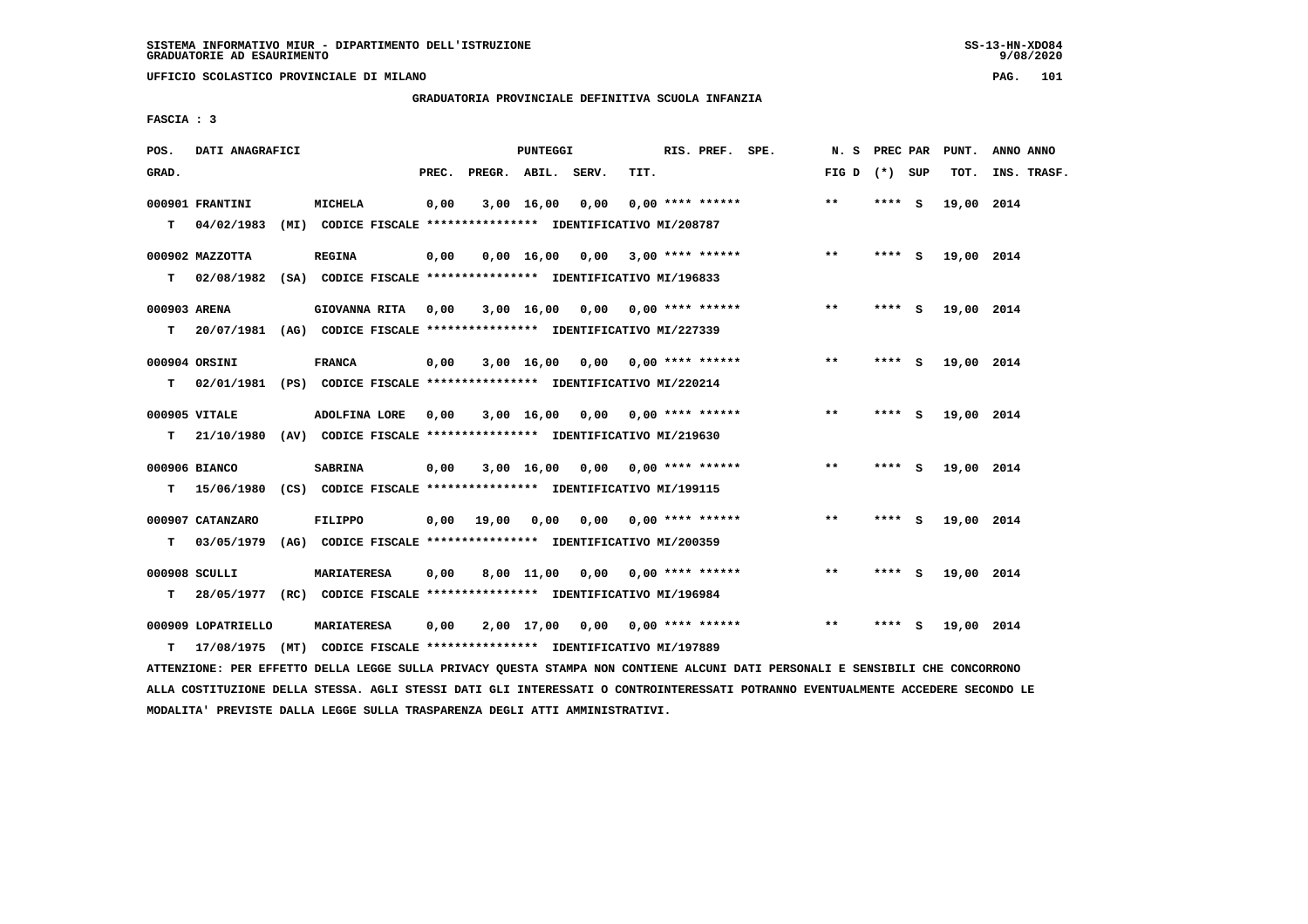**UFFICIO SCOLASTICO PROVINCIALE DI MILANO PAG. 102**

# **GRADUATORIA PROVINCIALE DEFINITIVA SCUOLA INFANZIA**

 **FASCIA : 3**

| POS.             | DATI ANAGRAFICI                 |      |                                                                                  |       |                    | <b>PUNTEGGI</b>    |      |      | RIS. PREF.                | SPE. | N.S          | PREC PAR      |     | PUNT.           | ANNO ANNO |             |
|------------------|---------------------------------|------|----------------------------------------------------------------------------------|-------|--------------------|--------------------|------|------|---------------------------|------|--------------|---------------|-----|-----------------|-----------|-------------|
| GRAD.            |                                 |      |                                                                                  | PREC. | PREGR. ABIL. SERV. |                    |      | TIT. |                           |      | FIG D        | (*) SUP       |     | TOT.            |           | INS. TRASF. |
| 000910 MELI      | 27/06/1968                      |      | <b>GIOVANNA</b><br>(AG) CODICE FISCALE **************** IDENTIFICATIVO MI/060120 | 0,00  |                    | $6,00$ 13,00       | 0,00 |      | $0.00$ **** ******        |      | $* *$        | ****          | - S | 19,00           | 2019 2002 |             |
|                  | 000911 FARINATO<br>29/03/1982   |      | GRAZIELLA<br>(CT) CODICE FISCALE **************** IDENTIFICATIVO MI/285345       | 0,00  | 16,00              | 0,00               | 0,00 |      | $3,00$ **** ******        |      |              | ** $X$ **** S |     | 19,00 2019 2019 |           |             |
|                  | 000912 DEBLASI<br>27/10/1980    |      | MARIA CRISTIN<br>(TP) CODICE FISCALE **************** IDENTIFICATIVO MI/285501   | 0,00  |                    | $3,00$ 16,00       | 0,00 |      | 0,00 **** ******          |      |              | ** X **** S   |     | 19,00 2019 2019 |           |             |
| т                | 000913 DAMATO<br>29/07/1977     |      | GIUSEPPE<br>(SA) CODICE FISCALE **************** IDENTIFICATIVO MI/285333        | 0,00  |                    | $6,00 \quad 13,00$ |      |      | $0,00$ $0,00$ **** ****** |      | $* *$        | ****          | - S | 19,00 2019 2019 |           |             |
|                  | 000914 SCHIAVONE<br>10/10/1975  |      | <b>PAOLA</b><br>(RC) CODICE FISCALE **************** IDENTIFICATIVO MI/285561    | 0,00  |                    | $3,00$ 16,00       | 0,00 |      | $0.00$ **** ******        |      | $***$        | **** S        |     | 19,00 2019 2019 |           |             |
| 000915 FOTI<br>т | 19/12/1983                      | (ME) | MARIALUCIA<br>CODICE FISCALE **************** IDENTIFICATIVO MI/285429           | 0,00  |                    | 3,00 16,00         | 0,00 |      | $0,00$ **** ******        |      | $\star\star$ | ****          | - 5 | 19,00 2019 2019 |           |             |
| т                | 000916 GROSSO<br>09/11/1983     |      | <b>ANNARITA</b><br>(CS) CODICE FISCALE **************** IDENTIFICATIVO MI/285314 | 0,00  |                    | 3,00 16,00         | 0,00 |      | 0,00 **** ******          |      | $* *$        | ****          | - S | 19,00 2019 2019 |           |             |
|                  | 000917 PRINCIOTTA<br>18/01/1979 |      | <b>GISELLA</b><br>(PA) CODICE FISCALE **************** IDENTIFICATIVO MI/285509  | 0,00  |                    | 3,00 16,00         | 0,00 |      | 0,00 **** ******          |      | $* *$        | ****          | - S | 19,00 2019 2019 |           |             |
|                  | 000918 ZACCARIA<br>14/02/1968   |      | <b>GIOVANNA</b><br>(RG) CODICE FISCALE **************** IDENTIFICATIVO MI/285218 | 0,00  |                    | $3,00$ 16,00       | 0,00 |      | 0,00 **** ******          |      | $* *$        |               | s   | 19,00           | 2019 2019 |             |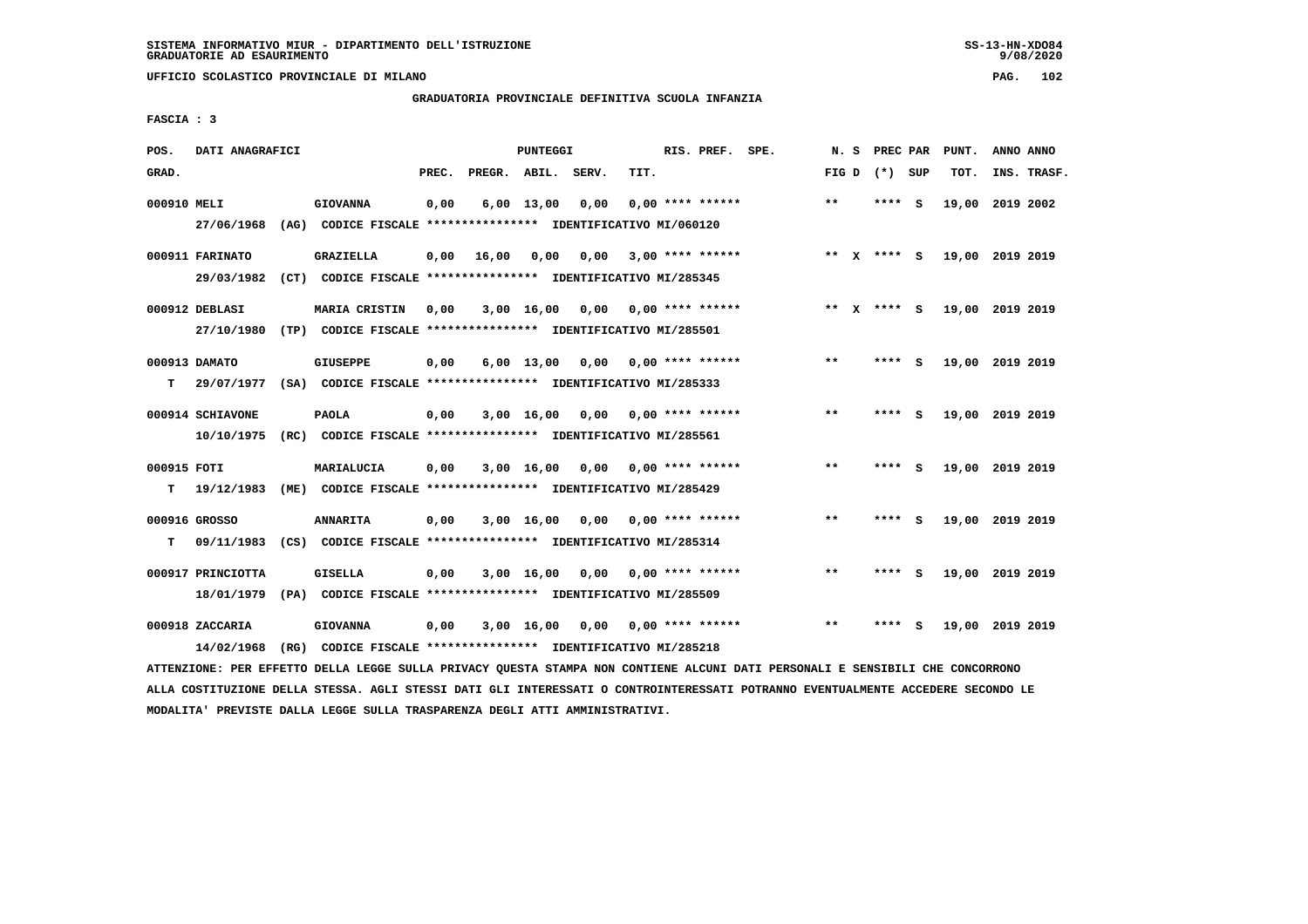**UFFICIO SCOLASTICO PROVINCIALE DI MILANO PAG. 103**

# **GRADUATORIA PROVINCIALE DEFINITIVA SCUOLA INFANZIA**

 **FASCIA : 3**

| POS.         | DATI ANAGRAFICI   |      |                                                                         |       |                    | <b>PUNTEGGI</b>    |                         |      | RIS. PREF. SPE.                 | N.S             | PREC PAR |     | PUNT.           | ANNO ANNO |             |
|--------------|-------------------|------|-------------------------------------------------------------------------|-------|--------------------|--------------------|-------------------------|------|---------------------------------|-----------------|----------|-----|-----------------|-----------|-------------|
| GRAD.        |                   |      |                                                                         | PREC. | PREGR. ABIL. SERV. |                    |                         | TIT. |                                 | FIG D $(*)$ SUP |          |     | TOT.            |           | INS. TRASF. |
|              | 000919 INGOGLIA   |      | <b>MARIA ANTONEL</b>                                                    | 0,00  |                    | $3,00$ 16,00       | 0,00                    |      | $0.00$ **** ******              | $* *$           | **** S   |     | 19,00           | 2019 2019 |             |
|              | 09/12/1963        |      | (TP) CODICE FISCALE **************** IDENTIFICATIVO MI/285458           |       |                    |                    |                         |      |                                 |                 |          |     |                 |           |             |
|              | 000920 PULLERONE  |      | <b>ROSALBA</b>                                                          | 0,00  |                    |                    | 3,00 16,00 0,00         |      | 0,00 **** ******                | $***$           | ****     | - S | 19,00 2019 2019 |           |             |
|              | 05/01/1960        |      | (CL) CODICE FISCALE **************** IDENTIFICATIVO MI/285526           |       |                    |                    |                         |      |                                 |                 |          |     |                 |           |             |
| 000921 MAURO |                   |      | <b>DANIELA</b>                                                          | 0,00  |                    | $0,00 \quad 16,00$ | $0,00$ 3,00 **** ****** |      |                                 | $***$           | ****     | - S | 19,00 2019      |           |             |
|              |                   |      | 29/03/1973 (BN) CODICE FISCALE *************** IDENTIFICATIVO MI/065346 |       |                    |                    |                         |      |                                 |                 |          |     |                 |           |             |
|              | 000922 SPANO'     |      | DONATELLA ELI                                                           | 0.00  |                    | 3,00 15,00         |                         |      | $0.00$ $0.00$ $***$ **** ****** | **              | ****     | - S | 18,00 2005 2005 |           |             |
|              | 12/07/1967        |      | (RC) CODICE FISCALE **************** IDENTIFICATIVO MI/096851           |       |                    |                    |                         |      |                                 |                 |          |     |                 |           |             |
|              | 000923 PASCARETTA |      | <b>FRANCESCA</b>                                                        | 0,00  |                    | 4,00 14,00         |                         |      | $0,00$ $0,00$ **** ******       | $* *$           | ****     | - S | 18,00 2007 2004 |           |             |
|              | 20/03/1965        |      | (PZ) CODICE FISCALE *************** IDENTIFICATIVO MI/081727            |       |                    |                    |                         |      |                                 |                 |          |     |                 |           |             |
| 000924 FICO  |                   |      | ALIDA MARIA                                                             | 0,00  |                    | 3,00 15,00         |                         |      | $0,00$ $0,00$ **** ******       | **              | $***$ S  |     | 18,00 2014 2014 |           |             |
|              |                   |      | 27/05/1956 (KR) CODICE FISCALE *************** IDENTIFICATIVO MI/191870 |       |                    |                    |                         |      |                                 |                 |          |     |                 |           |             |
|              | 000925 REPACI     |      | <b>VITTORIA</b>                                                         | 0,00  | 15,00              | 0,00               | 0,00                    |      | $3,00$ **** ******              | $* *$           | **** S   |     | 18,00 2014      |           |             |
| т            | 25/05/1983        | (ME) | CODICE FISCALE **************** IDENTIFICATIVO MI/233123                |       |                    |                    |                         |      |                                 |                 |          |     |                 |           |             |
|              | 000926 ALONGI     |      | <b>GAETANA</b>                                                          | 0,00  |                    | 0.00 18.00         |                         |      | $0,00$ $0,00$ **** ******       | $* *$           | **** S   |     | 18,00 2014      |           |             |
| т            | 07/08/1983        |      | (AG) CODICE FISCALE **************** IDENTIFICATIVO MI/227230           |       |                    |                    |                         |      |                                 |                 |          |     |                 |           |             |
|              | 000927 SPAGNOLO   |      | <b>GIADA</b>                                                            | 0,00  |                    | 0,00 18,00         |                         |      | $0.00$ $0.00$ **** ******       | $* *$           | ****     | - S | 18,00 2014      |           |             |
| т            | 06/05/1982        |      | (CZ) CODICE FISCALE **************** IDENTIFICATIVO MI/206346           |       |                    |                    |                         |      |                                 |                 |          |     |                 |           |             |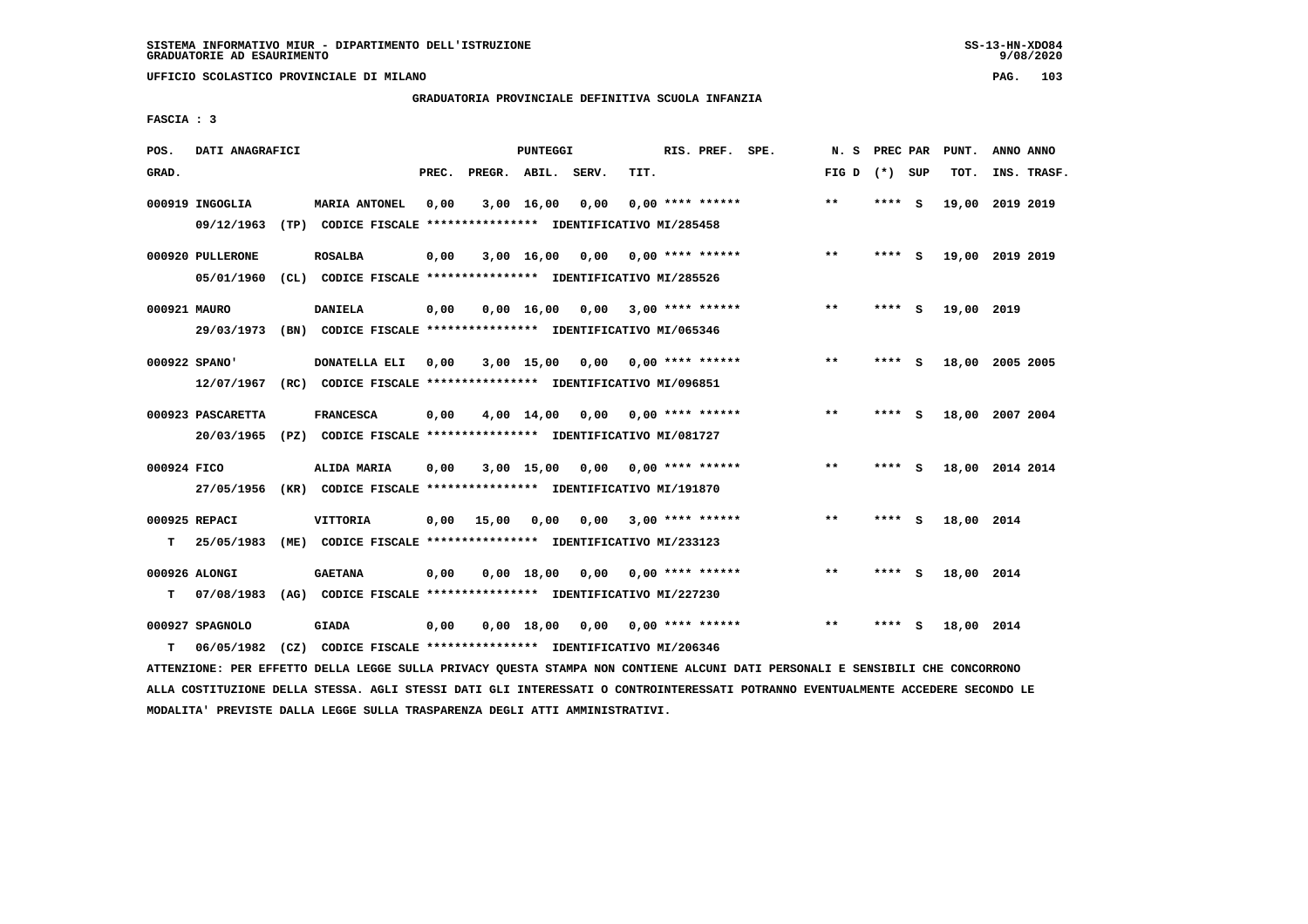**UFFICIO SCOLASTICO PROVINCIALE DI MILANO PAG. 104**

# **GRADUATORIA PROVINCIALE DEFINITIVA SCUOLA INFANZIA**

 **FASCIA : 3**

| POS.              | DATI ANAGRAFICI                |                                                                                                 |       |                    | PUNTEGGI     |                                    |      | RIS. PREF. SPE.           |                    | N.S             | <b>PREC PAR</b> |     | PUNT.      | ANNO ANNO   |
|-------------------|--------------------------------|-------------------------------------------------------------------------------------------------|-------|--------------------|--------------|------------------------------------|------|---------------------------|--------------------|-----------------|-----------------|-----|------------|-------------|
| GRAD.             |                                |                                                                                                 | PREC. | PREGR. ABIL. SERV. |              |                                    | TIT. |                           |                    | FIG D $(*)$ SUP |                 |     | тот.       | INS. TRASF. |
| т                 | 000928 DALESSIO                | GIULIA<br>05/05/1982 (CE) CODICE FISCALE *************** IDENTIFICATIVO MI/232010               | 0,00  |                    | $4,00$ 11,00 | 0.00                               |      | $3,00$ **** ******        |                    | $***$           | **** S          |     | 18,00 2014 |             |
| т                 | 000929 NASELLI                 | <b>EMANUELALARA</b><br>30/06/1977 (CT) CODICE FISCALE **************** IDENTIFICATIVO MI/232298 | 0,00  | 18,00              |              | 0,00 0,00                          |      |                           | $0.00$ **** ****** | $***$           | $***$ S         |     | 18,00 2014 |             |
| T.                | 000930 TRUPIA<br>10/11/1983    | <b>MILENA</b><br>(AG) CODICE FISCALE *************** IDENTIFICATIVO MI/232097                   | 0,00  |                    |              | $0,00$ 18,00 0,00 0,00 **** ****** |      |                           |                    | $***$           | $***$ S         |     | 18,00 2014 |             |
| т                 | 000931 BUCCHERI                | <b>SALVINA</b><br>15/07/1983 (SR) CODICE FISCALE *************** IDENTIFICATIVO MI/233024       | 0,00  | 18,00              | 0,00         |                                    |      | $0.00$ $0.00$ **** ****** |                    | $***$           | **** S          |     | 18,00 2014 |             |
| 000932 AMORE<br>т |                                | <b>MARILENA</b><br>13/02/1982 (SR) CODICE FISCALE **************** IDENTIFICATIVO MI/215943     | 0,00  | 18,00              | 0,00         |                                    |      | $0,00$ 0,00 **** ******   |                    | **              | **** S          |     | 18,00 2014 |             |
| т                 | 000933 ALESSANDRELLO           | <b>ALESSANDRA</b><br>31/05/1981 (RG) CODICE FISCALE **************** IDENTIFICATIVO MI/210044   | 0,00  |                    |              | $0.00$ 18.00 0.00 0.00 **** ****** |      |                           |                    | $***$           | **** $S$        |     | 18,00 2014 |             |
| т                 | 000934 LINZITTO<br>06/10/1980  | <b>LAURA</b><br>(SR) CODICE FISCALE **************** IDENTIFICATIVO MI/230758                   | 0,00  |                    |              | 6,00 12,00 0,00                    |      | $0.00$ **** ******        |                    | $**$            | **** S          |     | 18,00 2014 |             |
| т                 | 000935 MOLINO<br>12/05/1979    | MICHELA<br>(BI) CODICE FISCALE **************** IDENTIFICATIVO MI/232707                        | 0.00  | 18,00              | 0,00         |                                    |      | $0,00$ 0,00 **** ******   |                    | $***$           | **** S          |     | 18,00 2014 |             |
| т                 | 000936 SALLUSTIO<br>12/06/1975 | VALERIA<br>(FG) CODICE FISCALE **************** IDENTIFICATIVO MI/213698                        | 0,00  |                    |              | $3,00$ 15,00 0,00 0,00 **** ****** |      |                           |                    | $* *$           | ****            | - S | 18,00 2014 |             |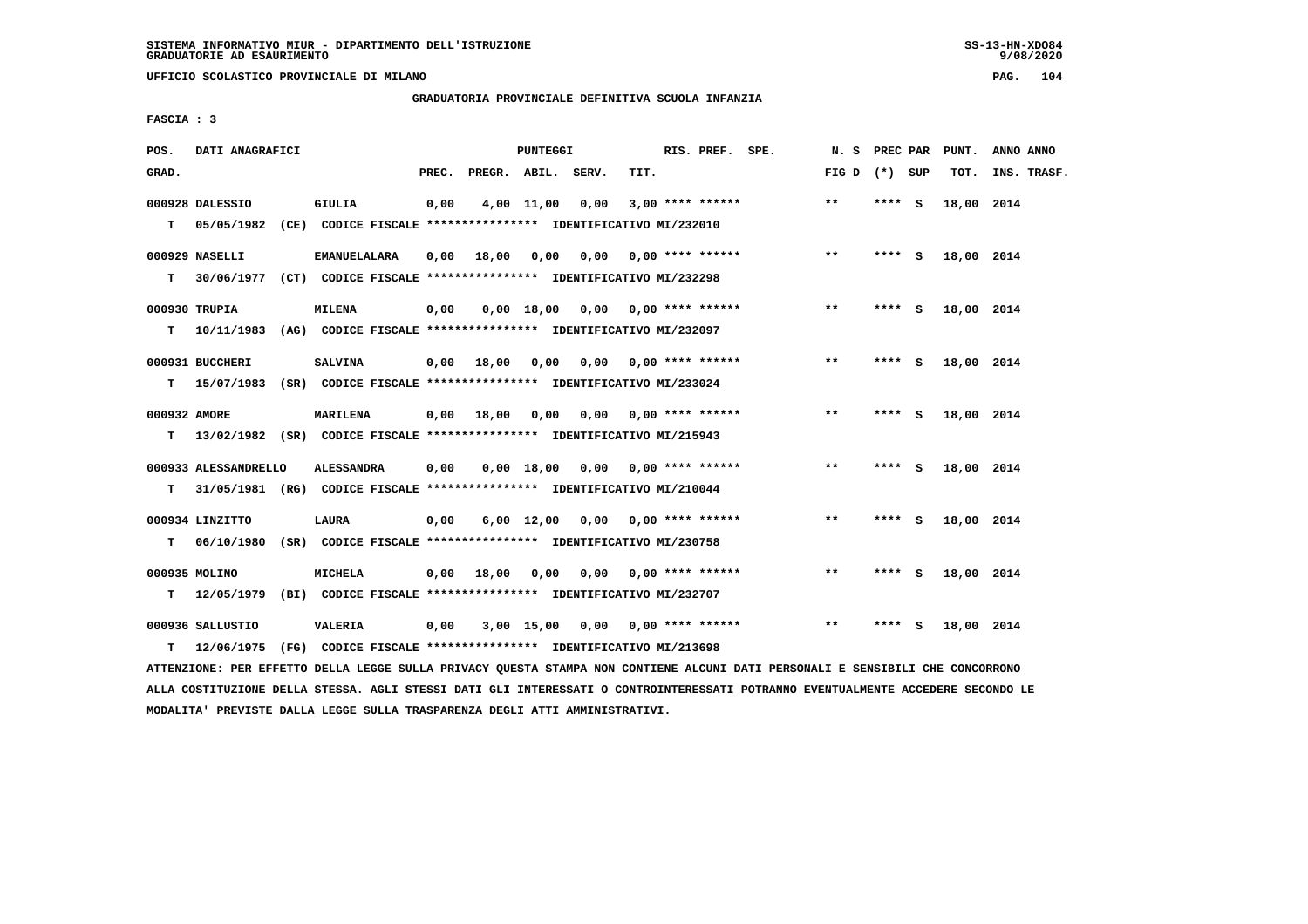**UFFICIO SCOLASTICO PROVINCIALE DI MILANO PAG. 105**

# **GRADUATORIA PROVINCIALE DEFINITIVA SCUOLA INFANZIA**

 **FASCIA : 3**

| POS.         | DATI ANAGRAFICI                                                          |                                                                           |       |                    | <b>PUNTEGGI</b> |                                    |      | RIS. PREF. SPE.           |       | N. S PREC PAR   | PUNT.      | ANNO ANNO   |
|--------------|--------------------------------------------------------------------------|---------------------------------------------------------------------------|-------|--------------------|-----------------|------------------------------------|------|---------------------------|-------|-----------------|------------|-------------|
| GRAD.        |                                                                          |                                                                           | PREC. | PREGR. ABIL. SERV. |                 |                                    | TIT. |                           |       | FIG D $(*)$ SUP | TOT.       | INS. TRASF. |
| 000937 PIRRO |                                                                          | <b>MARCO</b>                                                              | 0,00  |                    | 0.00 18.00      | 0.00                               |      | $0.00$ **** ******        |       | ** $X$ ****     | 18,00 2014 |             |
|              | $T = 17/05/1983$                                                         | (NA) CODICE FISCALE **************** IDENTIFICATIVO MI/233951             |       |                    |                 |                                    |      |                           |       |                 |            |             |
|              | 000938 PIRRERA                                                           | CLAUDIA                                                                   | 0,00  | 18,00              | 0,00            | 0,00                               |      | $0.00$ **** ******        | $**$  | **** S          | 18,00 2014 |             |
| т            | 24/09/1983                                                               | (AG) CODICE FISCALE **************** IDENTIFICATIVO MI/233121             |       |                    |                 |                                    |      |                           |       |                 |            |             |
|              | 000939 COSTAGLIOLA                                                       | TIZIANA                                                                   | 0,00  |                    |                 | $0,00$ 15,00 0,00 3,00 **** ****** |      |                           | $***$ | **** S          | 18,00 2014 |             |
|              | 06/03/1980                                                               | (NA) CODICE FISCALE **************** IDENTIFICATIVO MI/206445             |       |                    |                 |                                    |      |                           |       |                 |            |             |
|              | 000940 VESCIO                                                            | <b>ANGELA</b>                                                             | 0,00  | 15,00              | 0,00            |                                    |      | $0.00$ 3.00 **** ******   | $***$ | **** S          | 18,00 2014 |             |
| т            | 18/06/1978 (CZ) CODICE FISCALE **************** IDENTIFICATIVO MI/233659 |                                                                           |       |                    |                 |                                    |      |                           |       |                 |            |             |
|              |                                                                          |                                                                           |       |                    |                 |                                    |      |                           |       |                 |            |             |
| т            | 000941 ZECCHILLI<br>22/09/1975                                           | CRISTINA<br>(MI) CODICE FISCALE **************** IDENTIFICATIVO MI/196785 | 0,00  |                    | 0.00 18.00      | 0.00                               |      | $0.00$ **** ******        | $* *$ | **** S          | 18,00 2014 |             |
|              |                                                                          |                                                                           |       |                    |                 |                                    |      |                           |       |                 |            |             |
|              | 000942 CONTARTESE                                                        | <b>SIMONA</b>                                                             | 0,00  | 18,00              | 0,00            |                                    |      | $0,00$ $0,00$ **** ****** | $***$ | $***$ S         | 18,00 2014 |             |
| т            | 19/07/1976                                                               | (VV) CODICE FISCALE **************** IDENTIFICATIVO MI/203068             |       |                    |                 |                                    |      |                           |       |                 |            |             |
|              | 000943 CALDERONE                                                         | <b>MARIA TINDARA</b>                                                      | 0.00  | 18,00              | 0,00            | 0.00                               |      | $0.00$ **** ******        |       | ** $X$ ****     | 18,00 2014 |             |
| т            | 04/04/1983                                                               | (ME) CODICE FISCALE **************** IDENTIFICATIVO MI/233521             |       |                    |                 |                                    |      |                           |       |                 |            |             |
|              | 000944 ALLEGRA                                                           | LUCIA                                                                     | 0,00  |                    |                 | $6,00$ $12,00$ $0,00$              |      | $0.00$ **** ******        |       | ** x **** s     | 18,00 2014 |             |
|              | 13/05/1971                                                               | (ME) CODICE FISCALE **************** IDENTIFICATIVO MI/207170             |       |                    |                 |                                    |      |                           |       |                 |            |             |
|              |                                                                          |                                                                           |       |                    |                 |                                    |      |                           |       |                 |            |             |
|              | 000945 PLACIDA                                                           | <b>MATTEO</b>                                                             | 0,00  |                    |                 | $3,00$ 11,00 1,00 3,00 **** ****** |      |                           |       | ** X **** S     | 18,00 2014 |             |
| т            | 16/04/1967                                                               | (CZ) CODICE FISCALE **************** IDENTIFICATIVO MI/213415             |       |                    |                 |                                    |      |                           |       |                 |            |             |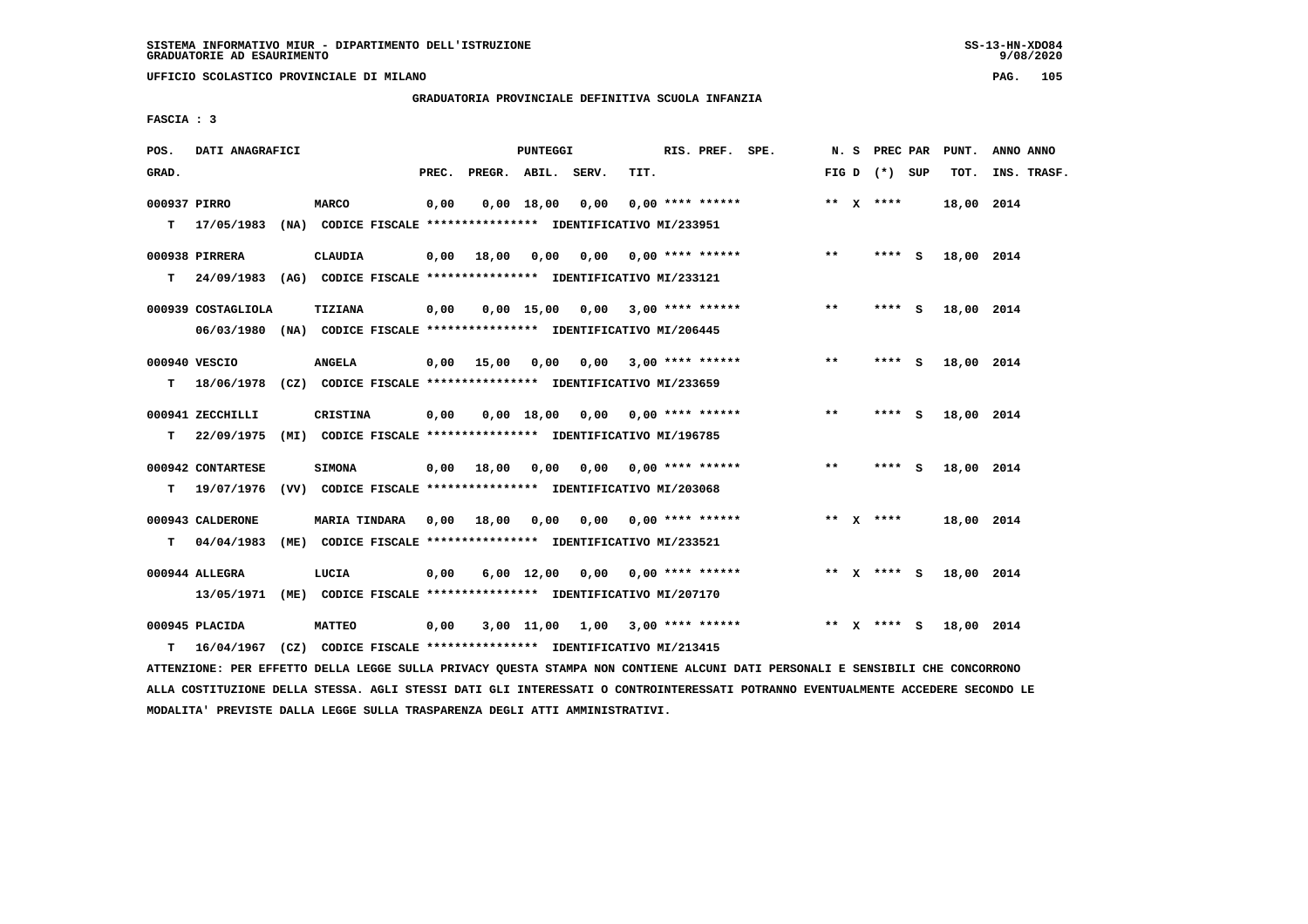**UFFICIO SCOLASTICO PROVINCIALE DI MILANO PAG. 106**

# **GRADUATORIA PROVINCIALE DEFINITIVA SCUOLA INFANZIA**

 **FASCIA : 3**

| POS.              | DATI ANAGRAFICI                |                                                                                             |       |              | <b>PUNTEGGI</b> |                                    |      | RIS. PREF. SPE.           | N. S            | PREC PAR | PUNT.      | ANNO ANNO   |
|-------------------|--------------------------------|---------------------------------------------------------------------------------------------|-------|--------------|-----------------|------------------------------------|------|---------------------------|-----------------|----------|------------|-------------|
| GRAD.             |                                |                                                                                             | PREC. | PREGR. ABIL. |                 | SERV.                              | TIT. |                           | FIG D $(*)$ SUP |          | TOT.       | INS. TRASF. |
| T.                | 000946 PELLICANO<br>16/07/1983 | <b>CLAUDIA</b><br>(RC) CODICE FISCALE **************** IDENTIFICATIVO MI/193422             | 0,00  |              | $0,00$ 18,00    | 0,00                               |      | $0.00$ **** ******        | $***$           | **** S   | 18,00 2014 |             |
| T.                | 000947 ALTAVILLA<br>26/06/1982 | LUCIANA<br>(TA) CODICE FISCALE **************** IDENTIFICATIVO MI/220432                    | 0,00  |              | $3,00$ 15,00    | $0,00$ $0,00$ **** ******          |      |                           | $**$            | $***$ S  | 18,00 2014 |             |
| 000948 PUMA<br>T. |                                | <b>LORENA</b><br>13/03/1982 (AG) CODICE FISCALE *************** IDENTIFICATIVO MI/223290    | 0,00  |              |                 | $0,00$ 18,00 0,00 0,00 **** ****** |      |                           | $* *$           | **** S   | 18,00 2014 |             |
| 000949 FLORA<br>т |                                | VALENTINA<br>23/02/1982 (PZ) CODICE FISCALE **************** IDENTIFICATIVO MI/217629       | 0,00  | 18,00        | 0,00            | 0.00                               |      | $0.00$ **** ******        | $***$           | **** S   | 18,00 2014 |             |
| т                 | 000950 CATTANEO                | <b>ALESSIA</b><br>29/09/1981 (MI) CODICE FISCALE *************** IDENTIFICATIVO MI/205967   | 0,00  |              | 0.00 18.00      |                                    |      | $0.00$ $0.00$ **** ****** | $***$           | **** S   | 18,00 2014 |             |
| т                 | 000951 GERACI<br>22/02/1980    | <b>FRANCESCA</b><br>(MI) CODICE FISCALE **************** IDENTIFICATIVO MI/196056           | 0,00  | 18,00        | 0,00            |                                    |      | 0,00 0,00 **** ******     | $* *$           | **** $S$ | 18,00 2014 |             |
| T.                | 000952 VERGINE                 | <b>DEBORA</b><br>24/08/1979 (LE) CODICE FISCALE *************** IDENTIFICATIVO MI/241734    | 0,00  |              | 0,00 18,00      | 0.00                               |      | $0.00$ **** ******        | $\star\star$    | **** S   | 18,00 2014 |             |
| 000953 NEGRI<br>т |                                | <b>FULVIA</b><br>11/07/1978 (MI) CODICE FISCALE *************** IDENTIFICATIVO MI/196851    | 0,00  |              | 0.00 18.00      | 0,00                               |      | $0,00$ **** ******        | $***$           | **** S   | 18,00 2014 |             |
| т                 | 000954 FABBRICATORE            | <b>RAFFAELLA</b><br>08/12/1977 (CS) CODICE FISCALE *************** IDENTIFICATIVO MI/232471 | 0,00  | 18,00        | 0,00            |                                    |      | $0,00$ $0,00$ **** ****** | $* *$           | **** S   | 18,00 2014 |             |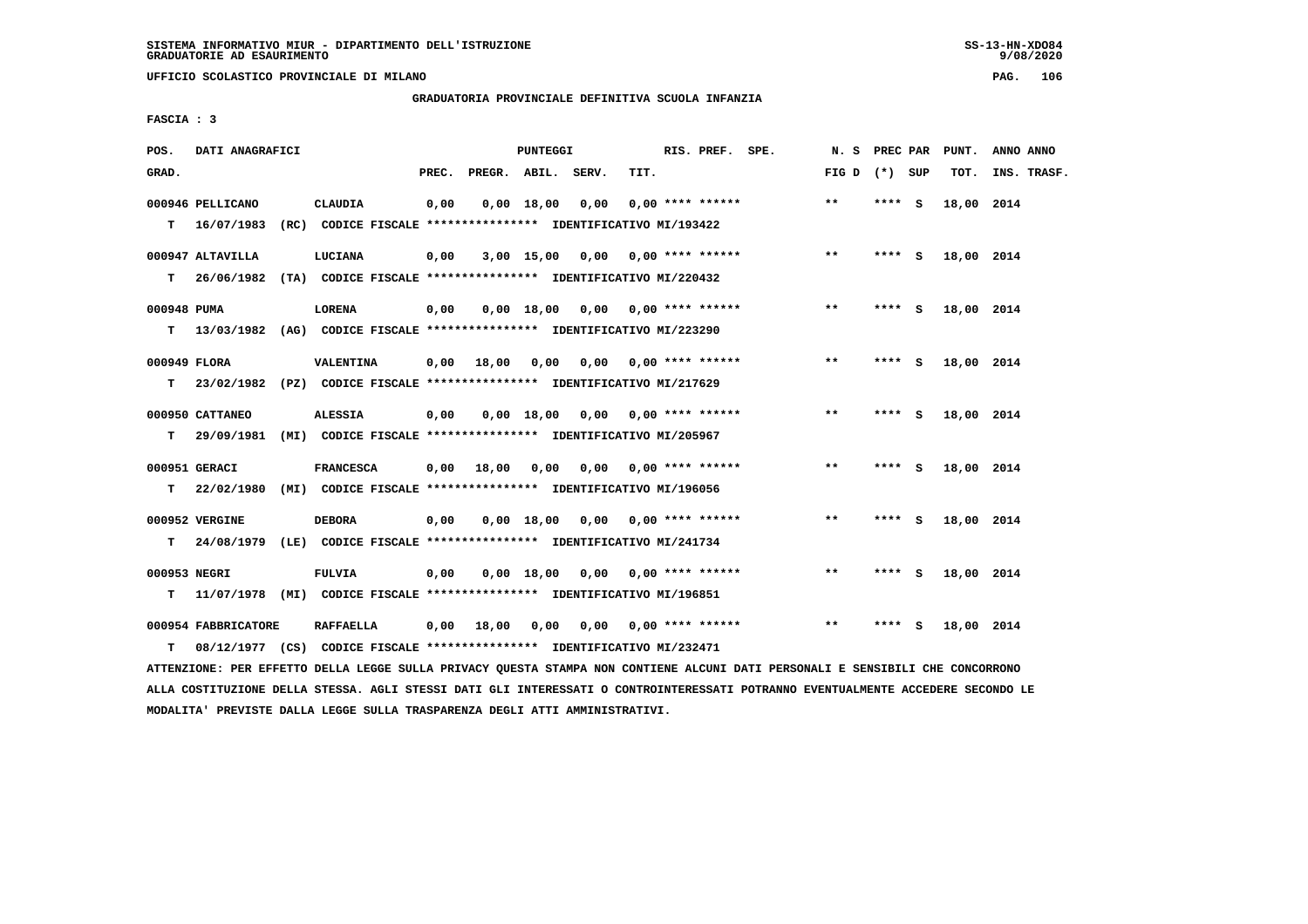**UFFICIO SCOLASTICO PROVINCIALE DI MILANO PAG. 107**

## **GRADUATORIA PROVINCIALE DEFINITIVA SCUOLA INFANZIA**

 **FASCIA : 3**

| POS.         | DATI ANAGRAFICI   |                                                                          |       |                    | <b>PUNTEGGI</b> |      |                           | RIS. PREF. SPE.    | N. S PREC PAR   |        |          | PUNT.      | ANNO ANNO       |
|--------------|-------------------|--------------------------------------------------------------------------|-------|--------------------|-----------------|------|---------------------------|--------------------|-----------------|--------|----------|------------|-----------------|
| GRAD.        |                   |                                                                          | PREC. | PREGR. ABIL. SERV. |                 |      | TIT.                      |                    | FIG D $(*)$ SUP |        |          | TOT.       | INS. TRASF.     |
|              | 000955 ZEPPETELLI | CLAUDIA                                                                  | 0,00  |                    | $3,00$ 15,00    | 0,00 |                           | $0.00$ **** ****** | **              | **** S |          | 18,00 2014 |                 |
| т            |                   | 17/08/1975 (BN) CODICE FISCALE **************** IDENTIFICATIVO MI/233623 |       |                    |                 |      |                           |                    |                 |        |          |            |                 |
|              | 000956 ETIOPIA    | <b>ROSANNA</b>                                                           | 0,00  |                    | 0.00 18.00      |      | $0,00$ $0,00$ **** ****** |                    | $***$           | **** S |          | 18,00 2014 |                 |
| т            |                   | 08/11/1971 (TP) CODICE FISCALE **************** IDENTIFICATIVO MI/196619 |       |                    |                 |      |                           |                    |                 |        |          |            |                 |
|              | 000957 MARTINO    | MARIACARMELA                                                             | 0,00  |                    | $3,00$ 12,00    | 0,00 |                           | $3,00$ **** ****** | $* *$           | **** S |          | 18,00 2014 |                 |
| т            |                   | 25/07/1971 (RC) CODICE FISCALE *************** IDENTIFICATIVO MI/204549  |       |                    |                 |      |                           |                    |                 |        |          |            |                 |
|              |                   |                                                                          |       |                    |                 |      |                           |                    |                 |        |          |            |                 |
|              | 000958 RUBERTO    | <b>PALMINA</b>                                                           | 0,00  |                    | 0.00 18.00      | 0,00 |                           | 0,00 **** ******   | **              | **** S |          | 18,00 2014 |                 |
| т            | 28/07/1969        | (KR) CODICE FISCALE **************** IDENTIFICATIVO MI/233671            |       |                    |                 |      |                           |                    |                 |        |          |            |                 |
|              | 000959 BRUZZANITI | VINCENZO ANTO                                                            | 0,00  | 18,00              | 0,00            | 0.00 |                           | $0.00$ **** ****** | **              | **** S |          | 18,00 2014 |                 |
| т            | 12/06/1966        | (RC) CODICE FISCALE **************** IDENTIFICATIVO MI/199723            |       |                    |                 |      |                           |                    |                 |        |          |            |                 |
|              | 000960 CUSUMANO   | ANGELACARLA                                                              | 0.00  |                    | 0.00 18.00      |      | $0,00$ 0,00 **** ******   |                    | $**$            | **** S |          | 18,00 2014 |                 |
| т            | 28/02/1966        | (TP) CODICE FISCALE **************** IDENTIFICATIVO MI/233219            |       |                    |                 |      |                           |                    |                 |        |          |            |                 |
|              |                   |                                                                          |       |                    |                 |      |                           |                    |                 |        |          |            |                 |
| 000961 VOLPE |                   | <b>CALOGERA</b>                                                          | 0,00  |                    | $3,00$ 15,00    | 0,00 |                           | $0.00$ **** ****** | $**$            | ****   | <b>S</b> |            | 18,00 2019 2019 |
|              | 17/10/1964        | (AG) CODICE FISCALE **************** IDENTIFICATIVO MI/285436            |       |                    |                 |      |                           |                    |                 |        |          |            |                 |
|              | 000962 STELLINO   | <b>MARIA</b>                                                             | 0,00  |                    | $3,00$ 15,00    | 0,00 |                           | $0.00$ **** ****** | $* *$           | ****   | - S      |            | 18,00 2019 2019 |
|              | 23/04/1973        | (TP) CODICE FISCALE **************** IDENTIFICATIVO MI/285278            |       |                    |                 |      |                           |                    |                 |        |          |            |                 |
|              | 000963 CIAGLIA    | <b>VERONICA</b>                                                          | 0,00  | 18,00              | 0.00            | 0,00 |                           | $0.00$ **** ****** | $***$           | ****   | - S      |            | 18,00 2019 2019 |
|              | 19/08/1983        | (SA) CODICE FISCALE *************** IDENTIFICATIVO MI/285353             |       |                    |                 |      |                           |                    |                 |        |          |            |                 |
|              |                   |                                                                          |       |                    |                 |      |                           |                    |                 |        |          |            |                 |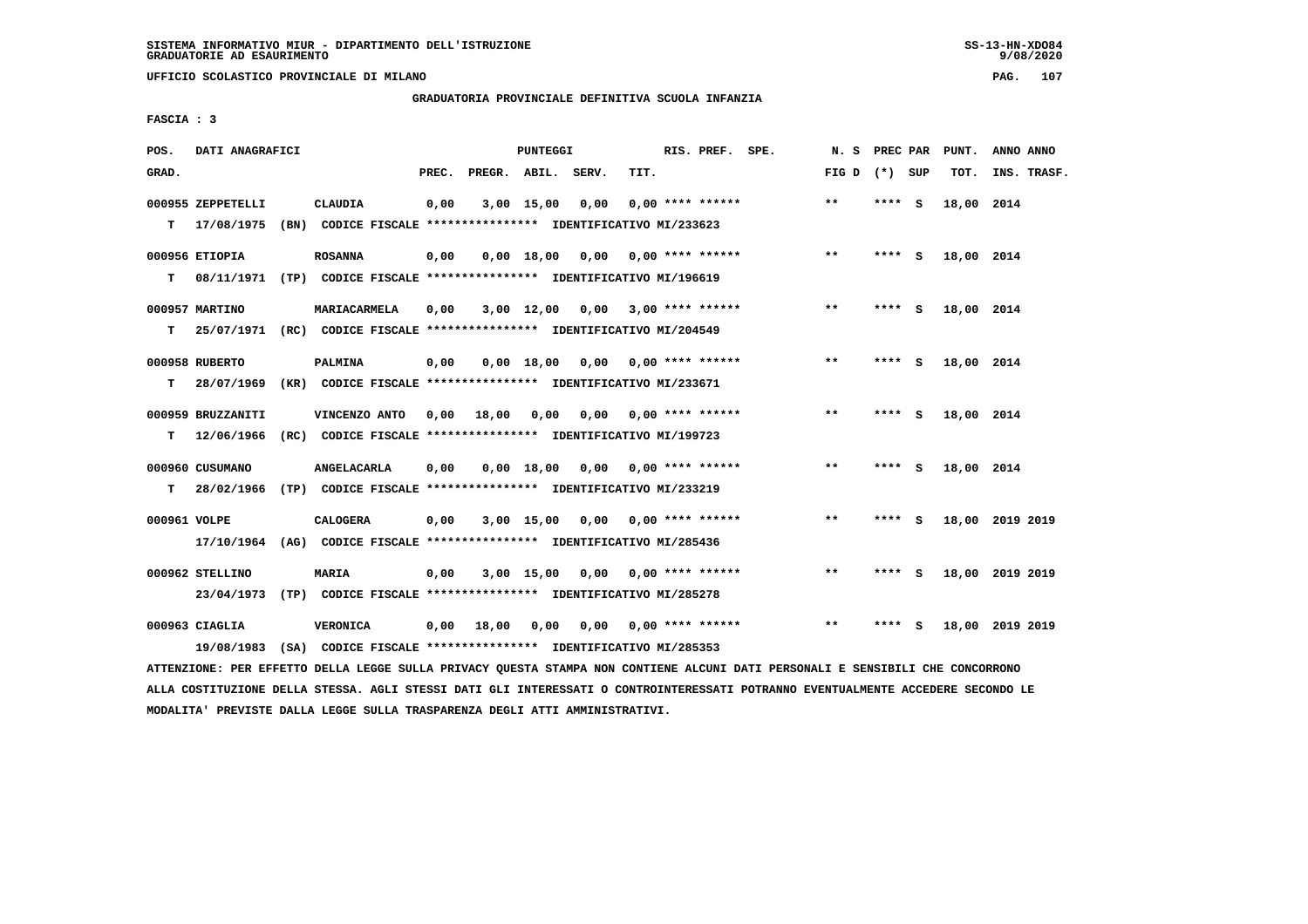**UFFICIO SCOLASTICO PROVINCIALE DI MILANO PAG. 108**

## **GRADUATORIA PROVINCIALE DEFINITIVA SCUOLA INFANZIA**

 **FASCIA : 3**

| POS.        | DATI ANAGRAFICI             |      |                                                                                |       |                    | <b>PUNTEGGI</b>    |      |      | RIS. PREF. SPE.    | N.S   |             | PREC PAR | PUNT.           | ANNO ANNO |             |
|-------------|-----------------------------|------|--------------------------------------------------------------------------------|-------|--------------------|--------------------|------|------|--------------------|-------|-------------|----------|-----------------|-----------|-------------|
| GRAD.       |                             |      |                                                                                | PREC. | PREGR. ABIL. SERV. |                    |      | TIT. |                    | FIG D |             | (*) SUP  | TOT.            |           | INS. TRASF. |
| т           | 000964 MARINO<br>17/07/1982 |      | <b>MORENA</b><br>(RC) CODICE FISCALE **************** IDENTIFICATIVO MI/285311 | 0,00  |                    | $0,00 \quad 12,00$ | 0,00 |      | $6.00$ **** ****** | $* *$ | ****        | <b>S</b> | 18,00           | 2019 2019 |             |
|             |                             |      |                                                                                |       |                    |                    |      |      |                    |       |             |          |                 |           |             |
|             | 000965 ZANGARA              |      | <b>RITA</b>                                                                    | 0,00  |                    | $3,00$ 15,00       | 0.00 |      | $0.00$ **** ****** |       | ** x **** S |          | 18,00 2019 2019 |           |             |
|             | 13/02/1966                  |      | (RC) CODICE FISCALE **************** IDENTIFICATIVO MI/285165                  |       |                    |                    |      |      |                    |       |             |          |                 |           |             |
|             | 000966 FERRIGNO             |      | <b>ADELE</b>                                                                   | 0,00  | 18,00              | 0,00               | 0,00 |      | $0.00$ **** ****** | **    | ****        | - S      | 18,00 2019 2019 |           |             |
| т           | 04/06/1984                  |      | (NA) CODICE FISCALE **************** IDENTIFICATIVO MI/285438                  |       |                    |                    |      |      |                    |       |             |          |                 |           |             |
|             | 000967 LA ROCCA             |      | MARILENA                                                                       | 0,00  | 15,00              | 0,00               | 0,00 |      | $3,00$ **** ****** | $***$ |             | **** S   | 18,00 2019 2019 |           |             |
| т           | 02/08/1983                  |      | (TP) CODICE FISCALE **************** IDENTIFICATIVO MI/285077                  |       |                    |                    |      |      |                    |       |             |          |                 |           |             |
|             |                             |      |                                                                                |       |                    |                    |      |      |                    |       |             |          |                 |           |             |
| 000968 CAVA |                             |      | MARIAGABRIELL                                                                  | 0,00  |                    | 0.00 18.00         | 0,00 |      | $0.00$ **** ****** | $***$ | ****        | <b>S</b> | 18,00 2019 2019 |           |             |
|             | 10/12/1982                  |      | (CS) CODICE FISCALE **************** IDENTIFICATIVO MI/285259                  |       |                    |                    |      |      |                    |       |             |          |                 |           |             |
|             | 000969 PIAZZA               |      | GIUSEPPE                                                                       | 0.00  | 12,00              | 0.00               | 0.00 |      | 6,00 **** ******   | $* *$ | ****        | - S      | 18,00 2019 2019 |           |             |
| т           | 11/10/1982                  |      | (AG) CODICE FISCALE **************** IDENTIFICATIVO MI/285479                  |       |                    |                    |      |      |                    |       |             |          |                 |           |             |
|             | 000970 SALOMONE             |      | <b>NICOLETTA</b>                                                               | 0,00  | 18,00              | 0,00               | 0,00 |      | $0.00$ **** ****** | $* *$ |             | - S      | 18,00 2019 2019 |           |             |
|             | 16/01/1980                  |      | (BN) CODICE FISCALE **************** IDENTIFICATIVO MI/285243                  |       |                    |                    |      |      |                    |       |             |          |                 |           |             |
|             | 000971 PITRONACI            |      | <b>TANIA</b>                                                                   | 0,00  |                    | $0,00$ 18,00       | 0,00 |      | $0.00$ **** ****** | $* *$ | ****        | S.       | 18,00 2019 2019 |           |             |
| т           | 21/09/1978                  |      | (EE) CODICE FISCALE **************** IDENTIFICATIVO MI/285489                  |       |                    |                    |      |      |                    |       |             |          |                 |           |             |
|             |                             |      |                                                                                |       |                    |                    |      |      |                    |       |             |          |                 |           |             |
|             | 000972 PANETTA              |      | ANNA MARIA                                                                     | 0,00  |                    | $3,00$ 15,00       | 0.00 |      | $0.00$ **** ****** | $* *$ | ****        | S        | 18,00 2019 2019 |           |             |
|             | 14/10/1977                  | (RC) | CODICE FISCALE **************** IDENTIFICATIVO MI/285136                       |       |                    |                    |      |      |                    |       |             |          |                 |           |             |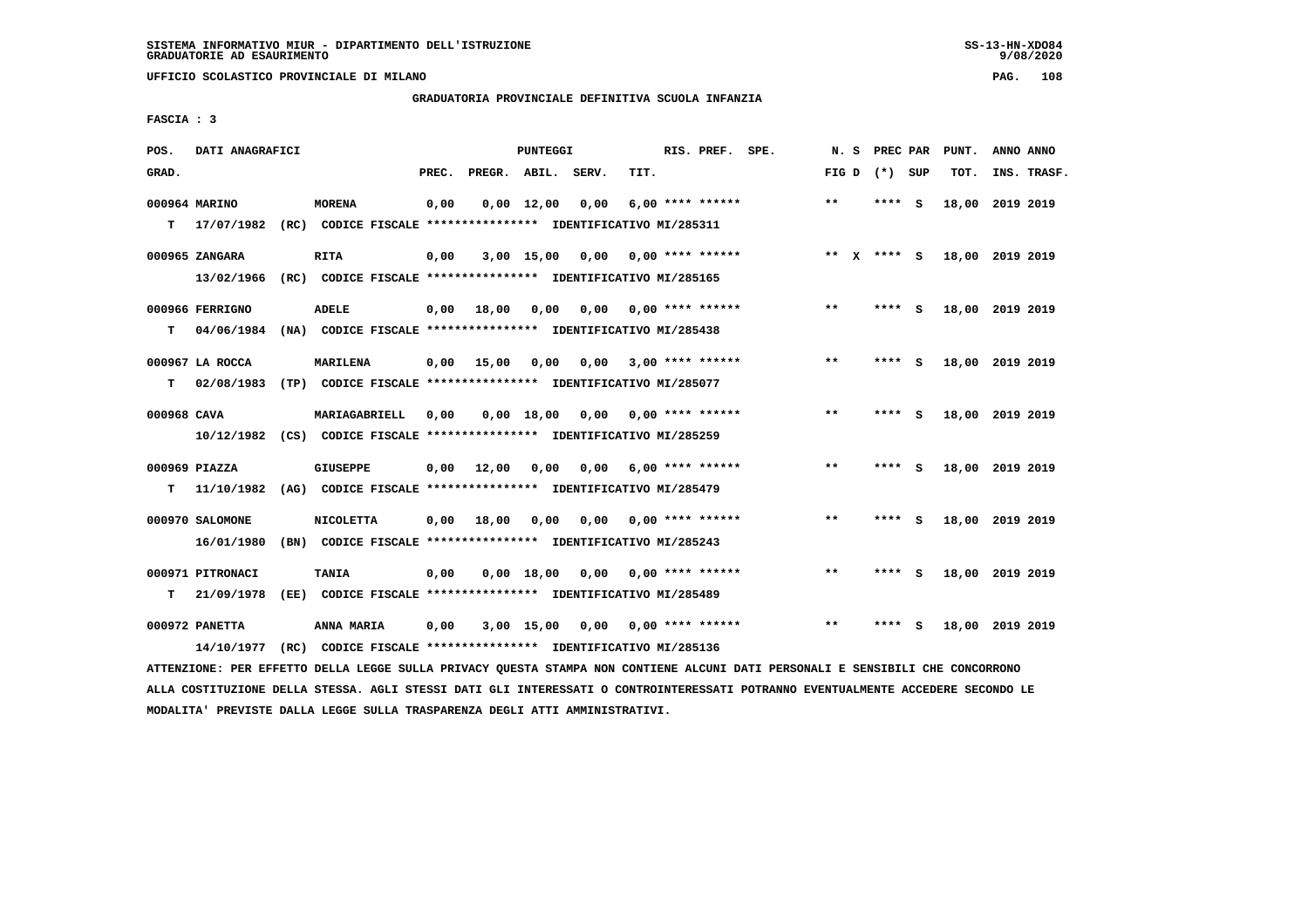**UFFICIO SCOLASTICO PROVINCIALE DI MILANO PAG. 109**

## **GRADUATORIA PROVINCIALE DEFINITIVA SCUOLA INFANZIA**

 **FASCIA : 3**

| POS.  | DATI ANAGRAFICI                 |                                                                                       |       |                    | <b>PUNTEGGI</b> |      |      | RIS. PREF. SPE.    | N.S   |   | PREC PAR    |     | PUNT.           | ANNO ANNO |             |
|-------|---------------------------------|---------------------------------------------------------------------------------------|-------|--------------------|-----------------|------|------|--------------------|-------|---|-------------|-----|-----------------|-----------|-------------|
| GRAD. |                                 |                                                                                       | PREC. | PREGR. ABIL. SERV. |                 |      | TIT. |                    | FIG D |   | (*) SUP     |     | TOT.            |           | INS. TRASF. |
|       | 000973 FILIPPONE<br>30/01/1974  | <b>RITA</b><br>(PA) CODICE FISCALE **************** IDENTIFICATIVO MI/285449          | 0,00  |                    | 3,00 15,00      | 0,00 |      | $0.00$ **** ****** | $* *$ |   | ****        | - S | 18,00           | 2019 2019 |             |
|       | 000974 BARBERA<br>04/09/1972    | <b>GIOVANNA</b><br>(RC) CODICE FISCALE **************** IDENTIFICATIVO MI/285512      | 0,00  |                    | $3,00$ 15,00    | 0,00 |      | $0.00$ **** ****** | $***$ |   | ****        | - S | 18,00 2019 2019 |           |             |
|       | 000975 MASCARELLA<br>01/10/1971 | <b>MARIA ROSARIA</b><br>(CL) CODICE FISCALE **************** IDENTIFICATIVO MI/285419 | 0,00  |                    | 3,00 15,00      | 0,00 |      | 0,00 **** ******   | $* *$ |   | ****        | - S | 18,00 2019 2019 |           |             |
|       | 000976 RIZZA<br>07/01/1968      | <b>SILVANA</b><br>(RG) CODICE FISCALE **************** IDENTIFICATIVO MI/285147       | 0,00  |                    | $3,00$ 15,00    | 0,00 |      | $0.00$ **** ****** | $* *$ |   | ****        | - S | 18,00 2019 2019 |           |             |
|       | 000977 BARTIROMO<br>16/08/1967  | <b>AGNESE</b><br>(NA) CODICE FISCALE **************** IDENTIFICATIVO MI/285070        | 0,00  |                    | $3,00$ 15,00    | 0,00 |      | $0.00$ **** ****** | $* *$ |   | ****        | - S | 18,00           | 2019 2019 |             |
|       | 000978 CANCIGLIA<br>15/12/1970  | MARIA LINA<br>(ME) CODICE FISCALE **************** IDENTIFICATIVO MI/022755           | 0,00  |                    | $3,00$ 14,00    | 0.00 |      | $0.00$ **** ****** |       |   | ** x **** s |     | 17,00 2000      |           |             |
|       | 000979 LA LICATA<br>06/04/1969  | <b>ANGELO</b><br>(CL) CODICE FISCALE **************** IDENTIFICATIVO MI/109394        | 0,00  |                    | 3,00 14,00      | 0,00 |      | $0.00$ **** ****** |       |   | ** $X$ **** |     | 17,00 2007 2007 |           |             |
|       | 000980 BELOTTI<br>13/09/1965    | MARA<br>(BG) CODICE FISCALE **************** IDENTIFICATIVO MI/107252                 | 0,00  |                    | $3,00$ 14,00    | 0,00 |      | $0.00$ **** ****** | $* *$ |   | ****        | s   | 17,00           | 2007      |             |
|       | 000981 FORTUNATO<br>20/04/1978  | <b>PAOLA</b><br>(FG) CODICE FISCALE **************** IDENTIFICATIVO MI/166729         | 0,00  |                    | $3,00$ 14,00    | 0.00 |      | $0.00$ **** ****** | $* *$ | x | ****        | - S | 17,00           | 2011 2011 |             |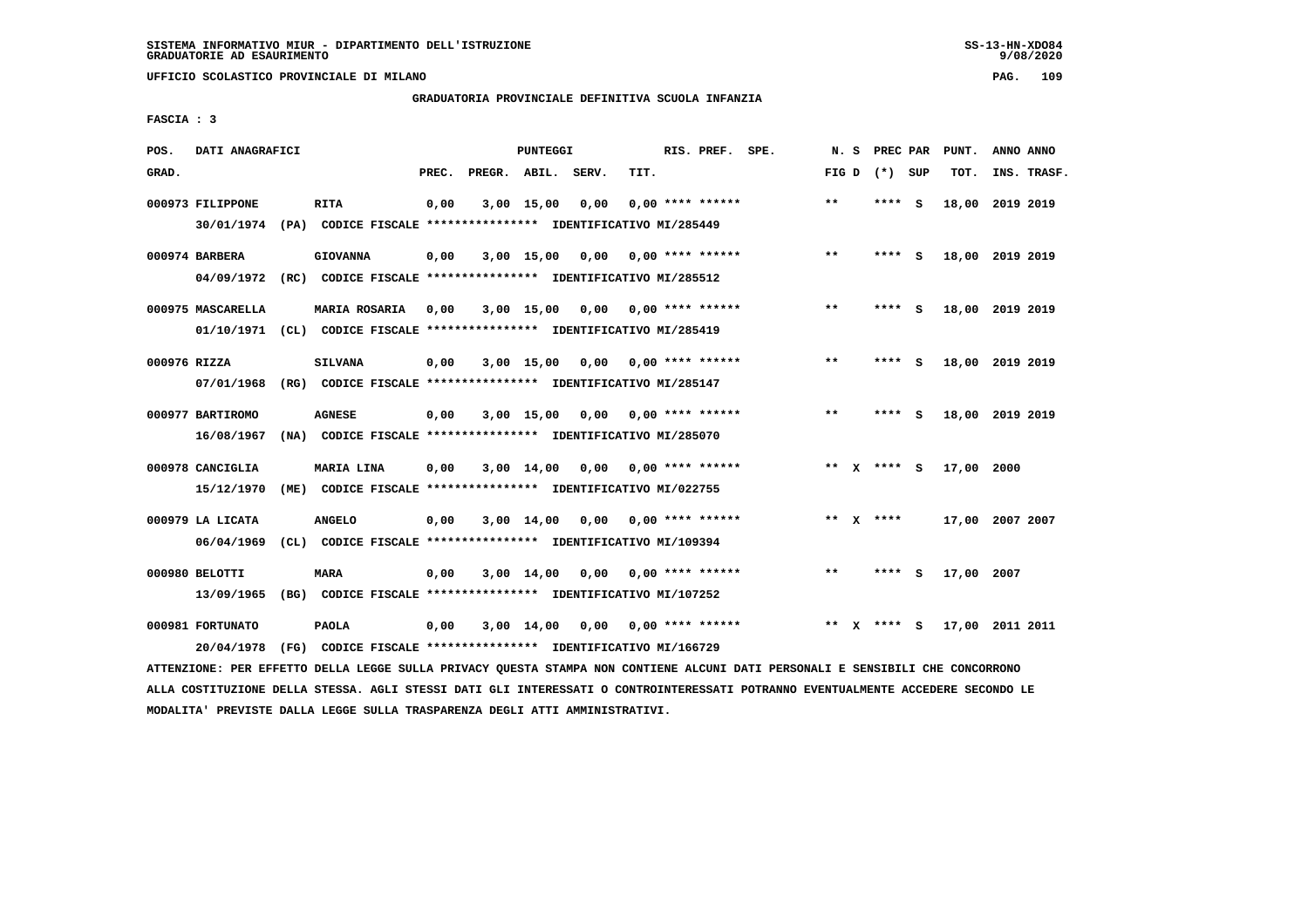**UFFICIO SCOLASTICO PROVINCIALE DI MILANO PAG. 110**

## **GRADUATORIA PROVINCIALE DEFINITIVA SCUOLA INFANZIA**

 **FASCIA : 3**

| POS.  | DATI ANAGRAFICI    |      |                                                                         |       |        | PUNTEGGI     |       |      | RIS. PREF. SPE.           | N.S   | PREC PAR |     | PUNT.      | ANNO ANNO       |
|-------|--------------------|------|-------------------------------------------------------------------------|-------|--------|--------------|-------|------|---------------------------|-------|----------|-----|------------|-----------------|
| GRAD. |                    |      |                                                                         | PREC. | PREGR. | ABIL.        | SERV. | TIT. |                           | FIG D | (*) SUP  |     | TOT.       | INS. TRASF.     |
|       | 000982 CATALFAMO   |      | MARIA LUCIA                                                             | 0,00  | 17,00  | 0,00         | 0,00  |      | $0.00$ **** ******        | **    | **** S   |     |            | 17,00 2011 2011 |
|       | 20/07/1979         |      | (ME) CODICE FISCALE **************** IDENTIFICATIVO MI/166396           |       |        |              |       |      |                           |       |          |     |            |                 |
|       | 000983 BARBARO     |      | PROVVIDENZA                                                             | 0,00  |        | $3,00$ 14,00 | 0,00  |      | $0.00$ **** ******        | $**$  | $***$ S  |     | 17,00 2014 |                 |
|       | 21/09/1975         |      | (PA) CODICE FISCALE **************** IDENTIFICATIVO MI/231491           |       |        |              |       |      |                           |       |          |     |            |                 |
|       | 000984 POLICARPO   |      | <b>NUNZIA</b>                                                           | 0,00  | 11,00  | 0,00         |       |      | $0,00$ 6,00 **** ******   | $***$ | **** S   |     | 17,00 2014 |                 |
| T.    | 13/09/1976         |      | (NA) CODICE FISCALE **************** IDENTIFICATIVO MI/218940           |       |        |              |       |      |                           |       |          |     |            |                 |
|       | 000985 SPATARO     |      | LUANARITA                                                               | 0,00  | 17,00  | 0,00         |       |      | $0,00$ $0,00$ **** ****** | $* *$ | ****     | - S | 17,00 2014 |                 |
| т     | 16/05/1983         |      | (MI) CODICE FISCALE **************** IDENTIFICATIVO MI/217706           |       |        |              |       |      |                           |       |          |     |            |                 |
|       | 000986 CIALINI     |      | <b>ESTER</b>                                                            | 0,00  |        | 3,00 14,00   | 0,00  |      | $0.00$ **** ******        | $***$ | **** $S$ |     | 17,00 2014 |                 |
| т     |                    |      | 08/06/1981 (BA) CODICE FISCALE *************** IDENTIFICATIVO MI/233653 |       |        |              |       |      |                           |       |          |     |            |                 |
|       | 000987 ZAURITO     |      | PAOLARAFFAELL                                                           | 0,00  | 14,00  | 0,00         | 0,00  |      | $3,00$ **** ******        | $***$ | ****     | - S | 17,00 2014 |                 |
| т     | 15/10/1979         |      | (BR) CODICE FISCALE **************** IDENTIFICATIVO MI/233256           |       |        |              |       |      |                           |       |          |     |            |                 |
|       | 000988 LONGHITANO  |      | <b>SAMANTA</b>                                                          | 0,00  |        | 0,00 14,00   | 0,00  |      | $3,00$ **** ******        | **    | **** S   |     | 17,00 2014 |                 |
| т     | 05/07/1977         |      | (CT) CODICE FISCALE **************** IDENTIFICATIVO MI/207629           |       |        |              |       |      |                           |       |          |     |            |                 |
|       | 000989 ACCARDO     |      | <b>MARIA</b>                                                            | 0,00  |        | $0,00$ 17,00 | 0,00  |      | 0,00 **** ******          | **    | $***$ S  |     | 17,00 2014 |                 |
| т     |                    |      | 28/01/1969 (AG) CODICE FISCALE *************** IDENTIFICATIVO MI/240552 |       |        |              |       |      |                           |       |          |     |            |                 |
|       | 000990 COLAFEMMINA |      | <b>SANDRA</b>                                                           | 0,00  |        | 3,00 14,00   |       |      | $0,00$ $0,00$ **** ****** | **    | ****     | - S | 17,00 2014 |                 |
| т     | 26/05/1973         | (BA) | CODICE FISCALE **************** IDENTIFICATIVO MI/194043                |       |        |              |       |      |                           |       |          |     |            |                 |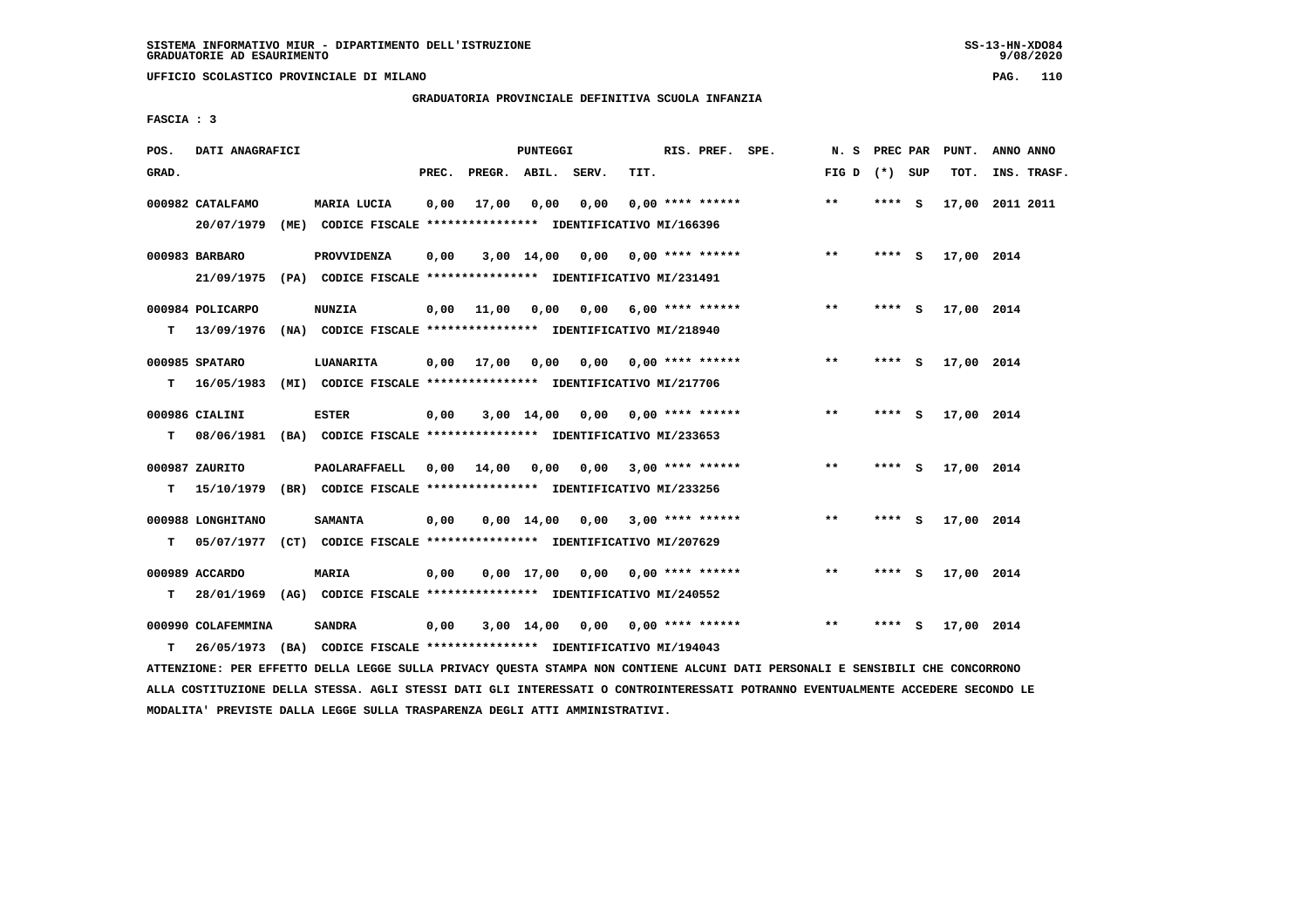**UFFICIO SCOLASTICO PROVINCIALE DI MILANO PAG. 111**

### **GRADUATORIA PROVINCIALE DEFINITIVA SCUOLA INFANZIA**

 **FASCIA : 3**

| POS.         | DATI ANAGRAFICI               |                                                                                 |       |                    | <b>PUNTEGGI</b> |                                    |      | RIS. PREF. SPE.    | N. S  | PREC PAR        |     | PUNT.      | ANNO ANNO   |
|--------------|-------------------------------|---------------------------------------------------------------------------------|-------|--------------------|-----------------|------------------------------------|------|--------------------|-------|-----------------|-----|------------|-------------|
| GRAD.        |                               |                                                                                 | PREC. | PREGR. ABIL. SERV. |                 |                                    | TIT. |                    |       | FIG D $(*)$ SUP |     | TOT.       | INS. TRASF. |
| 000991 ZONER |                               | <b>EMANUELA</b>                                                                 | 0,00  | 17,00              | 0,00            | 0,00                               |      | $0.00$ **** ****** | $* *$ | **** S          |     | 17,00 2014 |             |
|              |                               | T 22/11/1977 (MI) CODICE FISCALE *************** IDENTIFICATIVO MI/220905       |       |                    |                 |                                    |      |                    |       |                 |     |            |             |
|              | 000992 LOGGIA                 | <b>CROCETTA</b>                                                                 | 0,00  | 17,00              |                 |                                    |      |                    | $***$ | **** S          |     | 17,00 2014 |             |
|              |                               | T 19/11/1974 (AG) CODICE FISCALE *************** IDENTIFICATIVO MI/201159       |       |                    |                 |                                    |      |                    |       |                 |     |            |             |
|              | 000993 DIMOLA                 | <b>GRAZIA</b>                                                                   | 0,00  |                    |                 | $3,00$ 11,00 0,00 3,00 **** ****** |      |                    |       | ** X **** S     |     | 17,00 2014 |             |
|              |                               | T 27/05/1963 (BA) CODICE FISCALE *************** IDENTIFICATIVO MI/205394       |       |                    |                 |                                    |      |                    |       |                 |     |            |             |
|              | 000994 ARTALE                 | <b>ROBERTO</b>                                                                  | 0,00  |                    |                 | $3,00$ 14,00 0,00 0,00 **** ****** |      |                    | **    | **** S          |     | 17,00 2014 |             |
| т            |                               | 07/03/1981 (TP) CODICE FISCALE **************** IDENTIFICATIVO MI/196125        |       |                    |                 |                                    |      |                    |       |                 |     |            |             |
|              | 000995 INNOCENTE              | ADA                                                                             | 0,00  |                    |                 | $4,00$ 13,00 0,00 0,00 **** ****** |      |                    | $***$ | **** S          |     | 17,00 2014 |             |
| т            | 29/01/1981                    | (AG) CODICE FISCALE **************** IDENTIFICATIVO MI/209030                   |       |                    |                 |                                    |      |                    |       |                 |     |            |             |
|              | 000996 TINAGLIA               | FABRIZIO                                                                        | 0,00  |                    |                 | $3,00$ 14,00 0,00 0,00 **** ****** |      |                    |       | ** $X$ **** S   |     | 17,00 2014 |             |
|              | 15/02/1979                    | (AG) CODICE FISCALE **************** IDENTIFICATIVO MI/206660                   |       |                    |                 |                                    |      |                    |       |                 |     |            |             |
|              |                               |                                                                                 |       |                    |                 |                                    |      |                    | $***$ |                 |     |            |             |
| т            | 000997 PIRRELLO<br>31/12/1983 | <b>VALERIA</b><br>(PA) CODICE FISCALE **************** IDENTIFICATIVO MI/212844 | 0,00  |                    |                 | $0,00$ 17,00 0,00 0,00 **** ****** |      |                    |       | **** S          |     | 17,00 2014 |             |
|              |                               |                                                                                 |       |                    |                 |                                    |      |                    |       |                 |     |            |             |
|              | 000998 DEANGELIS              | MONICA                                                                          | 0,00  |                    |                 | $0,00$ 17,00 0,00 0,00 **** ****** |      |                    | **    | **** S          |     | 17,00 2014 |             |
|              | $T = 25/10/1983$              | (LE) CODICE FISCALE **************** IDENTIFICATIVO MI/211129                   |       |                    |                 |                                    |      |                    |       |                 |     |            |             |
| 000999 ROMEO |                               | <b>MARIAANGELA</b>                                                              | 0,00  |                    |                 | $0,00$ 17,00 0,00 0,00 **** ****** |      |                    | **    | ****            | - S | 17,00 2014 |             |
| т            | 17/09/1983                    | (VV) CODICE FISCALE **************** IDENTIFICATIVO MI/204877                   |       |                    |                 |                                    |      |                    |       |                 |     |            |             |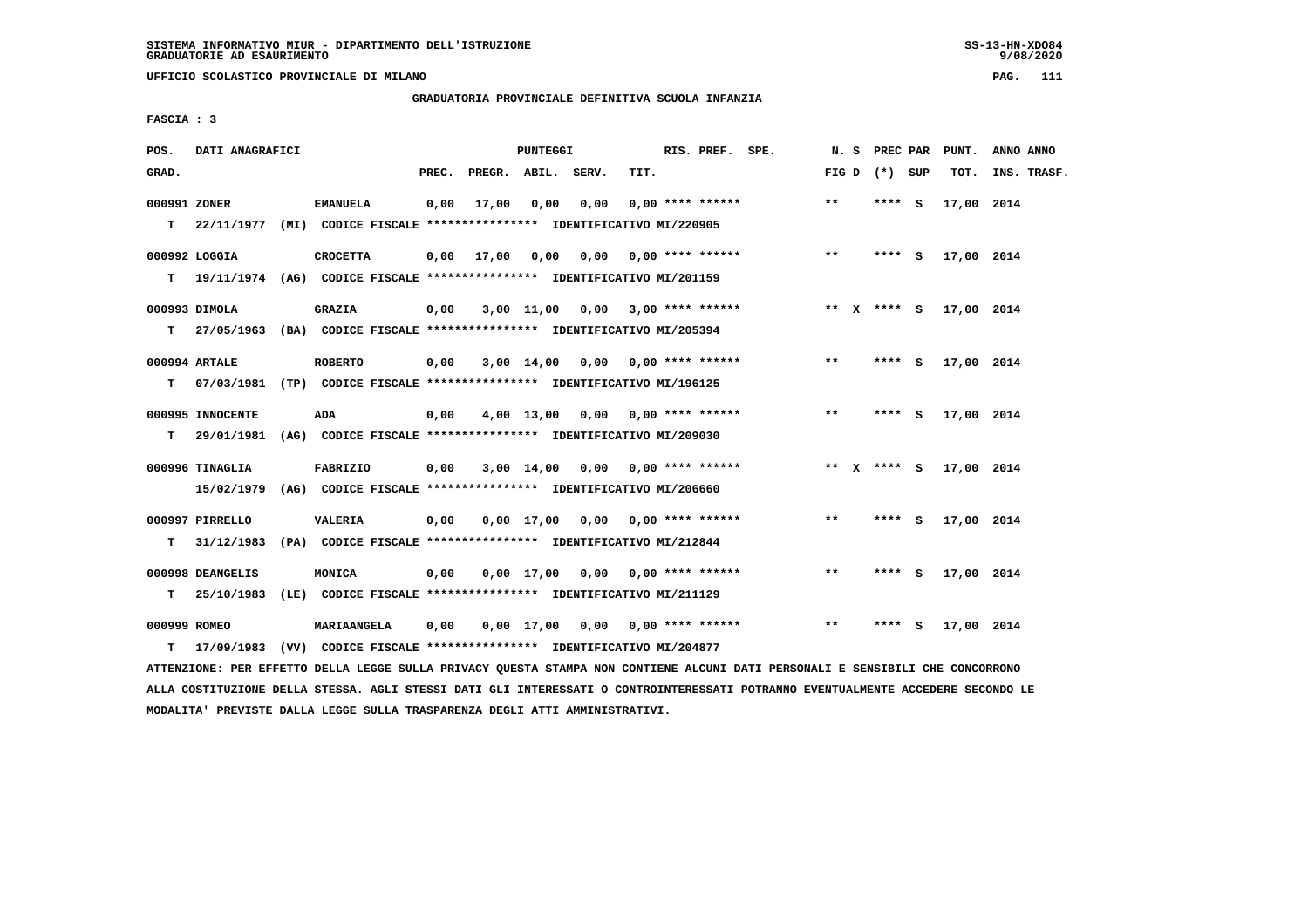**UFFICIO SCOLASTICO PROVINCIALE DI MILANO PAG. 112**

# **GRADUATORIA PROVINCIALE DEFINITIVA SCUOLA INFANZIA**

 **FASCIA : 3**

| POS.               | DATI ANAGRAFICI                |                                                                                              |       |                    | PUNTEGGI     |                                    |      | RIS. PREF. SPE.                 | N.S             | PREC PAR |     | PUNT.      | ANNO ANNO   |
|--------------------|--------------------------------|----------------------------------------------------------------------------------------------|-------|--------------------|--------------|------------------------------------|------|---------------------------------|-----------------|----------|-----|------------|-------------|
| GRAD.              |                                |                                                                                              | PREC. | PREGR. ABIL. SERV. |              |                                    | TIT. |                                 | FIG D $(*)$ SUP |          |     | TOT.       | INS. TRASF. |
| T.                 | 001000 PALUMBO<br>12/03/1983   | MARIAELEONORA<br>(AG) CODICE FISCALE **************** IDENTIFICATIVO MI/231495               | 0,00  |                    | $0,00$ 17,00 | 0,00                               |      | $0.00$ **** ******              | **              | **** S   |     | 17,00 2014 |             |
| т                  | 001001 NICOLAI                 | <b>RAFFAELLA</b><br>10/11/1982 (VT) CODICE FISCALE **************** IDENTIFICATIVO MI/221298 | 0,00  |                    |              | $0,00$ 17,00 0,00 0,00 **** ****** |      |                                 | $* *$           | **** S   |     | 17,00 2014 |             |
| т                  | 001002 DELLEGRAZIE             | <b>ANNA</b><br>11/08/1982 (BA) CODICE FISCALE *************** IDENTIFICATIVO MI/225901       | 0,00  |                    |              | $0,00$ 11,00 0,00 6,00 **** ****** |      |                                 | $***$           | $***$ S  |     | 17,00 2014 |             |
| т                  | 001003 BROGNATI<br>28/09/1981  | DANIELA<br>(MI) CODICE FISCALE **************** IDENTIFICATIVO MI/217097                     | 0,00  |                    | 3,00 14,00   |                                    |      | $0.00$ $0.00$ $***$ **** ****** | $* *$           | ****     | - 5 | 17,00 2014 |             |
| 001004 FEOLI<br>T. |                                | <b>FRANCESCA</b><br>22/08/1981 (BN) CODICE FISCALE **************** IDENTIFICATIVO MI/232920 | 0,00  | 17,00              | 0,00         |                                    |      | $0,00$ $0,00$ **** ******       | $***$           | **** S   |     | 17,00 2014 |             |
| 001005 DRAGO<br>т  |                                | <b>ELISA</b><br>06/04/1981 (CT) CODICE FISCALE *************** IDENTIFICATIVO MI/198603      | 0,00  |                    |              | $2,00$ 15,00 0,00 0,00 **** ****** |      |                                 | $\star\star$    | $***$ S  |     | 17,00 2014 |             |
| 001006 MUSTO<br>т  | 28/02/1981                     | MANUELA<br>(AV) CODICE FISCALE **************** IDENTIFICATIVO MI/231657                     | 0,00  | 11,00              |              | $0,00$ $0,00$ $6,00$ **** ******   |      |                                 | $***$           | **** S   |     | 17,00 2014 |             |
| 001007 TUORO<br>т  | 09/02/1981                     | MONICA<br>(NA) CODICE FISCALE **************** IDENTIFICATIVO MI/192506                      | 0,00  |                    |              | $0,00$ 14,00 0,00 3,00 **** ****** |      |                                 | **              | **** S   |     | 17,00 2014 |             |
| т                  | 001008 GUGLIELMI<br>11/04/1980 | <b>ROSA</b><br>(BA) CODICE FISCALE **************** IDENTIFICATIVO MI/220539                 | 0,00  | 17,00              | 0,00         |                                    |      | $0,00$ $0,00$ **** ******       | **              | ****     | - S | 17,00 2014 |             |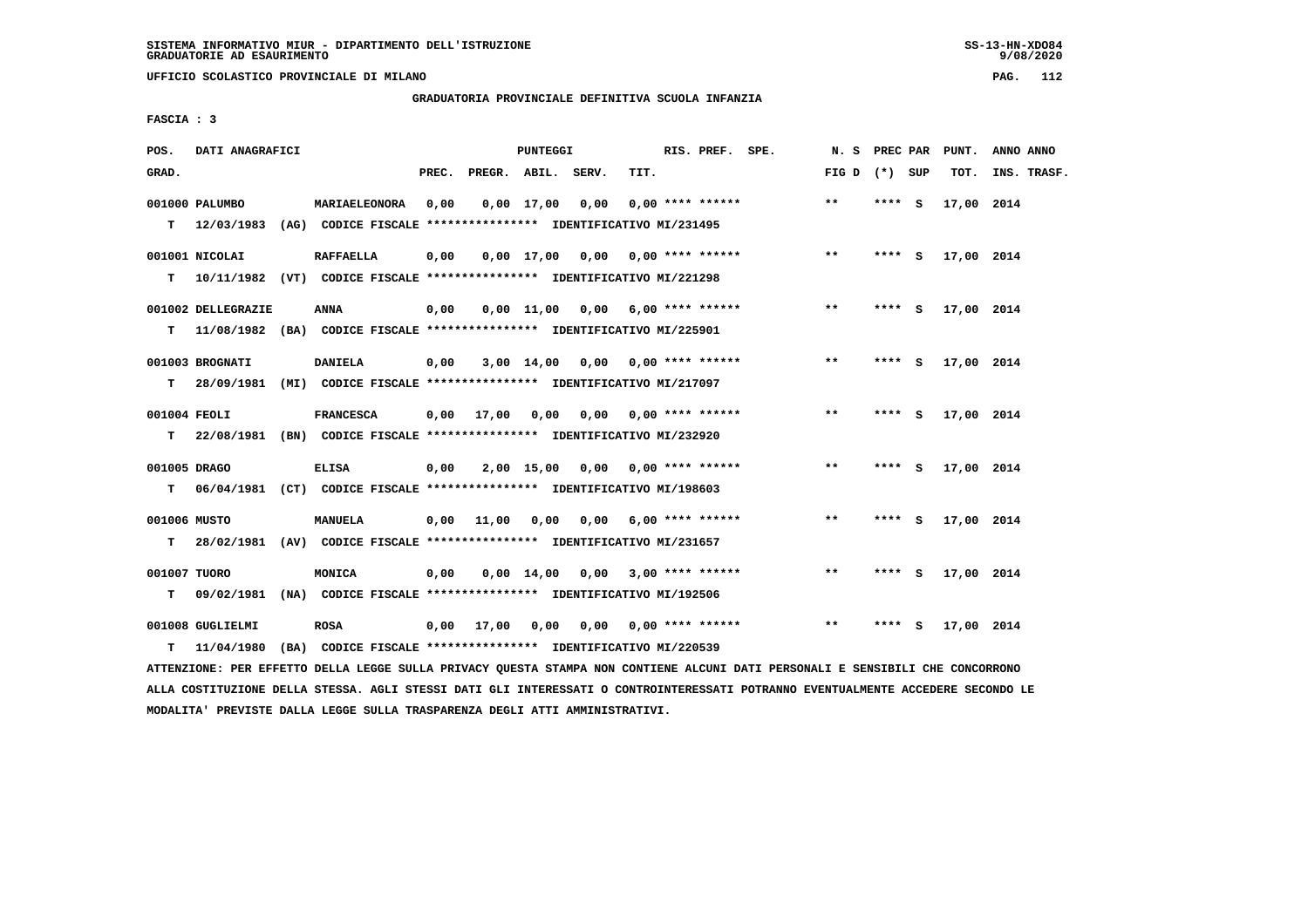**UFFICIO SCOLASTICO PROVINCIALE DI MILANO PAG. 113**

# **GRADUATORIA PROVINCIALE DEFINITIVA SCUOLA INFANZIA**

 **FASCIA : 3**

| POS.         | DATI ANAGRAFICI   |                                                                          |       |                    | PUNTEGGI     |                                    |      | RIS. PREF. SPE.           | N. S PREC PAR   |         |        | PUNT.      | ANNO ANNO   |
|--------------|-------------------|--------------------------------------------------------------------------|-------|--------------------|--------------|------------------------------------|------|---------------------------|-----------------|---------|--------|------------|-------------|
| GRAD.        |                   |                                                                          | PREC. | PREGR. ABIL. SERV. |              |                                    | TIT. |                           | FIG D $(*)$ SUP |         |        | TOT.       | INS. TRASF. |
| 001009 TRAMA |                   | <b>FILOMENA</b>                                                          | 0,00  | 17,00              | 0,00         | 0,00                               |      | $0.00$ **** ******        | **              | **** S  |        | 17,00 2014 |             |
|              |                   | 14/04/1978 (PZ) CODICE FISCALE *************** IDENTIFICATIVO MI/207444  |       |                    |              |                                    |      |                           |                 |         |        |            |             |
| 001010 PERNA |                   | <b>EMANUELA</b>                                                          | 0,00  |                    |              | $3,00$ 14,00 0,00 0,00 **** ****** |      |                           | $***$           |         | **** S | 17,00 2014 |             |
| T.           |                   | 22/05/1975 (SR) CODICE FISCALE **************** IDENTIFICATIVO MI/208639 |       |                    |              |                                    |      |                           |                 |         |        |            |             |
|              | 001011 GISONE     | LILIANA FRANC                                                            | 0,00  |                    |              | $0,00$ 11,00 0,00 6,00 **** ****** |      |                           | $* *$           | **** S  |        | 17,00 2014 |             |
| т            |                   | 04/04/1974 (TP) CODICE FISCALE **************** IDENTIFICATIVO MI/195014 |       |                    |              |                                    |      |                           |                 |         |        |            |             |
| 001012 LUPIA |                   | <b>TIZIANA</b>                                                           | 0,00  | 13,00              | 0,00         | 4,00                               |      | $0.00$ **** ******        | $***$           | $***5$  |        | 17,00 2014 |             |
| т            |                   | 28/11/1973 (CZ) CODICE FISCALE **************** IDENTIFICATIVO MI/205052 |       |                    |              |                                    |      |                           |                 |         |        |            |             |
|              | 001013 MELCHIONNA | <b>FRANCESCA</b>                                                         | 0,00  | 17,00              | 0,00         |                                    |      | $0,00$ $0,00$ **** ****** | $\star\star$    | **** S  |        | 17,00 2014 |             |
| т            |                   | 27/11/1973 (EE) CODICE FISCALE **************** IDENTIFICATIVO MI/233128 |       |                    |              |                                    |      |                           |                 |         |        |            |             |
|              | 001014 PROVINZANO | <b>GAETANO</b>                                                           | 0,00  |                    |              | $3,00$ 14,00 0,00 0,00 **** ****** |      |                           | $* *$           | $***$ S |        | 17,00 2014 |             |
| T.           |                   | 27/12/1969 (CL) CODICE FISCALE *************** IDENTIFICATIVO MI/193533  |       |                    |              |                                    |      |                           |                 |         |        |            |             |
| 001015 BASSI |                   | <b>SABINA</b>                                                            | 0.00  |                    |              | $3,00$ 11,00 0,00 3,00 **** ****** |      |                           | $**$            | **** S  |        | 17,00 2014 |             |
| т            |                   | 31/01/1967 (AV) CODICE FISCALE **************** IDENTIFICATIVO MI/209877 |       |                    |              |                                    |      |                           |                 |         |        |            |             |
|              | 001016 LAMBERTO   | <b>PAOLA</b>                                                             | 0,00  |                    |              | $0.00$ 11.00 0.00 6.00 **** ****** |      |                           | $* *$           | ****    | - S    | 17,00 2014 |             |
| т            | 11/09/1966        | (RC) CODICE FISCALE **************** IDENTIFICATIVO MI/197874            |       |                    |              |                                    |      |                           |                 |         |        |            |             |
|              | 001017 PONTONE    | ANNA                                                                     | 0,00  |                    | $6,00$ 11,00 | 0.00                               |      | 0,00 **** ******          | $**$            | ****    | s      | 17,00 2014 |             |
| т            | 12/02/1966        | (EE) CODICE FISCALE **************** IDENTIFICATIVO MI/214163            |       |                    |              |                                    |      |                           |                 |         |        |            |             |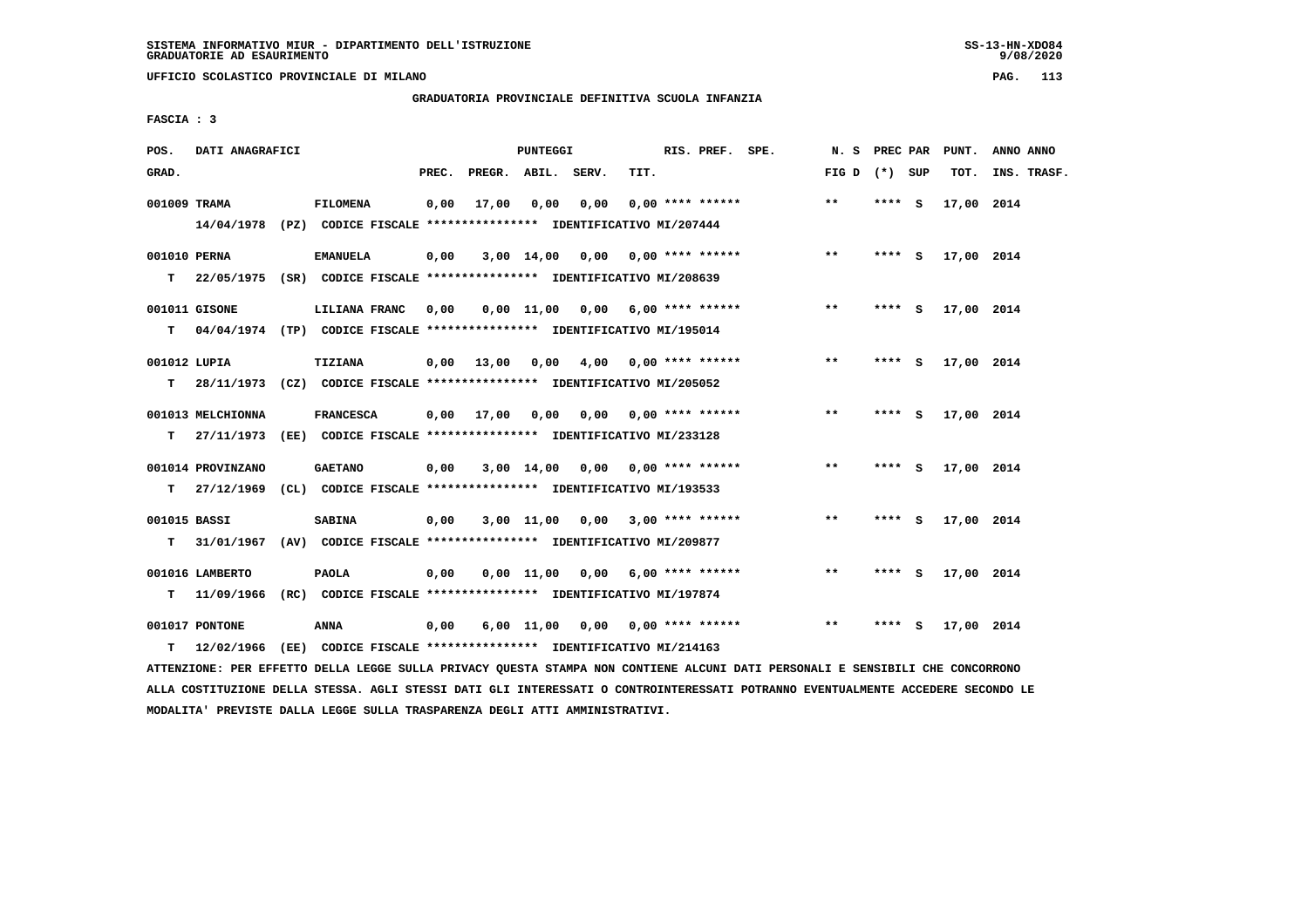**UFFICIO SCOLASTICO PROVINCIALE DI MILANO PAG. 114**

# **GRADUATORIA PROVINCIALE DEFINITIVA SCUOLA INFANZIA**

 **FASCIA : 3**

| POS.             | DATI ANAGRAFICI                 |      |                                                                                         |       |                    | <b>PUNTEGGI</b> |      |      | RIS. PREF. SPE.    | N.S   | PREC PAR      |     | PUNT.           | ANNO ANNO |             |
|------------------|---------------------------------|------|-----------------------------------------------------------------------------------------|-------|--------------------|-----------------|------|------|--------------------|-------|---------------|-----|-----------------|-----------|-------------|
| GRAD.            |                                 |      |                                                                                         | PREC. | PREGR. ABIL. SERV. |                 |      | TIT. |                    | FIG D | (*) SUP       |     | TOT.            |           | INS. TRASF. |
| т                | 001018 MARCARELLI<br>04/05/1960 |      | <b>ANTONIA</b><br>(BN) CODICE FISCALE **************** IDENTIFICATIVO MI/231638         | 0,00  | 17,00              | 0.00            | 0.00 |      | $0.00$ **** ****** | $***$ | ****          | - S | 17,00 2014      |           |             |
|                  | 001019 VERSACE                  |      | GILDA<br>14/08/1970 (RC) CODICE FISCALE *************** IDENTIFICATIVO MI/285503        | 0,00  |                    | $0.00$ 17.00    | 0,00 |      | $0.00$ **** ****** |       | ** $X$ **** S |     | 17,00 2019 2019 |           |             |
| т                | 001020 SANTANTONIO              |      | <b>PAOLA</b><br>23/04/1974 (TA) CODICE FISCALE *************** IDENTIFICATIVO MI/285266 | 0,00  | 11,00              | 0,00            | 0,00 |      | 6,00 **** ******   | $**$  | ****          | - S | 17,00 2019 2019 |           |             |
| т                | 001021 POLLINZI<br>07/09/1966   |      | <b>VINCENZO</b><br>(KR) CODICE FISCALE **************** IDENTIFICATIVO MI/285494        | 0,00  |                    | $3,00$ 14,00    | 0.00 |      | 0,00 **** ******   | **    | ****          | - S | 17,00 2019 2019 |           |             |
| 001022 LISI<br>т | 01/03/1982                      |      | <b>SARA</b><br>(EE) CODICE FISCALE **************** IDENTIFICATIVO MI/285158            | 0,00  |                    | 3,00 11,00      | 0,00 |      | $3,00$ **** ****** | $* *$ |               | -S  | 17,00 2019 2019 |           |             |
| т                | 001023 ANASTASIO<br>17/11/1981  |      | <b>RENATA</b><br>(NA) CODICE FISCALE **************** IDENTIFICATIVO MI/285106          | 0,00  |                    | $3,00$ 14,00    | 0.00 |      | $0.00$ **** ****** | $***$ | ****          | S.  | 17,00 2019 2019 |           |             |
| т                | 001024 LODICO<br>26/02/1981     |      | <b>ROSARIO</b><br>(PA) CODICE FISCALE **************** IDENTIFICATIVO MI/285287         | 0,00  | 17,00              | 0,00            | 0,00 |      | $0.00$ **** ****** | $* *$ | ****          | S.  | 17,00 2019 2019 |           |             |
|                  | 001025 MAINOLFI<br>12/07/1973   | (RI) | MARIO<br>CODICE FISCALE **************** IDENTIFICATIVO MI/285128                       | 0,00  |                    | $0.00$ 17.00    | 0.00 |      | $0.00$ **** ****** | $***$ | ****          | - S | 17,00 2019 2019 |           |             |
| т                | 001026 SCORSONE<br>12/02/1967   | (PA) | MARINELLA<br>CODICE FISCALE **************** IDENTIFICATIVO MI/285283                   | 0.00  | 14,00              | 0,00            | 0,00 |      | $3,00$ **** ****** | $* *$ | ****          | s   | 17,00 2019 2019 |           |             |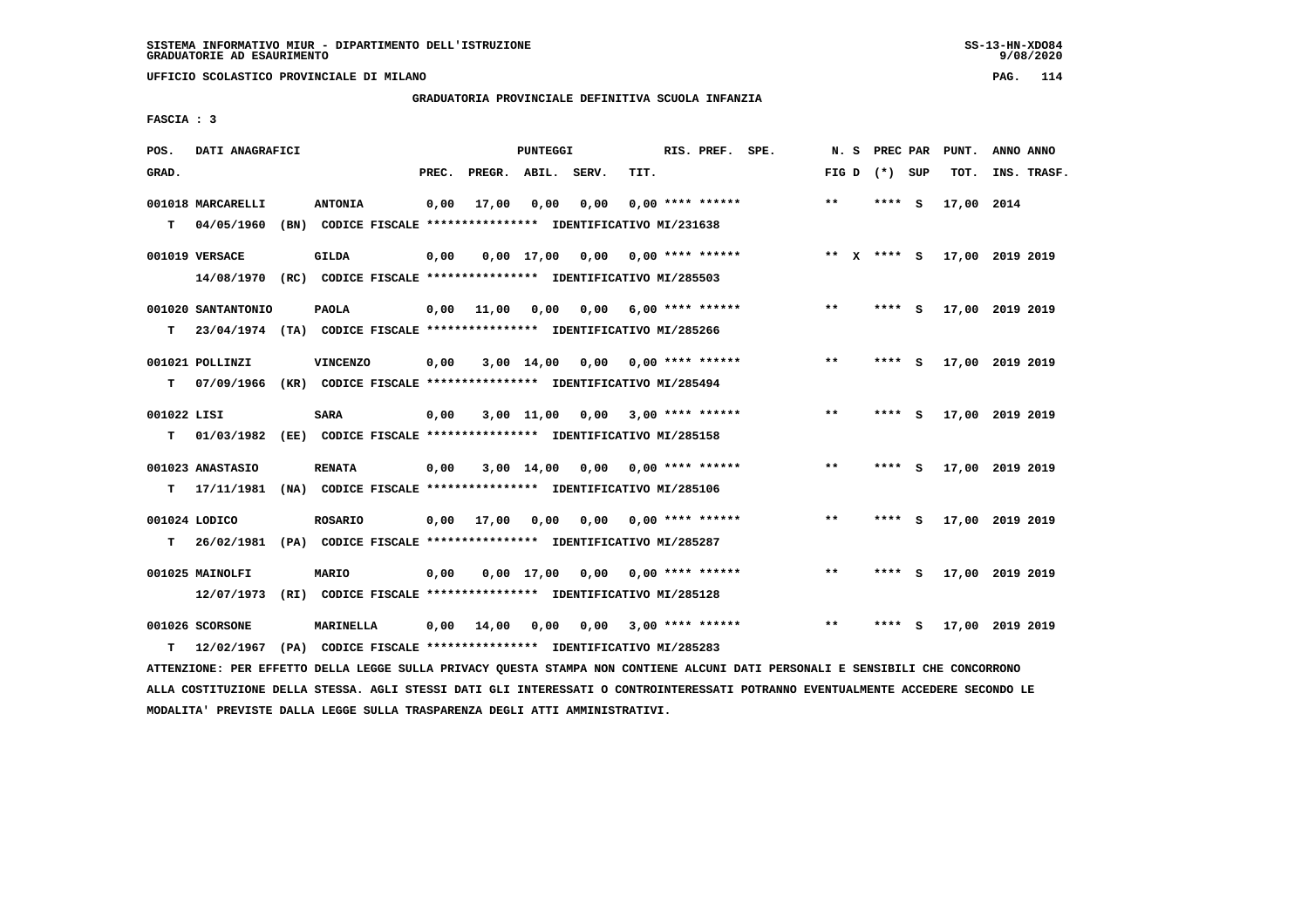**UFFICIO SCOLASTICO PROVINCIALE DI MILANO PAG. 115**

# **GRADUATORIA PROVINCIALE DEFINITIVA SCUOLA INFANZIA**

 **FASCIA : 3**

| POS.         | DATI ANAGRAFICI   |      |                                                               |       |                    | <b>PUNTEGGI</b>       |      |      | RIS. PREF.         | SPE. | N.S          | PREC PAR |          | PUNT.           | ANNO ANNO |             |
|--------------|-------------------|------|---------------------------------------------------------------|-------|--------------------|-----------------------|------|------|--------------------|------|--------------|----------|----------|-----------------|-----------|-------------|
| GRAD.        |                   |      |                                                               | PREC. | PREGR. ABIL. SERV. |                       |      | TIT. |                    |      | FIG D        | (*) SUP  |          | TOT.            |           | INS. TRASF. |
|              | 001027 LASPINA    |      | <b>LOREDANA</b>                                               | 0,00  | 17,00              | 0,00                  | 0,00 |      | $0.00$ **** ****** |      | $\star\star$ | **** S   |          | 17,00 2019 2019 |           |             |
| T.           | 04/03/1966        | (EN) | CODICE FISCALE **************** IDENTIFICATIVO MI/285109      |       |                    |                       |      |      |                    |      |              |          |          |                 |           |             |
| 001028 SPINA |                   |      | MONICA                                                        | 0,00  |                    | $3,00$ 11,00          | 0,00 |      | $3,00$ **** ****** |      | $***$        | ****     | - S      | 17,00 2019 2019 |           |             |
|              | 23/07/1977        |      | (RG) CODICE FISCALE **************** IDENTIFICATIVO MI/285340 |       |                    |                       |      |      |                    |      |              |          |          |                 |           |             |
|              | 001029 CALABRESE  |      | <b>ROSALIA</b>                                                | 0,00  |                    | $3,00$ 14,00          | 0,00 |      | $0.00$ **** ****** |      | $***$        | ****     | <b>S</b> | 17,00 2019 2019 |           |             |
|              | 30/04/1964        |      | (EN) CODICE FISCALE **************** IDENTIFICATIVO MI/285074 |       |                    |                       |      |      |                    |      |              |          |          |                 |           |             |
|              | 001030 SALSANO    |      | LAURA                                                         | 0,00  |                    | 6,00 11,00            | 0,00 |      | $0.00$ **** ****** |      | $***$        | ****     |          | 17,00 2019 2019 |           |             |
| T.           | 24/11/1982        |      | (SA) CODICE FISCALE **************** IDENTIFICATIVO MI/285244 |       |                    |                       |      |      |                    |      |              |          |          |                 |           |             |
|              | 001031 PANEPINTO  |      | <b>ANTONIO</b>                                                | 0,00  | 17,00              | 0.00                  | 0.00 |      | $0.00$ **** ****** |      | $* *$        | ****     | - S      | 17,00 2019 2019 |           |             |
| т            | 29/09/1980        |      | (PA) CODICE FISCALE **************** IDENTIFICATIVO MI/285493 |       |                    |                       |      |      |                    |      |              |          |          |                 |           |             |
|              | 001032 PATERNO    |      | <b>MARIA</b>                                                  | 0,00  |                    | $0,00$ $17,00$ $0,00$ |      |      | 0,00 **** ******   |      | $***$        | **** S   |          | 17,00 2019 2019 |           |             |
|              | 02/02/1976        |      | (RG) CODICE FISCALE **************** IDENTIFICATIVO MI/285444 |       |                    |                       |      |      |                    |      |              |          |          |                 |           |             |
| 001033 ALBO  |                   |      | GREGORIA                                                      | 0,00  |                    | $3,00$ 14,00          | 0,00 |      | $0.00$ **** ****** |      | $* *$        | ****     | - S      | 17,00 2019 2019 |           |             |
|              | 20/12/1967        |      | (CT) CODICE FISCALE **************** IDENTIFICATIVO MI/285091 |       |                    |                       |      |      |                    |      |              |          |          |                 |           |             |
|              | 001034 BULGARELLO |      | <b>ANGELO</b>                                                 | 0,00  |                    | $0,00 \quad 14,00$    | 0,00 |      | $3,00$ **** ****** |      | $* *$        | ****     | - S      | 17,00 2019 2019 |           |             |
| т            | 18/11/1967        |      | (TP) CODICE FISCALE **************** IDENTIFICATIVO MI/285295 |       |                    |                       |      |      |                    |      |              |          |          |                 |           |             |
|              | 001035 ESPOSITO   |      | <b>MARIA GIUSEPP</b>                                          | 0,00  |                    | 0,00 16,00            | 0,00 |      | $0.00$ **** ****** |      | $* *$        | ****     | - 5      | 16,00 2004 2004 |           |             |
|              | 13/09/1974        |      | (KR) CODICE FISCALE **************** IDENTIFICATIVO MI/080999 |       |                    |                       |      |      |                    |      |              |          |          |                 |           |             |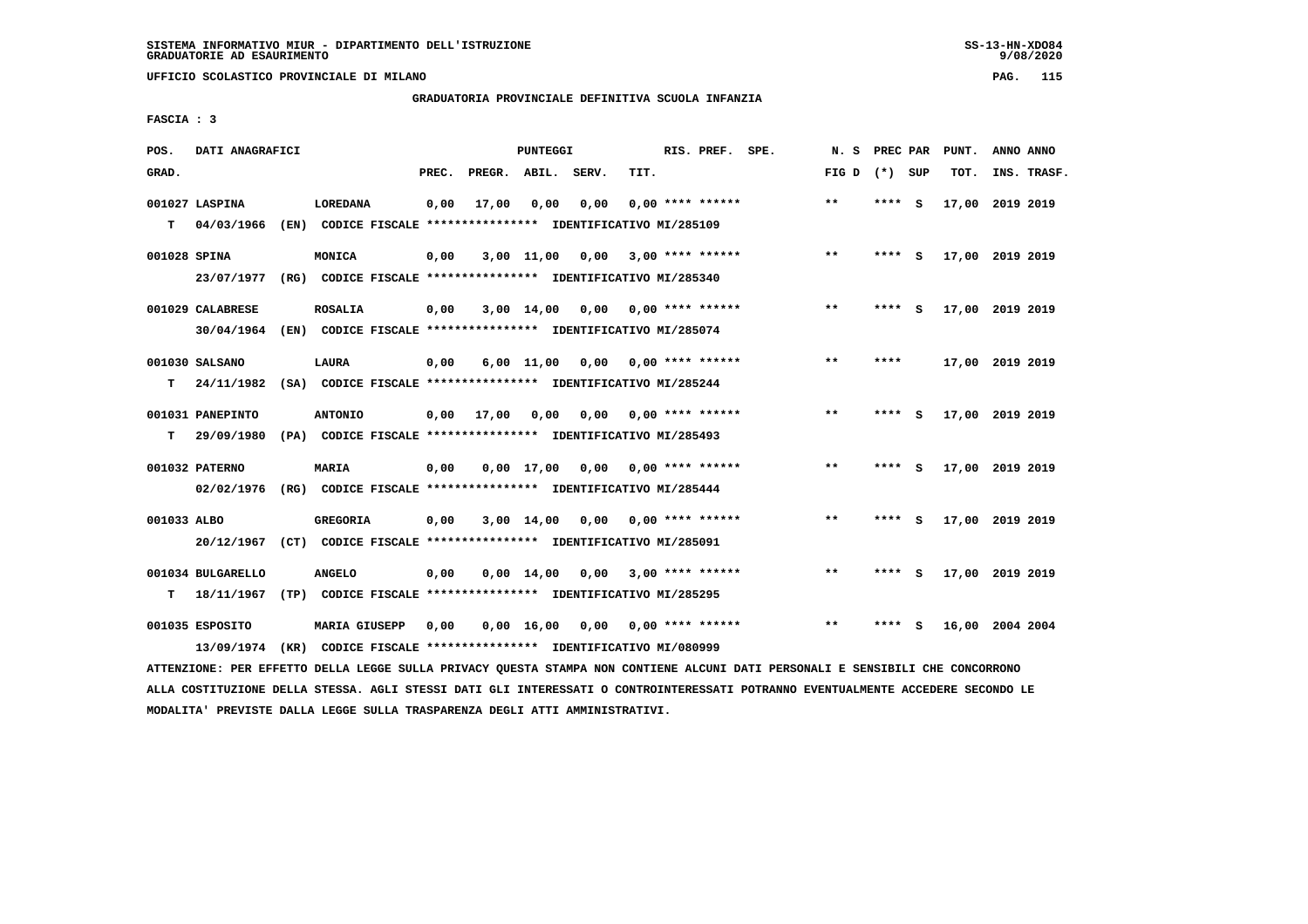**UFFICIO SCOLASTICO PROVINCIALE DI MILANO PAG. 116**

## **GRADUATORIA PROVINCIALE DEFINITIVA SCUOLA INFANZIA**

 **FASCIA : 3**

| POS.         | DATI ANAGRAFICI                 |      |                                                                                          |       |              | <b>PUNTEGGI</b>    |       |      | RIS. PREF. SPE.    | N. S  |             | PREC PAR | PUNT.      | ANNO ANNO       |  |
|--------------|---------------------------------|------|------------------------------------------------------------------------------------------|-------|--------------|--------------------|-------|------|--------------------|-------|-------------|----------|------------|-----------------|--|
| GRAD.        |                                 |      |                                                                                          | PREC. | PREGR. ABIL. |                    | SERV. | TIT. |                    | FIG D |             | (*) SUP  | TOT.       | INS. TRASF.     |  |
|              | 001036 TULINO                   |      | <b>ALDA</b><br>16/06/1954 (AV) CODICE FISCALE *************** IDENTIFICATIVO MI/106621   | 0,00  |              | $0,00 \quad 16,00$ | 0,00  |      | $0.00$ **** ****** | $* *$ | **** S      |          |            | 16,00 2007 2007 |  |
| 001037 PULCI | 24/11/1959                      |      | <b>GRAZIELLA</b><br>(CL) CODICE FISCALE *************** IDENTIFICATIVO MI/107978         | 0,00  |              | $0,00 \quad 16,00$ | 0,00  |      | $0.00$ **** ****** |       | ** x **** S |          |            | 16,00 2007 2007 |  |
|              | 001038 CRISTOFARO               |      | <b>MARIA</b><br>10/05/1961 (CZ) CODICE FISCALE *************** IDENTIFICATIVO MI/109861  | 0,00  | 16,00        | 0,00               | 0,00  |      | $0.00$ **** ****** | $* *$ | ****        | - S      |            | 16,00 2007 2007 |  |
|              | 001039 MARTINO                  |      | <b>ANGELA</b><br>31/12/1969 (SA) CODICE FISCALE *************** IDENTIFICATIVO MI/166599 | 0,00  |              | $0,00 \quad 16,00$ | 0.00  |      | $0.00$ **** ****** | $* *$ | **** S      |          |            | 16,00 2011 2011 |  |
|              | 001040 GIROLAMODIBARI           |      | ANNA MARIA<br>30/07/1972 (FG) CODICE FISCALE *************** IDENTIFICATIVO MI/192066    | 0,00  |              | $0,00 \quad 16,00$ | 0,00  |      | $0.00$ **** ****** | $* *$ | ****        | - 5      |            | 16,00 2014 2014 |  |
| т            | 001041 PAGANO                   |      | VALENTINA<br>14/02/1980 (VV) CODICE FISCALE **************** IDENTIFICATIVO MI/221708    | 0,00  |              | $0,00$ 16,00       | 0,00  |      | $0.00$ **** ****** | $* *$ | **** S      |          | 16,00 2014 |                 |  |
| т            | 001042 SCARPINATI<br>14/04/1982 |      | <b>FIORENZA</b><br>(TP) CODICE FISCALE *************** IDENTIFICATIVO MI/233663          | 0,00  |              | $0,00 \quad 13,00$ | 0,00  |      | $3,00$ **** ****** | $* *$ | ****        | - 5      | 16,00 2014 |                 |  |
| т            | 001043 PORFIDIA<br>22/12/1976   |      | MICHELA<br>(CE) CODICE FISCALE **************** IDENTIFICATIVO MI/228139                 | 0,00  |              | 0.00 16.00         | 0,00  |      | $0.00$ **** ****** | $* *$ | ****        | - 5      | 16,00 2014 |                 |  |
| т            | 001044 IACOVAZZO<br>03/10/1961  | (EE) | GIOVANNINA AN<br>CODICE FISCALE **************** IDENTIFICATIVO MI/213726                | 0,00  | 16,00        | 0,00               | 0,00  |      | $0.00$ **** ****** | $***$ | ****        | s        | 16,00 2014 |                 |  |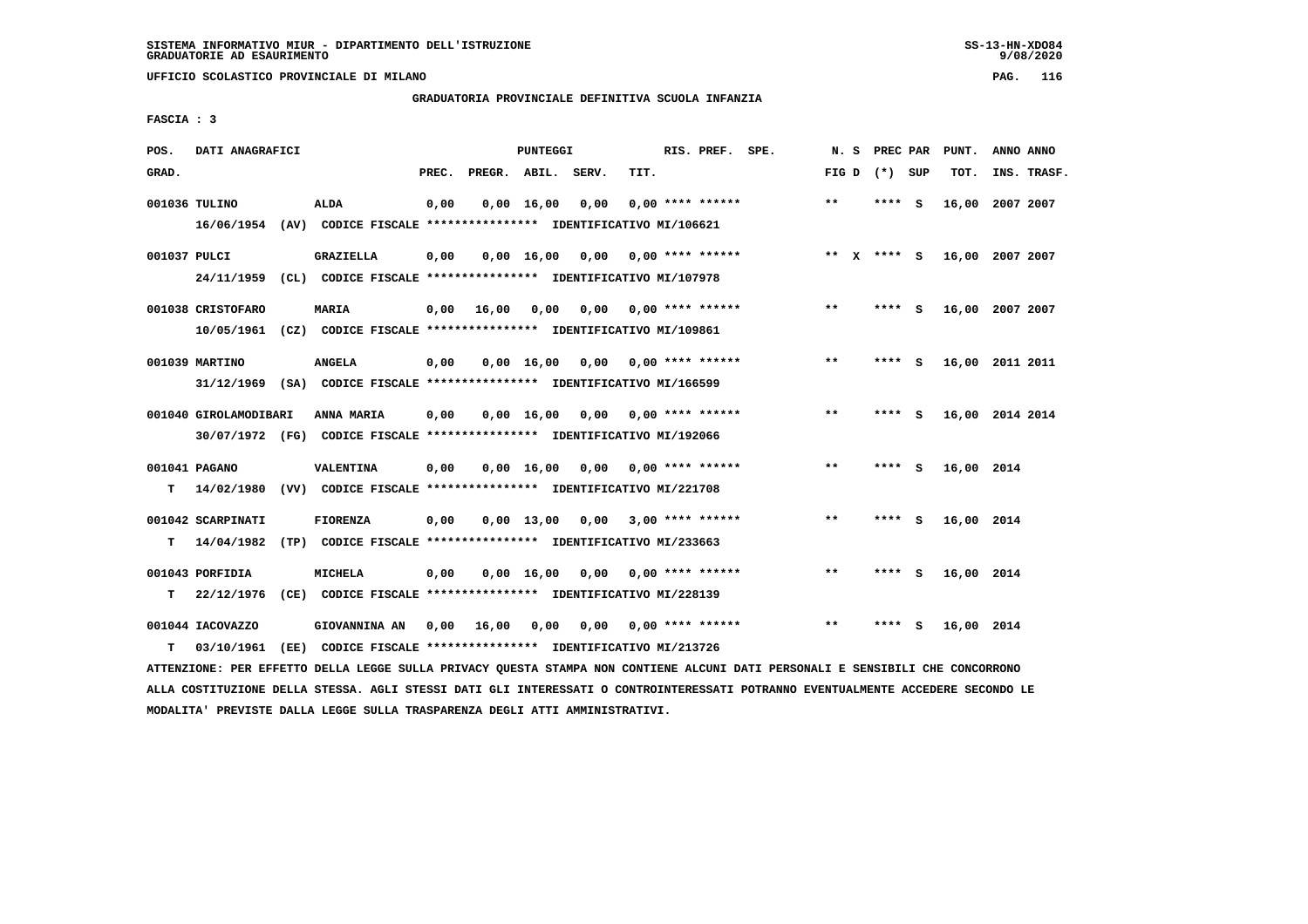**UFFICIO SCOLASTICO PROVINCIALE DI MILANO PAG. 117**

# **GRADUATORIA PROVINCIALE DEFINITIVA SCUOLA INFANZIA**

 **FASCIA : 3**

| POS.         | DATI ANAGRAFICI                                                                             |                  |       |                       | <b>PUNTEGGI</b> |                                                               |      | RIS. PREF. SPE.           |       | N. S PREC PAR   |     | PUNT.      | ANNO ANNO   |
|--------------|---------------------------------------------------------------------------------------------|------------------|-------|-----------------------|-----------------|---------------------------------------------------------------|------|---------------------------|-------|-----------------|-----|------------|-------------|
| GRAD.        |                                                                                             |                  | PREC. |                       |                 | PREGR. ABIL. SERV.                                            | TIT. |                           |       | FIG D $(*)$ SUP |     | TOT.       | INS. TRASF. |
|              | 001045 DE MEO<br>T 16/12/1982 (LT) CODICE FISCALE **************** IDENTIFICATIVO MI/209430 | <b>MARIANNA</b>  | 0,00  | 16,00                 | 0,00            | 0,00                                                          |      | $0.00$ **** ******        | $* *$ | **** S          |     | 16,00 2014 |             |
|              | 001046 CATAUDELLA                                                                           | SILVIA           | 0,00  |                       |                 | 0,00 16,00 0,00 0,00 **** ******                              |      |                           | $***$ | **** S          |     | 16,00 2014 |             |
| T.           | 07/03/1982 (SR) CODICE FISCALE *************** IDENTIFICATIVO MI/215284                     |                  |       |                       |                 |                                                               |      |                           |       |                 |     |            |             |
| 001047 RUSSO |                                                                                             | <b>MARTA</b>     | 0,00  |                       |                 | $0,00$ 16,00 0,00 0,00 **** ******                            |      |                           | $* *$ | **** S          |     | 16,00 2014 |             |
| т            | 25/02/1981 (TP) CODICE FISCALE **************** IDENTIFICATIVO MI/233273                    |                  |       |                       |                 |                                                               |      |                           |       |                 |     |            |             |
|              | 001048 CICERO                                                                               | <b>MARIA</b>     | 0,00  |                       |                 | $3,00$ 13,00 0,00 0,00 **** ******                            |      |                           | $***$ | **** S          |     | 16,00 2014 |             |
| т            | 08/10/1979 (PA) CODICE FISCALE **************** IDENTIFICATIVO MI/204276                    |                  |       |                       |                 |                                                               |      |                           |       |                 |     |            |             |
|              | 001049 FERRENTI                                                                             | <b>DOLORES</b>   |       | $0,00$ $10,00$ $0,00$ |                 |                                                               |      | $0,00$ 6,00 **** ******   | $***$ | **** S          |     | 16,00 2014 |             |
| T.           | 02/09/1977 (PZ) CODICE FISCALE *************** IDENTIFICATIVO MI/213577                     |                  |       |                       |                 |                                                               |      |                           |       |                 |     |            |             |
|              | 001050 MARINO                                                                               | <b>TIZIANA</b>   |       | 0,00 13,00 0,00       |                 | 0,00                                                          |      | $3,00$ **** ******        |       | ** x **** S     |     | 16,00 2014 |             |
| т            | 25/10/1982 (TP) CODICE FISCALE *************** IDENTIFICATIVO MI/232982                     |                  |       |                       |                 |                                                               |      |                           |       |                 |     |            |             |
|              | 001051 MARUCA                                                                               | <b>ILARIA</b>    |       | 0,00 16,00 0,00       |                 |                                                               |      | $0,00$ $0,00$ **** ****** | $* *$ | **** S          |     | 16,00 2014 |             |
|              | T 12/08/1981 (CZ) CODICE FISCALE *************** IDENTIFICATIVO MI/199009                   |                  |       |                       |                 |                                                               |      |                           |       |                 |     |            |             |
|              | 001052 MARSALA                                                                              | <b>FRANCESCA</b> |       | $0,00$ 16,00          | 0,00            |                                                               |      | $0,00$ $0,00$ **** ****** | $***$ | **** S          |     | 16,00 2014 |             |
| т            | 02/08/1980 (AG) CODICE FISCALE **************** IDENTIFICATIVO MI/233038                    |                  |       |                       |                 |                                                               |      |                           |       |                 |     |            |             |
|              | 001053 FORNABAIO                                                                            | MICHELE          |       | $0,00$ 16,00          | 0,00            |                                                               |      | 0,00 0,00 **** ******     | $* *$ | ****            | - S | 16,00 2014 |             |
| T.           | 18/05/1980                                                                                  |                  |       |                       |                 | (MT) CODICE FISCALE **************** IDENTIFICATIVO MI/212273 |      |                           |       |                 |     |            |             |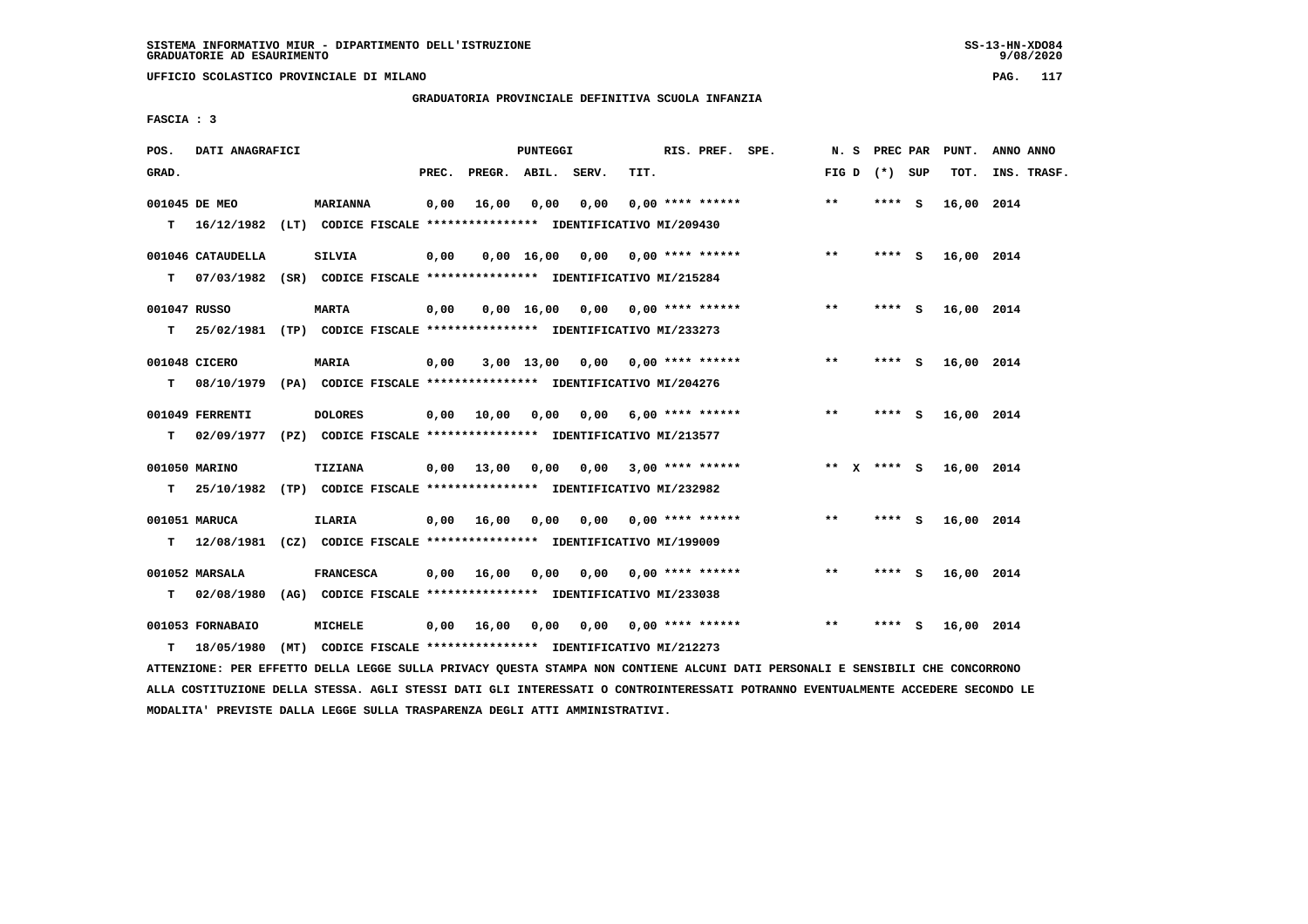**UFFICIO SCOLASTICO PROVINCIALE DI MILANO PAG. 118**

## **GRADUATORIA PROVINCIALE DEFINITIVA SCUOLA INFANZIA**

 **FASCIA : 3**

| POS.              | DATI ANAGRAFICI                 |                                                                                              |       |                    | <b>PUNTEGGI</b> |                                    |      | RIS. PREF. SPE.           | N. S            | PREC PAR | PUNT.      | ANNO ANNO   |
|-------------------|---------------------------------|----------------------------------------------------------------------------------------------|-------|--------------------|-----------------|------------------------------------|------|---------------------------|-----------------|----------|------------|-------------|
| GRAD.             |                                 |                                                                                              | PREC. | PREGR. ABIL. SERV. |                 |                                    | TIT. |                           | FIG D $(*)$ SUP |          | TOT.       | INS. TRASF. |
|                   | 001054 SCRIMA                   | VINCENZO<br>T 13/07/1979 (AG) CODICE FISCALE *************** IDENTIFICATIVO MI/221527        | 0,00  | 16,00              | 0,00            | 0,00                               |      | $0.00$ **** ******        | **              | $***$ S  | 16,00 2014 |             |
| 001055 LOTA'<br>т |                                 | PATRIZIA<br>06/12/1977 (PA) CODICE FISCALE **************** IDENTIFICATIVO MI/216701         | 0,00  | 13,00              |                 | 0,00 0,00                          |      | $3,00$ **** ******        | $***$           | **** S   | 16,00 2014 |             |
| 001056 VALLA<br>т |                                 | <b>ELISABETTA</b><br>15/11/1977 (MI) CODICE FISCALE *************** IDENTIFICATIVO MI/205912 | 0,00  | 16,00              | 0,00            |                                    |      | $0,00$ $0,00$ **** ****** | $* *$           | **** S   | 16,00 2014 |             |
| т                 | 001057 PRATILLO<br>21/01/1975   | MARIAMICHELA<br>(CE) CODICE FISCALE **************** IDENTIFICATIVO MI/201348                | 0.00  |                    |                 | $3,00$ 13,00 0,00 0,00 **** ****** |      |                           | $* *$           | **** S   | 16,00 2014 |             |
| т                 | 001058 CENTANNI<br>30/07/1973   | <b>DANIELA</b><br>(SA) CODICE FISCALE **************** IDENTIFICATIVO MI/221321              | 0,00  |                    |                 | 5,00 11,00 0,00 0,00 **** ******   |      |                           | $* *$           | **** S   | 16,00 2014 |             |
| т                 | 001059 DILUCIA                  | <b>ANTONELLA</b><br>01/06/1973 (AG) CODICE FISCALE *************** IDENTIFICATIVO MI/233699  | 0,00  |                    |                 | $0,00$ 13,00 0,00 3,00 **** ****** |      |                           | $* *$           | **** S   | 16,00 2014 |             |
| т                 | 001060 ROVITO                   | TIZIANA<br>24/05/1973 (RM) CODICE FISCALE *************** IDENTIFICATIVO MI/231480           | 0,00  |                    |                 | $0,00$ 16,00 0,00 0,00 **** ****** |      |                           | $* *$           | **** S   | 16,00 2014 |             |
| т                 | 001061 VALENZA                  | <b>SABRINA</b><br>12/05/1981 (TP) CODICE FISCALE **************** IDENTIFICATIVO MI/212129   | 0,00  |                    |                 | $3,00$ 13,00 0,00 0,00 **** ****** |      |                           | $***$           | **** S   | 16,00 2014 |             |
| т                 | 001062 PALMINTERI<br>28/08/1978 | <b>GIUSEPPE</b><br>(AG) CODICE FISCALE **************** IDENTIFICATIVO MI/219505             | 0,00  | 16,00              | 0,00            | 0,00                               |      | $0.00$ **** ******        | **              | **** S   | 16,00 2014 |             |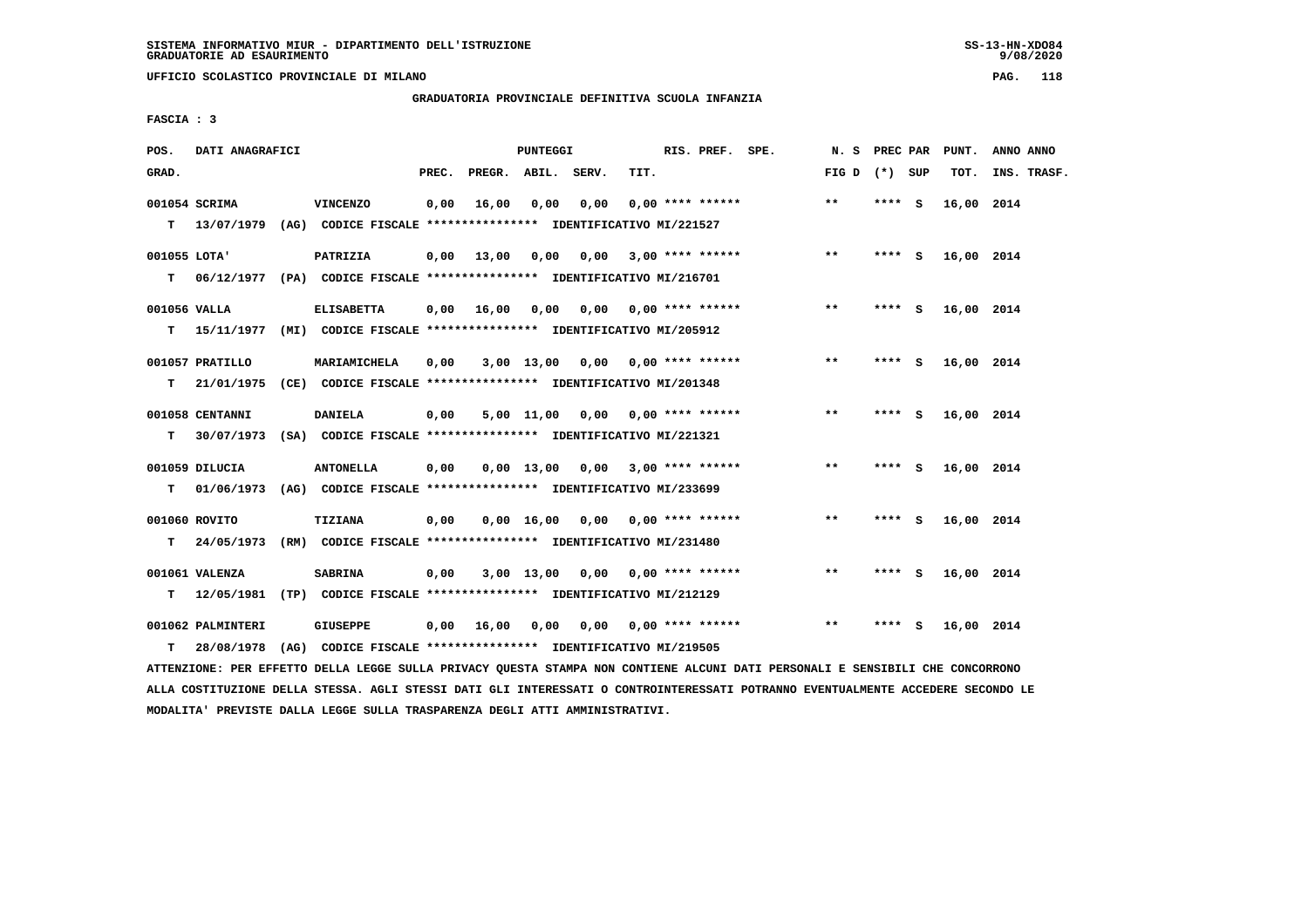**UFFICIO SCOLASTICO PROVINCIALE DI MILANO PAG. 119**

 **GRADUATORIA PROVINCIALE DEFINITIVA SCUOLA INFANZIA**

 **FASCIA : 3**

| POS.        | DATI ANAGRAFICI               |                                                                                            |       |              | PUNTEGGI           |       |      | RIS. PREF. SPE.           |       | N. S PREC PAR   |   | PUNT.      | ANNO ANNO   |
|-------------|-------------------------------|--------------------------------------------------------------------------------------------|-------|--------------|--------------------|-------|------|---------------------------|-------|-----------------|---|------------|-------------|
| GRAD.       |                               |                                                                                            | PREC. | PREGR. ABIL. |                    | SERV. | TIT. |                           |       | FIG D $(*)$ SUP |   | TOT.       | INS. TRASF. |
|             | 001063 DE ROSA                | <b>MARZIA</b><br>T 24/02/1978 (LE) CODICE FISCALE *************** IDENTIFICATIVO MI/216660 | 0,00  | 16,00        | 0,00               | 0,00  |      | $0.00$ **** ******        | $***$ | **** S          |   | 16,00 2014 |             |
|             |                               |                                                                                            |       |              |                    |       |      |                           |       |                 |   |            |             |
|             | 001064 DIPAOLA                | <b>PASQUALE</b>                                                                            | 0,00  | 16,00        | 0,00               | 0,00  |      | $0.00$ **** ******        | $***$ | $***$ S         |   | 16,00 2014 |             |
|             |                               | T 17/12/1974 (AV) CODICE FISCALE *************** IDENTIFICATIVO MI/232746                  |       |              |                    |       |      |                           |       |                 |   |            |             |
|             | 001065 MORABITO               | <b>GIOVANNA</b>                                                                            | 0,00  |              | 3,00 13,00         |       |      | $0,00$ $0,00$ **** ****** | $***$ | **** S          |   | 16,00 2014 |             |
|             |                               | T 14/03/1959 (RC) CODICE FISCALE *************** IDENTIFICATIVO MI/222111                  |       |              |                    |       |      |                           |       |                 |   |            |             |
|             | 001066 GIANNONE               | ORNELLA                                                                                    | 0,00  |              | $3,00$ 13,00       | 0,00  |      | $0.00$ **** ******        |       | ** x **** S     |   | 16,00 2014 |             |
| т           | 15/07/1983                    | (RG) CODICE FISCALE **************** IDENTIFICATIVO MI/216366                              |       |              |                    |       |      |                           |       |                 |   |            |             |
|             |                               |                                                                                            |       |              |                    |       |      |                           |       |                 |   |            |             |
| T.          | 001067 BELTRAME<br>27/03/1982 | <b>SALVATORE</b><br>(TP) CODICE FISCALE **************** IDENTIFICATIVO MI/195371          | 0,00  |              | $0,00 \quad 16,00$ | 0,00  |      | $0.00$ **** ******        |       | ** $X$ **** S   |   | 16,00 2014 |             |
|             |                               |                                                                                            |       |              |                    |       |      |                           |       |                 |   |            |             |
|             | 001068 VACANTE                | <b>ANTONINO</b>                                                                            | 0,00  | 13,00        | 0,00               |       |      | $0,00$ 3,00 **** ******   |       | ** $X$ **** S   |   | 16,00 2014 |             |
| т           |                               | 31/07/1977 (PA) CODICE FISCALE **************** IDENTIFICATIVO MI/233192                   |       |              |                    |       |      |                           |       |                 |   |            |             |
|             | 001069 GALLICCHIO             | <b>ANTONIA</b>                                                                             | 0,00  |              | $0,00 \quad 16,00$ |       |      | $0.00$ $0.00$ **** ****** | $* *$ | **** S          |   | 16,00 2014 |             |
| т           | 15/02/1983                    | (AV) CODICE FISCALE **************** IDENTIFICATIVO MI/221948                              |       |              |                    |       |      |                           |       |                 |   |            |             |
|             | 001070 CALVANESE              | <b>ASSUNTA</b>                                                                             | 0,00  |              | $0,00 \quad 13,00$ | 0.00  |      | $3,00$ **** ******        | $* *$ | **** S          |   | 16,00 2014 |             |
| т           | 10/11/1982                    | (BN) CODICE FISCALE **************** IDENTIFICATIVO MI/211888                              |       |              |                    |       |      |                           |       |                 |   |            |             |
|             |                               |                                                                                            |       |              |                    |       |      |                           |       |                 |   |            |             |
| 001071 LETO |                               | <b>GIUSEPPINA</b>                                                                          | 0,00  |              | 3,00 13,00         | 0,00  |      | 0,00 **** ******          | $* *$ | ****            | s | 16,00 2014 |             |
| т           | 30/09/1982                    | (KR) CODICE FISCALE *************** IDENTIFICATIVO MI/233512                               |       |              |                    |       |      |                           |       |                 |   |            |             |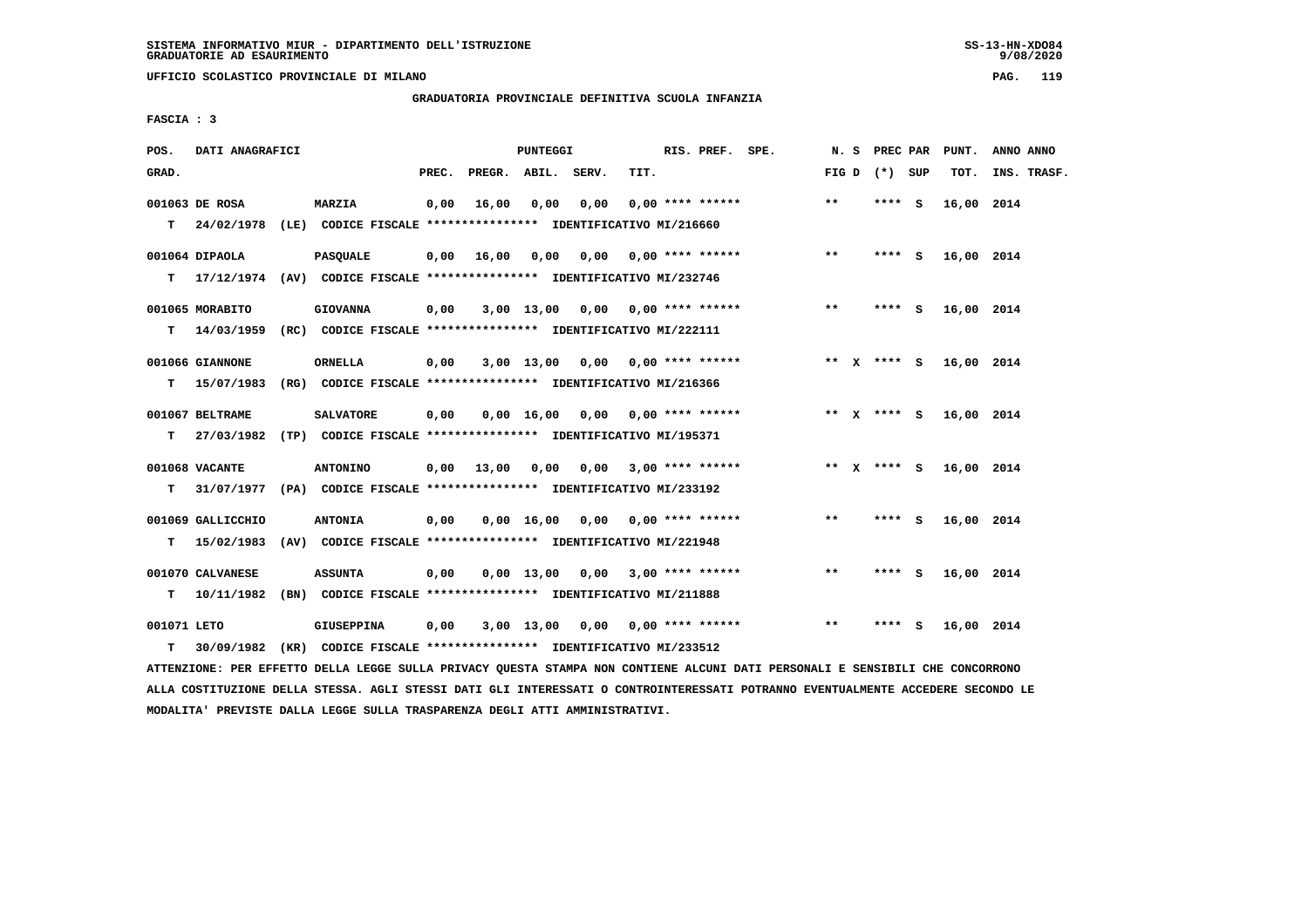**UFFICIO SCOLASTICO PROVINCIALE DI MILANO PAG. 120**

# **GRADUATORIA PROVINCIALE DEFINITIVA SCUOLA INFANZIA**

 **FASCIA : 3**

| POS.              | DATI ANAGRAFICI                 |      |                                                                                          |       |              | PUNTEGGI           |                                    |      | RIS. PREF. SPE.           | N.S   | PREC PAR |          | PUNT.      | ANNO ANNO   |
|-------------------|---------------------------------|------|------------------------------------------------------------------------------------------|-------|--------------|--------------------|------------------------------------|------|---------------------------|-------|----------|----------|------------|-------------|
| GRAD.             |                                 |      |                                                                                          | PREC. | PREGR. ABIL. |                    | SERV.                              | TIT. |                           | FIG D | (*) SUP  |          | TOT.       | INS. TRASF. |
| 001072 PINTO<br>т |                                 |      | ANNA MARIA<br>12/11/1981 (BR) CODICE FISCALE **************** IDENTIFICATIVO MI/217796   | 0,00  |              | 0.00 16.00         | 0.00                               |      | $0.00$ **** ******        | $***$ | **** S   |          | 16,00 2014 |             |
| т                 | 001073 IANNACCONE<br>04/07/1981 |      | <b>GIOVANNA</b><br>(AV) CODICE FISCALE **************** IDENTIFICATIVO MI/231119         | 0,00  |              | 0.00 16.00         | 0,00                               |      | $0.00$ **** ******        | $***$ | **** S   |          | 16,00 2014 |             |
| т                 | 001074 MILITELLO<br>30/08/1980  |      | <b>SALVATORE</b><br>(RG) CODICE FISCALE **************** IDENTIFICATIVO MI/211061        | 0,00  | 16,00        | 0,00               | 0,00                               |      | 0,00 **** ******          | $**$  | **** S   |          | 16,00 2014 |             |
| т                 | 001075 TAGLIAFIERRO             |      | VINCENZA ROSA<br>23/07/1980 (CE) CODICE FISCALE *************** IDENTIFICATIVO MI/197485 | 0,00  |              | 3,00 13,00         |                                    |      | $0,00$ $0,00$ **** ****** | $* *$ | ****     | <b>S</b> | 16,00 2014 |             |
| т                 | 001076 STRAGAPEDE<br>20/06/1980 |      | MARIACRISTINA<br>(LE) CODICE FISCALE **************** IDENTIFICATIVO MI/204199           | 0,00  |              | $0,00 \quad 16,00$ | 0,00                               |      | $0.00$ **** ******        | $* *$ | ****     |          | 16,00 2014 |             |
| т                 | 001077 MARASCO<br>21/05/1980    |      | CONCETTAGABRI<br>(VV) CODICE FISCALE **************** IDENTIFICATIVO MI/196511           | 0.00  |              | $0,00$ 16,00       |                                    |      |                           | $***$ | **** S   |          | 16,00 2014 |             |
| т                 | 001078 PRINCIPE<br>16/11/1979   |      | <b>MARIANNA</b><br>(NA) CODICE FISCALE *************** IDENTIFICATIVO MI/230868          | 0,00  |              | $3,00$ 13,00       | 0,00                               |      | $0.00$ **** ******        | $***$ | ****     | - S      | 16,00 2014 |             |
| т                 | 001079 MAUCERI<br>04/03/1976    | (ME) | <b>ELEONORA ANTO</b><br>CODICE FISCALE **************** IDENTIFICATIVO MI/221208         | 0.00  | 16,00        | 0.00               | 0,00                               |      | $0.00$ **** ******        | $* *$ | **** S   |          | 16,00 2014 |             |
| т                 | 001080 DAMBRA<br>19/11/1973     |      | ANNAMARIA<br>(BA) CODICE FISCALE **************** IDENTIFICATIVO MI/211977               | 0,00  |              |                    | $3,00$ 13,00 0,00 0,00 **** ****** |      |                           | $* *$ | **** S   |          | 16,00 2014 |             |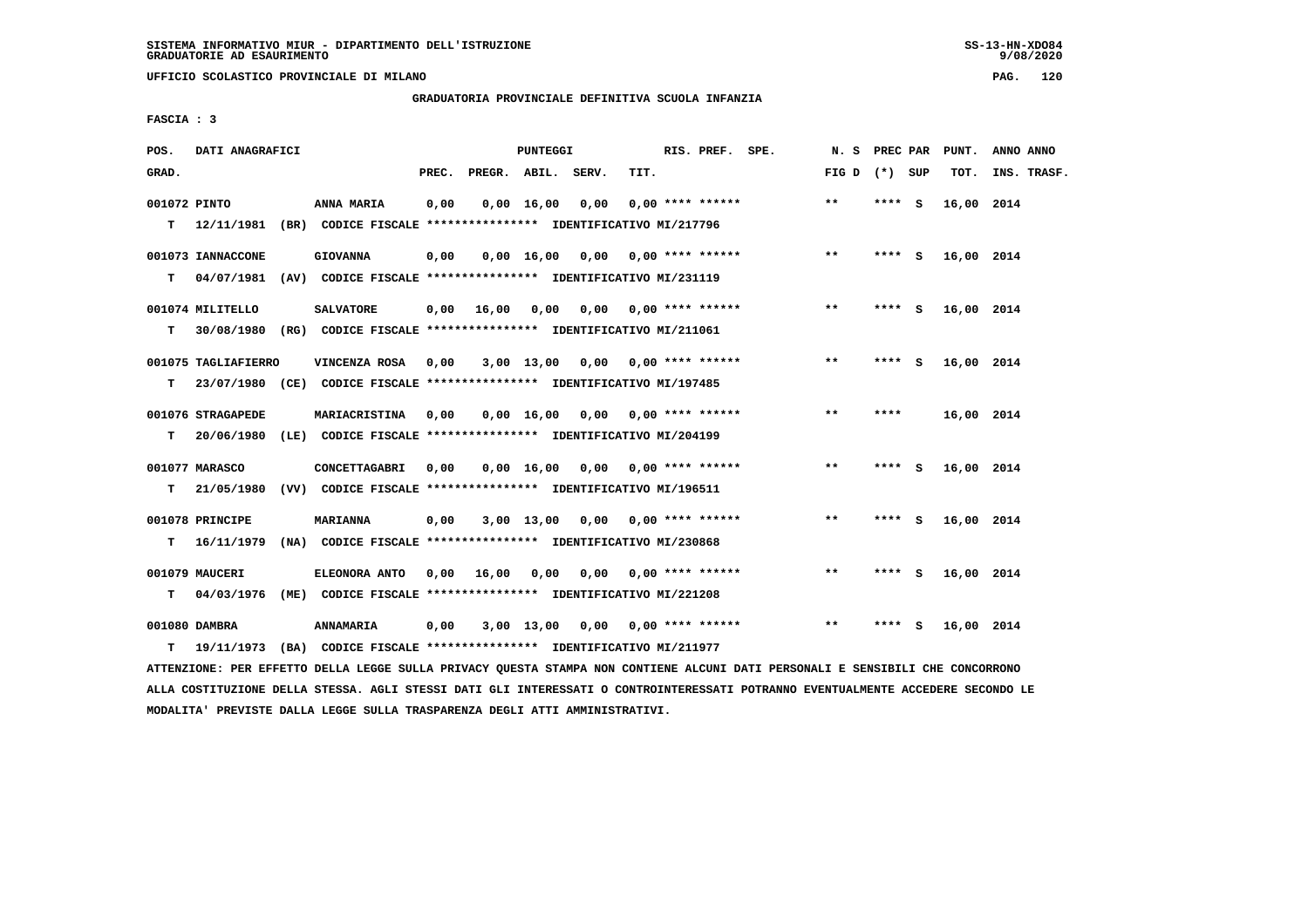**UFFICIO SCOLASTICO PROVINCIALE DI MILANO PAG. 121**

# **GRADUATORIA PROVINCIALE DEFINITIVA SCUOLA INFANZIA**

 **FASCIA : 3**

| POS.  | DATI ANAGRAFICI   |      |                                                               |       |                    | PUNTEGGI     |      |      | RIS. PREF. SPE.         | N.S          | PREC PAR |          | PUNT.      | ANNO ANNO       |  |
|-------|-------------------|------|---------------------------------------------------------------|-------|--------------------|--------------|------|------|-------------------------|--------------|----------|----------|------------|-----------------|--|
| GRAD. |                   |      |                                                               | PREC. | PREGR. ABIL. SERV. |              |      | TIT. |                         | FIG D        | (*) SUP  |          | TOT.       | INS. TRASF.     |  |
|       | 001081 CARROZZINI |      | <b>ROBERTA</b>                                                | 0,00  |                    | 3,00 13,00   | 0,00 |      | $0.00$ **** ******      | $\star\star$ | ****     | - S      | 16,00 2014 |                 |  |
| T.    | 26/09/1972        | (LE) | CODICE FISCALE **************** IDENTIFICATIVO MI/232551      |       |                    |              |      |      |                         |              |          |          |            |                 |  |
|       | 001082 FILOSA     |      | <b>FRANCESCA</b>                                              | 0,00  | 16,00              | 0,00         | 0.00 |      | 0,00 **** ******        | $* *$        | ****     | - S      | 16,00 2014 |                 |  |
| т     | 20/08/1971        |      | (TA) CODICE FISCALE **************** IDENTIFICATIVO MI/211593 |       |                    |              |      |      |                         |              |          |          |            |                 |  |
|       | 001083 PARISI     |      | CONSIGLIA                                                     | 0,00  |                    | 3,00 13,00   |      |      | $0,00$ 0,00 **** ****** | $***$        | ****     | <b>S</b> | 16,00 2014 |                 |  |
| т     | 21/02/1966        |      | (SA) CODICE FISCALE **************** IDENTIFICATIVO MI/204907 |       |                    |              |      |      |                         |              |          |          |            |                 |  |
|       | 001084 MAROTTA    |      | VINCENZA                                                      | 0,00  |                    | $0.00$ 13.00 | 0.00 |      | $3,00$ **** ******      | $* *$        | ****     | - S      | 16,00 2014 |                 |  |
| т     | 16/11/1965        |      | (AG) CODICE FISCALE **************** IDENTIFICATIVO MI/228819 |       |                    |              |      |      |                         |              |          |          |            |                 |  |
|       | 001085 MARAGLIANO |      | <b>IRENE</b>                                                  | 0.00  | 13,00              | 0,00         | 0,00 |      | $3,00$ **** ******      | $***$        | ****     | - S      |            | 16,00 2019 2019 |  |
|       | 15/09/1982        |      | (AG) CODICE FISCALE **************** IDENTIFICATIVO MI/285230 |       |                    |              |      |      |                         |              |          |          |            |                 |  |
|       | 001086 CUZZILLA   |      | <b>CLELIA</b>                                                 | 0,00  |                    | 0.00 16.00   | 0.00 |      | 0,00 **** ******        | $* *$        | ****     | - S      |            | 16,00 2019 2019 |  |
|       | 09/10/1976        |      | (RC) CODICE FISCALE **************** IDENTIFICATIVO MI/285415 |       |                    |              |      |      |                         |              |          |          |            |                 |  |
|       | 001087 PELLEGRINO |      | <b>FLAVIA</b>                                                 | 0.00  | 16,00              | 0.00         | 0,00 |      | 0,00 **** ******        | $* *$        | ****     | - S      |            | 16,00 2019 2019 |  |
| т     | 24/01/1975        |      | (EN) CODICE FISCALE **************** IDENTIFICATIVO MI/285460 |       |                    |              |      |      |                         |              |          |          |            |                 |  |
|       | 001088 CONTINO    |      | <b>FRANCESCA</b>                                              | 0,00  |                    | $0,00$ 13,00 | 0,00 |      | $3,00$ **** ******      | $* *$        | ****     | - 5      |            | 16,00 2019 2019 |  |
| т     | 19/08/1982        |      | (CT) CODICE FISCALE **************** IDENTIFICATIVO MI/285402 |       |                    |              |      |      |                         |              |          |          |            |                 |  |
|       | 001089 BONTEMPO   |      | <b>MARIA VALERIA</b>                                          | 0.00  |                    | 0.00 16.00   | 0.00 |      | $0.00$ **** ******      | $* *$        | ****     | s        |            | 16,00 2019 2019 |  |
|       | 28/06/1978        | (ME) | CODICE FISCALE **************** IDENTIFICATIVO MI/285270      |       |                    |              |      |      |                         |              |          |          |            |                 |  |
|       |                   |      |                                                               |       |                    |              |      |      |                         |              |          |          |            |                 |  |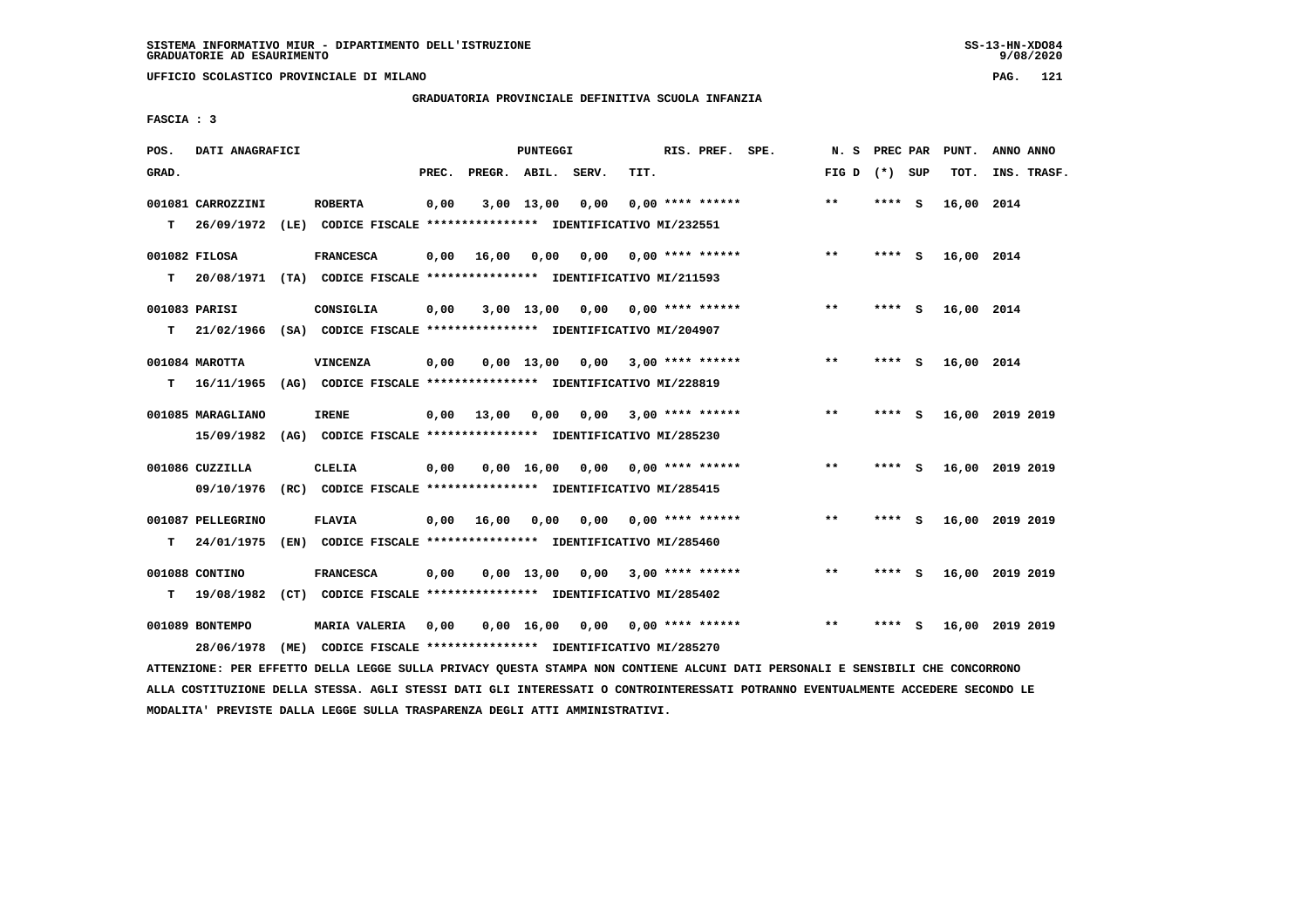**UFFICIO SCOLASTICO PROVINCIALE DI MILANO PAG. 122**

## **GRADUATORIA PROVINCIALE DEFINITIVA SCUOLA INFANZIA**

 **FASCIA : 3**

| POS.              | DATI ANAGRAFICI                               |      |                                                                                                                                        |       |                    | <b>PUNTEGGI</b>    |                                    |      | RIS. PREF. SPE.           | N.S          | PREC PAR        |     | PUNT.           | ANNO ANNO   |  |
|-------------------|-----------------------------------------------|------|----------------------------------------------------------------------------------------------------------------------------------------|-------|--------------------|--------------------|------------------------------------|------|---------------------------|--------------|-----------------|-----|-----------------|-------------|--|
| GRAD.             |                                               |      |                                                                                                                                        | PREC. | PREGR. ABIL. SERV. |                    |                                    | TIT. |                           |              | FIG D $(*)$ SUP |     | TOT.            | INS. TRASF. |  |
|                   | 001090 TITONE<br>25/07/1965                   |      | PAOLA LILIANA<br>(TP) CODICE FISCALE **************** IDENTIFICATIVO MI/285306                                                         | 0.00  |                    | $0,00 \quad 16,00$ | 0,00                               |      | $0.00$ **** ******        | $\star\star$ | $***$ S         |     | 16,00           | 2019 2019   |  |
|                   | 001091 DI RUOCCO<br>04/06/1980                |      | <b>AGNESE</b><br>(CS) CODICE FISCALE **************** IDENTIFICATIVO MI/107360                                                         | 0,00  |                    |                    | $0,00$ 15,00 0,00                  |      | $0.00$ **** ******        | $* *$        | **** S          |     | 15,00 2007 2007 |             |  |
|                   | 001092 FEBBRAIO                               |      | RITA CONCETTA                                                                                                                          | 0,00  |                    | $0,00$ 15,00       | $0,00$ $0,00$ $***$ **** ******    |      |                           | $* *$        | **** S          |     | 15,00 2007 2007 |             |  |
|                   | 07/12/1973<br>001093 PANEBIANCO<br>28/11/1975 |      | (CL) CODICE FISCALE **************** IDENTIFICATIVO MI/109814<br>LINA<br>(CT) CODICE FISCALE **************** IDENTIFICATIVO MI/082480 | 0,00  |                    | $0.00$ 15.00       | 0.00                               |      | 0,00 **** ******          | $***$        | ****            | - S | 15,00 2007      |             |  |
|                   | 001094 CONDINA<br>05/09/1979                  |      | MARIA<br>(RC) CODICE FISCALE **************** IDENTIFICATIVO MI/166515                                                                 | 0,00  |                    | 0.00 15.00         |                                    |      | $0.00$ $0.00$ **** ****** | **           | ****            | - S | 15,00 2011 2011 |             |  |
| т                 | 001095 FRANCO<br>13/09/1981                   |      | GIOVANNAMARIA<br>(RC) CODICE FISCALE **************** IDENTIFICATIVO MI/231616                                                         | 0,00  | 12,00              | 0,00               |                                    |      | $0,00$ 3,00 **** ******   |              | ** $X$ **** S   |     | 15,00 2014      |             |  |
| T.                | 001096 CALCAGNO<br>03/12/1983                 |      | <b>CONCETTA</b><br>(EN) CODICE FISCALE **************** IDENTIFICATIVO MI/194058                                                       | 0,00  |                    | $0.00$ 15.00       | 0.00                               |      | $0.00$ **** ******        | $***$        | ****            | - S | 15,00 2014      |             |  |
| 001097 CONTI<br>т | 02/08/1983                                    | (NU) | <b>CRISTIANA</b><br>CODICE FISCALE **************** IDENTIFICATIVO MI/232129                                                           | 0,00  |                    | $0,00$ 15,00 0,00  |                                    |      | $0.00$ **** ******        | $* *$        | **** S          |     | 15,00 2014      |             |  |
| т                 | 001098 PROVENZANO<br>05/10/1982               |      | <b>MARIA CALOGER</b><br>(CL) CODICE FISCALE **************** IDENTIFICATIVO MI/203396                                                  | 0,00  |                    |                    | $0,00$ 15,00 0,00 0,00 **** ****** |      |                           | $* *$        | ****            | - S | 15,00 2014      |             |  |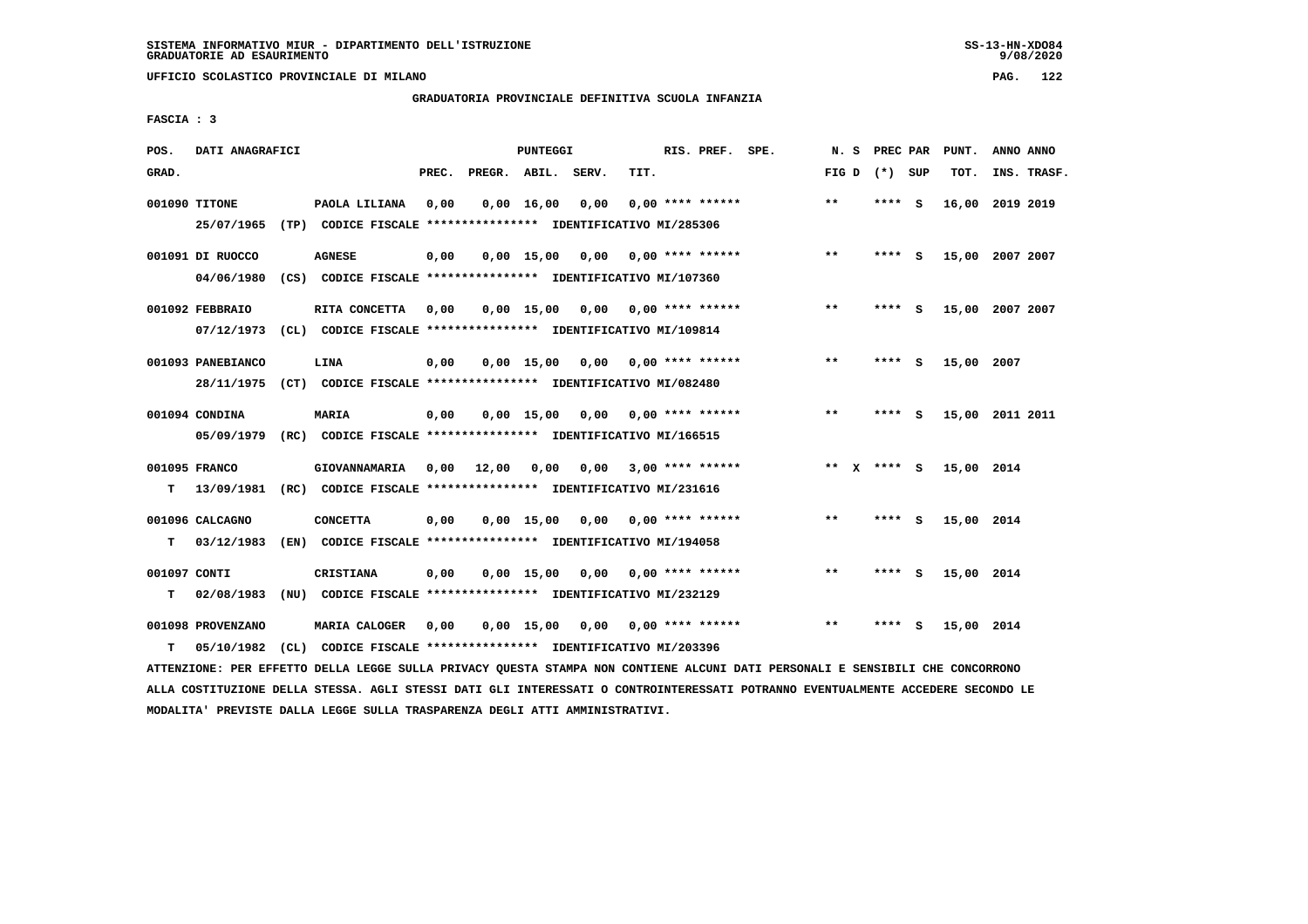**UFFICIO SCOLASTICO PROVINCIALE DI MILANO PAG. 123**

## **GRADUATORIA PROVINCIALE DEFINITIVA SCUOLA INFANZIA**

 **FASCIA : 3**

| POS.  | DATI ANAGRAFICI                 |                                                                                             |       |              | PUNTEGGI     |       |      | RIS. PREF. SPE.           |       |         | N. S PREC PAR   |          | PUNT.      | ANNO ANNO   |
|-------|---------------------------------|---------------------------------------------------------------------------------------------|-------|--------------|--------------|-------|------|---------------------------|-------|---------|-----------------|----------|------------|-------------|
| GRAD. |                                 |                                                                                             | PREC. | PREGR. ABIL. |              | SERV. | TIT. |                           |       |         | FIG D $(*)$ SUP |          | TOT.       | INS. TRASF. |
| T.    | 001099 LICCHETTA<br>08/04/1967  | ANNA RITA<br>(LE) CODICE FISCALE **************** IDENTIFICATIVO MI/211747                  | 0,00  |              | 0.00 15.00   | 0.00  |      | $0.00$ **** ******        |       |         | ** $X$ **** S   |          | 15,00 2014 |             |
| т     | 001100 INCARDONA<br>10/11/1983  | SIMONA RITA<br>(CL) CODICE FISCALE **************** IDENTIFICATIVO MI/217841                | 0,00  | 15,00        | 0,00         | 0,00  |      | $0.00$ **** ******        | $**$  |         | ****            |          | 15,00 2014 |             |
| т     | 001101 BISCOTTI<br>07/03/1983   | VINCENZAPIA<br>(CB) CODICE FISCALE **************** IDENTIFICATIVO MI/203667                | 0,00  | 15,00 0,00   |              |       |      | $0.00$ $0.00$ **** ****** | $***$ |         | **** S          |          | 15,00 2014 |             |
| т     | 001102 VIVIANO                  | <b>MARILENA</b><br>17/06/1982 (TP) CODICE FISCALE **************** IDENTIFICATIVO MI/194978 | 0,00  |              | $0.00$ 15.00 | 0.00  |      | $0.00$ **** ******        | $* *$ |         | ****            | - S      | 15,00 2014 |             |
| т     | 001103 FONTANA                  | <b>PAOLA</b><br>06/01/1982 (TP) CODICE FISCALE *************** IDENTIFICATIVO MI/233254     | 0,00  |              | $0.00$ 15.00 | 0.00  |      | $0.00$ **** ******        | $***$ |         | ****            | <b>S</b> | 15,00 2014 |             |
| T.    | 001104 SAGHES<br>15/05/1981     | <b>FRANCESCA</b><br>(ME) CODICE FISCALE **************** IDENTIFICATIVO MI/211473           | 0,00  |              | $0,00$ 15,00 |       |      | $0,00$ $0,00$ **** ****** | $**$  |         | **** S          |          | 15,00 2014 |             |
| т     | 001105 PEZZOTTA<br>21/11/1980   | <b>DANIELA</b><br>(MI) CODICE FISCALE **************** IDENTIFICATIVO MI/230679             | 0,00  |              | $0.00$ 15.00 | 0,00  |      | $0.00$ **** ******        | $***$ |         | **** S          |          | 15,00 2014 |             |
| т     | 001106 RITROVATO<br>02/08/1960  | <b>VINCENZA</b><br>(VV) CODICE FISCALE **************** IDENTIFICATIVO MI/200027            | 0,00  |              | 0.00 15.00   | 0,00  |      | $0.00$ **** ******        | $* *$ |         | ****            | - S      | 15,00 2014 |             |
| т     | 001107 ALFONZETTI<br>31/08/1983 | <b>FRANCESCA</b><br>(RC) CODICE FISCALE **************** IDENTIFICATIVO MI/198503           | 0,00  | 15,00        | 0,00         |       |      | $0,00$ $0,00$ **** ****** |       | $***$ X | **** S          |          | 15,00 2014 |             |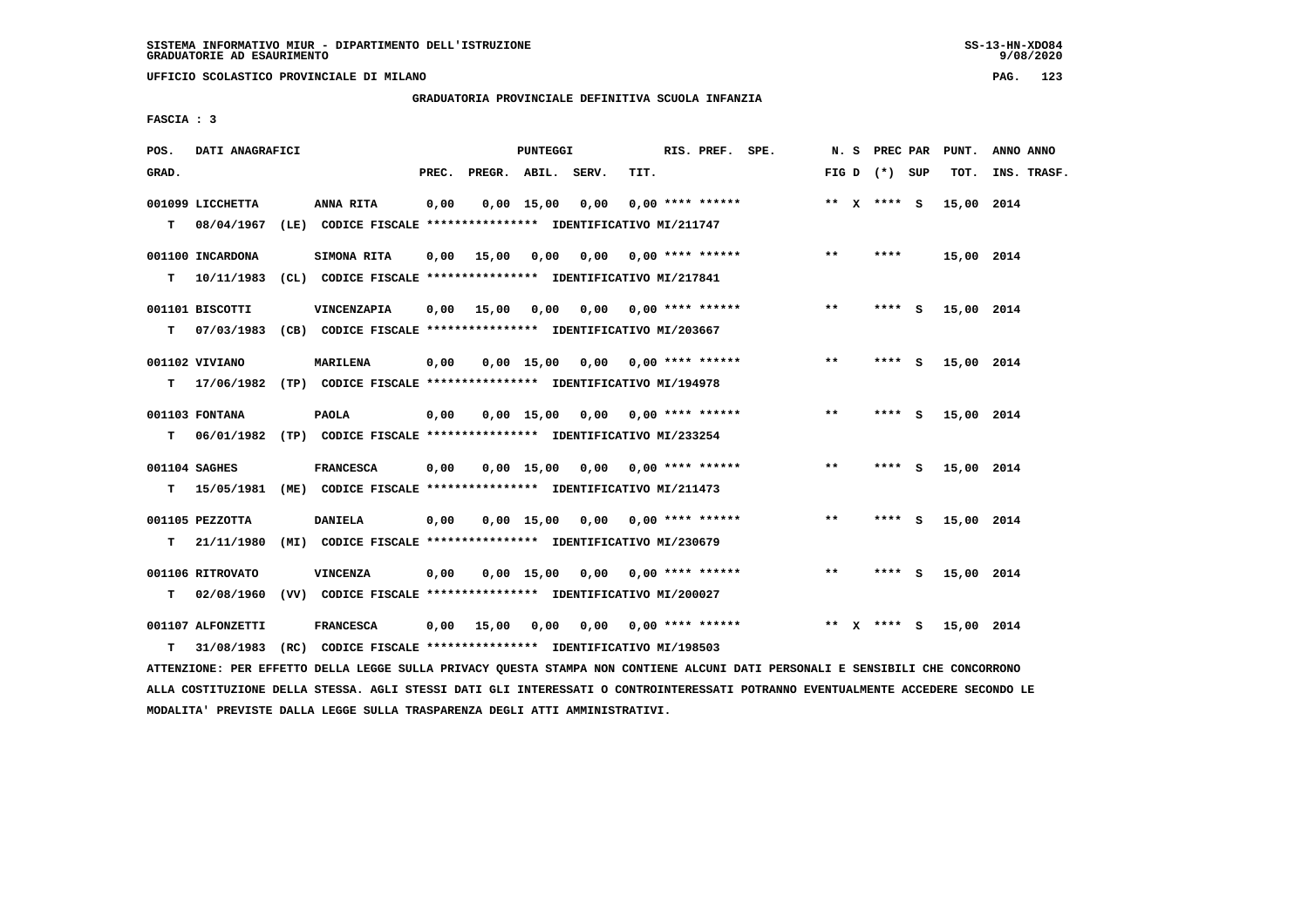**UFFICIO SCOLASTICO PROVINCIALE DI MILANO PAG. 124**

 **GRADUATORIA PROVINCIALE DEFINITIVA SCUOLA INFANZIA**

 **FASCIA : 3**

| POS.         | DATI ANAGRAFICI  |                                                                           |       |                    | PUNTEGGI     |                                    |      | RIS. PREF. SPE.         |       |                 |   | N. S PREC PAR PUNT. | ANNO ANNO   |
|--------------|------------------|---------------------------------------------------------------------------|-------|--------------------|--------------|------------------------------------|------|-------------------------|-------|-----------------|---|---------------------|-------------|
| GRAD.        |                  |                                                                           | PREC. | PREGR. ABIL. SERV. |              |                                    | TIT. |                         |       | FIG D $(*)$ SUP |   | TOT.                | INS. TRASF. |
| 001108 ALMA  |                  | <b>MARIA</b>                                                              | 0,00  |                    | $0,00$ 15,00 | 0,00                               |      | $0.00$ **** ******      |       | ** $X$ **** S   |   | 15,00 2014          |             |
|              |                  | T 03/08/1982 (CT) CODICE FISCALE *************** IDENTIFICATIVO MI/231743 |       |                    |              |                                    |      |                         |       |                 |   |                     |             |
|              | 001109 MURIANA   | <b>SIMONA</b>                                                             | 0,00  |                    |              | $0.00$ 15.00 0.00 0.00 **** ****** |      |                         | $***$ | **** S          |   | 15,00 2014          |             |
| T.           |                  | 04/04/1983 (RG) CODICE FISCALE *************** IDENTIFICATIVO MI/228656   |       |                    |              |                                    |      |                         |       |                 |   |                     |             |
| 001110 FAMA' |                  | <b>ANTONIO</b>                                                            | 0,00  |                    |              | $3,00$ 12,00 0,00 0,00 **** ****** |      |                         | $* *$ | **** S          |   | 15,00 2014          |             |
| т            |                  | 02/08/1982 (VV) CODICE FISCALE **************** IDENTIFICATIVO MI/226048  |       |                    |              |                                    |      |                         |       |                 |   |                     |             |
|              | 001111 GUARINI   | LUCIANA                                                                   | 0,00  |                    | $0.00$ 15.00 |                                    |      |                         | **    | **** S          |   | 15,00 2014          |             |
| т            |                  | 01/02/1982 (BR) CODICE FISCALE **************** IDENTIFICATIVO MI/213617  |       |                    |              |                                    |      |                         |       |                 |   |                     |             |
|              | 001112 RUSSELLO  | <b>AGATA</b>                                                              |       | $0,00$ 15,00       | 0,00         | 0,00                               |      | $0.00$ **** ******      | $***$ | **** S          |   | 15,00 2014          |             |
|              | $T = 17/11/1981$ | (AG) CODICE FISCALE **************** IDENTIFICATIVO MI/193798             |       |                    |              |                                    |      |                         |       |                 |   |                     |             |
|              | 001113 DILIBERTO | <b>VINCENZA</b>                                                           | 0,00  |                    |              | 15,00 0,00 0,00 0,00 **** ******   |      |                         | $***$ | **** S          |   | 15,00 2014          |             |
| т            | 31/12/1980       | (CL) CODICE FISCALE **************** IDENTIFICATIVO MI/232715             |       |                    |              |                                    |      |                         |       |                 |   |                     |             |
|              | 001114 BRITTELLI | <b>GIUSEPPE</b>                                                           | 0,00  | 15,00              | 0,00         |                                    |      | $0,00$ 0,00 **** ****** | **    | **** S          |   | 15,00 2014          |             |
| т            | 03/11/1980       | (KR) CODICE FISCALE **************** IDENTIFICATIVO MI/219929             |       |                    |              |                                    |      |                         |       |                 |   |                     |             |
|              |                  |                                                                           |       |                    |              |                                    |      |                         |       |                 |   |                     |             |
|              | 001115 CUVATO    | <b>CONCETTA</b>                                                           | 0,00  |                    |              | $0.00$ 12.00 0.00 3.00 **** ****** |      |                         | **    | **** S          |   | 15,00 2014          |             |
| т            | 09/01/1980       | (RG) CODICE FISCALE **************** IDENTIFICATIVO MI/223815             |       |                    |              |                                    |      |                         |       |                 |   |                     |             |
|              | 001116 DEVITO    | <b>MARIAVERUSCA</b>                                                       | 0,00  |                    | 3,00 12,00   | 0.00                               |      | $0.00$ **** ******      | $***$ | ****            | ్ | 15,00 2014          |             |
| т            |                  | 04/09/1975 (CZ) CODICE FISCALE **************** IDENTIFICATIVO MI/232559  |       |                    |              |                                    |      |                         |       |                 |   |                     |             |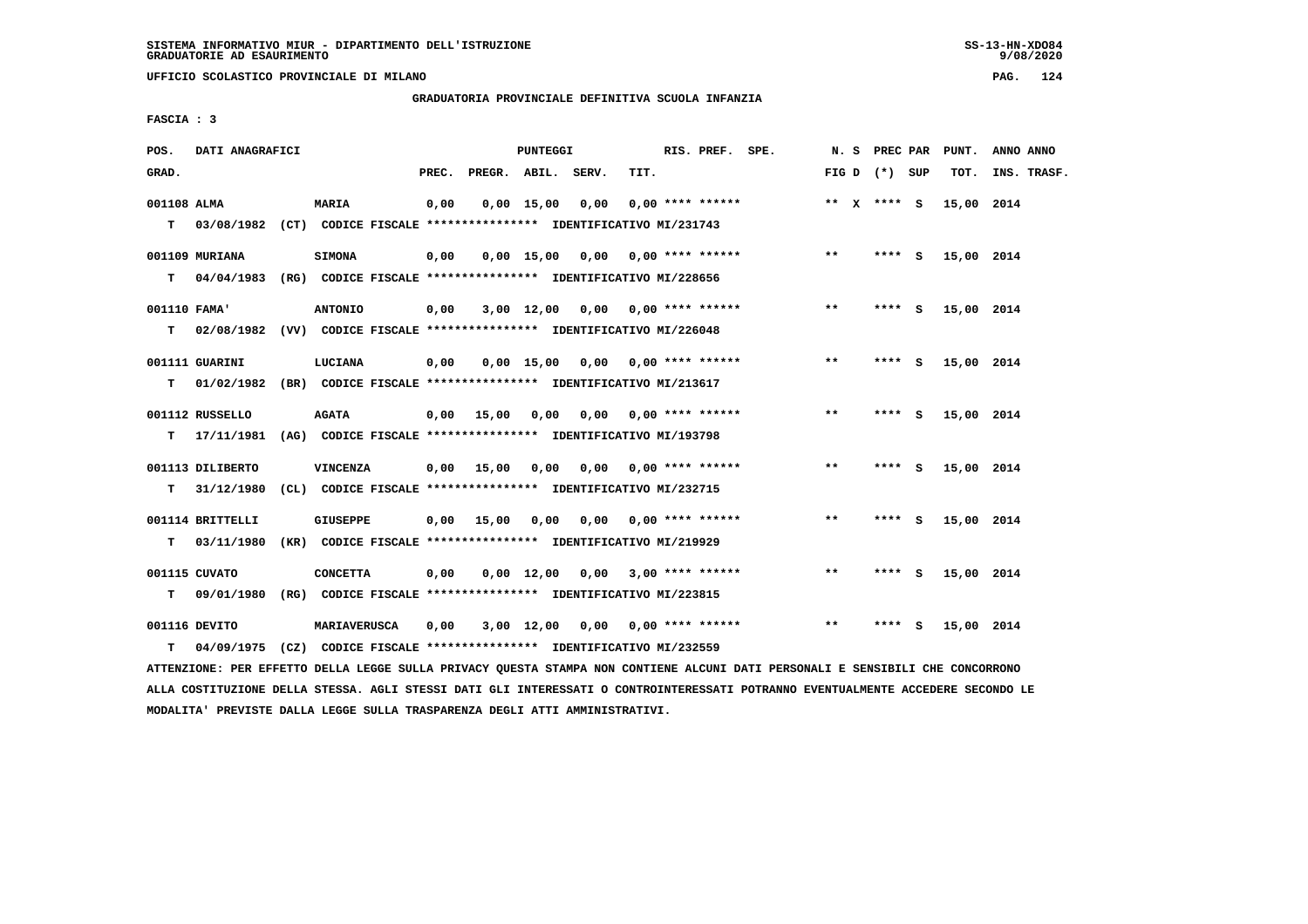**UFFICIO SCOLASTICO PROVINCIALE DI MILANO PAG. 125**

## **GRADUATORIA PROVINCIALE DEFINITIVA SCUOLA INFANZIA**

 **FASCIA : 3**

| POS.         | DATI ANAGRAFICI  |                                                                          |       |                    | PUNTEGGI       |                                    |      | RIS. PREF. SPE.           | N.S             |          |          | PREC PAR PUNT. | ANNO ANNO   |
|--------------|------------------|--------------------------------------------------------------------------|-------|--------------------|----------------|------------------------------------|------|---------------------------|-----------------|----------|----------|----------------|-------------|
| GRAD.        |                  |                                                                          | PREC. | PREGR. ABIL. SERV. |                |                                    | TIT. |                           | FIG D $(*)$ SUP |          |          | TOT.           | INS. TRASF. |
|              | 001117 DESIMONE  | LOREDANA                                                                 | 0,00  |                    | $3,00$ $12,00$ | 0,00                               |      | $0.00$ **** ******        | $***$           | **** S   |          | 15,00 2014     |             |
| т            | 21/04/1975       | (TP) CODICE FISCALE **************** IDENTIFICATIVO MI/226845            |       |                    |                |                                    |      |                           |                 |          |          |                |             |
|              | 001118 D'AOUARO  | <b>ISABELLA</b>                                                          | 0,00  | 15,00              | 0,00           |                                    |      | $0.00$ $0.00$ **** ****** | $***$           | **** S   |          | 15,00 2014     |             |
| т            |                  | 25/09/1974 (SA) CODICE FISCALE **************** IDENTIFICATIVO MI/215001 |       |                    |                |                                    |      |                           |                 |          |          |                |             |
|              | 001119 OLIVETTO  | <b>SABRINA</b>                                                           | 0,00  |                    |                | $3,00$ 12,00 0,00 0,00 **** ****** |      |                           | $***$           | ****     | <b>S</b> | 15,00 2014     |             |
| т            | 24/10/1972       | (MI) CODICE FISCALE **************** IDENTIFICATIVO MI/232047            |       |                    |                |                                    |      |                           |                 |          |          |                |             |
|              | 001120 FRAGONARA | VALENTINA                                                                | 0,00  |                    | 0,00 15,00     |                                    |      | $0,00$ $0,00$ **** ****** | $***$           | ****     | <b>S</b> | 15,00 2014     |             |
| т            | 01/05/1981       | (MI) CODICE FISCALE **************** IDENTIFICATIVO MI/198751            |       |                    |                |                                    |      |                           |                 |          |          |                |             |
|              | 001121 PESSANI   | <b>NATASCIA</b>                                                          | 0,00  |                    | 0,00 15,00     |                                    |      | $0,00$ $0,00$ **** ****** | $***$           | **** $S$ |          | 15,00 2014     |             |
| т            | 26/08/1976       | (MI) CODICE FISCALE *************** IDENTIFICATIVO MI/210280             |       |                    |                |                                    |      |                           |                 |          |          |                |             |
|              | 001122 LEONETTI  | <b>ROSSELLA</b>                                                          | 0,00  |                    |                | $4,00$ 11,00 0,00 0,00 **** ****** |      |                           | $***$           | $***$ S  |          | 15,00 2014     |             |
| т            | 12/01/1976       | (CZ) CODICE FISCALE **************** IDENTIFICATIVO MI/228492            |       |                    |                |                                    |      |                           |                 |          |          |                |             |
| 001123 MAURO |                  | <b>ROSSELLA</b>                                                          | 0,00  |                    |                | $0.00$ 15,00 0.00 0.00 **** ****** |      |                           | $***$           | $***$ S  |          | 15,00 2014     |             |
| т            |                  | 29/09/1973 (KR) CODICE FISCALE **************** IDENTIFICATIVO MI/206206 |       |                    |                |                                    |      |                           |                 |          |          |                |             |
| 001124 CASA  |                  | <b>ANTONIO</b>                                                           | 0,00  |                    |                | $3,00$ 12,00 0,00 0,00 **** ****** |      |                           | $**$            | $***$ S  |          | 15,00 2014     |             |
| т            |                  | 21/04/1966 (RG) CODICE FISCALE *************** IDENTIFICATIVO MI/226040  |       |                    |                |                                    |      |                           |                 |          |          |                |             |
|              |                  |                                                                          |       |                    |                |                                    |      |                           |                 |          |          |                |             |
|              | 001125 PALAMARA  | <b>DOMENICA</b>                                                          | 0,00  |                    |                | $3,00$ 11,00 1,00 0,00 **** ****** |      |                           | $* *$           | ****     | - S      | 15,00 2014     |             |
|              | 26/03/1963       | (RC) CODICE FISCALE **************** IDENTIFICATIVO MI/232048            |       |                    |                |                                    |      |                           |                 |          |          |                |             |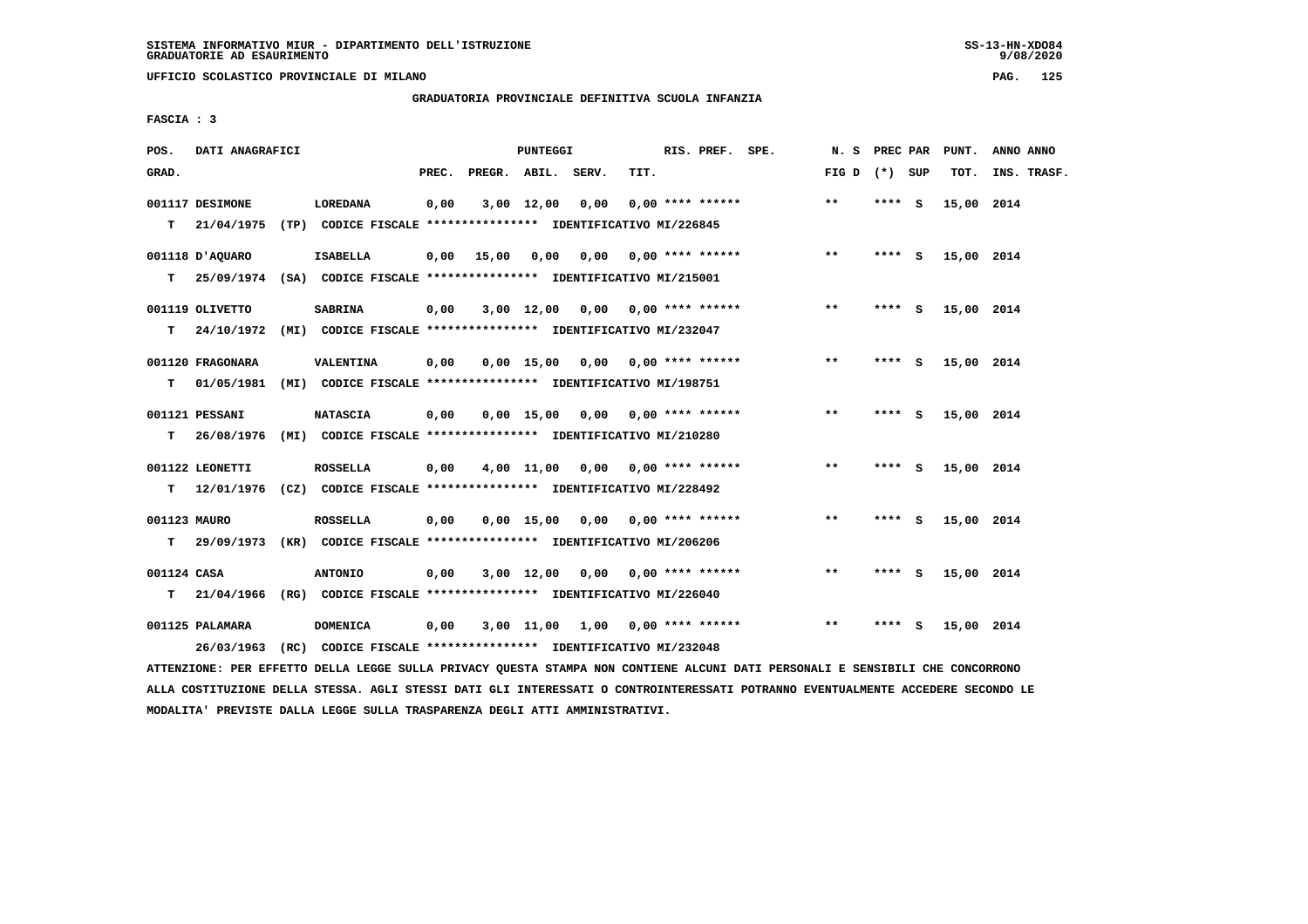**UFFICIO SCOLASTICO PROVINCIALE DI MILANO PAG. 126**

# **GRADUATORIA PROVINCIALE DEFINITIVA SCUOLA INFANZIA**

 **FASCIA : 3**

| POS.  | DATI ANAGRAFICI                     |                                                                                            |       |                    | <b>PUNTEGGI</b>    |                                        |      | RIS. PREF. SPE.         |       | N. S PREC PAR   | PUNT.      | ANNO ANNO   |
|-------|-------------------------------------|--------------------------------------------------------------------------------------------|-------|--------------------|--------------------|----------------------------------------|------|-------------------------|-------|-----------------|------------|-------------|
| GRAD. |                                     |                                                                                            | PREC. | PREGR. ABIL. SERV. |                    |                                        | TIT. |                         |       | FIG D $(*)$ SUP | TOT.       | INS. TRASF. |
|       | 001126 IMPOLLINO<br>T 18/04/1984    | LORENZA<br>(ME) CODICE FISCALE **************** IDENTIFICATIVO MI/195185                   | 0,00  |                    | 0.00 15.00         | 0.00                                   |      | $0.00$ **** ******      |       | ** $X$ **** S   | 15,00 2014 |             |
| т     | 001127 DE BARTOLO<br>16/03/1976     | CLAUDIA<br>(BA) CODICE FISCALE **************** IDENTIFICATIVO MI/112902                   | 0,00  |                    |                    | $0,00$ 15,00 0,00                      |      | $0.00$ **** ******      |       | ** $X$ **** S   | 15,00 2014 |             |
|       | 001128 GASBARRO<br>$T = 25/06/1983$ | <b>MARILINA</b><br>(CB) CODICE FISCALE **************** IDENTIFICATIVO MI/221647           | 0,00  |                    |                    | $0,00$ 15,00 0,00 0,00 **** ******     |      |                         | $* *$ | $***$ S         | 15,00 2014 |             |
| T.    | 001129 SCOLLO                       | <b>EVA</b><br>18/12/1982 (RG) CODICE FISCALE *************** IDENTIFICATIVO MI/233953      | 0,00  |                    |                    | $4,00$ 11,00 0,00 0,00 **** ******     |      |                         | $***$ | **** S          | 15,00 2014 |             |
| т     | 001130 CALVANESE<br>10/11/1982      | MONICA<br>(BN) CODICE FISCALE **************** IDENTIFICATIVO MI/212429                    | 0,00  |                    | $0.00 \quad 12.00$ |                                        |      | $0.00$ 3,00 **** ****** | **    | **** S          | 15,00 2014 |             |
| т     | 001131 FIORINO<br>02/08/1982        | ROSALIATERESA 0,00<br>(RC) CODICE FISCALE **************** IDENTIFICATIVO MI/232884        |       | 15,00              | 0,00               |                                        |      | 0,00 0,00 **** ******   | $* *$ | $***5$          | 15,00 2014 |             |
| T.    | 001132 CAMARATA<br>21/05/1982       | <b>ANNALISA</b><br>(CT) CODICE FISCALE **************** IDENTIFICATIVO MI/220964           | 0,00  |                    |                    | 0,00 15,00 0,00                        |      | $0.00$ **** ******      | $***$ | **** $S$        | 15,00 2014 |             |
| т     | 001133 CAPECE                       | <b>TATIANA</b><br>10/12/1981 (MI) CODICE FISCALE **************** IDENTIFICATIVO MI/233283 | 0,00  | 15,00              | 0.00               | 0,00                                   |      | $0.00$ **** ******      | $**$  | **** S          | 15,00 2014 |             |
| т     | 001134 DANGELO<br>24/11/1981        | <b>ANTONELLA</b><br>(ME) CODICE FISCALE **************** IDENTIFICATIVO MI/199533          | 0,00  | 15,00              |                    | $0,00$ $0,00$ $0,00$ $***$ $***$ $***$ |      |                         | $* *$ | **** S          | 15,00 2014 |             |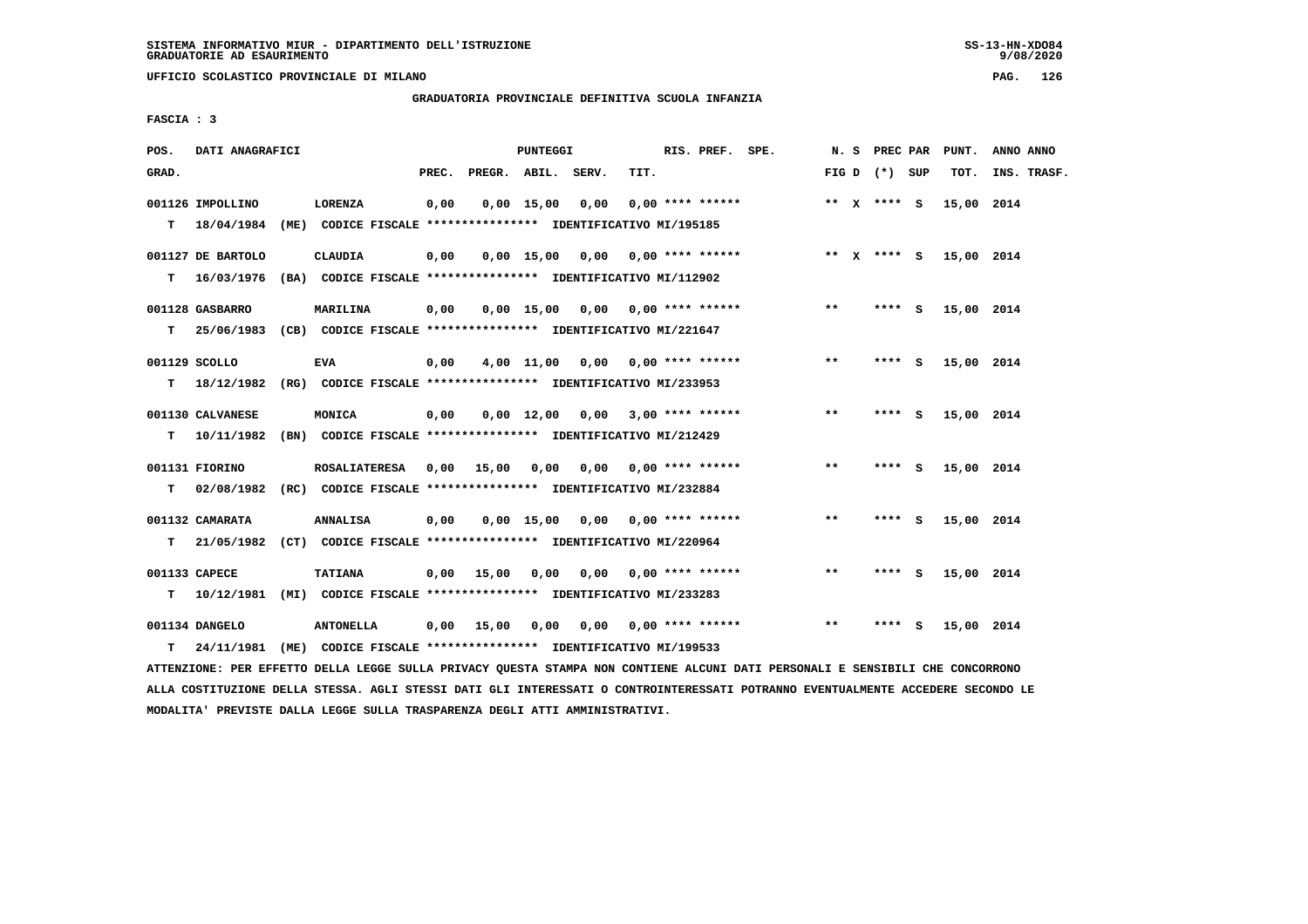**UFFICIO SCOLASTICO PROVINCIALE DI MILANO PAG. 127**

# **GRADUATORIA PROVINCIALE DEFINITIVA SCUOLA INFANZIA**

 **FASCIA : 3**

| POS.         | DATI ANAGRAFICI  |                                                                           |       |                    | <b>PUNTEGGI</b> |                                    |      | RIS. PREF. SPE.    | N. S PREC PAR   |         |     | PUNT.      | ANNO ANNO   |
|--------------|------------------|---------------------------------------------------------------------------|-------|--------------------|-----------------|------------------------------------|------|--------------------|-----------------|---------|-----|------------|-------------|
| GRAD.        |                  |                                                                           | PREC. | PREGR. ABIL. SERV. |                 |                                    | TIT. |                    | FIG D $(*)$ SUP |         |     | TOT.       | INS. TRASF. |
|              | 001135 CODARA    | <b>VALERIA</b>                                                            | 0,00  |                    | $0,00$ 15,00    | 0,00                               |      | $0.00$ **** ****** | **              | **** S  |     | 15,00 2014 |             |
|              |                  | T 22/08/1981 (BG) CODICE FISCALE *************** IDENTIFICATIVO MI/199682 |       |                    |                 |                                    |      |                    |                 |         |     |            |             |
|              | 001136 PAGANO    | <b>PLACIDA</b>                                                            | 0,00  |                    |                 | $0,00$ 15,00 0,00 0,00 **** ****** |      |                    | $***$           | $***$ S |     | 15,00 2014 |             |
|              |                  | T 07/08/1981 (AG) CODICE FISCALE *************** IDENTIFICATIVO MI/269890 |       |                    |                 |                                    |      |                    |                 |         |     |            |             |
| 001137 NALIN |                  | SILVIA                                                                    | 0,00  |                    |                 | $3,00$ 12,00 0,00 0,00 **** ****** |      |                    | $***$           | **** S  |     | 15,00 2014 |             |
| т            |                  | 24/07/1981 (LO) CODICE FISCALE *************** IDENTIFICATIVO MI/210396   |       |                    |                 |                                    |      |                    |                 |         |     |            |             |
|              | 001138 RUGGIA    | <b>ALESSANDRA</b>                                                         | 0,00  |                    |                 | $0.00$ 15.00 0.00 0.00 **** ****** |      |                    | **              | **** S  |     | 15,00 2014 |             |
| т            |                  | 04/04/1981 (SA) CODICE FISCALE *************** IDENTIFICATIVO MI/224019   |       |                    |                 |                                    |      |                    |                 |         |     |            |             |
|              | 001139 COLAIANNI | MARCELLA                                                                  | 0,00  |                    |                 | 0,00 15,00 0,00 0,00 **** ******   |      |                    | $***$           | ****    |     | 15,00 2014 |             |
| T.           | 29/02/1980       | (PA) CODICE FISCALE **************** IDENTIFICATIVO MI/206714             |       |                    |                 |                                    |      |                    |                 |         |     |            |             |
|              | 001140 PARISI    | PATRIZIA                                                                  | 0,00  |                    |                 | $0,00$ 12,00 0,00 3,00 **** ****** |      |                    | $***$           | **** S  |     | 15,00 2014 |             |
|              |                  | T 21/10/1979 (VV) CODICE FISCALE *************** IDENTIFICATIVO MI/197322 |       |                    |                 |                                    |      |                    |                 |         |     |            |             |
|              | 001141 ESPOSITO  | MADDALENA                                                                 | 0,00  |                    |                 | $0,00$ 15,00 0,00 0,00 **** ****** |      |                    | $***$           | $***$ S |     | 15,00 2014 |             |
| T.           | 06/08/1978       | (NA) CODICE FISCALE **************** IDENTIFICATIVO MI/195743             |       |                    |                 |                                    |      |                    |                 |         |     |            |             |
|              | 001142 ISCERI    | <b>MATTEO</b>                                                             | 0,00  |                    |                 | $3,00$ 12,00 0,00 0,00 **** ****** |      |                    | $***$           | **** S  |     | 15,00 2014 |             |
|              |                  | T 12/07/1978 (BR) CODICE FISCALE *************** IDENTIFICATIVO MI/213673 |       |                    |                 |                                    |      |                    |                 |         |     |            |             |
| 001143 RUSSO |                  | <b>ROSALIA</b>                                                            | 0,00  |                    |                 | $0,00$ 12,00 0,00 3,00 **** ****** |      |                    | $* *$           | ****    | - S | 15,00 2014 |             |
| т            | 03/03/1975       | (EE) CODICE FISCALE **************** IDENTIFICATIVO MI/230748             |       |                    |                 |                                    |      |                    |                 |         |     |            |             |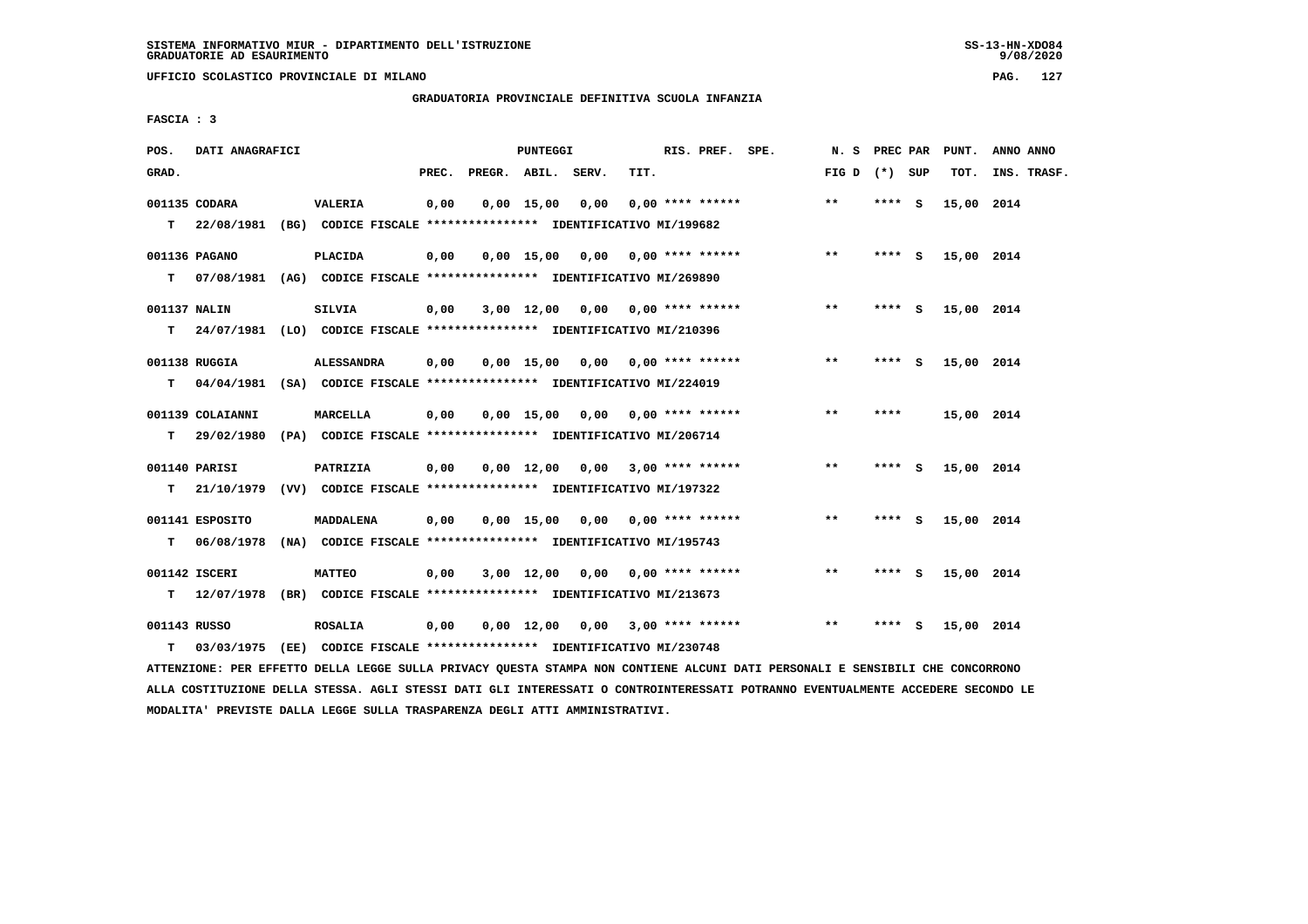**UFFICIO SCOLASTICO PROVINCIALE DI MILANO PAG. 128**

 **GRADUATORIA PROVINCIALE DEFINITIVA SCUOLA INFANZIA**

 **FASCIA : 3**

| POS.         | DATI ANAGRAFICI               |                                                                                   |       |                    | PUNTEGGI     |                                    |      | RIS. PREF. SPE.           | N.S          | PREC PAR        |     | PUNT.      | ANNO ANNO       |
|--------------|-------------------------------|-----------------------------------------------------------------------------------|-------|--------------------|--------------|------------------------------------|------|---------------------------|--------------|-----------------|-----|------------|-----------------|
| GRAD.        |                               |                                                                                   | PREC. | PREGR. ABIL. SERV. |              |                                    | TIT. |                           |              | FIG D $(*)$ SUP |     | TOT.       | INS. TRASF.     |
|              | 001144 CANTONI                | <b>ALESSANDRA</b>                                                                 | 0,00  |                    | $0,00$ 15,00 | 0,00                               |      | $0.00$ **** ******        | **           | **** S          |     | 15,00 2014 |                 |
|              | T 13/07/1972                  | (MI) CODICE FISCALE **************** IDENTIFICATIVO MI/203817                     |       |                    |              |                                    |      |                           |              |                 |     |            |                 |
|              | 001145 DEFILIPPO              | <b>ALESSANDRA</b>                                                                 | 0,00  |                    | $0.00$ 15.00 | 0,00                               |      | 0,00 **** ******          | $**$         | $***$ S         |     | 15,00 2014 |                 |
| т            | 30/09/1969                    | (MI) CODICE FISCALE **************** IDENTIFICATIVO MI/231678                     |       |                    |              |                                    |      |                           |              |                 |     |            |                 |
|              | 001146 MINUTO                 | CARMELAADELE                                                                      | 0,00  |                    | $3,00$ 12,00 |                                    |      | $0,00$ $0,00$ **** ****** | $* *$        | **** S          |     | 15,00 2014 |                 |
| т            | 25/04/1968                    | (RC) CODICE FISCALE **************** IDENTIFICATIVO MI/229177                     |       |                    |              |                                    |      |                           |              |                 |     |            |                 |
| 001147 REGIS |                               | <b>ADRIANA</b>                                                                    | 0,00  |                    | $4,00$ 11,00 | 0,00                               |      | $0.00$ **** ******        | $* *$        | **** S          |     | 15,00 2014 |                 |
| т            | 16/05/1967                    | (MI) CODICE FISCALE **************** IDENTIFICATIVO MI/201887                     |       |                    |              |                                    |      |                           |              |                 |     |            |                 |
|              | 001148 DERLIN                 | <b>NICOLETTA</b>                                                                  | 0,00  |                    |              | 3,00 12,00 0,00                    |      | $0.00$ **** ******        | $* *$        | **** S          |     | 15,00 2014 |                 |
| T.           |                               | 28/03/1967 (PI) CODICE FISCALE **************** IDENTIFICATIVO MI/221007          |       |                    |              |                                    |      |                           |              |                 |     |            |                 |
| 001149 ALBI  |                               | <b>TOMMASO</b>                                                                    | 0,00  |                    |              | $0,00$ 12,00 0,00 3,00 **** ****** |      |                           |              | ** x **** S     |     |            | 15,00 2019 2019 |
| т            |                               | 20/01/1974 (TO) CODICE FISCALE *************** IDENTIFICATIVO MI/285067           |       |                    |              |                                    |      |                           |              |                 |     |            |                 |
|              | 001150 SCAPPATURA             | <b>ANTONIA</b>                                                                    | 0,00  | 12,00              | 0,00         |                                    |      | $0,00$ 3,00 **** ******   | $***$        | **** S          |     |            | 15,00 2019 2019 |
| т            | 03/06/1969                    | (RC) CODICE FISCALE **************** IDENTIFICATIVO MI/285249                     |       |                    |              |                                    |      |                           |              |                 |     |            |                 |
|              | 001151 CHIRIZZI               | MANUELA                                                                           | 0,00  |                    | $0.00$ 15.00 |                                    |      | $0.00$ $0.00$ **** ****** | $* *$        | ****            |     |            | 15,00 2019 2019 |
|              | 23/06/1976                    | (PA) CODICE FISCALE **************** IDENTIFICATIVO MI/285350                     |       |                    |              |                                    |      |                           |              |                 |     |            |                 |
| т            | 001152 RAFFAELE<br>12/01/1973 | <b>FRANCESCA</b><br>(VV) CODICE FISCALE **************** IDENTIFICATIVO MI/285092 | 0,00  |                    | 3,00 12,00   | 0,00                               |      | $0.00$ **** ******        | $\star\star$ | ****            | - S | 15,00      | 2019 2019       |
|              |                               |                                                                                   |       |                    |              |                                    |      |                           |              |                 |     |            |                 |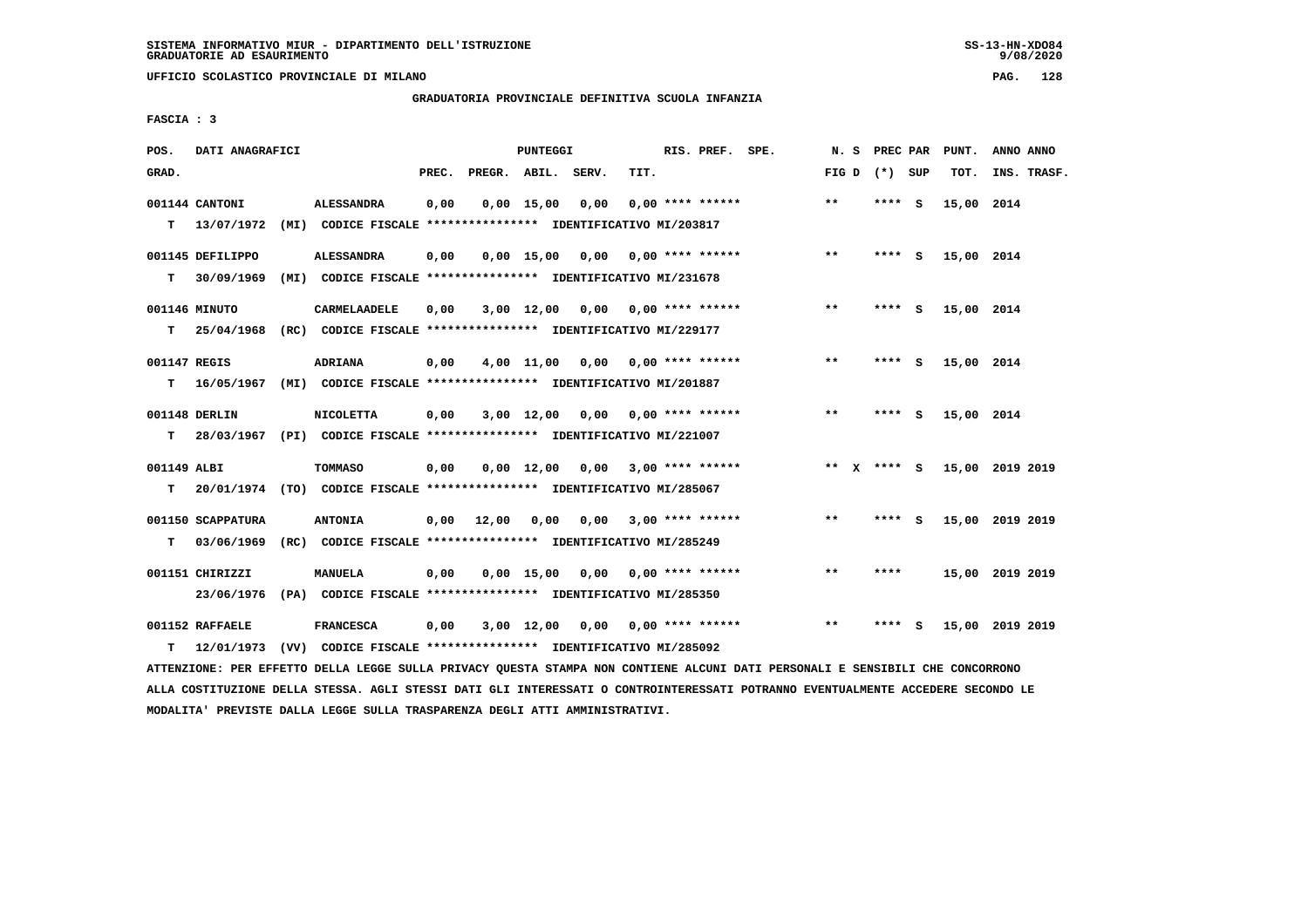**UFFICIO SCOLASTICO PROVINCIALE DI MILANO PAG. 129**

# **GRADUATORIA PROVINCIALE DEFINITIVA SCUOLA INFANZIA**

 **FASCIA : 3**

| POS.              | DATI ANAGRAFICI                 |      |                                                                                           |       |                    | PUNTEGGI           |      |      | RIS. PREF. SPE.    | N.S   | PREC PAR |          | PUNT.           | ANNO ANNO |             |
|-------------------|---------------------------------|------|-------------------------------------------------------------------------------------------|-------|--------------------|--------------------|------|------|--------------------|-------|----------|----------|-----------------|-----------|-------------|
| GRAD.             |                                 |      |                                                                                           | PREC. | PREGR. ABIL. SERV. |                    |      | TIT. |                    | FIG D | (*) SUP  |          | TOT.            |           | INS. TRASF. |
| т                 | 001153 SORRENTINO<br>16/03/1980 | (EN) | <b>MIRELLA</b><br>CODICE FISCALE **************** IDENTIFICATIVO MI/285407                | 0,00  | 15,00              | 0,00               | 0,00 |      | $0.00$ **** ****** | $* *$ | ****     | - S      | 15,00           | 2019 2019 |             |
|                   | 001154 LAMBERTI                 |      | <b>ROSANNA</b>                                                                            | 0,00  |                    | $3,00$ 12,00       | 0,00 |      | $0.00$ **** ****** | $***$ | ****     | <b>S</b> | 15,00 2019 2019 |           |             |
| т                 | 22/04/1973<br>001155 VALLONE    |      | (SA) CODICE FISCALE **************** IDENTIFICATIVO MI/285080<br>ANNA MARIA               | 0,00  |                    | 0.00 15.00         | 0,00 |      | 0,00 **** ******   | $***$ | ****     | S.       | 15,00 2019 2019 |           |             |
|                   | 11/02/1971<br>001156 ANGELONE   |      | (TP) CODICE FISCALE **************** IDENTIFICATIVO MI/285324<br>MIRELLA                  | 0,00  | 15,00              | 0,00               | 0,00 |      | $0.00$ **** ****** | **    | ****     | - S      | 15,00 2019 2019 |           |             |
| T.                | 24/09/1960                      |      | (IS) CODICE FISCALE **************** IDENTIFICATIVO MI/285138                             |       |                    |                    |      |      |                    |       |          |          |                 |           |             |
| 001157 PALMA<br>т | 10/07/1982                      |      | <b>CONCETTA</b><br>(RG) CODICE FISCALE **************** IDENTIFICATIVO MI/285090          | 0,00  | 15,00              | 0,00               | 0.00 |      | 0.00 **** ******   | $* *$ | ****     | <b>S</b> | 15,00 2019 2019 |           |             |
| т                 | 001158 CATTOLICO<br>17/10/1981  |      | <b>SIMONA</b><br>(RC) CODICE FISCALE **************** IDENTIFICATIVO MI/285257            | 0,00  |                    | $0,00$ 15,00       | 0,00 |      | $0.00$ **** ****** | $* *$ | ****     | s        | 15,00           | 2019 2019 |             |
|                   | 001159 SANTANOCITO              |      | <b>VALERIA</b>                                                                            | 0,00  |                    | $3,00$ 12,00       | 0,00 |      | 0,00 **** ******   | $***$ | ****     | - S      | 15,00 2019 2019 |           |             |
| т                 | 001160 MONTANA LAMPO            |      | 07/10/1981 (CT) CODICE FISCALE *************** IDENTIFICATIVO MI/285265<br><b>ANTONIO</b> | 0,00  | 15,00              | 0,00               | 0.00 |      | 0,00 **** ******   | $***$ | ****     | - S      | 15,00 2019 2019 |           |             |
|                   | 24/01/1978 (AG)                 |      | CODICE FISCALE **************** IDENTIFICATIVO MI/285174                                  |       |                    |                    |      |      |                    |       |          |          |                 |           |             |
| 001161 BALDO      |                                 |      | <b>GIUSEPPINA</b>                                                                         | 0,00  |                    | $0.00 \quad 12.00$ | 0.00 |      | $3,00$ **** ****** | $* *$ |          | - S      | 15,00           | 2019 2019 |             |
| т                 | 30/07/1982                      |      | (VV) CODICE FISCALE **************** IDENTIFICATIVO MI/285054                             |       |                    |                    |      |      |                    |       |          |          |                 |           |             |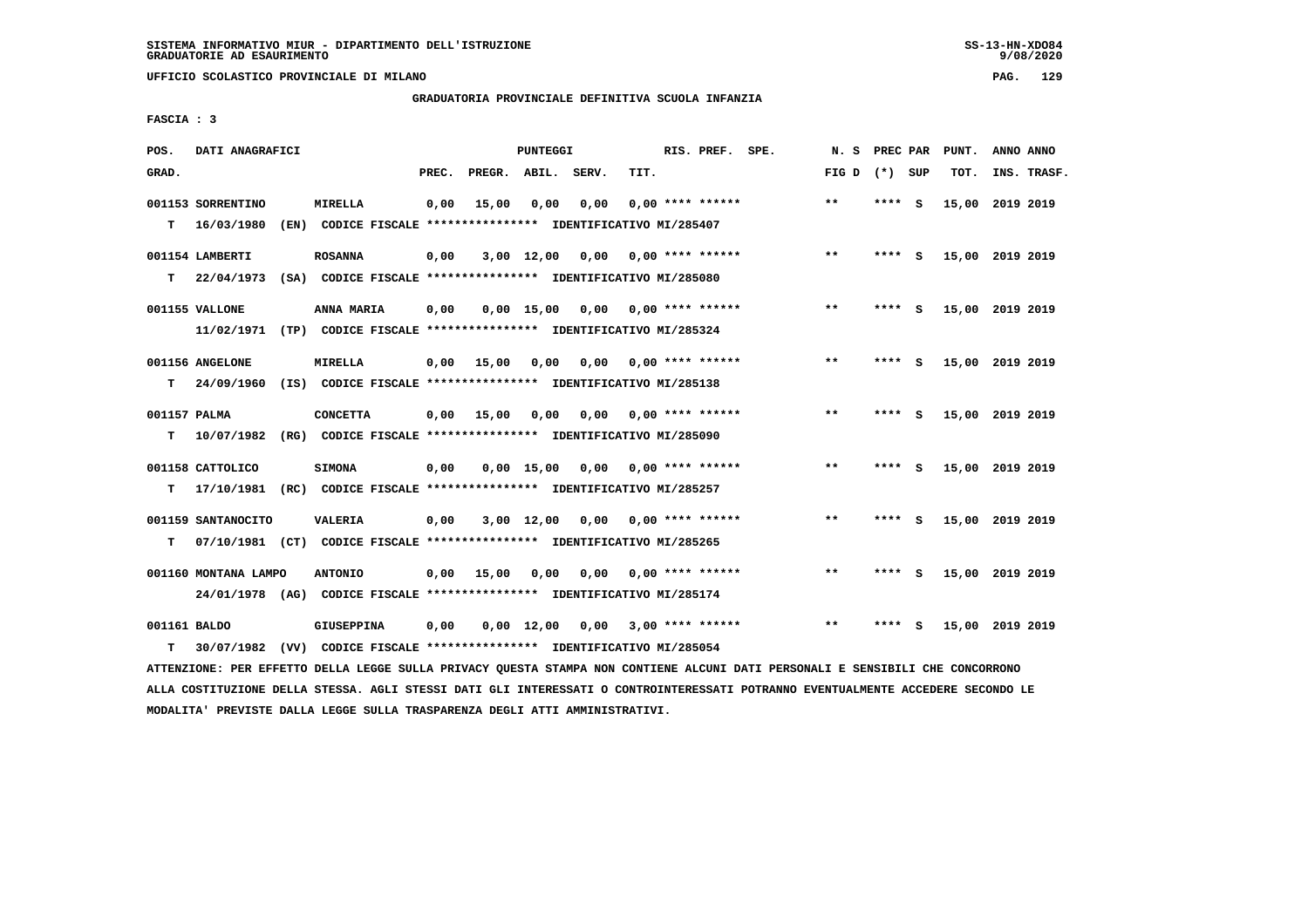**UFFICIO SCOLASTICO PROVINCIALE DI MILANO PAG. 130**

## **GRADUATORIA PROVINCIALE DEFINITIVA SCUOLA INFANZIA**

 **FASCIA : 3**

| POS.         | DATI ANAGRAFICI    |      |                                                               |       |                    | PUNTEGGI           |      |      | RIS. PREF. SPE.    | N.S   | PREC PAR    |          | PUNT.           | ANNO ANNO |             |
|--------------|--------------------|------|---------------------------------------------------------------|-------|--------------------|--------------------|------|------|--------------------|-------|-------------|----------|-----------------|-----------|-------------|
| GRAD.        |                    |      |                                                               | PREC. | PREGR. ABIL. SERV. |                    |      | TIT. |                    | FIG D | (*) SUP     |          | TOT.            |           | INS. TRASF. |
|              | 001162 PANARIELLO  |      | <b>CARMELA</b>                                                | 0,00  |                    | $0,00$ 15,00       | 0,00 |      | $0.00$ **** ****** | $***$ | ****        | <b>S</b> | 15,00           | 2019 2019 |             |
|              | 22/04/1977         | (NA) | CODICE FISCALE **************** IDENTIFICATIVO MI/285492      |       |                    |                    |      |      |                    |       |             |          |                 |           |             |
|              | 001163 REPACI      |      | <b>MARIA ANGELA</b>                                           | 0,00  |                    | $0,00 \quad 15,00$ | 0,00 |      | $0.00$ **** ****** | $**$  | ****        | <b>S</b> | 15,00 2019 2019 |           |             |
|              | 13/12/1968         |      | (RC) CODICE FISCALE **************** IDENTIFICATIVO MI/285562 |       |                    |                    |      |      |                    |       |             |          |                 |           |             |
|              | 001164 FARACI      |      | <b>GIUSEPPA</b>                                               | 0,00  |                    | $0,00$ 15,00       | 0,00 |      | $0.00$ **** ****** |       | ** x **** S |          | 15,00 2019 2019 |           |             |
|              | 28/10/1971         |      | (ME) CODICE FISCALE **************** IDENTIFICATIVO MI/285478 |       |                    |                    |      |      |                    |       |             |          |                 |           |             |
|              | 001165 DE MARTINIS |      | <b>GIUSEPPINA</b>                                             | 0,00  |                    | $0,00$ 15,00       | 0,00 |      | $0.00$ **** ****** |       | ** x **** S |          | 15,00 2019 2019 |           |             |
|              | 13/09/1965         |      | (NO) CODICE FISCALE **************** IDENTIFICATIVO MI/285506 |       |                    |                    |      |      |                    |       |             |          |                 |           |             |
|              | 001166 VITAGLIANO  |      | <b>MARIA ANGELA</b>                                           | 0,00  |                    | 0.00 15.00         | 0.00 |      | $0.00$ **** ****** | $**$  | ****        | - S      | 15,00 2019 2019 |           |             |
|              | 11/12/1979         |      | (NA) CODICE FISCALE **************** IDENTIFICATIVO MI/285544 |       |                    |                    |      |      |                    |       |             |          |                 |           |             |
|              | 001167 DEVOTO      |      | <b>RITA</b>                                                   | 0,00  | 15,00              | 0,00               | 0,00 |      | $0.00$ **** ****** | $***$ | ****        | - S      | 15,00 2019 2019 |           |             |
| т            | 06/08/1982         |      | (PA) CODICE FISCALE **************** IDENTIFICATIVO MI/285221 |       |                    |                    |      |      |                    |       |             |          |                 |           |             |
|              | 001168 PATERNO     |      | <b>FRANCESCA</b>                                              | 0,00  |                    | $0,00$ 15,00       | 0.00 |      | 0,00 **** ******   | $***$ | ****        | - S      | 15,00 2019 2019 |           |             |
|              | 21/06/1981         |      | (RG) CODICE FISCALE **************** IDENTIFICATIVO MI/285443 |       |                    |                    |      |      |                    |       |             |          |                 |           |             |
|              | 001169 CAPOCOTTA   |      | <b>ANTONIETTA</b>                                             | 0,00  |                    | $0,00$ 15,00       | 0,00 |      | $0.00$ **** ****** | $* *$ | ****        | - s      | 15,00 2019 2019 |           |             |
|              | 15/10/1977         |      | (NA) CODICE FISCALE **************** IDENTIFICATIVO MI/285098 |       |                    |                    |      |      |                    |       |             |          |                 |           |             |
|              |                    |      |                                                               |       |                    |                    |      |      |                    |       |             |          |                 |           |             |
| 001170 IORIO |                    |      | <b>MARTINA</b>                                                | 0,00  |                    | $0,00 \quad 15,00$ | 0,00 |      | $0.00$ **** ****** | $**$  |             | s        | 15,00 2019 2019 |           |             |
| т            | 24/07/1975         |      | (BN) CODICE FISCALE **************** IDENTIFICATIVO MI/285396 |       |                    |                    |      |      |                    |       |             |          |                 |           |             |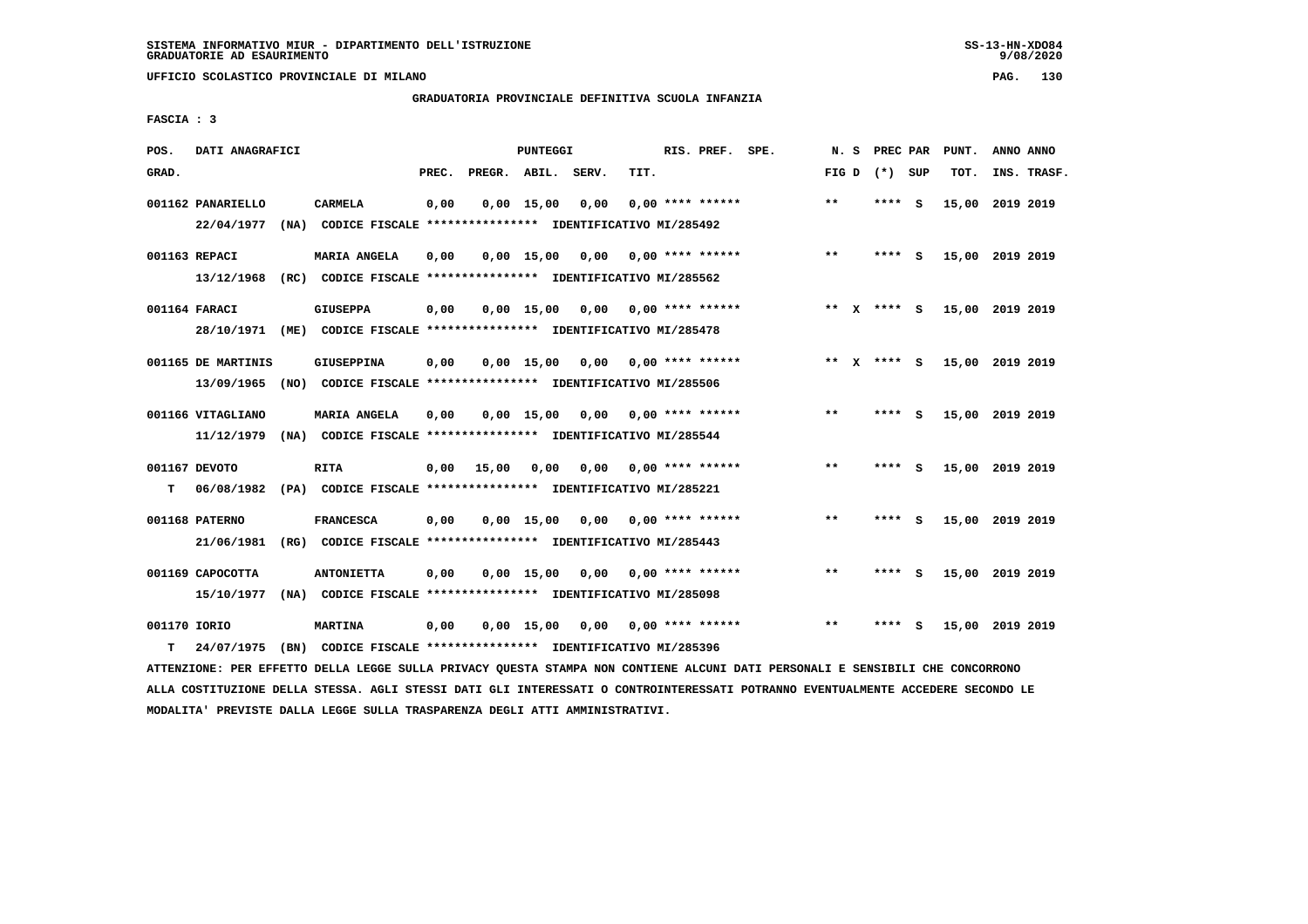**UFFICIO SCOLASTICO PROVINCIALE DI MILANO PAG. 131**

## **GRADUATORIA PROVINCIALE DEFINITIVA SCUOLA INFANZIA**

 **FASCIA : 3**

| POS.             | DATI ANAGRAFICI               |      |                                                                                            |       |                    | PUNTEGGI           |      |      | RIS. PREF. SPE.           | N.S          | PREC PAR |     | PUNT.      | ANNO ANNO       |  |
|------------------|-------------------------------|------|--------------------------------------------------------------------------------------------|-------|--------------------|--------------------|------|------|---------------------------|--------------|----------|-----|------------|-----------------|--|
| GRAD.            |                               |      |                                                                                            | PREC. | PREGR. ABIL. SERV. |                    |      | TIT. |                           | FIG D        | (*) SUP  |     | TOT.       | INS. TRASF.     |  |
|                  | 001171 FERRARO<br>13/12/1973  |      | <b>ANTONINA</b><br>(AG) CODICE FISCALE **************** IDENTIFICATIVO MI/285420           | 0,00  |                    | $0,00$ 15,00       | 0,00 |      | $0.00$ **** ******        | $***$        | ****     | - S |            | 15,00 2019 2019 |  |
|                  | 001172 PUTORTI'<br>04/01/1969 | (RC) | <b>SILVANA</b><br>CODICE FISCALE **************** IDENTIFICATIVO MI/285532                 | 0,00  |                    | $0,00$ 15,00       | 0,00 |      | $0.00$ **** ******        | $***$        | **** S   |     |            | 15,00 2019 2019 |  |
| 001173 POTO<br>т | 13/09/1966                    |      | <b>ANNALUCE</b><br>(LE) CODICE FISCALE **************** IDENTIFICATIVO MI/326516           | 0,00  | 15,00              | 0,00               | 0,00 |      | 0,00 **** ******          | $***$        | **** S   |     |            | 15,00 2019 2019 |  |
|                  | 001174 POLITO<br>26/06/1976   |      | <b>MARIA MANUELA</b><br>(VV) CODICE FISCALE **************** IDENTIFICATIVO MI/067342      | 0,00  |                    | $0,00 \quad 12,00$ | 0.00 |      | $3.00$ **** ******        | $***$        | ****     | - S | 15,00 2019 |                 |  |
| 001175 GENCO     | 14/09/1980                    |      | MARIA CRISTIN<br>(TP) CODICE FISCALE **************** IDENTIFICATIVO MI/080658             | 0,00  |                    | $0.00 \quad 14.00$ | 0,00 |      | $0.00$ **** ******        | **           | ****     | - S |            | 14,00 2004 2004 |  |
|                  | 001176 MAGGIO<br>06/06/1962   |      | <b>ANTONELLA</b><br>(LE) CODICE FISCALE **************** IDENTIFICATIVO MI/166547          | 0,00  |                    | $0.00 \quad 14.00$ |      |      | $0,00$ $0,00$ **** ****** | $**$         | ****     | - S |            | 14,00 2011 2011 |  |
|                  | 001177 VERSACE<br>03/08/1983  |      | <b>DOMENICA</b><br>(RC) CODICE FISCALE **************** IDENTIFICATIVO MI/206558           | 0,00  | 11,00              | 0.00               | 0.00 |      | $3.00*********$           | $\star\star$ | ****     | - 5 | 14,00 2014 |                 |  |
| т                | 001178 GRILLO                 |      | <b>DOMENICA</b><br>12/07/1981 (VV) CODICE FISCALE *************** IDENTIFICATIVO MI/204324 | 0,00  |                    | $3,00$ $11,00$     | 0,00 |      | $0.00$ **** ******        | $* *$        | ****     | - 5 | 14,00 2014 |                 |  |
| т                | 001179 TUMELLO<br>12/11/1980  |      | <b>GRAZIANA</b><br>(CT) CODICE FISCALE **************** IDENTIFICATIVO MI/233977           | 0,00  |                    | 3,00 11,00         |      |      | $0.00$ $0.00$ **** ****** | $***$        | ****     | s   | 14,00 2014 |                 |  |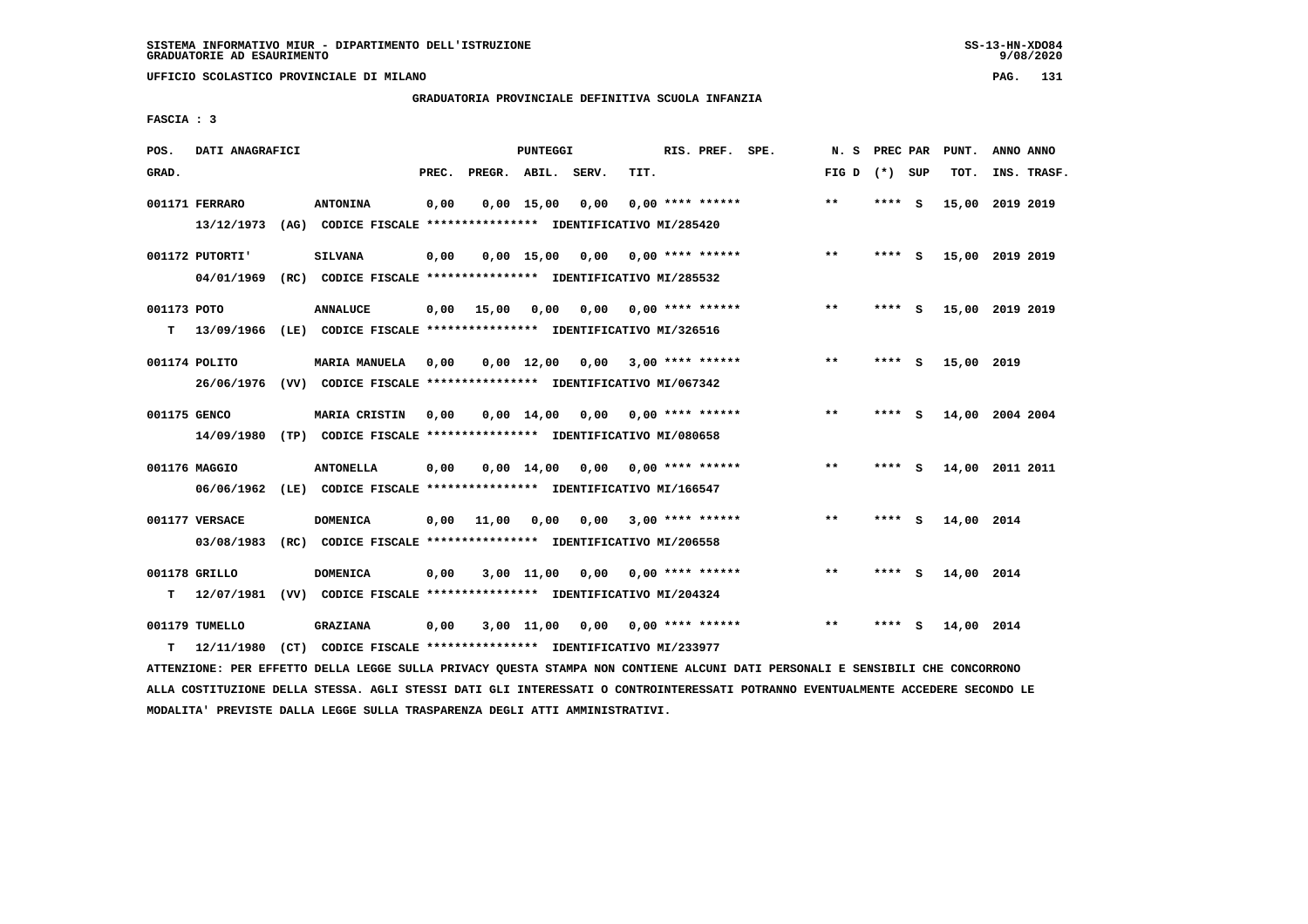**UFFICIO SCOLASTICO PROVINCIALE DI MILANO PAG. 132**

## **GRADUATORIA PROVINCIALE DEFINITIVA SCUOLA INFANZIA**

 **FASCIA : 3**

| POS.               | DATI ANAGRAFICI                                                                                 |                      |       |                    | <b>PUNTEGGI</b>    |                                                                                                     |      | RIS. PREF. SPE.         |       |        | N. S PREC PAR   |     | PUNT.      | ANNO ANNO   |
|--------------------|-------------------------------------------------------------------------------------------------|----------------------|-------|--------------------|--------------------|-----------------------------------------------------------------------------------------------------|------|-------------------------|-------|--------|-----------------|-----|------------|-------------|
| GRAD.              |                                                                                                 |                      | PREC. | PREGR. ABIL. SERV. |                    |                                                                                                     | TIT. |                         |       |        | FIG D $(*)$ SUP |     | TOT.       | INS. TRASF. |
|                    | 001180 MINACAPILLI<br>T 27/04/1981 (EN) CODICE FISCALE *************** IDENTIFICATIVO MI/233927 | <b>ALESSANDRA</b>    | 0,00  |                    | $0,00 \quad 14,00$ | 0,00                                                                                                |      | $0.00$ **** ******      |       |        | ** $X$ **** S   |     | 14,00 2014 |             |
| т                  | 001181 PUCCIO<br>14/04/1983 (AG) CODICE FISCALE *************** IDENTIFICATIVO MI/200041        | <b>MARIA</b>         | 0,00  | 14,00              | 0,00               | 0,00                                                                                                |      | $0.00$ **** ******      | $* *$ |        | **** S          |     | 14,00 2014 |             |
| T.                 | 001182 DI PASOUALE<br>28/09/1976 (RG) CODICE FISCALE *************** IDENTIFICATIVO MI/197274   | CARMELA SIMON        | 0,00  |                    |                    | $0,00$ 11,00 0,00 3,00 **** ******                                                                  |      |                         | $***$ |        | **** S          |     | 14,00 2014 |             |
| т                  | 001183 D'ANDREA<br>18/01/1974 (SA) CODICE FISCALE *************** IDENTIFICATIVO MI/207522      | <b>DANIELA</b>       | 0,00  |                    |                    | $0.00$ 11.00 $0.00$ 3.00 **** ******                                                                |      |                         | $***$ |        | **** S          |     | 14,00 2014 |             |
| т                  | 001184 BERTOCCO<br>27/04/1973                                                                   | <b>GIADA</b>         | 0,00  |                    |                    | 3,00 11,00 0,00 0,00 **** ******<br>(MI) CODICE FISCALE **************** IDENTIFICATIVO MI/194779   |      |                         | $**$  |        | ****            | - 5 | 14,00 2014 |             |
| т                  | 001185 FRANCICA<br>27/04/1968                                                                   | <b>ROBERTO</b>       | 0,00  |                    |                    | 3,00 11,00 0,00 0,00 **** ******<br>(VV) CODICE FISCALE **************** IDENTIFICATIVO MI/232538   |      |                         | $***$ |        | $***5$          |     | 14,00 2014 |             |
| 001186 DILEO<br>T. | 08/09/1965 (CS) CODICE FISCALE **************** IDENTIFICATIVO MI/198463                        | <b>ELENALUCIATER</b> |       | 0,00 11,00 0,00    |                    |                                                                                                     |      | $0,00$ 3,00 **** ****** | **    |        | $***$ S         |     | 14,00 2014 |             |
| т                  | 001187 LEROSE<br>22/07/1965                                                                     | TERESA               | 0,00  |                    |                    | $0,00$ 14,00 0,00 0,00 **** ******<br>(KR) CODICE FISCALE **************** IDENTIFICATIVO MI/201226 |      |                         | $***$ |        | ****            | - 5 | 14,00 2014 |             |
| T.                 | 001188 MARRELLA<br>26/02/1978                                                                   | <b>MARIA</b>         | 0,00  |                    |                    | $3,00$ 11,00 0,00 0,00 **** ******<br>(KR) CODICE FISCALE **************** IDENTIFICATIVO MI/203150 |      |                         |       | ** $X$ | $***$ S         |     | 14,00 2014 |             |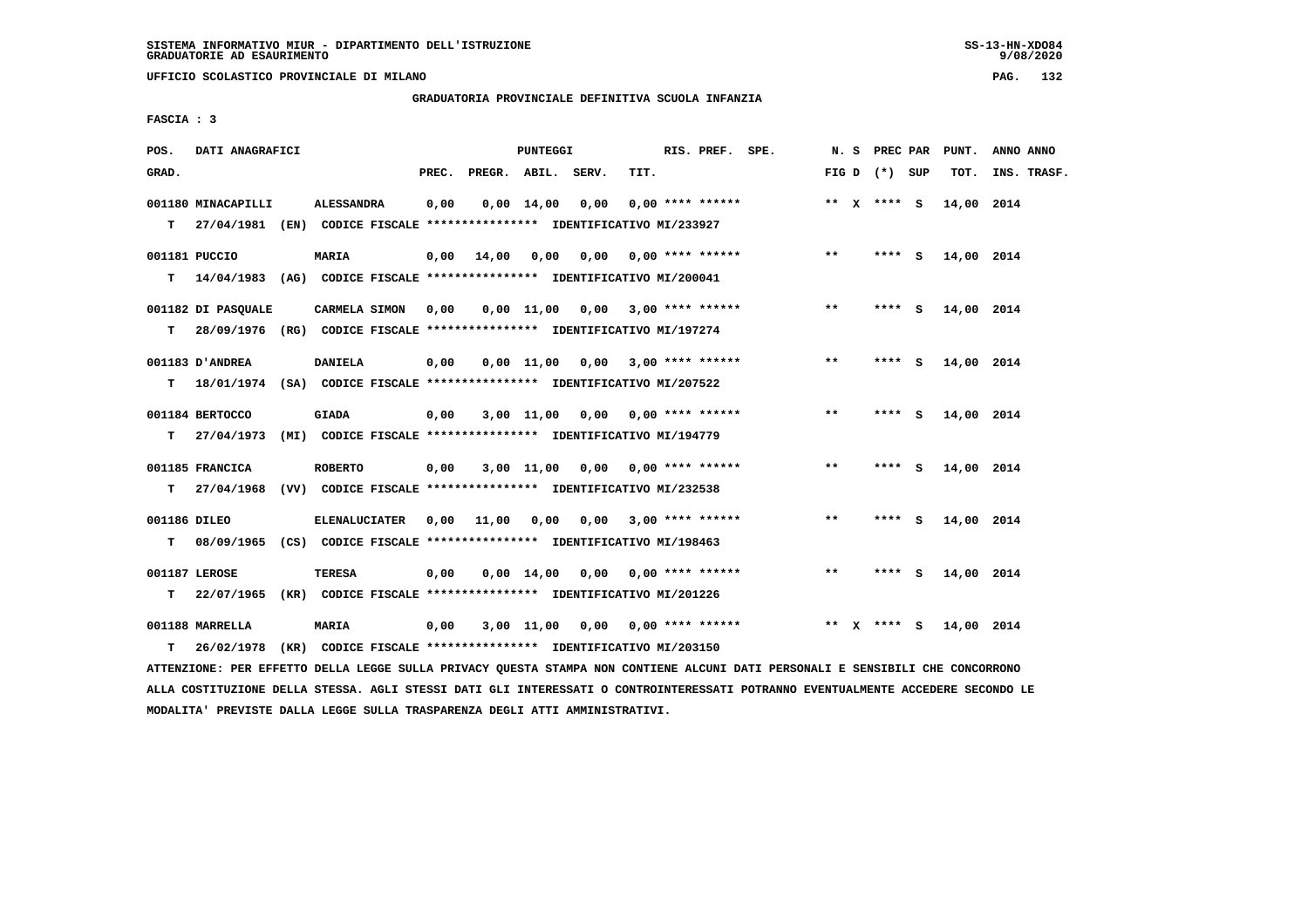**UFFICIO SCOLASTICO PROVINCIALE DI MILANO PAG. 133**

# **GRADUATORIA PROVINCIALE DEFINITIVA SCUOLA INFANZIA**

 **FASCIA : 3**

| POS.         | DATI ANAGRAFICI  |                                                                           |       |                    | PUNTEGGI           |                                    |      | RIS. PREF. SPE.           |              | N. S PREC PAR   | PUNT.      | ANNO ANNO   |
|--------------|------------------|---------------------------------------------------------------------------|-------|--------------------|--------------------|------------------------------------|------|---------------------------|--------------|-----------------|------------|-------------|
| GRAD.        |                  |                                                                           | PREC. | PREGR. ABIL. SERV. |                    |                                    | TIT. |                           |              | FIG D $(*)$ SUP | TOT.       | INS. TRASF. |
|              | 001189 VAIANELLA | MARIALIBERATA                                                             | 0,00  |                    |                    | $3,00$ $11,00$ $0,00$              |      | $0.00$ **** ******        |              | ** X **** S     | 14,00 2014 |             |
| T.           | 11/12/1975       | (VV) CODICE FISCALE **************** IDENTIFICATIVO MI/229293             |       |                    |                    |                                    |      |                           |              |                 |            |             |
| 001190 GUELI |                  | <b>ROBERTA</b>                                                            | 0,00  |                    |                    | $3,00$ 11,00 0,00 0,00 **** ****** |      |                           | $* *$        | $***$ S         | 14,00 2014 |             |
| т            |                  | 18/08/1982 (AG) CODICE FISCALE *************** IDENTIFICATIVO MI/224223   |       |                    |                    |                                    |      |                           |              |                 |            |             |
| 001191 PATTI |                  | <b>ANNALISA</b>                                                           | 0,00  |                    |                    | $0,00$ 14,00 0,00 0,00 **** ****** |      |                           | $* *$        | **** S          | 14,00 2014 |             |
|              |                  | T 15/04/1981 (AG) CODICE FISCALE *************** IDENTIFICATIVO MI/246369 |       |                    |                    |                                    |      |                           |              |                 |            |             |
| 001192 DEGNI |                  | SILVIA                                                                    | 0,00  |                    | $0.00 \quad 14.00$ | $0,00$ $0,00$ **** ******          |      |                           | $**$         | **** S          | 14,00 2014 |             |
| T.           | 06/04/1979       | (FR) CODICE FISCALE *************** IDENTIFICATIVO MI/262406              |       |                    |                    |                                    |      |                           |              |                 |            |             |
|              | 001193 PAPARELLA | MARIAGRAZIA                                                               | 0,00  |                    |                    | $0,00$ 14,00 0,00 0,00 **** ****** |      |                           | $**$         | **** S          | 14,00 2014 |             |
| T.           | 22/10/1976       | (MI) CODICE FISCALE **************** IDENTIFICATIVO MI/231406             |       |                    |                    |                                    |      |                           |              |                 |            |             |
|              | 001194 FANTASIA  | ALBINA SABRIN                                                             | 0,00  |                    |                    | $3,00$ 11,00 0,00 0,00 **** ****** |      |                           | $\star\star$ | **** S          | 14,00 2014 |             |
| T.           | 03/09/1970       | (FG) CODICE FISCALE **************** IDENTIFICATIVO MI/191564             |       |                    |                    |                                    |      |                           |              |                 |            |             |
|              | 001195 PIRROTTA  | <b>MARIA</b>                                                              | 0,00  |                    |                    | $0,00$ 11,00 0,00 3,00 **** ****** |      |                           | $***$        | **** S          | 14,00 2014 |             |
| т            | 23/04/1967       | (RC) CODICE FISCALE **************** IDENTIFICATIVO MI/207507             |       |                    |                    |                                    |      |                           |              |                 |            |             |
|              | 001196 VOTADORO  | <b>ESTERMARGHERI</b>                                                      | 0.00  | 11,00              | 0,00               |                                    |      | $0.00$ 3.00 **** ******   |              | ** x **** s     | 14,00 2014 |             |
| т            | 07/04/1982       | (RG) CODICE FISCALE **************** IDENTIFICATIVO MI/232336             |       |                    |                    |                                    |      |                           |              |                 |            |             |
| 001197 LUPO  |                  | <b>ANTONIO</b>                                                            | 0,00  |                    | 3,00 11,00         |                                    |      | $0,00$ $0,00$ **** ****** |              | ** x **** s     | 14,00 2014 |             |
| т            |                  | 07/10/1974 (EE) CODICE FISCALE **************** IDENTIFICATIVO MI/207516  |       |                    |                    |                                    |      |                           |              |                 |            |             |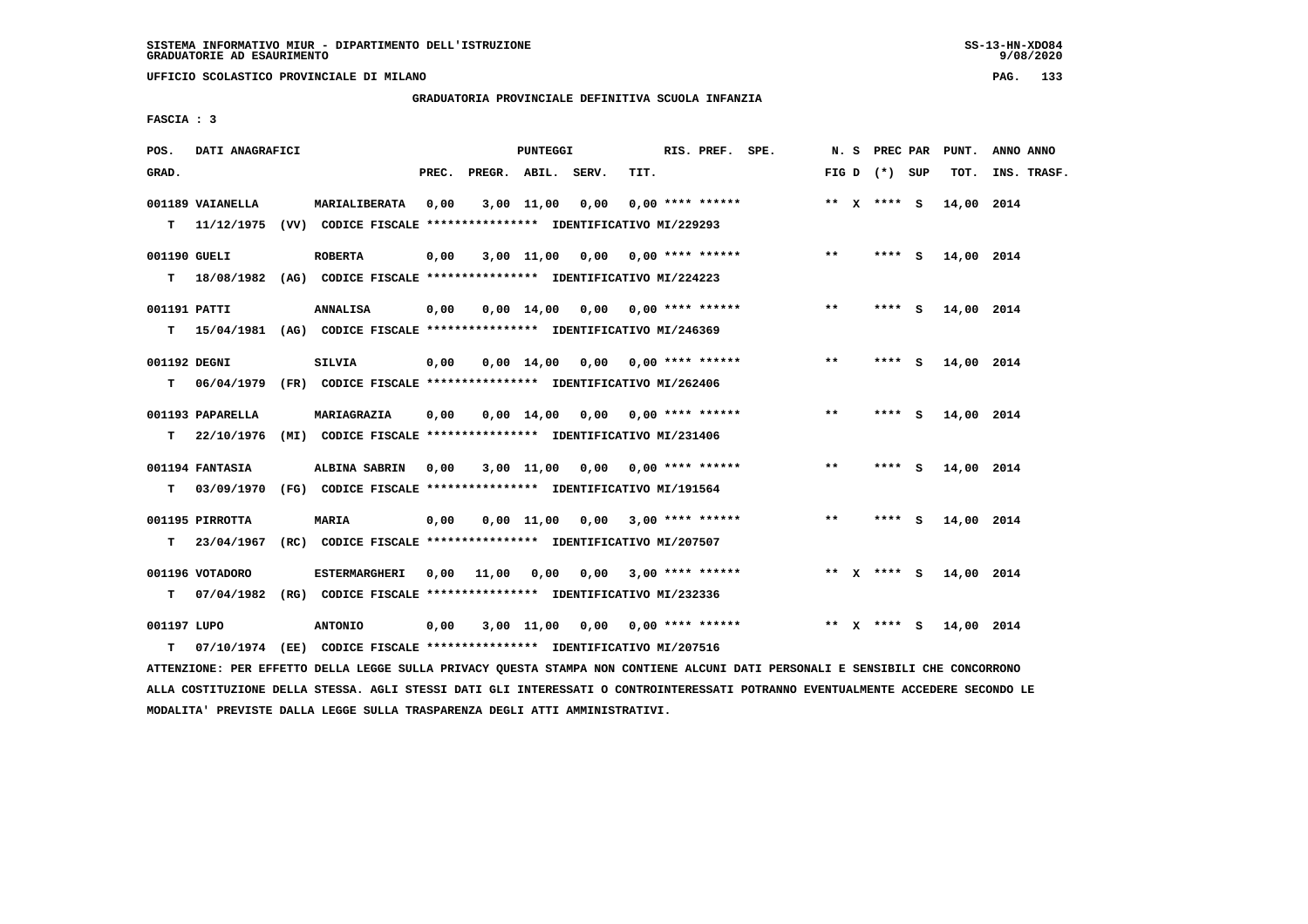**UFFICIO SCOLASTICO PROVINCIALE DI MILANO PAG. 134**

### **GRADUATORIA PROVINCIALE DEFINITIVA SCUOLA INFANZIA**

 **FASCIA : 3**

| POS.               | DATI ANAGRAFICI       |                                                                                                       | PUNTEGGI              |                                    | RIS. PREF. SPE.                         |       | N. S PREC PAR   | PUNT.      | ANNO ANNO   |
|--------------------|-----------------------|-------------------------------------------------------------------------------------------------------|-----------------------|------------------------------------|-----------------------------------------|-------|-----------------|------------|-------------|
| GRAD.              |                       | PREC.                                                                                                 | PREGR. ABIL. SERV.    | TIT.                               |                                         |       | FIG D $(*)$ SUP | TOT.       | INS. TRASF. |
|                    | 001198 RUSSO          | 0,00<br>GIOVANNI<br>24/06/1968 (ME) CODICE FISCALE *************** IDENTIFICATIVO MI/229887           | $0,00$ 11,00          | 0,00                               | $3,00$ **** ******                      |       | ** $X$ **** S   | 14,00 2014 |             |
| т                  | 001199 CACCIATORE     | <b>ELISA</b><br>07/12/1982 (PV) CODICE FISCALE **************** IDENTIFICATIVO MI/201457              |                       |                                    | $0,00$ 14,00 0,00 0,00 0,00 **** ****** | $***$ | **** S          | 14,00 2014 |             |
| т                  | 001200 LICANDRO       | KINGA<br>10/09/1982 (CT) CODICE FISCALE **************** IDENTIFICATIVO MI/233913                     | $0,00$ $14,00$ $0,00$ |                                    | $0,00$ $0,00$ **** ******               | $***$ | **** S          | 14,00 2014 |             |
| т                  | 001201 MAGRO          | <b>ANTONIO</b><br>02/09/1978 (AG) CODICE FISCALE **************** IDENTIFICATIVO MI/193332            | $0,00$ 14,00<br>0,00  | 0.00                               | $0.00$ **** ******                      | $* *$ | ****<br>- 5     | 14,00 2014 |             |
| T.                 | 001202 DE LEONARDIS   | ERSILIA<br>17/12/1976 (TA) CODICE FISCALE **************** IDENTIFICATIVO MI/211743                   | $0,00$ 14,00<br>0.00  |                                    | $0,00$ $0,00$ **** ******               | $* *$ | $***$ S         | 14,00 2014 |             |
| т                  | 001203 RODOLFO MASERA | <b>VALENTINA</b><br>0,00<br>25/04/1975 (PV) CODICE FISCALE **************** IDENTIFICATIVO MI/215532  |                       | $3,00$ 11,00 0,00 0,00 **** ****** |                                         | $***$ | **** S          | 14,00 2014 |             |
|                    | 001204 CERMINARA      | <b>ROSELLA</b><br>0,00<br>21/09/1974 (CZ) CODICE FISCALE *************** IDENTIFICATIVO MI/224622     | $3,00$ $11,00$        |                                    | $0,00$ $0,00$ **** ******               | **    | **** S          | 14,00 2014 |             |
| 001205 GATTI<br>T. |                       | <b>ALESSANDRA</b><br>0,00<br>27/01/1974 (MI) CODICE FISCALE **************** IDENTIFICATIVO MI/194512 | 14,00<br>0,00         |                                    | $0,00$ $0,00$ **** ******               | $* *$ | **** S          | 14,00 2014 |             |
| т                  | 001206 IADAROLA       | <b>ALESSANDRO</b><br>05/04/1972 (FG) CODICE FISCALE **************** IDENTIFICATIVO MI/231627         | $0,00$ 14,00<br>0,00  | 0.00                               | $0.00$ **** ******                      | $* *$ | ****<br>- S     | 14,00 2014 |             |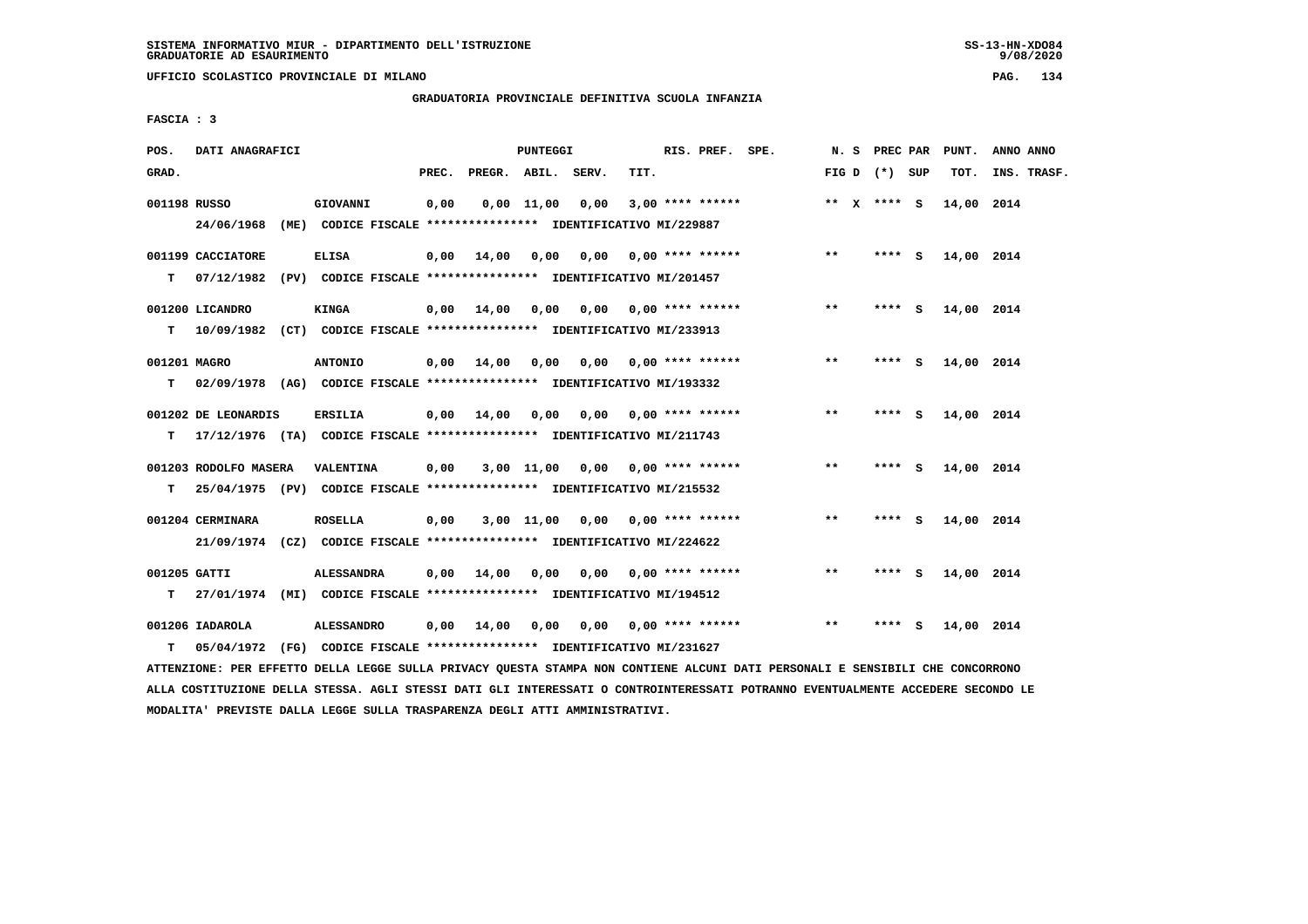**UFFICIO SCOLASTICO PROVINCIALE DI MILANO PAG. 135**

# **GRADUATORIA PROVINCIALE DEFINITIVA SCUOLA INFANZIA**

 **FASCIA : 3**

| POS.  | DATI ANAGRAFICI              |                                                                                           |       |                    | PUNTEGGI   |                                        |      | RIS. PREF. SPE.           | N.S             | PREC PAR |     | PUNT.      | ANNO ANNO   |
|-------|------------------------------|-------------------------------------------------------------------------------------------|-------|--------------------|------------|----------------------------------------|------|---------------------------|-----------------|----------|-----|------------|-------------|
| GRAD. |                              |                                                                                           | PREC. | PREGR. ABIL. SERV. |            |                                        | TIT. |                           | FIG D $(*)$ SUP |          |     | TOT.       | INS. TRASF. |
|       | 001207 LABRUNA               | <b>ANGELO</b><br>11/10/1969 (AV) CODICE FISCALE **************** IDENTIFICATIVO MI/215076 | 0,00  | 14,00              | 0,00       | 0,00                                   |      | $0.00$ **** ******        | $***$           | $***$ S  |     | 14,00 2014 |             |
| т     |                              |                                                                                           |       |                    |            |                                        |      |                           |                 |          |     |            |             |
|       | 001208 CARRINO               | <b>ANNA</b>                                                                               | 0,00  |                    |            | $0,00$ 14,00 0,00 0,00 **** ******     |      |                           | $***$           | **** S   |     | 14,00 2014 |             |
| т     |                              | 28/04/1961 (BR) CODICE FISCALE *************** IDENTIFICATIVO MI/223922                   |       |                    |            |                                        |      |                           |                 |          |     |            |             |
|       | 001209 PALUMBOPICCIONEL ROSA |                                                                                           |       | $0,00$ $14,00$     |            | $0,00$ $0,00$ $0,00$ $***$ **** ****** |      |                           | $***$           | **** S   |     | 14,00 2014 |             |
| т     |                              | 18/12/1957 (AG) CODICE FISCALE *************** IDENTIFICATIVO MI/233185                   |       |                    |            |                                        |      |                           |                 |          |     |            |             |
|       | 001210 DAMBROSIO             | MARIAROSARIA                                                                              | 0,00  |                    |            | $0.00$ 14.00 0.00 0.00 **** ******     |      |                           | **              | **** S   |     | 14,00 2014 |             |
| T.    |                              | 06/06/1968 (NA) CODICE FISCALE **************** IDENTIFICATIVO MI/194064                  |       |                    |            |                                        |      |                           |                 |          |     |            |             |
|       |                              |                                                                                           |       |                    |            |                                        |      |                           |                 |          |     |            |             |
|       | 001211 CONFALONIERI          | <b>MARIAPAOLA</b>                                                                         | 0,00  | 12,00              | 0,00       | 2,00 0,00 **** ******                  |      |                           | $***$           | **** S   |     | 14,00 2014 |             |
| T.    |                              | 12/04/1967 (MI) CODICE FISCALE **************** IDENTIFICATIVO MI/227989                  |       |                    |            |                                        |      |                           |                 |          |     |            |             |
|       | 001212 PIPICELLA             | <b>EFENESIA</b>                                                                           | 0,00  |                    |            | $3,00$ 11,00 0,00 0,00 **** ******     |      |                           | $***$           | **** S   |     | 14,00 2014 |             |
| T.    | 04/05/1963                   | (RC) CODICE FISCALE **************** IDENTIFICATIVO MI/211997                             |       |                    |            |                                        |      |                           |                 |          |     |            |             |
|       | 001213 LUCIFORA              | <b>ELISABETTA</b>                                                                         | 0,00  |                    | 0,00 14,00 |                                        |      | $0,00$ $0,00$ **** ****** | $***$           | $***5$   |     | 14,00 2014 |             |
| т     | 03/12/1981                   | (RG) CODICE FISCALE **************** IDENTIFICATIVO MI/209685                             |       |                    |            |                                        |      |                           |                 |          |     |            |             |
|       |                              |                                                                                           |       |                    |            |                                        |      |                           |                 |          |     |            |             |
|       | 001214 PUGLISI               | <b>ANGELA</b>                                                                             | 0,00  |                    |            | $3,00$ 11,00 0,00 0,00 **** ******     |      |                           | $***$           | **** S   |     | 14,00 2014 |             |
| т     | 16/06/1980                   | (MI) CODICE FISCALE **************** IDENTIFICATIVO MI/199238                             |       |                    |            |                                        |      |                           |                 |          |     |            |             |
|       | 001215 MAVIGLIA              | <b>ANTONIA</b>                                                                            | 0,00  |                    |            | $0,00$ 14,00 0,00 0,00 **** ******     |      |                           | $* *$           |          | - S | 14,00 2014 |             |
| т     | 04/08/1978                   | (RC) CODICE FISCALE **************** IDENTIFICATIVO MI/246327                             |       |                    |            |                                        |      |                           |                 |          |     |            |             |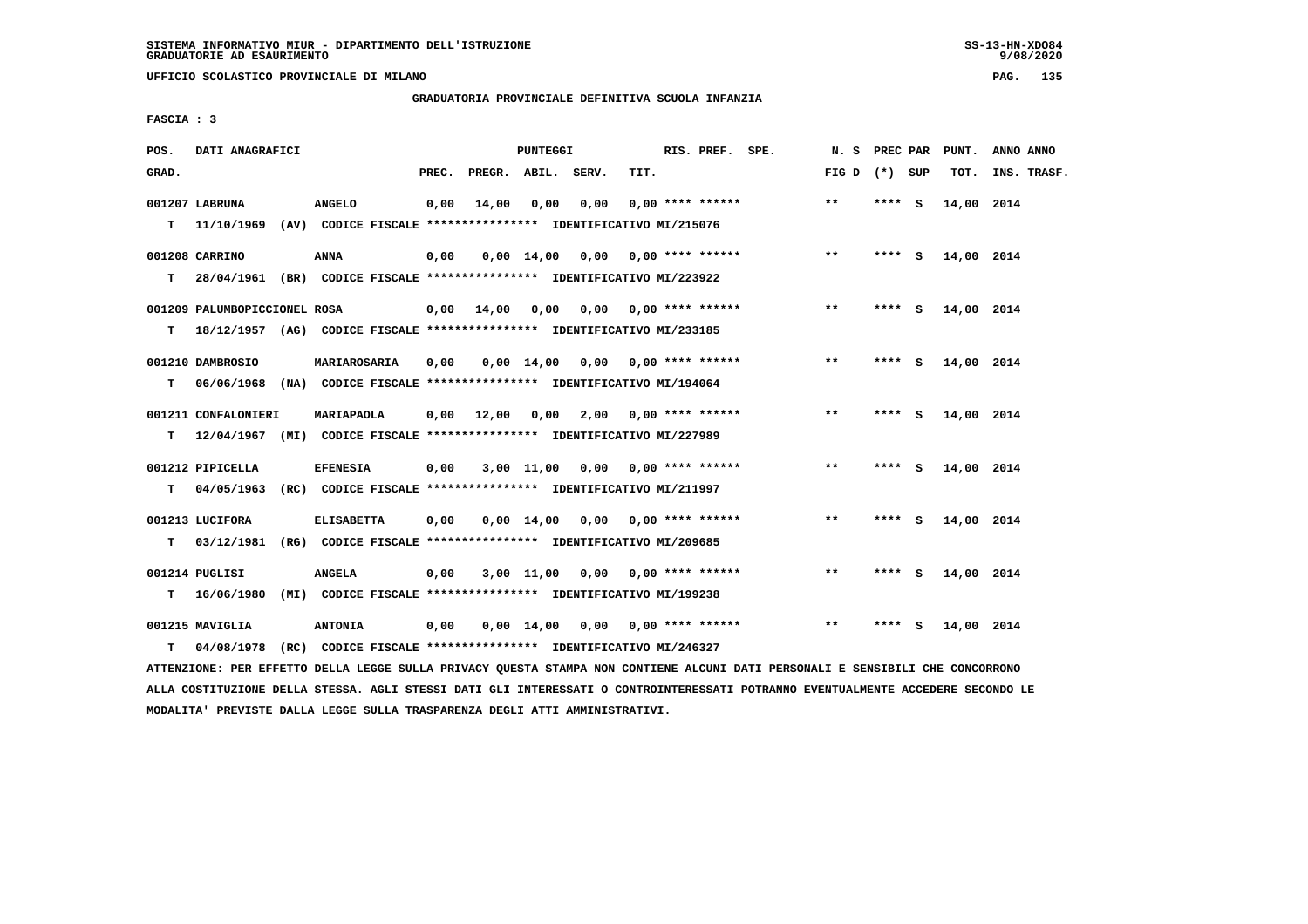**UFFICIO SCOLASTICO PROVINCIALE DI MILANO PAG. 136**

# **GRADUATORIA PROVINCIALE DEFINITIVA SCUOLA INFANZIA**

 **FASCIA : 3**

| POS.         | DATI ANAGRAFICI     |                                                                            |       |                    | <b>PUNTEGGI</b>    |                                    |      | RIS. PREF. SPE.           | N. S  | PREC PAR        |     | PUNT.      | ANNO ANNO   |
|--------------|---------------------|----------------------------------------------------------------------------|-------|--------------------|--------------------|------------------------------------|------|---------------------------|-------|-----------------|-----|------------|-------------|
| GRAD.        |                     |                                                                            | PREC. | PREGR. ABIL. SERV. |                    |                                    | TIT. |                           |       | FIG D $(*)$ SUP |     | TOT.       | INS. TRASF. |
|              | 001216 D'ANGELO     | MARIA CONCETT                                                              | 0,00  |                    | $0,00 \quad 14,00$ | 0,00                               |      | $0.00$ **** ******        | $***$ | **** S          |     | 14,00 2014 |             |
|              | T 01/04/1982        | (EN) CODICE FISCALE **************** IDENTIFICATIVO MI/198367              |       |                    |                    |                                    |      |                           |       |                 |     |            |             |
| 001217 PIZZO |                     | <b>MARY</b>                                                                | 0,00  |                    |                    | $0,00$ 14,00 0,00 0,00 **** ****** |      |                           | $***$ | **** S          |     | 14,00 2014 |             |
| т            |                     | 08/07/1981 (AG) CODICE FISCALE *************** IDENTIFICATIVO MI/199182    |       |                    |                    |                                    |      |                           |       |                 |     |            |             |
|              | 001218 FRASCARELLI  | ERIKA                                                                      | 0,00  |                    |                    | $0,00$ 14,00 0,00 0,00 **** ****** |      |                           | $***$ | **** S          |     | 14,00 2014 |             |
| т            |                     | 31/05/1981 (PG) CODICE FISCALE *************** IDENTIFICATIVO MI/232580    |       |                    |                    |                                    |      |                           |       |                 |     |            |             |
|              | 001219 PORTOGALLO   | LAURA                                                                      | 0,00  |                    | $0,00$ 14,00       |                                    |      | $0,00$ $0,00$ **** ****** | $* *$ | **** S          |     | 14,00 2014 |             |
| т            |                     | 07/08/1979 (ME) CODICE FISCALE *************** IDENTIFICATIVO MI/220374    |       |                    |                    |                                    |      |                           |       |                 |     |            |             |
| 001220 BOTTA |                     | <b>ALESSIO</b>                                                             | 0,00  | 14,00              | 0.00               |                                    |      | $0.00$ $0.00$ **** ****** | $***$ | **** S          |     | 14,00 2014 |             |
| T.           | 01/03/1978          | (ME) CODICE FISCALE *************** IDENTIFICATIVO MI/203664               |       |                    |                    |                                    |      |                           |       |                 |     |            |             |
|              |                     |                                                                            |       |                    |                    |                                    |      |                           |       |                 |     |            |             |
|              | 001221 GEBBIA       | FRANCA RITA                                                                | 0,00  | 14,00              |                    | 0,00 0,00 0,00 **** ******         |      |                           | $***$ | $***$ S         |     | 14,00 2014 |             |
|              |                     | T 18/05/1966 (AG) CODICE FISCALE *************** IDENTIFICATIVO MI/233792  |       |                    |                    |                                    |      |                           |       |                 |     |            |             |
|              | 001222 LA RUSSA     | MARIA                                                                      | 0,00  | 14,00              |                    | 0,00 0,00 0,00 **** ******         |      |                           |       | ** X **** S     |     | 14,00 2014 |             |
|              |                     | T 19/09/1983 (AG) CODICE FISCALE *************** IDENTIFICATIVO MI/231629  |       |                    |                    |                                    |      |                           |       |                 |     |            |             |
|              | 001223 SCORDAMAGLIA | <b>EMANUELA</b>                                                            |       | $0,00$ 14,00       | 0,00               |                                    |      | $0,00$ $0,00$ **** ****** |       | ** x **** S     |     | 14,00 2014 |             |
|              |                     | T 15/03/1976 (CZ) CODICE FISCALE **************** IDENTIFICATIVO MI/200873 |       |                    |                    |                                    |      |                           |       |                 |     |            |             |
|              |                     |                                                                            |       |                    |                    |                                    |      |                           |       |                 |     |            |             |
|              | 001224 SCIOTTI      | SOFIAMARIA                                                                 | 0,00  |                    |                    | $0,00$ 14,00 0,00 0,00 **** ****** |      |                           | $***$ | ****            | - 5 | 14,00 2014 |             |
| т            | 13/05/1983          | (EE) CODICE FISCALE **************** IDENTIFICATIVO MI/231410              |       |                    |                    |                                    |      |                           |       |                 |     |            |             |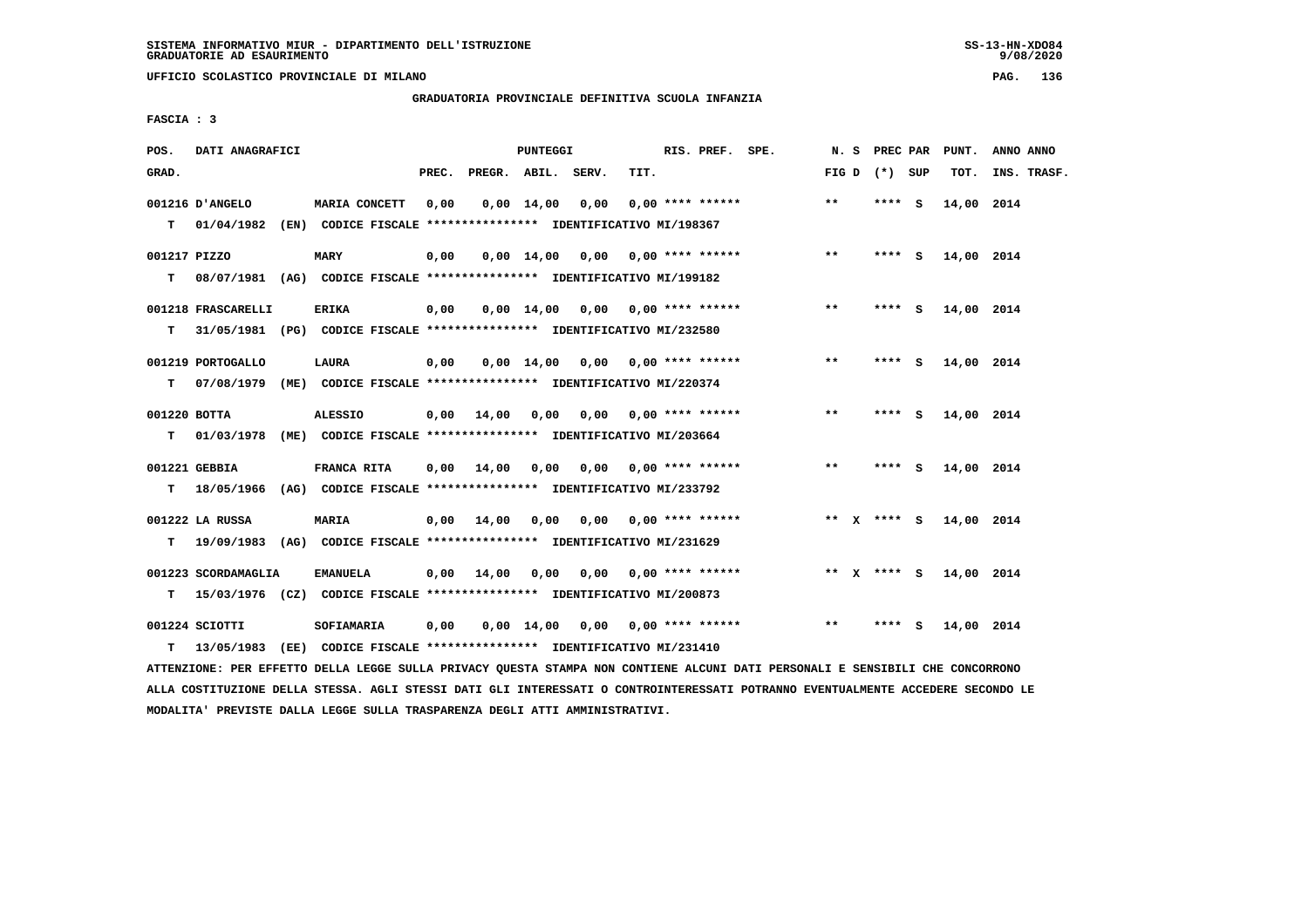**UFFICIO SCOLASTICO PROVINCIALE DI MILANO PAG. 137**

# **GRADUATORIA PROVINCIALE DEFINITIVA SCUOLA INFANZIA**

 **FASCIA : 3**

| POS.         | DATI ANAGRAFICI  |                                                                           |       |                    | PUNTEGGI       |                                    |      | RIS. PREF. SPE.           | N. S PREC PAR   |        |        | PUNT.      | ANNO ANNO   |
|--------------|------------------|---------------------------------------------------------------------------|-------|--------------------|----------------|------------------------------------|------|---------------------------|-----------------|--------|--------|------------|-------------|
| GRAD.        |                  |                                                                           | PREC. | PREGR. ABIL. SERV. |                |                                    | TIT. |                           | FIG D $(*)$ SUP |        |        | TOT.       | INS. TRASF. |
| 001225 SPERA |                  | <b>ELEONORA</b>                                                           | 0,00  | 11,00              | 0,00           | 0,00                               |      | $3,00$ **** ******        | $* *$           | **** S |        | 14,00 2014 |             |
|              |                  | T 22/12/1982 (PA) CODICE FISCALE *************** IDENTIFICATIVO MI/222073 |       |                    |                |                                    |      |                           |                 |        |        |            |             |
| 001226 CUMBO |                  | <b>VENERE</b>                                                             | 0,00  |                    |                | $0,00$ 14,00 0,00 0,00 **** ****** |      |                           | $***$           |        | **** S | 14,00 2014 |             |
| т            |                  | 08/02/1982 (AG) CODICE FISCALE **************** IDENTIFICATIVO MI/206451  |       |                    |                |                                    |      |                           |                 |        |        |            |             |
| 001227 RUSSO |                  | <b>ROBERTA</b>                                                            | 0,00  | 14,00              | 0.00           |                                    |      | $0.00$ $0.00$ **** ****** | $***$           | **** S |        | 14,00 2014 |             |
|              |                  | T 24/11/1981 (VE) CODICE FISCALE *************** IDENTIFICATIVO MI/221254 |       |                    |                |                                    |      |                           |                 |        |        |            |             |
| 001228 VELLA |                  | LUCIA                                                                     | 0,00  | 14,00              | 0,00           | 0,00                               |      | $0.00$ **** ******        | $***$           | $***5$ |        | 14,00 2014 |             |
| T.           |                  | 12/11/1981 (SR) CODICE FISCALE *************** IDENTIFICATIVO MI/233235   |       |                    |                |                                    |      |                           |                 |        |        |            |             |
|              | 001229 PICCIONE  | <b>DANIELE</b>                                                            | 0,00  |                    |                | $3,00$ 11,00 0,00 0,00 **** ****** |      |                           | $\star\star$    | **** S |        | 14,00 2014 |             |
| T.           |                  | 20/04/1981 (PA) CODICE FISCALE **************** IDENTIFICATIVO MI/210193  |       |                    |                |                                    |      |                           |                 |        |        |            |             |
|              | 001230 BRAMATO   | <b>CLAUDIA</b>                                                            | 0,00  |                    |                | $3,00$ 11,00 0,00 0,00 **** ****** |      |                           | $***$           | $***5$ |        | 14,00 2014 |             |
| т            | 02/03/1981       | (GR) CODICE FISCALE **************** IDENTIFICATIVO MI/195239             |       |                    |                |                                    |      |                           |                 |        |        |            |             |
|              | 001231 GIANCOTTI | <b>ELISABETTA</b>                                                         | 0.00  |                    |                | $0.00$ 14.00 0.00 0.00 **** ****** |      |                           | **              | **** S |        | 14,00 2014 |             |
| т            | 24/10/1980       | (KR) CODICE FISCALE **************** IDENTIFICATIVO MI/233712             |       |                    |                |                                    |      |                           |                 |        |        |            |             |
| 001232 PALMA |                  | MARIA ROSA                                                                | 0,00  |                    | $0.00$ 14.00   |                                    |      | $0.00$ $0.00$ **** ****** | $* *$           | ****   | - 5    | 14,00 2014 |             |
| т            | 24/09/1980       | (NA) CODICE FISCALE **************** IDENTIFICATIVO MI/257486             |       |                    |                |                                    |      |                           |                 |        |        |            |             |
|              | 001233 SALAMONE  | <b>ROBERTOSTEFAN</b>                                                      | 0,00  |                    | $3,00$ $11,00$ | 0.00                               |      | $0.00$ **** ******        | $**$            | ****   | s      | 14,00 2014 |             |
| т            | 08/09/1980       | (CL) CODICE FISCALE **************** IDENTIFICATIVO MI/215287             |       |                    |                |                                    |      |                           |                 |        |        |            |             |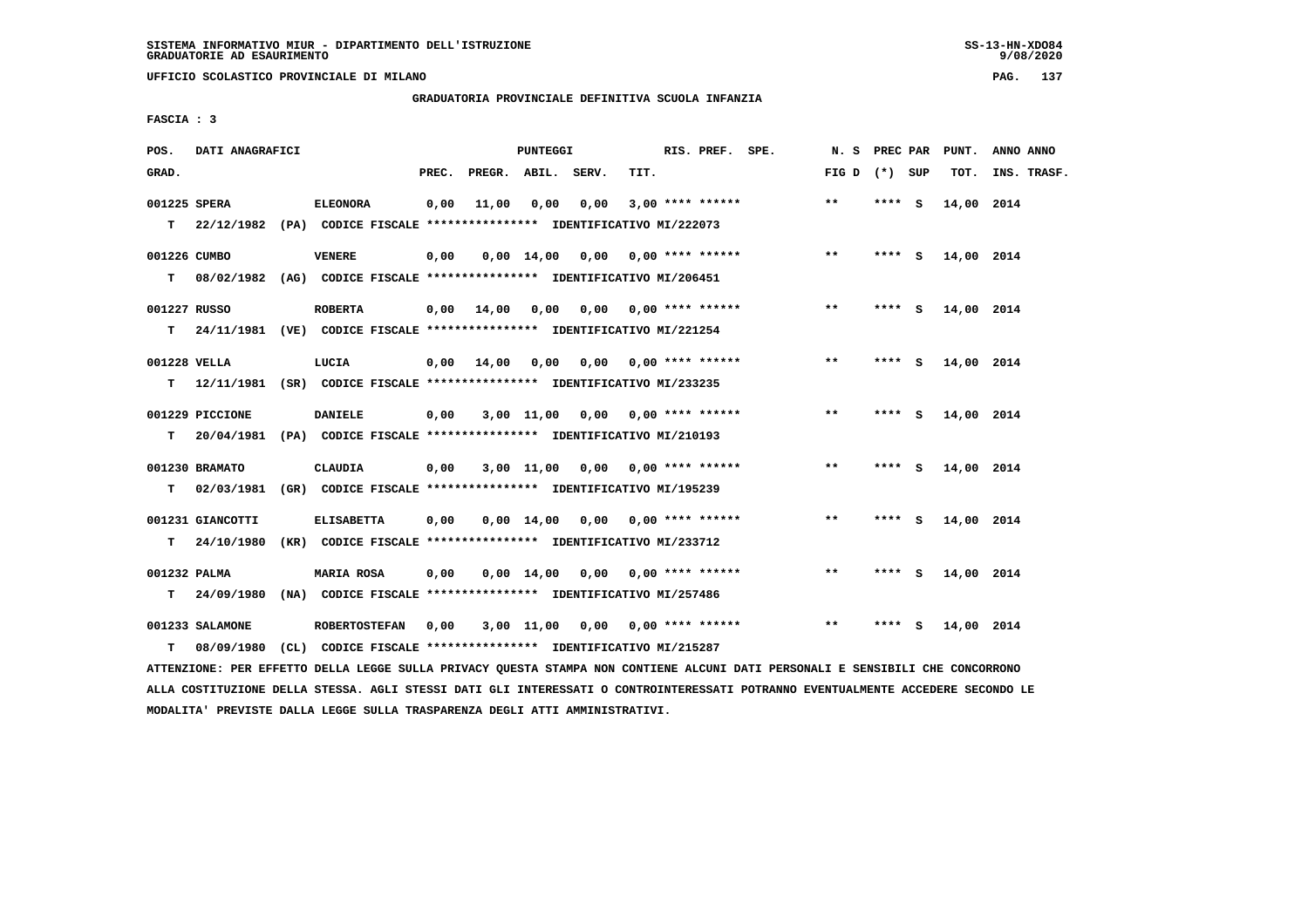**UFFICIO SCOLASTICO PROVINCIALE DI MILANO PAG. 138**

# **GRADUATORIA PROVINCIALE DEFINITIVA SCUOLA INFANZIA**

 **FASCIA : 3**

| POS.               | DATI ANAGRAFICI                  |                                                                                             |       |                    | PUNTEGGI                      |                                  |      | RIS. PREF. SPE.                | N.S             | PREC PAR |     | PUNT.      | ANNO ANNO   |
|--------------------|----------------------------------|---------------------------------------------------------------------------------------------|-------|--------------------|-------------------------------|----------------------------------|------|--------------------------------|-----------------|----------|-----|------------|-------------|
| GRAD.              |                                  |                                                                                             | PREC. | PREGR. ABIL. SERV. |                               |                                  | TIT. |                                | FIG D $(*)$ SUP |          |     | TOT.       | INS. TRASF. |
| 001234 GENUA<br>T. | 29/07/1980                       | <b>RITA</b><br>(RC) CODICE FISCALE **************** IDENTIFICATIVO MI/222751                | 0,00  | 14,00              | 0,00                          | 0,00                             |      | $0.00$ **** ******             | $***$           | $***$ S  |     | 14,00 2014 |             |
| т                  | 001235 TOSCANO<br>11/02/1980     | <b>TEODOLINDA</b><br>(CS) CODICE FISCALE **************** IDENTIFICATIVO MI/195767          | 0,00  |                    | $0,00 \quad 14,00 \quad 0,00$ |                                  |      | $0.00$ **** ******             | $* *$           | **** $S$ |     | 14,00 2014 |             |
| т                  | 001236 LOIACONO                  | <b>CALOGERO</b><br>07/06/1979 (AG) CODICE FISCALE **************** IDENTIFICATIVO MI/233831 | 0,00  | 14,00              | 0,00                          |                                  |      | $0,00$ $0,00$ **** ******      | $***$           | **** S   |     | 14,00 2014 |             |
| т                  | 001237 AIRO' FARULLA             | GIUSEPPE<br>10/01/1979 (AG) CODICE FISCALE *************** IDENTIFICATIVO MI/222031         | 0,00  | 14,00              | 0.00                          |                                  |      | $0.00$ $0.00$ **** ******      | $***$           | **** S   |     | 14,00 2014 |             |
| 001238 FERRO<br>т  |                                  | <b>ELISA</b><br>23/02/1978 (PD) CODICE FISCALE *************** IDENTIFICATIVO MI/207504     | 0,00  |                    | 3,00 11,00                    |                                  |      | $0,00$ $0,00$ **** ******      | **              | **** S   |     | 14,00 2014 |             |
| 001239 BRUNO<br>т  |                                  | ROSAMARIARITA<br>20/01/1977 (EE) CODICE FISCALE *************** IDENTIFICATIVO MI/204607    | 0,00  |                    |                               | 3,00 11,00 0,00 0,00 **** ****** |      |                                | $* *$           | **** S   |     | 14,00 2014 |             |
| 001240 BALDO<br>т  | 13/12/1975                       | <b>ANTONIA</b><br>(AG) CODICE FISCALE **************** IDENTIFICATIVO MI/233821             | 0.00  | 14,00              | 0.00                          |                                  |      | $0.00$ $0.00$ **** ******      | $***$           | ****     | - S | 14,00 2014 |             |
| т                  | 001241 MAROTTA<br>06/06/1970     | SILVIAANGELA<br>(MI) CODICE FISCALE **************** IDENTIFICATIVO MI/214624               | 0,00  |                    | 3,00 11,00                    | 0.00                             |      | $0.00$ **** ******             | $***$           | ****     | - 5 | 14,00 2014 |             |
| т                  | 001242 AMATEMAGGIO<br>13/10/1965 | <b>STEFANIA</b><br>(MI) CODICE FISCALE **************** IDENTIFICATIVO MI/223499            | 0,00  | 14,00              | 0,00                          |                                  |      | $0.00$ $0.00$ $***$ **** ***** | $* *$           | ****     | s   | 14,00 2014 |             |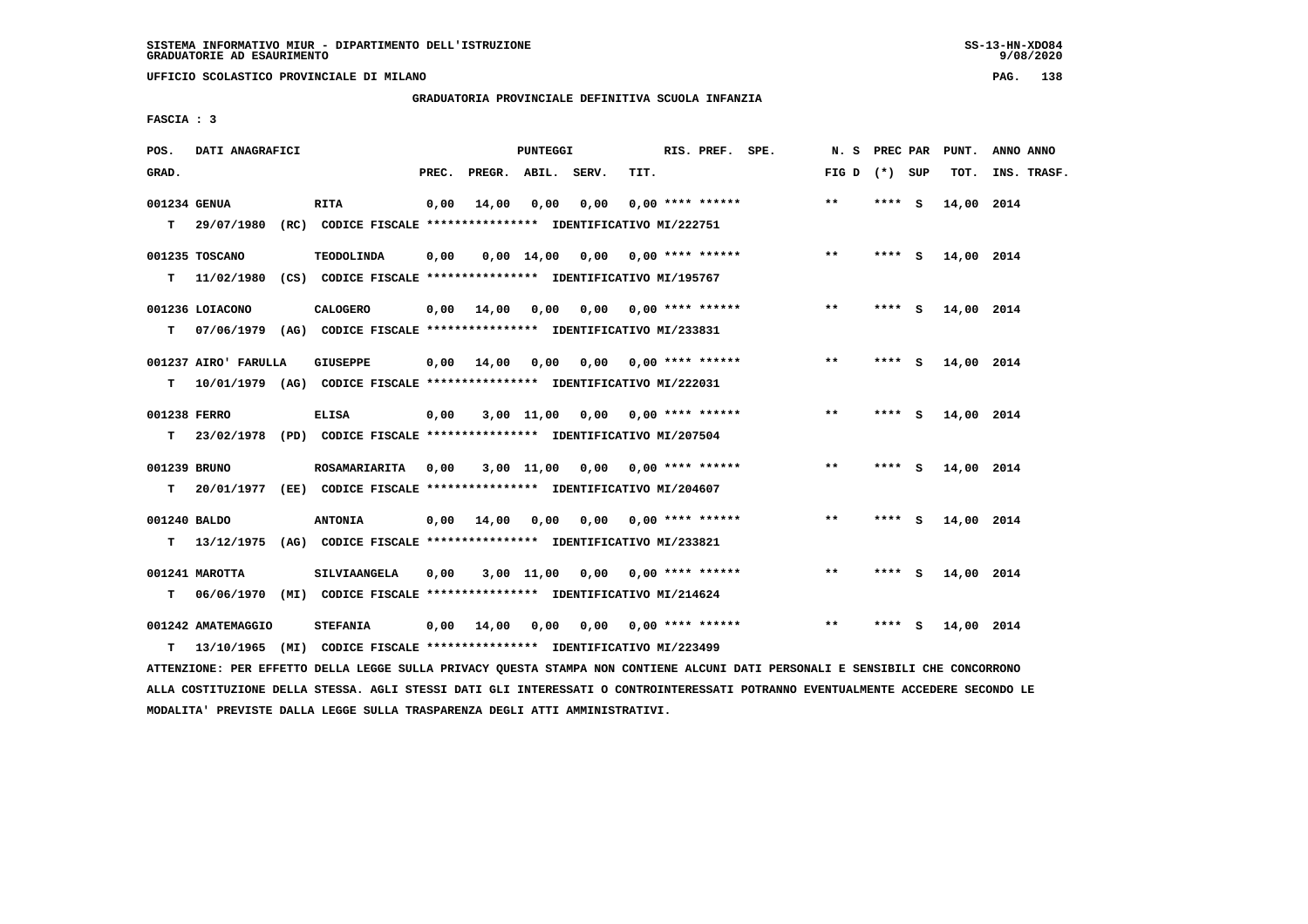**UFFICIO SCOLASTICO PROVINCIALE DI MILANO PAG. 139**

# **GRADUATORIA PROVINCIALE DEFINITIVA SCUOLA INFANZIA**

 **FASCIA : 3**

| POS.         | DATI ANAGRAFICI   |                                                                                                                               |       |                    | PUNTEGGI        |                                         |      | RIS. PREF. SPE.    |                                      |       | N. S PREC PAR   | PUNT.           | ANNO ANNO   |  |
|--------------|-------------------|-------------------------------------------------------------------------------------------------------------------------------|-------|--------------------|-----------------|-----------------------------------------|------|--------------------|--------------------------------------|-------|-----------------|-----------------|-------------|--|
| GRAD.        |                   |                                                                                                                               | PREC. | PREGR. ABIL. SERV. |                 |                                         | TIT. |                    |                                      |       | FIG D $(*)$ SUP | тот.            | INS. TRASF. |  |
|              | 001243 LO GIUDICE | <b>FRANCA</b>                                                                                                                 | 0,00  |                    | 3,00 11,00 0,00 |                                         |      | $0,00$ **** ****** |                                      | $* *$ | **** S          | 14,00 2014      |             |  |
| T.           |                   | 22/05/1965 (TP) CODICE FISCALE **************** IDENTIFICATIVO MI/227064                                                      |       |                    |                 |                                         |      |                    |                                      |       |                 |                 |             |  |
| 001244 VILLA |                   | <b>RITA</b>                                                                                                                   | 0,00  |                    |                 | $0,00$ 11,00 0,00 3,00 **** ******      |      |                    |                                      | $**$  | **** S          | 14,00 2014      |             |  |
|              |                   | T 24/10/1962 (TS) CODICE FISCALE *************** IDENTIFICATIVO MI/214727                                                     |       |                    |                 |                                         |      |                    |                                      |       |                 |                 |             |  |
|              | 001245 MASSARI    | <b>RAFFAELLA</b>                                                                                                              | 0,00  |                    |                 | $0,00$ 14,00 0,00 0,00 **** ******      |      |                    |                                      | $***$ | **** S          | 14,00 2014      |             |  |
| T.           |                   | 05/01/1962 (LE) CODICE FISCALE *************** IDENTIFICATIVO MI/200711                                                       |       |                    |                 |                                         |      |                    |                                      |       |                 |                 |             |  |
|              | 001246 CIRILLO    | <b>ROSA</b>                                                                                                                   |       |                    |                 | $0,00$ 14,00 0,00 0,00 0,00 **** ****** |      |                    |                                      | $* *$ | ****            | 14,00 2014      |             |  |
| т            |                   | 03/08/1957 (SA) CODICE FISCALE **************** IDENTIFICATIVO MI/204886                                                      |       |                    |                 |                                         |      |                    |                                      |       |                 |                 |             |  |
| 001247 STILO |                   | <b>ANNUNZIATA</b>                                                                                                             | 0,00  |                    |                 | $3,00$ 11,00 0,00 0,00 **** ******      |      |                    |                                      | $***$ | **** S          | 14,00 2019 2002 |             |  |
|              |                   | 02/02/1959 (RC) CODICE FISCALE *************** IDENTIFICATIVO MI/068758                                                       |       |                    |                 |                                         |      |                    |                                      |       |                 |                 |             |  |
|              | 001248 COLELLA    | <b>INCORONATA</b>                                                                                                             | 0,00  |                    |                 |                                         |      |                    | $0.00$ 14.00 0.00 0.00 **** ****** D |       | ** X **** S     | 14,00 2019 2003 |             |  |
|              | 29/04/1971        | (MI) CODICE FISCALE *************** IDENTIFICATIVO MI/075338                                                                  |       |                    |                 |                                         |      |                    |                                      |       |                 |                 |             |  |
|              | 001249 ARCODIA    | LUISA                                                                                                                         | 0,00  |                    |                 | $0.00$ 14.00 0.00 0.00 **** ******      |      |                    |                                      | $***$ | **** S          | 14,00 2019 2019 |             |  |
|              | 11/06/1979        | (EN) CODICE FISCALE *************** IDENTIFICATIVO MI/285523                                                                  |       |                    |                 |                                         |      |                    |                                      |       |                 |                 |             |  |
|              | 001250 DI MARTINO | <b>VINCENZO</b>                                                                                                               | 0,00  | 14,00              |                 | 0,00 0,00 0,00 **** ******              |      |                    |                                      | $***$ | **** S          | 14,00 2019 2019 |             |  |
| т            |                   | 11/10/1977 (CT) CODICE FISCALE **************** IDENTIFICATIVO MI/285253                                                      |       |                    |                 |                                         |      |                    |                                      |       |                 |                 |             |  |
|              | 001251 CINARDO    | SABRINA                                                                                                                       | 0,00  | 14,00              | 0,00            |                                         |      |                    | $0.00$ $0.00$ **** ******            | $***$ | **** S          | 14,00 2019 2019 |             |  |
| т            | 21/10/1981        | (CL) CODICE FISCALE **************** IDENTIFICATIVO MI/285365                                                                 |       |                    |                 |                                         |      |                    |                                      |       |                 |                 |             |  |
|              |                   | ATTENZIONE: PER EFFETTO DELLA LEGGE SULLA PRIVACY QUESTA STAMPA NON CONTIENE ALCUNI DATI PERSONALI E SENSIBILI CHE CONCORRONO |       |                    |                 |                                         |      |                    |                                      |       |                 |                 |             |  |

 **ALLA COSTITUZIONE DELLA STESSA. AGLI STESSI DATI GLI INTERESSATI O CONTROINTERESSATI POTRANNO EVENTUALMENTE ACCEDERE SECONDO LE MODALITA' PREVISTE DALLA LEGGE SULLA TRASPARENZA DEGLI ATTI AMMINISTRATIVI.**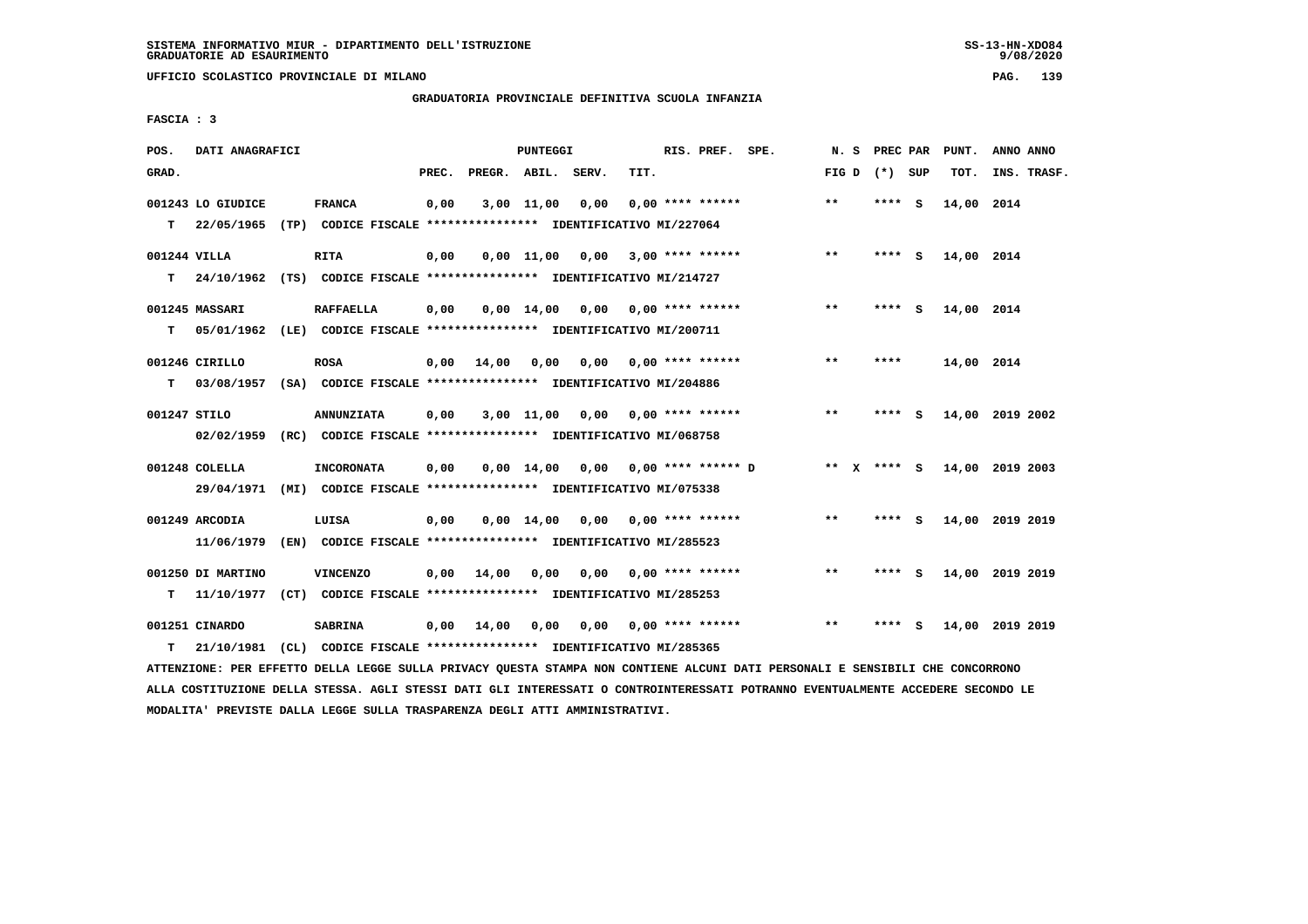**UFFICIO SCOLASTICO PROVINCIALE DI MILANO PAG. 140**

# **GRADUATORIA PROVINCIALE DEFINITIVA SCUOLA INFANZIA**

 **FASCIA : 3**

| POS.  | DATI ANAGRAFICI                 |                                                                                   |       |        | <b>PUNTEGGI</b>    |      |      | RIS. PREF. SPE.    | N.S          | PREC PAR |          | PUNT.           | ANNO ANNO |             |
|-------|---------------------------------|-----------------------------------------------------------------------------------|-------|--------|--------------------|------|------|--------------------|--------------|----------|----------|-----------------|-----------|-------------|
| GRAD. |                                 |                                                                                   | PREC. | PREGR. | ABIL. SERV.        |      | TIT. |                    | FIG D        | (*) SUP  |          | TOT.            |           | INS. TRASF. |
| T.    | 001252 MALTESE<br>23/03/1981    | <b>ANTONELLA</b><br>(TP) CODICE FISCALE **************** IDENTIFICATIVO MI/285151 | 0,00  | 11,00  | 0,00               | 0,00 |      | $3,00$ **** ****** | $* *$        | ****     | - S      | 14,00           | 2019 2019 |             |
| т     | 001253 GIUNTA<br>31/03/1973     | <b>CONCETTA</b><br>(CL) CODICE FISCALE **************** IDENTIFICATIVO MI/285228  | 0,00  | 14,00  | 0,00               | 0,00 |      | $0.00$ **** ****** | $* *$        | ****     | - S      | 14,00 2019 2019 |           |             |
| т     | 001254 GUADAGNO<br>29/07/1982   | <b>BARBARA</b><br>(SA) CODICE FISCALE **************** IDENTIFICATIVO MI/285318   | 0,00  | 14,00  | 0,00               | 0,00 |      | $0.00$ **** ****** | **           | ****     | - S      | 14,00           | 2019 2019 |             |
| т     | 001255 PELLIZZERI<br>13/04/1982 | <b>ROSARIO</b><br>(EN) CODICE FISCALE **************** IDENTIFICATIVO MI/285464   | 0,00  | 14,00  | 0,00               | 0,00 |      | $0.00$ **** ****** | $***$        | ****     | <b>S</b> | 14,00 2019 2019 |           |             |
| т     | 001256 FLORIS<br>19/08/1977     | <b>LORENA</b><br>(CA) CODICE FISCALE **************** IDENTIFICATIVO MI/285461    | 0,00  |        | 3,00 11,00         | 0,00 |      | $0.00$ **** ****** | $\star\star$ | ****     | <b>S</b> | 14,00 2019 2019 |           |             |
| т     | 001257 PANDOLFO<br>03/08/1963   | <b>ROSARIO</b><br>(TP) CODICE FISCALE **************** IDENTIFICATIVO MI/285122   | 0,00  | 11,00  | 0,00               | 0,00 |      | $3.00*********$    | $* *$        | ****     | - S      | 14,00 2019 2019 |           |             |
|       | 001258 AMALTEA<br>11/10/1980    | <b>GERARDINA</b><br>(SA) CODICE FISCALE **************** IDENTIFICATIVO MI/285104 | 0,00  | 14,00  | 0,00               | 0.00 |      | 0,00 **** ******   | $* *$        | ****     | - S      | 14,00 2019 2019 |           |             |
| т     | 001259 BONURA<br>01/03/1980     | <b>ANTONELLA</b><br>(TP) CODICE FISCALE **************** IDENTIFICATIVO MI/285362 | 0,00  | 11,00  | 0,00               | 0.00 |      | $3,00$ **** ****** | $**$         | ****     | - S      | 14,00 2019 2019 |           |             |
|       | 001260 BARBERA<br>01/10/1976    | <b>NUNZIA</b><br>(EN) CODICE FISCALE **************** IDENTIFICATIVO MI/285549    | 0,00  |        | $0,00 \quad 14,00$ | 0,00 |      | $0.00$ **** ****** | $* *$        |          | s        | 14,00           | 2019 2019 |             |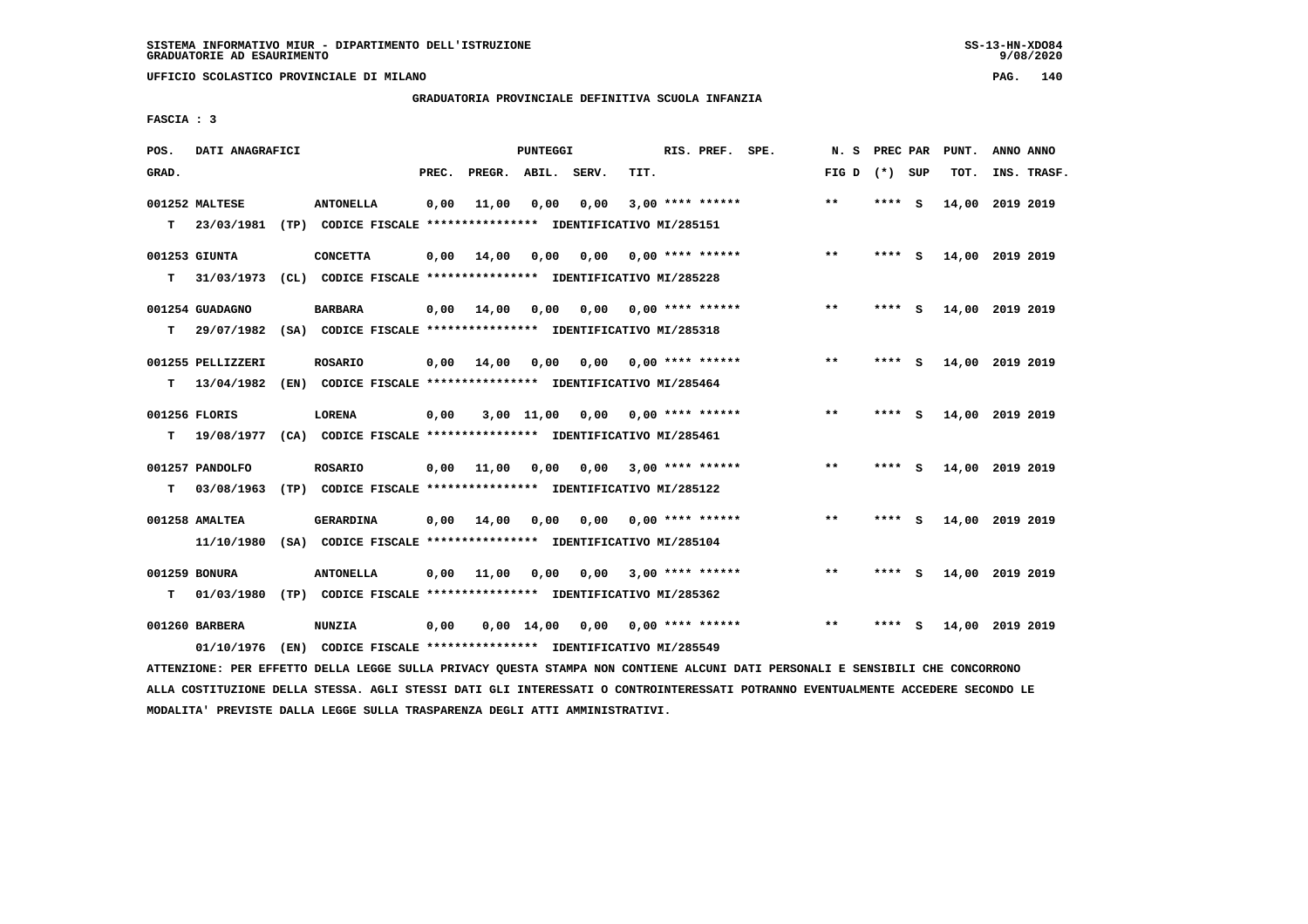**UFFICIO SCOLASTICO PROVINCIALE DI MILANO PAG. 141**

## **GRADUATORIA PROVINCIALE DEFINITIVA SCUOLA INFANZIA**

 **FASCIA : 3**

| POS.         | DATI ANAGRAFICI                |                                                               |       |                    | <b>PUNTEGGI</b>    |      |      | RIS. PREF. SPE.           | N.S   | PREC PAR        |     | PUNT.           | ANNO ANNO |             |
|--------------|--------------------------------|---------------------------------------------------------------|-------|--------------------|--------------------|------|------|---------------------------|-------|-----------------|-----|-----------------|-----------|-------------|
| GRAD.        |                                |                                                               | PREC. | PREGR. ABIL. SERV. |                    |      | TIT. |                           |       | FIG D $(*)$ SUP |     | TOT.            |           | INS. TRASF. |
| 001261 NUZZI |                                | <b>ESTER</b>                                                  | 0,00  |                    | 3,00 11,00         | 0,00 |      | $0.00$ **** ******        |       | ** $X$ **** S   |     | 14,00 2019 2019 |           |             |
| T.           | 14/08/1980                     | (NA) CODICE FISCALE **************** IDENTIFICATIVO MI/285528 |       |                    |                    |      |      |                           |       |                 |     |                 |           |             |
|              | 001262 ESPOSITO                | VINCENZINA                                                    | 0,00  |                    | $0.00$ 14.00       | 0,00 |      | 0,00 **** ******          | $* *$ | **** S          |     | 14,00 2019 2019 |           |             |
| т            | 04/03/1980                     | (SA) CODICE FISCALE **************** IDENTIFICATIVO MI/285137 |       |                    |                    |      |      |                           |       |                 |     |                 |           |             |
|              | 001263 DIODATO                 | SONIA                                                         | 0,00  | 14,00              | 0.00               |      |      | $0.00$ $0.00$ **** ****** | $* *$ | **** S          |     | 14,00 2019 2019 |           |             |
| т            | 12/03/1978                     | (BN) CODICE FISCALE **************** IDENTIFICATIVO MI/285313 |       |                    |                    |      |      |                           |       |                 |     |                 |           |             |
|              | 001264 DI GUARDO               | <b>MARIA GIUSEPP</b>                                          | 0,00  |                    | $0,00$ 11,00       | 0.00 |      | $3,00$ **** ******        | $***$ | ****            | - S | 14,00 2019 2019 |           |             |
| T.           | 30/11/1973                     | (CT) CODICE FISCALE **************** IDENTIFICATIVO MI/285248 |       |                    |                    |      |      |                           |       |                 |     |                 |           |             |
| 001265 ROSA  |                                | <b>FRANCESCA</b>                                              | 0,00  | 14,00              | 0,00               | 0,00 |      | $0.00$ **** ******        |       | ** X **** S     |     | 14,00 2019 2019 |           |             |
|              | 30/01/1983                     | (PZ) CODICE FISCALE **************** IDENTIFICATIVO MI/285204 |       |                    |                    |      |      |                           |       |                 |     |                 |           |             |
|              | 001266 GIUDICE                 | FRANCESCO PAO                                                 | 0.00  | 14,00              | 0,00               | 0,00 |      | 0,00 **** ******          |       | ** X **** S     |     | 14,00 2019 2019 |           |             |
| т            | 01/06/1982                     | (RM) CODICE FISCALE *************** IDENTIFICATIVO MI/285215  |       |                    |                    |      |      |                           |       |                 |     |                 |           |             |
|              | 001267 REPICI GUERRERA ROSARIA |                                                               | 0,00  |                    | $0,00 \quad 14,00$ | 0.00 |      | 0,00 **** ******          | $* *$ | **** S          |     | 14,00 2019 2019 |           |             |
| т            | 13/03/1983<br>(ME)             | CODICE FISCALE **************** IDENTIFICATIVO MI/285130      |       |                    |                    |      |      |                           |       |                 |     |                 |           |             |
|              | 001268 SIRIGNANO               | <b>IOANNA</b>                                                 | 0,00  |                    | 3,00 11,00         | 0,00 |      | 0,00 **** ******          | $* *$ | ****            | - S | 14,00 2019 2019 |           |             |
| т            | 04/06/1980                     | (VV) CODICE FISCALE **************** IDENTIFICATIVO MI/285411 |       |                    |                    |      |      |                           |       |                 |     |                 |           |             |
|              | 001269 BISCOTTI                | LORENA GABRI                                                  | 0,00  | 14,00              | 0,00               | 0,00 |      | $0.00$ **** ******        | $* *$ | ****            | S.  | 14,00 2019 2019 |           |             |
| т            | 15/09/1977                     | (CB) CODICE FISCALE **************** IDENTIFICATIVO MI/285184 |       |                    |                    |      |      |                           |       |                 |     |                 |           |             |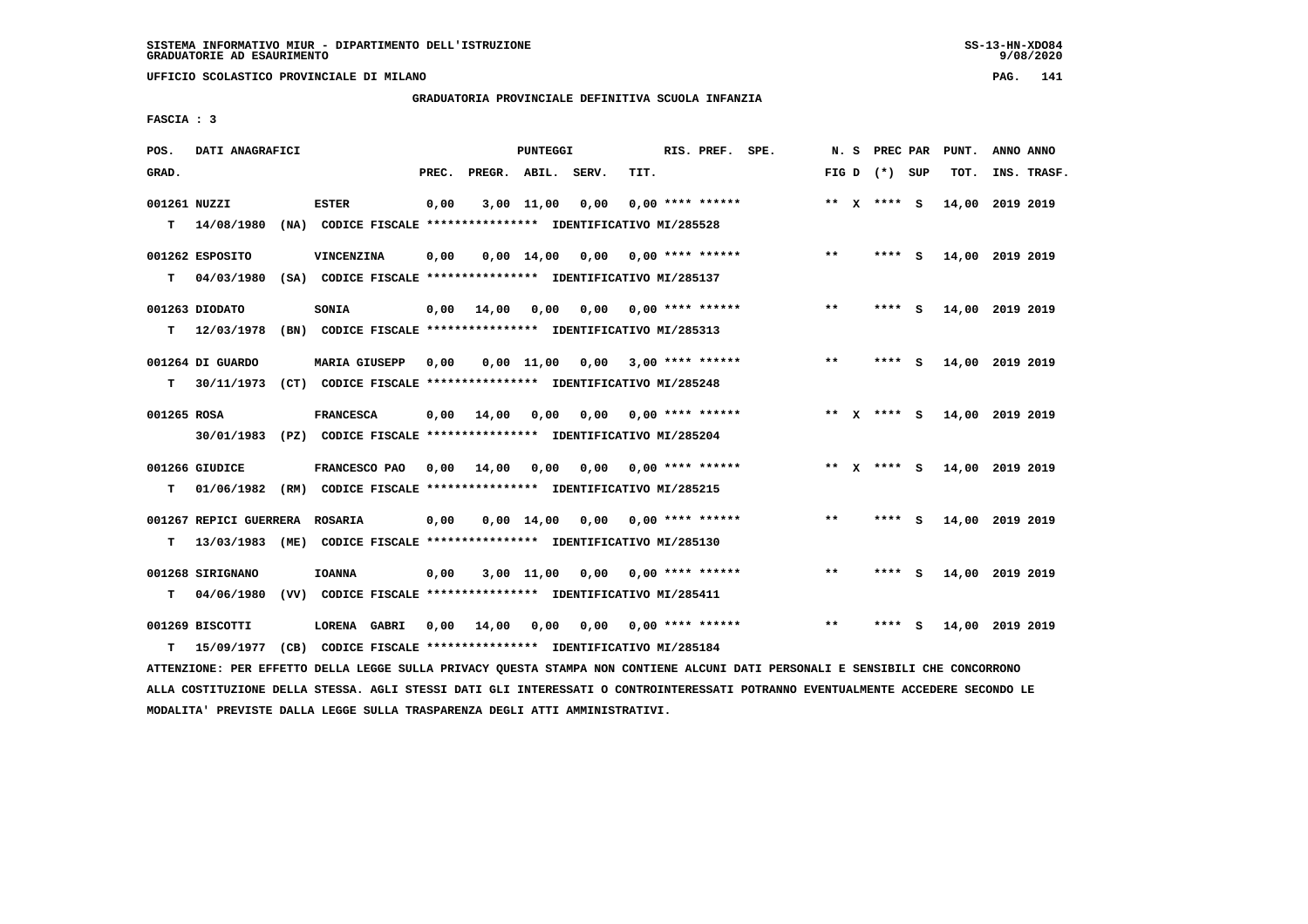**UFFICIO SCOLASTICO PROVINCIALE DI MILANO PAG. 142**

# **GRADUATORIA PROVINCIALE DEFINITIVA SCUOLA INFANZIA**

 **FASCIA : 3**

| POS.  | DATI ANAGRAFICI                |      |                                                                                 |       |                    | <b>PUNTEGGI</b> |      |      | RIS. PREF. SPE.           | N.S   | PREC PAR |     | PUNT.           | ANNO ANNO |             |
|-------|--------------------------------|------|---------------------------------------------------------------------------------|-------|--------------------|-----------------|------|------|---------------------------|-------|----------|-----|-----------------|-----------|-------------|
| GRAD. |                                |      |                                                                                 | PREC. | PREGR. ABIL. SERV. |                 |      | TIT. |                           | FIG D | (*) SUP  |     | TOT.            |           | INS. TRASF. |
| T.    | 001270 PROVITOLA<br>12/04/1977 |      | <b>NELLA</b><br>(CE) CODICE FISCALE **************** IDENTIFICATIVO MI/285510   | 0,00  | 14,00              | 0,00            | 0,00 |      | $0.00$ **** ******        | $* *$ | ****     | - S | 14,00           | 2019 2019 |             |
|       | 001271 SEVERO                  |      | ANNAMARIA                                                                       | 0,00  | 14,00              | 0,00            | 0,00 |      | 0,00 **** ******          | $***$ | ****     | - S | 14,00 2019 2019 |           |             |
| т     | 20/06/1975<br>001272 FIDONE    |      | (TP) CODICE FISCALE **************** IDENTIFICATIVO MI/285329<br><b>EVELINA</b> | 0,00  |                    | $3,00$ 11,00    | 0.00 |      | 0,00 **** ******          | $***$ | **** S   |     | 14,00 2019 2019 |           |             |
|       |                                |      | 29/12/1974 (RG) CODICE FISCALE *************** IDENTIFICATIVO MI/285439         |       |                    |                 |      |      |                           |       |          |     |                 |           |             |
|       | 001273 BONURA                  |      | <b>PIETRA</b>                                                                   | 0,00  | 14,00              | 0,00            |      |      | $0.00$ $0.00$ **** ****** | $* *$ | ****     | - S | 14,00 2019 2019 |           |             |
| т     |                                |      | 23/06/1972 (PA) CODICE FISCALE *************** IDENTIFICATIVO MI/285364         |       |                    |                 |      |      |                           |       |          |     |                 |           |             |
|       | 001274 TAMMARO                 |      | <b>FABIANA</b>                                                                  | 0,00  | 11,00              | 0,00            |      |      | $0.00$ 3.00 **** ******   | $***$ | ****     | - 5 | 14,00 2019      |           |             |
| т     | 25/09/1978                     |      | (NA) CODICE FISCALE **************** IDENTIFICATIVO MI/233610                   |       |                    |                 |      |      |                           |       |          |     |                 |           |             |
|       | 001275 DI NATALE               |      | SILVIA                                                                          | 0,00  |                    | 0,00 13,00      | 0,00 |      | 0,00 **** ******          | $* *$ | ****     |     | 13,00 2014 2014 |           |             |
|       | 01/01/1976                     |      | (CO) CODICE FISCALE **************** IDENTIFICATIVO MI/191849                   |       |                    |                 |      |      |                           |       |          |     |                 |           |             |
|       | 001276 ALIBERTI                |      | <b>SANTINA</b>                                                                  | 0,00  |                    | $0,00$ 13,00    | 0,00 |      | $0.00$ **** ******        | $***$ | ****     | - S | 13,00 2014      |           |             |
| т     | 05/06/1980                     | (ME) | CODICE FISCALE **************** IDENTIFICATIVO MI/205029                        |       |                    |                 |      |      |                           |       |          |     |                 |           |             |
|       | 001277 SCARDINO                |      | <b>CONCETTA</b>                                                                 | 0,00  |                    | $0.00$ 13.00    | 0.00 |      | 0,00 **** ******          | $**$  | **** S   |     | 13,00 2014      |           |             |
| т     | 26/04/1979                     |      | (TP) CODICE FISCALE **************** IDENTIFICATIVO MI/197931                   |       |                    |                 |      |      |                           |       |          |     |                 |           |             |
|       | 001278 VENTRICI                |      | <b>ELVIS</b>                                                                    | 0,00  |                    | $0,00$ 13,00    |      |      | $0,00$ $0,00$ **** ****** | $* *$ | ****     | - S | 13,00 2014      |           |             |
| т     | 04/06/1974                     |      | (EE) CODICE FISCALE **************** IDENTIFICATIVO MI/230572                   |       |                    |                 |      |      |                           |       |          |     |                 |           |             |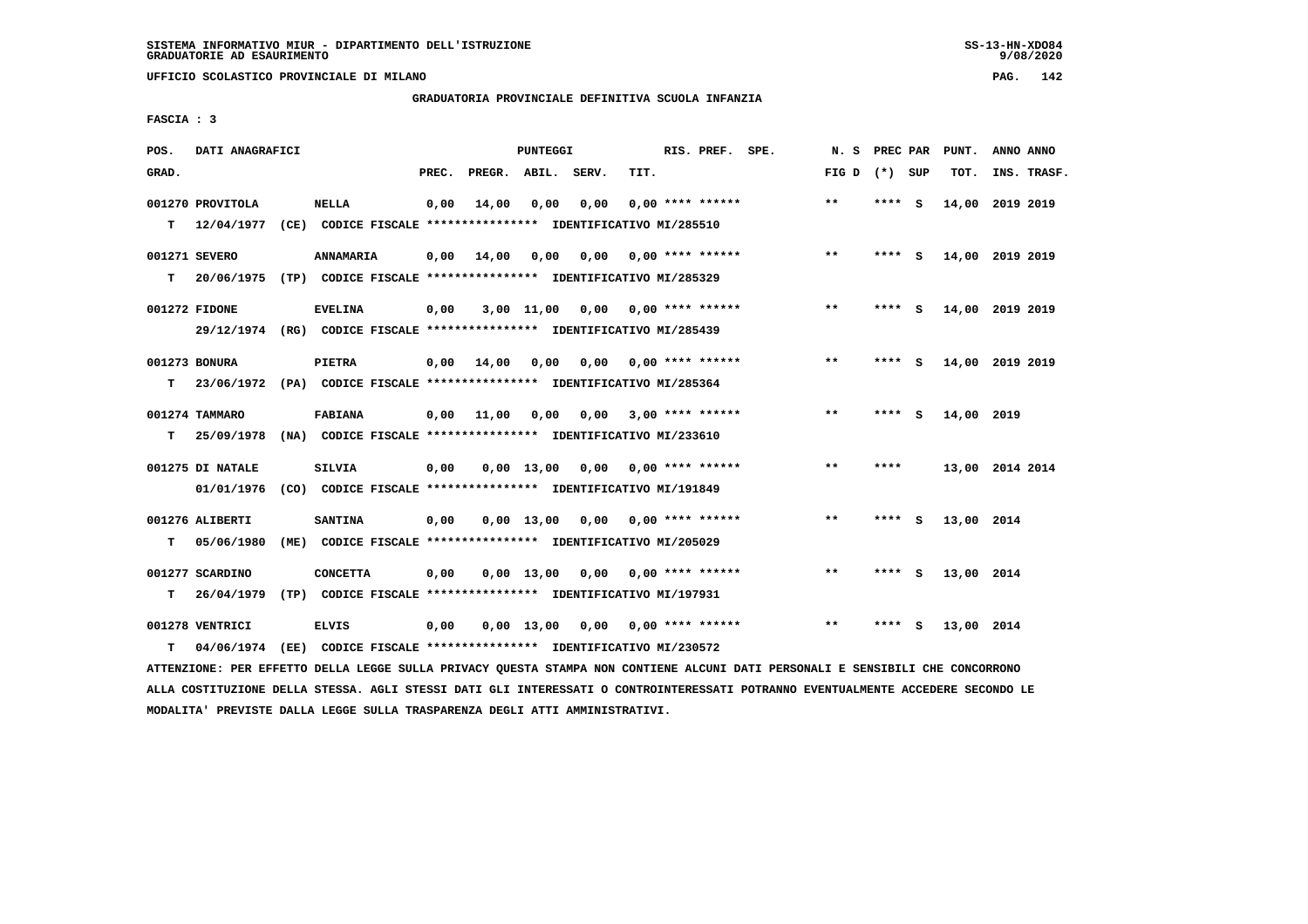**UFFICIO SCOLASTICO PROVINCIALE DI MILANO PAG. 143**

# **GRADUATORIA PROVINCIALE DEFINITIVA SCUOLA INFANZIA**

 **FASCIA : 3**

| POS.              | DATI ANAGRAFICI                |                                                                                             |       |                    | <b>PUNTEGGI</b> |                               |      | RIS. PREF. SPE.           | N.S          | PREC PAR      |          | PUNT.      | ANNO ANNO   |
|-------------------|--------------------------------|---------------------------------------------------------------------------------------------|-------|--------------------|-----------------|-------------------------------|------|---------------------------|--------------|---------------|----------|------------|-------------|
| GRAD.             |                                |                                                                                             | PREC. | PREGR. ABIL. SERV. |                 |                               | TIT. |                           | FIG D        | (*) SUP       |          | TOT.       | INS. TRASF. |
| т                 | 001279 FAGGIANO<br>04/08/1972  | <b>FRANCESCA</b><br>(RC) CODICE FISCALE **************** IDENTIFICATIVO MI/231992           | 0,00  | 13,00              | 0,00            | 0,00                          |      | $0.00$ **** ******        | $* *$        | $***$ S       |          | 13,00 2014 |             |
| т                 | 001280 SALERNO                 | <b>ELEONORA</b><br>14/08/1982 (CT) CODICE FISCALE **************** IDENTIFICATIVO MI/202901 | 0,00  |                    |                 | $0,00$ 13,00 0,00             |      | $0.00$ **** ******        |              | ** $X$ **** S |          | 13,00 2014 |             |
| 001281 CURTO<br>т | 08/09/1983                     | MARIA CONCETT<br>(EE) CODICE FISCALE **************** IDENTIFICATIVO MI/212719              | 0,00  | 13,00              | 0,00            |                               |      | $0,00$ $0,00$ **** ****** | $***$        | $***$ S       |          | 13,00 2014 |             |
| т                 | 001282 GASBARRO<br>25/06/1983  | <b>ANNALISA</b><br>(CB) CODICE FISCALE **************** IDENTIFICATIVO MI/203495            | 0,00  |                    | $0,00$ 13,00    |                               |      | $0,00$ 0,00 **** ******   | $***$        | ****          | <b>S</b> | 13,00 2014 |             |
| т                 | 001283 CRISTALDI<br>20/11/1982 | <b>ELISA</b><br>(CT) CODICE FISCALE **************** IDENTIFICATIVO MI/216359               | 0.00  | 13,00              | 0.00            |                               |      | $0,00$ $0,00$ **** ****** | $**$         | ****          | - S      | 13,00 2014 |             |
|                   | 001284 CARNOVALE<br>05/06/1982 | <b>MARIA TERESA</b><br>(VV) CODICE FISCALE **************** IDENTIFICATIVO MI/207221        | 0,00  |                    | $0,00$ 13,00    | 0,00                          |      | $0.00$ **** ******        | $* *$        | **** S        |          | 13,00 2014 |             |
| т                 | 001285 PACIELLO<br>27/09/1981  | <b>DOMENICO</b><br>(BA) CODICE FISCALE **************** IDENTIFICATIVO MI/197122            | 0,00  |                    | $0.00$ 13.00    | 0.00                          |      | $0.00$ **** ******        | $**$         | ****          | - S      | 13,00 2014 |             |
|                   | 001286 VARISANO<br>20/08/1981  | ADRIANO<br>(AG) CODICE FISCALE **************** IDENTIFICATIVO MI/194004                    | 0.00  |                    |                 | $0.00 \quad 13.00 \quad 0.00$ |      | $0.00$ **** ******        | $\star\star$ | $***$ S       |          | 13,00 2014 |             |
| т                 | 001287 CELESTE<br>21/09/1980   | CRISTINA<br>(RG) CODICE FISCALE **************** IDENTIFICATIVO MI/203029                   | 0,00  |                    | 0,00 11,00      |                               |      | $2,00$ 0,00 **** ******   | $**$         | ****          | - S      | 13,00 2014 |             |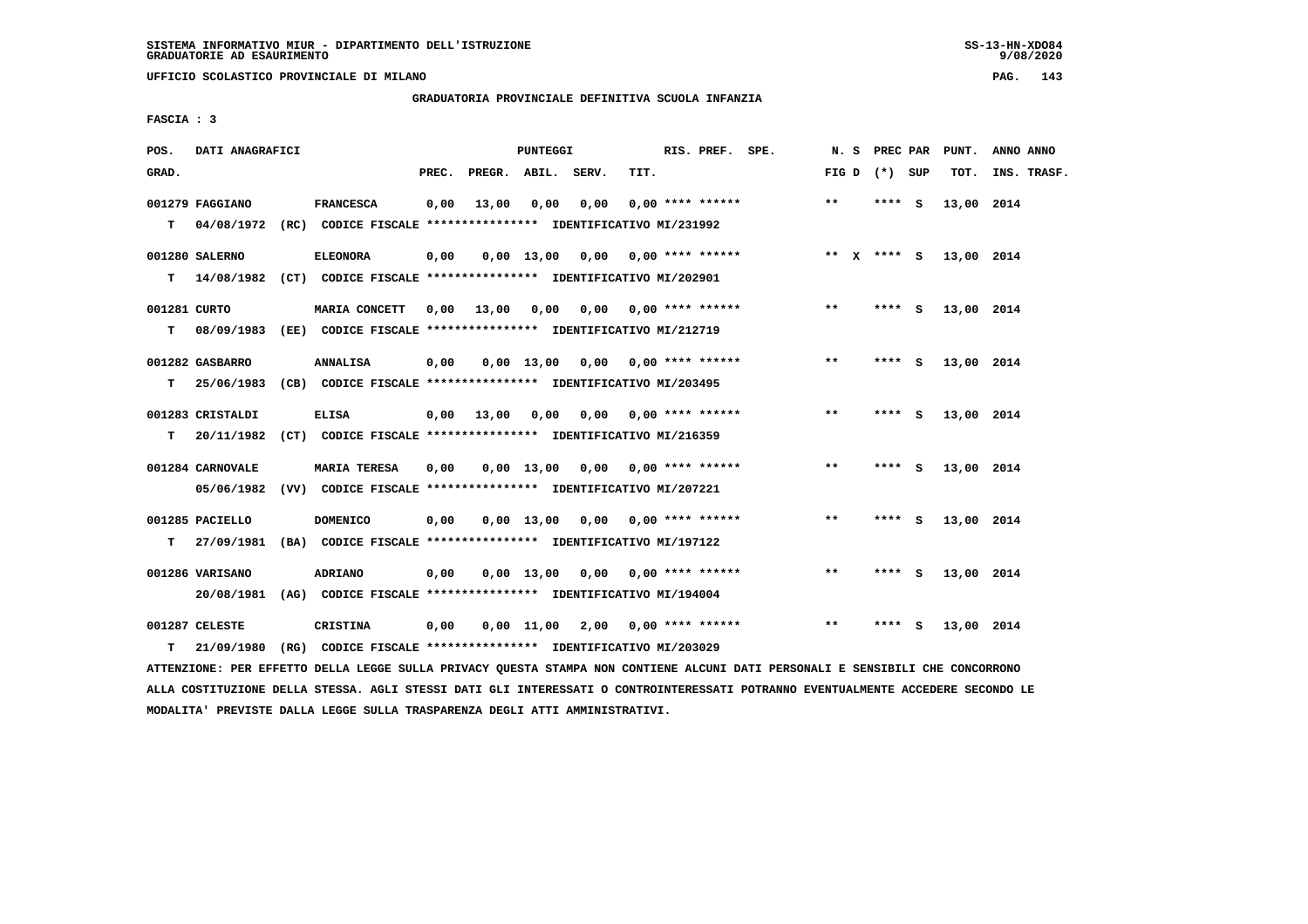**UFFICIO SCOLASTICO PROVINCIALE DI MILANO PAG. 144**

# **GRADUATORIA PROVINCIALE DEFINITIVA SCUOLA INFANZIA**

 **FASCIA : 3**

| POS.        | DATI ANAGRAFICI    |                                                                          |       |                    | PUNTEGGI     |                                    |      | RIS. PREF. SPE.    | N. S PREC PAR   |         |          | PUNT.      | ANNO ANNO   |
|-------------|--------------------|--------------------------------------------------------------------------|-------|--------------------|--------------|------------------------------------|------|--------------------|-----------------|---------|----------|------------|-------------|
| GRAD.       |                    |                                                                          | PREC. | PREGR. ABIL. SERV. |              |                                    | TIT. |                    | FIG D $(*)$ SUP |         |          | TOT.       | INS. TRASF. |
|             | 001288 DELVECCHIO  | <b>ROSSELLA</b>                                                          | 0,00  |                    | $0,00$ 13,00 | 0,00                               |      | $0.00$ **** ****** | $\star\star$    | **** S  |          | 13,00 2014 |             |
|             | $T = 16/09/1980$   | (BA) CODICE FISCALE **************** IDENTIFICATIVO MI/208856            |       |                    |              |                                    |      |                    |                 |         |          |            |             |
| 001289 ZITO |                    | MARIANGELA                                                               | 0,00  | 13,00              | 0,00         | 0,00 0,00 **** ******              |      |                    | $***$           | **** S  |          | 13,00 2014 |             |
| T.          | 23/04/1980         | (CT) CODICE FISCALE *************** IDENTIFICATIVO MI/201654             |       |                    |              |                                    |      |                    |                 |         |          |            |             |
| 001290 IZZO |                    | <b>FILOMENA</b>                                                          | 0,00  |                    |              | $0,00$ 13,00 0,00 0,00 **** ****** |      |                    | **              | **** S  |          | 13,00 2014 |             |
|             | $T = 19/02/1980$   | (BN) CODICE FISCALE **************** IDENTIFICATIVO MI/206286            |       |                    |              |                                    |      |                    |                 |         |          |            |             |
|             | 001291 MANGIA      | <b>GIANNA</b>                                                            | 0.00  |                    |              | $0.00$ 13.00 0.00 0.00 **** ****** |      |                    | $***$           | **** S  |          | 13,00 2014 |             |
| т           | 22/12/1979         | (EE) CODICE FISCALE **************** IDENTIFICATIVO MI/227289            |       |                    |              |                                    |      |                    |                 |         |          |            |             |
|             | 001292 SANTOVITO   | <b>MARIA</b>                                                             | 0,00  |                    |              | $0,00$ $13,00$ $0,00$              |      | $0.00$ **** ****** | $***$           | **** S  |          | 13,00 2014 |             |
| т           | 11/09/1979         | (FG) CODICE FISCALE **************** IDENTIFICATIVO MI/201545            |       |                    |              |                                    |      |                    |                 |         |          |            |             |
|             | 001293 SEBASTIANO  | <b>SERENA</b>                                                            |       |                    |              | $0.00$ 13.00 0.00 0.00 **** ****** |      |                    | **              | $***$ S |          | 13,00 2014 |             |
|             |                    |                                                                          | 0,00  |                    |              |                                    |      |                    |                 |         |          |            |             |
| т           |                    | 01/02/1978 (AV) CODICE FISCALE **************** IDENTIFICATIVO MI/206883 |       |                    |              |                                    |      |                    |                 |         |          |            |             |
|             | 001294 SANGIULIANO | <b>DEBORAH</b>                                                           | 0,00  |                    |              | $0.00$ 13.00 0.00 0.00 **** ****** |      |                    | $* *$           | **** S  |          | 13,00 2014 |             |
| т           |                    | 19/04/1973 (CZ) CODICE FISCALE *************** IDENTIFICATIVO MI/233661  |       |                    |              |                                    |      |                    |                 |         |          |            |             |
|             | 001295 MASDEA      | VITTORIA                                                                 | 0,00  | 13,00              | 0,00         | 0,00                               |      | $0.00$ **** ****** | **              | **** S  |          | 13,00 2014 |             |
| т           | 24/05/1983         | (KR) CODICE FISCALE *************** IDENTIFICATIVO MI/212024             |       |                    |              |                                    |      |                    |                 |         |          |            |             |
| 001296 BAI  |                    | <b>MARTA</b>                                                             | 0,00  |                    | $0.00$ 13.00 | 0,00                               |      | $0.00$ **** ****** | **              | ****    | <b>S</b> | 13,00 2014 |             |
| т           |                    | 01/02/1981 (MI) CODICE FISCALE **************** IDENTIFICATIVO MI/193532 |       |                    |              |                                    |      |                    |                 |         |          |            |             |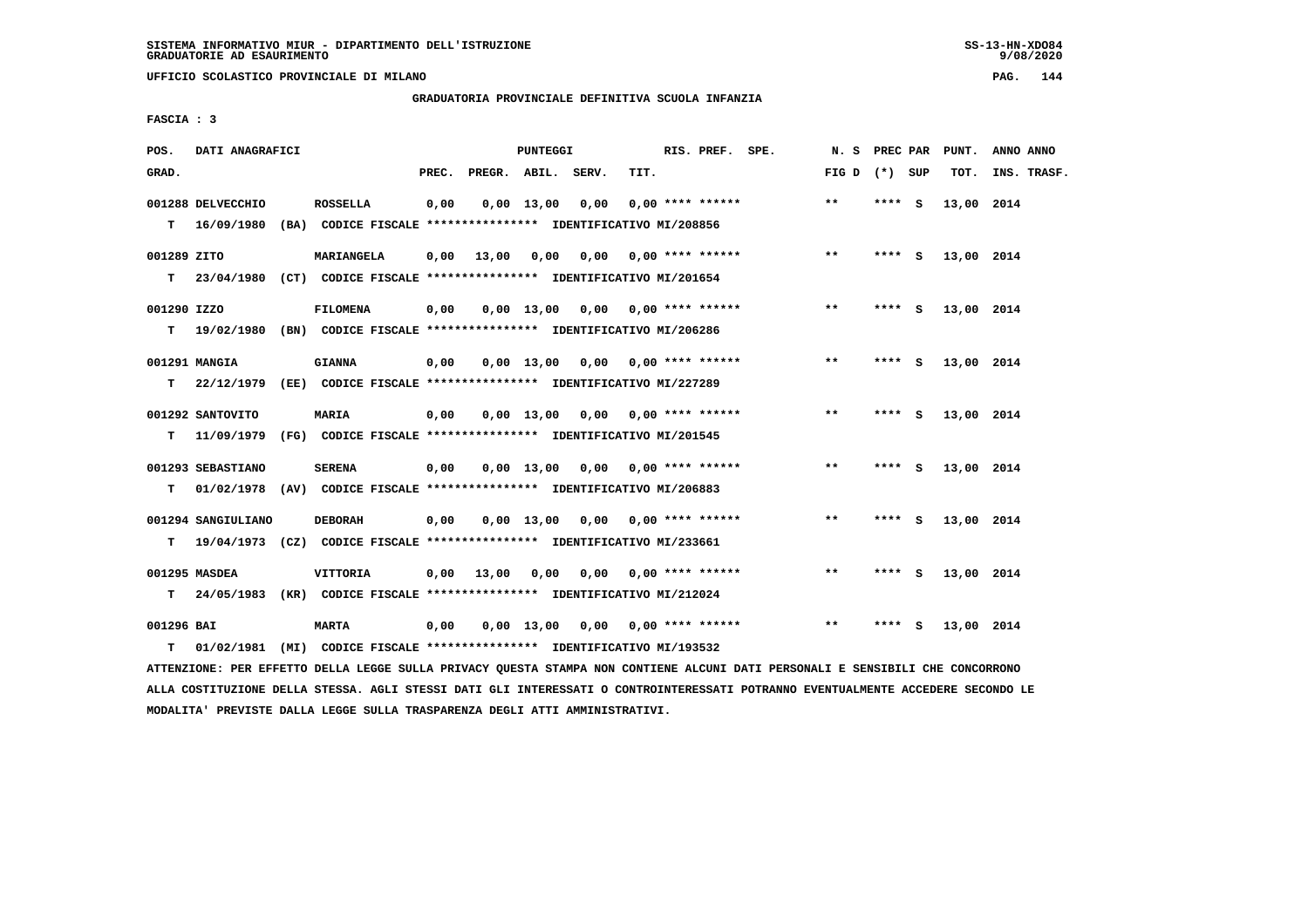**UFFICIO SCOLASTICO PROVINCIALE DI MILANO PAG. 145**

#### **GRADUATORIA PROVINCIALE DEFINITIVA SCUOLA INFANZIA**

 **FASCIA : 3**

| POS.         | DATI ANAGRAFICI                                                           |                                                               |       |                    | PUNTEGGI     |                                        |      | RIS. PREF. SPE.           |              | N. S PREC PAR   | PUNT.      | ANNO ANNO   |
|--------------|---------------------------------------------------------------------------|---------------------------------------------------------------|-------|--------------------|--------------|----------------------------------------|------|---------------------------|--------------|-----------------|------------|-------------|
| GRAD.        |                                                                           |                                                               | PREC. | PREGR. ABIL. SERV. |              |                                        | TIT. |                           |              | FIG D $(*)$ SUP | тот.       | INS. TRASF. |
| 001297 ASARO |                                                                           | <b>MARIA</b>                                                  | 0,00  |                    | 0,00 13,00   | 0,00                                   |      | $0.00$ **** ******        | $* *$        | **** S          | 13,00 2014 |             |
|              | T 26/03/1979 (TP) CODICE FISCALE *************** IDENTIFICATIVO MI/224366 |                                                               |       |                    |              |                                        |      |                           |              |                 |            |             |
|              | 001298 DIMAIRA                                                            | TIZIANA                                                       | 0,00  | 11,00              |              | $0,00$ 2,00 0,00 **** ******           |      |                           | $***$        | ****            | 13,00 2014 |             |
|              | $T = 29/12/1978$                                                          | (EE) CODICE FISCALE **************** IDENTIFICATIVO MI/233796 |       |                    |              |                                        |      |                           |              |                 |            |             |
|              | 001299 LOPRESTI                                                           | LEA                                                           | 0,00  |                    |              | $0,00$ 13,00 0,00 0,00 **** ******     |      |                           | **           | ****            | 13,00 2014 |             |
|              | T 12/07/1975 (TP) CODICE FISCALE *************** IDENTIFICATIVO MI/219336 |                                                               |       |                    |              |                                        |      |                           |              |                 |            |             |
| 001300 URSO  |                                                                           | CALOGERO                                                      | 0,00  |                    |              | $0,00$ 13,00 0,00 0,00 **** ******     |      |                           | $***$        | **** S          | 13,00 2014 |             |
|              | $T = 20/01/1972$                                                          | (AG) CODICE FISCALE **************** IDENTIFICATIVO MI/213343 |       |                    |              |                                        |      |                           |              |                 |            |             |
|              | 001301 MILIZIANO                                                          | GIUSEPPINA                                                    | 0,00  | 13,00 0,00         |              | 0,00 0,00 **** ******                  |      |                           | $\star\star$ | **** S          | 13,00 2014 |             |
| т            | 10/07/1970 (EE) CODICE FISCALE **************** IDENTIFICATIVO MI/233835  |                                                               |       |                    |              |                                        |      |                           |              |                 |            |             |
|              | 001302 PEDUTO                                                             | <b>ANNA</b>                                                   | 0,00  | 13,00              |              | $0,00$ $0,00$ $0,00$ $***$ **** ****** |      |                           | $***$        | $***$ S         | 13,00 2014 |             |
| T.           | 04/02/1967 (SA) CODICE FISCALE **************** IDENTIFICATIVO MI/233877  |                                                               |       |                    |              |                                        |      |                           |              |                 |            |             |
|              | 001303 VARISCO                                                            | <b>FLORA</b>                                                  |       | 0.00 13.00         |              | $0,00$ $0,00$ $0,00$ $***$ **** ****** |      |                           |              | ** X **** S     | 13,00 2014 |             |
| т            | 09/05/1975 (MI) CODICE FISCALE **************** IDENTIFICATIVO MI/222240  |                                                               |       |                    |              |                                        |      |                           |              |                 |            |             |
| 001304 PONTI |                                                                           | MARA                                                          | 0,00  | 13,00              | 0,00         |                                        |      | $0.00$ $0.00$ **** ****** |              | ** x **** S     | 13,00 2014 |             |
| т            | 21/09/1964 (MI) CODICE FISCALE *************** IDENTIFICATIVO MI/197825   |                                                               |       |                    |              |                                        |      |                           |              |                 |            |             |
|              | 001305 LOMBARDOZZI                                                        | <b>NADIA</b>                                                  | 0,00  |                    | $0.00$ 13.00 | 0,00                                   |      | 0,00 **** ******          |              | ** x **** S     | 13,00 2014 |             |
| т            | 14/11/1983 (AG) CODICE FISCALE **************** IDENTIFICATIVO MI/231396  |                                                               |       |                    |              |                                        |      |                           |              |                 |            |             |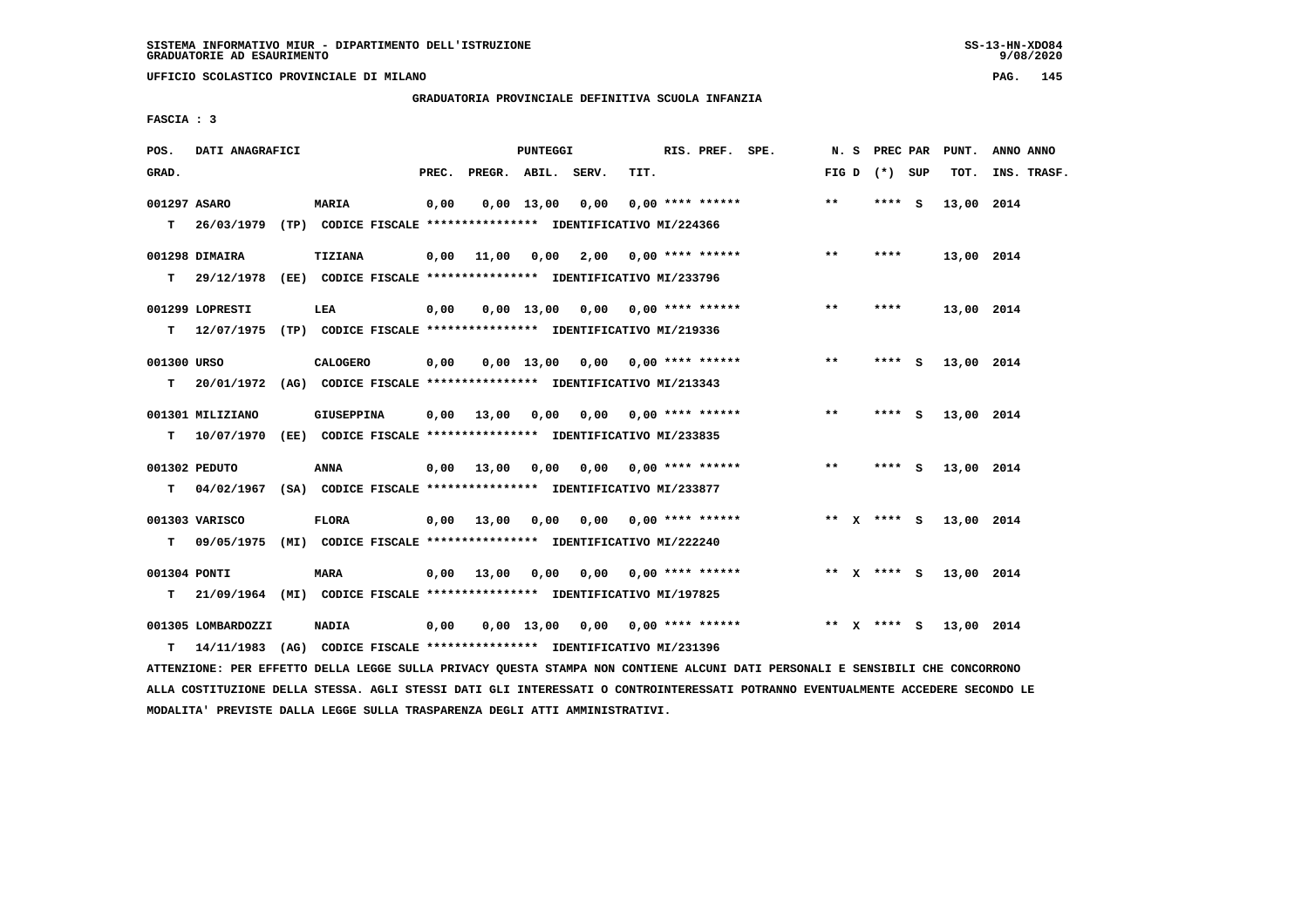**UFFICIO SCOLASTICO PROVINCIALE DI MILANO PAG. 146**

# **GRADUATORIA PROVINCIALE DEFINITIVA SCUOLA INFANZIA**

 **FASCIA : 3**

| POS.         | DATI ANAGRAFICI  |                                                                          |       |                    | PUNTEGGI     |                                    |      | RIS. PREF. SPE.           |                       |       |                 |          | N. S PREC PAR PUNT.    | ANNO ANNO   |
|--------------|------------------|--------------------------------------------------------------------------|-------|--------------------|--------------|------------------------------------|------|---------------------------|-----------------------|-------|-----------------|----------|------------------------|-------------|
| GRAD.        |                  |                                                                          | PREC. | PREGR. ABIL. SERV. |              |                                    | TIT. |                           |                       |       | FIG D $(*)$ SUP |          | TOT.                   | INS. TRASF. |
|              | 001306 RANDAZZO  | MARIA                                                                    | 0,00  |                    | $0.00$ 13.00 | 0,00                               |      | $0.00$ **** ******        |                       |       | ** $X$ **** S   |          | 13,00 2014             |             |
|              | T 29/05/1982     | (EN) CODICE FISCALE **************** IDENTIFICATIVO MI/212986            |       |                    |              |                                    |      |                           |                       |       |                 |          |                        |             |
| 001307 TOBIA |                  | ANNA LISA                                                                | 0,00  | 13,00              | 0,00         |                                    |      |                           | 0,00 0,00 **** ****** |       |                 |          | ** X **** S 13,00 2014 |             |
| T.           |                  | 28/03/1982 (PA) CODICE FISCALE *************** IDENTIFICATIVO MI/213492  |       |                    |              |                                    |      |                           |                       |       |                 |          |                        |             |
|              | 001308 BUCCHERI  | MARIACINZIA                                                              | 0,00  |                    |              | $0.00$ 13.00 0.00 0.00 **** ****** |      |                           |                       |       | ** x **** S     |          | 13,00 2014             |             |
| T.           |                  | 08/09/1980 (CL) CODICE FISCALE **************** IDENTIFICATIVO MI/232872 |       |                    |              |                                    |      |                           |                       |       |                 |          |                        |             |
| 001309 LUCA  |                  | <b>GAETANA</b>                                                           | 0,00  |                    |              | 2,00 11,00 0,00 0,00 **** ******   |      |                           |                       |       | ** x **** s     |          | 13,00 2014             |             |
| т            |                  | 27/01/1972 (CL) CODICE FISCALE **************** IDENTIFICATIVO MI/233261 |       |                    |              |                                    |      |                           |                       |       |                 |          |                        |             |
|              | 001310 DI GESU   | <b>ERIKA</b>                                                             | 0,00  |                    |              | 0,00 11,00 2,00                    |      | $0.00$ **** ******        |                       | $* *$ | **** S          |          | 13,00 2014             |             |
| T.           |                  | 06/03/1984 (CL) CODICE FISCALE **************** IDENTIFICATIVO MI/226629 |       |                    |              |                                    |      |                           |                       |       |                 |          |                        |             |
|              | 001311 BRUCCHERI | <b>ORNELLA</b>                                                           | 0,00  |                    |              | $0.00$ 13.00 0.00 0.00 **** ****** |      |                           |                       | $**$  | **** S          |          | 13,00 2014             |             |
| T.           | 26/04/1983       | (CL) CODICE FISCALE *************** IDENTIFICATIVO MI/231717             |       |                    |              |                                    |      |                           |                       |       |                 |          |                        |             |
| 001312 PRASE |                  | LETIZIA                                                                  | 0,00  |                    |              | $0,00$ 13,00 0,00 0,00 **** ****** |      |                           |                       | $***$ | **** S          |          | 13,00 2014             |             |
| т            |                  | 30/12/1982 (TV) CODICE FISCALE **************** IDENTIFICATIVO MI/212935 |       |                    |              |                                    |      |                           |                       |       |                 |          |                        |             |
|              |                  |                                                                          |       |                    |              |                                    |      |                           |                       |       |                 |          |                        |             |
|              | 001313 CONIGLIO  | GIUSEPPINA                                                               | 0,00  | 13,00              | 0,00         |                                    |      | $0.00$ $0.00$ **** ****** |                       | $* *$ | **** S          |          | 13,00 2014             |             |
| т            | 28/12/1982       | (CL) CODICE FISCALE *************** IDENTIFICATIVO MI/232881             |       |                    |              |                                    |      |                           |                       |       |                 |          |                        |             |
| 001314 IENNA |                  | <b>ENZA</b>                                                              | 0,00  |                    | $0.00$ 13.00 | 0.00                               |      | $0.00$ **** ******        |                       | $**$  | ****            | <b>S</b> | 13,00 2014             |             |
| т            |                  | 16/09/1982 (TP) CODICE FISCALE **************** IDENTIFICATIVO MI/221665 |       |                    |              |                                    |      |                           |                       |       |                 |          |                        |             |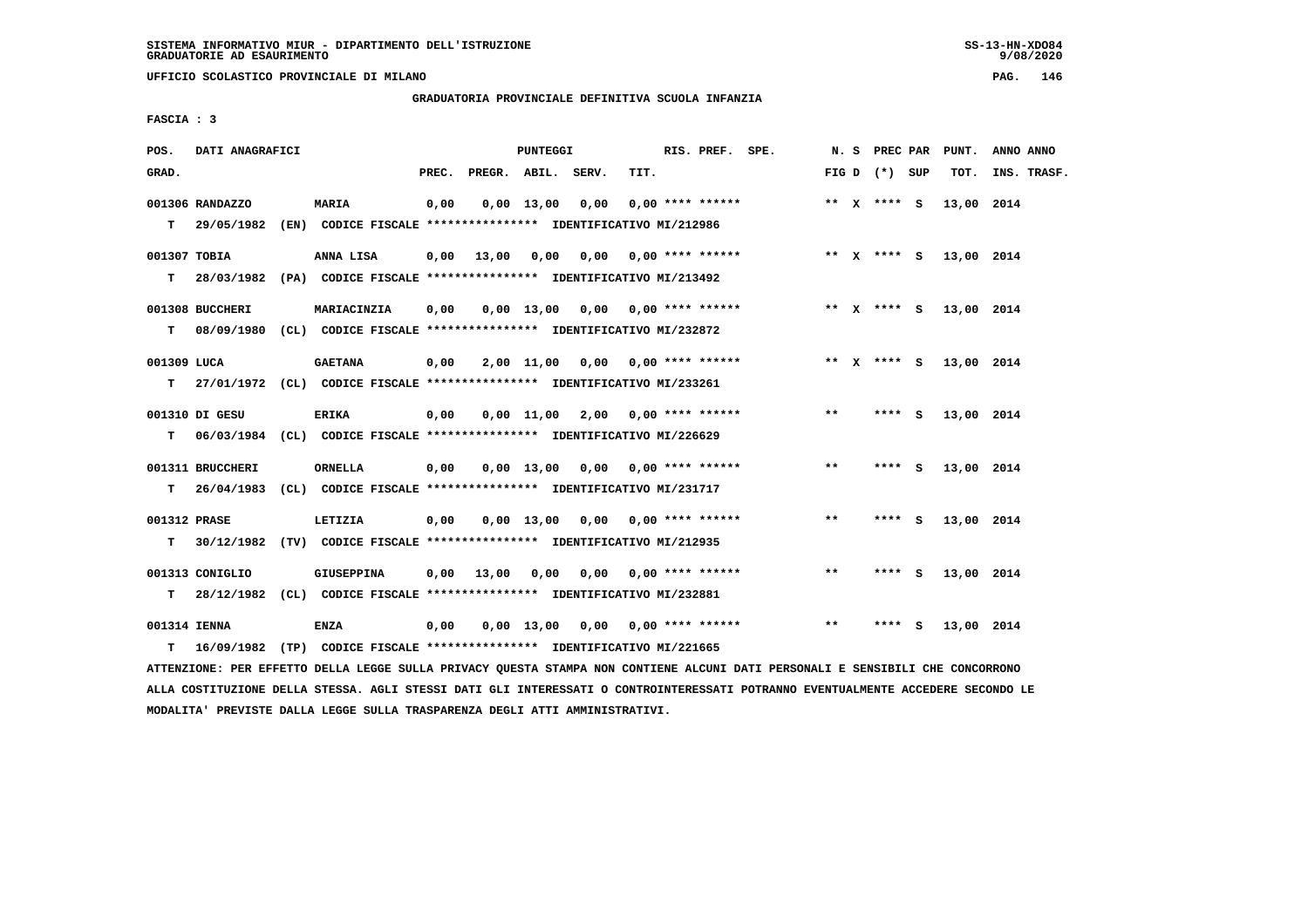**UFFICIO SCOLASTICO PROVINCIALE DI MILANO PAG. 147**

# **GRADUATORIA PROVINCIALE DEFINITIVA SCUOLA INFANZIA**

 **FASCIA : 3**

| POS.  | DATI ANAGRAFICI    |                                                                                            |       |              | PUNTEGGI           |                       |      | RIS. PREF. SPE.           | N. S            | PREC PAR |     | PUNT.      | ANNO ANNO   |
|-------|--------------------|--------------------------------------------------------------------------------------------|-------|--------------|--------------------|-----------------------|------|---------------------------|-----------------|----------|-----|------------|-------------|
| GRAD. |                    |                                                                                            | PREC. | PREGR. ABIL. |                    | SERV.                 | TIT. |                           | FIG D $(*)$ SUP |          |     | TOT.       | INS. TRASF. |
| T.    | 001315 CANGEMI     | <b>VINCENZA</b><br>16/04/1982 (TP) CODICE FISCALE *************** IDENTIFICATIVO MI/217530 | 0,00  |              | $0,00 \quad 13,00$ | 0,00                  |      | $0.00$ **** ******        | $***$           | $***$ S  |     | 13,00 2014 |             |
|       | 001316 SIGNORIELLO | <b>ROBERTA</b>                                                                             | 0,00  |              | $0.00$ 13.00       | 0,00 0,00 **** ****** |      |                           | $***$           | **** S   |     | 13,00 2014 |             |
| т     |                    | 04/01/1982 (BN) CODICE FISCALE **************** IDENTIFICATIVO MI/194754                   |       |              |                    |                       |      |                           |                 |          |     |            |             |
|       | 001317 CIOCCOLONI  | <b>EMANUELA</b>                                                                            | 0,00  |              | 0,00 13,00         |                       |      | $0,00$ $0,00$ **** ****** | $* *$           | **** S   |     | 13,00 2014 |             |
| т     |                    | 04/01/1982 (VV) CODICE FISCALE *************** IDENTIFICATIVO MI/203815                    |       |              |                    |                       |      |                           |                 |          |     |            |             |
|       | 001318 NAPOLITANO  | MICHELA                                                                                    | 0,00  | 13,00        | 0,00               | 0.00                  |      | $0.00$ **** ******        | $* *$           | **** S   |     | 13,00 2014 |             |
| т     |                    | 09/07/1981 (AV) CODICE FISCALE *************** IDENTIFICATIVO MI/233153                    |       |              |                    |                       |      |                           |                 |          |     |            |             |
|       | 001319 DELUCIA     | <b>MARIDREA</b>                                                                            | 0,00  |              | $0.00 \quad 13.00$ | 0,00                  |      | $0.00$ **** ******        | $**$            | **** S   |     | 13,00 2014 |             |
| т     |                    | 20/03/1981 (NA) CODICE FISCALE **************** IDENTIFICATIVO MI/210400                   |       |              |                    |                       |      |                           |                 |          |     |            |             |
|       | 001320 CAMPISE     | <b>FRANCESCA</b>                                                                           | 0,00  |              | $0,00$ 13,00       | 0,00 0,00 **** ****** |      |                           | $***$           | $***$ S  |     | 13,00 2014 |             |
| т     | 08/09/1980         | (KR) CODICE FISCALE **************** IDENTIFICATIVO MI/193694                              |       |              |                    |                       |      |                           |                 |          |     |            |             |
|       | 001321 VIOTTI      | VALENTINA                                                                                  | 0,00  |              | $0,00$ 13,00       |                       |      | $0,00$ $0,00$ **** ****** | **              | **** S   |     | 13,00 2014 |             |
| т     | 02/08/1980         | (MI) CODICE FISCALE **************** IDENTIFICATIVO MI/254720                              |       |              |                    |                       |      |                           |                 |          |     |            |             |
|       | 001322 FORNABAIO   | <b>GIUSEPPE</b>                                                                            | 0,00  | 13,00        | 0,00               | 0.00                  |      | $0.00$ **** ******        | **              | **** S   |     | 13,00 2014 |             |
| т     | 18/05/1980         | (MT) CODICE FISCALE **************** IDENTIFICATIVO MI/232732                              |       |              |                    |                       |      |                           |                 |          |     |            |             |
|       | 001323 RIVETTA     | MARGHERITA                                                                                 | 0,00  |              | $0,00 \quad 13,00$ | 0,00                  |      | $0.00$ **** ******        | $\star\star$    | ****     | - S | 13,00 2014 |             |
| т     | 21/09/1979         | (RG) CODICE FISCALE **************** IDENTIFICATIVO MI/195477                              |       |              |                    |                       |      |                           |                 |          |     |            |             |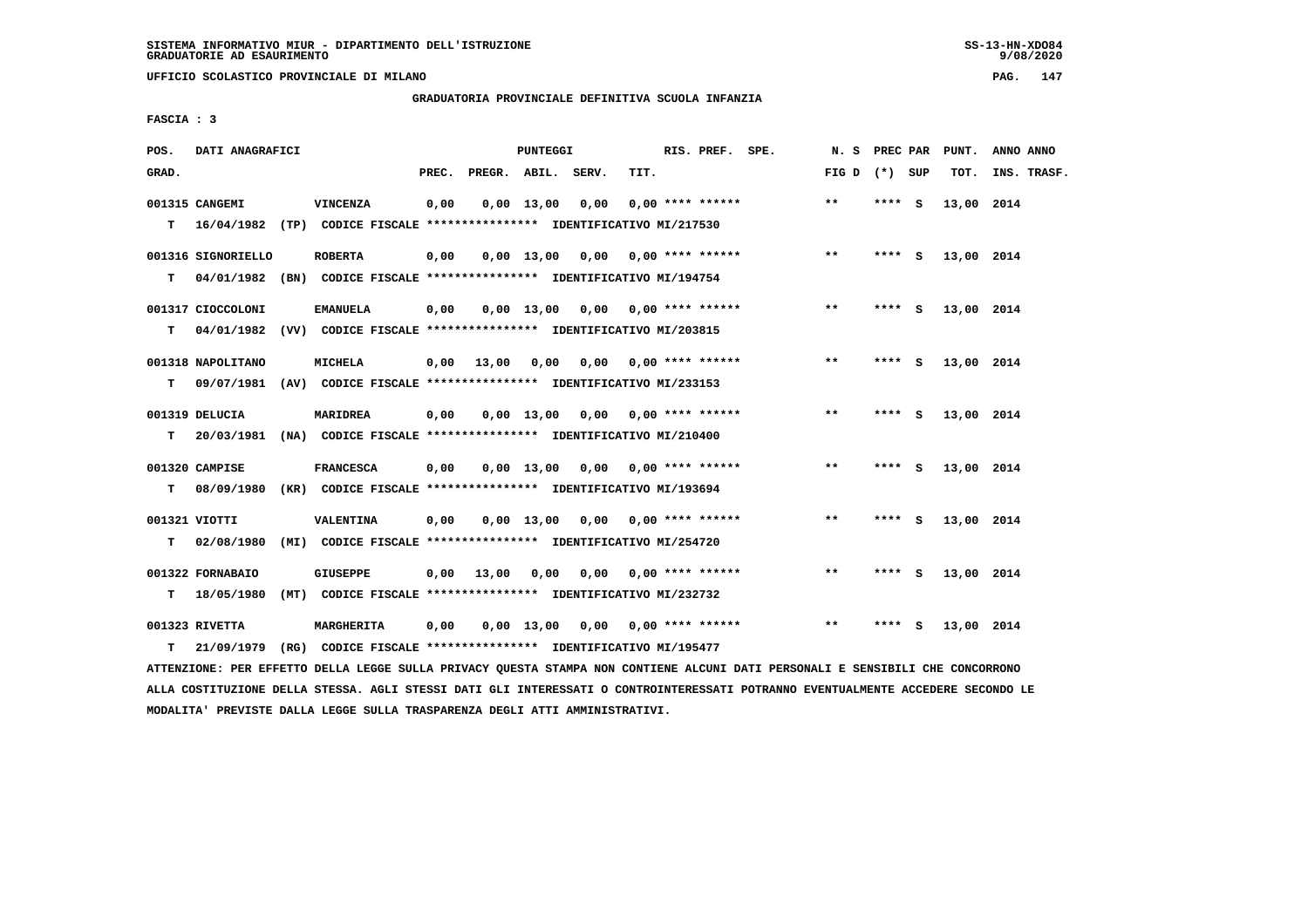**UFFICIO SCOLASTICO PROVINCIALE DI MILANO PAG. 148**

# **GRADUATORIA PROVINCIALE DEFINITIVA SCUOLA INFANZIA**

 **FASCIA : 3**

| POS.  | DATI ANAGRAFICI                 |                                                                                             |       |                    | <b>PUNTEGGI</b> |                                    |      | RIS. PREF. SPE.           | N.S             | PREC PAR |          | PUNT.      | ANNO ANNO   |
|-------|---------------------------------|---------------------------------------------------------------------------------------------|-------|--------------------|-----------------|------------------------------------|------|---------------------------|-----------------|----------|----------|------------|-------------|
| GRAD. |                                 |                                                                                             | PREC. | PREGR. ABIL. SERV. |                 |                                    | TIT. |                           | FIG D $(*)$ SUP |          |          | TOT.       | INS. TRASF. |
| T.    | 001324 MARTINO<br>07/05/1979    | <b>GINA</b><br>(TP) CODICE FISCALE **************** IDENTIFICATIVO MI/203330                | 0,00  | 13,00              | 0,00            | 0,00                               |      | $0.00$ **** ******        | **              | **** S   |          | 13,00 2014 |             |
| т     | 001325 TROTTA<br>21/02/1979     | <b>GRAZIAFRANCES</b><br>(MT) CODICE FISCALE **************** IDENTIFICATIVO MI/200822       | 0,00  |                    |                 | $0,00$ 13,00 0,00 0,00 **** ****** |      |                           | $***$           | ****     | <b>S</b> | 13,00 2014 |             |
| т     | 001326 FANARA<br>31/08/1978     | <b>CALOGERO</b><br>(AG) CODICE FISCALE **************** IDENTIFICATIVO MI/220454            | 0,00  |                    |                 | $0.00$ 13.00 0.00 0.00 **** ****** |      |                           | $***$           | **** S   |          | 13,00 2014 |             |
| т     | 001327 BELLUCO<br>21/01/1978    | LINDA                                                                                       | 0,00  |                    | 0,00 13,00      |                                    |      | $0.00$ $0.00$ **** ****** | $* *$           | ****     | - S      | 13,00 2014 |             |
| т     | 001328 CORONA                   | <b>GIUSEPPA</b><br>09/02/1977 (TP) CODICE FISCALE **************** IDENTIFICATIVO MI/205276 | 0,00  |                    | $0.00$ 13,00    |                                    |      | 0,00 0,00 **** ******     | $***$           | **** $S$ |          | 13,00 2014 |             |
| т     | 001329 BONSIGNORE<br>15/06/1975 | <b>GIOVANNA</b><br>(ME) CODICE FISCALE **************** IDENTIFICATIVO MI/251480            | 0,00  |                    |                 | $0.00$ 13.00 0.00 0.00 **** ****** |      |                           | $***$           | ****     | - S      | 13,00 2014 |             |
| т     | 001330 MANGIONE<br>04/08/1974   | <b>FLORINDA</b><br>(AG) CODICE FISCALE **************** IDENTIFICATIVO MI/231554            | 0,00  | 13,00              | 0,00            | 0,00                               |      | $0.00$ **** ******        | $***$           | ****     |          | 13,00 2014 |             |
| т     | 001331 MACCHIONE<br>20/03/1974  | <b>ADRIANA</b><br>(CZ) CODICE FISCALE **************** IDENTIFICATIVO MI/221567             | 0,00  | 13,00              | 0,00            | 0,00                               |      | $0.00$ **** ******        | $* *$           | $***$ S  |          | 13,00 2014 |             |
| т     | 001332 RIGOLDI<br>22/01/1974    | <b>VALERIA</b><br>(MI) CODICE FISCALE **************** IDENTIFICATIVO MI/231557             | 0,00  |                    | 0,00 13,00      |                                    |      | $0,00$ $0,00$ **** ****** | **              | ****     |          | 13,00 2014 |             |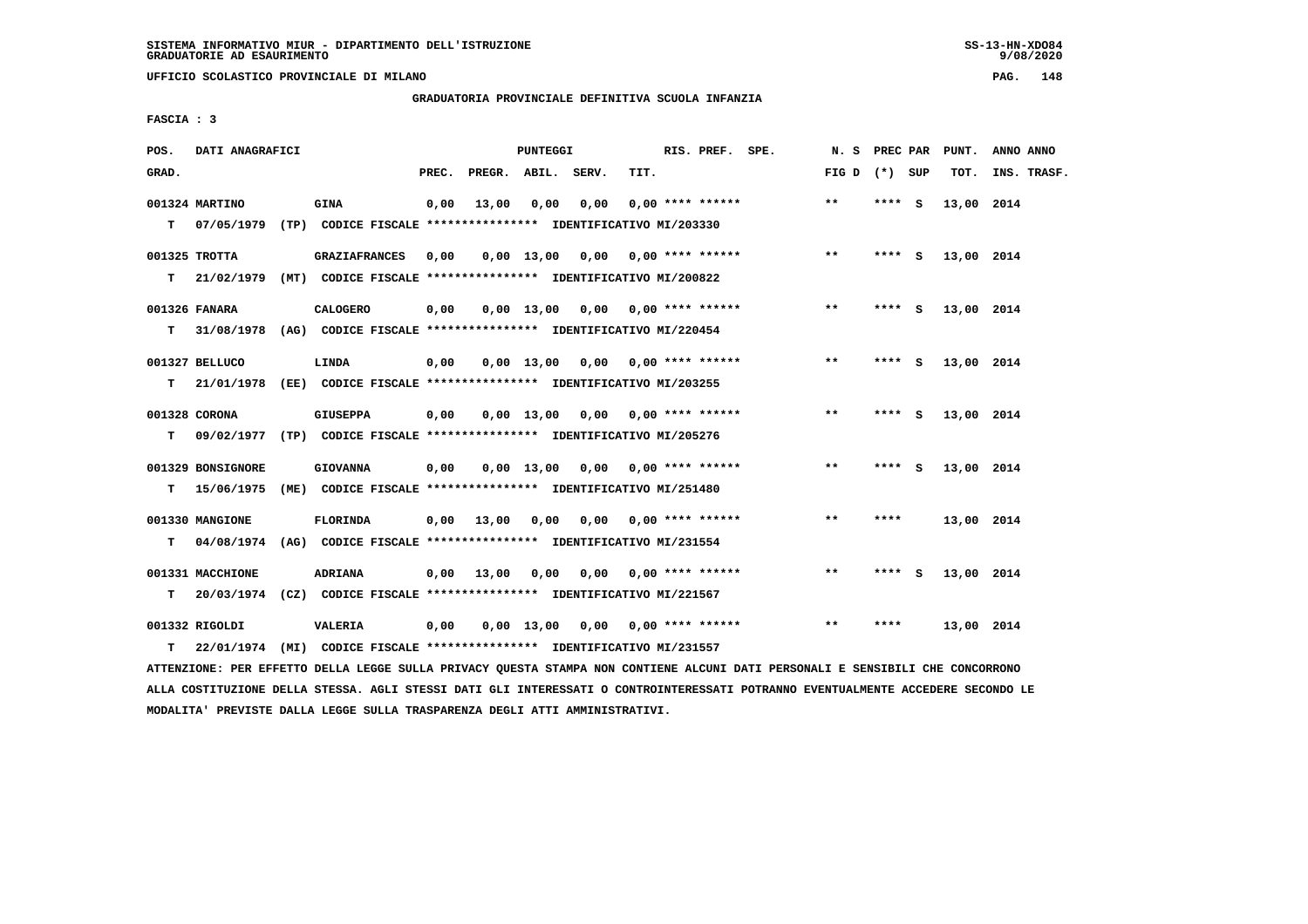**UFFICIO SCOLASTICO PROVINCIALE DI MILANO PAG. 149**

# **GRADUATORIA PROVINCIALE DEFINITIVA SCUOLA INFANZIA**

 **FASCIA : 3**

| POS.         | DATI ANAGRAFICI  |                                                                                                                               |      |                          | PUNTEGGI |                                        |      | RIS. PREF. SPE.    |                                    |                   |         | N. S PREC PAR PUNT. | ANNO ANNO       |
|--------------|------------------|-------------------------------------------------------------------------------------------------------------------------------|------|--------------------------|----------|----------------------------------------|------|--------------------|------------------------------------|-------------------|---------|---------------------|-----------------|
| GRAD.        |                  |                                                                                                                               |      | PREC. PREGR. ABIL. SERV. |          |                                        | TIT. |                    |                                    | FIG $D$ $(*)$ SUP |         | тот.                | INS. TRASF.     |
|              | 001333 SEMINARA  | NADIAPIA                                                                                                                      | 0,00 |                          |          | $0,00 \quad 13,00 \quad 0,00$          |      | $0.00$ **** ****** |                                    | $***$             | **** S  | 13,00 2014          |                 |
|              |                  | T  10/08/1972 (TO) CODICE FISCALE *************** IDENTIFICATIVO MI/231092                                                    |      |                          |          |                                        |      |                    |                                    |                   |         |                     |                 |
|              | 001334 COTRONEO  | PATRIZIA                                                                                                                      | 0,00 |                          |          | $0,00$ 13,00 0,00 0,00 **** ******     |      |                    |                                    | $***$             | $***$ S | 13,00 2014          |                 |
| т            |                  | 02/04/1972 (RC) CODICE FISCALE *************** IDENTIFICATIVO MI/197005                                                       |      |                          |          |                                        |      |                    |                                    |                   |         |                     |                 |
|              | 001335 VISCIGLIA | ANNA                                                                                                                          | 0,00 | 13,00                    | 0,00     |                                        |      |                    |                                    | $**$              | **** S  | 13,00 2014          |                 |
| T.           |                  | 24/03/1972 (CS) CODICE FISCALE **************** IDENTIFICATIVO MI/196656                                                      |      |                          |          |                                        |      |                    |                                    |                   |         |                     |                 |
|              | 001336 TAIBBI    | ORAZIO                                                                                                                        | 0,00 |                          |          | $0,00$ 13,00 0,00 0,00 **** ******     |      |                    |                                    | $\star\star$      | **** S  | 13,00 2014          |                 |
| T.           |                  | 27/10/1971 (CL) CODICE FISCALE **************** IDENTIFICATIVO MI/233277                                                      |      |                          |          |                                        |      |                    |                                    |                   |         |                     |                 |
|              | 001337 ZENFRANI  | <b>ROSELLA</b>                                                                                                                |      | $0,00$ 13,00             |          | $0,00$ $0,00$ $0,00$ $***$ **** ****** |      |                    |                                    | $***$             | **** S  | 13,00 2014          |                 |
| т            |                  | 23/10/1966 (MI) CODICE FISCALE *************** IDENTIFICATIVO MI/232543                                                       |      |                          |          |                                        |      |                    |                                    |                   |         |                     |                 |
| 001338 VENCO |                  | LAURAROSAMARI                                                                                                                 | 0,00 |                          |          | $0,00$ 13,00 0,00 0,00 **** ******     |      |                    |                                    | $***$             | **** S  | 13,00 2014          |                 |
| T.           | 16/11/1965       | (MI) CODICE FISCALE **************** IDENTIFICATIVO MI/197573                                                                 |      |                          |          |                                        |      |                    |                                    |                   |         |                     |                 |
|              | 001339 GENOVESE  | <b>GIOVANNA</b>                                                                                                               | 0,00 |                          |          | $0,00$ 13,00 0,00 0,00 **** ******     |      |                    |                                    | $***$             | **** S  | 13,00 2014          |                 |
| т            | 06/11/1957       | (NA) CODICE FISCALE **************** IDENTIFICATIVO MI/202977                                                                 |      |                          |          |                                        |      |                    |                                    |                   |         |                     |                 |
| 001340 PAXIA |                  | CARMELA AUSIL                                                                                                                 | 0,00 | 13,00                    |          | $0,00$ $0,00$ $0,00$ $***$ **** ****** |      |                    |                                    | $***$             | **** S  |                     | 13,00 2019 2019 |
| т            |                  | 01/02/1982 (AG) CODICE FISCALE **************** IDENTIFICATIVO MI/285447                                                      |      |                          |          |                                        |      |                    |                                    |                   |         |                     |                 |
|              | 001341 BAMBINO   | <b>ANTONELLA</b>                                                                                                              | 0,00 |                          |          |                                        |      |                    | $0,00$ 13,00 0,00 0,00 **** ****** | $* *$             | $***$ S |                     | 13,00 2019 2019 |
| т            | 20/07/1978       | (KR) CODICE FISCALE *************** IDENTIFICATIVO MI/285056                                                                  |      |                          |          |                                        |      |                    |                                    |                   |         |                     |                 |
|              |                  | ATTENZIONE: PER EFFETTO DELLA LEGGE SULLA PRIVACY QUESTA STAMPA NON CONTIENE ALCUNI DATI PERSONALI E SENSIBILI CHE CONCORRONO |      |                          |          |                                        |      |                    |                                    |                   |         |                     |                 |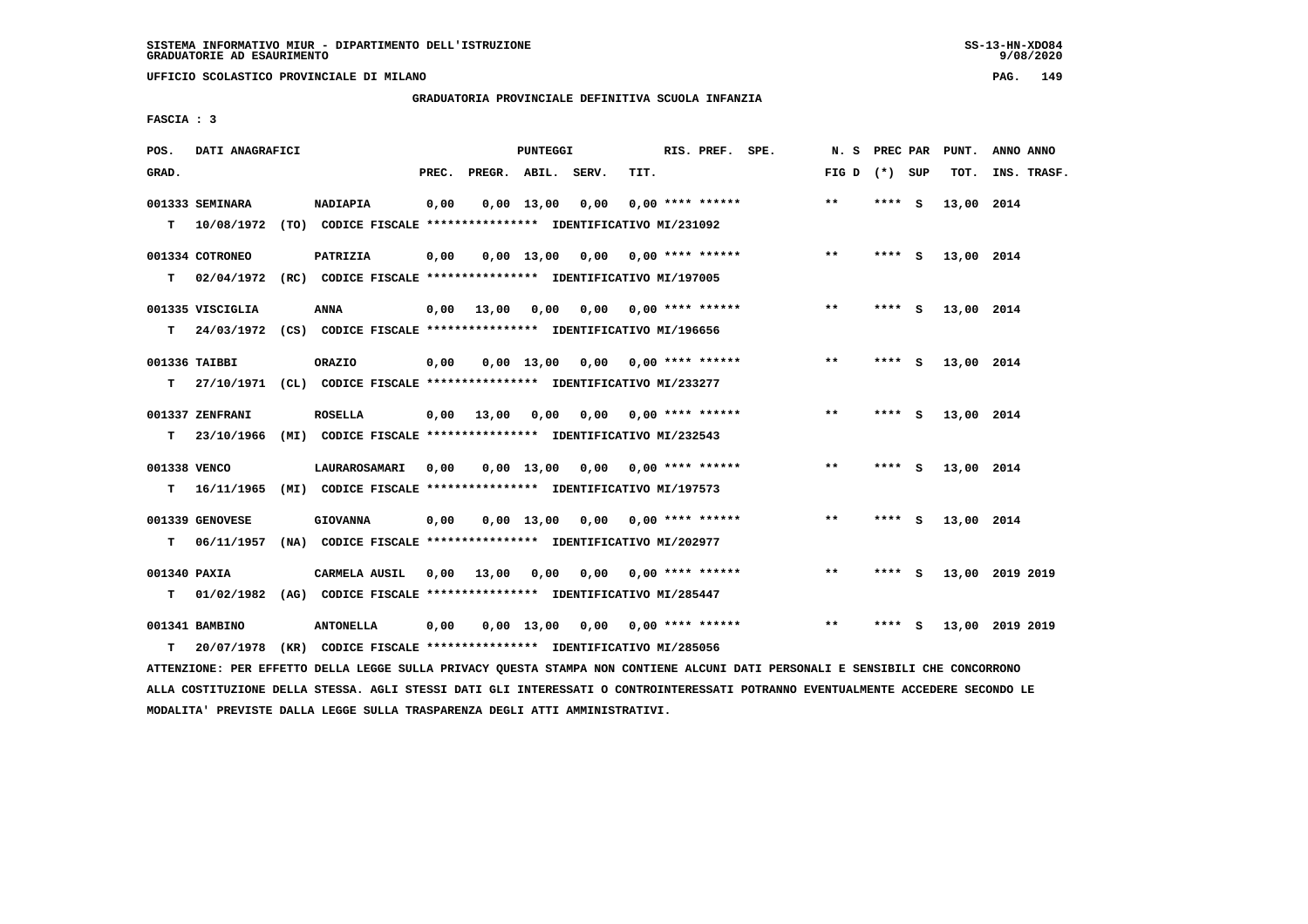**UFFICIO SCOLASTICO PROVINCIALE DI MILANO PAG. 150**

# **GRADUATORIA PROVINCIALE DEFINITIVA SCUOLA INFANZIA**

 **FASCIA : 3**

| POS.              | DATI ANAGRAFICI                 |                                                                                         |       |                    | PUNTEGGI           |                                    |      | RIS. PREF. SPE.           | N.S   | PREC PAR        |     | PUNT.                       | ANNO ANNO |             |
|-------------------|---------------------------------|-----------------------------------------------------------------------------------------|-------|--------------------|--------------------|------------------------------------|------|---------------------------|-------|-----------------|-----|-----------------------------|-----------|-------------|
| GRAD.             |                                 |                                                                                         | PREC. | PREGR. ABIL. SERV. |                    |                                    | TIT. |                           |       | FIG D $(*)$ SUP |     | TOT.                        |           | INS. TRASF. |
| т                 | 001342 CASAMENTO<br>10/09/1966  | <b>CATERINA</b><br>(ME) CODICE FISCALE **************** IDENTIFICATIVO MI/285188        | 0,00  |                    | $0,00$ 13,00       | 0,00                               |      | $0.00$ **** ******        |       | ** $X$ **** S   |     | 13,00 2019 2019             |           |             |
|                   | 001343 MARTINO<br>31/01/1962    | <b>FRANCESCA</b><br>(CS) CODICE FISCALE **************** IDENTIFICATIVO MI/285213       | 0,00  |                    |                    | $0,00$ 13,00 0,00 0,00 **** ****** |      |                           |       | ** $X$ **** S   |     | 13,00 2019 2019             |           |             |
| т                 | 001344 GIUFFRIDA<br>09/06/1982  | GLORIAFILIPPA<br>(CT) CODICE FISCALE **************** IDENTIFICATIVO MI/285217          | 0,00  |                    |                    | $0,00$ 13,00 0,00 0,00 **** ****** |      |                           |       |                 |     | ** X **** S 13,00 2019 2019 |           |             |
| T.                | 001345 CIUFFREDA<br>13/12/1978  | LIBERALUCIA<br>(FG) CODICE FISCALE **************** IDENTIFICATIVO MI/285383            | 0,00  | 13,00              | 0,00               |                                    |      | $0,00$ $0,00$ **** ****** |       | ** X **** S     |     | 13,00 2019 2019             |           |             |
| 001346 LEONE      |                                 | <b>MARIA</b><br>10/01/1959 (SR) CODICE FISCALE *************** IDENTIFICATIVO MI/064525 | 0,00  |                    | $0.00 \quad 12.00$ |                                    |      | $0.00$ $0.00$ **** ****** | $* *$ | **** S          |     | 12,00 2002                  |           |             |
| 001347 MUNNO<br>т | 05/04/1980                      | <b>ELEFTERIA</b><br>(CE) CODICE FISCALE *************** IDENTIFICATIVO MI/230846        | 0,00  |                    | $0.00 \quad 12.00$ |                                    |      | $0.00$ $0.00$ **** ****** | $* *$ | **** S          |     | 12,00 2012                  |           |             |
| т                 | 001348 LA MACCHIA<br>22/06/1981 | <b>ANTONINA</b><br>(ME) CODICE FISCALE **************** IDENTIFICATIVO MI/194192        | 0,00  |                    |                    | 0,00 12,00 0,00                    |      | $0.00$ **** ******        | $***$ | $***$ S         |     | 12,00 2014                  |           |             |
| 001349 ZULLO<br>т | 11/05/1980                      | PATRIZIA<br>(CZ) CODICE FISCALE **************** IDENTIFICATIVO MI/221829               | 0,00  |                    |                    | $0,00 \quad 12,00 \quad 0,00$      |      | 0,00 **** ******          | $***$ | **** S          |     | 12,00 2014                  |           |             |
| т                 | 001350 DIMARTINO<br>17/02/1979  | <b>DEBORA</b><br>(TP) CODICE FISCALE **************** IDENTIFICATIVO MI/233246          | 0,00  |                    | 0,00 12,00         |                                    |      | $0,00$ $0,00$ **** ****** | **    | ****            | - S | 12,00 2014                  |           |             |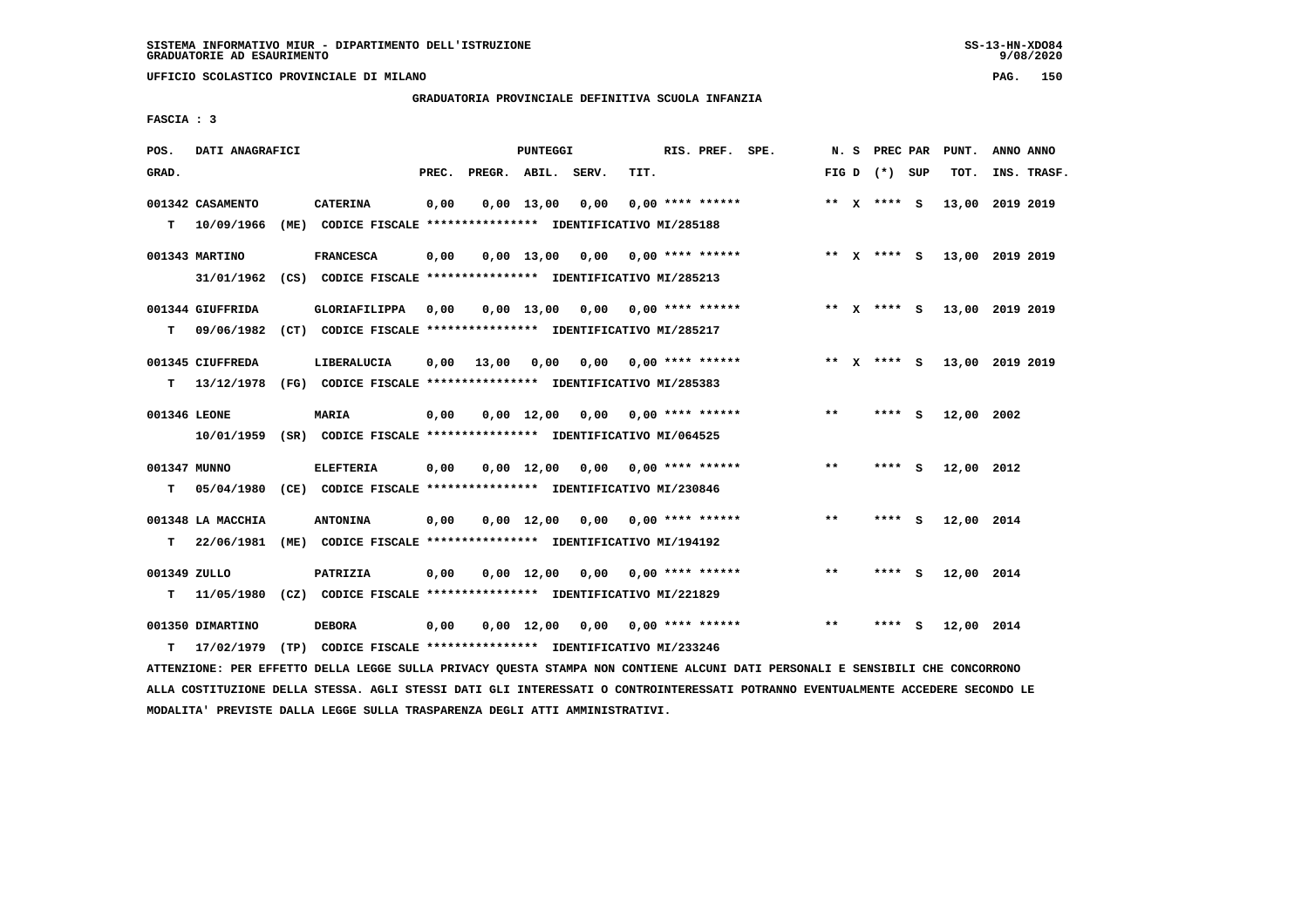**UFFICIO SCOLASTICO PROVINCIALE DI MILANO PAG. 151**

# **GRADUATORIA PROVINCIALE DEFINITIVA SCUOLA INFANZIA**

 **FASCIA : 3**

| POS.         | DATI ANAGRAFICI    |                                                                            |       |                    | PUNTEGGI           |                                    |      | RIS. PREF. SPE.           |       | N. S PREC PAR   |     | PUNT.      | ANNO ANNO   |
|--------------|--------------------|----------------------------------------------------------------------------|-------|--------------------|--------------------|------------------------------------|------|---------------------------|-------|-----------------|-----|------------|-------------|
| GRAD.        |                    |                                                                            | PREC. | PREGR. ABIL. SERV. |                    |                                    | TIT. |                           |       | FIG D $(*)$ SUP |     | TOT.       | INS. TRASF. |
|              | 001351 LANCELLOTTA | <b>DANIELLA</b>                                                            | 0,00  |                    | $0,00 \quad 12,00$ | 0,00                               |      | $0.00$ **** ******        | $**$  | **** S          |     | 12,00 2014 |             |
|              |                    | T 20/11/1970 (CS) CODICE FISCALE *************** IDENTIFICATIVO MI/251833  |       |                    |                    |                                    |      |                           |       |                 |     |            |             |
| 001352 PICIN |                    | <b>ROBERTA</b>                                                             | 0,00  |                    |                    | $0,00$ 12,00 0,00 0,00 **** ****** |      |                           | $***$ | **** S          |     | 12,00 2014 |             |
|              |                    | T 21/11/1959 (MI) CODICE FISCALE **************** IDENTIFICATIVO MI/219523 |       |                    |                    |                                    |      |                           |       |                 |     |            |             |
| 001353 LAPIO |                    | LIDIASIMONA                                                                | 0,00  |                    |                    | $0,00$ 12,00 0,00 0,00 **** ****** |      |                           | $***$ | **** S          |     | 12,00 2014 |             |
|              |                    | T 22/02/1978 (MI) CODICE FISCALE *************** IDENTIFICATIVO MI/197685  |       |                    |                    |                                    |      |                           |       |                 |     |            |             |
|              | 001354 RIZZUTO     | GIOVANNAMARIA 0,00 12,00                                                   |       |                    | 0,00               |                                    |      | $0,00$ $0,00$ **** ****** | $***$ | $***5$          |     | 12,00 2014 |             |
| т            |                    | 07/05/1974 (TP) CODICE FISCALE **************** IDENTIFICATIVO MI/233135   |       |                    |                    |                                    |      |                           |       |                 |     |            |             |
|              | 001355 STELLACCI   | PATRIZIA                                                                   | 0,00  |                    |                    | $0,00$ 12,00 0,00 0,00 **** ****** |      |                           | $***$ | **** S          |     | 12,00 2014 |             |
| т            | 01/07/1980         | (BA) CODICE FISCALE **************** IDENTIFICATIVO MI/210736              |       |                    |                    |                                    |      |                           |       |                 |     |            |             |
| 001356 RIZZA |                    | <b>ROSALBA</b>                                                             | 0,00  |                    |                    | $0,00$ 12,00 0,00 0,00 **** ****** |      |                           |       | ** $X$ **** S   |     | 12,00 2014 |             |
|              |                    | T 29/06/1973 (RG) CODICE FISCALE *************** IDENTIFICATIVO MI/199656  |       |                    |                    |                                    |      |                           |       |                 |     |            |             |
|              | 001357 ORLANDO     | ROSARIA                                                                    | 0.00  |                    |                    | $0.00$ 12.00 0.00 0.00 **** ****** |      |                           | **    | **** S          |     | 12,00 2014 |             |
| т            |                    | 10/07/1983 (TP) CODICE FISCALE *************** IDENTIFICATIVO MI/227877    |       |                    |                    |                                    |      |                           |       |                 |     |            |             |
|              | 001358 DI VITA     | MARIA                                                                      | 0,00  |                    | $0.00 \quad 12.00$ |                                    |      |                           | $* *$ | **** S          |     | 12,00 2014 |             |
| т            |                    | 04/02/1983 (PA) CODICE FISCALE *************** IDENTIFICATIVO MI/220119    |       |                    |                    |                                    |      |                           |       |                 |     |            |             |
|              | 001359 MANUELE     | MICHELANGELA                                                               | 0,00  | 12,00              | 0,00               | 0.00                               |      | 0,00 **** ******          | $**$  | ****            | - S | 12,00 2014 |             |
| т            |                    | 27/01/1983 (SR) CODICE FISCALE **************** IDENTIFICATIVO MI/221545   |       |                    |                    |                                    |      |                           |       |                 |     |            |             |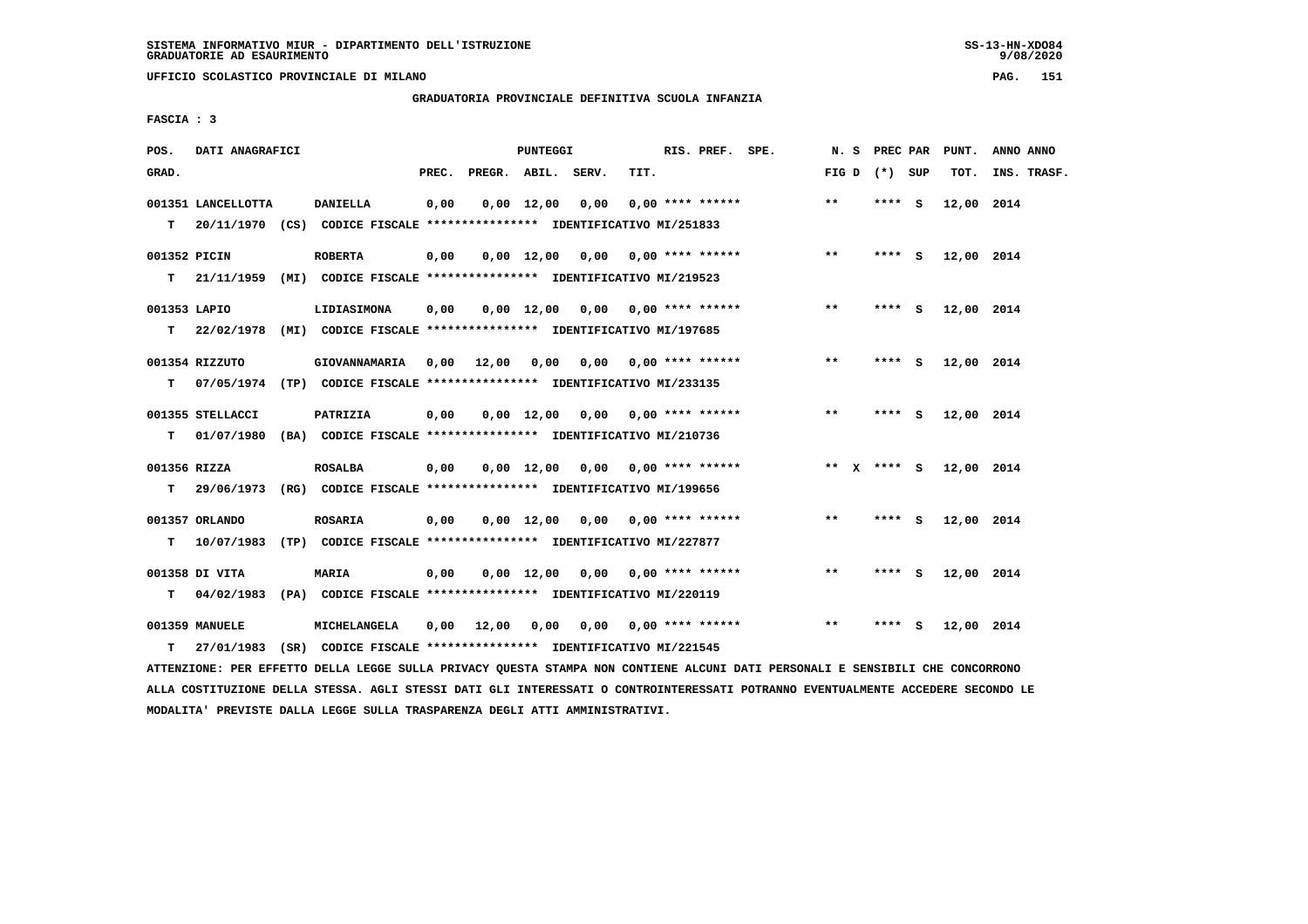**UFFICIO SCOLASTICO PROVINCIALE DI MILANO PAG. 152**

#### **GRADUATORIA PROVINCIALE DEFINITIVA SCUOLA INFANZIA**

 **FASCIA : 3**

| POS.         | DATI ANAGRAFICI  |                                                                           |       |              | PUNTEGGI           |                                 |      | RIS. PREF. SPE.           | N. S            | PREC PAR |     | PUNT.      | ANNO ANNO   |
|--------------|------------------|---------------------------------------------------------------------------|-------|--------------|--------------------|---------------------------------|------|---------------------------|-----------------|----------|-----|------------|-------------|
| GRAD.        |                  |                                                                           | PREC. | PREGR. ABIL. |                    | SERV.                           | TIT. |                           | FIG D $(*)$ SUP |          |     | TOT.       | INS. TRASF. |
| 001360 RAGNO |                  | <b>PAOLA</b>                                                              | 0,00  |              | $0,00$ 12,00       | 0,00                            |      | $0.00$ **** ******        | $***$           | ****     | - S | 12,00 2014 |             |
| T.           | 23/08/1981       | (MI) CODICE FISCALE **************** IDENTIFICATIVO MI/197909             |       |              |                    |                                 |      |                           |                 |          |     |            |             |
|              | 001361 BOTTINI   | <b>ESTER</b>                                                              | 0,00  | 12,00        | 0,00               | 0,00                            |      | 0,00 **** ******          | $**$            | $***$ S  |     | 12,00 2014 |             |
| T.           | 09/08/1981       | (MI) CODICE FISCALE **************** IDENTIFICATIVO MI/200343             |       |              |                    |                                 |      |                           |                 |          |     |            |             |
|              | 001362 MOSCHELLA | <b>IOLANDA</b>                                                            | 0,00  |              | 0,00 12,00         |                                 |      | $0,00$ $0,00$ **** ****** | $***$           | **** S   |     | 12,00 2014 |             |
| T.           | 24/06/1979       | (AV) CODICE FISCALE **************** IDENTIFICATIVO MI/244925             |       |              |                    |                                 |      |                           |                 |          |     |            |             |
| 001363 TORRE |                  | ANNALISA                                                                  |       | 0.00 12.00   | 0,00               | 0.00                            |      | $0.00$ **** ******        | $***$           | **** S   |     | 12,00 2014 |             |
| т            |                  | 09/09/1977 (BA) CODICE FISCALE *************** IDENTIFICATIVO MI/201276   |       |              |                    |                                 |      |                           |                 |          |     |            |             |
|              | 001364 BAZZONI   | <b>STEFANIA</b>                                                           |       | $0,00$ 12,00 | 0,00               | 0,00                            |      | $0.00$ **** ******        | $***$           | **** S   |     | 12,00 2014 |             |
|              |                  | T 20/04/1975 (MI) CODICE FISCALE *************** IDENTIFICATIVO MI/206066 |       |              |                    |                                 |      |                           |                 |          |     |            |             |
| 001365 BOVA  |                  | <b>CARMELA</b>                                                            | 0,00  |              | $0,00 \quad 12,00$ | $0,00$ $0,00$ $***$ **** ****** |      |                           | $***$           | **** S   |     | 12,00 2014 |             |
| т            |                  | 16/11/1974 (RC) CODICE FISCALE **************** IDENTIFICATIVO MI/198753  |       |              |                    |                                 |      |                           |                 |          |     |            |             |
|              | 001366 CIULLO    | <b>MARCELLA</b>                                                           | 0,00  | 12,00        | 0,00               | 0,00                            |      | $0.00$ **** ******        | $* *$           | **** S   |     | 12,00 2014 |             |
| т            |                  | 24/09/1974 (LE) CODICE FISCALE *************** IDENTIFICATIVO MI/195491   |       |              |                    |                                 |      |                           |                 |          |     |            |             |
|              | 001367 ZAMBATARO | <b>BRUNOMARTINO</b>                                                       | 0,00  | 12,00        | 0,00               |                                 |      | $0,00$ $0,00$ **** ****** | $***$           | **** S   |     | 12,00 2014 |             |
| т            | 11/11/1969       | (CT) CODICE FISCALE **************** IDENTIFICATIVO MI/210983             |       |              |                    |                                 |      |                           |                 |          |     |            |             |
| 001368 CICIO |                  | <b>FRANCESCA</b>                                                          | 0,00  |              | $0.00 \quad 12.00$ | 0,00                            |      | $0.00$ **** ******        | $* *$           | ****     | - S | 12,00 2014 |             |
| т            |                  | 20/05/1960 (AG) CODICE FISCALE *************** IDENTIFICATIVO MI/202889   |       |              |                    |                                 |      |                           |                 |          |     |            |             |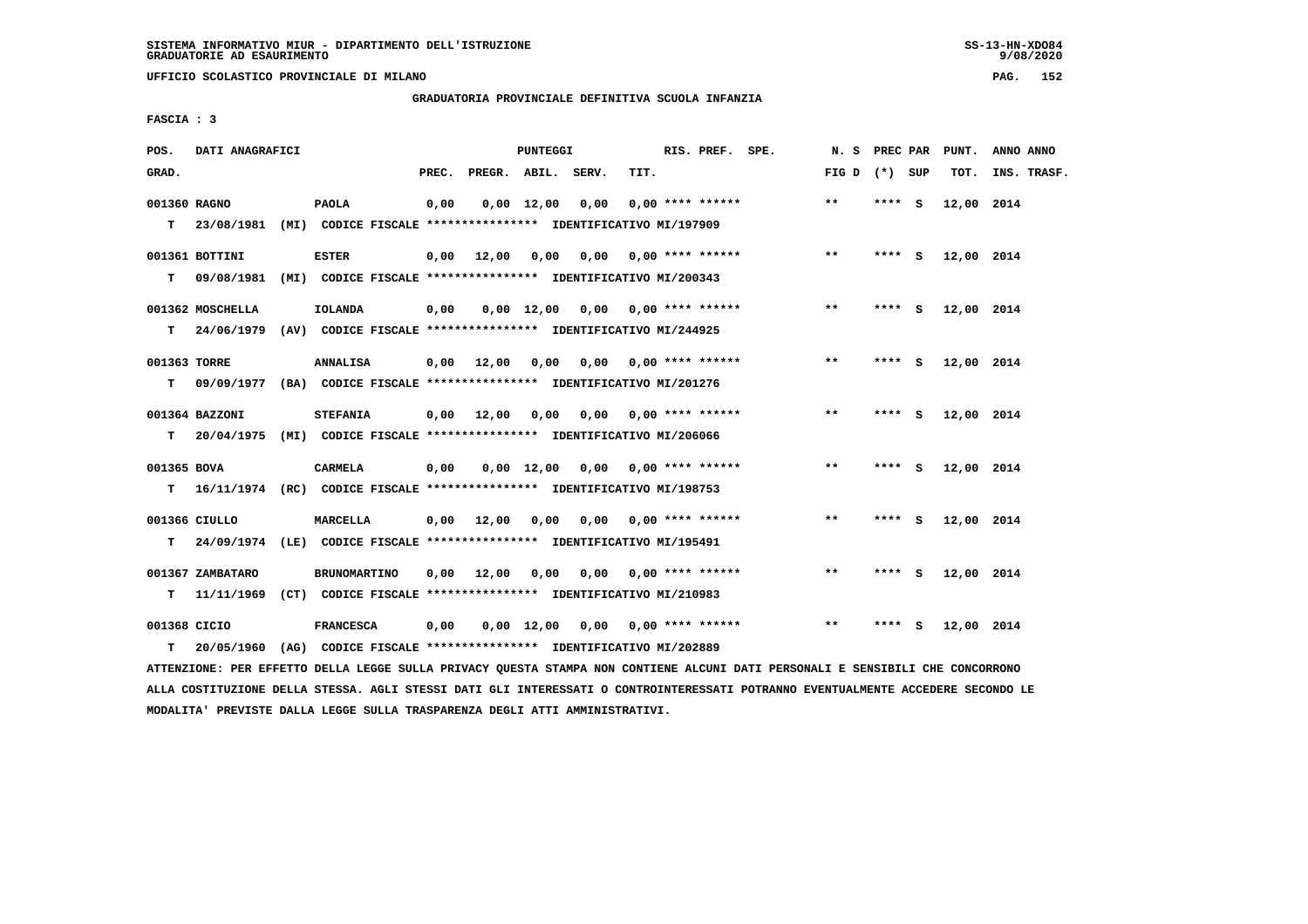**UFFICIO SCOLASTICO PROVINCIALE DI MILANO PAG. 153**

# **GRADUATORIA PROVINCIALE DEFINITIVA SCUOLA INFANZIA**

 **FASCIA : 3**

| POS.              | DATI ANAGRAFICI                 |                                                                                             |       |                 | PUNTEGGI   |                                    |      | RIS. PREF. SPE.           | N.S   | PREC PAR        | PUNT.      | ANNO ANNO   |
|-------------------|---------------------------------|---------------------------------------------------------------------------------------------|-------|-----------------|------------|------------------------------------|------|---------------------------|-------|-----------------|------------|-------------|
| GRAD.             |                                 |                                                                                             | PREC. | PREGR. ABIL.    |            | SERV.                              | TIT. |                           |       | FIG D $(*)$ SUP | TOT.       | INS. TRASF. |
| T.                | 001369 DECOLA                   | <b>ROSARIA</b><br>25/12/1959 (ME) CODICE FISCALE **************** IDENTIFICATIVO MI/232041  | 0,00  | 12,00           | 0.00       | 0.00                               |      | $0.00$ **** ******        | $***$ | $***$ S         | 12,00 2014 |             |
| T.                | 001370 CAVARRETTA<br>19/11/1976 | <b>FRANCESCA</b><br>(KR) CODICE FISCALE **************** IDENTIFICATIVO MI/212740           | 0,00  |                 |            | $0,00$ $12,00$ $0,00$              |      | $0.00$ **** ******        |       | ** $X$ **** $S$ | 12,00 2014 |             |
| т                 | 001371 COLLURA<br>30/10/1967    | <b>MARIA ROSARIA</b><br>(NA) CODICE FISCALE **************** IDENTIFICATIVO MI/213352       | 0,00  |                 |            | $0,00$ 12,00 0,00 0,00 **** ****** |      |                           |       | ** $X$ ****     | 12,00 2014 |             |
| т                 | 001372 LOMASTRO                 | <b>ROSA</b><br>28/03/1973 (AG) CODICE FISCALE *************** IDENTIFICATIVO MI/233576      | 0,00  |                 |            | $0,00$ 12,00 0,00 0,00 **** ****** |      |                           | $* *$ | **** S          | 12,00 2014 |             |
| т                 | 001373 MONTALBANO               | ANNA MARIA<br>27/08/1969 (AG) CODICE FISCALE *************** IDENTIFICATIVO MI/198159       | 0,00  | 12,00           | 0,00       |                                    |      | $0,00$ $0,00$ **** ****** | $* *$ | **** S          | 12,00 2014 |             |
| т                 | 001374 VACCARELLA               | LINDA GIUSEPP<br>02/03/1969 (PA) CODICE FISCALE *************** IDENTIFICATIVO MI/212139    | 0,00  |                 |            | 0,00 12,00 0,00 0,00 **** ******   |      |                           | $* *$ | **** S          | 12,00 2014 |             |
| T.                | 001375 BUCCHICH                 | <b>BARBARA</b><br>13/05/1962 (MI) CODICE FISCALE *************** IDENTIFICATIVO MI/198194   | 0,00  |                 | 0,00 12,00 | 0,00                               |      | $0.00$ **** ******        | $* *$ | **** S          | 12,00 2014 |             |
| 001376 PAPEO<br>т |                                 | VERONICA<br>18/09/1983 (MI) CODICE FISCALE **************** IDENTIFICATIVO MI/201546        | 0,00  | 12,00           | 0,00       | 0,00                               |      | $0.00$ **** ******        | $* *$ | **** S          | 12,00 2014 |             |
| т                 | 001377 ASSENZAPARISI            | <b>FRANCESCA</b><br>15/07/1980 (RG) CODICE FISCALE *************** IDENTIFICATIVO MI/232838 |       | 0,00 12,00 0,00 |            |                                    |      | $0,00$ $0,00$ **** ****** | $***$ | **** S          | 12,00 2014 |             |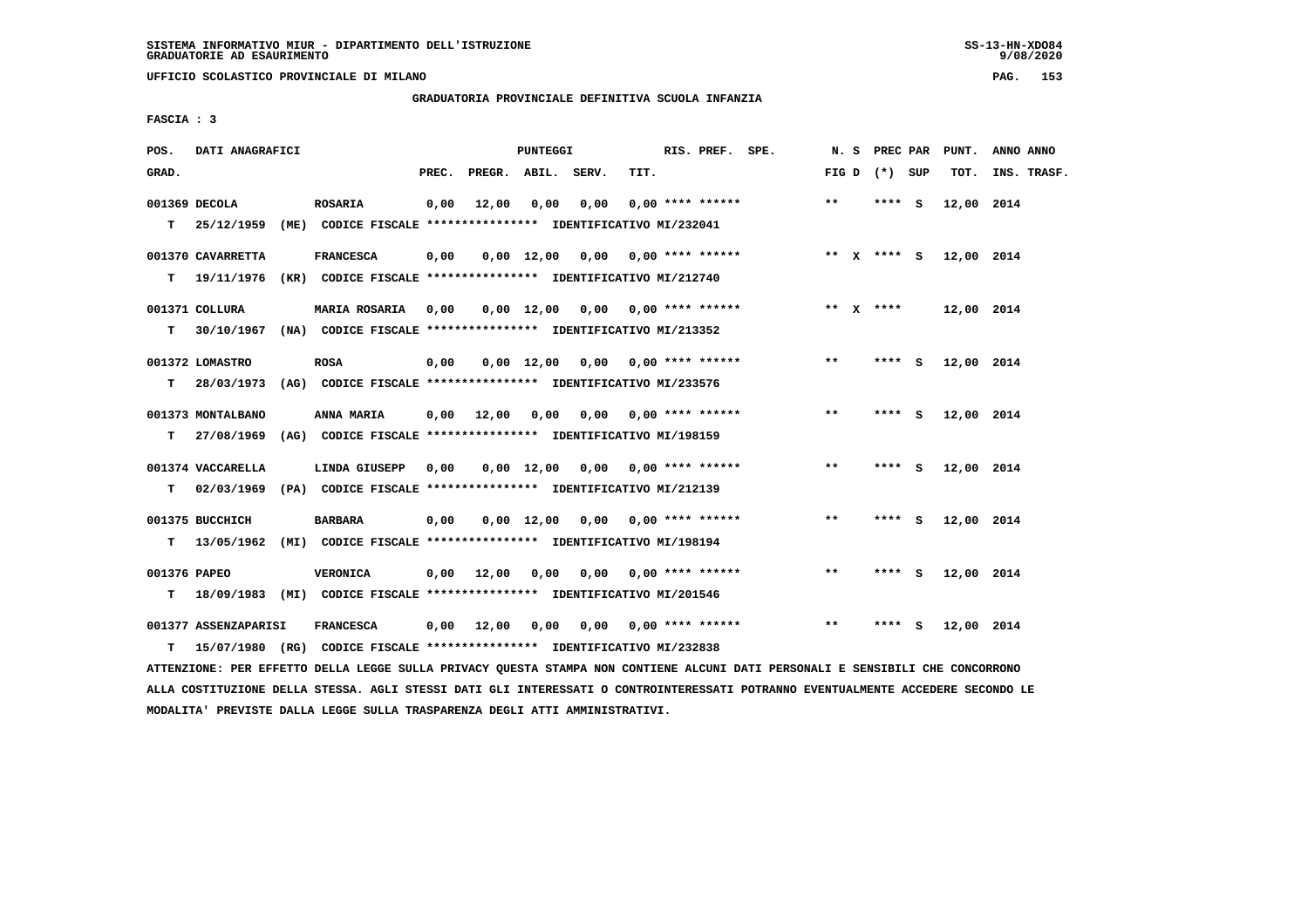**UFFICIO SCOLASTICO PROVINCIALE DI MILANO PAG. 154**

#### **GRADUATORIA PROVINCIALE DEFINITIVA SCUOLA INFANZIA**

 **FASCIA : 3**

| GRAD.<br>PREC.<br>PREGR. ABIL. SERV.<br>TIT.<br>FIG D $(*)$ SUP<br>TOT.                                                                                                                             | INS. TRASF. |
|-----------------------------------------------------------------------------------------------------------------------------------------------------------------------------------------------------|-------------|
|                                                                                                                                                                                                     |             |
| $**$<br>001378 STODUTO<br><b>MICHELA</b><br>0,00<br>$0,00 \quad 12,00$<br>0,00<br>$0.00$ **** ******<br>$***$ S<br>T.<br>14/10/1975<br>(FG) CODICE FISCALE *************** IDENTIFICATIVO MI/198251 | 12,00 2014  |
|                                                                                                                                                                                                     |             |
| $* *$<br>001379 RAGUSA<br><b>RENATOGAETANO</b><br>0,00<br>$0,00$ 12,00 0,00 0,00 **** ******<br>$***$ S                                                                                             | 12,00 2014  |
| 27/02/1957 (CL) CODICE FISCALE *************** IDENTIFICATIVO MI/209145<br>T.                                                                                                                       |             |
| 001380 SANTORO<br>$0,00$ 12,00 0,00 0,00 **** ******<br>SIPONTINA RIT<br>0,00<br>** X **** S                                                                                                        | 12,00 2014  |
| T 14/05/1982 (FG) CODICE FISCALE **************** IDENTIFICATIVO MI/198684                                                                                                                          |             |
| 001381 LITRICO<br><b>FLORINDA</b><br>$0,00$ 0,00 **** ******<br>0,00<br>0,00 12,00<br>** x **** s                                                                                                   | 12,00 2014  |
| 12/04/1980<br>(MI) CODICE FISCALE **************** IDENTIFICATIVO MI/210636<br>т                                                                                                                    |             |
| 12,00<br>$0,00$ $0,00$ **** ******<br>** $X$ **** S<br>001382 NARDULLI<br><b>ROBERTA</b><br>0,00<br>0,00                                                                                            | 12,00 2014  |
| 06/10/1979 (TA) CODICE FISCALE *************** IDENTIFICATIVO MI/220399<br>т                                                                                                                        |             |
| $**$<br>001383 FALLICO<br><b>VALERIA</b><br>$0,00$ 12,00 0,00 0,00 **** ******<br>$***$ S<br>0,00                                                                                                   | 12,00 2014  |
| 15/01/1984 (CT) CODICE FISCALE **************** IDENTIFICATIVO MI/198087<br>т                                                                                                                       |             |
| **<br>001384 BASSANI<br><b>ALESSSIA</b><br>0,00<br>$0,00$ 12,00 0,00 0,00 **** ******<br>**** S                                                                                                     | 12,00 2014  |
| 25/12/1983 (MI) CODICE FISCALE **************** IDENTIFICATIVO MI/194679<br>т                                                                                                                       |             |
| 001385 DI FILIPPO<br><b>GRAZIA</b><br>$0,00$ 12,00 0,00 0,00 **** ******<br>$* *$<br>0,00<br>**** S                                                                                                 | 12,00 2014  |
| т<br>28/12/1982<br>(AL) CODICE FISCALE **************** IDENTIFICATIVO MI/218515                                                                                                                    |             |
| $* *$<br>001386 FARRUGGIA<br><b>SUEELLEN</b><br>0,00<br>12,00<br>0,00<br>$0,00$ $0,00$ **** ******<br>****<br>- S                                                                                   | 12,00 2014  |
| (AG) CODICE FISCALE **************** IDENTIFICATIVO MI/233525<br>т<br>01/05/1982                                                                                                                    |             |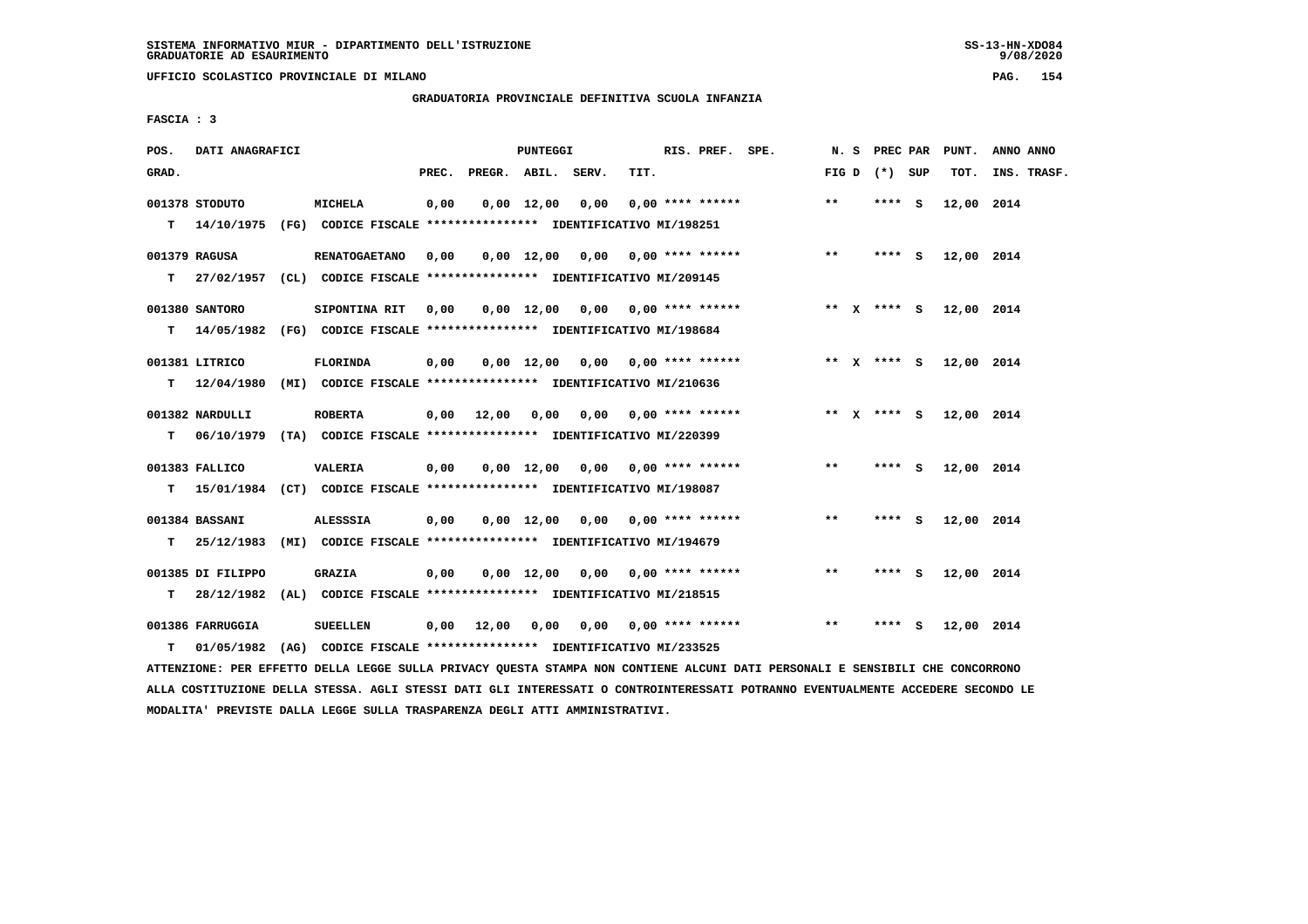**UFFICIO SCOLASTICO PROVINCIALE DI MILANO PAG. 155**

# **GRADUATORIA PROVINCIALE DEFINITIVA SCUOLA INFANZIA**

 **FASCIA : 3**

| POS.         | DATI ANAGRAFICI                                                          |                                                                         |       |                    | PUNTEGGI           |                                    |      | RIS. PREF. SPE.           | N. S PREC PAR   |         |         | PUNT.      | ANNO ANNO   |
|--------------|--------------------------------------------------------------------------|-------------------------------------------------------------------------|-------|--------------------|--------------------|------------------------------------|------|---------------------------|-----------------|---------|---------|------------|-------------|
| GRAD.        |                                                                          |                                                                         | PREC. | PREGR. ABIL. SERV. |                    |                                    | TIT. |                           | FIG D $(*)$ SUP |         |         | TOT.       | INS. TRASF. |
|              | 001387 CONTARIN                                                          | <b>MICHELA</b>                                                          | 0,00  |                    | $0,00 \quad 12,00$ | 0,00                               |      | $0.00$ **** ******        | $* *$           | **** S  |         | 12,00 2014 |             |
|              | $T = 14/02/1982$                                                         | (MI) CODICE FISCALE **************** IDENTIFICATIVO MI/194953           |       |                    |                    |                                    |      |                           |                 |         |         |            |             |
|              | 001388 MAMMOLITO                                                         | <b>ANGELA</b>                                                           | 0,00  |                    |                    | $0.00$ 12.00 0.00 0.00 **** ****** |      |                           | $***$           |         | $***$ S | 12,00 2014 |             |
|              | $T = 06/01/1982$                                                         | (CL) CODICE FISCALE **************** IDENTIFICATIVO MI/211448           |       |                    |                    |                                    |      |                           |                 |         |         |            |             |
|              | 001389 DAMORE                                                            | <b>CLAUDIA</b>                                                          | 0,00  |                    |                    | $0,00$ 12,00 0,00 0,00 **** ****** |      |                           | $***$           | **** S  |         | 12,00 2014 |             |
| т            | 20/12/1981 (PA) CODICE FISCALE **************** IDENTIFICATIVO MI/215798 |                                                                         |       |                    |                    |                                    |      |                           |                 |         |         |            |             |
| 001390 BRUNO |                                                                          | TIZIANA                                                                 | 0,00  | 12,00              | 0,00               |                                    |      | $0.00$ $0.00$ **** ****** | $**$            | **** S  |         | 12,00 2014 |             |
| т            |                                                                          | 05/09/1981 (MI) CODICE FISCALE *************** IDENTIFICATIVO MI/232869 |       |                    |                    |                                    |      |                           |                 |         |         |            |             |
|              | 001391 SCANIO                                                            | <b>SARAH</b>                                                            | 0,00  |                    |                    | $0,00$ 12,00 0,00 0,00 **** ****** |      |                           | $**$            | **** S  |         | 12,00 2014 |             |
| т            | 13/08/1981 (AG) CODICE FISCALE **************** IDENTIFICATIVO MI/199834 |                                                                         |       |                    |                    |                                    |      |                           |                 |         |         |            |             |
|              | 001392 DAIDONE                                                           | MARIA GIOVANN                                                           | 0,00  |                    |                    | $0,00$ 12,00 0,00 0,00 **** ****** |      |                           | $* *$           | $***$ S |         | 12,00 2014 |             |
| т            | 26/07/1981 (PA) CODICE FISCALE *************** IDENTIFICATIVO MI/208805  |                                                                         |       |                    |                    |                                    |      |                           |                 |         |         |            |             |
|              | 001393 SORRENTINO                                                        | <b>ANNALISA</b>                                                         | 0,00  |                    |                    | $0,00$ 12,00 0,00 0,00 **** ****** |      |                           | $* *$           | **** S  |         | 12,00 2014 |             |
| т            | 26/07/1980                                                               | (NA) CODICE FISCALE **************** IDENTIFICATIVO MI/221552           |       |                    |                    |                                    |      |                           |                 |         |         |            |             |
|              | 001394 SIMONTE                                                           | STELLA ANNA                                                             | 0,00  |                    |                    | $0.00$ 12.00 0.00 0.00 **** ****** |      |                           | **              | **** S  |         | 12,00 2014 |             |
| т            | 07/06/1980                                                               | (CL) CODICE FISCALE *************** IDENTIFICATIVO MI/204435            |       |                    |                    |                                    |      |                           |                 |         |         |            |             |
|              | 001395 FRASCATI                                                          | TIZIANA                                                                 | 0,00  | 12,00              | 0,00               |                                    |      | $0.00$ $0.00$ **** ****** | $* *$           | **** S  |         | 12,00 2014 |             |
| T.           | 30/09/1979                                                               | (FG) CODICE FISCALE **************** IDENTIFICATIVO MI/232539           |       |                    |                    |                                    |      |                           |                 |         |         |            |             |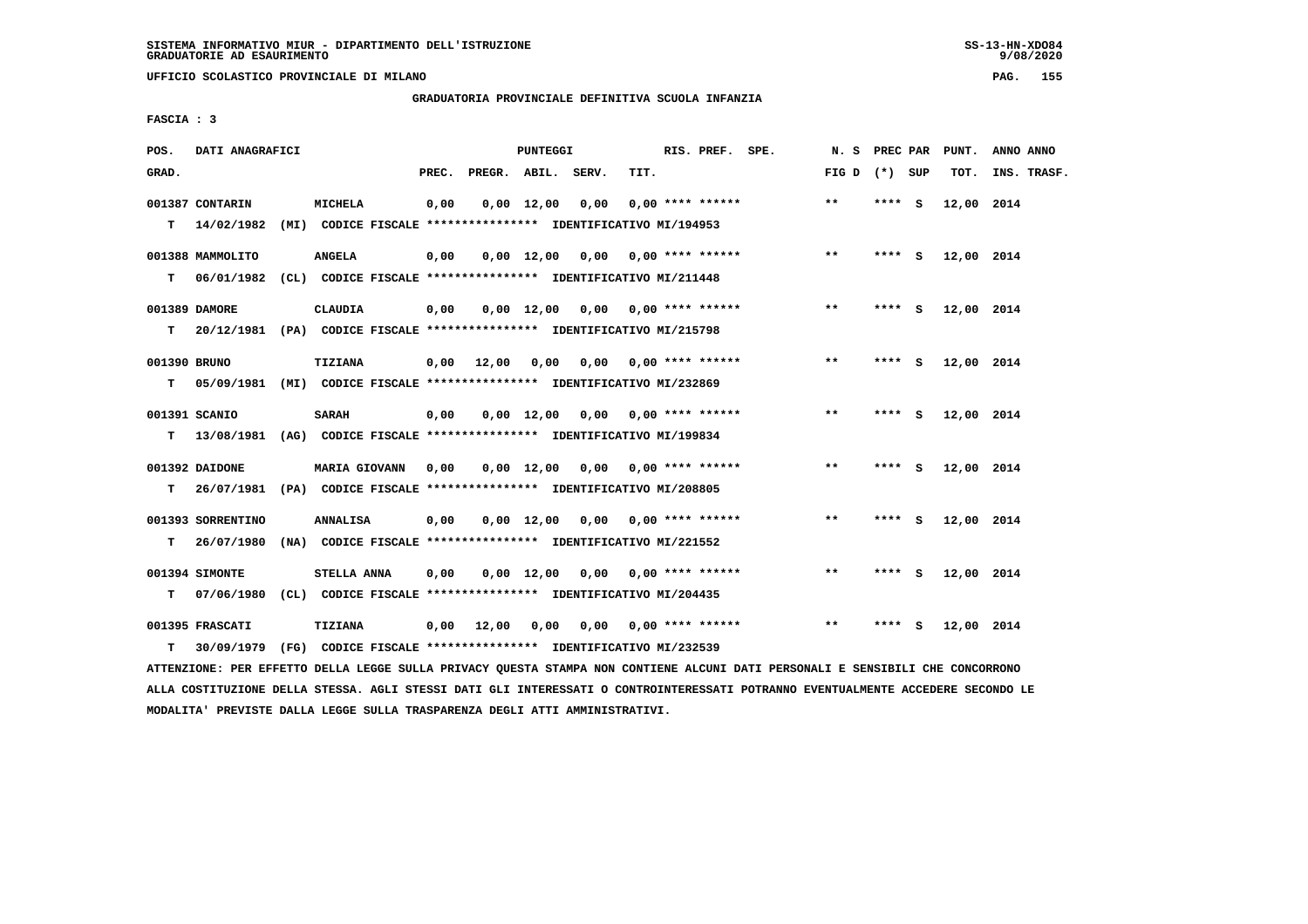**UFFICIO SCOLASTICO PROVINCIALE DI MILANO PAG. 156**

# **GRADUATORIA PROVINCIALE DEFINITIVA SCUOLA INFANZIA**

 **FASCIA : 3**

| POS.         | DATI ANAGRAFICI   |                                                                           |       |                    | PUNTEGGI           |                                |      | RIS. PREF. SPE.           | N. S PREC PAR   |        |     | PUNT.      | ANNO ANNO   |
|--------------|-------------------|---------------------------------------------------------------------------|-------|--------------------|--------------------|--------------------------------|------|---------------------------|-----------------|--------|-----|------------|-------------|
| GRAD.        |                   |                                                                           | PREC. | PREGR. ABIL. SERV. |                    |                                | TIT. |                           | FIG D $(*)$ SUP |        |     | TOT.       | INS. TRASF. |
| 001396 BELLO |                   | <b>FRANCESCA</b>                                                          | 0,00  |                    | $0,00 \quad 12,00$ | 0,00                           |      | $0.00$ **** ******        | $* *$           | **** S |     | 12,00 2014 |             |
|              |                   | T 19/07/1979 (MI) CODICE FISCALE *************** IDENTIFICATIVO MI/196178 |       |                    |                    |                                |      |                           |                 |        |     |            |             |
|              | 001397 TRESCA     | <b>VINCENZO</b>                                                           | 0,00  |                    | $0.00$ 12.00       | $0.00$ $0.00$ $***$ **** ***** |      |                           | $***$           | $***5$ |     | 12,00 2014 |             |
| т            |                   | 16/01/1979 (PA) CODICE FISCALE *************** IDENTIFICATIVO MI/212608   |       |                    |                    |                                |      |                           |                 |        |     |            |             |
|              | 001398 COSENTINO  | <b>DOMENICO</b>                                                           | 0,00  |                    | $0,00 \quad 12,00$ |                                |      | $0,00$ $0,00$ **** ****** | $***$           | **** S |     | 12,00 2014 |             |
| т            |                   | 30/12/1978 (PA) CODICE FISCALE *************** IDENTIFICATIVO MI/242502   |       |                    |                    |                                |      |                           |                 |        |     |            |             |
|              | 001399 BRANCATO   | <b>GIUSEPPINA</b>                                                         | 0,00  |                    | $0.00 \quad 12.00$ | 0.00                           |      | $0.00$ **** ******        | $**$            | **** S |     | 12,00 2014 |             |
| т            | 16/09/1978        | (CZ) CODICE FISCALE **************** IDENTIFICATIVO MI/210096             |       |                    |                    |                                |      |                           |                 |        |     |            |             |
|              | 001400 CUCCHIARA  | <b>GIUSEPPE</b>                                                           | 0,00  |                    | $0.00 \quad 12.00$ |                                |      | $0.00$ $0.00$ **** ****** | $* *$           | ****   | - S | 12,00 2014 |             |
| T.           | 15/02/1977        | (AG) CODICE FISCALE **************** IDENTIFICATIVO MI/199203             |       |                    |                    |                                |      |                           |                 |        |     |            |             |
| 001401 FALBO |                   | <b>DANIELA</b>                                                            |       | $0,00$ 12,00       | 0,00               | 0,00                           |      | $0.00$ **** ******        | $* *$           | ****   | - S | 12,00 2014 |             |
| т            |                   | 06/11/1976 (KR) CODICE FISCALE **************** IDENTIFICATIVO MI/216219  |       |                    |                    |                                |      |                           |                 |        |     |            |             |
| 001402 ADAMO |                   | <b>ELEONORAAGNES</b>                                                      | 0,00  | 12,00              | 0,00               |                                |      | $0,00$ $0,00$ **** ****** | $* *$           | **** S |     | 12,00 2014 |             |
| т            |                   | 15/03/1973 (RC) CODICE FISCALE **************** IDENTIFICATIVO MI/232237  |       |                    |                    |                                |      |                           |                 |        |     |            |             |
|              | 001403 CAPPADONNA | <b>MARIA</b>                                                              |       | $0,00$ 12,00       | 0,00               | 0.00                           |      | $0.00$ **** ******        | $***$           | ****   | - S | 12,00 2014 |             |
| т            |                   | 02/09/1970 (CT) CODICE FISCALE *************** IDENTIFICATIVO MI/223986   |       |                    |                    |                                |      |                           |                 |        |     |            |             |
|              | 001404 TASCONE    | <b>GAETANO</b>                                                            | 0,00  |                    | $0,00 \quad 12,00$ | 0,00                           |      | $0.00$ **** ******        | $***$           | **** S |     | 12,00 2014 |             |
| T.           | 25/07/1969        | (EE) CODICE FISCALE **************** IDENTIFICATIVO MI/233553             |       |                    |                    |                                |      |                           |                 |        |     |            |             |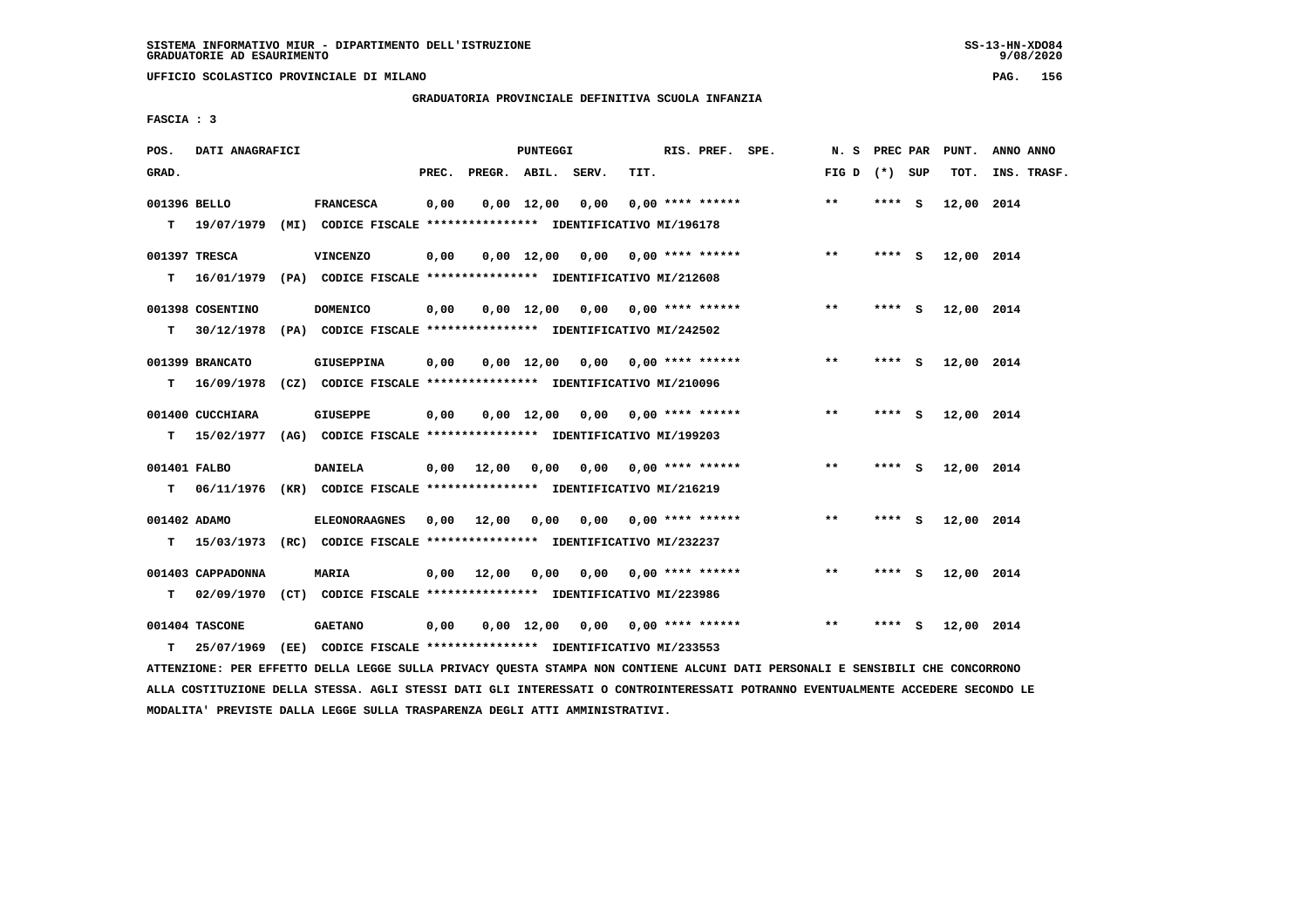**UFFICIO SCOLASTICO PROVINCIALE DI MILANO PAG. 157**

# **GRADUATORIA PROVINCIALE DEFINITIVA SCUOLA INFANZIA**

 **FASCIA : 3**

| POS.         | DATI ANAGRAFICI                |                                                                          |       |                    | PUNTEGGI           |                                    |                           | RIS. PREF. SPE.    |                 |         |          | N. S PREC PAR PUNT. | ANNO ANNO       |
|--------------|--------------------------------|--------------------------------------------------------------------------|-------|--------------------|--------------------|------------------------------------|---------------------------|--------------------|-----------------|---------|----------|---------------------|-----------------|
| GRAD.        |                                |                                                                          | PREC. | PREGR. ABIL. SERV. |                    |                                    | TIT.                      |                    | FIG D $(*)$ SUP |         |          | TOT.                | INS. TRASF.     |
|              | 001405 GULOTTA                 | CALOGERO MAUR                                                            | 0,00  | 12,00              | 0,00               | 0,00                               |                           | $0.00$ **** ****** | $***$           | ****    | - S      | 12,00 2014          |                 |
| т            | 14/04/1968                     | (TP) CODICE FISCALE **************** IDENTIFICATIVO MI/196019            |       |                    |                    |                                    |                           |                    |                 |         |          |                     |                 |
|              |                                |                                                                          |       |                    | $0.00 \quad 12.00$ | $0,00$ $0,00$ **** ******          |                           |                    | $***$           | **** S  |          | 12,00 2014          |                 |
| т            | 001406 MISTRETTA<br>25/01/1965 | VITO<br>(AG) CODICE FISCALE **************** IDENTIFICATIVO MI/234044    | 0,00  |                    |                    |                                    |                           |                    |                 |         |          |                     |                 |
|              |                                |                                                                          |       |                    |                    |                                    |                           |                    |                 |         |          |                     |                 |
|              | 001407 MEZZACAPO               | <b>ANTONIETTA</b>                                                        | 0.00  | 12,00              | 0,00               |                                    | $0.00$ $0.00$ **** ****** |                    | $***$           | ****    | - 5      | 12,00 2014          |                 |
| т            | 12/12/1963                     | (CE) CODICE FISCALE **************** IDENTIFICATIVO MI/210611            |       |                    |                    |                                    |                           |                    |                 |         |          |                     |                 |
|              | 001408 SURACI                  | PATRIZIA                                                                 | 0.00  | 12,00              | 0.00               | 0.00                               | 0,00 **** ******          |                    | $* *$           | $***$ S |          | 12,00 2014          |                 |
| т            | 19/06/1963                     | (RC) CODICE FISCALE **************** IDENTIFICATIVO MI/222622            |       |                    |                    |                                    |                           |                    |                 |         |          |                     |                 |
|              |                                |                                                                          |       |                    |                    |                                    |                           |                    | $* *$           |         |          |                     |                 |
|              | 001409 CLEMENTE                | <b>ANGELA</b>                                                            | 0,00  |                    |                    | $0,00$ 12,00 0,00 0,00 **** ****** |                           |                    |                 | ****    | <b>S</b> | 12,00 2014          |                 |
| T.           | 14/05/1963                     | (FG) CODICE FISCALE **************** IDENTIFICATIVO MI/203248            |       |                    |                    |                                    |                           |                    |                 |         |          |                     |                 |
| 001410 PUTZU |                                | <b>CLAUDIA</b>                                                           | 0,00  |                    | $0,00 \quad 12,00$ |                                    | $0.00$ $0.00$ **** ****** |                    | $* *$           | ****    | - S      |                     | 12,00 2019 2019 |
| т            | 29/02/1976                     | (CA) CODICE FISCALE *************** IDENTIFICATIVO MI/285531             |       |                    |                    |                                    |                           |                    |                 |         |          |                     |                 |
|              | 001411 GIGLIOTTA               | <b>ANNALISA</b>                                                          | 0,00  | 12,00              | 0,00               |                                    | $0,00$ $0,00$ **** ****** |                    | $* *$           | ****    | - 5      |                     | 12,00 2019 2019 |
| т            |                                | 10/02/1974 (EE) CODICE FISCALE **************** IDENTIFICATIVO MI/285211 |       |                    |                    |                                    |                           |                    |                 |         |          |                     |                 |
|              |                                |                                                                          |       |                    |                    |                                    |                           |                    |                 |         |          |                     |                 |
|              | 001412 COLOMBRINO              | <b>MARIA</b>                                                             | 0.00  |                    | $0.00$ 12.00       |                                    | $0,00$ $0,00$ **** ****** |                    | $***$           | ****    | - S      |                     | 12,00 2019 2019 |
| T.           | 04/04/1970                     | (MI) CODICE FISCALE **************** IDENTIFICATIVO MI/285395            |       |                    |                    |                                    |                           |                    |                 |         |          |                     |                 |
| 001413 ERRA  |                                | <b>ROSA</b>                                                              | 0.00  |                    | 0,00 12,00         |                                    | $0,00$ $0,00$ **** ****** |                    | $***$           | ****    | - S      |                     | 12,00 2019 2019 |
|              |                                | 10/04/1966 (SA) CODICE FISCALE *************** IDENTIFICATIVO MI/285111  |       |                    |                    |                                    |                           |                    |                 |         |          |                     |                 |
|              |                                |                                                                          |       |                    |                    |                                    |                           |                    |                 |         |          |                     |                 |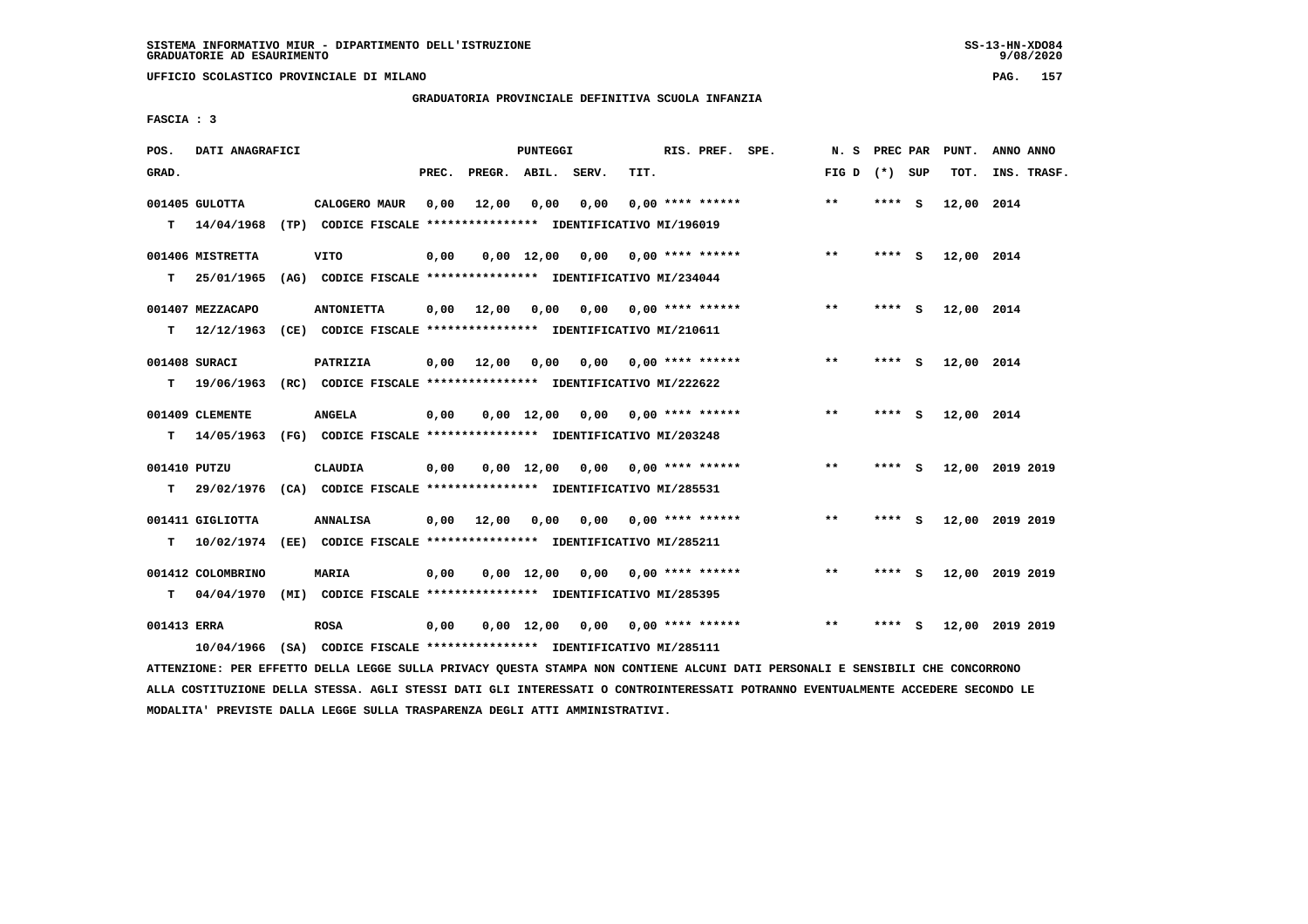**UFFICIO SCOLASTICO PROVINCIALE DI MILANO PAG. 158**

# **GRADUATORIA PROVINCIALE DEFINITIVA SCUOLA INFANZIA**

 **FASCIA : 3**

| POS.        | DATI ANAGRAFICI   |                                                               |       |                    | PUNTEGGI           |                                    |      | RIS. PREF. SPE.           |                                                                                                                              | N.S          | <b>PREC PAR</b> |     | PUNT.           | ANNO ANNO |             |
|-------------|-------------------|---------------------------------------------------------------|-------|--------------------|--------------------|------------------------------------|------|---------------------------|------------------------------------------------------------------------------------------------------------------------------|--------------|-----------------|-----|-----------------|-----------|-------------|
| GRAD.       |                   |                                                               | PREC. | PREGR. ABIL. SERV. |                    |                                    | TIT. |                           |                                                                                                                              |              | FIG D $(*)$ SUP |     | TOT.            |           | INS. TRASF. |
|             | 001414 BARBARO    | <b>ANTONINA</b>                                               | 0,00  | 12,00              | 0,00               | 0,00                               |      | $0.00$ **** ******        |                                                                                                                              | $* *$        | **** S          |     | 12,00 2019 2019 |           |             |
| T.          | 27/10/1982        | (AG) CODICE FISCALE **************** IDENTIFICATIVO MI/285059 |       |                    |                    |                                    |      |                           |                                                                                                                              |              |                 |     |                 |           |             |
|             | 001415 SANTAGATI  | <b>EMILIA</b>                                                 | 0,00  |                    | $0,00 \quad 12,00$ | 0,00                               |      | 0,00 **** ******          |                                                                                                                              | $***$        | **** S          |     | 12,00 2019 2019 |           |             |
|             | 01/08/1972        | (CT) CODICE FISCALE **************** IDENTIFICATIVO MI/285260 |       |                    |                    |                                    |      |                           |                                                                                                                              |              |                 |     |                 |           |             |
| 001416 LAMI |                   | LUISELLA                                                      | 0,00  |                    | $0,00 \quad 12,00$ |                                    |      | $0,00$ $0,00$ **** ****** |                                                                                                                              | **           | **** S          |     | 12,00 2019 2019 |           |             |
|             | 12/10/1968        | (MI) CODICE FISCALE **************** IDENTIFICATIVO MI/285082 |       |                    |                    |                                    |      |                           |                                                                                                                              |              |                 |     |                 |           |             |
| 001417 PEPE |                   | <b>MARIATERESA</b>                                            | 0,00  |                    |                    | $0,00 \quad 12,00 \quad 0,00$      |      | 0,00 **** ******          |                                                                                                                              | $* *$        | **** S          |     | 12,00 2019 2019 |           |             |
| т           | 24/09/1962        | (RC) CODICE FISCALE **************** IDENTIFICATIVO MI/285467 |       |                    |                    |                                    |      |                           |                                                                                                                              |              |                 |     |                 |           |             |
|             | 001418 LOPREVITE  | <b>MARIA</b>                                                  | 0,00  |                    |                    | $0,00$ $12,00$ $0,00$              |      | 0,00 **** ******          |                                                                                                                              | $* *$        | ****            | - S | 12,00 2019 2019 |           |             |
| т           | 04/12/1968        | (RC) CODICE FISCALE **************** IDENTIFICATIVO MI/285327 |       |                    |                    |                                    |      |                           |                                                                                                                              |              |                 |     |                 |           |             |
|             | 001419 BELLAFIORE | <b>MARIO</b>                                                  | 0,00  | 12,00              | 0,00               | 0,00                               |      | 0,00 **** ******          |                                                                                                                              | $***$        | **** S          |     | 12,00 2019 2019 |           |             |
| т           | 01/07/1978        | (TP) CODICE FISCALE **************** IDENTIFICATIVO MI/285139 |       |                    |                    |                                    |      |                           |                                                                                                                              |              |                 |     |                 |           |             |
|             | 001420 FEDELE     | <b>VANESSA</b>                                                | 0,00  | 12,00              | 0,00               | 0,00                               |      | $0.00$ **** ******        |                                                                                                                              | ** X         | **** S          |     | 12,00 2019 2019 |           |             |
| т           | 18/07/1979        | (RC) CODICE FISCALE **************** IDENTIFICATIVO MI/285380 |       |                    |                    |                                    |      |                           |                                                                                                                              |              |                 |     |                 |           |             |
|             | 001421 PECORELLA  | <b>ANTONINO</b>                                               | 0,00  | 12,00              | 0,00               | 0,00                               |      | $0.00$ **** ******        |                                                                                                                              | $***$        | $***$ S         |     | 12,00 2019 2019 |           |             |
| т           | 27/06/1983        | (PA) CODICE FISCALE **************** IDENTIFICATIVO MI/285451 |       |                    |                    |                                    |      |                           |                                                                                                                              |              |                 |     |                 |           |             |
|             | 001422 GAROFALO   | <b>NATALE</b>                                                 | 0,00  |                    |                    | $0,00$ 12,00 0,00 0,00 **** ****** |      |                           |                                                                                                                              | $\star\star$ | **** S          |     | 12,00 2019 2019 |           |             |
|             | 05/05/1981        | (EE) CODICE FISCALE **************** IDENTIFICATIVO MI/285093 |       |                    |                    |                                    |      |                           | RROUGEAUS AUS URDEREA ANELA FUANT AUFLA ARTUANI AUGUNA MAIUSA UAU AAURENUM ALAMET ANNE AURANALE M ANUALARET AUS AAUAANAANAUA |              |                 |     |                 |           |             |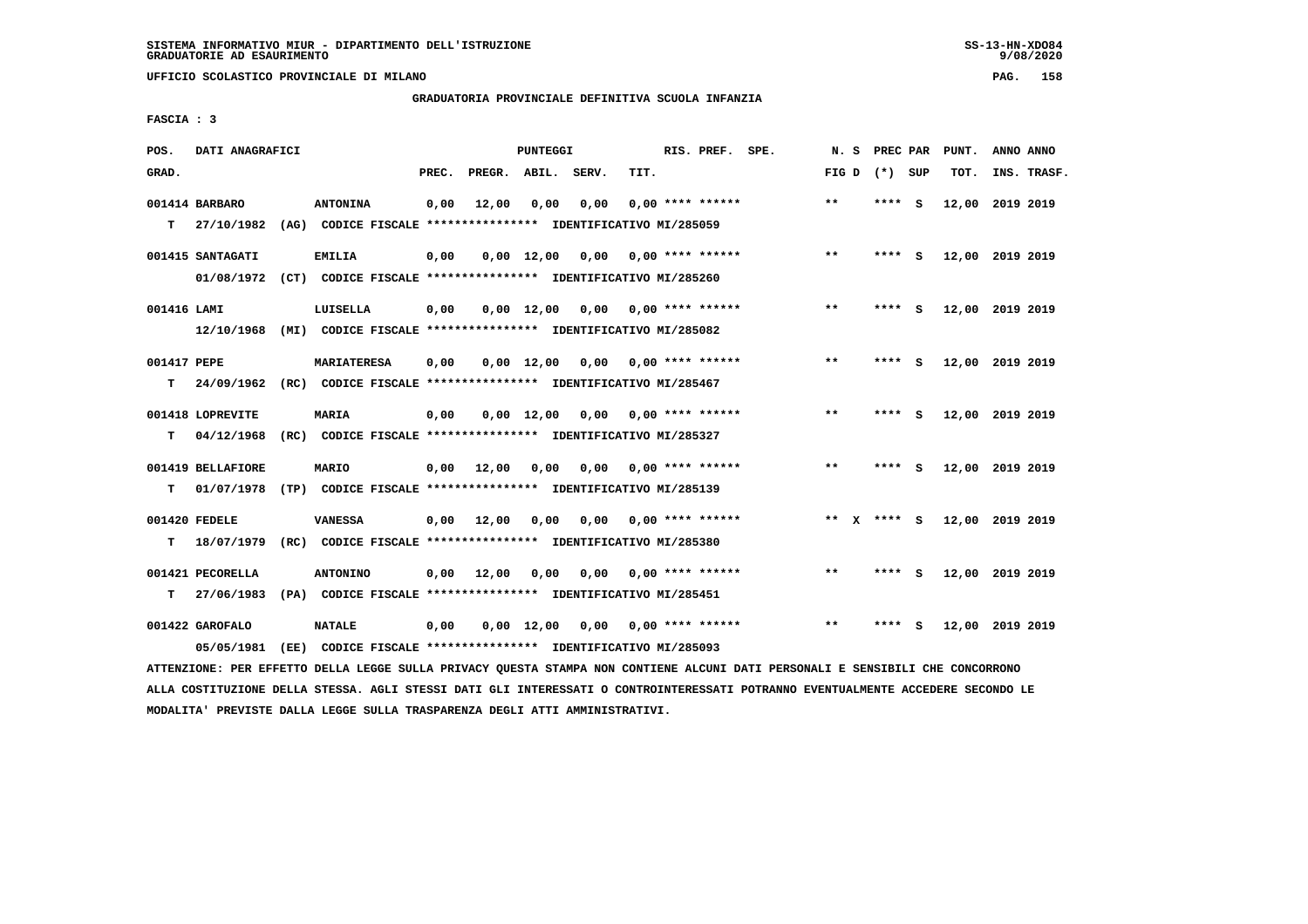**UFFICIO SCOLASTICO PROVINCIALE DI MILANO PAG. 159**

#### **GRADUATORIA PROVINCIALE DEFINITIVA SCUOLA INFANZIA**

 **FASCIA : 3**

| POS.  | DATI ANAGRAFICI   |                                                                          |       |                    | PUNTEGGI           |      |                           | RIS. PREF. SPE.    | N. S PREC PAR   |          |     | PUNT.           | ANNO ANNO |             |
|-------|-------------------|--------------------------------------------------------------------------|-------|--------------------|--------------------|------|---------------------------|--------------------|-----------------|----------|-----|-----------------|-----------|-------------|
| GRAD. |                   |                                                                          | PREC. | PREGR. ABIL. SERV. |                    |      | TIT.                      |                    | FIG D $(*)$ SUP |          |     | TOT.            |           | INS. TRASF. |
|       | 001423 TERRANOVA  | <b>SIMONA</b>                                                            | 0,00  | 12,00              | 0.00               | 0.00 |                           | $0.00$ **** ****** | $* *$           | **** S   |     | 12,00 2019 2019 |           |             |
| T.    | 18/02/1981        | (PA) CODICE FISCALE **************** IDENTIFICATIVO MI/285126            |       |                    |                    |      |                           |                    |                 |          |     |                 |           |             |
|       | 001424 GIUFFRIDA  | <b>CARMELA</b>                                                           | 0,00  |                    | $0,00$ 12,00       | 0,00 |                           | $0.00$ **** ****** | $***$           | $***$ S  |     | 12,00 2019 2019 |           |             |
| т     | 20/05/1976        | (SR) CODICE FISCALE **************** IDENTIFICATIVO MI/285216            |       |                    |                    |      |                           |                    |                 |          |     |                 |           |             |
|       | 001425 PANESSIDI  | <b>MARIAPROVVIDE</b>                                                     | 0,00  |                    | $0.00 \quad 12.00$ |      | $0,00$ $0,00$ **** ****** |                    | $**$            | **** S   |     | 12,00 2019 2019 |           |             |
| т     |                   | 11/09/1972 (CT) CODICE FISCALE **************** IDENTIFICATIVO MI/285127 |       |                    |                    |      |                           |                    |                 |          |     |                 |           |             |
|       | 001426 PISTRITTO  | <b>DANIELA</b>                                                           | 0,00  |                    | $0.00 \quad 12.00$ | 0.00 |                           | $0.00$ **** ****** | $* *$           | ****     | - 5 | 12,00 2019 2019 |           |             |
| т     |                   | 24/10/1971 (SR) CODICE FISCALE *************** IDENTIFICATIVO MI/285488  |       |                    |                    |      |                           |                    |                 |          |     |                 |           |             |
|       | 001427 COLLETTI   | MARIAGIUSEPPI                                                            | 0,00  | 11,00              | 0,00               | 0,00 |                           | $0.00$ **** ****** | $***$           | **** $S$ |     | 11,00 2012      |           |             |
| т     | 25/05/1977        | (EE) CODICE FISCALE **************** IDENTIFICATIVO MI/232875            |       |                    |                    |      |                           |                    |                 |          |     |                 |           |             |
|       | 001428 CALOROSO   | <b>FELICE</b>                                                            |       | $0,00$ 11,00       | 0,00               | 0,00 |                           | $0.00$ **** ****** | $***$           | **** S   |     | 11,00 2014      |           |             |
| T.    | 12/12/1977        | (TP) CODICE FISCALE **************** IDENTIFICATIVO MI/220849            |       |                    |                    |      |                           |                    |                 |          |     |                 |           |             |
|       | 001429 DE GIORGIO | <b>ELISABETTA</b>                                                        | 0,00  |                    | $0,00$ 11,00       | 0,00 | 0,00 **** ******          |                    | $***$           | **** S   |     | 11,00 2014      |           |             |
| T.    |                   | 15/11/1977 (TP) CODICE FISCALE *************** IDENTIFICATIVO MI/201512  |       |                    |                    |      |                           |                    |                 |          |     |                 |           |             |
|       | 001430 CASTRONOVO | <b>SALVATORE</b>                                                         | 0,00  | 11,00              | 0,00               | 0,00 |                           | $0.00$ **** ****** | $* *$           | **** S   |     | 11,00 2014      |           |             |
| т     | 24/05/1974        | (AG) CODICE FISCALE **************** IDENTIFICATIVO MI/206455            |       |                    |                    |      |                           |                    |                 |          |     |                 |           |             |
|       | 001431 BATTAGLIA  | <b>CONCETTA</b>                                                          | 0,00  | 11,00              | 0,00               | 0.00 |                           | $0.00$ **** ****** | $***$           | ****     | - 5 | 11,00 2014      |           |             |
| т     | 05/03/1973        | (RC) CODICE FISCALE **************** IDENTIFICATIVO MI/233822            |       |                    |                    |      |                           |                    |                 |          |     |                 |           |             |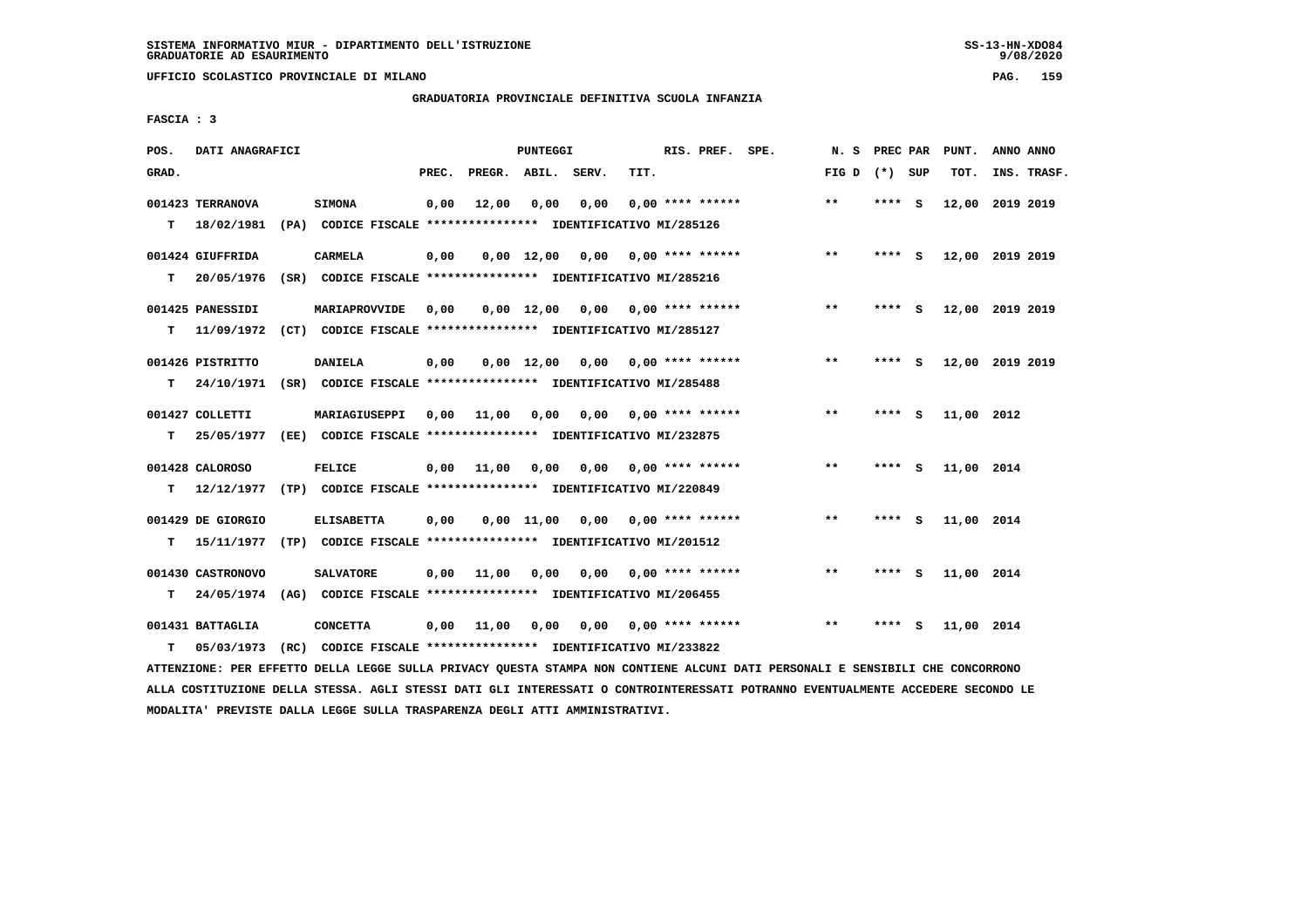**UFFICIO SCOLASTICO PROVINCIALE DI MILANO PAG. 160**

# **GRADUATORIA PROVINCIALE DEFINITIVA SCUOLA INFANZIA**

 **FASCIA : 3**

| POS.         | DATI ANAGRAFICI   |                                                                                                   |       |                    | PUNTEGGI   |                                        |      | RIS. PREF. SPE.           | N. S  | <b>PREC PAR</b> |     | PUNT.      | ANNO ANNO   |
|--------------|-------------------|---------------------------------------------------------------------------------------------------|-------|--------------------|------------|----------------------------------------|------|---------------------------|-------|-----------------|-----|------------|-------------|
| GRAD.        |                   |                                                                                                   | PREC. | PREGR. ABIL. SERV. |            |                                        | TIT. |                           |       | FIG D $(*)$ SUP |     | TOT.       | INS. TRASF. |
|              | 001432 MARTINO    | <b>GIUSEPPEGUSTA</b><br>T 15/09/1966 (RC) CODICE FISCALE *************** IDENTIFICATIVO MI/233077 | 0,00  |                    | 0,00 11,00 | 0,00                                   |      | $0.00$ **** ******        | $**$  | $***$ S         |     | 11,00 2014 |             |
|              |                   |                                                                                                   |       |                    |            |                                        |      |                           |       |                 |     |            |             |
|              | 001433 RIZZUTO    | <b>FRANCESCA</b>                                                                                  | 0,00  |                    |            | $0,00$ 11,00 0,00 0,00 **** ******     |      |                           |       | ** x **** S     |     | 11,00 2014 |             |
|              |                   | T 07/08/1972 (TP) CODICE FISCALE *************** IDENTIFICATIVO MI/194872                         |       |                    |            |                                        |      |                           |       |                 |     |            |             |
|              | 001434 VURCHIO    | MARIA LICIA                                                                                       | 0,00  | 11,00              | 0,00       |                                        |      | $0,00$ $0,00$ **** ****** |       | ** X **** S     |     | 11,00 2014 |             |
| т            |                   | 03/05/1980 (FG) CODICE FISCALE *************** IDENTIFICATIVO MI/205223                           |       |                    |            |                                        |      |                           |       |                 |     |            |             |
|              | 001435 FRAULINI   | LAURA                                                                                             | 0,00  | 11,00              | 0,00       |                                        |      | $0,00$ 0,00 **** ******   |       | ** x **** s     |     | 11,00 2014 |             |
| т            | 19/04/1975        | (MI) CODICE FISCALE **************** IDENTIFICATIVO MI/232734                                     |       |                    |            |                                        |      |                           |       |                 |     |            |             |
|              |                   |                                                                                                   |       |                    |            |                                        |      |                           |       |                 |     |            |             |
|              | 001436 PRESTE     | MARIALUCIA                                                                                        | 0,00  |                    |            | $0,00$ 11,00 0,00 0,00 **** ******     |      |                           | $***$ | **** S          |     | 11,00 2014 |             |
|              |                   | T 05/02/1979 (BR) CODICE FISCALE *************** IDENTIFICATIVO MI/204230                         |       |                    |            |                                        |      |                           |       |                 |     |            |             |
|              | 001437 MANCUSO    | <b>GIUSEPPE</b>                                                                                   | 0,00  | 11,00              |            | 0,00 0,00 0,00 **** ******             |      |                           | $***$ | **** S          |     | 11,00 2014 |             |
| т            |                   | 04/05/1978 (AG) CODICE FISCALE **************** IDENTIFICATIVO MI/211689                          |       |                    |            |                                        |      |                           |       |                 |     |            |             |
|              | 001438 BRUZZANITI | <b>MARIA</b>                                                                                      |       | $0,00$ 11,00       |            | $0,00$ $0,00$ $0,00$ $***$ **** ****** |      |                           | **    | **** S          |     | 11,00 2014 |             |
| т            | 15/11/1977        | (RC) CODICE FISCALE **************** IDENTIFICATIVO MI/211186                                     |       |                    |            |                                        |      |                           |       |                 |     |            |             |
|              |                   |                                                                                                   |       |                    |            |                                        |      |                           |       |                 |     |            |             |
| 001439 CUTRO |                   | <b>DARIO</b>                                                                                      | 0,00  |                    | 0,00 11,00 |                                        |      | $0,00$ $0,00$ **** ****** | $* *$ | **** S          |     | 11,00 2014 |             |
| т            | 07/09/1976        | (AG) CODICE FISCALE **************** IDENTIFICATIVO MI/232579                                     |       |                    |            |                                        |      |                           |       |                 |     |            |             |
| 001440 ALATI |                   | <b>MARIAANNA</b>                                                                                  | 0,00  |                    | 0,00 11,00 |                                        |      | 0,00 0,00 **** ******     | $* *$ | ****            | - S | 11,00 2014 |             |
| т            |                   | 05/02/1974 (MI) CODICE FISCALE *************** IDENTIFICATIVO MI/216744                           |       |                    |            |                                        |      |                           |       |                 |     |            |             |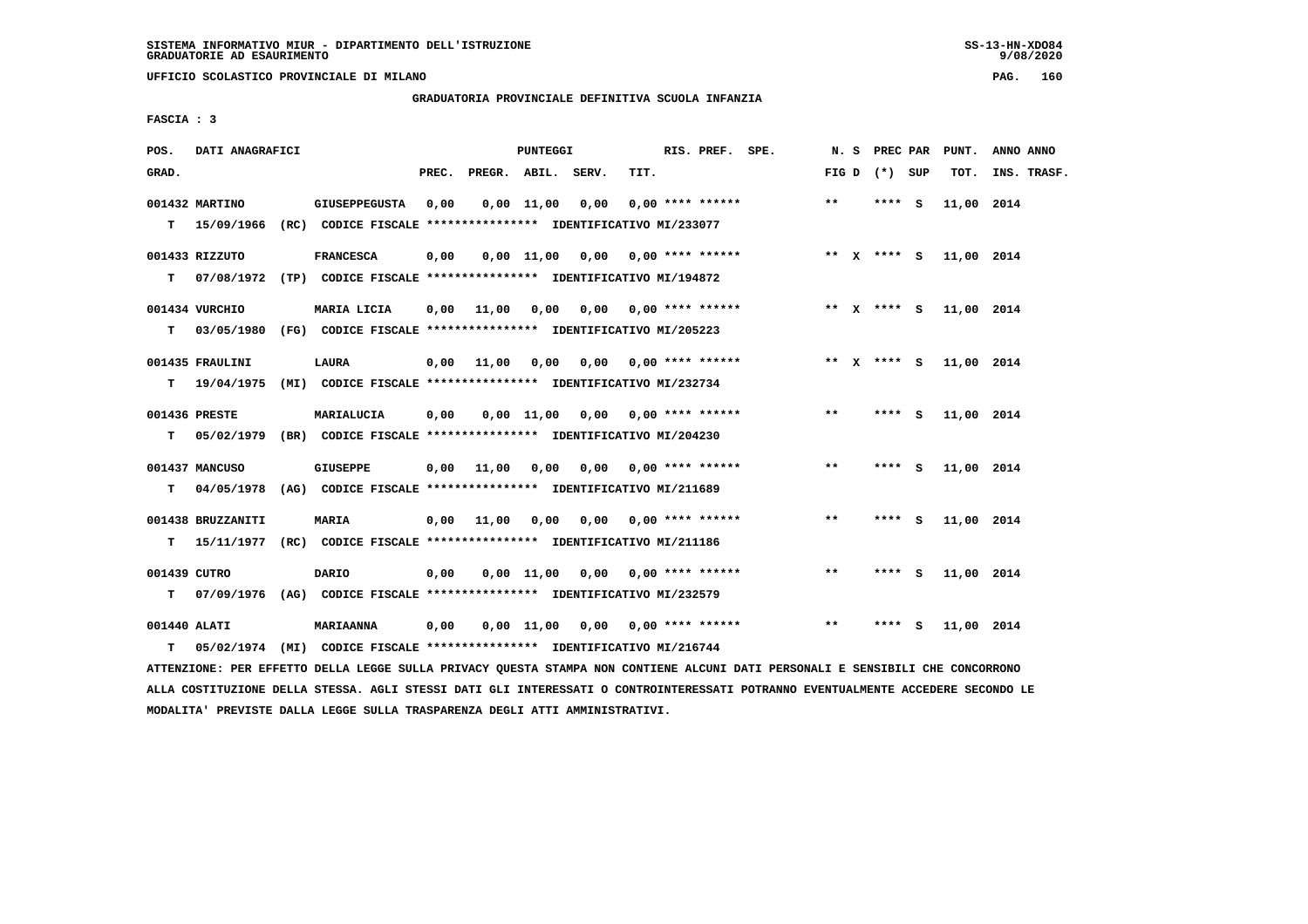**UFFICIO SCOLASTICO PROVINCIALE DI MILANO PAG. 161**

# **GRADUATORIA PROVINCIALE DEFINITIVA SCUOLA INFANZIA**

 **FASCIA : 3**

| POS.         | DATI ANAGRAFICI   |                                                                          |       |                    | PUNTEGGI   |                                    |      | RIS. PREF. SPE.           | N. S PREC PAR   |         |        | PUNT.      | ANNO ANNO   |
|--------------|-------------------|--------------------------------------------------------------------------|-------|--------------------|------------|------------------------------------|------|---------------------------|-----------------|---------|--------|------------|-------------|
| GRAD.        |                   |                                                                          | PREC. | PREGR. ABIL. SERV. |            |                                    | TIT. |                           | FIG D $(*)$ SUP |         |        | TOT.       | INS. TRASF. |
|              | 001441 CIMINO     | <b>CARMELA</b>                                                           | 0,00  | 11,00              | 0,00       | 0,00                               |      | $0.00$ **** ******        | $***$           | **** S  |        | 11,00 2014 |             |
| T.           |                   | 06/11/1973 (AG) CODICE FISCALE **************** IDENTIFICATIVO MI/209890 |       |                    |            |                                    |      |                           |                 |         |        |            |             |
| 001442 TUZIO |                   | ANNA MARIA                                                               | 0,00  |                    |            | $0,00$ 11,00 0,00 0,00 **** ****** |      |                           | $***$           |         | **** S | 11,00 2014 |             |
| т            |                   | 08/09/1971 (MT) CODICE FISCALE **************** IDENTIFICATIVO MI/225961 |       |                    |            |                                    |      |                           |                 |         |        |            |             |
|              | 001443 MORREALE   | <b>BIAGIA</b>                                                            | 0,00  |                    |            | $0,00$ 11,00 0,00 0,00 **** ****** |      |                           | $* *$           | **** S  |        | 11,00 2014 |             |
| т            |                   | 21/01/1967 (AG) CODICE FISCALE *************** IDENTIFICATIVO MI/243292  |       |                    |            |                                    |      |                           |                 |         |        |            |             |
|              | 001444 PENNISI    | <b>GAETANA</b>                                                           | 0,00  | 11,00              | 0,00       | 0,00                               |      | $0.00$ **** ******        | $***$           | $***5$  |        | 11,00 2014 |             |
| т            | 21/02/1983        | (CT) CODICE FISCALE **************** IDENTIFICATIVO MI/200813            |       |                    |            |                                    |      |                           |                 |         |        |            |             |
|              | 001445 PELLEGRINO | <b>MARILENA</b>                                                          | 0,00  | 11,00              | 0,00       | 0,00                               |      | $0.00$ **** ******        | $\star\star$    | **** S  |        | 11,00 2014 |             |
| т            |                   | 16/01/1982 (TP) CODICE FISCALE **************** IDENTIFICATIVO MI/222485 |       |                    |            |                                    |      |                           |                 |         |        |            |             |
|              | 001446 GIANFALA   | <b>PAOLA</b>                                                             | 0,00  |                    |            | $0,00$ 11,00 0,00 0,00 **** ****** |      |                           | $***$           | $***$ S |        | 11,00 2014 |             |
|              | T 11/12/1980      | (TP) CODICE FISCALE **************** IDENTIFICATIVO MI/194782            |       |                    |            |                                    |      |                           |                 |         |        |            |             |
|              | 001447 VILLANO    | <b>ROSSELLA</b>                                                          | 0,00  | 11,00              | 0,00       |                                    |      | $0.00$ $0.00$ **** ****** | $***$           | **** S  |        | 11,00 2014 |             |
| т            | 06/05/1980        | (MT) CODICE FISCALE **************** IDENTIFICATIVO MI/211816            |       |                    |            |                                    |      |                           |                 |         |        |            |             |
|              | 001448 ZINNANTI   | <b>TATIANA</b>                                                           | 0,00  |                    |            | $0.00$ 11,00 0.00 0.00 **** ****** |      |                           | $* *$           | **** S  |        | 11,00 2014 |             |
| т            | 15/03/1980        |                                                                          |       |                    |            |                                    |      |                           |                 |         |        |            |             |
|              | 001449 PAGANO     | <b>ANTONELLA</b>                                                         | 0,00  |                    | 0.00 11.00 | 0.00                               |      | $0.00$ **** ******        | $**$            | ****    | - S    | 11,00 2014 |             |
| т            |                   | 29/11/1979 (BA) CODICE FISCALE **************** IDENTIFICATIVO MI/198162 |       |                    |            |                                    |      |                           |                 |         |        |            |             |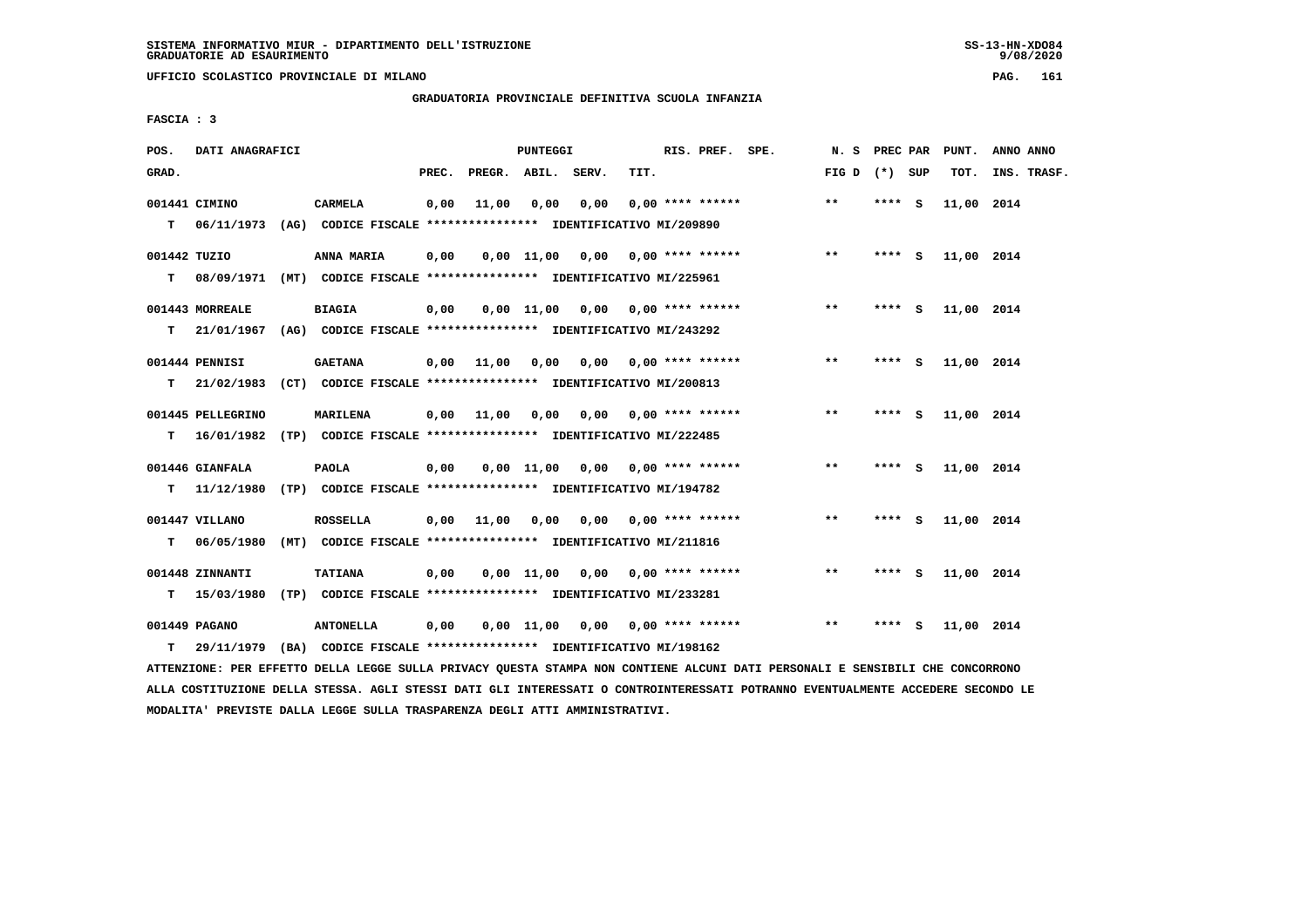**UFFICIO SCOLASTICO PROVINCIALE DI MILANO PAG. 162**

 **GRADUATORIA PROVINCIALE DEFINITIVA SCUOLA INFANZIA**

 **FASCIA : 3**

| POS.  | DATI ANAGRAFICI               |                                                                                              |       |                    | PUNTEGGI   |                                    |      | RIS. PREF. SPE.           | N.S             | PREC PAR |     | PUNT.      | ANNO ANNO   |
|-------|-------------------------------|----------------------------------------------------------------------------------------------|-------|--------------------|------------|------------------------------------|------|---------------------------|-----------------|----------|-----|------------|-------------|
| GRAD. |                               |                                                                                              | PREC. | PREGR. ABIL. SERV. |            |                                    | TIT. |                           | FIG D $(*)$ SUP |          |     | TOT.       | INS. TRASF. |
| т     | 001450 FORTUGNO<br>06/11/1978 | ANNAMARIA<br>(RC) CODICE FISCALE **************** IDENTIFICATIVO MI/232114                   | 0,00  | 11,00              | 0,00       | 0,00                               |      | $0.00$ **** ******        | $***$           | **** S   |     | 11,00 2014 |             |
| т     | 001451 LEROSE                 | <b>PAOLA</b><br>26/08/1978 (CS) CODICE FISCALE **************** IDENTIFICATIVO MI/206097     |       | $0,00$ 11,00       | 0.00       | 0.00                               |      | $0.00$ **** ******        | $***$           | **** S   |     | 11,00 2014 |             |
| т     | 001452 CUSUMANO<br>05/03/1977 | LUISA<br>(TP) CODICE FISCALE **************** IDENTIFICATIVO MI/233220                       | 0,00  |                    |            | $0,00$ 11,00 0,00 0,00 **** ****** |      |                           | $**$            | $***$ S  |     | 11,00 2014 |             |
| т     | 001453 CERCIELLO              | TERESA<br>22/02/1975 (NA) CODICE FISCALE *************** IDENTIFICATIVO MI/231973            | 0,00  | 11,00              | 0,00       |                                    |      | $0.00$ $0.00$ **** ****** | $**$            | **** S   |     | 11,00 2014 |             |
| т     | 001454 NICOTRA                | MARIALETIZIA<br>16/03/1973 (CT) CODICE FISCALE **************** IDENTIFICATIVO MI/199103     | 0,00  | 11,00              | 0,00       | 0.00                               |      | $0.00$ **** ******        | $* *$           | ****     | - S | 11,00 2014 |             |
| т     | 001455 CHIAPPAROLI            | <b>PAMELA</b><br>13/04/1972 (MI) CODICE FISCALE *************** IDENTIFICATIVO MI/219885     |       | $0,00$ 11,00       | 0,00       |                                    |      | 0,00 0,00 **** ******     | $* *$           | **** S   |     | 11,00 2014 |             |
| т     | 001456 AUROLA                 | <b>ROBERTA</b><br>07/08/1970 (MI) CODICE FISCALE *************** IDENTIFICATIVO MI/197619    | 0,00  |                    | 0,00 11,00 | 0,00                               |      | $0.00$ **** ******        | $* *$           | **** S   |     | 11,00 2014 |             |
| т     | 001457 BONIFACIO              | <b>GIUSEPPINA</b><br>08/03/1968 (RC) CODICE FISCALE *************** IDENTIFICATIVO MI/231904 | 0,00  |                    | 0,00 11,00 | 0,00                               |      | $0.00$ **** ******        | $***$           | **** S   |     | 11,00 2014 |             |
| т     | 001458 OPIZZI REPOSSI         | <b>PAOLA</b><br>16/03/1967 (MI) CODICE FISCALE **************** IDENTIFICATIVO MI/196277     | 0.00  |                    |            | $0.00$ 11.00 0.00 0.00 **** ****** |      |                           | $***$           | **** S   |     | 11,00 2014 |             |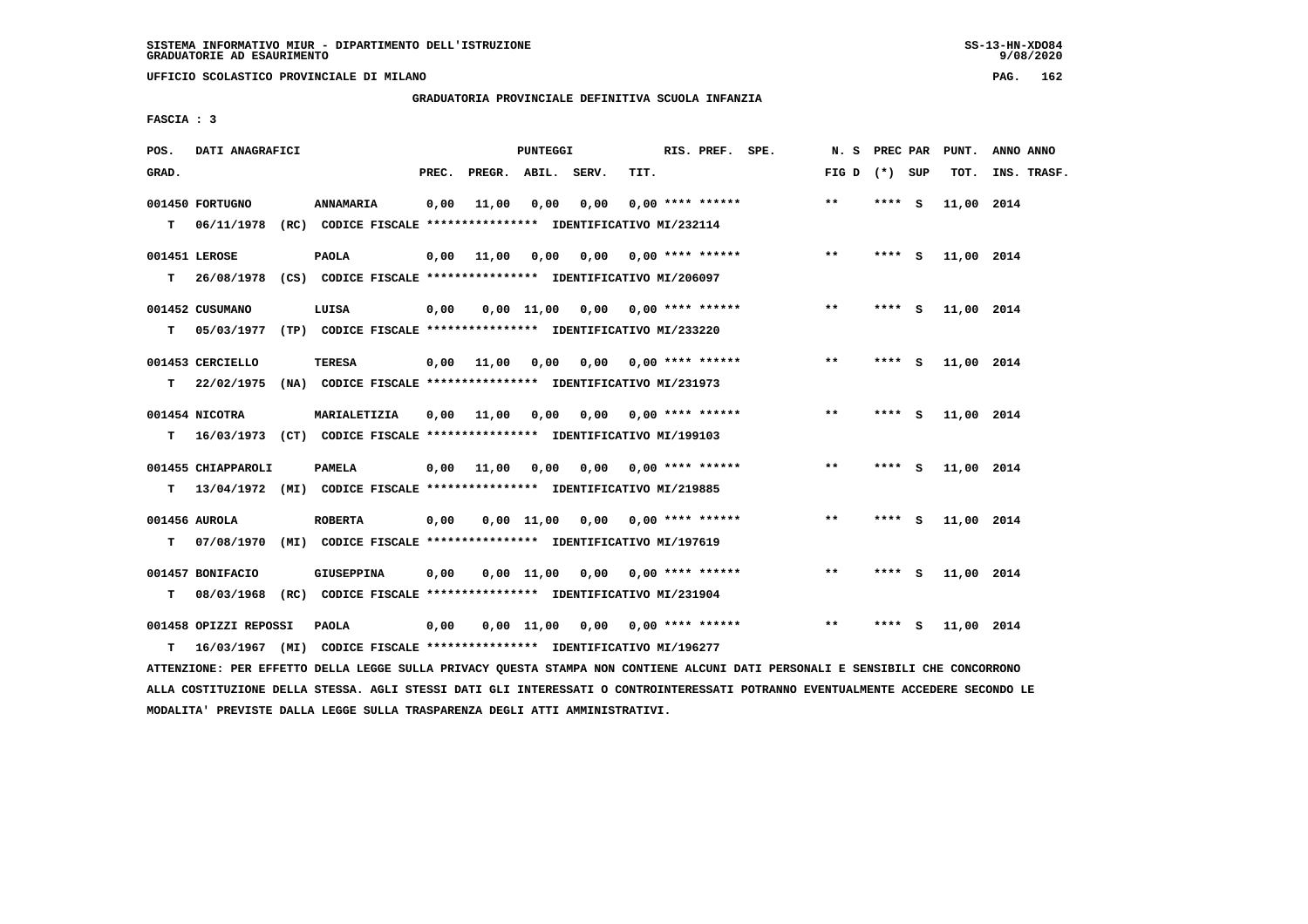**UFFICIO SCOLASTICO PROVINCIALE DI MILANO PAG. 163**

# **GRADUATORIA PROVINCIALE DEFINITIVA SCUOLA INFANZIA**

 **FASCIA : 3**

| POS.         | DATI ANAGRAFICI  |                                                                           |       |                    | PUNTEGGI     |                                    |      | RIS. PREF. SPE.    |       | N. S PREC PAR   |        | PUNT.      | ANNO ANNO   |
|--------------|------------------|---------------------------------------------------------------------------|-------|--------------------|--------------|------------------------------------|------|--------------------|-------|-----------------|--------|------------|-------------|
| GRAD.        |                  |                                                                           | PREC. | PREGR. ABIL. SERV. |              |                                    | TIT. |                    |       | FIG D $(*)$ SUP |        | TOT.       | INS. TRASF. |
|              | 001459 MUSCELLA  | <b>MARIA</b>                                                              | 0,00  |                    | $0,00$ 11,00 | 0,00                               |      | $0.00$ **** ****** |       | ** $X$ **** S   |        | 11,00 2014 |             |
|              |                  | T 03/08/1974 (LE) CODICE FISCALE *************** IDENTIFICATIVO MI/227903 |       |                    |              |                                    |      |                    |       |                 |        |            |             |
| 001460 NETTI |                  | <b>ROSA</b>                                                               | 0,00  |                    |              | $0.00$ 11.00 0.00 0.00 **** ****** |      |                    | $***$ |                 | **** S | 11,00 2014 |             |
|              |                  | T 13/10/1983 (FG) CODICE FISCALE *************** IDENTIFICATIVO MI/221565 |       |                    |              |                                    |      |                    |       |                 |        |            |             |
|              | 001461 LIUZZA    | <b>SABINA</b>                                                             | 0,00  |                    |              | $0,00$ 11,00 0,00 0,00 **** ****** |      |                    | $***$ | **** S          |        | 11,00 2014 |             |
| т            | 01/10/1983       | (MI) CODICE FISCALE **************** IDENTIFICATIVO MI/193286             |       |                    |              |                                    |      |                    |       |                 |        |            |             |
|              | 001462 CONFREDA  | <b>ALESSIA</b>                                                            | 0,00  |                    |              | $0,00$ 11,00 0,00 0,00 **** ****** |      |                    | **    | **** S          |        | 11,00 2014 |             |
| т            | 26/05/1983       | (CE) CODICE FISCALE **************** IDENTIFICATIVO MI/225766             |       |                    |              |                                    |      |                    |       |                 |        |            |             |
|              | 001463 CASTANA   | <b>IRENE</b>                                                              | 0,00  | 11,00              | 0,00         | 0,00                               |      | $0.00$ **** ****** | $***$ | **** S          |        | 11,00 2014 |             |
|              |                  | T 22/03/1982 (SR) CODICE FISCALE *************** IDENTIFICATIVO MI/221286 |       |                    |              |                                    |      |                    |       |                 |        |            |             |
|              | 001464 VALERIO   | <b>VIRGINIA</b>                                                           | 0,00  |                    |              | $0,00$ 11,00 0,00 0,00 **** ****** |      |                    | $***$ | **** S          |        | 11,00 2014 |             |
|              |                  | T 28/01/1982 (LT) CODICE FISCALE *************** IDENTIFICATIVO MI/231192 |       |                    |              |                                    |      |                    |       |                 |        |            |             |
|              | 001465 MINICUCCI | <b>GENESIA</b>                                                            | 0,00  |                    |              | $0.00$ 11.00 0.00 0.00 **** ****** |      |                    | $* *$ | **** S          |        | 11,00 2014 |             |
| т            |                  | 08/11/1981 (FG) CODICE FISCALE *************** IDENTIFICATIVO MI/204786   |       |                    |              |                                    |      |                    |       |                 |        |            |             |
|              | 001466 GAMBINO   | <b>ANTONINA</b>                                                           | 0,00  |                    |              | $0,00$ 11,00 0,00 0,00 **** ****** |      |                    | $* *$ | **** S          |        | 11,00 2014 |             |
| т            |                  | 12/09/1981 (AG) CODICE FISCALE **************** IDENTIFICATIVO MI/194153  |       |                    |              |                                    |      |                    |       |                 |        |            |             |
| 001467 GESSI |                  | MARIAMADDALEN                                                             | 0.00  |                    | 0,00 11,00   | 0,00                               |      | 0,00 **** ******   | $**$  | ****            | - S    | 11,00 2014 |             |
| т            |                  | 24/06/1981 (MI) CODICE FISCALE *************** IDENTIFICATIVO MI/218101   |       |                    |              |                                    |      |                    |       |                 |        |            |             |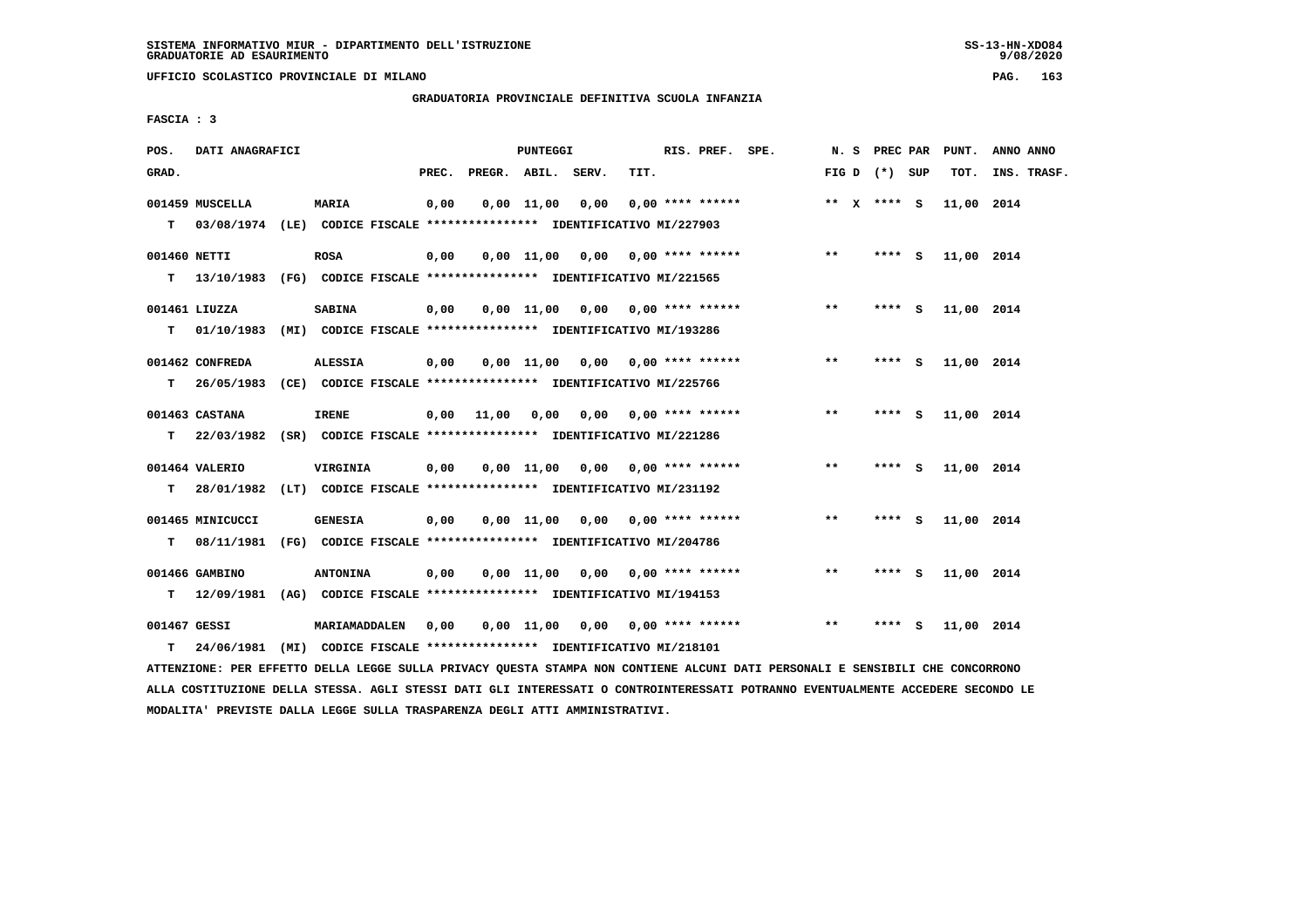**UFFICIO SCOLASTICO PROVINCIALE DI MILANO PAG. 164**

#### **GRADUATORIA PROVINCIALE DEFINITIVA SCUOLA INFANZIA**

 **FASCIA : 3**

| POS.              | DATI ANAGRAFICI                 |                                                                                          |       |              | <b>PUNTEGGI</b> |                                    |      | RIS. PREF. SPE.                     | N. S            | PREC PAR |     | PUNT.      | ANNO ANNO   |
|-------------------|---------------------------------|------------------------------------------------------------------------------------------|-------|--------------|-----------------|------------------------------------|------|-------------------------------------|-----------------|----------|-----|------------|-------------|
| GRAD.             |                                 |                                                                                          | PREC. | PREGR. ABIL. |                 | SERV.                              | TIT. |                                     | FIG D $(*)$ SUP |          |     | TOT.       | INS. TRASF. |
| 001468 AMICO      | $T = 26/06/1980$                | <b>GIUSEPPINA</b><br>(CT) CODICE FISCALE **************** IDENTIFICATIVO MI/192878       | 0,00  |              | $0,00$ 11,00    | 0,00                               |      | $0.00$ **** ******                  | **              | **** S   |     | 11,00 2014 |             |
| т                 | 001469 CUTRONA<br>09/02/1980    | <b>NUNZIATINA</b><br>(CT) CODICE FISCALE **************** IDENTIFICATIVO MI/232630       | 0,00  |              |                 | $0,00$ 11,00 0,00 0,00 **** ****** |      |                                     | $***$           | **** S   |     | 11,00 2014 |             |
| т                 | 001470 CIRAVOLO                 | MANUELA<br>26/06/1979 (EE) CODICE FISCALE **************** IDENTIFICATIVO MI/222994      | 0,00  | 11,00        | 0,00            |                                    |      | $0,00$ 0,00 **** ******             | $* *$           | **** S   |     | 11,00 2014 |             |
| т                 | 001471 MINACAPILLI              | <b>VITA</b><br>28/02/1979 (CT) CODICE FISCALE *************** IDENTIFICATIVO MI/210626   | 0,00  |              | $0.00$ $11.00$  |                                    |      | $0.00$ $0.00$ $***$ $***$ $***$ $*$ | $***$           | ****     | - 5 | 11,00 2014 |             |
| 001472 PRETE<br>т |                                 | <b>ROSA</b><br>31/10/1978 (CS) CODICE FISCALE *************** IDENTIFICATIVO MI/211904   | 0,00  |              |                 | $0,00$ 11,00 0,00 0,00 **** ****** |      |                                     | $***$           | **** $S$ |     | 11,00 2014 |             |
| 001473 SERAO<br>т |                                 | LUCIA<br>07/09/1978 (CE) CODICE FISCALE **************** IDENTIFICATIVO MI/201572        | 0,00  |              |                 | 0,00 11,00 0,00                    |      | $0.00$ **** ******                  | $**$            | **** S   |     | 11,00 2014 |             |
| т                 | 001474 PAPPALARDO<br>17/07/1978 | <b>ELISABETTA</b><br>(MI) CODICE FISCALE **************** IDENTIFICATIVO MI/195287       | 0,00  | 11,00        | 0,00            |                                    |      | $0.00$ $0.00$ **** ******           | $***$           | **** S   |     | 11,00 2014 |             |
| т                 | 001475 PASOUALETTO              | LUCIA MARZIA<br>13/07/1978 (CL) CODICE FISCALE **************** IDENTIFICATIVO MI/284327 | 0.00  |              |                 | $0,00$ 11,00 0,00 0,00 **** ****** |      |                                     | $**$            | **** S   |     | 11,00 2014 |             |
| 001476 RUFFO<br>т | 06/07/1978                      | GIOVANNI<br>(CZ) CODICE FISCALE **************** IDENTIFICATIVO MI/204876                | 0,00  | 11,00        | 0,00            | 0,00                               |      | $0.00$ **** ******                  | $* *$           | ****     | - 5 | 11,00 2014 |             |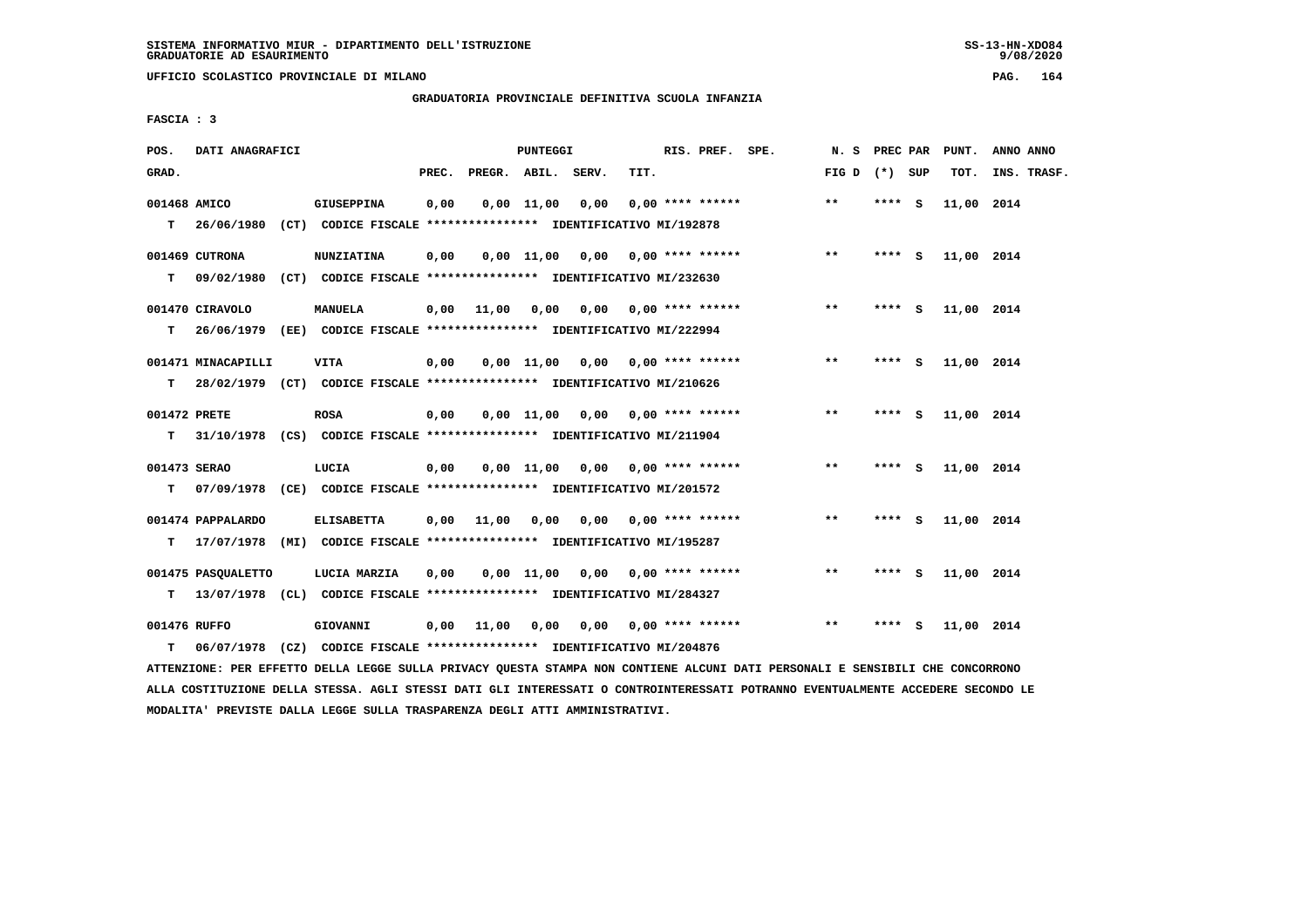**UFFICIO SCOLASTICO PROVINCIALE DI MILANO PAG. 165**

# **GRADUATORIA PROVINCIALE DEFINITIVA SCUOLA INFANZIA**

 **FASCIA : 3**

| POS.  | DATI ANAGRAFICI                |                                                                                           |       |       | <b>PUNTEGGI</b>    |       |      | RIS. PREF. SPE.           | N. S PREC PAR   |        |          | PUNT.      | ANNO ANNO   |
|-------|--------------------------------|-------------------------------------------------------------------------------------------|-------|-------|--------------------|-------|------|---------------------------|-----------------|--------|----------|------------|-------------|
| GRAD. |                                |                                                                                           | PREC. |       | PREGR. ABIL.       | SERV. | TIT. |                           | FIG D $(*)$ SUP |        |          | TOT.       | INS. TRASF. |
|       | 001477 BENEDUCE<br>22/12/1975  | MANUELA<br>(MI) CODICE FISCALE **************** IDENTIFICATIVO MI/219222                  | 0,00  |       | $0,00 \quad 11,00$ | 0,00  |      | $0.00$ **** ******        | $* *$           | **** S |          | 11,00 2014 |             |
| т     | 001478 TILARO                  | <b>ANGELA</b><br>28/02/1975 (CL) CODICE FISCALE **************** IDENTIFICATIVO MI/224550 | 0,00  |       | $0,00$ 11,00       | 0,00  |      | $0.00$ **** ******        | $* *$           | **** S |          | 11,00 2014 |             |
| т     | 001479 IACOVIELLO              | LUSY<br>26/06/1974 (BG) CODICE FISCALE *************** IDENTIFICATIVO MI/225253           | 0,00  | 11,00 | 0,00               |       |      | $0,00$ $0,00$ **** ****** | $***$           | **** S |          | 11,00 2014 |             |
| т     | 001480 COLLETTA                | <b>ANGELA</b><br>07/02/1974 (FG) CODICE FISCALE *************** IDENTIFICATIVO MI/193928  | 0,00  |       | 0.00 11.00         | 0.00  |      | $0.00$ **** ******        | $***$           | **** S |          | 11,00 2014 |             |
| т     | 001481 CALACIURA<br>02/02/1970 | <b>ANTONIA</b><br>(CL) CODICE FISCALE **************** IDENTIFICATIVO MI/233215           | 0,00  |       | $0,00$ 11,00       | 0,00  |      | $0.00$ **** ******        | $***$           | **** S |          | 11,00 2014 |             |
| т     | 001482 BARTOLONE<br>01/10/1965 | <b>SUSANNAFRANCE</b><br>(EE) CODICE FISCALE **************** IDENTIFICATIVO MI/233247     | 0.00  | 11,00 | 0,00               | 0,00  |      | $0.00$ **** ******        | $* *$           | ****   | <b>S</b> | 11,00 2014 |             |
| т     | 001483 SCARPITTA<br>20/04/1964 | <b>RINA</b><br>(TP) CODICE FISCALE **************** IDENTIFICATIVO MI/233276              | 0,00  |       | 0.00 11.00         | 0,00  |      | $0.00$ **** ******        | $***$           | **** S |          | 11,00 2014 |             |
| т     | 001484 DE MARCO<br>20/08/1961  | GABRIELLA<br>(RM) CODICE FISCALE **************** IDENTIFICATIVO MI/232351                | 0,00  |       | $0.00$ 11.00       |       |      | $0,00$ $0,00$ **** ****** | $* *$           | **** S |          | 11,00 2014 |             |
| т     | 001485 SICLARI<br>10/03/1961   | <b>CONSOLATA</b><br>(RC) CODICE FISCALE **************** IDENTIFICATIVO MI/202974         | 0,00  | 11,00 | 0,00               | 0,00  |      | $0.00$ **** ******        | $* *$           | ****   | - 5      | 11,00 2014 |             |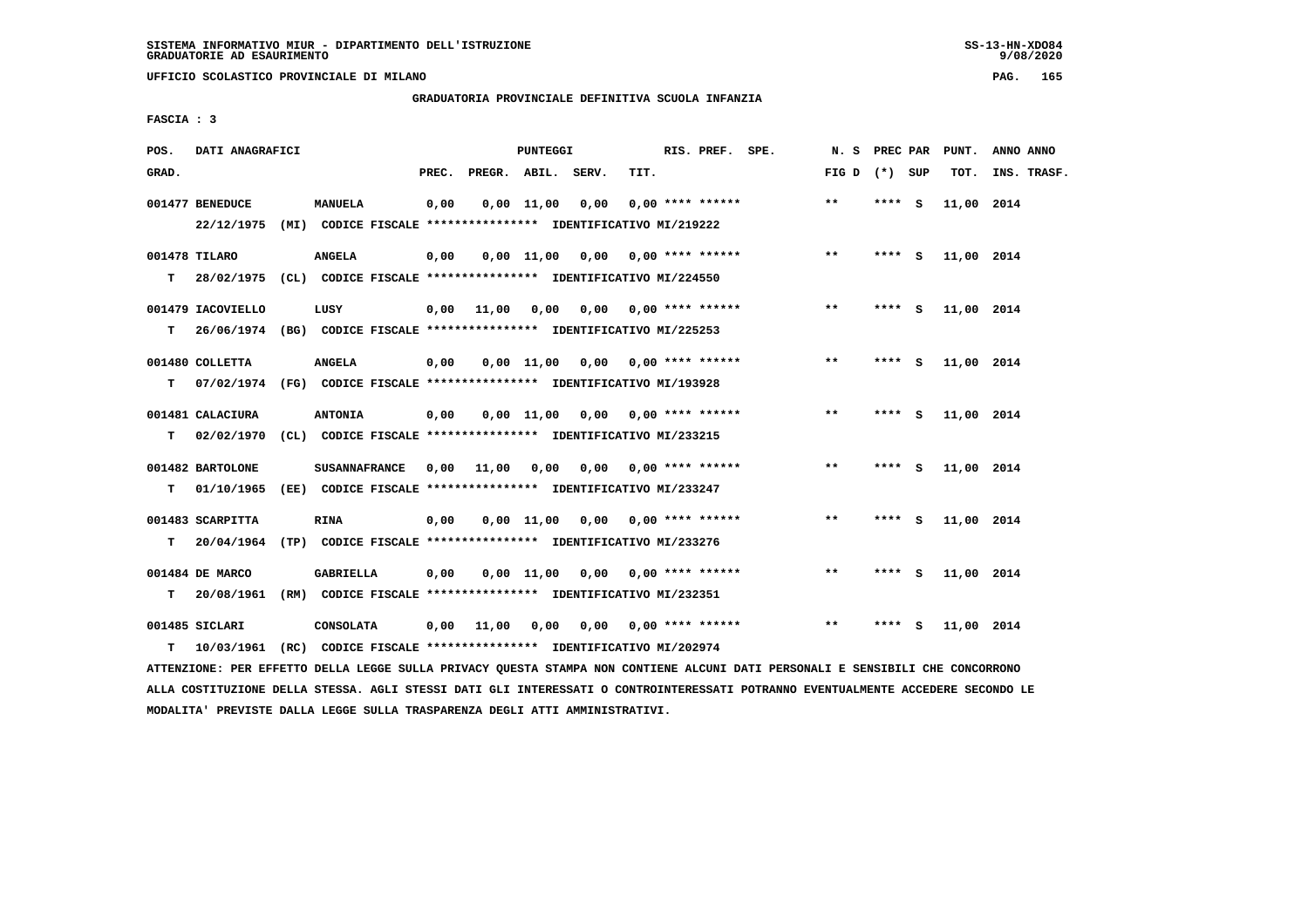**UFFICIO SCOLASTICO PROVINCIALE DI MILANO PAG. 166**

# **GRADUATORIA PROVINCIALE DEFINITIVA SCUOLA INFANZIA**

 **FASCIA : 3**

| POS.  | DATI ANAGRAFICI                 |                                                                                             |       |              | <b>PUNTEGGI</b> |                                    |      | RIS. PREF. SPE.    | N. S    | PREC PAR        | PUNT.      | ANNO ANNO   |
|-------|---------------------------------|---------------------------------------------------------------------------------------------|-------|--------------|-----------------|------------------------------------|------|--------------------|---------|-----------------|------------|-------------|
| GRAD. |                                 |                                                                                             | PREC. | PREGR. ABIL. |                 | SERV.                              | TIT. |                    |         | FIG D $(*)$ SUP | TOT.       | INS. TRASF. |
| T.    | 001486 CAPIZZO                  | <b>GIOVANNA</b><br>08/11/1960 (TP) CODICE FISCALE **************** IDENTIFICATIVO MI/219663 | 0,00  |              | $0,00$ 11,00    | 0,00                               |      | $0.00$ **** ****** | $***$   | **** S          | 11,00 2014 |             |
| т     | 001487 SQUICCIARINI             | ANNA MARIA<br>29/03/1956 (BA) CODICE FISCALE *************** IDENTIFICATIVO MI/202505       | 0,00  |              |                 | $0,00$ 11,00 0,00 0,00 **** ****** |      |                    | $***$   | $***$ S         | 11,00 2014 |             |
| т     | 001488 BELLAVIA                 | <b>CARMELA</b><br>04/06/1955 (AG) CODICE FISCALE **************** IDENTIFICATIVO MI/209760  | 0,00  |              |                 | $0,00$ 11,00 0,00 0,00 **** ****** |      |                    | $***$   | **** S          | 11,00 2014 |             |
| т     | 001489 FERRAINA<br>24/12/1967   | <b>SALVATORE</b><br>(CS) CODICE FISCALE **************** IDENTIFICATIVO MI/200334           | 0,00  |              |                 | $0,00$ 11,00 0,00 0,00 **** ****** |      |                    | $***$   | **** S          | 11,00 2014 |             |
| т     | 001490 MANISCALCO<br>08/08/1976 | GIUSEPPINA<br>(AG) CODICE FISCALE **************** IDENTIFICATIVO MI/211973                 | 0,00  |              |                 | 0,00 11,00 0,00 0,00 **** ******   |      |                    |         | ** $X$ **** S   | 11,00 2014 |             |
| т     | 001491 PUGLIESE<br>04/10/1973   | <b>ADELAIDE</b><br>(RC) CODICE FISCALE **************** IDENTIFICATIVO MI/195212            | 0,00  | 11,00        | 0,00            | 0.00                               |      | $0.00$ **** ****** |         | ** x **** S     | 11,00 2014 |             |
| т     | 001492 BUTERA<br>27/04/1970     | MARIALUISA<br>(TP) CODICE FISCALE **************** IDENTIFICATIVO MI/230397                 | 0,00  |              |                 | $0,00$ 11,00 0,00 0,00 **** ****** |      |                    | $***$   | **** S          | 11,00 2014 |             |
| т     | 001493 SILVESTRO<br>05/06/1969  | <b>ANGELO</b><br>(NA) CODICE FISCALE **************** IDENTIFICATIVO MI/218640              | 0,00  |              |                 | $0.00$ 11,00 0.00 0.00 **** ****** |      |                    | $***$   | **** S          | 11,00 2014 |             |
| т     | 001494 MANGANO<br>20/09/1980    | <b>ELEONORA</b><br>(PA) CODICE FISCALE **************** IDENTIFICATIVO MI/210613            | 0,00  |              |                 | $0,00$ 11,00 0,00 0,00 **** ****** |      |                    | $***$ X | **** S          | 11,00 2014 |             |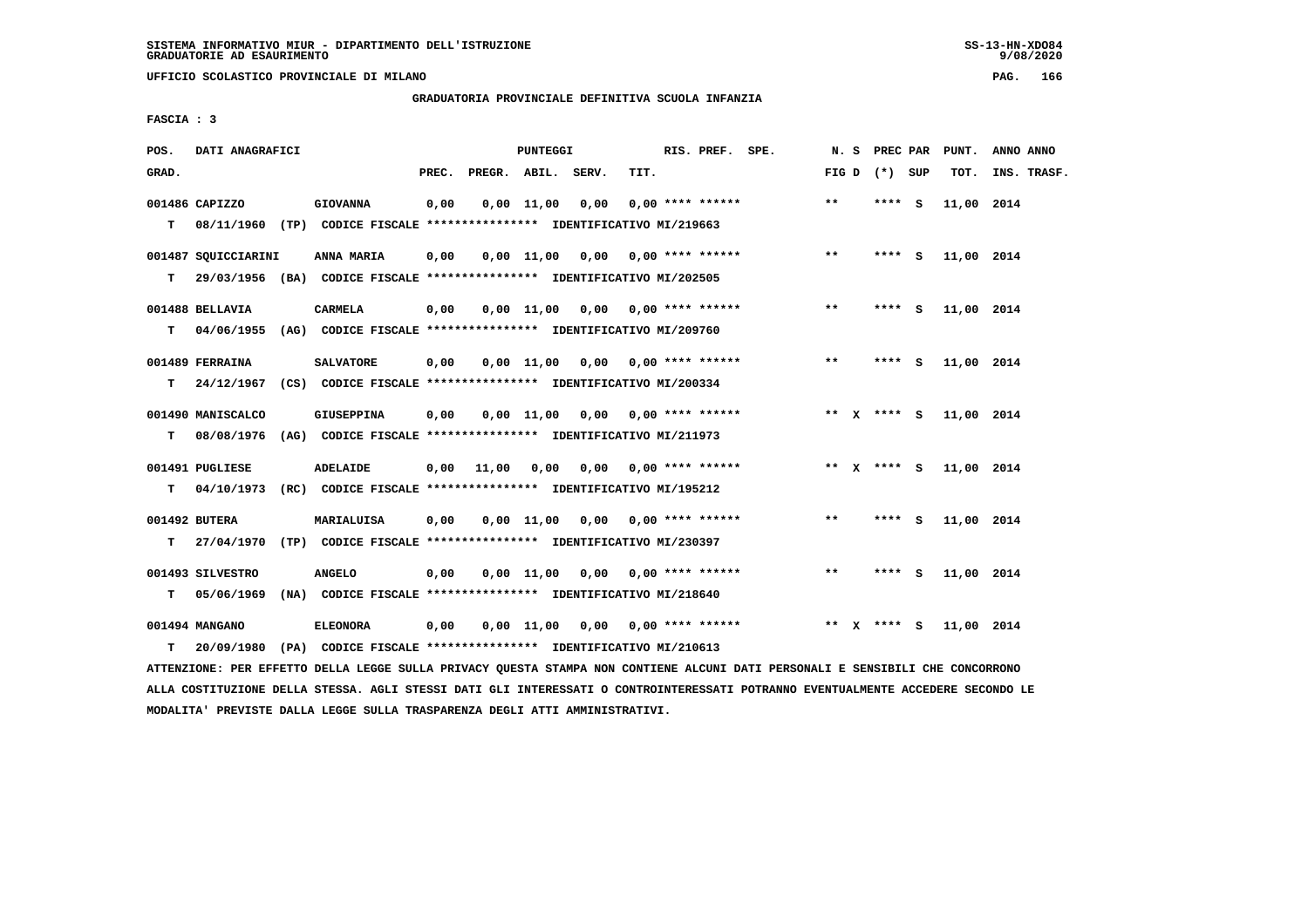**UFFICIO SCOLASTICO PROVINCIALE DI MILANO PAG. 167**

#### **GRADUATORIA PROVINCIALE DEFINITIVA SCUOLA INFANZIA**

 **FASCIA : 3**

| POS.  | DATI ANAGRAFICI     |                                                                          |       |                    | <b>PUNTEGGI</b> |                                        |      | RIS. PREF. SPE.    |       | N. S PREC PAR   | PUNT.      | ANNO ANNO   |
|-------|---------------------|--------------------------------------------------------------------------|-------|--------------------|-----------------|----------------------------------------|------|--------------------|-------|-----------------|------------|-------------|
| GRAD. |                     |                                                                          | PREC. | PREGR. ABIL. SERV. |                 |                                        | TIT. |                    |       | FIG D $(*)$ SUP | TOT.       | INS. TRASF. |
|       | 001495 SCORDAMAGLIA | <b>FRANCESCA</b>                                                         | 0,00  |                    | 0,00 11,00      | 0,00                                   |      | $0.00$ **** ****** |       | ** $X$ **** S   | 11,00 2014 |             |
| T.    |                     | 15/11/1978 (CZ) CODICE FISCALE **************** IDENTIFICATIVO MI/194454 |       |                    |                 |                                        |      |                    |       |                 |            |             |
|       | 001496 SANTORO      | LUCREZIA                                                                 | 0,00  |                    |                 | $0,00$ 11,00 0,00 0,00 **** ******     |      |                    |       | ** x **** S     | 11,00 2014 |             |
| т     |                     | 19/11/1976 (CL) CODICE FISCALE **************** IDENTIFICATIVO MI/265838 |       |                    |                 |                                        |      |                    |       |                 |            |             |
|       | 001497 MARINARO     | <b>MARINELLA</b>                                                         | 0,00  |                    |                 | $0,00$ 11,00 0,00 0,00 **** ******     |      |                    |       | ** x **** S     | 11,00 2014 |             |
| т     |                     | 10/06/1969 (CZ) CODICE FISCALE **************** IDENTIFICATIVO MI/223918 |       |                    |                 |                                        |      |                    |       |                 |            |             |
|       | 001498 SCARFIGLIERI | <b>CONCETTA</b>                                                          |       | 0.00 11.00         |                 | $0,00$ $0,00$ $0,00$ $***$ **** ****** |      |                    |       | ** x **** S     | 11,00 2014 |             |
| т     |                     | 12/04/1969 (NA) CODICE FISCALE *************** IDENTIFICATIVO MI/232926  |       |                    |                 |                                        |      |                    |       |                 |            |             |
|       | 001499 ROCCASALVA   | <b>DONATELLA</b>                                                         | 0,00  |                    |                 | $0,00$ 11,00 0,00 0,00 **** ******     |      |                    |       | ** x **** s     | 11,00 2014 |             |
| т     |                     | 09/12/1962 (CT) CODICE FISCALE **************** IDENTIFICATIVO MI/233592 |       |                    |                 |                                        |      |                    |       |                 |            |             |
|       | 001500 FLORIDIA     | AUSILIA                                                                  | 0,00  |                    |                 | $0,00$ 11,00 0,00 0,00 **** ******     |      |                    | $* *$ | **** S          | 11,00 2014 |             |
| т     | 09/07/1982          | (RG) CODICE FISCALE **************** IDENTIFICATIVO MI/197411            |       |                    |                 |                                        |      |                    |       |                 |            |             |
|       | 001501 COLZANI      | MARIACHIARA                                                              | 0,00  | 11,00              |                 | $0,00$ $0,00$ $0,00$ $***$ **** ****** |      |                    | $***$ | **** S          | 11,00 2014 |             |
| т     | 07/05/1981          | (MI) CODICE FISCALE **************** IDENTIFICATIVO MI/197587            |       |                    |                 |                                        |      |                    |       |                 |            |             |
|       | 001502 MACALUSO     | MARIA                                                                    |       | $0,00$ 11,00       |                 | 0,00 0,00 0,00 **** ******             |      |                    | $***$ | **** S          | 11,00 2014 |             |
| T.    | 11/04/1980          | (PA) CODICE FISCALE **************** IDENTIFICATIVO MI/232944            |       |                    |                 |                                        |      |                    |       |                 |            |             |
|       | 001503 MAMONE       | <b>SIMONA</b>                                                            | 0,00  |                    |                 | $0,00$ 11,00 0,00 0,00 **** ******     |      |                    | **    | **** S          | 11,00 2014 |             |
| т     | 28/09/1979          | (MI) CODICE FISCALE **************** IDENTIFICATIVO MI/234396            |       |                    |                 |                                        |      |                    |       |                 |            |             |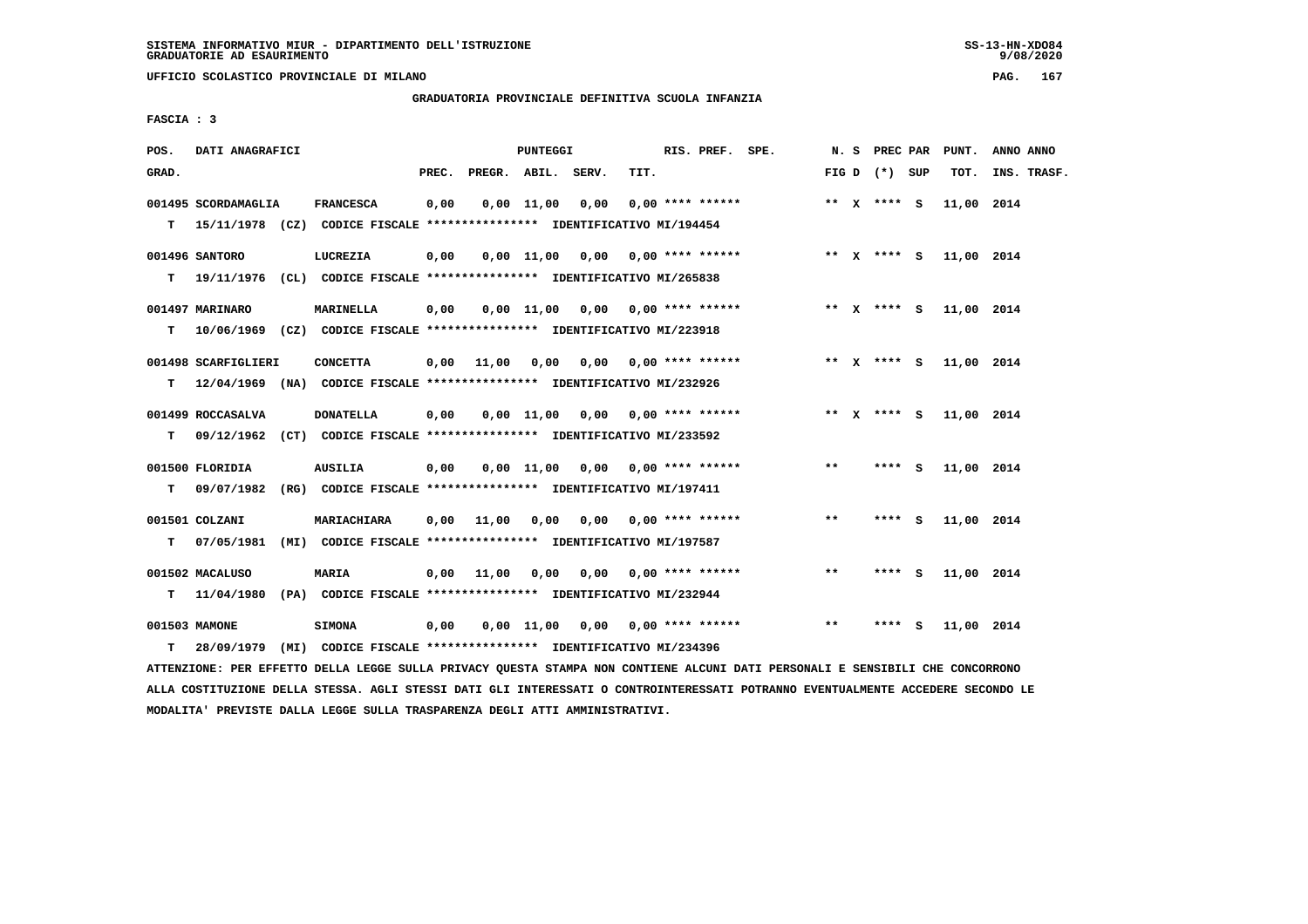**UFFICIO SCOLASTICO PROVINCIALE DI MILANO PAG. 168**

# **GRADUATORIA PROVINCIALE DEFINITIVA SCUOLA INFANZIA**

 **FASCIA : 3**

| POS.              | DATI ANAGRAFICI                    |                                                                                             |       |                    | <b>PUNTEGGI</b> |                                        |      | RIS. PREF. SPE.    | N. S          |      | <b>PREC PAR</b> | PUNT.      | ANNO ANNO   |
|-------------------|------------------------------------|---------------------------------------------------------------------------------------------|-------|--------------------|-----------------|----------------------------------------|------|--------------------|---------------|------|-----------------|------------|-------------|
| GRAD.             |                                    |                                                                                             | PREC. | PREGR. ABIL. SERV. |                 |                                        | TIT. |                    |               |      | FIG D $(*)$ SUP | TOT.       | INS. TRASF. |
|                   | 001504 BARRESI<br>$T = 22/12/1973$ | GIUSEPPINA GR<br>(EE) CODICE FISCALE **************** IDENTIFICATIVO MI/198710              | 0,00  | 11,00              | 0,00            | 0,00                                   |      | $0.00$ **** ****** | $**$          |      | $***$ S         | 11,00 2014 |             |
| т                 | 001505 NICOLACI<br>19/12/1973      | <b>MARIAANNA</b><br>(RC) CODICE FISCALE **************** IDENTIFICATIVO MI/220739           | 0,00  |                    |                 | 0,00 11,00 0,00 0,00 **** ******       |      |                    | $***$         |      | $***$ S         | 11,00 2014 |             |
| T.                | 001506 MOLINARI                    | GIUSEPPINARIT<br>26/02/1967 (PA) CODICE FISCALE *************** IDENTIFICATIVO MI/233836    | 0,00  | 11,00              |                 | $0,00$ $0,00$ $0,00$ $***$ **** ****** |      |                    | $**$          |      | **** S          | 11,00 2014 |             |
| 001507 RUSSO<br>т | 13/03/1966                         | GIUSEPPINA<br>(CT) CODICE FISCALE **************** IDENTIFICATIVO MI/234040                 | 0,00  |                    |                 | $0,00$ 11,00 0,00 0,00 **** ******     |      |                    | $***$         |      | **** S          | 11,00 2014 |             |
| т                 | 001508 NUTRICATI<br>12/01/1977     | CINZIA<br>(PA) CODICE FISCALE **************** IDENTIFICATIVO MI/232665                     | 0.00  |                    |                 | $0.00$ 11,00 0.00 0.00 **** ******     |      |                    |               |      | ** x **** S     | 11,00 2014 |             |
| T.                | 001509 SALINA<br>01/08/1967        | MARIAANGELA<br>(ME) CODICE FISCALE **************** IDENTIFICATIVO MI/233763                | 0,00  |                    |                 | $0,00$ 11,00 0,00 0,00 **** ******     |      |                    | ** $X$ **** S |      |                 | 11,00 2014 |             |
| т                 | 001510 BIONDINO<br>17/04/1983      | <b>ALESSIA</b><br>(MI) CODICE FISCALE **************** IDENTIFICATIVO MI/198446             | 0,00  |                    |                 | $0,00$ 11,00 0,00 0,00 **** ******     |      |                    | $\star\star$  |      | **** S          | 11,00 2014 |             |
| т                 | 001511 BAGGIO                      | <b>STEFANIA</b><br>30/12/1981 (SA) CODICE FISCALE **************** IDENTIFICATIVO MI/232492 | 0,00  | 11,00              |                 | $0,00$ $0,00$ $0,00$ $***$ **** ****** |      |                    | $**$          |      | **** S          | 11,00 2014 |             |
| т                 | 001512 BONANNO<br>05/07/1973       | <b>MARIA</b><br>(CL) CODICE FISCALE **************** IDENTIFICATIVO MI/195831               | 0,00  |                    |                 | $0,00$ 11,00 0,00 0,00 **** ******     |      |                    | **            | **** | S.              | 11,00 2014 |             |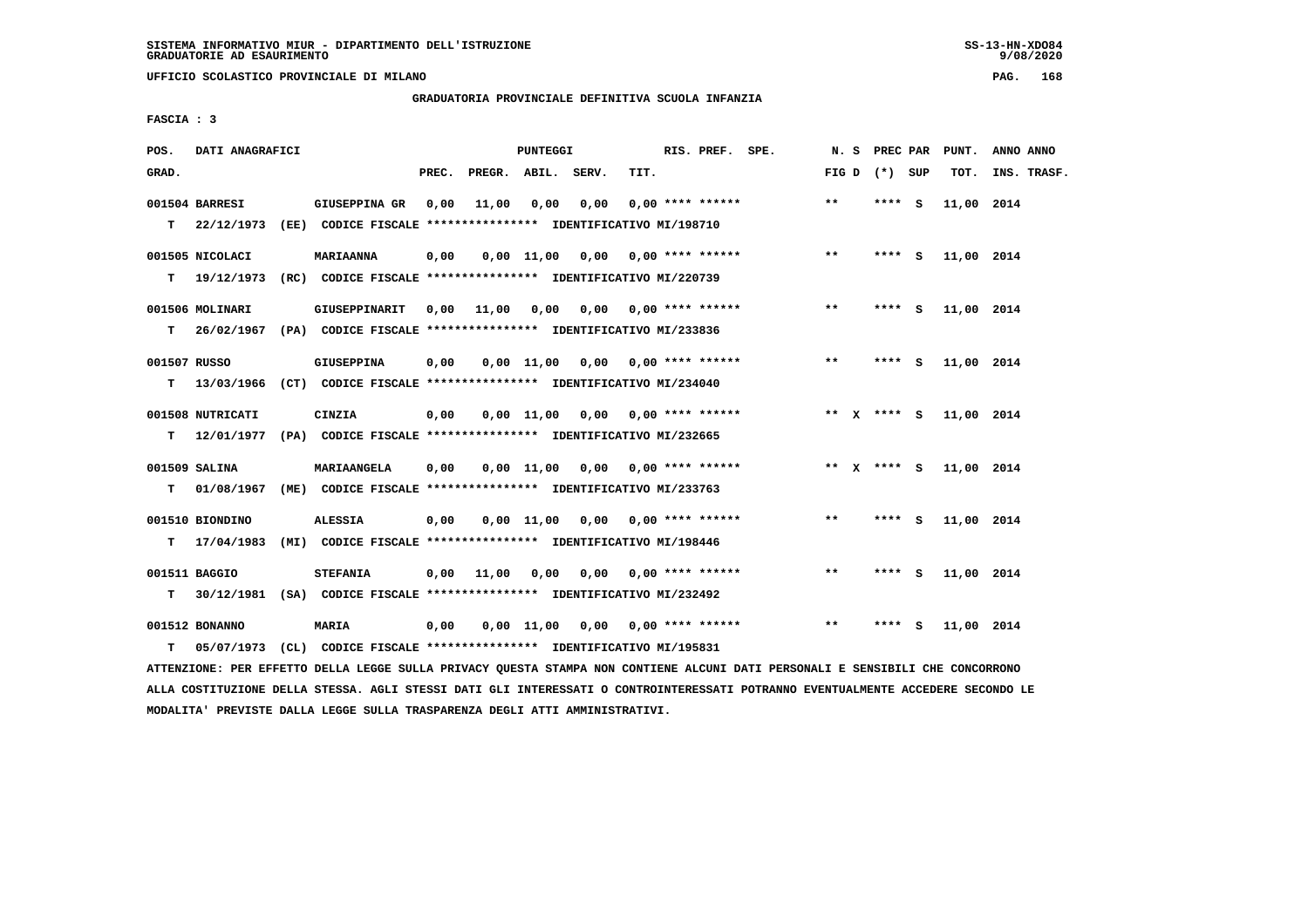**UFFICIO SCOLASTICO PROVINCIALE DI MILANO PAG. 169**

# **GRADUATORIA PROVINCIALE DEFINITIVA SCUOLA INFANZIA**

 **FASCIA : 3**

| POS.         | DATI ANAGRAFICI               |                                                                                               |       |                       | PUNTEGGI     |                                         |      | RIS. PREF. SPE.           |                           |       | N. S PREC PAR   | PUNT.                  | ANNO ANNO   |
|--------------|-------------------------------|-----------------------------------------------------------------------------------------------|-------|-----------------------|--------------|-----------------------------------------|------|---------------------------|---------------------------|-------|-----------------|------------------------|-------------|
| GRAD.        |                               |                                                                                               | PREC. | PREGR. ABIL.          |              | SERV.                                   | TIT. |                           |                           |       | FIG D $(*)$ SUP | TOT.                   | INS. TRASF. |
| T.           | 001513 FISCHIETTO             | ANNUNZIATA CR<br>09/04/1971 (PZ) CODICE FISCALE **************** IDENTIFICATIVO MI/261561     | 0,00  |                       | $0,00$ 11,00 | 0,00                                    |      | $0.00$ **** ******        |                           | $* *$ | **** S          | 11,00 2014             |             |
| 001514 ROMEO |                               | <b>GIOVANNA</b><br>T 29/09/1969 (RC) CODICE FISCALE **************** IDENTIFICATIVO MI/193907 | 0,00  |                       |              | 0,00 11,00 0,00                         |      | $0,00$ **** ******        |                           | $***$ | $***$ S         | 11,00 2014             |             |
| T.           | 001515 MARINESE<br>24/03/1982 | <b>CARMELO</b><br>(AG) CODICE FISCALE **************** IDENTIFICATIVO MI/233083               |       |                       |              | $0,00$ 11,00 0,00 0,00 0,00 **** ****** |      |                           |                           |       |                 | ** X **** S 11,00 2014 |             |
|              | 001516 LO BIUNDO              | MASSIMILIANO<br>T 17/06/1981 (PA) CODICE FISCALE *************** IDENTIFICATIVO MI/203038     | 0.00  |                       | $0.00$ 11,00 |                                         |      | $0,00$ $0,00$ **** ****** |                           |       | ** x **** s     | 11,00 2014             |             |
| т            | 001517 SBIZZERA<br>17/09/1979 | SONIA<br>(MI) CODICE FISCALE **************** IDENTIFICATIVO MI/197784                        | 0,00  | 11,00                 | 0,00         |                                         |      |                           | $0.00$ $0.00$ **** ****** |       | ** x **** S     | 11,00 2014             |             |
| т            | 001518 TOTARO                 | <b>CONCETTA</b><br>16/05/1977 (FG) CODICE FISCALE **************** IDENTIFICATIVO MI/213792   | 0,00  |                       |              | $0.00$ 11,00 0.00 0.00 **** ******      |      |                           |                           |       | ** x **** s     | 11,00 2014             |             |
| т            | 001519 FORBITI                | PATRIZIA<br>12/04/1973 (MI) CODICE FISCALE **************** IDENTIFICATIVO MI/228304          |       | $0,00$ $11,00$ $0,00$ |              | 0,00                                    |      | $0.00$ **** ******        |                           |       | ** $X$ **** S   | 11,00 2014             |             |
| т            | 001520 CASTRONOVO             | <b>GIOVANNA</b><br>23/08/1972 (AG) CODICE FISCALE *************** IDENTIFICATIVO MI/198870    | 0,00  |                       |              | $0,00$ 11,00 0,00 0,00 **** ******      |      |                           |                           |       | ** x **** S     | 11,00 2014             |             |
| т            | 001521 D'INGEO<br>17/01/1971  | <b>NICLA</b><br>(MI) CODICE FISCALE **************** IDENTIFICATIVO MI/212712                 | 0,00  |                       |              | $0,00$ 11,00 0,00 0,00 **** ******      |      |                           |                           |       | ** x **** S     | 11,00 2014             |             |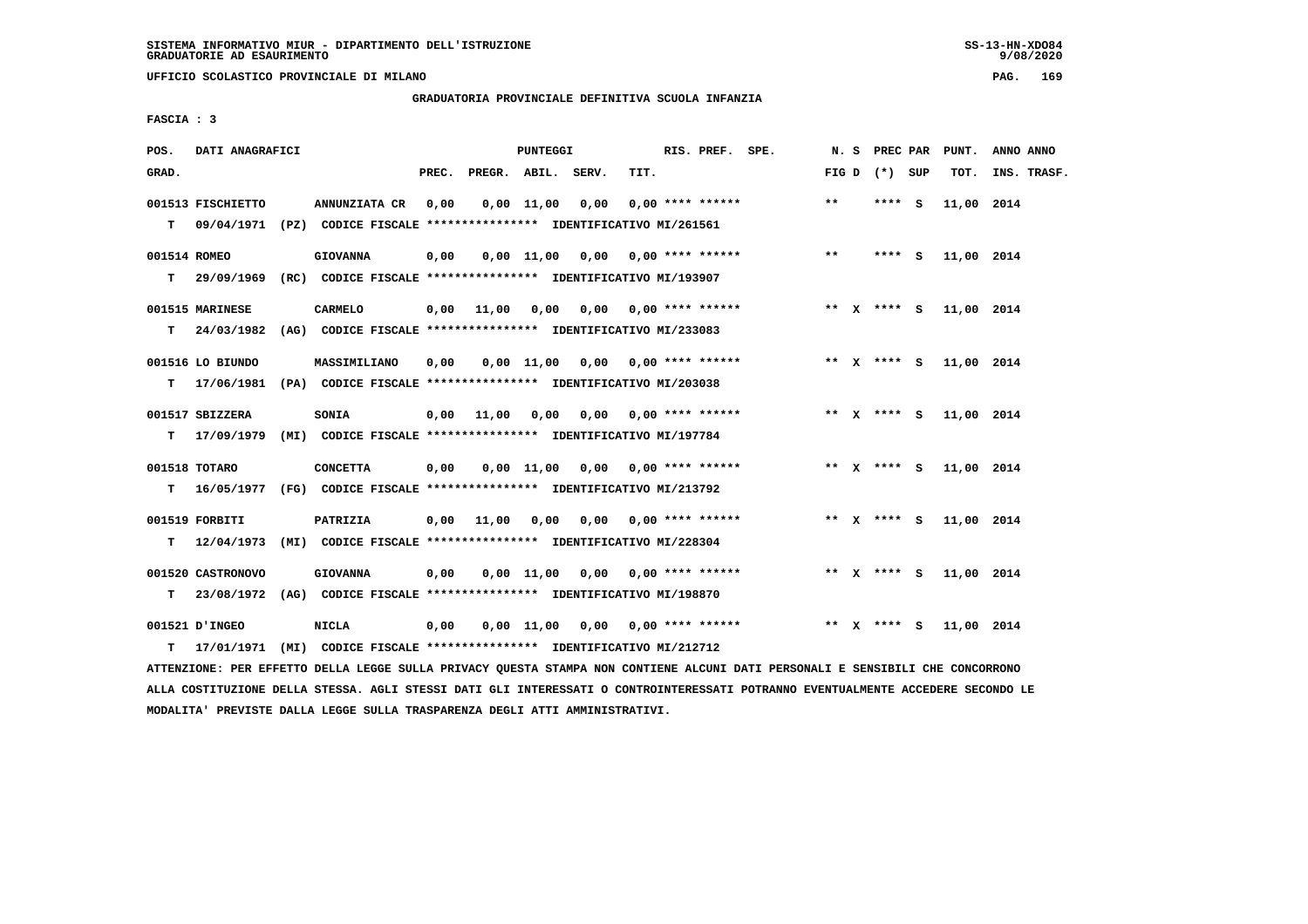**UFFICIO SCOLASTICO PROVINCIALE DI MILANO PAG. 170**

# **GRADUATORIA PROVINCIALE DEFINITIVA SCUOLA INFANZIA**

 **FASCIA : 3**

| POS.              | DATI ANAGRAFICI                    |                                                                                   |       |                    | PUNTEGGI       |                                    |      | RIS. PREF. SPE.    | N. S  |                 | PREC PAR | PUNT.      | ANNO ANNO   |
|-------------------|------------------------------------|-----------------------------------------------------------------------------------|-------|--------------------|----------------|------------------------------------|------|--------------------|-------|-----------------|----------|------------|-------------|
| GRAD.             |                                    |                                                                                   | PREC. | PREGR. ABIL. SERV. |                |                                    | TIT. |                    |       | FIG D $(*)$ SUP |          | тот.       | INS. TRASF. |
| T.                | 001522 SCHEPISI<br>24/03/1970      | <b>SANTINA</b><br>(ME) CODICE FISCALE **************** IDENTIFICATIVO MI/232024   | 0.00  | 11,00              | 0.00           | 0.00                               |      | $0.00$ **** ****** |       | ** $X$ **** S   |          | 11,00 2014 |             |
| т                 | 001523 SCARPA<br>10/12/1983        | <b>STEFANIA</b><br>(SA) CODICE FISCALE **************** IDENTIFICATIVO MI/218411  | 0,00  |                    |                | $0,00$ 11,00 0,00 0,00 **** ****** |      |                    | $***$ |                 | $***$ S  | 11,00 2014 |             |
| т                 | 001524 CUTROPI<br>11/11/1982       | GIUSY<br>(PA) CODICE FISCALE **************** IDENTIFICATIVO MI/233632            | 0,00  |                    |                | $0,00$ 11,00 0,00 0,00 **** ****** |      |                    | $***$ |                 | $***$ S  | 11,00 2014 |             |
| т                 | 001525 MANZOTTI<br>12/10/1982      | <b>VALENTINA</b><br>(MI) CODICE FISCALE **************** IDENTIFICATIVO MI/242882 | 0,00  | 0.00               | 0.00           | 0,00                               |      | $0.00$ **** ****** | **    |                 | **** S   | 11,00 2014 |             |
| т                 | 001526 TERRONE<br>12/09/1982       | <b>MARIA</b><br>(BA) CODICE FISCALE **************** IDENTIFICATIVO MI/217448     | 0,00  |                    |                | $0,00$ 11,00 0,00 0,00 **** ****** |      |                    | $***$ |                 | **** S   | 11,00 2014 |             |
| 001527 IANNI<br>т | 10/09/1982                         | MARIATERESA<br>(RC) CODICE FISCALE **************** IDENTIFICATIVO MI/234042      | 0.00  |                    |                | $0,00$ 11,00 0,00 0,00 **** ****** |      |                    | $***$ | ****            | - S      | 11,00 2014 |             |
| т                 | 001528 MORLACCHI<br>10/12/1981     | LAURA COLOMBA<br>(MI) CODICE FISCALE **************** IDENTIFICATIVO MI/196362    | 0,00  |                    |                | $0,00$ 11,00 0,00 0,00 **** ****** |      |                    | $***$ | ****            | <b>S</b> | 11,00 2014 |             |
| т                 | 001529 SERRANO<br>08/10/1981       | MARIALUISA<br>(LE) CODICE FISCALE **************** IDENTIFICATIVO MI/231670       | 0,00  |                    | $0.00$ $11.00$ | 0,00                               |      | $0.00$ **** ****** | $***$ | ****            | s        | 11,00 2014 |             |
|                   | 001530 PALUMBO MIRAGLIO GIUSEPPINA |                                                                                   | 0,00  |                    | $0.00$ $11.00$ | 0,00                               |      | $0.00$ **** ****** | $***$ | ****            | - S      | 11,00 2014 |             |

 **T 24/09/1981 (MI) CODICE FISCALE \*\*\*\*\*\*\*\*\*\*\*\*\*\*\*\* IDENTIFICATIVO MI/193678 ATTENZIONE: PER EFFETTO DELLA LEGGE SULLA PRIVACY QUESTA STAMPA NON CONTIENE ALCUNI DATI PERSONALI E SENSIBILI CHE CONCORRONO ALLA COSTITUZIONE DELLA STESSA. AGLI STESSI DATI GLI INTERESSATI O CONTROINTERESSATI POTRANNO EVENTUALMENTE ACCEDERE SECONDO LE MODALITA' PREVISTE DALLA LEGGE SULLA TRASPARENZA DEGLI ATTI AMMINISTRATIVI.**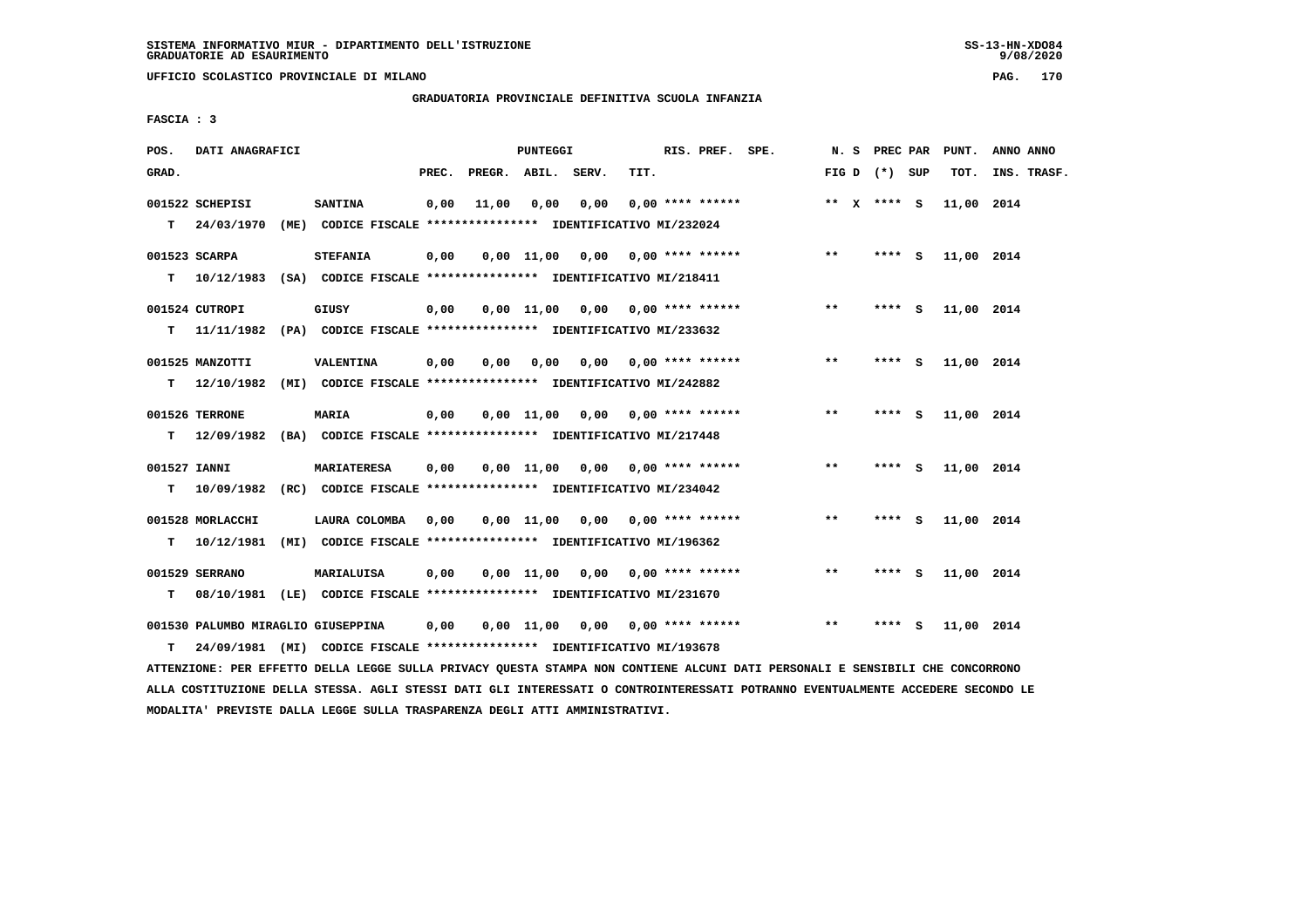**UFFICIO SCOLASTICO PROVINCIALE DI MILANO PAG. 171**

#### **GRADUATORIA PROVINCIALE DEFINITIVA SCUOLA INFANZIA**

 **FASCIA : 3**

| POS.         | DATI ANAGRAFICI   |                                                                          |       |                    | PUNTEGGI       |                                    |      | RIS. PREF. SPE.           | N. S            | PREC PAR |     | PUNT.      | ANNO ANNO   |
|--------------|-------------------|--------------------------------------------------------------------------|-------|--------------------|----------------|------------------------------------|------|---------------------------|-----------------|----------|-----|------------|-------------|
| GRAD.        |                   |                                                                          | PREC. | PREGR. ABIL. SERV. |                |                                    | TIT. |                           | FIG D $(*)$ SUP |          |     | TOT.       | INS. TRASF. |
|              | 001531 INDOVINA   | MARIAVALERIA                                                             | 0,00  | 11,00              | 0,00           | 0,00                               |      | $0.00$ **** ******        | $***$           | **** S   |     | 11,00 2014 |             |
| т            |                   | 11/08/1981 (CT) CODICE FISCALE **************** IDENTIFICATIVO MI/214302 |       |                    |                |                                    |      |                           |                 |          |     |            |             |
|              | 001532 BOTTONE    | LUIGI                                                                    | 0,00  |                    |                | $0,00$ 11,00 0,00 0,00 **** ****** |      |                           | $**$            | $***$ S  |     | 11,00 2014 |             |
| T.           | 27/10/1980        | (AG) CODICE FISCALE **************** IDENTIFICATIVO MI/231913            |       |                    |                |                                    |      |                           |                 |          |     |            |             |
|              | 001533 MANISCALCO | LETIZIA                                                                  | 0,00  | 11,00              | 0,00           |                                    |      | $0,00$ $0,00$ **** ****** | $***$           | **** S   |     | 11,00 2014 |             |
| т            | 02/08/1980        | (TP) CODICE FISCALE **************** IDENTIFICATIVO MI/232331            |       |                    |                |                                    |      |                           |                 |          |     |            |             |
|              | 001534 AVERSANO   | IMMACOLATA                                                               | 0,00  |                    |                | $0,00$ 11,00 0,00 0,00 **** ****** |      |                           | **              | **** S   |     | 11,00 2014 |             |
| т            | 18/04/1980        | (NA) CODICE FISCALE **************** IDENTIFICATIVO MI/205856            |       |                    |                |                                    |      |                           |                 |          |     |            |             |
|              | 001535 RUGGERI    | <b>GIUSEPPA</b>                                                          | 0,00  |                    |                | $0,00 \quad 11,00 \quad 0,00$      |      | $0.00$ **** ******        | $\star\star$    | **** S   |     | 11,00 2014 |             |
|              | $T = 18/04/1980$  | (CT) CODICE FISCALE **************** IDENTIFICATIVO MI/233591            |       |                    |                |                                    |      |                           |                 |          |     |            |             |
| 001536 TRUDA |                   | <b>MARENZA</b>                                                           | 0,00  |                    |                | $0,00$ 11,00 0,00 0,00 **** ****** |      |                           | $***$           | **** S   |     | 11,00 2014 |             |
| т            | 31/03/1980        | (PZ) CODICE FISCALE *************** IDENTIFICATIVO MI/204123             |       |                    |                |                                    |      |                           |                 |          |     |            |             |
| 001537 NEGRO |                   | <b>PIERA</b>                                                             | 0,00  | 11,00              | 0,00           |                                    |      | $0.00$ $0.00$ **** ****** | $* *$           | **** S   |     | 11,00 2014 |             |
| т            | 23/07/1979        | (LE) CODICE FISCALE **************** IDENTIFICATIVO MI/231648            |       |                    |                |                                    |      |                           |                 |          |     |            |             |
|              | 001538 CICCAZZO   | MARIELLA                                                                 | 0,00  | 11,00              | 0,00           |                                    |      | $0,00$ $0,00$ **** ****** | **              | **** S   |     | 11,00 2014 |             |
| т            | 14/03/1978        | (RG) CODICE FISCALE **************** IDENTIFICATIVO MI/232489            |       |                    |                |                                    |      |                           |                 |          |     |            |             |
|              | 001539 BARBARO    | VALERIA                                                                  | 0,00  |                    | $0.00$ $11.00$ | 0,00                               |      | $0.00$ **** ******        | $**$            | ****     | - S | 11,00 2014 |             |
| т            | 17/12/1977        | (BR) CODICE FISCALE **************** IDENTIFICATIVO MI/263992            |       |                    |                |                                    |      |                           |                 |          |     |            |             |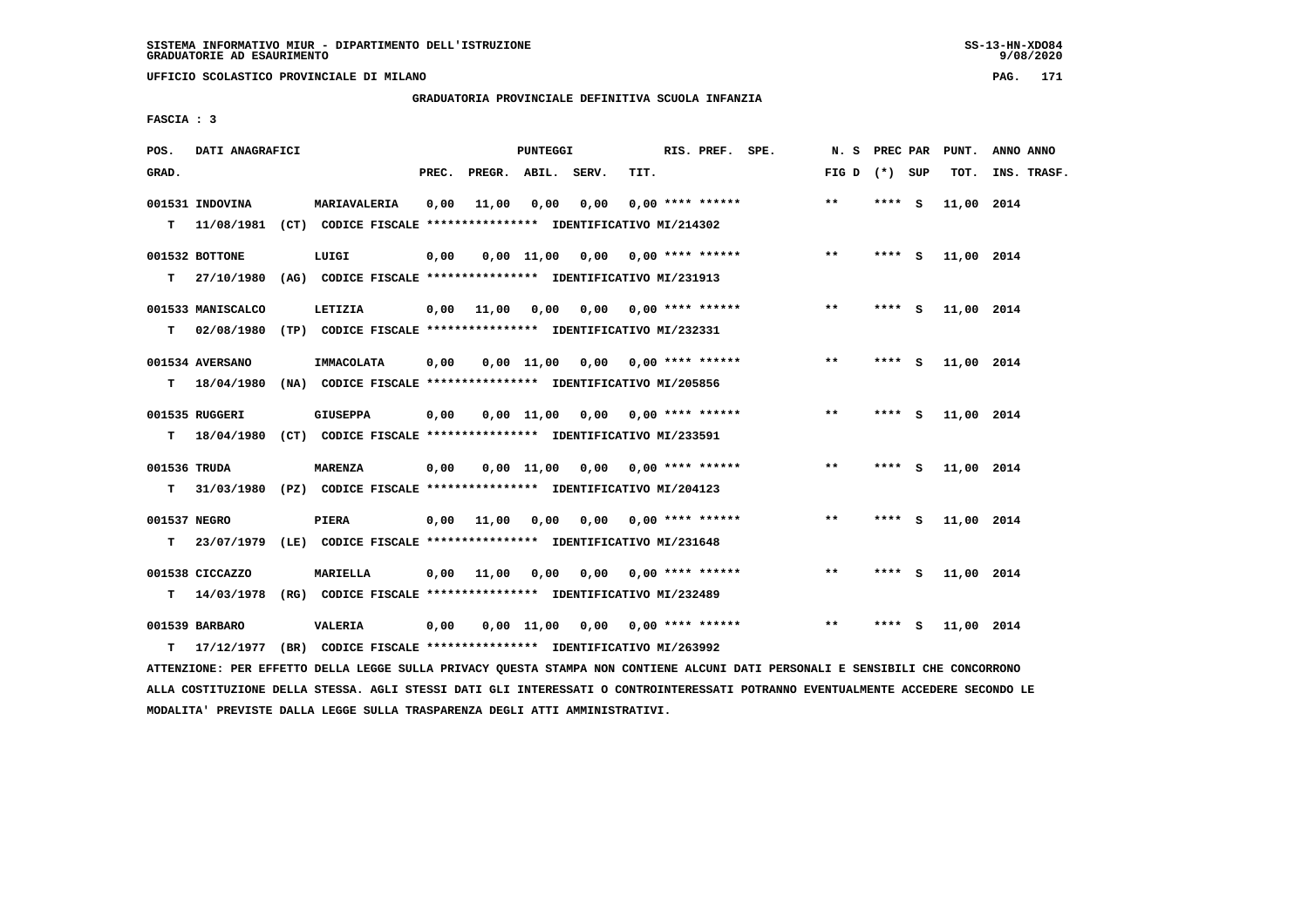**UFFICIO SCOLASTICO PROVINCIALE DI MILANO PAG. 172**

#### **GRADUATORIA PROVINCIALE DEFINITIVA SCUOLA INFANZIA**

 **FASCIA : 3**

| POS.         | DATI ANAGRAFICI   |                                                                         |       |                    | PUNTEGGI   |                                    |      | RIS. PREF. SPE.                | N.S             | <b>PREC PAR</b> |          | PUNT.      | ANNO ANNO   |
|--------------|-------------------|-------------------------------------------------------------------------|-------|--------------------|------------|------------------------------------|------|--------------------------------|-----------------|-----------------|----------|------------|-------------|
| GRAD.        |                   |                                                                         | PREC. | PREGR. ABIL. SERV. |            |                                    | TIT. |                                | FIG D $(*)$ SUP |                 |          | TOT.       | INS. TRASF. |
|              | 001540 GARIBOLDI  | <b>FRANCESCA</b>                                                        | 0,00  |                    | 0,00 11,00 | 0,00                               |      | $0.00$ **** ******             | $***$           | **** S          |          | 11,00 2014 |             |
| T.           | 30/10/1977        | (MI) CODICE FISCALE **************** IDENTIFICATIVO MI/210324           |       |                    |            |                                    |      |                                |                 |                 |          |            |             |
| 001541 PORRO |                   | <b>FRANCESCA</b>                                                        | 0,00  |                    |            | $0,00$ 11,00 0,00 0,00 **** ****** |      |                                | $***$           | $***$ S         |          | 11,00 2014 |             |
| т            | 02/10/1976        | (MI) CODICE FISCALE *************** IDENTIFICATIVO MI/199929            |       |                    |            |                                    |      |                                |                 |                 |          |            |             |
|              | 001542 INVERNIZZI | <b>HELEN</b>                                                            | 0,00  |                    |            | $0,00$ 11,00 0,00 0,00 **** ****** |      |                                | $***$           | $***$ S         |          | 11,00 2014 |             |
| т            | 09/07/1976        | (MI) CODICE FISCALE **************** IDENTIFICATIVO MI/233492           |       |                    |            |                                    |      |                                |                 |                 |          |            |             |
|              | 001543 RUSSOTTO   | MONICA                                                                  | 0,00  |                    |            | $0,00$ 11,00 0,00 0,00 **** ****** |      |                                | $* *$           | ****            | <b>S</b> | 11,00 2014 |             |
| т            | 03/05/1976        | (MI) CODICE FISCALE **************** IDENTIFICATIVO MI/230747           |       |                    |            |                                    |      |                                |                 |                 |          |            |             |
|              | 001544 MIRABILE   | <b>ROSALIA</b>                                                          | 0,00  | 11,00              | 0,00       |                                    |      | $0.00$ $0.00$ $***$ **** ***** | $**$            | $***$ S         |          | 11,00 2014 |             |
| т            | 27/09/1975        | (AG) CODICE FISCALE **************** IDENTIFICATIVO MI/232540           |       |                    |            |                                    |      |                                |                 |                 |          |            |             |
|              |                   |                                                                         |       |                    |            |                                    |      |                                |                 |                 |          |            |             |
|              | 001545 CARACCI    | <b>BALDOMAURIZIO</b>                                                    | 0,00  |                    |            | $0.00$ 11.00 0.00 0.00 **** ****** |      |                                | $***$           | **** S          |          | 11,00 2014 |             |
| т            | 20/06/1975        | (TP) CODICE FISCALE **************** IDENTIFICATIVO MI/233216           |       |                    |            |                                    |      |                                |                 |                 |          |            |             |
|              | 001546 CUCUZZELLA | LEONARDOEMANU                                                           | 0,00  | 11,00              | 0,00       |                                    |      | $0,00$ $0,00$ **** ******      | $***$           | $***$ S         |          | 11,00 2014 |             |
| т            | 28/05/1975        | (PA) CODICE FISCALE **************** IDENTIFICATIVO MI/194031           |       |                    |            |                                    |      |                                |                 |                 |          |            |             |
|              | 001547 MASAPOLLO  | <b>ANTONIO</b>                                                          | 0,00  |                    |            | $0,00$ 11,00 0,00 0,00 **** ****** |      |                                | $***$           | **** S          |          | 11,00 2014 |             |
| т            |                   | 20/11/1974 (RC) CODICE FISCALE *************** IDENTIFICATIVO MI/198064 |       |                    |            |                                    |      |                                |                 |                 |          |            |             |
| 001548 MAURO |                   |                                                                         |       |                    |            |                                    |      |                                |                 |                 |          |            |             |
|              |                   | TIZIANA                                                                 | 0,00  |                    |            | $0,00$ 11,00 0,00 0,00 **** ****** |      |                                | $* *$           | ****            | - S      | 11,00 2014 |             |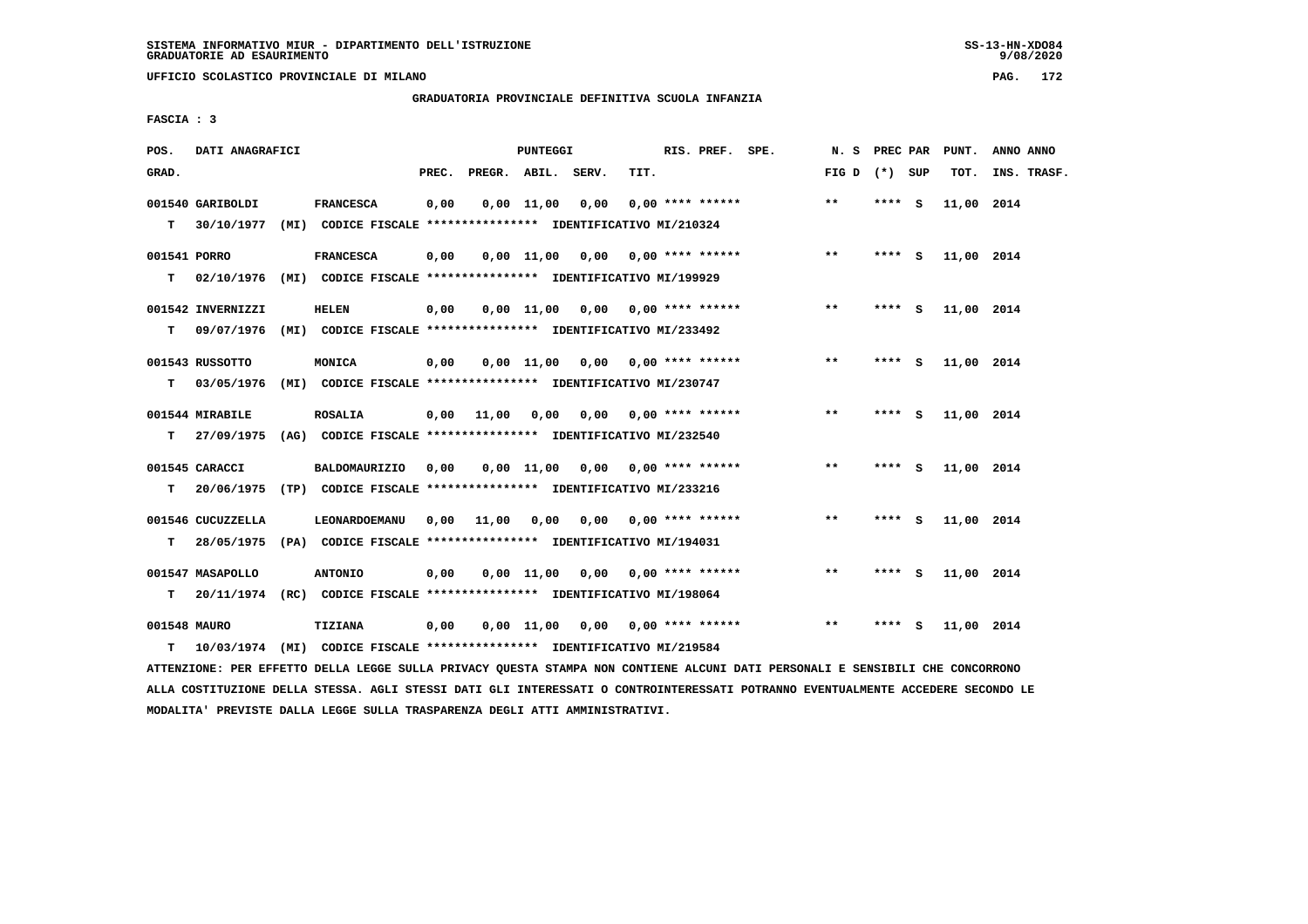**UFFICIO SCOLASTICO PROVINCIALE DI MILANO PAG. 173**

# **GRADUATORIA PROVINCIALE DEFINITIVA SCUOLA INFANZIA**

 **FASCIA : 3**

| POS.         | DATI ANAGRAFICI   |                                                                            |       |                    | PUNTEGGI       |                                    |      | RIS. PREF. SPE.           | N. S PREC PAR   |         |     | PUNT.      | ANNO ANNO   |
|--------------|-------------------|----------------------------------------------------------------------------|-------|--------------------|----------------|------------------------------------|------|---------------------------|-----------------|---------|-----|------------|-------------|
| GRAD.        |                   |                                                                            | PREC. | PREGR. ABIL. SERV. |                |                                    | TIT. |                           | FIG D $(*)$ SUP |         |     | TOT.       | INS. TRASF. |
|              | 001549 RATTOBALLI | CINZIA                                                                     | 0,00  |                    | $0.00$ $11.00$ | 0.00                               |      | $0.00$ **** ******        | $***$           | **** S  |     | 11,00 2014 |             |
|              |                   | T 28/01/1974 (PA) CODICE FISCALE *************** IDENTIFICATIVO MI/226270  |       |                    |                |                                    |      |                           |                 |         |     |            |             |
|              | 001550 MINASI     | <b>ANTONELLA</b>                                                           | 0,00  | 11,00              | 0,00           |                                    |      | $0,00$ 0,00 **** ******   | $***$           | $***$ S |     | 11,00 2014 |             |
| т            |                   | 18/12/1973 (CZ) CODICE FISCALE *************** IDENTIFICATIVO MI/211118    |       |                    |                |                                    |      |                           |                 |         |     |            |             |
|              | 001551 MANDUZIO   | CINZIA                                                                     | 0,00  |                    |                | $0,00$ 11,00 0,00 0,00 **** ****** |      |                           | $***$           | **** S  |     | 11,00 2014 |             |
| т            |                   | 30/09/1973 (FG) CODICE FISCALE *************** IDENTIFICATIVO MI/192810    |       |                    |                |                                    |      |                           |                 |         |     |            |             |
|              | 001552 MORABITO   | <b>FRANCESCA</b>                                                           | 0,00  |                    |                | $0,00$ 11,00 0,00 0,00 **** ****** |      |                           | **              | **** S  |     | 11,00 2014 |             |
| т            |                   | 15/09/1973 (RC) CODICE FISCALE **************** IDENTIFICATIVO MI/217936   |       |                    |                |                                    |      |                           |                 |         |     |            |             |
| 001553 GALLI |                   | EMANUELABARBA                                                              | 0,00  | 11,00              | 0.00           |                                    |      | $0.00$ $0.00$ **** ****** | **              | **** S  |     | 11,00 2014 |             |
| т            |                   | 14/09/1973 (MI) CODICE FISCALE *************** IDENTIFICATIVO MI/232432    |       |                    |                |                                    |      |                           |                 |         |     |            |             |
|              | 001554 FRAZIANO   | GIUSEPPINA                                                                 | 0,00  |                    |                | $0,00 \quad 11,00 \quad 0,00$      |      | $0.00$ **** ******        | **              | ****    |     | 11,00 2014 |             |
| т            | 20/03/1973        | (CL) CODICE FISCALE **************** IDENTIFICATIVO MI/235777              |       |                    |                |                                    |      |                           |                 |         |     |            |             |
|              |                   |                                                                            |       |                    |                |                                    |      |                           |                 |         |     |            |             |
|              | 001555 COZZOLINO  | <b>ANNA</b>                                                                | 0,00  |                    |                | $0,00$ 11,00 0,00 0,00 **** ****** |      |                           | $***$           | **** S  |     | 11,00 2014 |             |
| T.           | 13/03/1973        | (NA) CODICE FISCALE **************** IDENTIFICATIVO MI/232184              |       |                    |                |                                    |      |                           |                 |         |     |            |             |
|              | 001556 PEZONE     | <b>MARIA</b>                                                               | 0,00  |                    |                | $0,00$ 11,00 0,00 0,00 **** ****** |      |                           | $* *$           | ****    |     | 11,00 2014 |             |
|              |                   | T 28/02/1973 (CE) CODICE FISCALE **************** IDENTIFICATIVO MI/225090 |       |                    |                |                                    |      |                           |                 |         |     |            |             |
|              | 001557 TADDEO     | <b>FRANCESCO</b>                                                           | 0,00  |                    |                | 0,00 11,00 0,00 0,00 **** ******   |      |                           | **              | ****    | - 5 | 11,00 2014 |             |
| т            | 29/01/1973        | (SA) CODICE FISCALE **************** IDENTIFICATIVO MI/231679              |       |                    |                |                                    |      |                           |                 |         |     |            |             |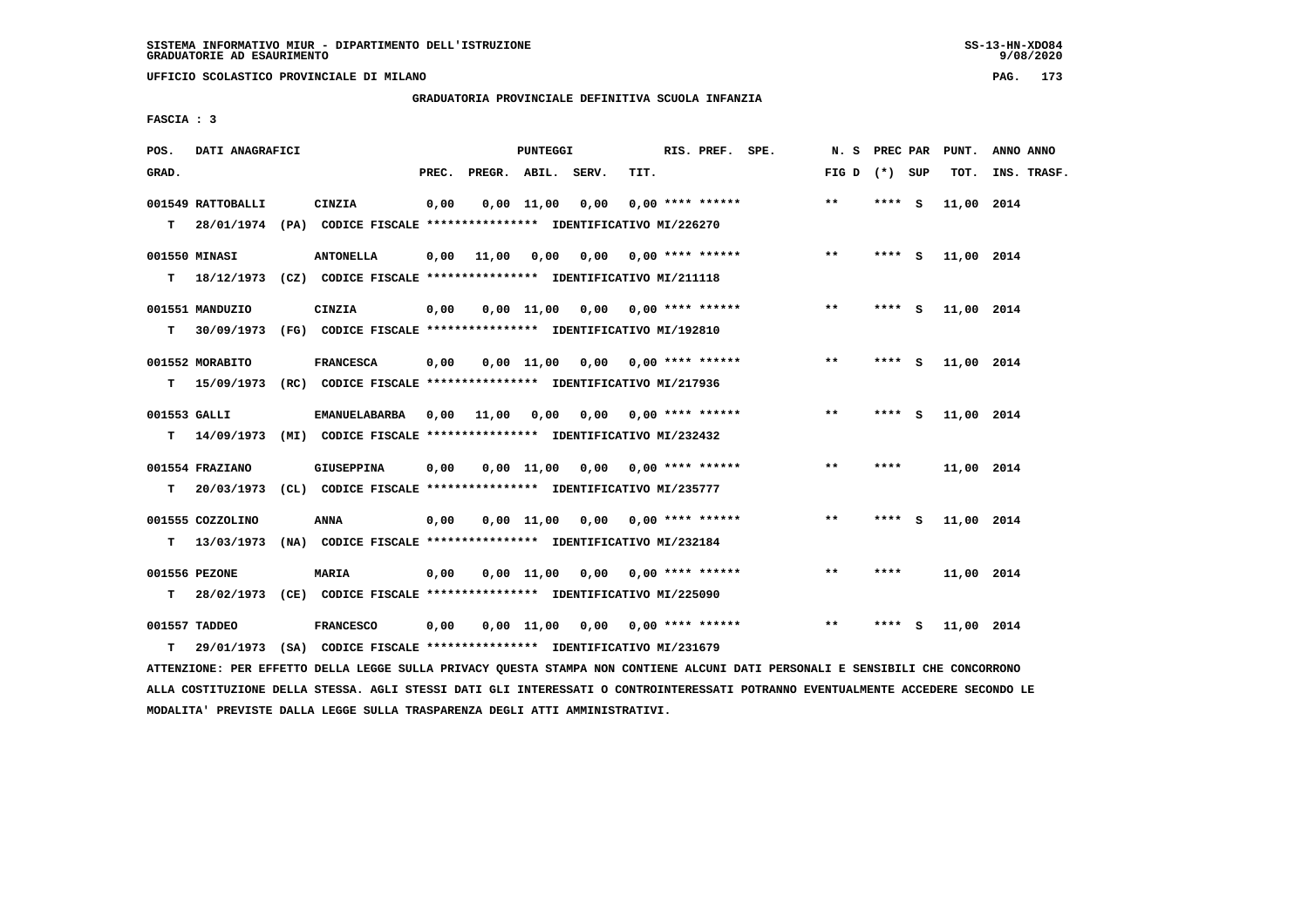**UFFICIO SCOLASTICO PROVINCIALE DI MILANO PAG. 174**

# **GRADUATORIA PROVINCIALE DEFINITIVA SCUOLA INFANZIA**

 **FASCIA : 3**

| POS.  | DATI ANAGRAFICI |                                                                           |       |                    | PUNTEGGI   |                                        |      | RIS. PREF. SPE.           | N. S PREC PAR   |        |        | PUNT.      | ANNO ANNO   |
|-------|-----------------|---------------------------------------------------------------------------|-------|--------------------|------------|----------------------------------------|------|---------------------------|-----------------|--------|--------|------------|-------------|
| GRAD. |                 |                                                                           | PREC. | PREGR. ABIL. SERV. |            |                                        | TIT. |                           | FIG D $(*)$ SUP |        |        | TOT.       | INS. TRASF. |
|       | 001558 IACONO   | LUISA                                                                     | 0,00  |                    | 0,00 11,00 | 0,00                                   |      | $0.00$ **** ******        | $* *$           | **** S |        | 11,00 2014 |             |
|       | T 13/01/1973    | (RG) CODICE FISCALE **************** IDENTIFICATIVO MI/194963             |       |                    |            |                                        |      |                           |                 |        |        |            |             |
|       | 001559 LIBASCI  | <b>CALOGERA</b>                                                           | 0,00  |                    |            | $0,00$ 11,00 0,00 0,00 **** ******     |      |                           | $***$           |        | **** S | 11,00 2014 |             |
| т     |                 | 09/10/1972 (AG) CODICE FISCALE **************** IDENTIFICATIVO MI/247408  |       |                    |            |                                        |      |                           |                 |        |        |            |             |
|       | 001560 MORREALE | <b>MARIA</b>                                                              | 0,00  |                    |            | $0,00$ 11,00 0,00 0,00 **** ******     |      |                           | $* *$           | **** S |        | 11,00 2014 |             |
| т     |                 | 07/04/1972 (AG) CODICE FISCALE **************** IDENTIFICATIVO MI/232709  |       |                    |            |                                        |      |                           |                 |        |        |            |             |
|       | 001561 TOMASI   | <b>NICOLA</b>                                                             | 0,00  |                    |            | 0,00 11,00 0,00                        |      | $0.00$ **** ******        | $***$           | $***5$ |        | 11,00 2014 |             |
| т     |                 | 13/03/1972 (LE) CODICE FISCALE **************** IDENTIFICATIVO MI/221637  |       |                    |            |                                        |      |                           |                 |        |        |            |             |
|       | 001562 PACETTO  | <b>GUGLIELMO</b>                                                          | 0,00  | 11,00              | 0,00       |                                        |      | $0,00$ $0,00$ **** ****** | $\star\star$    | **** S |        | 11,00 2014 |             |
| T.    |                 | 01/02/1972 (RG) CODICE FISCALE **************** IDENTIFICATIVO MI/233179  |       |                    |            |                                        |      |                           |                 |        |        |            |             |
|       | 001563 LASPINA  | <b>SANDRA</b>                                                             | 0,00  | 11,00              |            | $0,00$ $0,00$ $0,00$ $***$ **** ****** |      |                           | $* *$           | $***5$ |        | 11,00 2014 |             |
|       |                 | T 18/12/1970 (CT) CODICE FISCALE *************** IDENTIFICATIVO MI/224038 |       |                    |            |                                        |      |                           |                 |        |        |            |             |
|       | 001564 PLICANTI | TIZIANA                                                                   | 0.00  |                    |            | $0.00$ 11.00 0.00 0.00 **** ******     |      |                           | **              | **** S |        | 11,00 2014 |             |
| т     |                 | 14/01/1969 (SP) CODICE FISCALE **************** IDENTIFICATIVO MI/197561  |       |                    |            |                                        |      |                           |                 |        |        |            |             |
|       | 001565 BRUNETTI | ELISACAROLINA                                                             | 0,00  |                    |            | $0.00$ 11.00 0.00 0.00 **** ******     |      |                           | $* *$           | **** S |        | 11,00 2014 |             |
| т     | 28/06/1968      | (MI) CODICE FISCALE **************** IDENTIFICATIVO MI/232121             |       |                    |            |                                        |      |                           |                 |        |        |            |             |
|       | 001566 MICCHIA  | <b>GIOVANNA</b>                                                           | 0,00  | 11,00              | 0.00       | 0.00                                   |      | $0.00$ **** ******        | $**$            | ****   | - S    | 11,00 2014 |             |
| т     | 26/04/1968      | (RC) CODICE FISCALE **************** IDENTIFICATIVO MI/232510             |       |                    |            |                                        |      |                           |                 |        |        |            |             |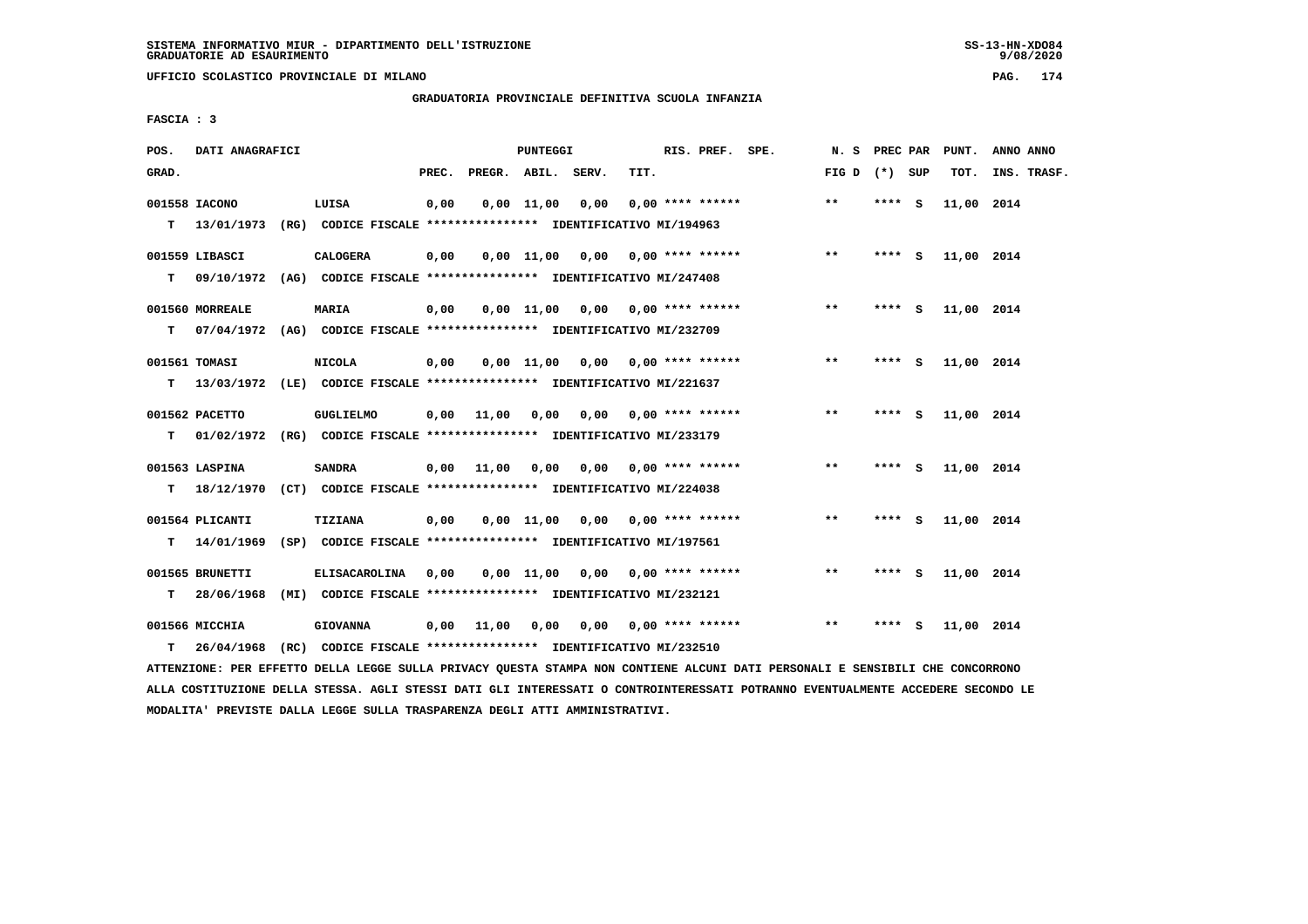**UFFICIO SCOLASTICO PROVINCIALE DI MILANO PAG. 175**

# **GRADUATORIA PROVINCIALE DEFINITIVA SCUOLA INFANZIA**

 **FASCIA : 3**

| POS.   | DATI ANAGRAFICI                             |                                                                                                                                                |       |                    | PUNTEGGI     |                                    |      | RIS. PREF. SPE.           | N. S PREC PAR     |          |     | PUNT.      | ANNO ANNO   |
|--------|---------------------------------------------|------------------------------------------------------------------------------------------------------------------------------------------------|-------|--------------------|--------------|------------------------------------|------|---------------------------|-------------------|----------|-----|------------|-------------|
| GRAD.  |                                             |                                                                                                                                                | PREC. | PREGR. ABIL. SERV. |              |                                    | TIT. |                           | FIG $D$ $(*)$ SUP |          |     | TOT.       | INS. TRASF. |
| т      | 001567 LUCARELLI<br>31/03/1968              | <b>EUGENIO</b><br>(BN) CODICE FISCALE *************** IDENTIFICATIVO MI/233725                                                                 | 0,00  |                    | $0,00$ 11,00 | 0,00                               |      | $0.00$ **** ******        | $***$             | **** S   |     | 11,00 2014 |             |
| T.     | 001568 CARUSO                               | <b>CARMELA</b><br>02/01/1968 (SR) CODICE FISCALE **************** IDENTIFICATIVO MI/233296                                                     | 0,00  | 11,00              | 0,00         |                                    |      | $0,00$ $0,00$ **** ****** | $***$             | **** S   |     | 11,00 2014 |             |
| т      | 001569 SURACE                               | <b>FRANCESCA</b><br>05/10/1967 (RC) CODICE FISCALE *************** IDENTIFICATIVO MI/207165                                                    | 0,00  |                    |              | $0,00$ 11,00 0,00 0,00 **** ****** |      |                           | $***$             | **** S   |     | 11,00 2014 |             |
| т      | 001570 COMPARATO<br>09/12/1966              | LUCREZIA<br>(AG) CODICE FISCALE **************** IDENTIFICATIVO MI/194555                                                                      | 0,00  |                    | $0,00$ 11,00 |                                    |      | 0,00 0,00 **** ******     | $\star\star$      | **** $S$ |     | 11,00 2014 |             |
| т      | 001571 PUNTORIERI<br>18/10/1966             | <b>DOMENICA</b><br>(RC) CODICE FISCALE **************** IDENTIFICATIVO MI/230717                                                               | 0,00  |                    |              | $0.00$ 11,00 0.00 0.00 **** ****** |      |                           | $***$             | **** S   |     | 11,00 2014 |             |
|        | 001572 FERRARIO                             | <b>NADIA</b>                                                                                                                                   | 0,00  |                    |              | $0,00$ 11,00 0,00 0,00 **** ****** |      |                           | $***$             | **** S   |     | 11,00 2014 |             |
| т<br>т | 11/08/1966<br>001573 PARATORE<br>04/08/1966 | (MI) CODICE FISCALE **************** IDENTIFICATIVO MI/221404<br><b>MARIA</b><br>(CT) CODICE FISCALE **************** IDENTIFICATIVO MI/211919 | 0,00  |                    | 0,00 11,00   |                                    |      | $0,00$ $0,00$ **** ****** | $***$             | **** S   |     | 11,00 2014 |             |
| т      | 001574 ARRIGONI                             | LUCIA<br>21/06/1965 (TV) CODICE FISCALE **************** IDENTIFICATIVO MI/201997                                                              | 0,00  |                    | $0.00$ 11.00 |                                    |      | $0.00$ $0.00$ **** ****** | $***$             | **** S   |     | 11,00 2014 |             |
| т      | 001575 TRIOLO                               | <b>PASQUALINA</b><br>26/05/1965 (TP) CODICE FISCALE **************** IDENTIFICATIVO MI/226752                                                  | 0,00  |                    | 0,00 11,00   |                                    |      | 0,00 0,00 **** ******     | $***$             | ****     | - S | 11,00 2014 |             |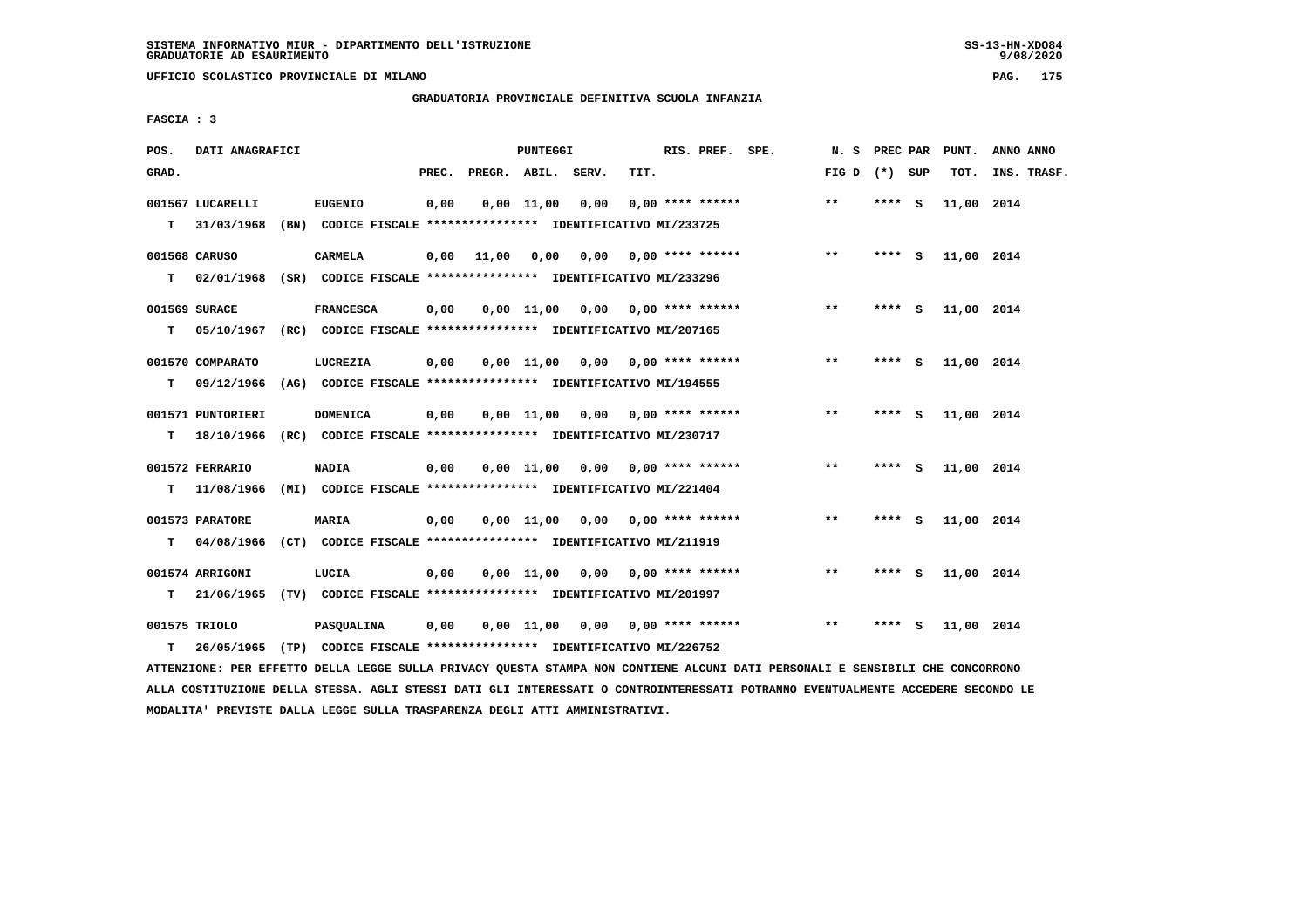**UFFICIO SCOLASTICO PROVINCIALE DI MILANO PAG. 176**

#### **GRADUATORIA PROVINCIALE DEFINITIVA SCUOLA INFANZIA**

 **FASCIA : 3**

| POS.  | DATI ANAGRAFICI                |                                                                                    |       |                                       | PUNTEGGI     |                                    |                           | RIS. PREF. SPE.    | N. S PREC PAR     |         |     | PUNT.      | ANNO ANNO   |
|-------|--------------------------------|------------------------------------------------------------------------------------|-------|---------------------------------------|--------------|------------------------------------|---------------------------|--------------------|-------------------|---------|-----|------------|-------------|
| GRAD. |                                |                                                                                    | PREC. | PREGR. ABIL. SERV.                    |              |                                    | TIT.                      |                    | FIG $D$ $(*)$ SUP |         |     | TOT.       | INS. TRASF. |
| T.    | 001576 STASSI                  | GIORGIA<br>07/11/1964 (PA) CODICE FISCALE *************** IDENTIFICATIVO MI/231591 | 0,00  |                                       | $0,00$ 11,00 | 0,00                               |                           | $0.00$ **** ****** | $***$             | **** S  |     | 11,00 2014 |             |
|       | 001577 ROTOLO                  | <b>CONCETTA</b>                                                                    | 0,00  | 11,00                                 | 0,00         |                                    | $0,00$ $0,00$ **** ****** |                    | $***$             | $***$ S |     | 11,00 2014 |             |
| т     |                                | 24/10/1964 (CT) CODICE FISCALE **************** IDENTIFICATIVO MI/232488           |       |                                       |              |                                    |                           |                    |                   |         |     |            |             |
|       | 001578 LAURENTI                | <b>MARINA</b>                                                                      | 0,00  |                                       |              | $0,00$ 11,00 0,00 0,00 **** ****** |                           |                    | $* *$             | **** S  |     | 11,00 2014 |             |
| T.    |                                | 28/09/1964 (MI) CODICE FISCALE **************** IDENTIFICATIVO MI/233722           |       |                                       |              |                                    |                           |                    |                   |         |     |            |             |
|       | 001579 MIGLIARDI               | <b>MARCO</b>                                                                       |       | $0,00$ 11,00                          | 0,00         |                                    | 0,00 0,00 **** ******     |                    | $***$             | $***5$  |     | 11,00 2014 |             |
| т     |                                | 02/05/1963 (AT) CODICE FISCALE **************** IDENTIFICATIVO MI/226766           |       |                                       |              |                                    |                           |                    |                   |         |     |            |             |
|       | 001580 BESTETTI                | <b>MIRANDA</b>                                                                     | 0,00  |                                       |              | $0.00$ 11,00 0.00 0.00 **** ****** |                           |                    | $**$              | **** S  |     | 11,00 2014 |             |
| T.    | 24/09/1962                     | (MI) CODICE FISCALE **************** IDENTIFICATIVO MI/232582                      |       |                                       |              |                                    |                           |                    |                   |         |     |            |             |
|       | 001581 CERAVOLO                | <b>MARIACONCETTA</b>                                                               | 0,00  | 11,00  0,00  0,00  0,00  ****  ****** |              |                                    |                           |                    | $***$             | **** S  |     | 11,00 2014 |             |
| т     |                                | 29/05/1962 (VV) CODICE FISCALE **************** IDENTIFICATIVO MI/232473           |       |                                       |              |                                    |                           |                    |                   |         |     |            |             |
|       | 001582 RIBERA                  | <b>GRAZIA</b>                                                                      |       | $0,00$ $11,00$ $0,00$                 |              |                                    | $0,00$ $0,00$ **** ****** |                    | $***$             | **** S  |     | 11,00 2014 |             |
| T.    |                                | 28/01/1961 (CL) CODICE FISCALE **************** IDENTIFICATIVO MI/213309           |       |                                       |              |                                    |                           |                    |                   |         |     |            |             |
|       | 001583 PONTILLO                | <b>GIUSEPPA</b>                                                                    |       | $0,00$ 11,00                          | 0,00         |                                    | $0.00$ $0.00$ **** ****** |                    | $***$             | **** S  |     | 11,00 2014 |             |
| т     | 18/03/1960                     | (MT) CODICE FISCALE **************** IDENTIFICATIVO MI/209822                      |       |                                       |              |                                    |                           |                    |                   |         |     |            |             |
| т     | 001584 DISTEFANO<br>06/08/1959 | <b>CATERINA</b><br>(AG) CODICE FISCALE **************** IDENTIFICATIVO MI/230487   | 0,00  |                                       |              | $0,00$ 11,00 0,00 0,00 **** ****** |                           |                    | $**$              | ****    | - S | 11,00 2014 |             |
|       |                                |                                                                                    |       |                                       |              |                                    |                           |                    |                   |         |     |            |             |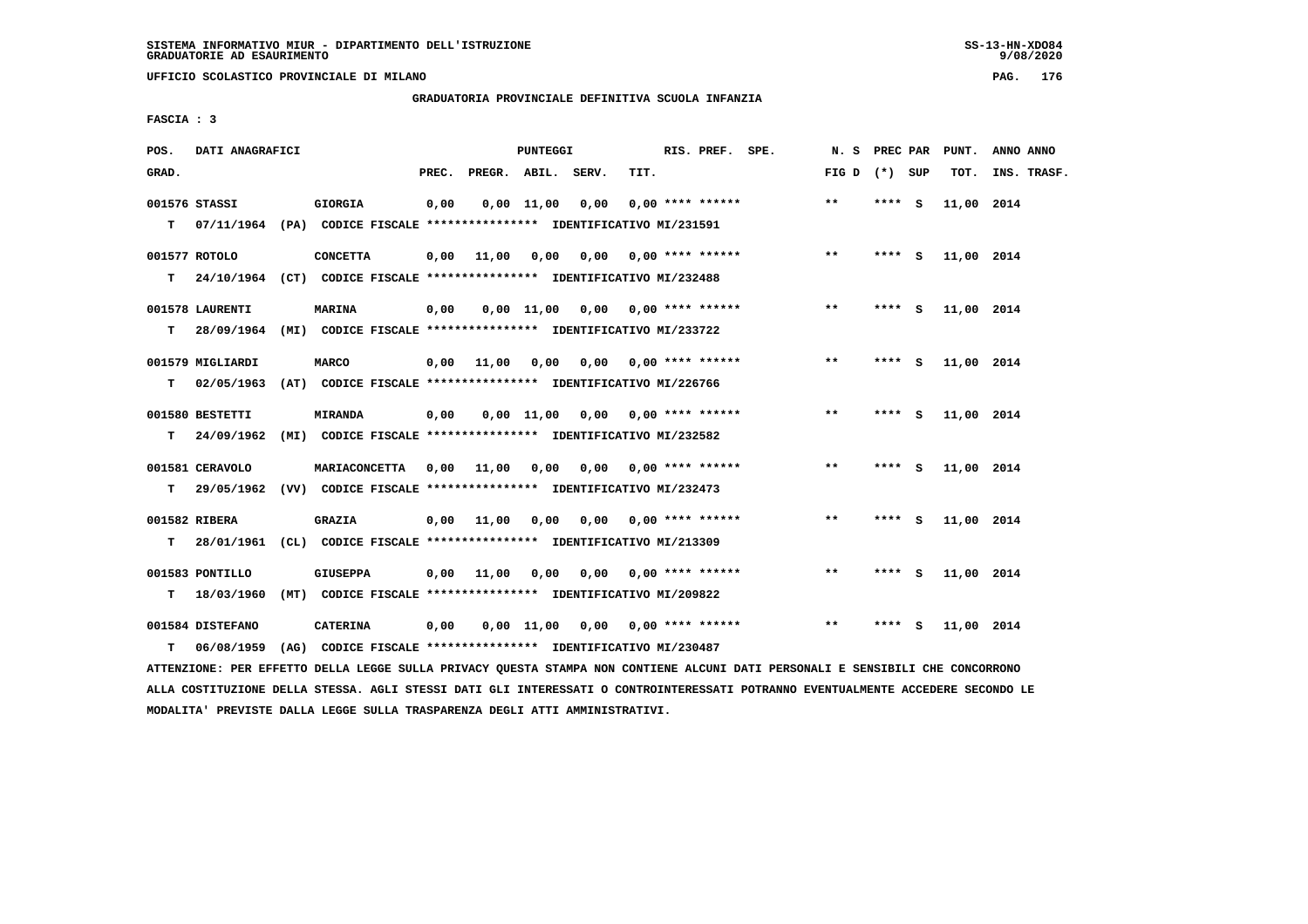**UFFICIO SCOLASTICO PROVINCIALE DI MILANO PAG. 177**

# **GRADUATORIA PROVINCIALE DEFINITIVA SCUOLA INFANZIA**

 **FASCIA : 3**

| POS.         | DATI ANAGRAFICI   |                                                                                                                               |       |                    | PUNTEGGI     |                                        |      | RIS. PREF. SPE.           |       |                 |     | N. S PREC PAR PUNT. | ANNO ANNO |             |
|--------------|-------------------|-------------------------------------------------------------------------------------------------------------------------------|-------|--------------------|--------------|----------------------------------------|------|---------------------------|-------|-----------------|-----|---------------------|-----------|-------------|
| GRAD.        |                   |                                                                                                                               | PREC. | PREGR. ABIL. SERV. |              |                                        | TIT. |                           |       | FIG D $(*)$ SUP |     | тот.                |           | INS. TRASF. |
|              | 001585 RIGLIACO   | <b>GABRIELLA</b>                                                                                                              | 0,00  | 11,00              | 0,00         | 0,00                                   |      | $0.00$ **** ******        |       | ** x **** S     |     | 11,00 2019 2019     |           |             |
| т            | 02/05/1969        | (LE) CODICE FISCALE **************** IDENTIFICATIVO MI/285133                                                                 |       |                    |              |                                        |      |                           |       |                 |     |                     |           |             |
|              | 001586 LI CAUSI   | MARIA                                                                                                                         | 0,00  | 11,00              | 0,00         |                                        |      | $0,00$ 0,00 **** ******   | $***$ | $***$ S         |     | 11,00 2019 2019     |           |             |
| т            | 21/07/1978        | (TP) CODICE FISCALE *************** IDENTIFICATIVO MI/285150                                                                  |       |                    |              |                                        |      |                           |       |                 |     |                     |           |             |
| 001587 MAGRI |                   | <b>FRANCESCA</b>                                                                                                              | 0,00  |                    |              | $0,00$ 11,00 0,00 0,00 **** ******     |      |                           | $***$ | **** S          |     | 11,00 2019 2019     |           |             |
| т            |                   | 16/04/1976 (CT) CODICE FISCALE *************** IDENTIFICATIVO MI/285118                                                       |       |                    |              |                                        |      |                           |       |                 |     |                     |           |             |
|              | 001588 ARGENTO    | <b>GIUSEPPINA</b>                                                                                                             | 0,00  | 11,00              |              | 0,00 0,00 0,00 **** ******             |      |                           | $**$  | $***$ S         |     | 11,00 2019 2019     |           |             |
|              |                   | 27/10/1972 (AG) CODICE FISCALE *************** IDENTIFICATIVO MI/285179                                                       |       |                    |              |                                        |      |                           |       |                 |     |                     |           |             |
| 001589 GRADO |                   | <b>ANTONINO</b>                                                                                                               | 0,00  | 11,00              | 0,00         |                                        |      | $0.00$ $0.00$ **** ****** | $***$ | **** S          |     | 11,00 2019 2019     |           |             |
| т            |                   | 08/07/1972 (AG) CODICE FISCALE **************** IDENTIFICATIVO MI/285274                                                      |       |                    |              |                                        |      |                           |       |                 |     |                     |           |             |
|              | 001590 ARABIA     | <b>MARIA ANASTAS</b>                                                                                                          | 0.00  |                    | $0.00$ 11.00 |                                        |      | $0.00$ $0.00$ **** ****** | $* *$ | $***$ S         |     | 11,00 2019 2019     |           |             |
| T.           | 08/12/1970        | (KR) CODICE FISCALE **************** IDENTIFICATIVO MI/285143                                                                 |       |                    |              |                                        |      |                           |       |                 |     |                     |           |             |
|              | 001591 CASUSCELLI | LUIGI                                                                                                                         | 0,00  |                    |              | $0.00$ 11.00 0.00 0.00 **** ******     |      |                           | $***$ | ****            | - S | 11,00 2019 2019     |           |             |
| т            | 06/02/1963        | (VV) CODICE FISCALE **************** IDENTIFICATIVO MI/285229                                                                 |       |                    |              |                                        |      |                           |       |                 |     |                     |           |             |
|              | 001592 FILARDO    | <b>MARIA</b>                                                                                                                  | 0,00  | 11,00              |              | $0,00$ $0,00$ $0,00$ $***$ **** ****** |      |                           | $***$ | **** S          |     | 11,00 2019 2019     |           |             |
| т            | 19/06/1961        | (TP) CODICE FISCALE **************** IDENTIFICATIVO MI/285440                                                                 |       |                    |              |                                        |      |                           |       |                 |     |                     |           |             |
| 001593 VOCCA |                   | MARIAROSARIA                                                                                                                  | 0,00  | 0,00               | 0,00         |                                        |      | $0.00$ $0.00$ **** ****** | $***$ | **** S          |     | 11,00 2019 2019     |           |             |
| т            | 29/06/1970        | (SA) CODICE FISCALE **************** IDENTIFICATIVO MI/285282                                                                 |       |                    |              |                                        |      |                           |       |                 |     |                     |           |             |
|              |                   | ATTENZIONE: PER EFFETTO DELLA LEGGE SULLA PRIVACY QUESTA STAMPA NON CONTIENE ALCUNI DATI PERSONALI E SENSIBILI CHE CONCORRONO |       |                    |              |                                        |      |                           |       |                 |     |                     |           |             |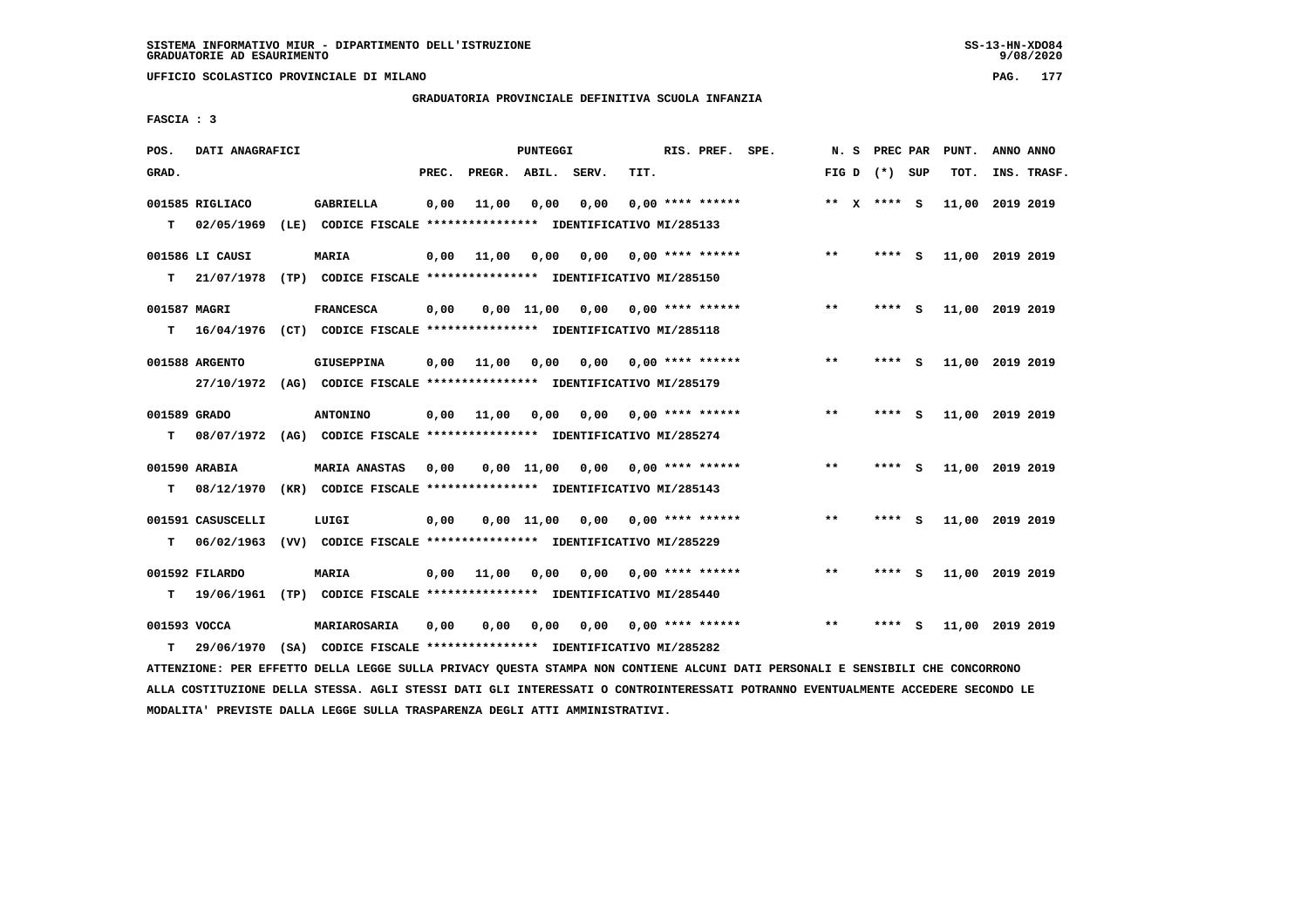**UFFICIO SCOLASTICO PROVINCIALE DI MILANO PAG. 178**

# **GRADUATORIA PROVINCIALE DEFINITIVA SCUOLA INFANZIA**

 **FASCIA : 3**

| POS.         | DATI ANAGRAFICI    |                                                                                                                               |       |                    | PUNTEGGI   |                                        |      | RIS. PREF. SPE.           | N. S            | PREC PAR |     | PUNT.           | ANNO ANNO |             |
|--------------|--------------------|-------------------------------------------------------------------------------------------------------------------------------|-------|--------------------|------------|----------------------------------------|------|---------------------------|-----------------|----------|-----|-----------------|-----------|-------------|
| GRAD.        |                    |                                                                                                                               | PREC. | PREGR. ABIL. SERV. |            |                                        | TIT. |                           | FIG D $(*)$ SUP |          |     | TOT.            |           | INS. TRASF. |
|              | 001594 PAGLIARELLO | CALOGERAMARIA                                                                                                                 | 0,00  | 11,00              | 0,00       | 0,00                                   |      | $0.00$ **** ******        | $***$           | **** S   |     | 11,00 2019 2019 |           |             |
| т            | 19/01/1967         | (AG) CODICE FISCALE **************** IDENTIFICATIVO MI/285089                                                                 |       |                    |            |                                        |      |                           |                 |          |     |                 |           |             |
|              | 001595 CIACCIO     | <b>GIACOMA</b>                                                                                                                | 0,00  | 11,00              | 0,00       | 0,00                                   |      | 0,00 **** ******          | $***$           | $***$ S  |     | 11,00 2019 2019 |           |             |
|              |                    | 27/06/1965 (PA) CODICE FISCALE *************** IDENTIFICATIVO MI/285351                                                       |       |                    |            |                                        |      |                           |                 |          |     |                 |           |             |
|              | 001596 CIPOLLA     | <b>MARIALUISA</b>                                                                                                             | 0,00  | 11,00              | 0,00       |                                        |      | $0,00$ $0,00$ **** ****** | $***$           | **** S   |     | 11,00 2019 2019 |           |             |
|              |                    | 15/12/1982 (TP) CODICE FISCALE *************** IDENTIFICATIVO MI/285369                                                       |       |                    |            |                                        |      |                           |                 |          |     |                 |           |             |
|              | 001597 PISANO      | <b>CLAUDIA</b>                                                                                                                |       | $0,00$ 11,00       |            | $0,00$ $0,00$ $0,00$ $***$ **** ****** |      |                           | $***$           | $***$ S  |     | 11,00 2019 2019 |           |             |
| т            | 10/11/1982         | (NA) CODICE FISCALE **************** IDENTIFICATIVO MI/285487                                                                 |       |                    |            |                                        |      |                           |                 |          |     |                 |           |             |
|              | 001598 DIPIAZZA    | <b>CARMELINA</b>                                                                                                              | 0,00  | 11,00              | 0,00       |                                        |      | $0,00$ $0,00$ **** ****** | $* *$           | **** S   |     | 11,00 2019 2019 |           |             |
| т            |                    | 22/04/1979 (AG) CODICE FISCALE **************** IDENTIFICATIVO MI/285315                                                      |       |                    |            |                                        |      |                           |                 |          |     |                 |           |             |
|              | 001599 RAMETTA     | <b>MATTEO</b>                                                                                                                 | 0,00  | 11,00              | 0,00       |                                        |      | $0.00$ $0.00$ **** ****** | $**$            | **** S   |     | 11,00 2019 2019 |           |             |
| T.           | 15/03/1979         | (TP) CODICE FISCALE *************** IDENTIFICATIVO MI/285102                                                                  |       |                    |            |                                        |      |                           |                 |          |     |                 |           |             |
|              | 001600 CIPOLLA     | <b>PIETRO</b>                                                                                                                 |       | $0,00$ 11,00       | 0,00       | 0,00                                   |      | 0,00 **** ******          | $***$           | ****     | - S | 11,00 2019 2019 |           |             |
| т            | 25/08/1971         | (CH) CODICE FISCALE **************** IDENTIFICATIVO MI/285370                                                                 |       |                    |            |                                        |      |                           |                 |          |     |                 |           |             |
|              | 001601 PIZZATI     | <b>ASSUNTA</b>                                                                                                                | 0,00  | 11,00              |            | $0,00$ $0,00$ $0,00$ $***$ **** ****** |      |                           | $***$           | **** S   |     | 11,00 2019 2019 |           |             |
| т            | 29/12/1981         | (MI) CODICE FISCALE **************** IDENTIFICATIVO MI/285490                                                                 |       |                    |            |                                        |      |                           |                 |          |     |                 |           |             |
| 001602 MANTO |                    | <b>ENZA</b>                                                                                                                   | 0,00  |                    | 0,00 11,00 |                                        |      | $0,00$ $0,00$ **** ****** | $***$           | **** S   |     | 11,00 2019 2019 |           |             |
| т            | 16/05/1968         | (AG) CODICE FISCALE **************** IDENTIFICATIVO MI/285540                                                                 |       |                    |            |                                        |      |                           |                 |          |     |                 |           |             |
|              |                    | ATTENZIONE: PER EFFETTO DELLA LEGGE SULLA PRIVACY QUESTA STAMPA NON CONTIENE ALCUNI DATI PERSONALI E SENSIBILI CHE CONCORRONO |       |                    |            |                                        |      |                           |                 |          |     |                 |           |             |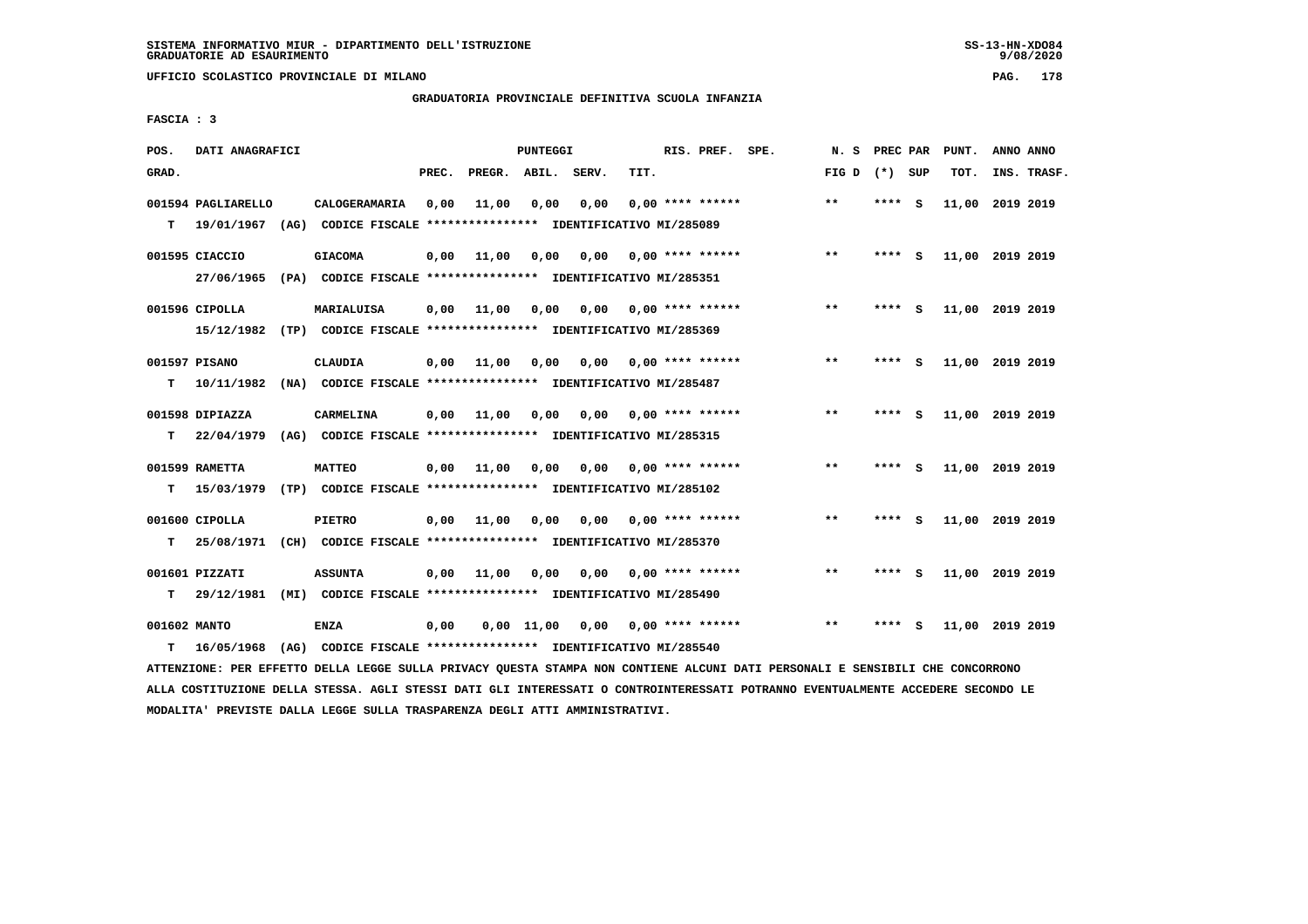**UFFICIO SCOLASTICO PROVINCIALE DI MILANO PAG. 179**

# **GRADUATORIA PROVINCIALE DEFINITIVA SCUOLA INFANZIA**

 **FASCIA : 3**

| POS.  | DATI ANAGRAFICI   |                                                                                                                               |       |                    | PUNTEGGI   |                                        |      | RIS. PREF. SPE.           |       | N. S PREC PAR   | PUNT.           | ANNO ANNO |             |
|-------|-------------------|-------------------------------------------------------------------------------------------------------------------------------|-------|--------------------|------------|----------------------------------------|------|---------------------------|-------|-----------------|-----------------|-----------|-------------|
| GRAD. |                   |                                                                                                                               | PREC. | PREGR. ABIL. SERV. |            |                                        | TIT. |                           |       | FIG D $(*)$ SUP | тот.            |           | INS. TRASF. |
|       | 001603 FAVIANA    | CLAUDIA                                                                                                                       | 0,00  |                    | 0,00 11,00 | 0,00                                   |      | $0,00$ **** ******        | $***$ | **** S          | 11,00 2019 2019 |           |             |
| т     | 15/04/1978        | (RG) CODICE FISCALE **************** IDENTIFICATIVO MI/285372                                                                 |       |                    |            |                                        |      |                           |       |                 |                 |           |             |
|       | 001604 GALANTE    | <b>ORSOLA</b>                                                                                                                 | 0,00  | 11,00              | 0,00       |                                        |      | $0,00$ $0,00$ **** ****** | **    | **** S          | 11,00 2019 2019 |           |             |
| т     | 04/07/1977        | (TP) CODICE FISCALE **************** IDENTIFICATIVO MI/285189                                                                 |       |                    |            |                                        |      |                           |       |                 |                 |           |             |
|       | 001605 PUGLIESE   | <b>AMALIA</b>                                                                                                                 | 0,00  |                    | 0,00 11,00 |                                        |      |                           | $***$ | **** S          | 11,00 2019 2019 |           |             |
| т     | 07/01/1967        | (KR) CODICE FISCALE **************** IDENTIFICATIVO MI/285519                                                                 |       |                    |            |                                        |      |                           |       |                 |                 |           |             |
|       | 001606 MONTESANTI | <b>RITA</b>                                                                                                                   | 0,00  | 11,00              |            | $0,00$ $0,00$ $0,00$ $***$ **** ****** |      |                           |       | ** x **** S     | 11,00 2019 2019 |           |             |
|       | 09/11/1977        | (CS) CODICE FISCALE **************** IDENTIFICATIVO MI/285191                                                                 |       |                    |            |                                        |      |                           |       |                 |                 |           |             |
|       | 001607 CARACCI    | <b>MICHELINA</b>                                                                                                              | 0,00  | 11,00              |            | 0,00 0,00                              |      | 0,00 **** ******          | $**$  | **** S          | 11,00 2019 2019 |           |             |
| т     | 16/09/1981        | (TP) CODICE FISCALE **************** IDENTIFICATIVO MI/285125                                                                 |       |                    |            |                                        |      |                           |       |                 |                 |           |             |
|       | 001608 PULIATTI   | MARIA LUISA                                                                                                                   | 0,00  |                    | 0.00 11.00 |                                        |      | $0.00$ $0.00$ **** ****** | $***$ | **** S          | 11,00 2019 2019 |           |             |
| T.    | 02/03/1963        | (RC) CODICE FISCALE **************** IDENTIFICATIVO MI/285521                                                                 |       |                    |            |                                        |      |                           |       |                 |                 |           |             |
|       | 001609 ANTELMI    | <b>ELIANA</b>                                                                                                                 | 0,00  |                    |            | $0.00$ 11.00 0.00 0.00 **** ******     |      |                           |       | ** x **** S     | 11,00 2019 2019 |           |             |
| т     | 22/07/1977        | (NA) CODICE FISCALE **************** IDENTIFICATIVO MI/285142                                                                 |       |                    |            |                                        |      |                           |       |                 |                 |           |             |
|       | 001610 CARUSO     | <b>DOMENICA</b>                                                                                                               | 0,00  |                    |            | $0,00$ 11,00 0,00 0,00 **** ******     |      |                           |       | ** x **** S     | 11,00 2019 2019 |           |             |
| т     | 15/12/1962        | (VV) CODICE FISCALE **************** IDENTIFICATIVO MI/285185                                                                 |       |                    |            |                                        |      |                           |       |                 |                 |           |             |
|       | 001611 STRANGIO   | <b>ANTONIETTA</b>                                                                                                             | 0,00  | 11,00              | 0,00       |                                        |      | $0.00$ $0.00$ **** ****** | $* *$ | **** S          | 11,00 2019 2019 |           |             |
| т     | 25/04/1982        | (RC) CODICE FISCALE **************** IDENTIFICATIVO MI/285367                                                                 |       |                    |            |                                        |      |                           |       |                 |                 |           |             |
|       |                   | ATTENZIONE: PER EFFETTO DELLA LEGGE SULLA PRIVACY QUESTA STAMPA NON CONTIENE ALCUNI DATI PERSONALI E SENSIBILI CHE CONCORRONO |       |                    |            |                                        |      |                           |       |                 |                 |           |             |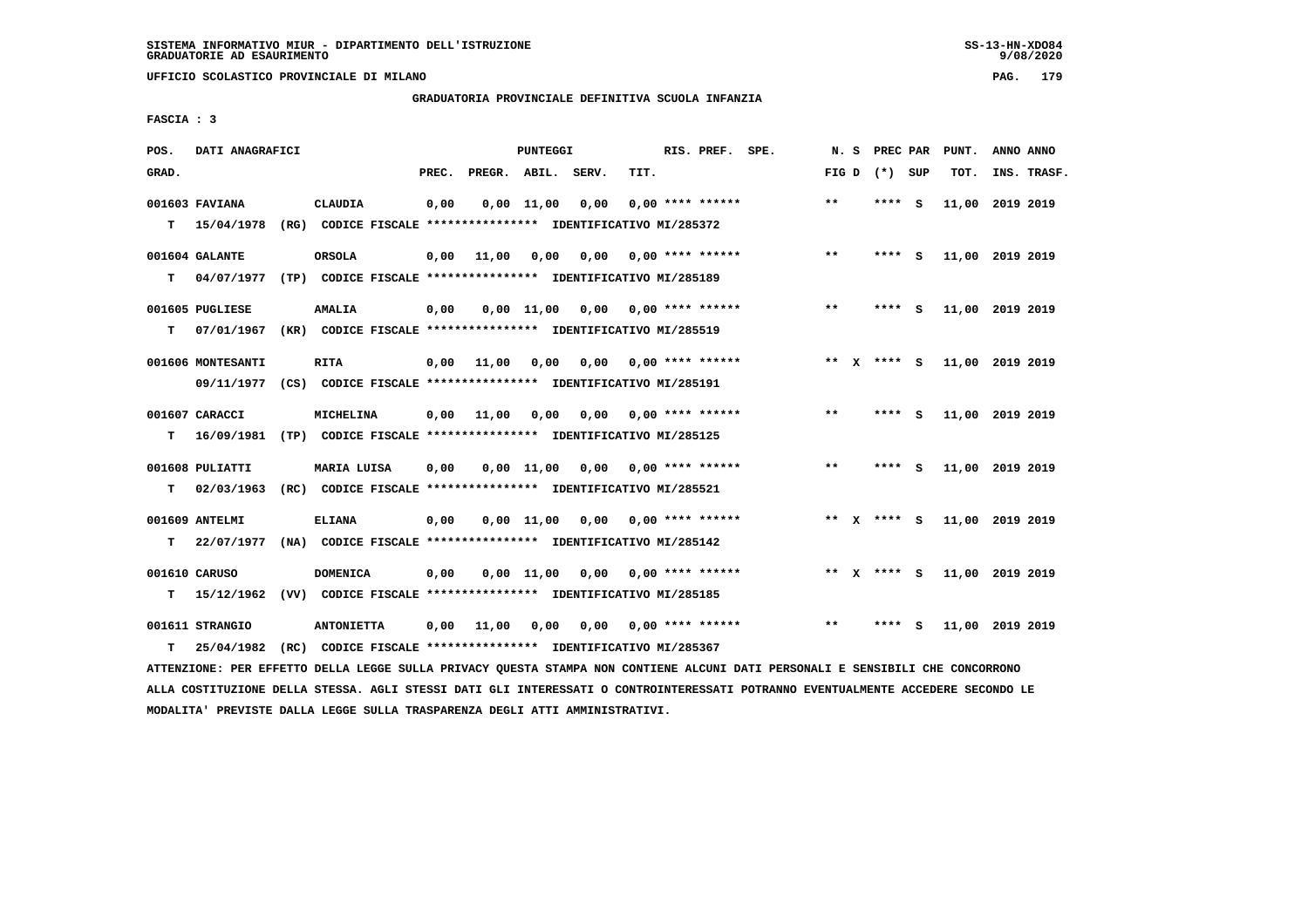**UFFICIO SCOLASTICO PROVINCIALE DI MILANO PAG. 180**

# **GRADUATORIA PROVINCIALE DEFINITIVA SCUOLA INFANZIA**

 **FASCIA : 3**

| POS.  | DATI ANAGRAFICI                 |      |                                                                                    |       |              | <b>PUNTEGGI</b> |       |      | RIS. PREF. SPE.    | N.S   | PREC PAR |          | PUNT.           | ANNO ANNO |             |
|-------|---------------------------------|------|------------------------------------------------------------------------------------|-------|--------------|-----------------|-------|------|--------------------|-------|----------|----------|-----------------|-----------|-------------|
| GRAD. |                                 |      |                                                                                    | PREC. | PREGR. ABIL. |                 | SERV. | TIT. |                    | FIG D | (*) SUP  |          | TOT.            |           | INS. TRASF. |
| T.    | 001612 ACCARDO<br>04/03/1982    |      | <b>ALESSANDRO</b><br>(TP) CODICE FISCALE **************** IDENTIFICATIVO MI/285061 | 0,00  |              | $0,00$ 11,00    | 0,00  |      | $0.00$ **** ****** | $* *$ | ****     | - S      | 11,00           | 2019 2019 |             |
| т     | 001613 DE MARTINO<br>07/08/1981 |      | <b>GIORGIA</b><br>(CT) CODICE FISCALE **************** IDENTIFICATIVO MI/285361    | 0,00  |              | $0,00$ 11,00    | 0,00  |      | $0.00$ **** ****** | $* *$ | ****     | - S      | 11,00 2019 2019 |           |             |
|       | 001614 BALSAMO<br>18/09/1980    |      | <b>FABIO</b><br>(NA) CODICE FISCALE **************** IDENTIFICATIVO MI/285055      | 0,00  | 11,00        | 0,00            | 0.00  |      | 0,00 **** ******   | $***$ | ****     | - S      | 11,00 2019 2019 |           |             |
| т     | 001615 CAPUANO<br>09/03/1980    |      | <b>DOMENICO</b><br>(CE) CODICE FISCALE **************** IDENTIFICATIVO MI/285112   | 0,00  | 11,00        | 0,00            | 0,00  |      | $0.00$ **** ****** | $**$  | ****     | - 5      | 11,00 2019 2019 |           |             |
| T.    | 001616 FALUCI<br>10/10/1979     |      | ANNA<br>(CL) CODICE FISCALE **************** IDENTIFICATIVO MI/285335              | 0,00  |              | 0.00 11.00      | 0,00  |      | $0.00$ **** ****** | **    | ****     | <b>S</b> | 11,00 2019 2019 |           |             |
| т     | 001617 ANASTASIO<br>20/05/1979  | (NA) | <b>CLAUDIA</b><br>CODICE FISCALE **************** IDENTIFICATIVO MI/285105         | 0,00  |              | $0,00$ $11,00$  | 0,00  |      | $0.00$ **** ****** | $***$ | ****     | <b>S</b> | 11,00 2019 2019 |           |             |
| т     | 001618 MAUGERI<br>15/10/1978    |      | CARMELINA<br>(CT) CODICE FISCALE **************** IDENTIFICATIVO MI/285084         | 0,00  |              | $0.00$ 11.00    | 0,00  |      | $0.00$ **** ****** | $* *$ | ****     | - S      | 11,00 2019 2019 |           |             |
|       | 001619 CARNEMOLLA<br>26/05/1976 | (RG) | <b>GRAZIA</b><br>CODICE FISCALE **************** IDENTIFICATIVO MI/285161          | 0,00  |              | $0,00$ 11,00    | 0,00  |      | $0.00$ **** ****** | $***$ | ****     | - S      | 11,00 2019 2019 |           |             |
| т     | 001620 MONFIORITO<br>13/02/1976 | (ME) | LAURA<br>CODICE FISCALE **************** IDENTIFICATIVO MI/285173                  | 0,00  |              | $0,00$ 11,00    | 0,00  |      | $0.00$ **** ****** | $* *$ | ****     | S        | 11,00           | 2019 2019 |             |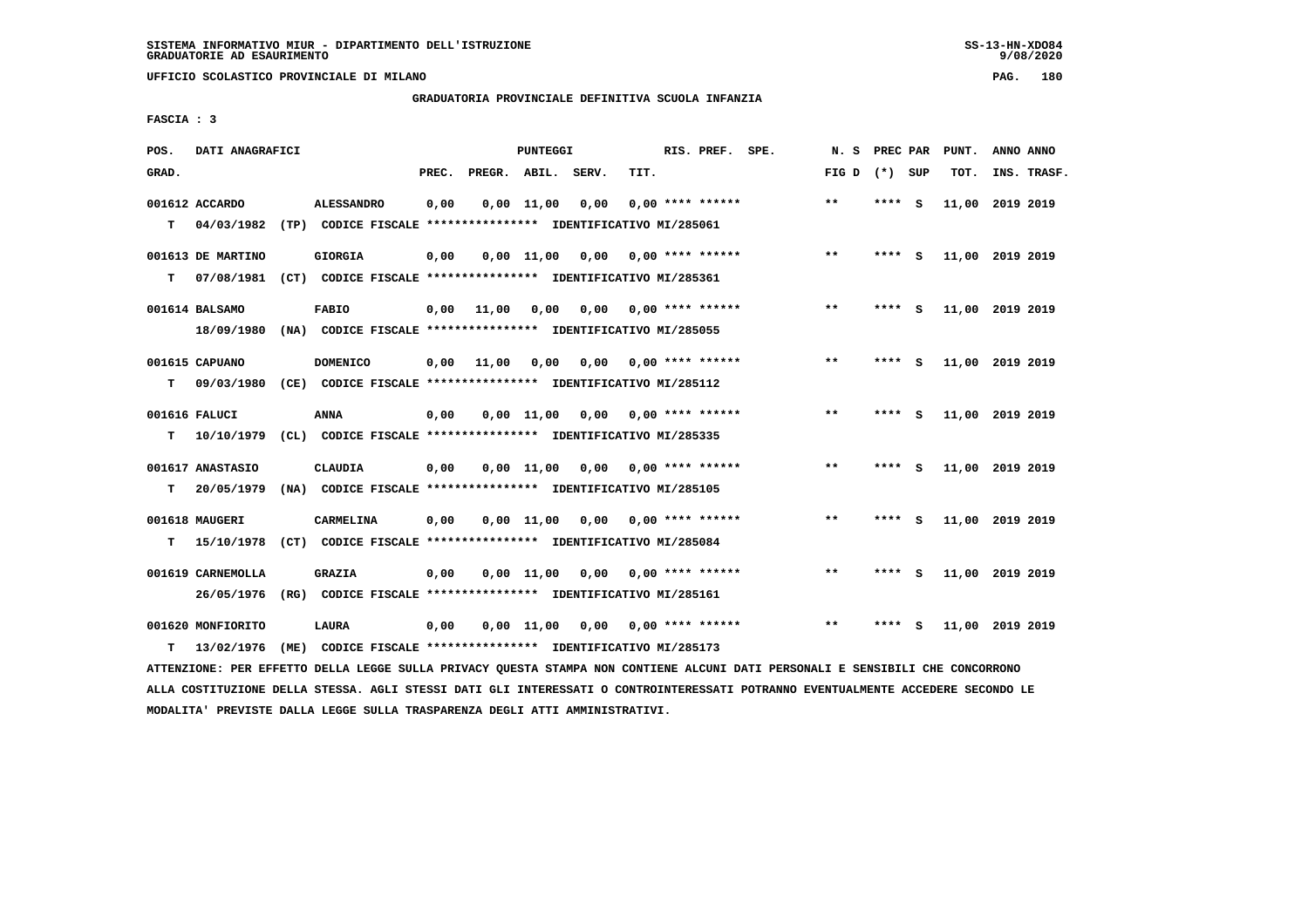**UFFICIO SCOLASTICO PROVINCIALE DI MILANO PAG. 181**

## **GRADUATORIA PROVINCIALE DEFINITIVA SCUOLA INFANZIA**

 **FASCIA : 3**

| POS.               | DATI ANAGRAFICI               |                                                                                         |       | PUNTEGGI           |              |      |      |  |                           | RIS. PREF. SPE.         |       |         | PREC PAR | PUNT.           | ANNO ANNO   |  |
|--------------------|-------------------------------|-----------------------------------------------------------------------------------------|-------|--------------------|--------------|------|------|--|---------------------------|-------------------------|-------|---------|----------|-----------------|-------------|--|
| GRAD.              |                               |                                                                                         | PREC. | PREGR. ABIL. SERV. |              |      | TIT. |  |                           |                         | FIG D | (*) SUP |          | TOT.            | INS. TRASF. |  |
|                    | 001621 GIANNI'<br>11/02/1975  | GIUSI TIZIANA<br>(RG) CODICE FISCALE **************** IDENTIFICATIVO MI/285203          | 0,00  |                    | $0,00$ 11,00 | 0,00 |      |  | $0.00$ **** ******        |                         | $***$ | ****    | <b>S</b> | 11,00           | 2019 2019   |  |
| 001622 COSTA       |                               | <b>MARIA</b><br>21/05/1974 (RG) CODICE FISCALE *************** IDENTIFICATIVO MI/285065 | 0,00  |                    | $0,00$ 11,00 | 0.00 |      |  | $0.00$ **** ******        |                         | $***$ | ****    | - S      | 11,00 2019 2019 |             |  |
| т                  | 001623 GIAMMONA<br>24/03/1973 | <b>GIUSEPPE</b><br>(PA) CODICE FISCALE **************** IDENTIFICATIVO MI/285196        | 0.00  | 11,00              | 0.00         |      |      |  | $0,00$ $0,00$ **** ****** |                         | $**$  | ****    | - S      | 11,00 2019 2019 |             |  |
| 001624 PUCCI<br>т  | 16/02/1973                    | <b>ROBERTA</b><br>(RM) CODICE FISCALE **************** IDENTIFICATIVO MI/285511         | 0.00  | 11,00              | 0.00         | 0.00 |      |  | 0,00 **** ******          |                         | $***$ | ****    | <b>S</b> | 11,00 2019 2019 |             |  |
|                    | 001625 SABETTA<br>12/01/1972  | <b>MORELLA</b><br>(SA) CODICE FISCALE **************** IDENTIFICATIVO MI/285144         | 0,00  |                    | $0.00$ 11,00 |      |      |  |                           | 0,00 0,00 **** ****** F | $***$ | ****    | s.       | 11,00 2019 2019 |             |  |
| т                  | 001626 VERDURA<br>14/04/1971  | FRANCESCA MAR<br>(RG) CODICE FISCALE **************** IDENTIFICATIVO MI/285516          | 0,00  | 11,00              | 0,00         | 0,00 |      |  | 0,00 **** ******          |                         | $***$ | ****    | - 5      | 11,00 2019 2019 |             |  |
| т                  | 001627 VERZETTI<br>01/09/1970 | <b>SABINA</b><br>(VC) CODICE FISCALE *************** IDENTIFICATIVO MI/285504           | 0,00  |                    | $0,00$ 11,00 | 0,00 |      |  | $0.00$ **** ******        |                         | **    | ****    | - S      | 11,00 2019 2019 |             |  |
| 001628 GRECO<br>T. | 20/12/1963                    | <b>ROSA</b><br>(KR) CODICE FISCALE **************** IDENTIFICATIVO MI/285303            | 0,00  |                    | $0,00$ 11,00 | 0,00 |      |  | $0.00$ **** ******        |                         | $***$ | ****    | - 5      | 11,00 2019 2019 |             |  |
| т                  | 001629 VILLANO<br>19/02/1963  | <b>FELICIA</b><br>(CZ) CODICE FISCALE **************** IDENTIFICATIVO MI/285341         | 0,00  |                    | 0.00 11.00   | 0,00 |      |  | $0.00$ **** ******        |                         | $* *$ | ****    | - S      | 11,00 2019 2019 |             |  |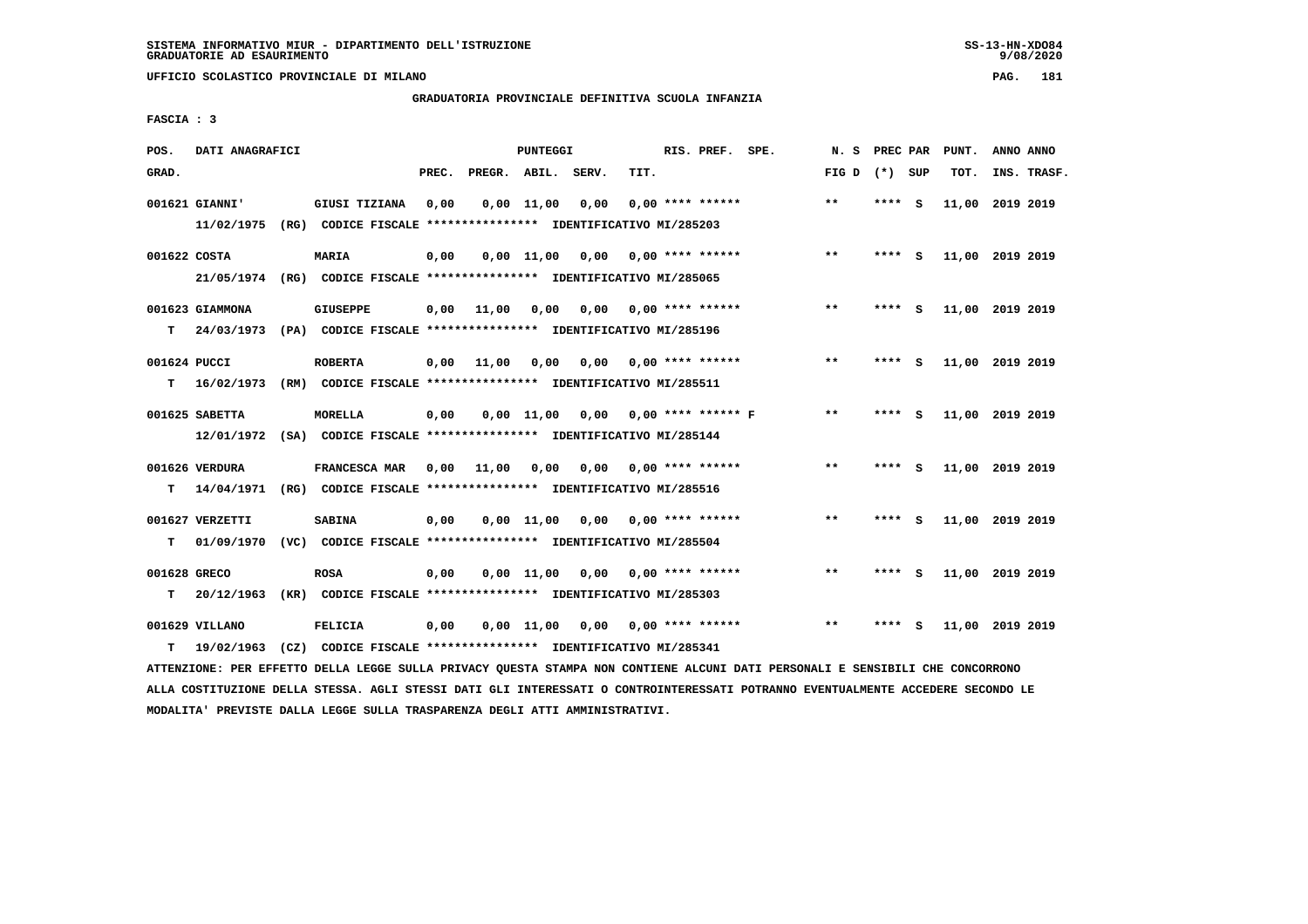**UFFICIO SCOLASTICO PROVINCIALE DI MILANO PAG. 182**

## **GRADUATORIA PROVINCIALE DEFINITIVA SCUOLA INFANZIA**

 **FASCIA : 3**

| POS.         | DATI ANAGRAFICI                |                                                                                 |       |                    | PUNTEGGI     |      |      | RIS. PREF. SPE.           | N.S             | PREC PAR |          | PUNT.           | ANNO ANNO |             |
|--------------|--------------------------------|---------------------------------------------------------------------------------|-------|--------------------|--------------|------|------|---------------------------|-----------------|----------|----------|-----------------|-----------|-------------|
| GRAD.        |                                |                                                                                 | PREC. | PREGR. ABIL. SERV. |              |      | TIT. |                           | FIG D $(*)$ SUP |          |          | TOT.            |           | INS. TRASF. |
| T.           | 001630 DI CIANNI<br>28/01/1962 | <b>CARMELA</b><br>(CS) CODICE FISCALE **************** IDENTIFICATIVO MI/285241 | 0,00  | 11,00              | 0,00         | 0,00 |      | $0.00$ **** ******        | $\star\star$    | **** S   |          | 11,00 2019 2019 |           |             |
|              |                                |                                                                                 |       |                    |              |      |      |                           |                 |          |          |                 |           |             |
|              | 001631 BAUDANZA                | <b>ANNAMARIA</b>                                                                | 0,00  |                    | $0,00$ 11,00 | 0,00 |      | 0,00 **** ******          | $**$            | ****     | - S      | 11,00 2019 2019 |           |             |
| т            | 14/09/1961                     | (CT) CODICE FISCALE **************** IDENTIFICATIVO MI/285108                   |       |                    |              |      |      |                           |                 |          |          |                 |           |             |
|              | 001632 GRILLO                  | <b>DANIELA</b>                                                                  | 0,00  |                    | 0,00 10,00   |      |      | $0,00$ $0,00$ **** ****** | **              | **** S   |          | 10,00 2019 2019 |           |             |
| т            | 07/11/1972                     | (ME) CODICE FISCALE **************** IDENTIFICATIVO MI/285305                   |       |                    |              |      |      |                           |                 |          |          |                 |           |             |
|              | 001633 DI STASO                | <b>ANTONELLA SAR</b>                                                            | 0.00  | 0.00               | 6,00         | 0.00 |      | 0,00 **** ******          | $* *$           | ****     | <b>S</b> | 6,00 2007       |           |             |
| s            |                                | 07/06/1984 (MI) CODICE FISCALE *************** IDENTIFICATIVO MI/112929         |       |                    |              |      |      |                           |                 |          |          |                 |           |             |
| 001634 GOBBI |                                | <b>ISABELLA</b>                                                                 | 0,00  | 0.00               | 6,00         | 0,00 |      | $0.00$ **** ******        | $***$           | ****     | - S      | 6,00 2007       |           |             |
| s            | 21/03/1984                     | (MI) CODICE FISCALE **************** IDENTIFICATIVO MI/108092                   |       |                    |              |      |      |                           |                 |          |          |                 |           |             |
|              |                                |                                                                                 |       |                    |              |      |      |                           |                 |          |          |                 |           |             |
|              | 001635 FALCONE                 | <b>ELENA</b>                                                                    | 0,00  | 0,00               | 6,00         |      |      | $0.00$ $0.00$ **** ****** | $* *$           | **** S   |          | $6,00$ 2007     |           |             |
| s            | 29/03/1983                     | (MI) CODICE FISCALE *************** IDENTIFICATIVO MI/106644                    |       |                    |              |      |      |                           |                 |          |          |                 |           |             |
|              | 001636 RIPOLDI                 | <b>MARCELLA</b>                                                                 | 0,00  | 0.00               | 6,00         |      |      | $0.00$ $0.00$ **** ****** | $* *$           | **** S   |          | 6,00 2007       |           |             |
| s            | 10/12/1978                     | (MI) CODICE FISCALE **************** IDENTIFICATIVO MI/107224                   |       |                    |              |      |      |                           |                 |          |          |                 |           |             |
|              | 001637 PURITO                  | MARILISA                                                                        | 0,00  | 0,00               | 6,00         | 0.00 |      | 0,00 **** ******          | $**$            | ****     | - 5      | 6,00            | 2009      |             |
| s            | 16/10/1988                     | (CO) CODICE FISCALE **************** IDENTIFICATIVO MI/143812                   |       |                    |              |      |      |                           |                 |          |          |                 |           |             |
|              |                                |                                                                                 |       |                    |              |      |      |                           |                 |          |          |                 |           |             |
|              | 001638 MAZZONE                 | <b>VIVIANA</b>                                                                  | 0,00  | 0.00               | 6,00         | 0.00 |      | $0.00$ **** ******        | $* *$           | ****     | - S      | 6,00            | 2009      |             |
| s            | 07/02/1986                     | (MI) CODICE FISCALE **************** IDENTIFICATIVO MI/144340                   |       |                    |              |      |      |                           |                 |          |          |                 |           |             |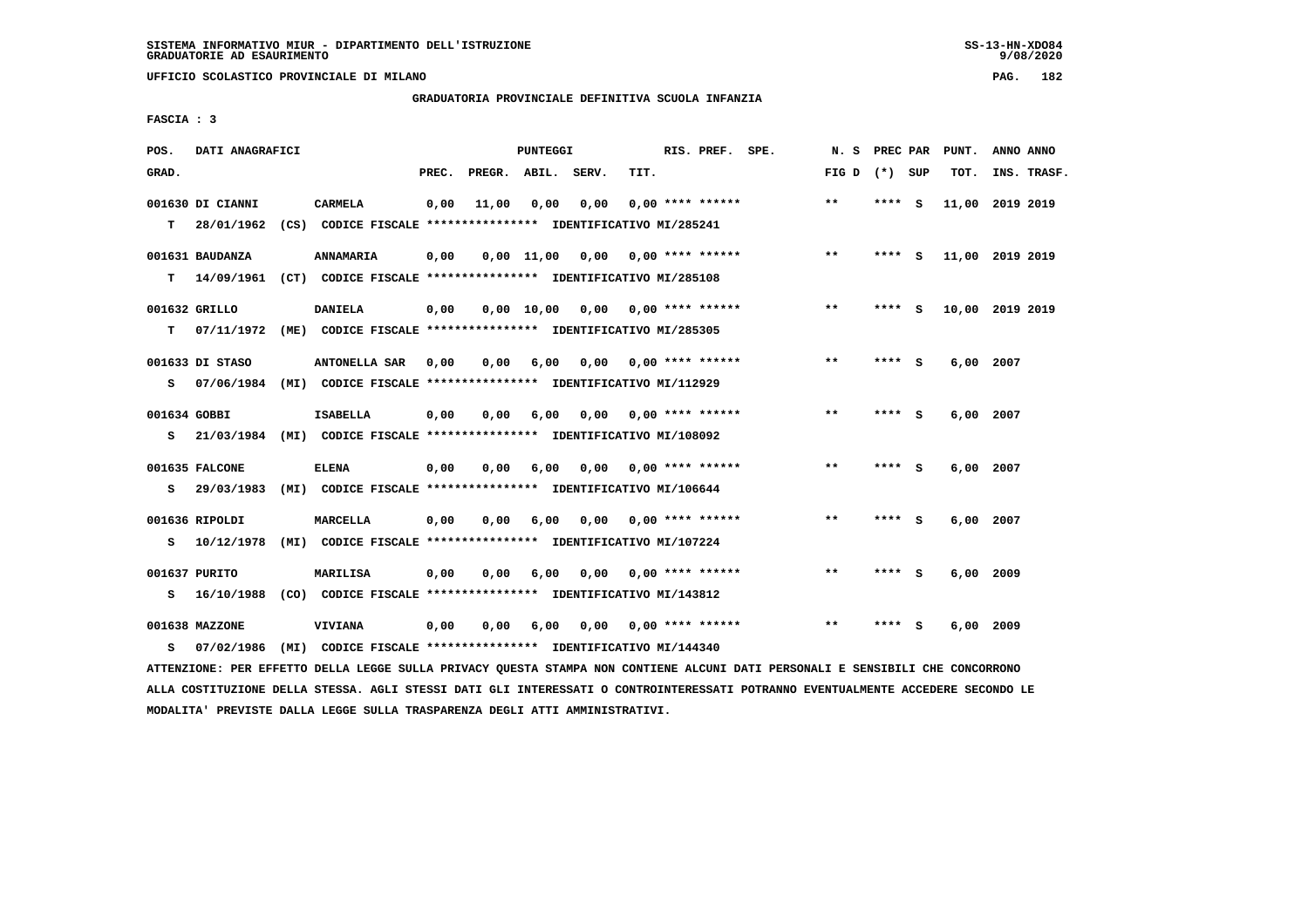**UFFICIO SCOLASTICO PROVINCIALE DI MILANO PAG. 183**

## **GRADUATORIA PROVINCIALE DEFINITIVA SCUOLA INFANZIA**

 **FASCIA : 3**

| POS.              | DATI ANAGRAFICI                          |                                                      |       |        | PUNTEGGI |       | RIS. PREF.                                     | SPE. | N. S                  | PREC PAR |     | PUNT. | ANNO ANNO   |
|-------------------|------------------------------------------|------------------------------------------------------|-------|--------|----------|-------|------------------------------------------------|------|-----------------------|----------|-----|-------|-------------|
| GRAD.             |                                          |                                                      | PREC. | PREGR. | ABIL.    | SERV. | TIT.                                           |      | FIG D                 | $(* )$   | SUP | тот.  | INS. TRASF. |
| s                 | 001639 SERRETIELLO<br>30/05/1983<br>(MA) | VALENTINA<br>CODICE FISCALE ****************         | 0,00  | 0,00   | 6,00     | 0,00  | $0,00$ **** ******<br>IDENTIFICATIVO MI/167733 |      | $* *$                 | $***$ S  |     | 6,00  | 2011 2011   |
| s                 | 001640 RUBINO<br>22/05/1980<br>(MA)      | <b>ALESSANDRA</b><br>CODICE FISCALE **************** | 0,00  | 0,00   | 6,00     | 0,00  | $0,00$ **** ******<br>IDENTIFICATIVO MI/167718 |      | $* *$                 | $***$ S  |     | 6,00  | 2011 2011   |
| 001641 GATTI<br>s | 09/09/1987<br>(VA)                       | <b>FABIOLA</b><br>CODICE FISCALE ****************    | 0,00  | 0,00   | 0,00     | 0,00  | $0,00$ **** ******<br>IDENTIFICATIVO MI/108173 |      | $* *$                 | $***$ S  |     | 0,00  | 2007        |
| т                 | 001642 SAVARESE<br>22/04/1965<br>(NA)    | <b>ANTONELLA</b><br>CODICE FISCALE ****************  | 0,00  | 0,00   | 0,00     | 0,00  | $0,00$ **** ******<br>IDENTIFICATIVO MI/285235 |      | $* *$<br>$\mathbf{x}$ | $***s$   |     | 0,00  | 2019 2019   |